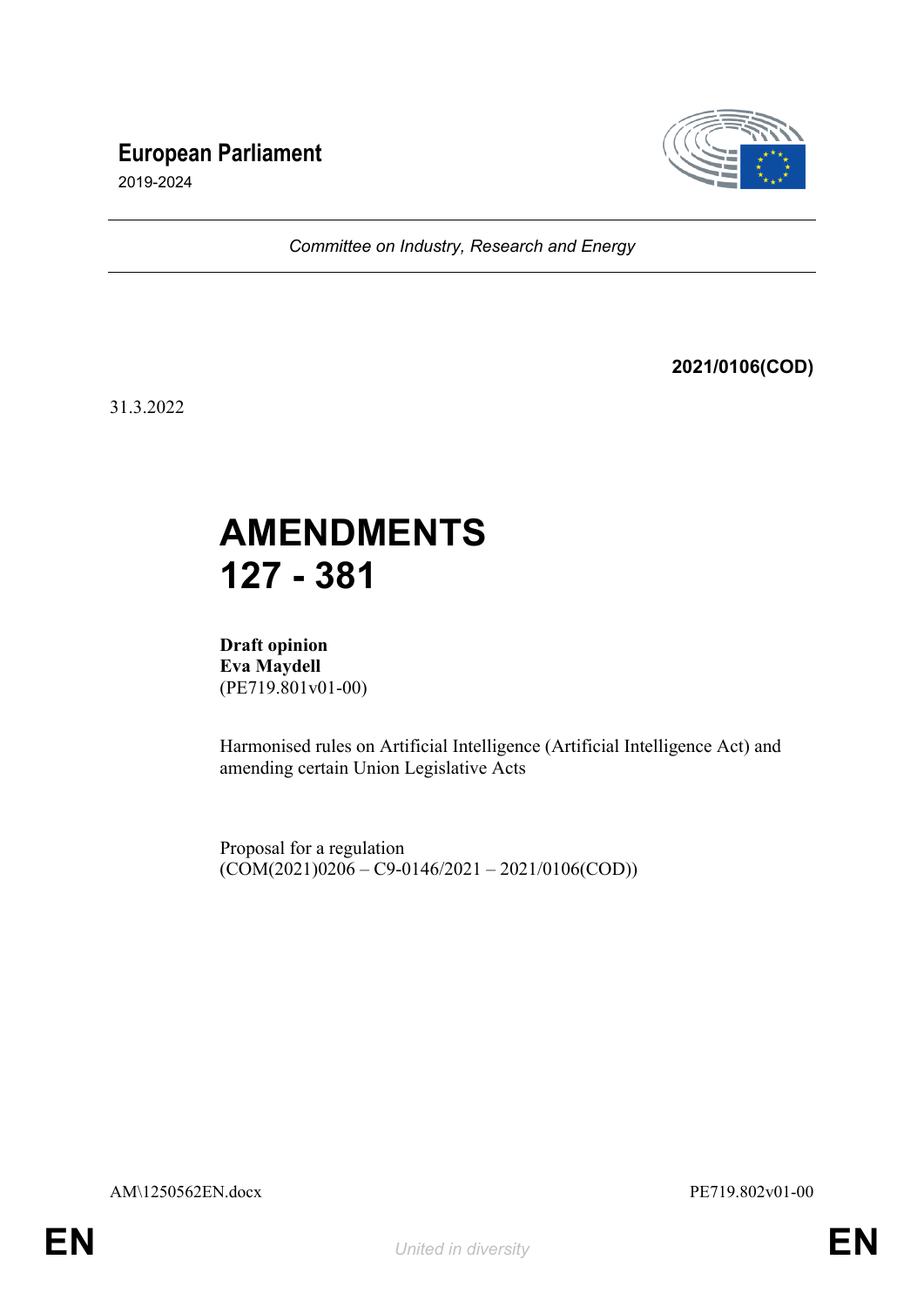AM\_Com\_LegOpinion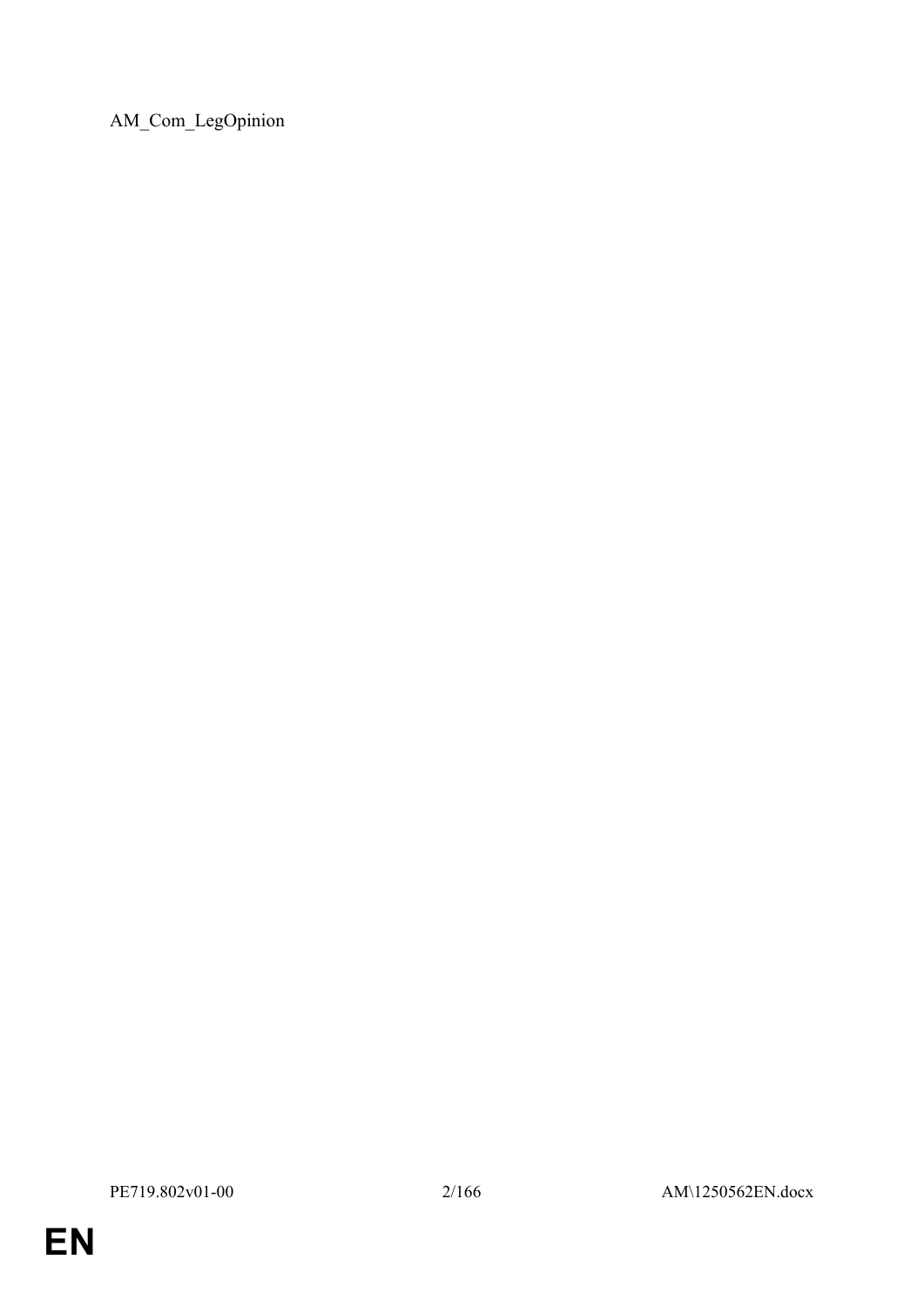## **Amendment 127 Lina Gálvez Muñoz, Miapetra Kumpula-Natri, Ibán García Del Blanco, Carlos Zorrinho, Robert Hajšel, Romana Jerković, Adriana Maldonado López, Josianne Cutajar**

## **Proposal for a regulation Recital 1**

### *Text proposed by the Commission Amendment*

(1) The purpose of this Regulation is to improve the functioning of the internal market by laying down a uniform legal framework in particular for the development, marketing and use of artificial intelligence in conformity with Union values. This Regulation pursues a number of overriding reasons of public interest, such as a high level of protection of health, safety and fundamental rights, and it ensures the free movement of AIbased goods and services cross-border, thus preventing Member States from imposing restrictions on the development, marketing and use of AI systems, unless explicitly authorised by this Regulation.

(1) The purpose of this Regulation is to improve the functioning of the internal market by laying down a uniform legal framework *based on ethical principles* in particular for the *design,* development*, deployment*, marketing and use of artificial intelligence in conformity with Union values. This Regulation pursues a number of overriding reasons of public interest, such as a high level of protection of health, safety*, environment* and fundamental rights, and it ensures the free movement of AI-based goods and services cross-border, thus preventing Member States from imposing restrictions on the development, marketing and use of AI systems, unless explicitly authorised by this Regulation.

Or. en

## **Amendment 128 Francesca Donato**

## **Proposal for a regulation Recital 1**

### *Text proposed by the Commission Amendment*

(1) The purpose of this Regulation is to improve the functioning of the internal market by laying down a uniform legal framework in particular for the development, marketing and use of artificial intelligence in conformity with Union values. This Regulation pursues a number of overriding reasons of public

(1) The purpose of this Regulation is to improve the functioning of the internal market by laying down a uniform legal framework in particular for the development, marketing and use of artificial intelligence in conformity with Union values *and the Charter of Fundamental Rights of the European* 

AM\1250562EN.docx 3/166 PE719.802v01-00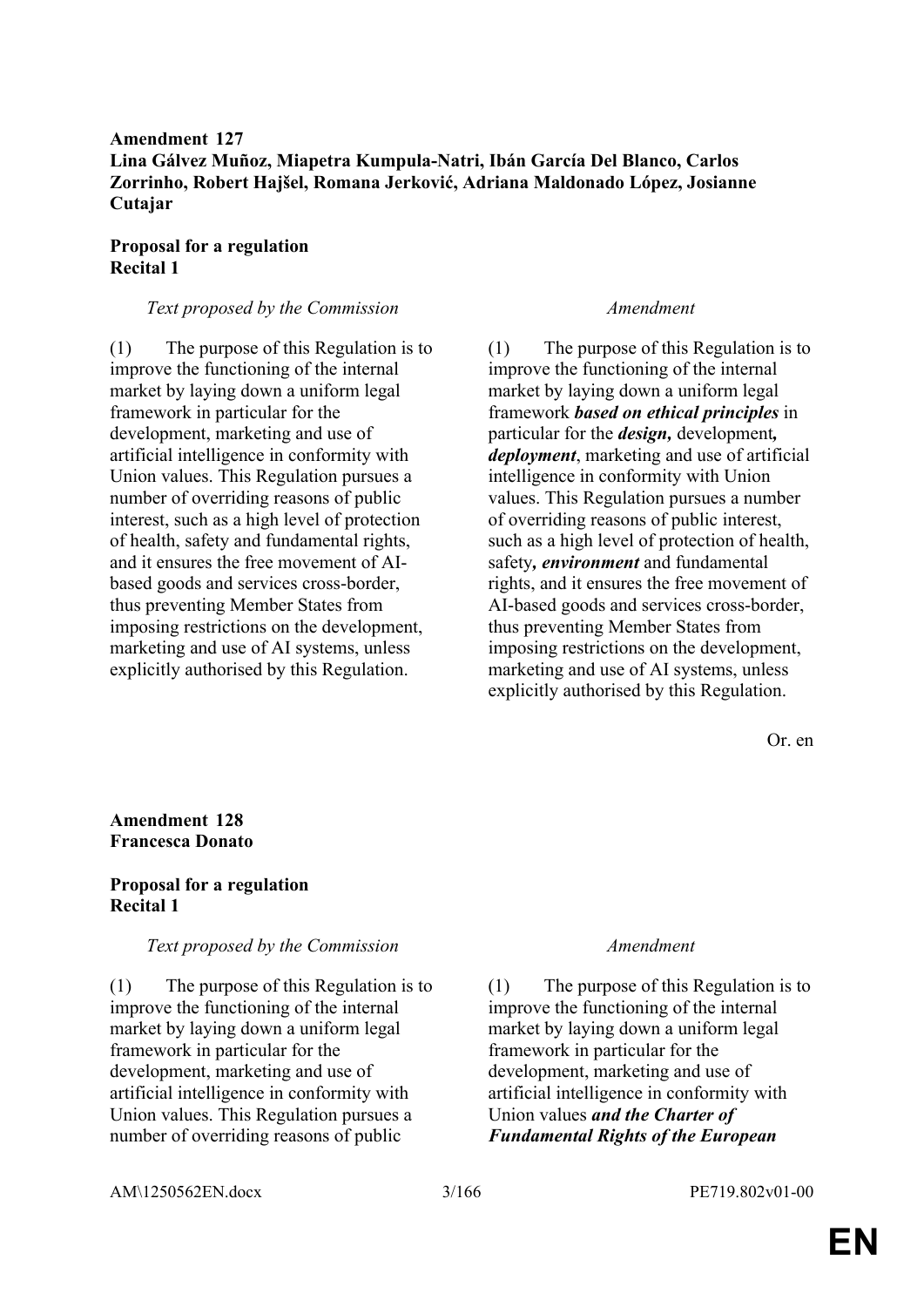interest, such as a high level of protection of health, safety and fundamental rights, and it ensures the free movement of AIbased goods and services cross-border, thus preventing Member States from imposing restrictions on the development, marketing and use of AI systems, unless explicitly authorised by this Regulation.

*Union*. This Regulation pursues a number of overriding reasons of public interest, such as a high level of protection of health, safety and fundamental rights, and it ensures the free movement of AI-based goods and services cross-border, thus preventing Member States from imposing restrictions on the development, marketing and use of AI systems, unless explicitly authorised by this Regulation.

Or. it

#### **Amendment 129 Elena Kountoura**

## **Proposal for a regulation Recital 1**

## *Text proposed by the Commission Amendment*

(1) The purpose of this Regulation is to improve the functioning of the internal market by laying down a uniform legal framework in particular for the development, marketing and use of artificial intelligence in conformity with Union values. This Regulation pursues a number of overriding reasons of public interest, such as a high level of protection of health, safety and fundamental rights, and it ensures the free movement of AIbased goods and services cross-border, thus preventing Member States from imposing restrictions on the development, marketing and use of AI systems, unless explicitly authorised by this Regulation.

(1) The purpose of this Regulation is to improve the functioning of the internal market by laying down a uniform legal framework in particular for the development, marketing and use of artificial intelligence in conformity with Union values. This Regulation pursues a number of overriding reasons of public interest, such as a high level of protection of health, safety*, environment* and fundamental rights, *as well as consumer protection* and it ensures the free movement of AI-based goods and services cross-border, thus preventing Member States from imposing restrictions on the development, marketing and use of AI systems, unless explicitly authorised by this Regulation.

Or. en

**Amendment 130 Eva Kaili, Ivo Hristov**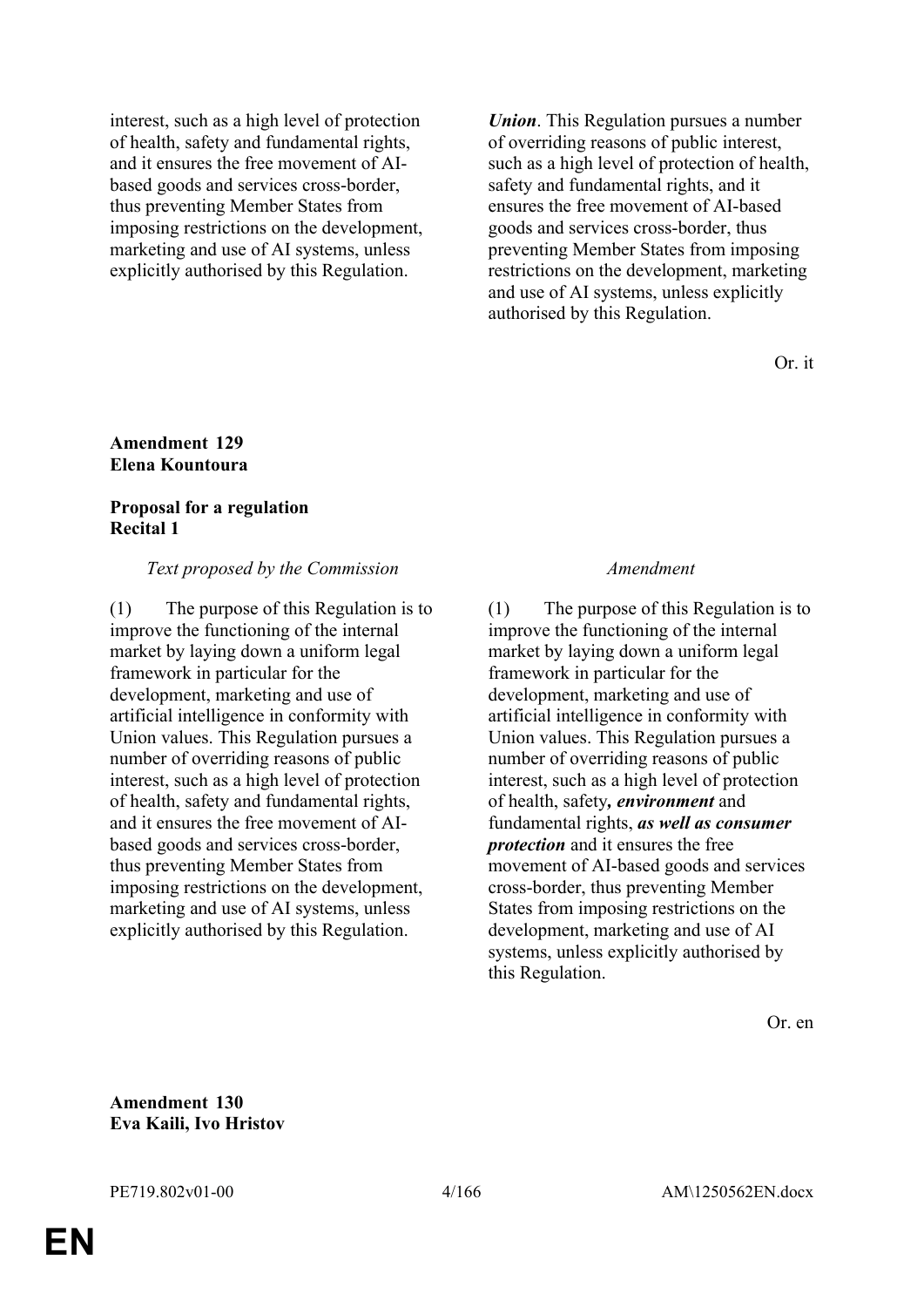## **Proposal for a regulation Recital 1**

### *Text proposed by the Commission Amendment*

(1) The purpose of this Regulation is to improve the functioning of the internal market by laying down a uniform legal framework in particular for the development, marketing and use of artificial intelligence in conformity with Union values. This Regulation pursues a number of overriding reasons of public interest, such as a high level of protection of health, safety and fundamental rights, and it ensures the free movement of AIbased goods and services cross-border, thus preventing Member States from imposing restrictions on the development, marketing and use of AI systems, unless explicitly authorised by this Regulation.

(1) The purpose of this Regulation is to improve the functioning of the internal market by laying down a uniform legal framework in particular for the development, marketing and use of *trustworthy* artificial intelligence in conformity with Union values. This Regulation pursues a number of overriding reasons of public interest, such as a high level of protection of health, safety*, the environment,* and fundamental rights, and it ensures the free movement of AI-based goods and services cross-border, thus preventing Member States from imposing restrictions on the development, marketing and use of AI systems, unless explicitly authorised by this Regulation.

Or. en

**Amendment 131 Miapetra Kumpula-Natri** on behalf of the S&D Group

## **Proposal for a regulation Recital 1 a (new)**

*Text proposed by the Commission Amendment*

*(1a) In line with Article 114(2) TFEU, this Regulation does not in any way affect the rights and interests of employed persons. This Regulation is without prejudice to Community law on social policy and national labour law and practice.*

Or. en

## **Amendment 132**

AM\1250562EN.docx 5/166 PE719.802v01-00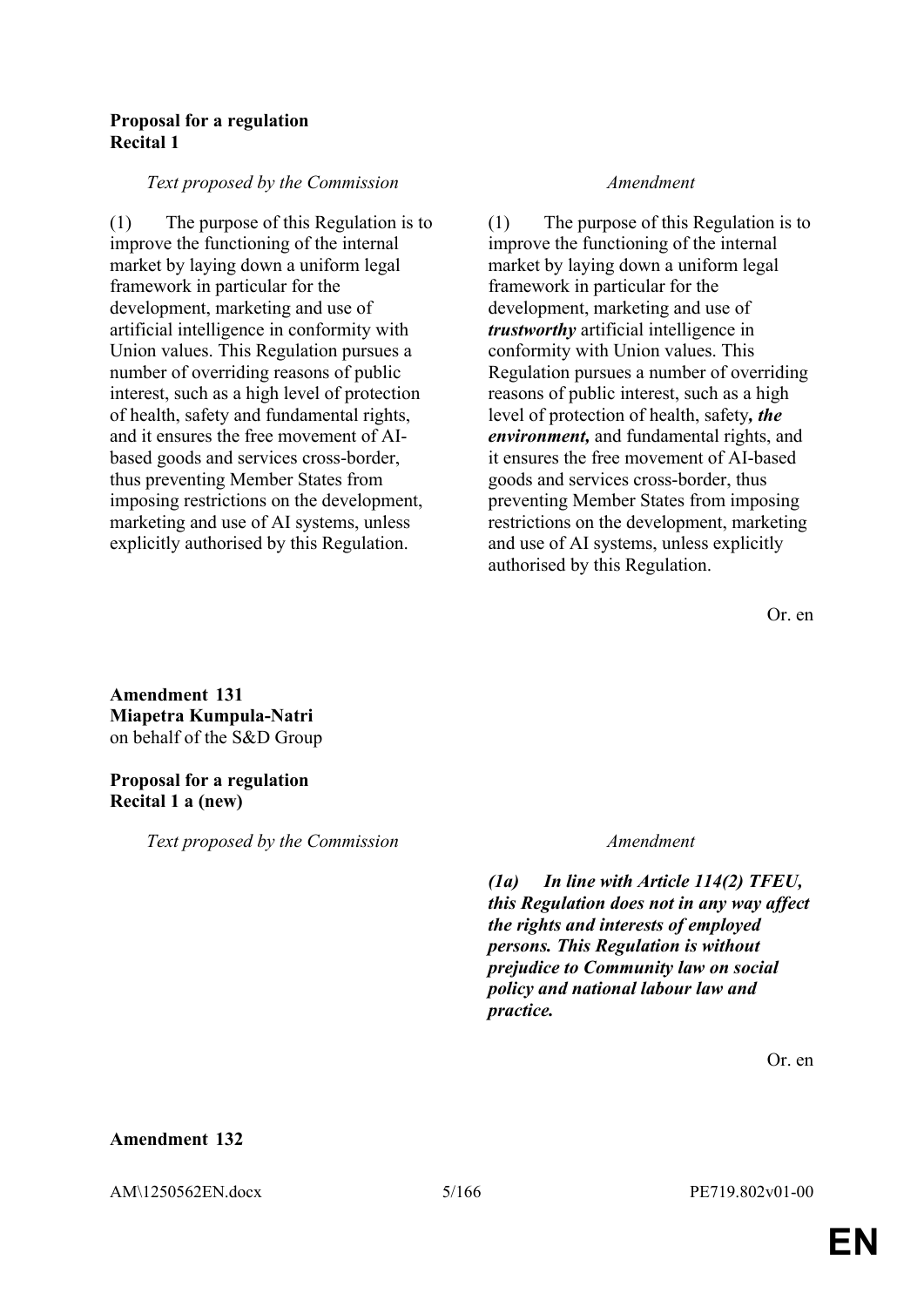## **Miapetra Kumpula-Natri** on behalf of the S&D Group

## **Proposal for a regulation Recital 1 b (new)**

*Text proposed by the Commission Amendment*

*(1b) Given the significance of AI impact assessments according to the usage of AI applications in the workplace, the EU should consider a corresponding directive with specific provisions for an impact assessment to ensure the protection of the rights and freedoms of workers affected by AI systems through collective agreements or national legislation.*

Or. en

## **Amendment 133 Lina Gálvez Muñoz, Miapetra Kumpula-Natri, Ibán García Del Blanco, Carlos Zorrinho, Robert Hajšel, Romana Jerković, Adriana Maldonado López, Josianne Cutajar**

## **Proposal for a regulation Recital 2**

### *Text proposed by the Commission Amendment*

(2) Artificial intelligence systems (AI systems) can be easily deployed in multiple sectors of the economy and society, including cross border, and circulate throughout the Union. Certain Member States have already explored the adoption of national rules to ensure that artificial intelligence is safe and is developed and used in compliance with fundamental rights obligations. Differing national rules may lead to fragmentation of the internal market and decrease legal certainty for operators that develop or use AI systems. A consistent and high level of protection throughout the Union should therefore be ensured, while divergences hampering the

(2) Artificial intelligence systems (AI systems) can be easily deployed in multiple sectors of the economy and society, including cross border, and circulate throughout the Union. Certain Member States have already explored the adoption of national rules to ensure that artificial intelligence is *trustworthy and* safe and is developed and used in compliance with fundamental rights obligations. Differing national rules may lead to fragmentation of the internal market and decrease legal certainty for operators that develop or use AI systems. A consistent and high level of protection throughout the Union should therefore be ensured *in order to achieve*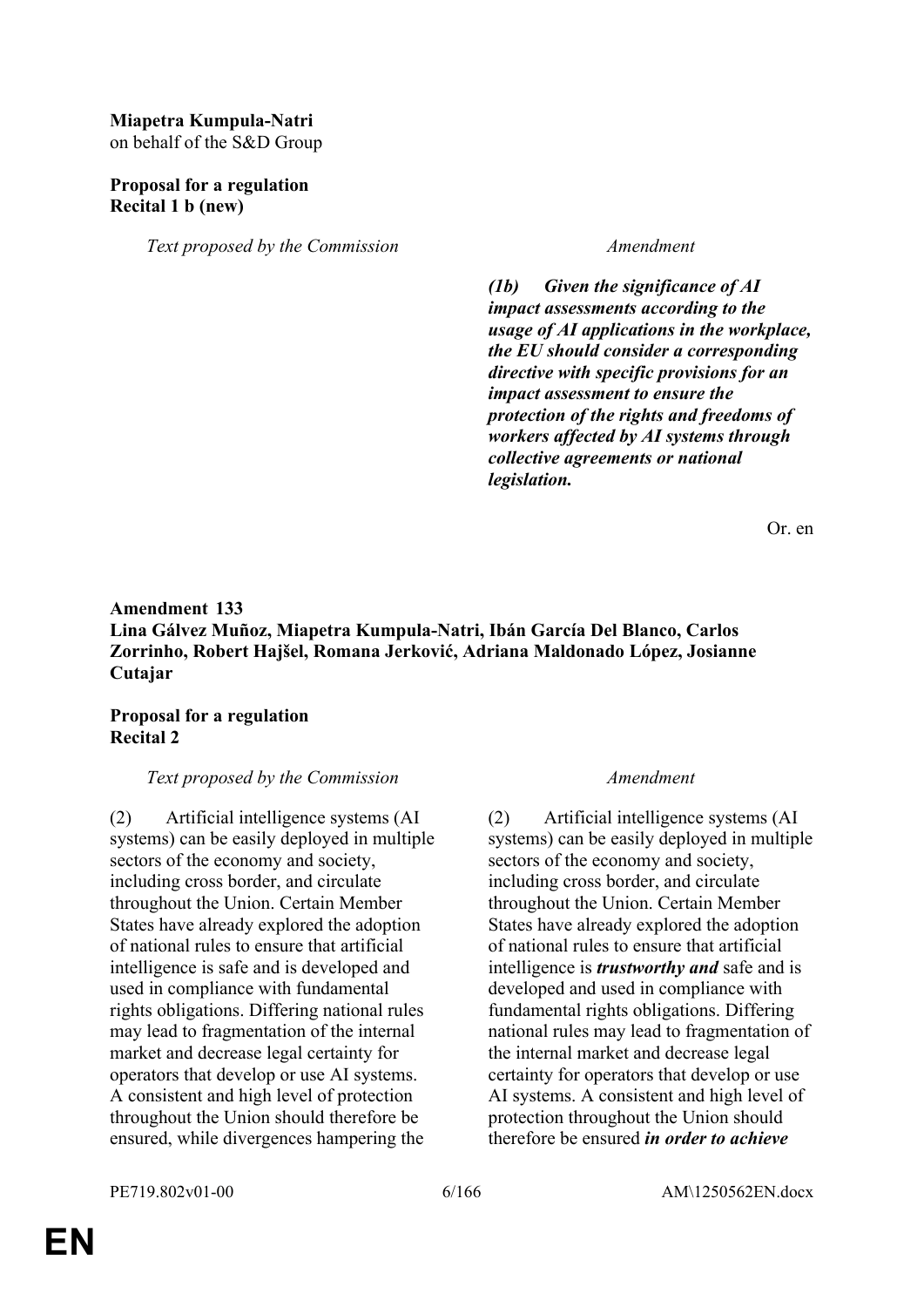free circulation of AI systems and related products and services within the internal market should be prevented, by laying down uniform obligations for operators and guaranteeing the uniform protection of overriding reasons of public interest and of rights of persons throughout the internal market based on Article 114 of the Treaty on the Functioning of the European Union (TFEU). To the extent that this Regulation contains specific rules on the protection of individuals with regard to the processing of personal data concerning restrictions of the use of AI systems for 'real-time' remote biometric identification in publicly accessible spaces for the purpose of law enforcement, it is appropriate to base this Regulation, in as far as those specific rules are concerned, on Article 16 of the TFEU. In light of those specific rules and the recourse to Article 16 TFEU, it is appropriate to consult the European Data Protection Board.

*trustworthy AI*, while divergences hampering the free circulation of AI systems and related products and services within the internal market should be prevented, by laying down uniform obligations for operators and guaranteeing the uniform protection of overriding reasons of public interest and of rights of persons throughout the internal market based on Article 114 of the Treaty on the Functioning of the European Union (TFEU). To the extent that this Regulation contains specific rules on the protection of individuals with regard to the processing of personal data concerning restrictions of the use of AI systems for 'real-time' remote biometric identification in publicly accessible spaces for the purpose of law enforcement, it is appropriate to base this Regulation, in as far as those specific rules are concerned, on Article 16 of the TFEU. In light of those specific rules and the recourse to Article 16 TFEU, it is appropriate to consult the European Data Protection Board.

Or. en

### **Amendment 134 Francesca Donato**

## **Proposal for a regulation Recital 2**

### *Text proposed by the Commission Amendment*

(2) Artificial intelligence systems (AI systems) can be easily deployed in multiple sectors of the economy and society, including cross border, and circulate throughout the Union. Certain Member States have already explored the adoption of national rules to ensure that artificial intelligence is safe and is developed and used in compliance with fundamental rights obligations. Differing national rules may lead to fragmentation of the internal

(2) Artificial intelligence systems (AI systems) can be easily deployed in multiple sectors of the economy and society, including cross border, and circulate throughout the Union. Certain Member States have already explored the adoption of national rules to ensure that artificial intelligence is safe and is developed and used in compliance with fundamental rights obligations. Differing national rules may lead to fragmentation of the internal

AM\1250562EN.docx 7/166 PE719.802v01-00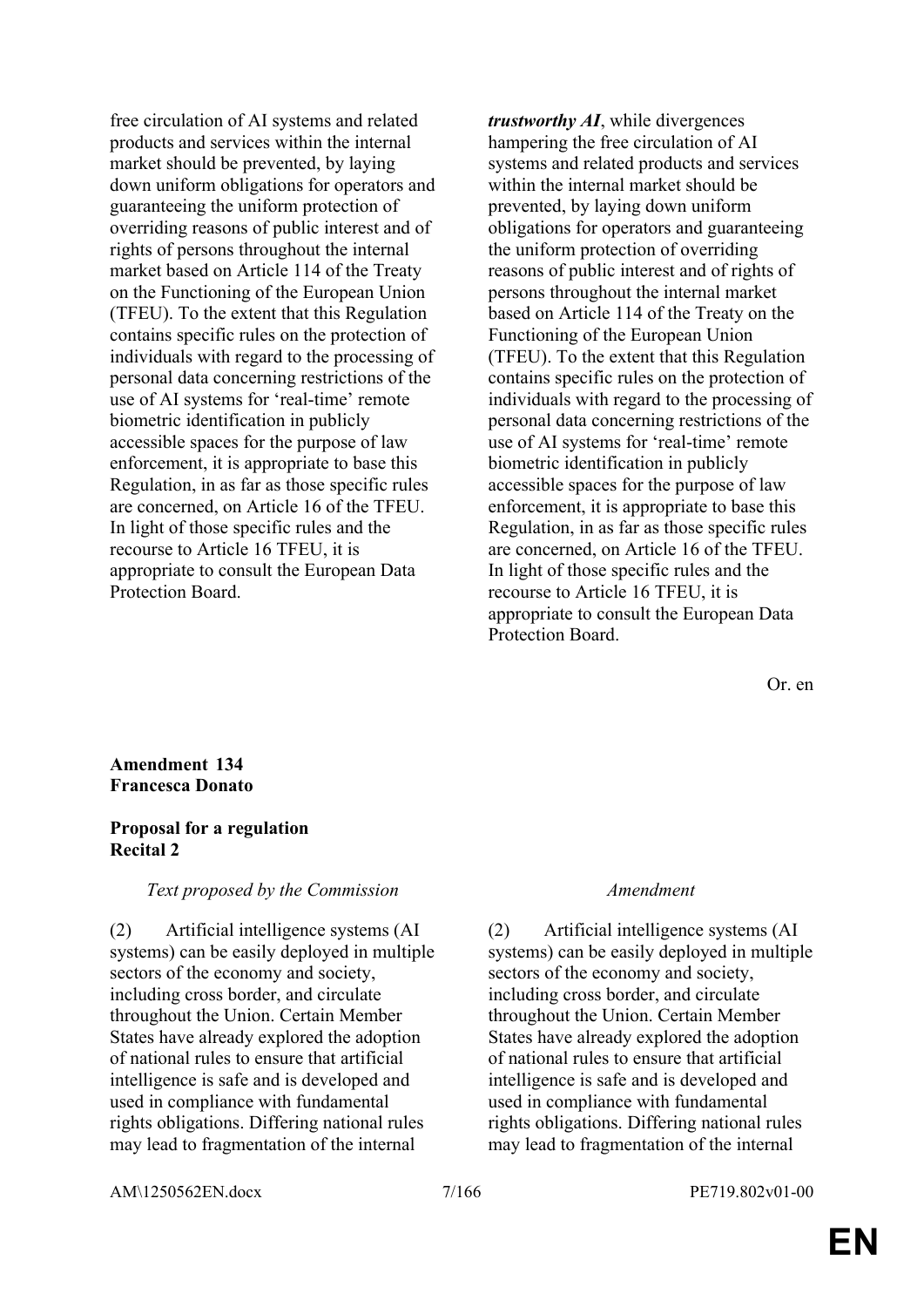market and decrease legal certainty for operators that develop or use AI systems. A consistent and high level of protection throughout the Union should therefore be ensured, while divergences hampering the free circulation of AI systems and related products and services within the internal market should be prevented, by laying down uniform obligations for operators and guaranteeing the *uniform* protection of overriding reasons of public interest and of rights of persons throughout the internal market based on Article 114 of the Treaty on the Functioning of the European Union (TFEU). To the extent that this Regulation contains specific rules on the protection of individuals with regard to the processing of personal data concerning restrictions of the use of AI systems for 'real-time' remote biometric identification in publicly accessible spaces for the purpose of law enforcement, it is appropriate to base this Regulation, in as far as those specific rules are concerned, on Article 16 of the TFEU. In light of those specific rules and the recourse to Article 16 TFEU, it is appropriate to consult the European Data Protection Board.

market and decrease legal certainty for operators that develop or use AI systems. A consistent and high level of protection throughout the Union should therefore be ensured, while divergences hampering the free circulation of AI systems and related products and services within the internal market should be prevented *or reduced*, by laying down *minimum* uniform obligations for operators and guaranteeing the *organic and consistent* protection of overriding reasons of public interest and of rights of persons throughout the internal market based on Article 114 of the Treaty on the Functioning of the European Union (TFEU). To the extent that this Regulation contains specific rules on the protection of individuals with regard to the processing of personal data concerning restrictions of the use of AI systems for 'real-time' remote biometric identification in publicly accessible spaces for the purpose of law enforcement, it is appropriate to base this Regulation, in as far as those specific rules are concerned, on Article 16 of the TFEU. In light of those specific rules and the recourse to Article 16 TFEU, it is appropriate to consult the European Data Protection Board.

Or. it

### **Amendment 135 Eva Kaili, Ivo Hristov**

### **Proposal for a regulation Recital 2 a (new)**

*Text proposed by the Commission Amendment*

*(2a) The deployment of artificial intelligence applications across sectors will only accelerate in the years to come. The European Union should therefore consider, in separate legislation, the creation of an Artificial Intelligence Adjustment Fund, which could be*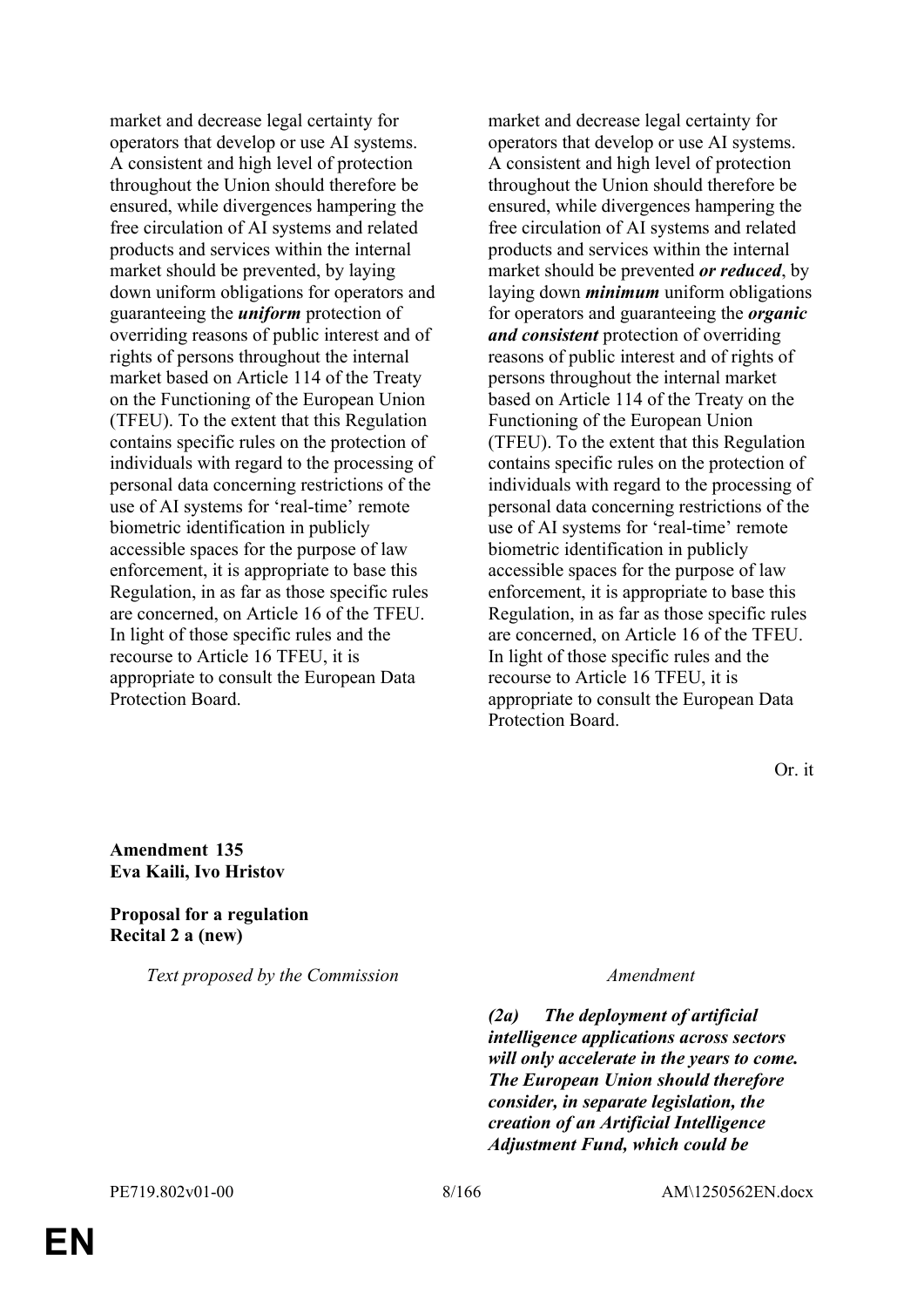*beneficial for Member States to cover the accustoming of their labour markets to the new conditions arising from the rapid mass introduction of artificial intelligence systems that could affect specific job sectors.*

Or. en

### **Amendment 136 Francesca Donato**

#### **Proposal for a regulation Recital 3**

#### *Text proposed by the Commission Amendment*

(3) Artificial intelligence is a fast evolving family of technologies that can contribute to a wide array of economic and societal benefits across the entire spectrum of industries and social activities. *By improving prediction, optimising operations and resource allocation, and personalising digital solutions available for individuals and organisations,* the use of artificial intelligence can provide key competitive advantages to companies and support socially and environmentally beneficial outcomes, for example in healthcare, farming, education and training, infrastructure management, energy, transport and logistics, public services, security, justice, resource and energy efficiency, and climate change mitigation and adaptation.

(3) Artificial intelligence is a fast evolving family of technologies that can contribute to a wide array of economic and societal benefits across the entire spectrum of industries and social activities. The use of artificial intelligence can provide key competitive advantages to companies and support socially and environmentally beneficial outcomes, for example in healthcare, farming, education and training, infrastructure management, energy, transport and logistics, public services, security, justice, resource and energy efficiency, and climate change mitigation and adaptation.

Or. it

**Amendment 137 Gianna Gancia, Matteo Adinolfi**

**Proposal for a regulation Recital 3 a (new)**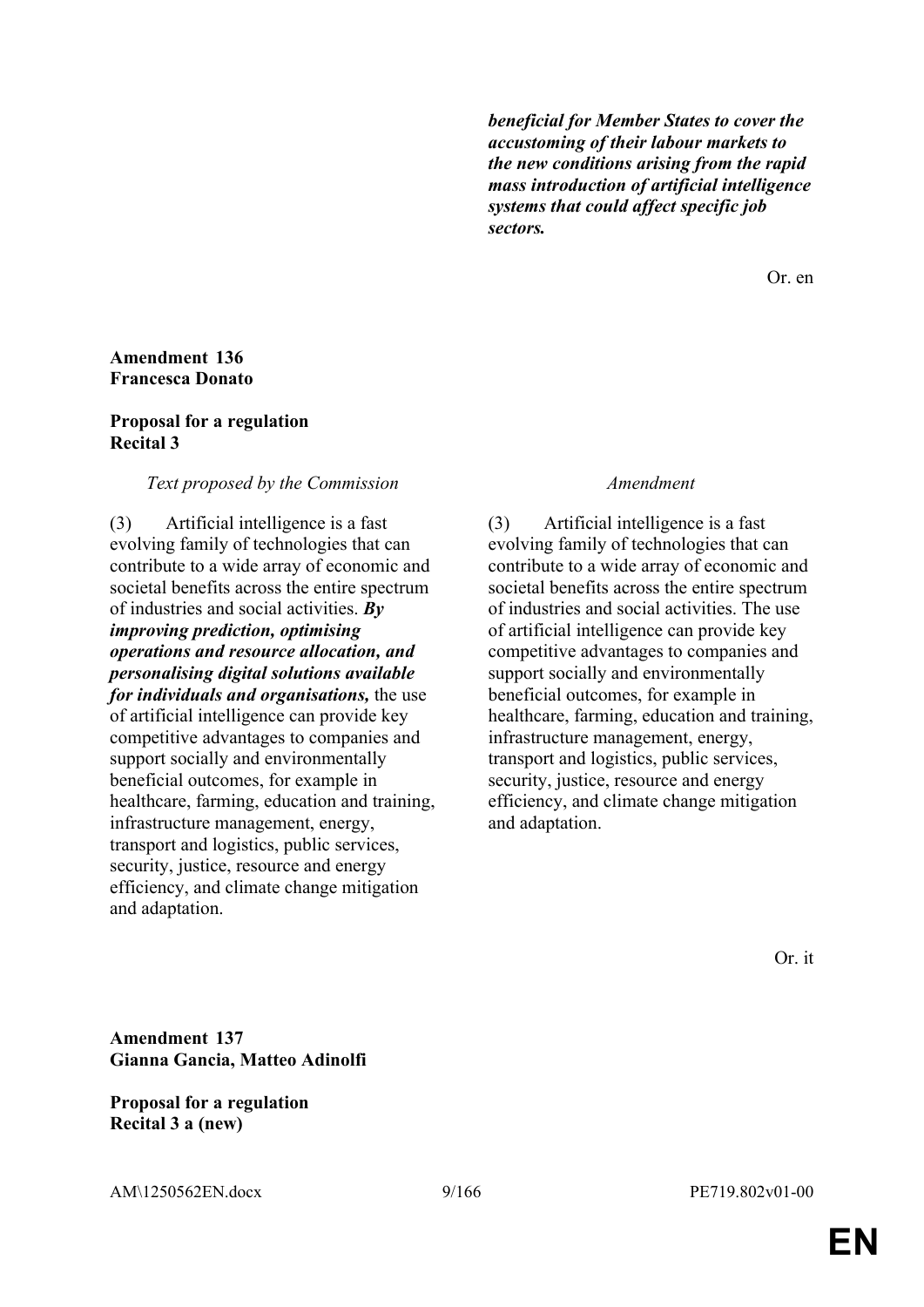*Text proposed by the Commission Amendment*

*(3a) Technologies based on artificial intelligence are having a rapid and disruptive impact on the world of work. They have the potential to create new opportunities for gender equality, but at the same time they can reinforce stereotypes, sexism and gender discrimination in the labour market. It is becoming clearer and clearer that automating some tasks will have a greater impact on the female workforce, because a higher number of women are employed in routine work. At the same time, AI can represent a major opportunity for reducing gender inequalities, but only if steps are taken to change regulations and policies to promote the equal representation of men and women in decision-making. Support by European institutions and Member States of an approach designed to encourage women to study STEM subjects will also be vital in combating gender stereotyping.*

Or. it

### *Justification*

*Recital 3a should in fact be understood as Recital 4 (new).*

**Amendment 138 Adam Jarubas, Janusz Lewandowski, Krzysztof Hetman, Radosław Sikorski, Jerzy Buzek**

**Proposal for a regulation Recital 3 a (new)**

*Text proposed by the Commission Amendment*

*(3a) The development of AI applications might bring down the costs and increase the volume of services available, e.g. health services, public transport, Farming 4.0, making them more affordable to a wider spectrum of*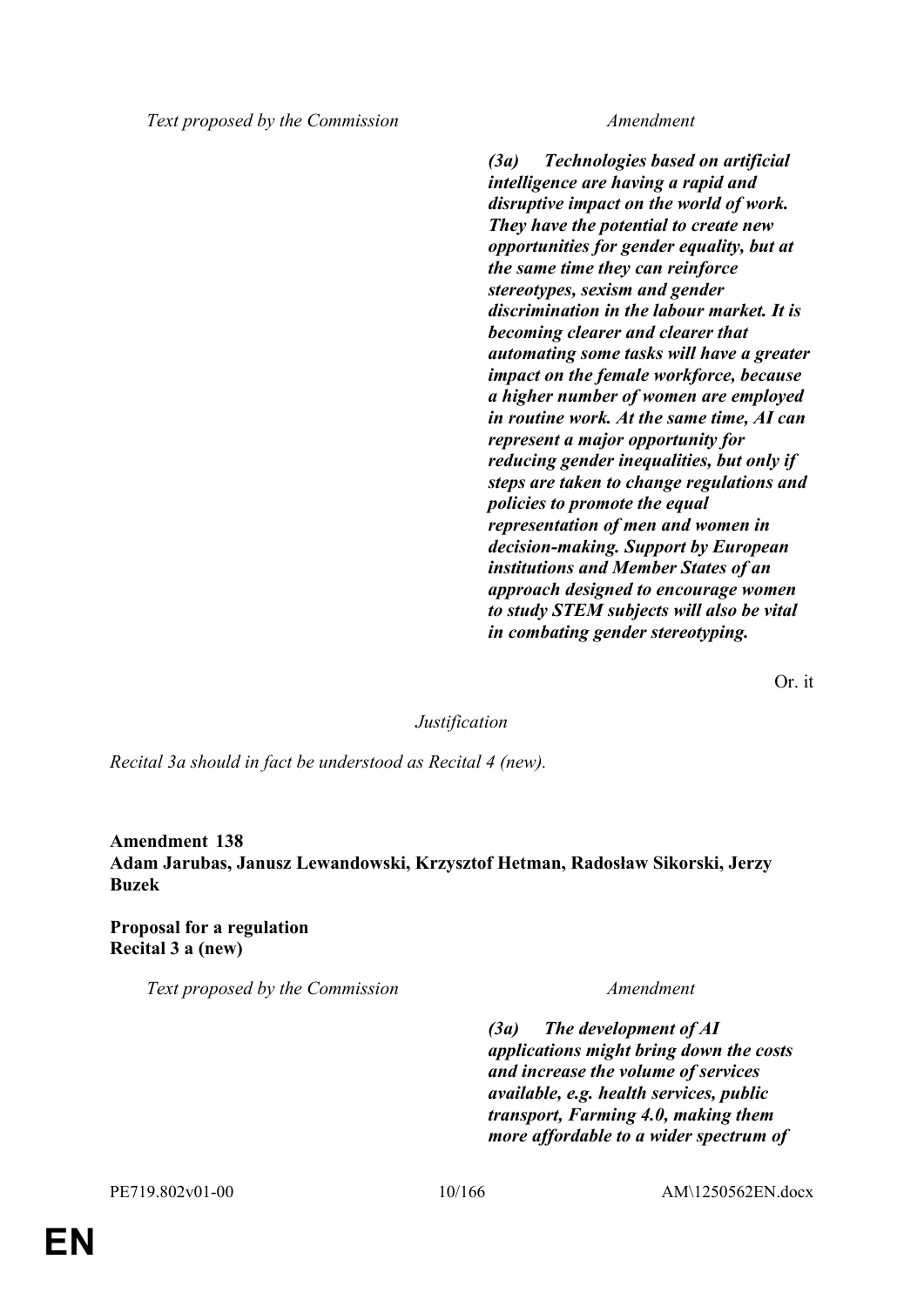*society; that AI applications may also result in the rise of unemployment, pressure on social care systems, and an increase of poverty; in accordance with the values enshrined in Article 3 of the Treaty on European Union, there might be a need to adapt Union AI transformation to socioeconomic capacities, to create adequate social shielding, support education and incentives to create alternative jobs; the establishment of a Union AI Adjustment Fund building upon the experience of The European Globalisation Adjustment Fund (EGF) or the currently developed Just Transition Fund should be considered.*

Or. en

**Amendment 139 Miapetra Kumpula-Natri** on behalf of the S&D Group

## **Proposal for a regulation Recital 3 a (new)**

*Text proposed by the Commission Amendment*

*(3a) Furthermore, in order for the Member States to reach their climate targets, European companies should seek to achieve a 'large handprint but small footprint' of artificial intelligence to the environment. To facilitate investments in AI-based analysis and optimisation solutions that can help to achieve the climate goals, this regulation should provide a predictable and proportionate environment for low- risk industrial solutions. To ensure coherence, this requires that AI systems themselves need to be designed sustainably to reduce resource usage and energy consumption, thereby limiting the damage to the environment.*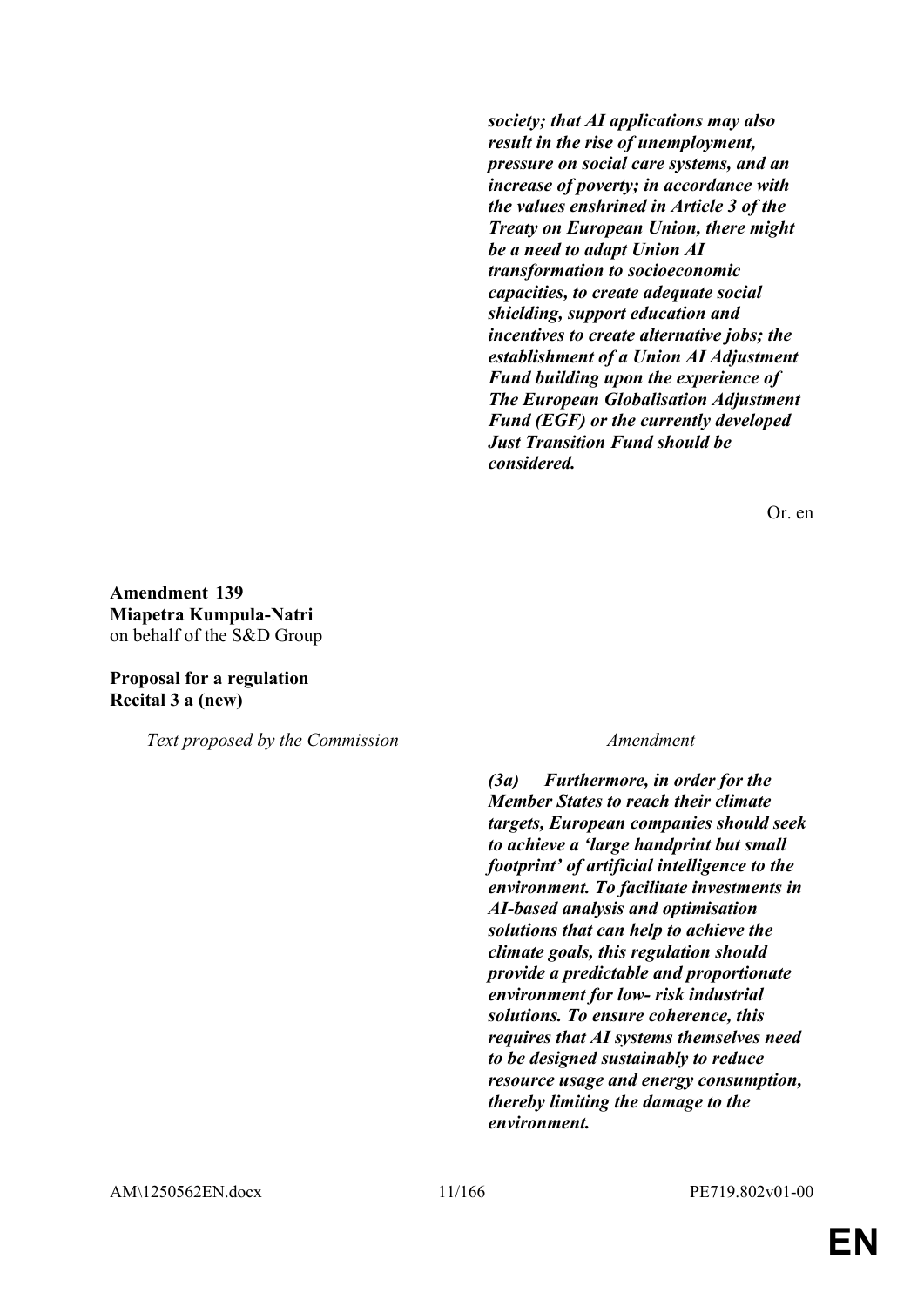### **Amendment 140 Elena Kountoura**

**Proposal for a regulation Recital 3 a (new)**

*Text proposed by the Commission Amendment*

*(3a) Furthermore, in order for Member States to fight against climate change, to achieve climate-neutrality and to meet the Sustainable Development Goals (SDGs), the European companies should ensure the sustainable design of AI systems to reduce resource usage and energy consumption, thereby limiting the risks to the environment; AI systems have the potential to automatically provide businesses with detailed insight into their emissions, including value chains, and forecast future emissions, thus helping to adjust and achieve the Union's emission targets.*

Or. en

## **Amendment 141 Elena Kountoura**

## **Proposal for a regulation Recital 4**

*Text proposed by the Commission Amendment*

(4) At the same time, depending on the circumstances regarding its specific application and use, artificial intelligence may generate risks and cause harm to public interests and rights that are protected by Union law. Such harm might be material or immaterial.

(4) At the same time, depending on the circumstances regarding its specific application and use, artificial intelligence may generate risks and cause harm to public interests and rights that are protected by Union law. Such harm might be material or immaterial *and might affect one or more persons, a groups of persons or society as a whole, as well as the*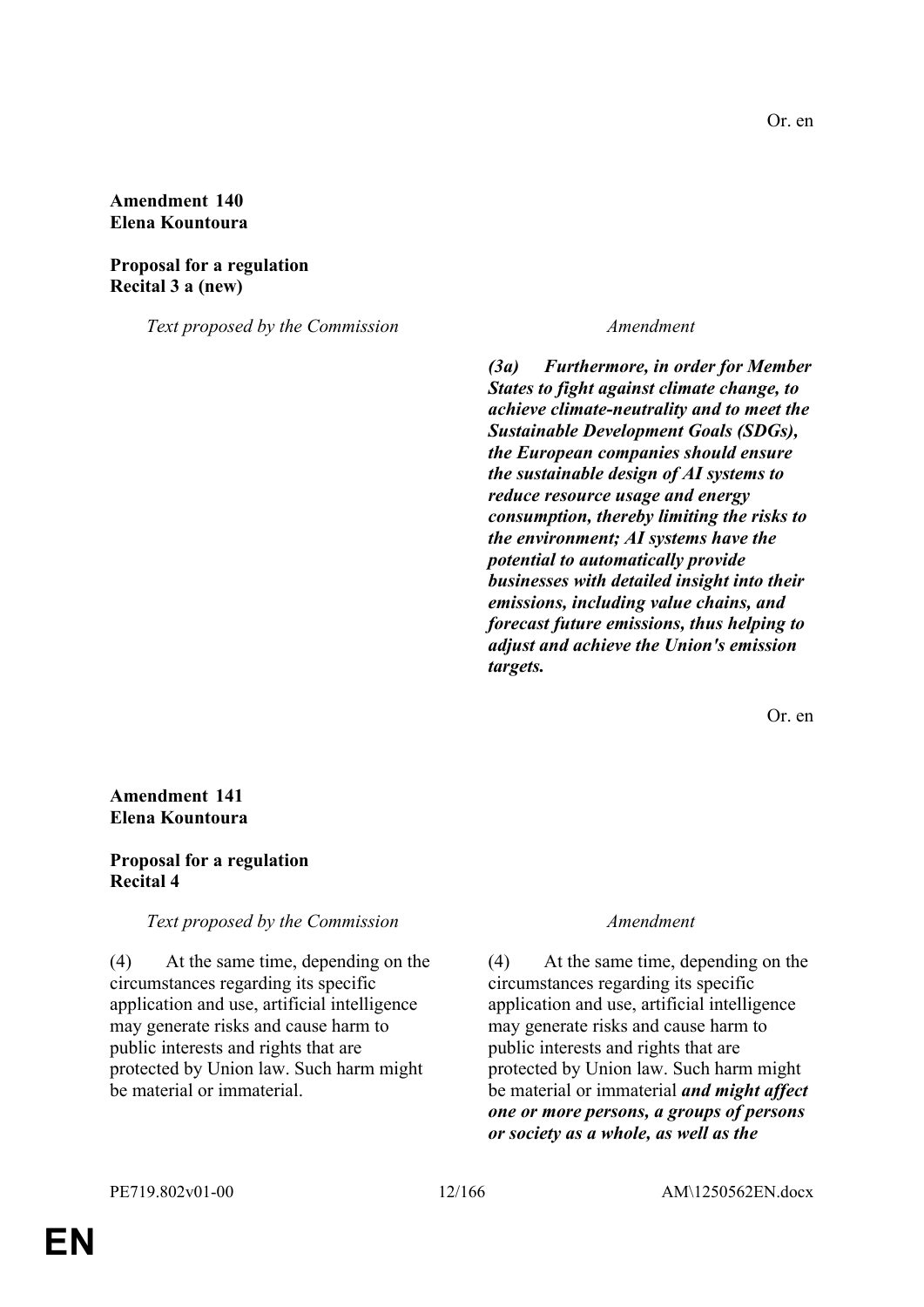#### *environment*.

## **Amendment 142 Francesca Donato**

### **Proposal for a regulation Recital 4**

*Text proposed by the Commission Amendment*

(4) At the same time, depending on the circumstances regarding its specific application and use, artificial intelligence may generate risks and cause harm to public interests and rights that are protected by Union law. Such harm might be material or immaterial.

(4) At the same time, depending on the circumstances regarding its specific application and use, artificial intelligence may generate *serious* risks and cause harm to public interests and rights that are protected by Union law. Such harm might be material or immaterial.

Or. it

## **Amendment 143 Elena Kountoura**

**Proposal for a regulation Recital 5**

#### *Text proposed by the Commission Amendment*

(5) A Union legal framework laying down harmonised rules on artificial intelligence is therefore needed to foster the development, use and uptake of artificial intelligence in the internal market that at the same time meets a high level of protection of public interests, such as health and safety and the protection of fundamental rights, as recognised and protected by Union law. To achieve that objective, rules regulating the placing on the market and putting into service of certain AI systems should be laid down, thus ensuring the smooth functioning of the internal market and allowing those systems

(5) A Union legal framework laying down harmonised rules on artificial intelligence is therefore needed to foster the development, use and uptake of artificial intelligence in the internal market that at the same time meets a high level of protection of public interests, such as health and safety*, the environment* and the protection of fundamental rights *and values*, as recognised and protected by Union law. To achieve that objective, rules regulating the placing on the market and putting into service of certain AI systems should be laid down, thus ensuring the smooth functioning of the internal market

AM\1250562EN.docx 13/166 PE719.802v01-00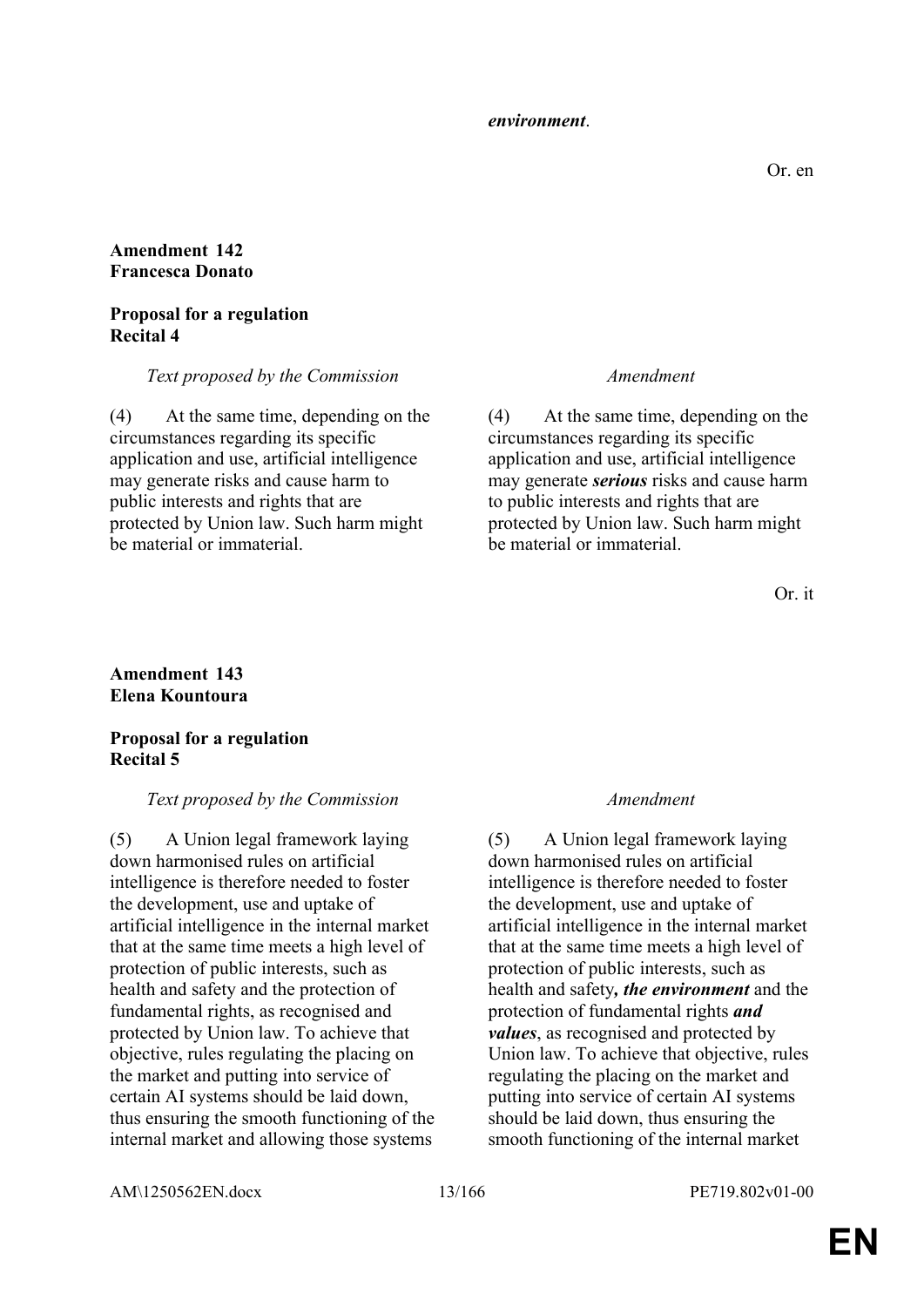to benefit from the principle of free movement of goods and services. By laying down those rules, this Regulation supports the objective of the Union of being a global leader in the development of secure, trustworthy and ethical artificial intelligence, as stated by the European Council<sup>33</sup> , and it ensures the protection of ethical principles, as specifically requested by the European Parliament<sup>34</sup>.

\_\_\_\_\_\_\_\_\_\_\_\_\_\_\_\_\_ \_\_\_\_\_\_\_\_\_\_\_\_\_\_\_\_\_

<sup>34</sup> European Parliament resolution of 20 October 2020 with recommendations to the Commission on a framework of ethical aspects of artificial intelligence, robotics and related technologies, 2020/2012(INL).

and allowing those systems to benefit from the principle of free movement of goods and services. By laying down those rules, this Regulation supports the objective of the Union of being a global leader in the development of secure, trustworthy and ethical artificial intelligence, as stated by the European Council<sup>33</sup>, and it ensures the protection of ethical principles, as specifically requested by the European Parliament<sup>34</sup>.

<sup>34</sup> European Parliament resolution of 20 October 2020 with recommendations to the Commission on a framework of ethical aspects of artificial intelligence, robotics and related technologies, 2020/2012(INL).

Or. en

### **Amendment 144 Josianne Cutajar, Miapetra Kumpula-Natri**

### **Proposal for a regulation Recital 5 a (new)**

*Text proposed by the Commission Amendment*

*(5a) Legislation on artificial intelligence should be accompanied by actions intended to address main barriers hindering the digital transformation of the economy. Such measures should focus on education, upskilling and reskilling workers, fostering investment in R&I, and boosting security in the digital sphere in line with initiatives aimed at achieving the targets of the Digital Decade. Digital transformation should occur in a harmonized manner across regions, paying particular attention to less digitally* 

<sup>33</sup> European Council, Special meeting of the European Council (1 and 2 October 2020) – Conclusions, EUCO 13/20, 2020, p. 6.

<sup>33</sup> European Council, Special meeting of the European Council (1 and 2 October 2020) – Conclusions, EUCO 13/20, 2020, p. 6.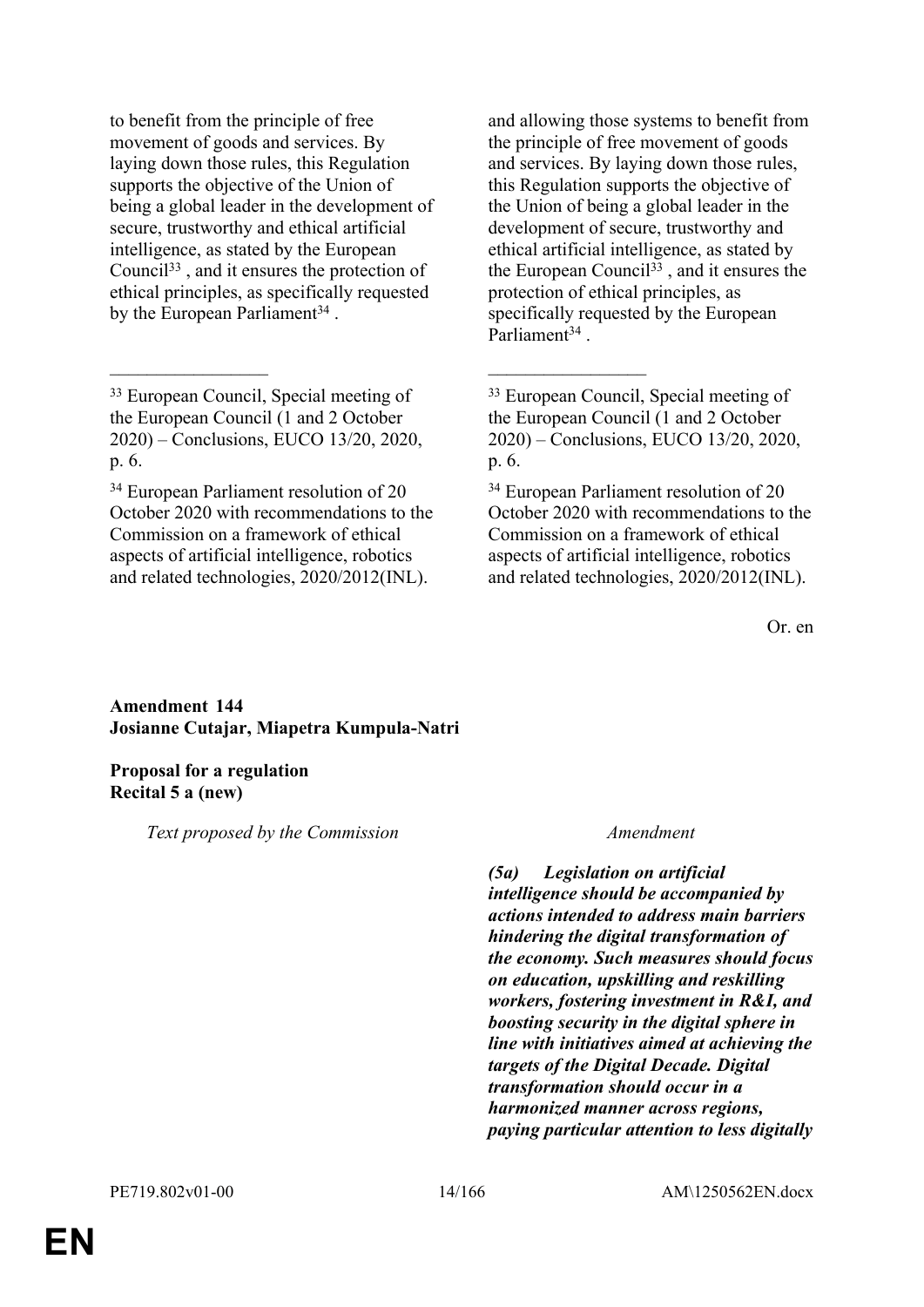## **Amendment 145 Gianna Gancia, Matteo Adinolfi, Elena Lizzi, Isabella Tovaglieri, Angelo Ciocca**

#### **Proposal for a regulation Recital 6**

*Text proposed by the Commission Amendment*

(6) The notion of AI system *should* be clearly defined to ensure legal certainty, while providing the flexibility to accommodate future technological developments. The definition should be based on the key functional characteristics of *the* software, in particular the ability, for a given set of human-defined objectives, to generate outputs *such as* content, predictions, recommendations, or decisions which influence the environment with which the system interacts, *be it* in a physical *or* digital dimension. AI systems can be designed *to* operate with varying levels of autonomy *and* be used on *a stand-alone* basis or as a component of a product, irrespective of whether the system is physically integrated into the product (embedded) or *serve* the functionality of the product without being integrated therein (non-embedded). The definition of AI system should be *complemented* by a list of specific techniques and approaches used for its development, which should be kept up-to–date in the light of *market and* technological developments through the adoption of delegated acts by the Commission to amend that list.

(6) The notion of AI system *must* be clearly defined to ensure legal certainty, while providing the flexibility to accommodate future technological developments. The definition should be based on the key functional characteristics of *AI* software, *distinguishing it from more traditional software systems and modelling approaches such as logistic regression and other techniques that are similarly transparent and capable of being explained and interpreted.* In particular, *for the purposes of this Regulation, AI systems should be understood as having*  the ability*, on the basis of machine and/or human-based data and inputs, to deduce how to achieve a given set of humandefined objectives through learning, reasoning or modelling* for a given set of human-defined objectives, to generate *specific* outputs *in the form of* content, *for generative AI systems (such as text, video or images), and* predictions, recommendations, or decisions which influence the environment with which the system interacts, in *both* a physical *and* digital dimension. *For the purposes of this AI Regulation,* AI systems can be designed *that must follow an approach with limited explanations and* operate with varying levels *a very high level* of autonomy. *These systems may* be used on *an autonomous* basis or as a component of a product, irrespective of whether the system is physically integrated into the product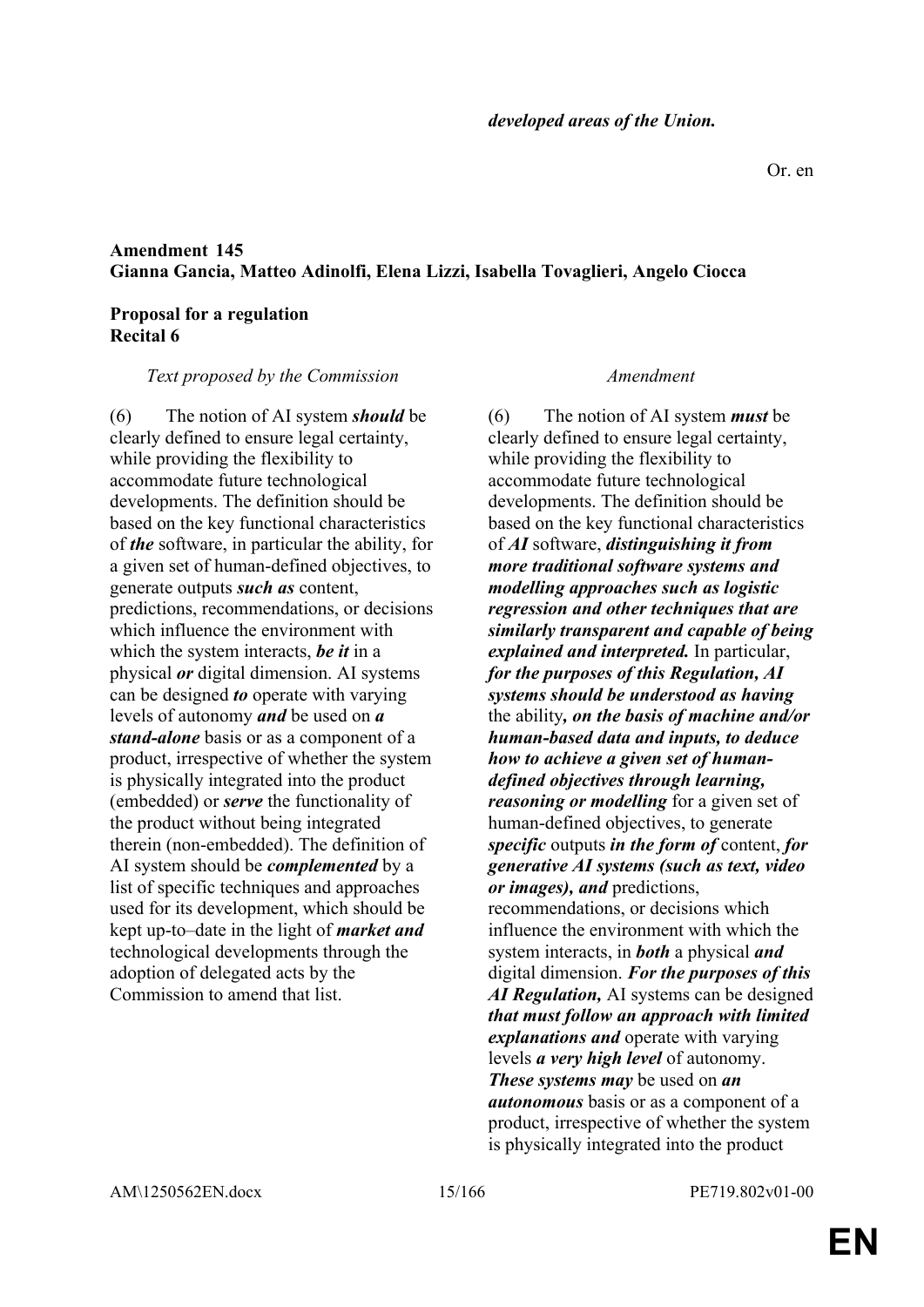(embedded) or *serves* the functionality of the product without being integrated therein (non-embedded). The definition of AI system should be *accompanied* by a list of specific techniques and approaches used for its development, which should be kept up-to–date in the light of technological developments *and developments in the market* through the adoption of delegated acts by the Commission to amend that list.

Or. it

## **Amendment 146 Miapetra Kumpula-Natri** on behalf of the S&D Group

### **Proposal for a regulation Recital 6**

## *Text proposed by the Commission Amendment*

(6) The notion of AI system should be clearly defined to ensure legal certainty, while providing the flexibility to accommodate future technological developments. The definition should be based on the key functional characteristics of the software, in particular the ability, for a given set of human-defined objectives, to generate outputs such as content, predictions, recommendations, or decisions which influence the environment with which the system interacts, be it in a physical or digital dimension. AI systems can be designed to operate with varying levels of autonomy and be used on a standalone basis or as a component of a product, irrespective of whether the system is physically integrated into the product (embedded) or serve the functionality of the product without being integrated therein (non-embedded). The *definition of AI system* should *be complemented by a list of specific techniques and approaches used for its* development, *which should be kept up-to–date in the light of market and* 

(6) The notion of AI system should be clearly defined to ensure legal certainty, while providing the flexibility to accommodate future technological developments. The definition should be based on the key functional characteristics of the software, in particular the ability, for a given set of human-defined objectives, to generate outputs such as content, predictions, recommendations, or decisions which influence the environment with which the system interacts, be it in a physical or digital dimension. *This definition should be understood to exclude tools and software systems that are strictly limited to elementary arithmetic operations on datasets or descriptive data analysis.* AI systems can be designed to operate with varying levels of autonomy and be used on a stand-alone basis or as a component of a product, irrespective of whether the system is physically integrated into the product (embedded) or serve the functionality of the product without being integrated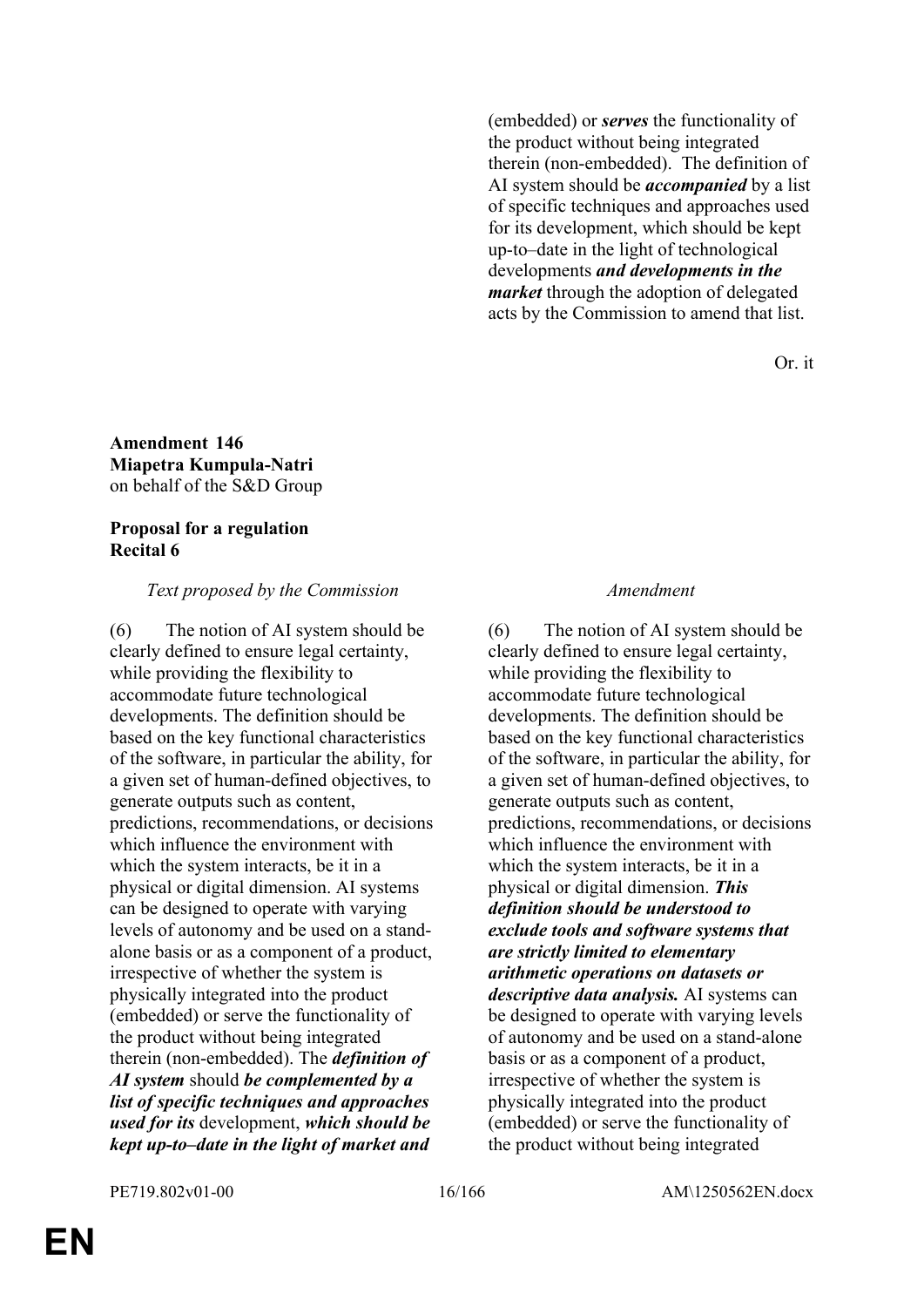*technological developments through the adoption of delegated acts by the Commission to amend that list*.

therein (non-embedded). The *Commission* should *take note of the ongoing developments on defining the artificial intelligence within key international organisations such as United Nations Educational, Scientific and Cultural Organization, the Organisation for Economic Cooperation and* Development, *International standardization bodies and Council of Europe*.

Or. en

#### **Amendment 147 Elena Kountoura**

## **Proposal for a regulation Recital 6**

## *Text proposed by the Commission Amendment*

(6) The notion of AI system should be clearly defined to ensure legal certainty, while providing the flexibility to accommodate future technological developments. The definition should be based on the key functional characteristics of the software, in particular the ability, for a given set of human-defined objectives, to generate outputs such as content, predictions, recommendations, or decisions which influence the environment with which the system interacts, be it in a physical or digital dimension. AI systems can be designed to operate with varying levels of autonomy and be used on a standalone basis or as a component of a product, irrespective of whether the system is physically integrated into the product (embedded) or serve the functionality of the product without being integrated therein (non-embedded). The definition of AI system should be complemented by a list of specific techniques and approaches used for its development, which should be kept up-to–date in the light of market and technological developments through the

(6) The notion of AI system should be clearly defined to ensure legal certainty, while providing the flexibility to accommodate future technological developments. The definition should be based on the key functional characteristics of the software *(and possibly also hardware)*, in particular the ability, for a given set of human-defined objectives, to generate outputs such as content, predictions, recommendations, or decisions which influence the environment with which the system interacts, be it in a physical or digital dimension. AI systems can be designed to operate with varying levels of autonomy and be used on a standalone basis or as a component of a product, irrespective of whether the system is physically integrated into the product (embedded) or serve the functionality of the product without being integrated therein (non-embedded). The definition of AI system should be complemented by a list of specific techniques and approaches used for its development, which should be kept up-to–date in the light of market and

AM\1250562EN.docx 17/166 PE719.802v01-00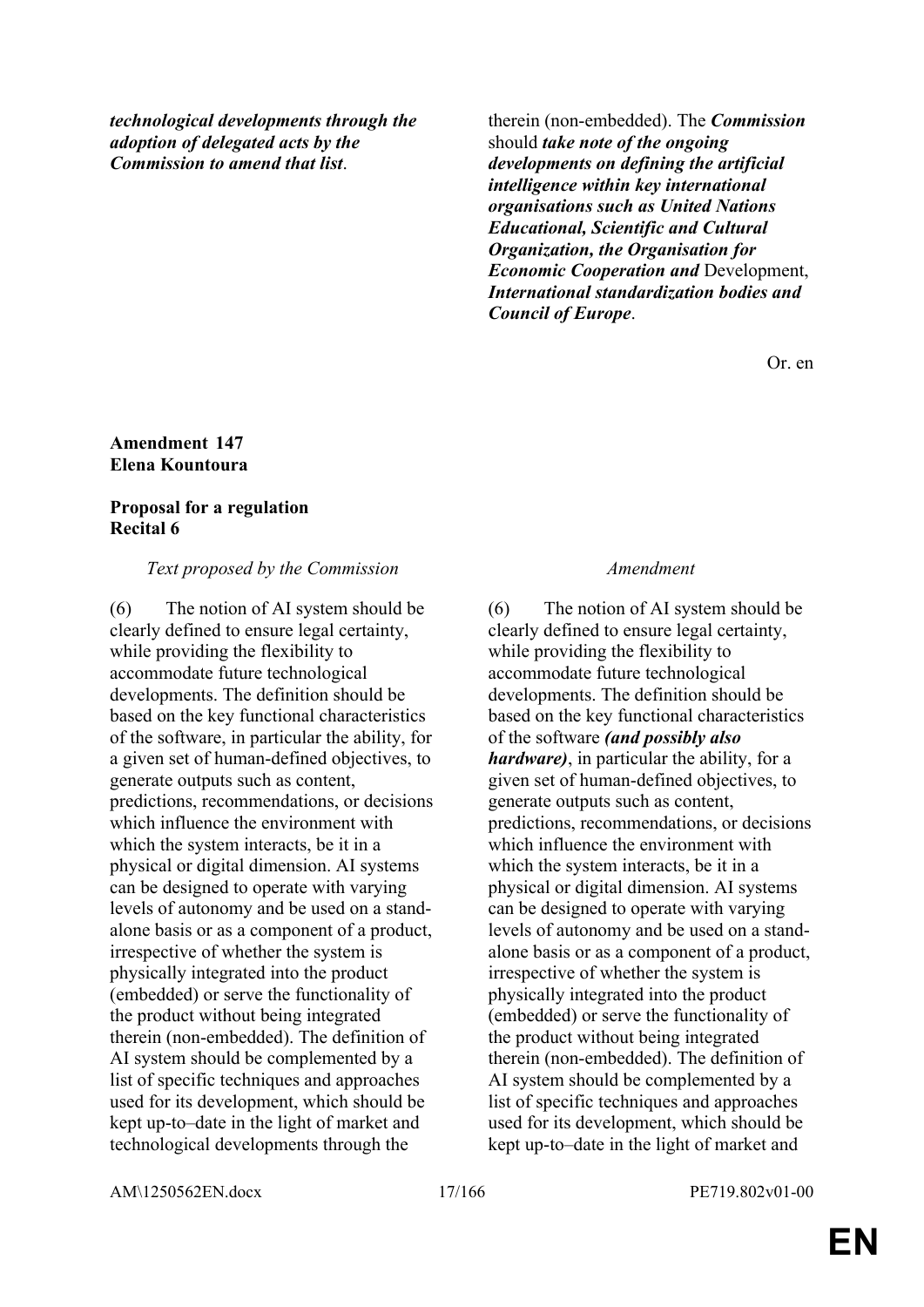adoption of delegated acts by the Commission to amend that list.

technological developments through the adoption of delegated acts by the Commission to amend that list.

Or. en

## **Amendment 148 Francesca Donato**

## **Proposal for a regulation Recital 12**

### *Text proposed by the Commission Amendment*

(12) This Regulation should also apply to Union institutions, offices, bodies and agencies when acting as a provider or user of an AI system. AI systems exclusively developed or used for military purposes should be *excluded from* the scope of this Regulation *where that use falls under the exclusive remit of the Common Foreign and Security Policy regulated under Title V of the Treaty on the European Union (TEU)*. This Regulation should be without prejudice to the provisions regarding the liability of intermediary service providers set out in Directive 2000/31/EC of the European Parliament and of the Council [as amended by the Digital Services Act].

(12) This Regulation should also apply to Union institutions, offices, bodies and agencies when acting as a provider or user of an AI system. AI systems exclusively developed or used for military purposes should *also* be *included in* the scope of this Regulation. This Regulation should be without prejudice to the provisions regarding the liability of intermediary service providers set out in Directive 2000/31/EC of the European Parliament and of the Council [as amended by the Digital Services Act].

**Amendment 149 Miapetra Kumpula-Natri** on behalf of the S&D Group

**Proposal for a regulation Recital 12 a (new)**

*Text proposed by the Commission Amendment*

*(12a) This Regulation should not undermine research and development activity and should respect freedom of*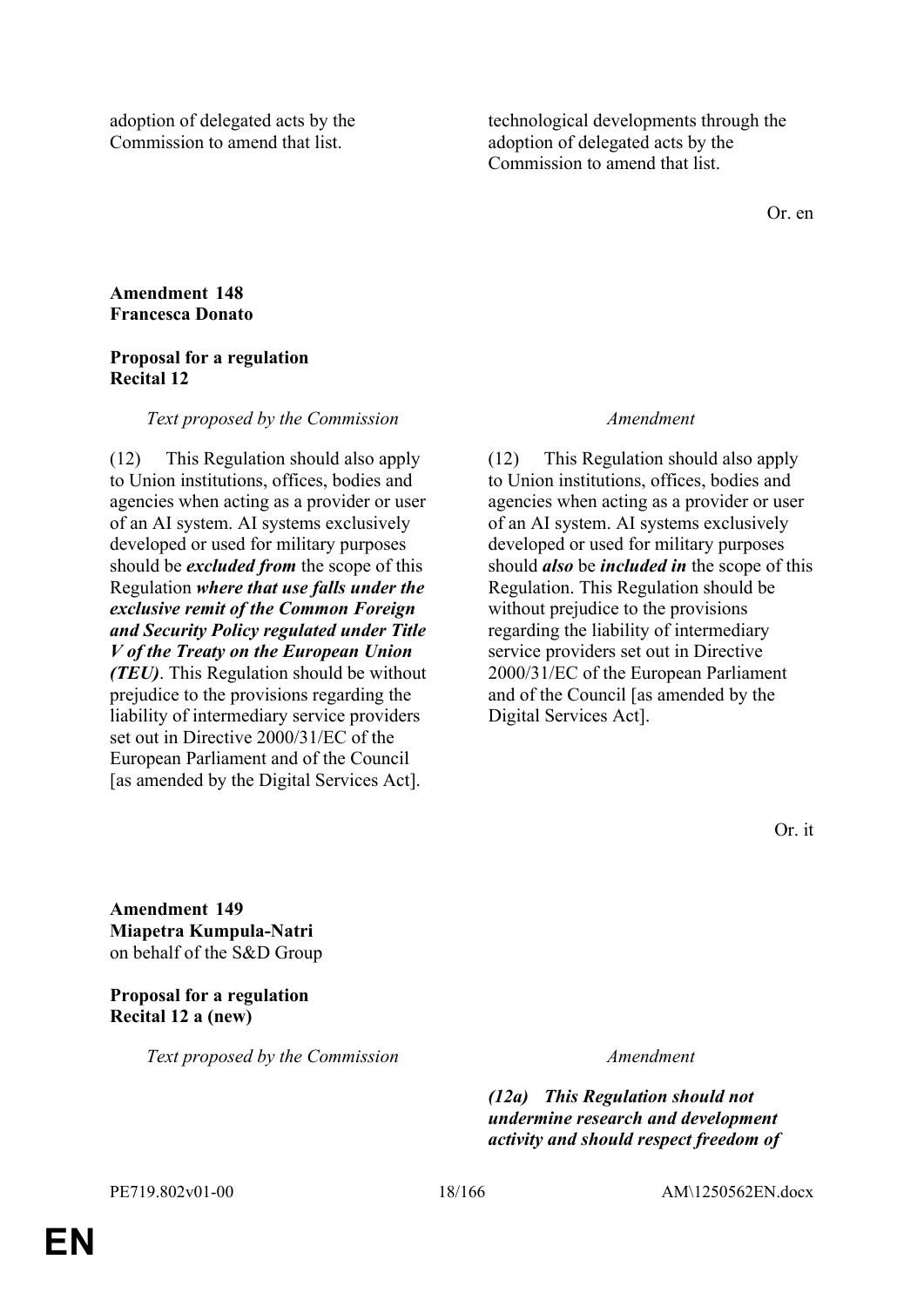*science. It is therefore necessary to ensure that this Regulation does not affect scientific research and development activity on AI systems. As regards product oriented research activity by providers, the provisions of this Regulation should apply insofar as such research leads to or entails placing an AI system on the market or putting it into service. Under all circumstances, any research and development activity should be carried out in accordance with recognised ethical standards for scientific research.*

Or. en

## **Amendment 150 Elena Kountoura**

#### **Proposal for a regulation Recital 12 a (new)**

*Text proposed by the Commission Amendment*

*(12a) In order to ensure a minimum level of transparency on the ecological sustainability aspects of an AI system, providers and users should document parameters including but not limited to resource consumption, resulting from the design, data management and training, the underlying infrastructures of the AI system, and of the methods to reduce such impact for any AI system.*

Or. en

**Amendment 151 Robert Roos**

## **Proposal for a regulation Recital 12 a (new)**

*Text proposed by the Commission Amendment*

AM\1250562EN.docx 19/166 PE719.802v01-00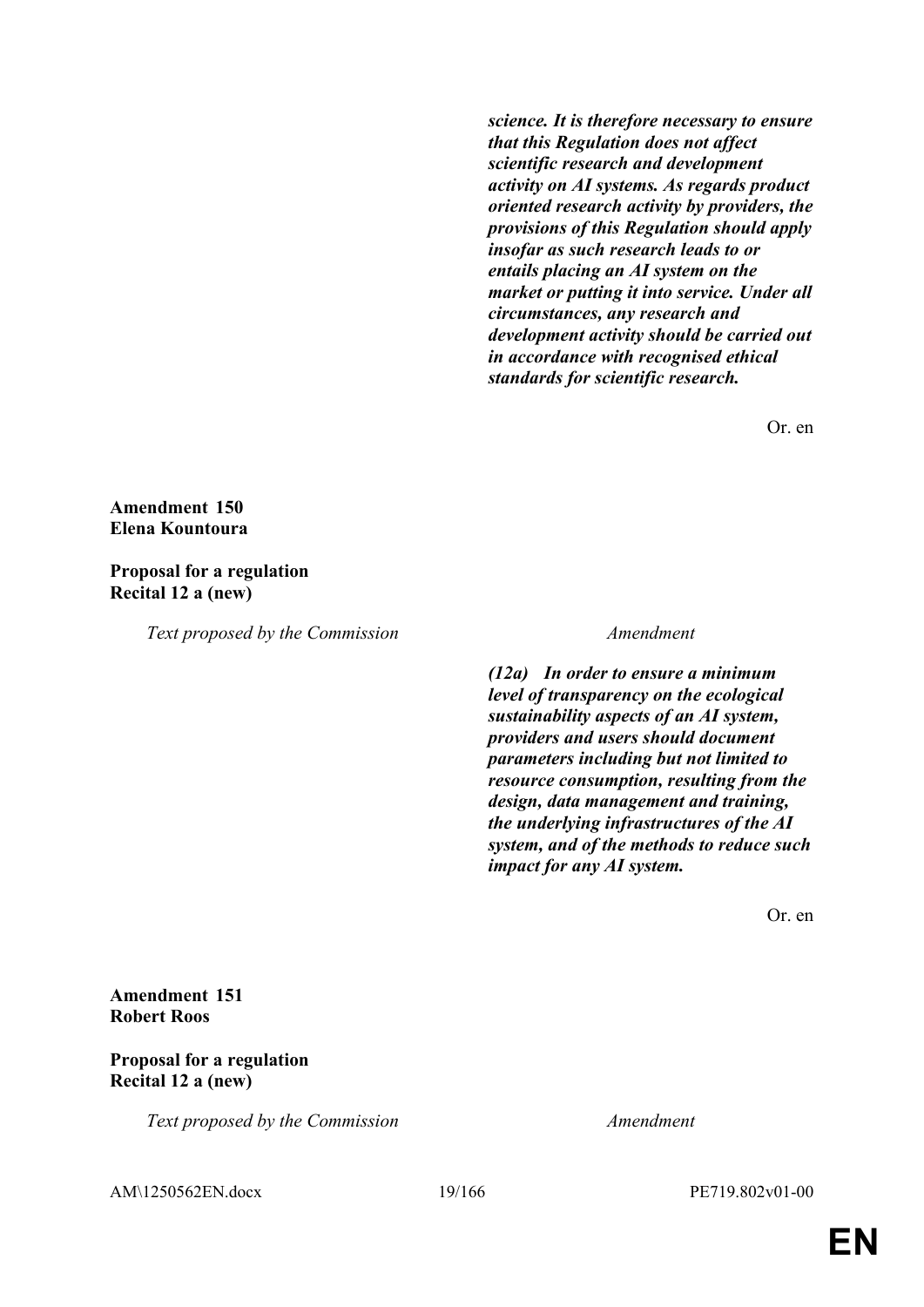*(12a) This Regulation shall not restrict research and development activities in the European Union. This is without prejudice to the obligation that all research and development activities must be subject to recognized ethical standards for scientific research under all circumstances.*

Or. en

## **Amendment 152 Gianna Gancia, Matteo Adinolfi, Elena Lizzi, Paolo Borchia, Isabella Tovaglieri, Angelo Ciocca**

### **Proposal for a regulation Recital 13**

### *Text proposed by the Commission Amendment*

(13) In order to ensure a consistent and high level of protection of public interests as regards health, safety and fundamental rights, common normative standards for all high-risk AI systems should be established. Those standards should be consistent with the Charter of fundamental rights of the European Union (the Charter) and should be non-discriminatory and in line with the Union's international trade commitments.

(13) In order to ensure a consistent and high level of protection of public interests as regards health, safety and fundamental rights, common normative standards for all high-risk AI systems should be established. Those standards should be consistent with the Charter of fundamental rights of the European Union (the Charter) and should be non-discriminatory and in line with the Union's international trade commitments. *However, with regard to the risk management system for AI systems considered to be high-risk, the EU's harmonisation legislation should focus on the essential requirements and leave their technical implementation to be governed by voluntary product-specific and cuttingedge standards, developed by the stakeholders. It is therefore desirable for European legislation to focus on the desired outcome of the risk management and evaluation systems, and to expressly leave industry the task of designing its systems and tailoring them to its internal operations and structures, particularly by developing cutting-edge standardisation* 

**EN**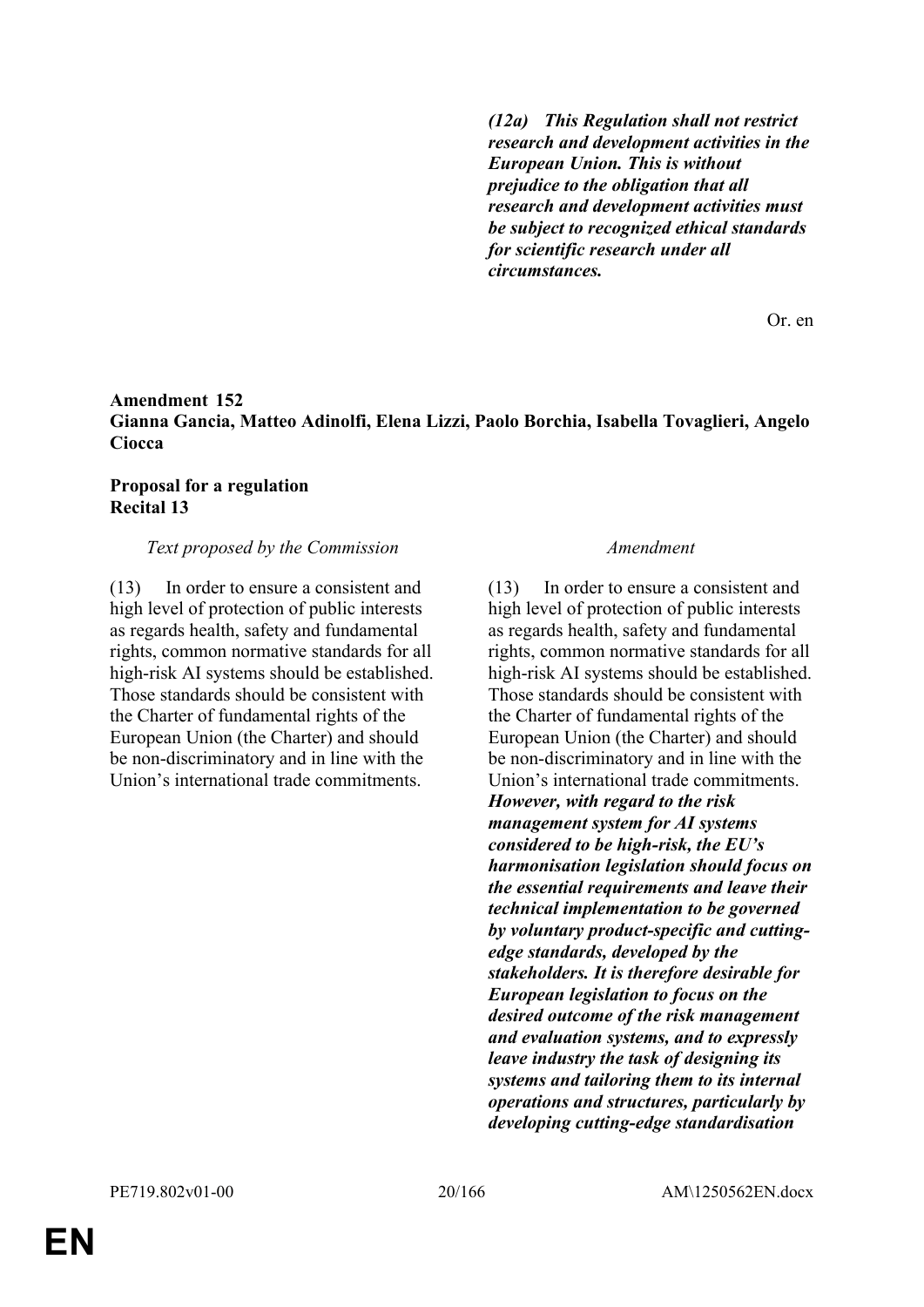*systems.*

## **Amendment 153 Elena Kountoura**

## **Proposal for a regulation Recital 13**

### *Text proposed by the Commission Amendment*

(13) In order to ensure a consistent and high level of protection of public interests as regards health, safety and fundamental rights, common normative standards for *all high-risk* AI systems should be established. Those standards should be consistent with the Charter of fundamental rights of the European Union (the Charter) and should be non-discriminatory and in line with the Union's international *trade* commitments.

(13) In order to ensure a consistent and high level of protection of public interests as regards health, safety*, the environment* and fundamental rights *and values*, common normative standards for AI systems should be established. Those standards should be consistent with the Charter of fundamental rights of the European Union (the Charter)*, the European Green Deal (The Green Deal), the Joint Declaration on Digital Rights of the Union (the Declaration) and the Ethics Guidelines for Trustworthy Artificial Intelligence (AI) of the High-Level Expert Group on Artificial Intelligence (AI HLEG),* and should be non-discriminatory and in line with the Union's international commitments.

Or. en

**Amendment 154 Lina Gálvez Muñoz, Miapetra Kumpula-Natri, Ibán García Del Blanco, Carlos Zorrinho, Robert Hajšel, Romana Jerković, Adriana Maldonado López, Josianne Cutajar**

## **Proposal for a regulation Recital 13**

*Text proposed by the Commission Amendment*

(13) In order to ensure a consistent and high level of protection of public interests

(13) In order to ensure a consistent and high level of protection of public interests

AM\1250562EN.docx 21/166 PE719.802v01-00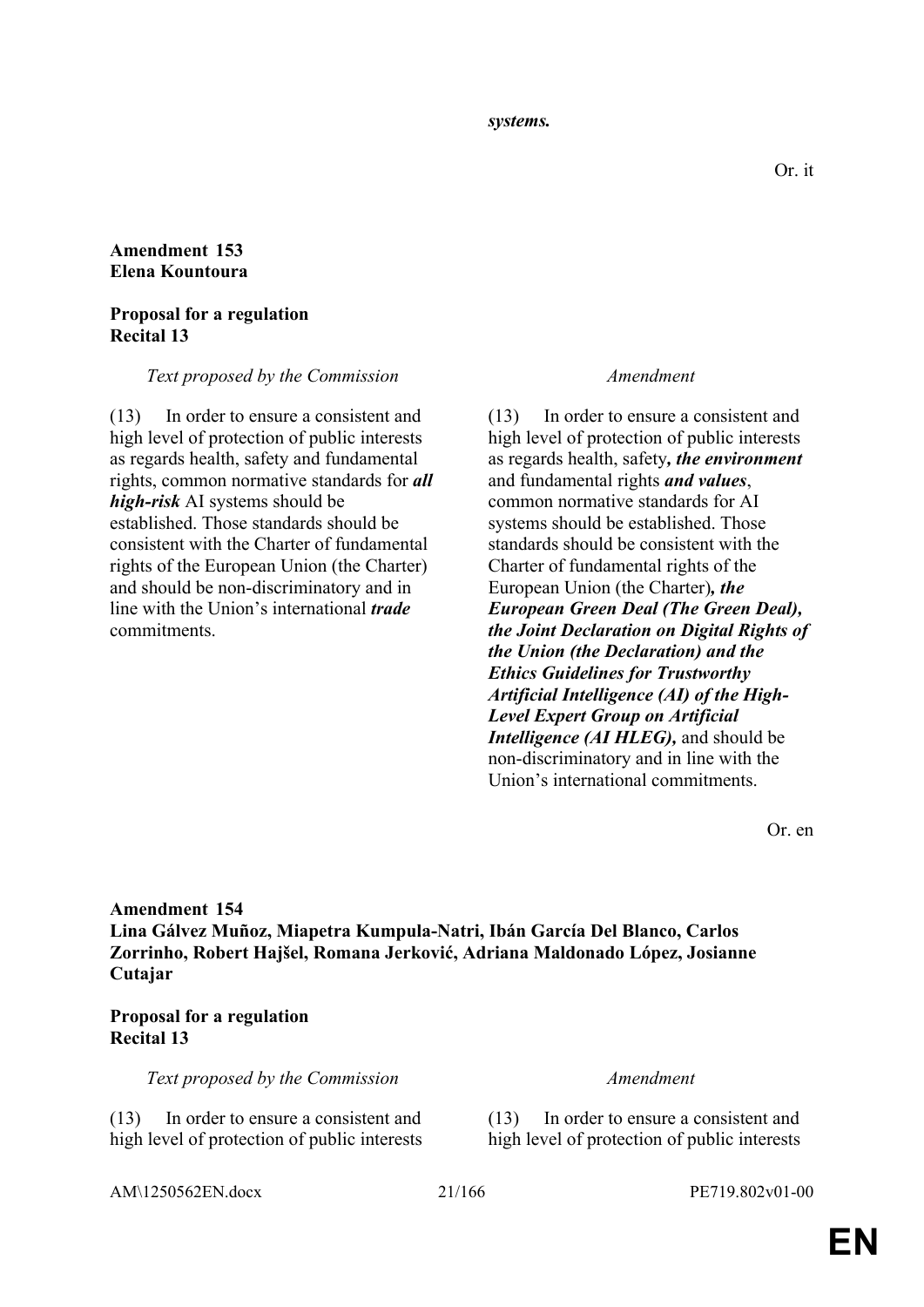as regards health, safety and fundamental rights, common normative standards for all high-risk AI systems should be established. Those standards should be consistent with the Charter of fundamental rights of the European Union (the Charter) and should be non-discriminatory and in line with the Union's international trade commitments.

as regards health, safety and fundamental rights, common normative standards for all high-risk AI systems should be established. Those standards should be consistent with the Charter of fundamental rights of the European Union (the Charter)*, the European Green Deal (The Green Deal) and the Joint Declaration on Digital Rights of the Union (the Declaration)* and should be non-discriminatory and in line with the Union's international trade commitments.

Or. en

#### **Amendment 155 Francesca Donato**

#### **Proposal for a regulation Recital 13**

#### *Text proposed by the Commission Amendment*

(13) In order to ensure a consistent and high level of protection of public interests as regards health, safety and fundamental rights, common normative standards for all *high-risk* AI systems should be established. Those standards should be consistent with the Charter of fundamental rights of the European Union (the Charter) and should be non-discriminatory and in line with the Union's international trade commitments.

(13) In order to ensure a consistent and high level of protection of public interests as regards health, safety and fundamental rights, common normative standards for all AI systems should be established *to restrict or prevent the use or marketing of systems known to be high-risk*. Those standards should be consistent with the Charter of fundamental rights of the European Union (the Charter) and should be nondiscriminatory and in line with the Union's international trade commitments.

Or. it

#### *Justification*

*It must not be possible to use or distribute high-risk systems in the EU where there is no certainty of being able to wholly eliminate any risk to the health and safety of beneficiaries or citizens. For as long as they continue to pose a high risk, it is necessary to adopt the precautionary principle fully and to safeguard fundamental human rights, giving them priority over the rights of industry and commerce.*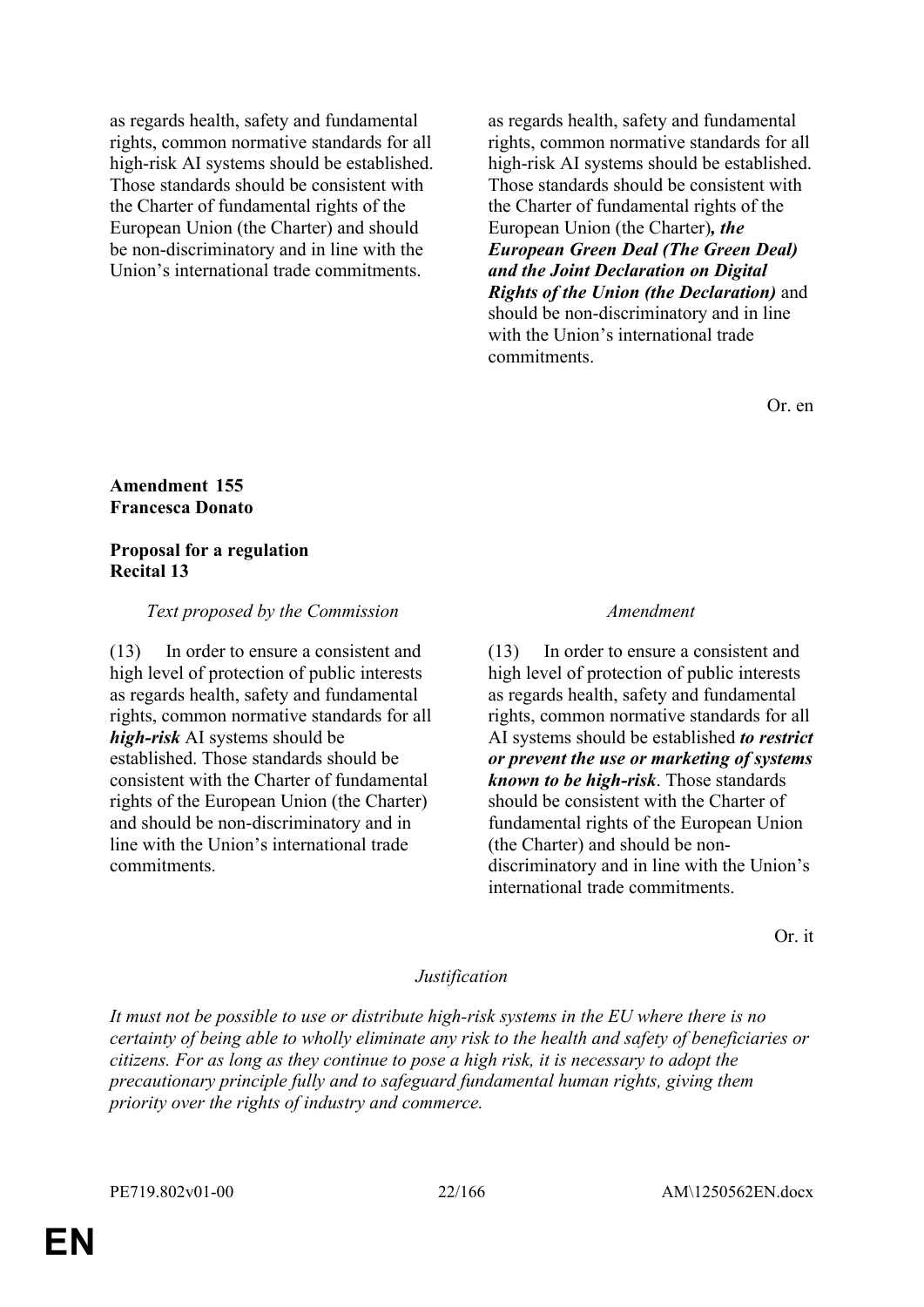### **Amendment 156 Robert Roos**

## **Proposal for a regulation Recital 13**

### *Text proposed by the Commission Amendment*

(13) In order to ensure a consistent and high level of protection of public interests as regards health, safety and fundamental rights, common normative standards for all high-risk AI systems should be established. Those standards should be consistent with the Charter of fundamental rights of the European Union (the Charter) and should be non-discriminatory and in line with the Union's international trade commitments.

(13) In order to ensure a consistent and high level of protection of public interests as regards health, safety and fundamental rights, common normative standards for all high-risk AI systems should be established. Those standards should be consistent with the Charter of fundamental rights of the European Union (the Charter) and should *in particular* be non-discriminatory and in line with the Union's international trade commitments.

Or. en

## **Amendment 157 Francesca Donato**

## **Proposal for a regulation Recital 13**

### *Text proposed by the Commission Amendment*

(13) In order to ensure a consistent and high level of protection of public interests as regards health, safety and fundamental rights, common normative standards for all *high-risk* AI systems should be established. Those standards should be consistent with the Charter of fundamental rights of the European Union (the Charter) and should be non-discriminatory and in line with the Union's international trade commitments.

(13) In order to ensure a consistent and high level of protection of public interests as regards health, safety and fundamental rights, common normative standards for all AI systems should be established. Those standards should be consistent with the Charter of fundamental rights of the European Union (the Charter) and should be non-discriminatory and in line with the Union's international trade commitments.

## **Amendment 158**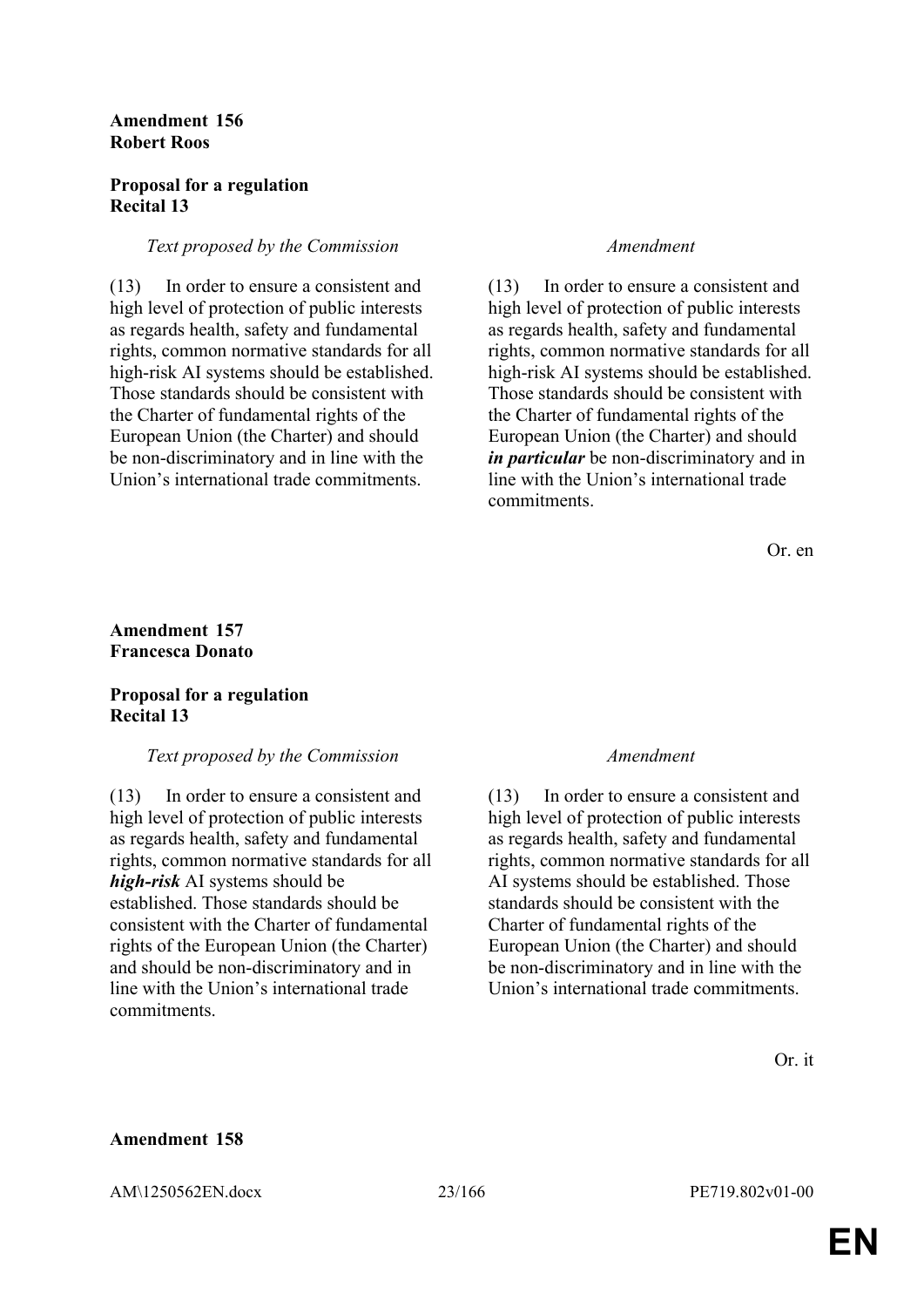## **Lina Gálvez Muñoz, Miapetra Kumpula-Natri, Ibán García Del Blanco, Carlos Zorrinho, Robert Hajšel, Romana Jerković, Adriana Maldonado López, Josianne Cutajar**

### **Proposal for a regulation Recital 14**

### *Text proposed by the Commission Amendment*

(14) In order to introduce a proportionate and effective set of binding rules for AI systems, a clearly defined riskbased approach should be followed. That approach should tailor the type and content of such rules to the intensity and scope of the risks that AI systems can generate. It is therefore necessary to prohibit certain artificial intelligence practices, to lay down requirements for high-risk AI systems and obligations for the relevant operators, and to lay down transparency obligations for certain AI systems.

(14) In order to introduce a proportionate and effective set of binding rules for AI systems, a clearly defined riskbased approach should be followed. That approach should tailor the type and content of such rules to the intensity and scope of the risks that AI systems can generate. It is therefore necessary to prohibit certain artificial intelligence practices, to lay down requirements for high-risk AI systems and obligations for the relevant operators, and to lay down transparency obligations for certain AI systems. *With regard to transparency and human oversight obligations, Member States should be able to adopt further national measures to complement them without changing their harmonising nature.*

Or. en

## **Amendment 159 Robert Roos**

## **Proposal for a regulation Recital 14**

### *Text proposed by the Commission Amendment*

### (14) In order to introduce a

proportionate and effective set of binding rules for AI systems, a clearly defined riskbased approach should be followed. That approach should tailor the type and content of such rules to the intensity and scope of the risks that AI systems can generate. It is therefore necessary to prohibit certain artificial intelligence practices, to lay down

(14) In order to introduce a proportionate and effective set of binding rules for AI systems, a clearly defined riskbased approach should be followed. That approach should tailor the type and content of such rules to the intensity and scope of the risks that AI systems can generate. It is therefore necessary to prohibit certain artificial intelligence practices, to lay down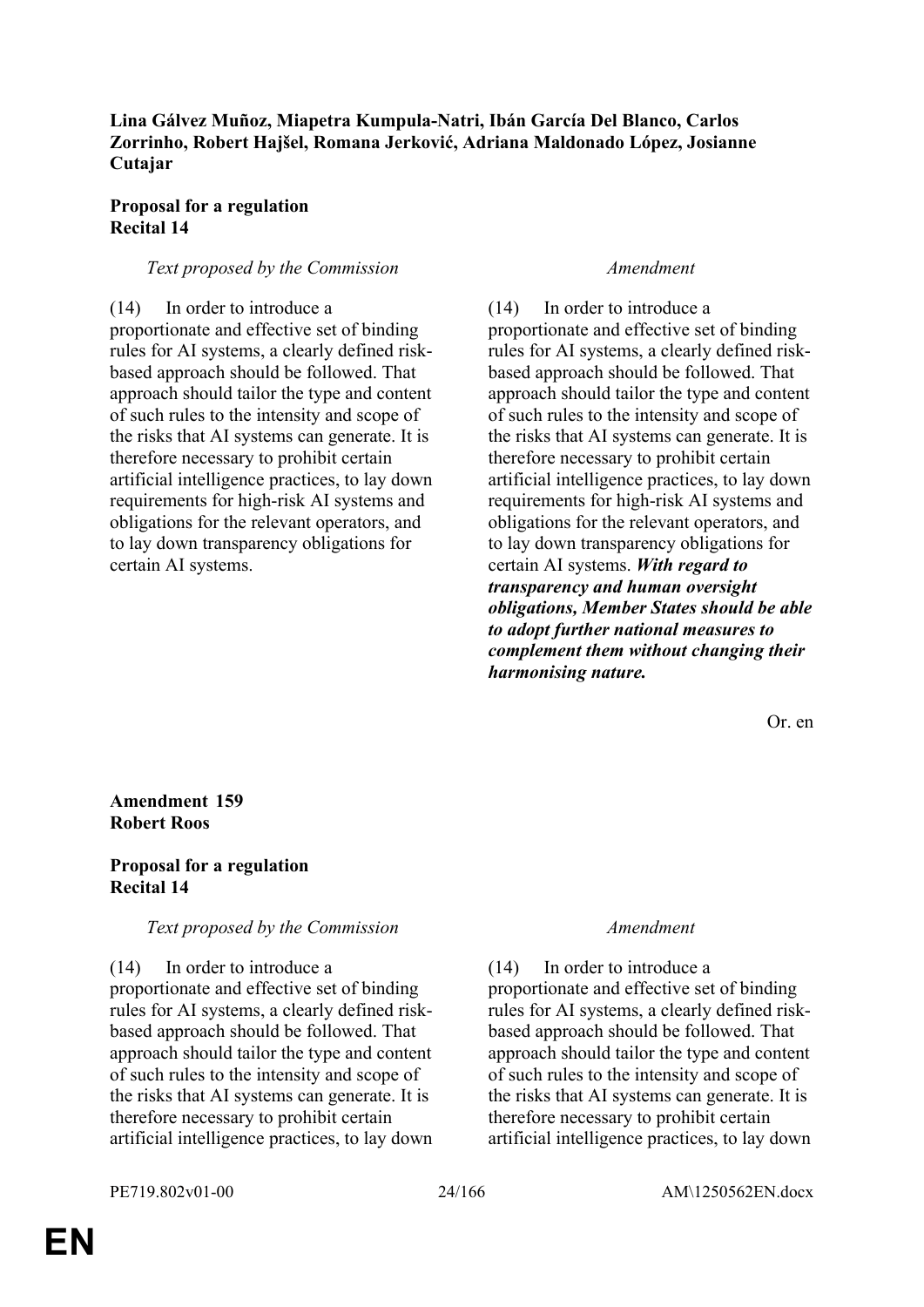requirements for high-risk AI systems and obligations for the relevant operators, and to lay down transparency obligations for certain AI systems.

requirements for high-risk AI systems and obligations for the relevant operators, and to lay down transparency obligations for certain AI systems. *However, it is important to distinguish both categories between the person who develops and makes the system available and the person who deploys the AI-system.*

Or. en

### **Amendment 160 Francesca Donato**

### **Proposal for a regulation Recital 14**

### *Text proposed by the Commission Amendment*

(14) In order to introduce a proportionate and effective set of binding rules for AI systems, a clearly defined riskbased approach should be followed. That approach should tailor the type and content of such rules to the intensity and scope of the risks that AI systems can generate. It is therefore necessary to prohibit certain artificial intelligence practices, to lay down requirements for *high-risk* AI systems and obligations for the relevant operators, and to lay down transparency obligations for certain AI systems.

(14) In order to introduce a proportionate and effective set of binding rules for AI systems, a clearly defined riskbased approach should be followed. That approach should tailor the type and content of such rules to the intensity and scope of the risks that AI systems can generate. It is therefore necessary to prohibit certain artificial intelligence practices, *including those defined as 'high-risk', and* to lay down requirements for *medium/low-risk* AI systems and obligations for the relevant operators, and to lay down transparency obligations for certain AI systems.

Or. it

**Amendment 161 Lina Gálvez Muñoz, Miapetra Kumpula-Natri, Ibán García Del Blanco, Carlos Zorrinho, Robert Hajšel, Romana Jerković, Adriana Maldonado López, Josianne Cutajar**

**Proposal for a regulation Recital 14 a (new)**

AM\1250562EN.docx 25/166 PE719.802v01-00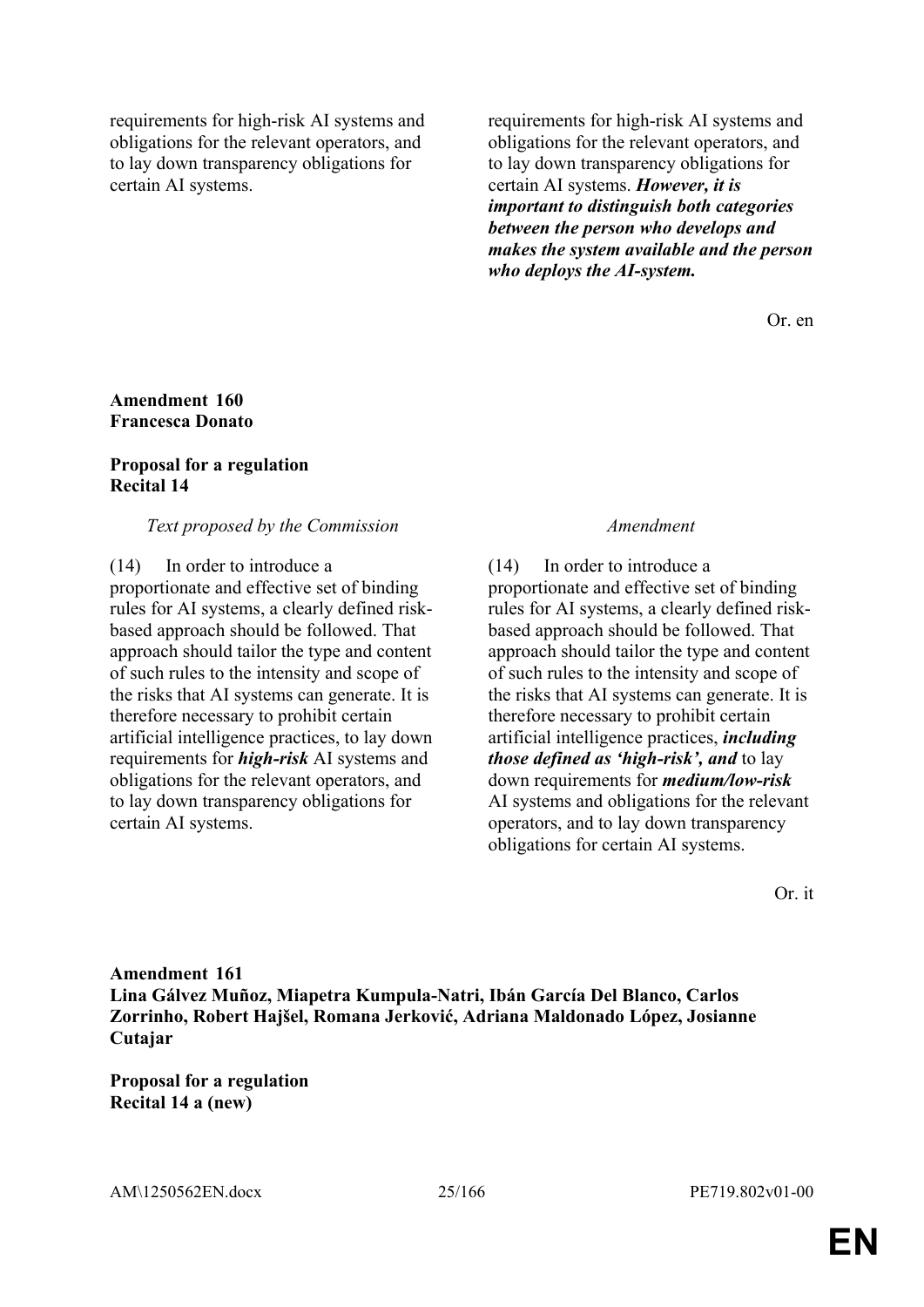*Text proposed by the Commission Amendment*

*(14a) Without prejudice to tailoring rules to the intensity and scope of the risks that AI systems can generate, or to the specific requirements laid down for high-risk AI systems, all AI systems developed, deployed or used in the Union should respect not only Union and national law but also a specific set of ethical principles that are aligned with the values enshrined in Union law and that are in part, concretely reflected in the specific requirements to be complied with by high-risk AI systems. That set of principles should, inter alia, also be reflected in codes of conduct that should be mandatory for the development, deployment and use of all AI systems. Accordingly, any research carried out with the purpose of attaining AI-based solutions that strengthen the respect for those principles, in particular those of social responsibility and environmental sustainability, should be encouraged by the Commission and the Member States.*

Or. en

**Amendment 162 Lina Gálvez Muñoz, Miapetra Kumpula-Natri, Ibán García Del Blanco, Carlos Zorrinho, Robert Hajšel, Romana Jerković, Adriana Maldonado López, Josianne Cutajar**

**Proposal for a regulation Recital 14 b (new)**

*Text proposed by the Commission Amendment*

*(14b) AI literacy' refers to skills, knowledge and understanding that allows both citizens more generally and developers, deployers and users in the context of the obligations set out in this Regulation to make an informed deployment and use of AI systems, as well as to gain awareness about the*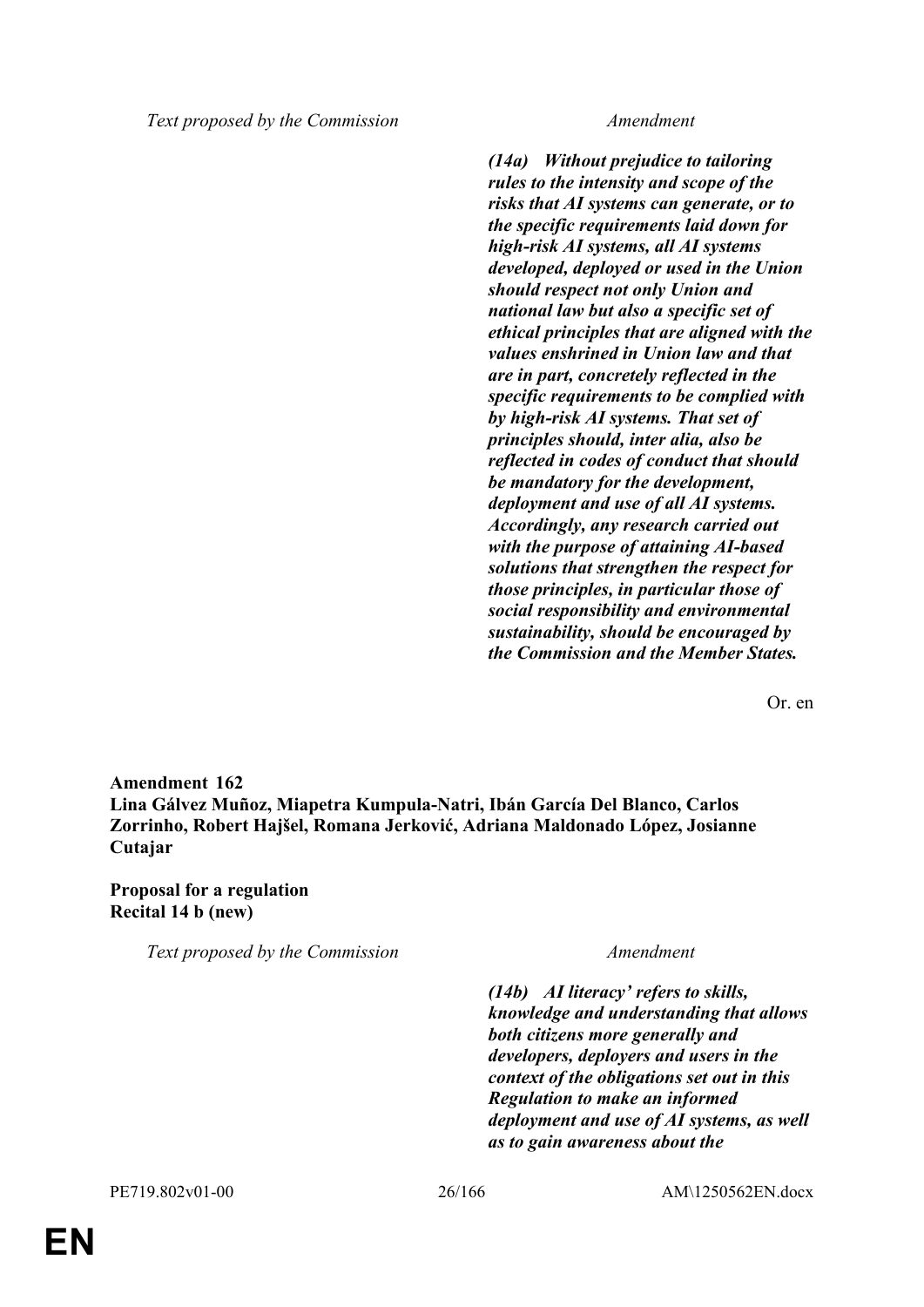*opportunities and risks of AI and thereby promote its democratic control. AI literacy should not be limited to learning about tools and technologies, but should also aim to equip citizens more generally and developers, deployers and users in the context of the obligations set out in this Regulation with the critical thinking skills required to identify harmful or manipulative uses as well as to improve their agency and their ability to fully comply with and benefit from trustworthy AI. It is therefore necessary that the Commission, the Member States as well as developers and deployers of AI systems, in cooperation with all relevant stakeholders, promote the development of AI literacy, in all sectors of society, for citizens of all ages, including women and girls, and that progress in that regard is closely followed.*

Or. en

## **Amendment 163 Lina Gálvez Muñoz, Miapetra Kumpula-Natri, Ibán García Del Blanco, Carlos Zorrinho, Robert Hajšel, Romana Jerković, Adriana Maldonado López, Josianne Cutajar**

### **Proposal for a regulation Recital 15**

## *Text proposed by the Commission Amendment*

(15) Aside from the many beneficial uses of artificial intelligence, that technology can also be misused and provide novel and powerful tools for manipulative, exploitative and social control practices. Such practices are particularly harmful and should be prohibited because they contradict Union values of respect for human dignity, freedom, equality, democracy and the rule of law and Union fundamental rights, including the right to non-discrimination, data protection and privacy and the rights

(15) Aside from the many beneficial uses of artificial intelligence, that technology can also be misused and provide novel and powerful tools for manipulative, exploitative and social control practices. Such practices are particularly harmful and should be prohibited because they contradict Union values of respect for human dignity, freedom, equality, democracy and the rule of law and Union fundamental rights, including the right to non-discrimination, data protection and privacy*, gender*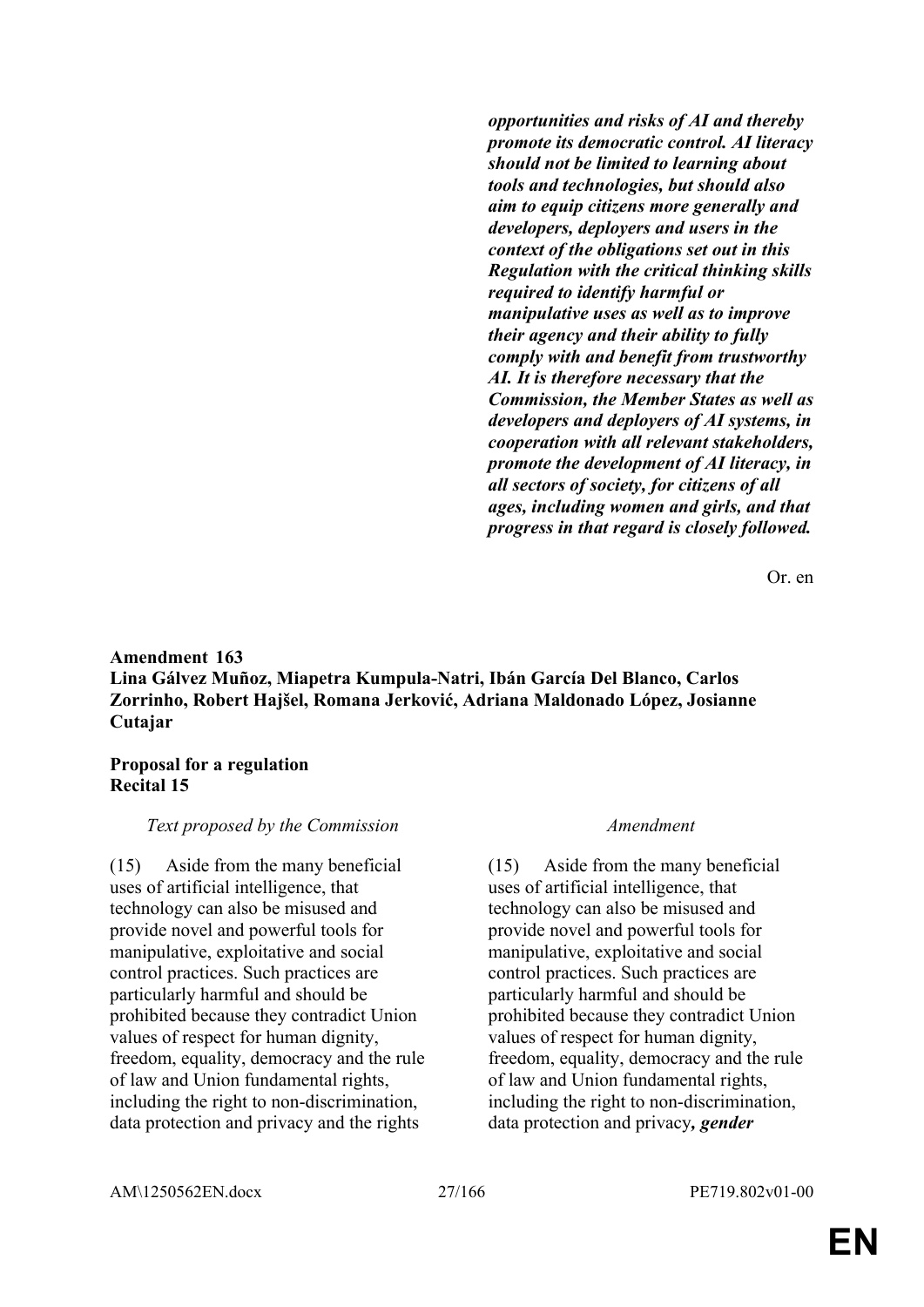Or. en

## **Amendment 164 Francesca Donato**

### **Proposal for a regulation Recital 15**

#### *Text proposed by the Commission Amendment*

(15) Aside from the many beneficial uses of artificial intelligence, that technology can also be misused and provide novel and powerful tools for manipulative, exploitative and social control practices. Such practices are particularly harmful and *should* be prohibited because they contradict Union values of respect for human dignity, freedom, equality, democracy and the rule of law and Union fundamental rights, including the right to non-discrimination, data protection and privacy and the rights of the child.

(15) Aside from the many beneficial uses of artificial intelligence, that technology can also be misused and provide novel and powerful tools for manipulative, exploitative and social control practices. Such practices are particularly harmful and *absolutely must* be prohibited because they contradict Union values of respect for human dignity, freedom, equality, democracy and the rule of law and Union fundamental rights, including the right to non-discrimination, data protection and privacy and the rights of the child.

Or. it

## **Amendment 165 Francesca Donato**

## **Proposal for a regulation Recital 16**

### *Text proposed by the Commission Amendment*

(16) The placing on the market, putting into service or use of certain AI systems intended to distort human behaviour, whereby physical or psychological harms are likely to occur, should be forbidden. Such AI systems deploy subliminal components individuals cannot perceive or exploit vulnerabilities of children and

(16) The placing on the market, putting into service or use of certain AI systems intended to distort human behaviour, whereby physical or psychological harms are likely to occur, should be forbidden. Such AI systems deploy subliminal components individuals cannot perceive or exploit vulnerabilities of children and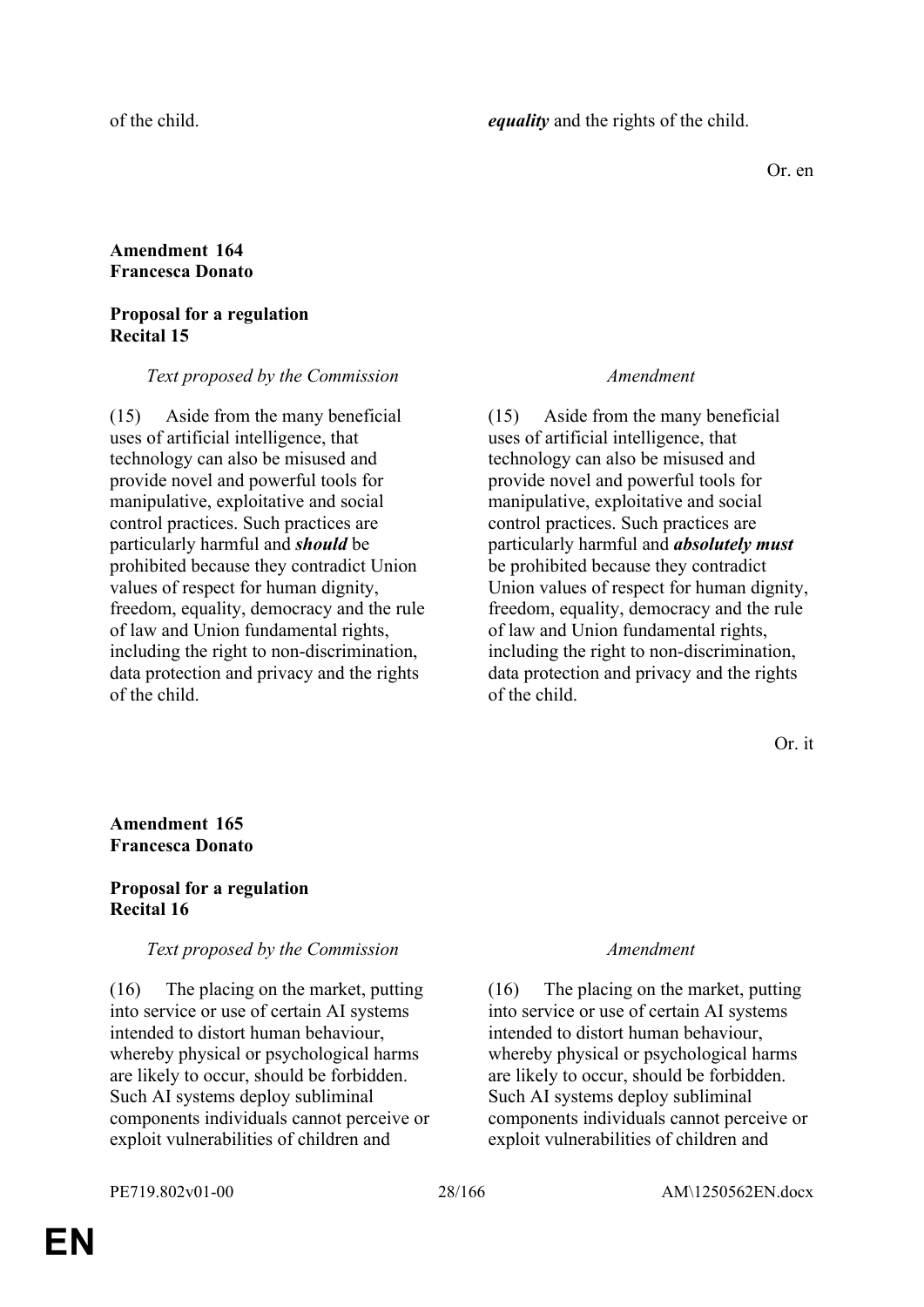people due to their age, physical or mental incapacities. They do so with the intention to materially distort the behaviour of a person and in a manner that causes or is likely to cause harm to that or another person. The intention may not be presumed if the distortion of human behaviour results from factors external to the AI system which are outside of the control of the provider or the user. *Research for legitimate purposes in relation to such AI systems should not be stifled by the prohibition, if such research does not amount to use of the AI system in humanmachine relations that exposes natural persons to harm and such research is carried out in accordance with recognised ethical standards for scientific research.*

people due to their age, physical or mental incapacities. They do so with the intention to materially distort the behaviour of a person and in a manner that causes or is likely to cause harm to that or another person. The intention may not be presumed if the distortion of human behaviour results from factors external to the AI system which are outside of the control of the provider or the user.

Or. it

**Amendment 166 Miapetra Kumpula-Natri** on behalf of the S&D Group

### **Proposal for a regulation Recital 16**

### *Text proposed by the Commission Amendment*

(16) The placing on the market, putting into service or use of certain AI systems intended to distort human behaviour, whereby physical or psychological harms are likely to occur, should be forbidden. Such AI systems deploy subliminal components individuals cannot perceive or exploit vulnerabilities of children and people due to their age, physical or mental incapacities. They do so with the intention to materially distort the behaviour of a person and in a manner that causes or is likely to cause harm to that or another person. The intention may not be presumed if the distortion of human behaviour results from factors external to the AI system which are outside of the control of the

(16) The placing on the market, putting into service or use of certain AI systems intended to distort human behaviour, whereby *economic,* physical or psychological harms are likely to occur, should be forbidden*. This limitation should be understood to include neurotechnologies assisted by AI systems that are used to monitor, use, or influence neural data gathered through braincomputer interfaces for pecuniary purposes*. Such AI systems deploy subliminal components individuals cannot perceive or exploit vulnerabilities of children and people due to their age, physical or mental incapacities. They do so with the intention to materially distort the

AM\1250562EN.docx 29/166 PE719.802v01-00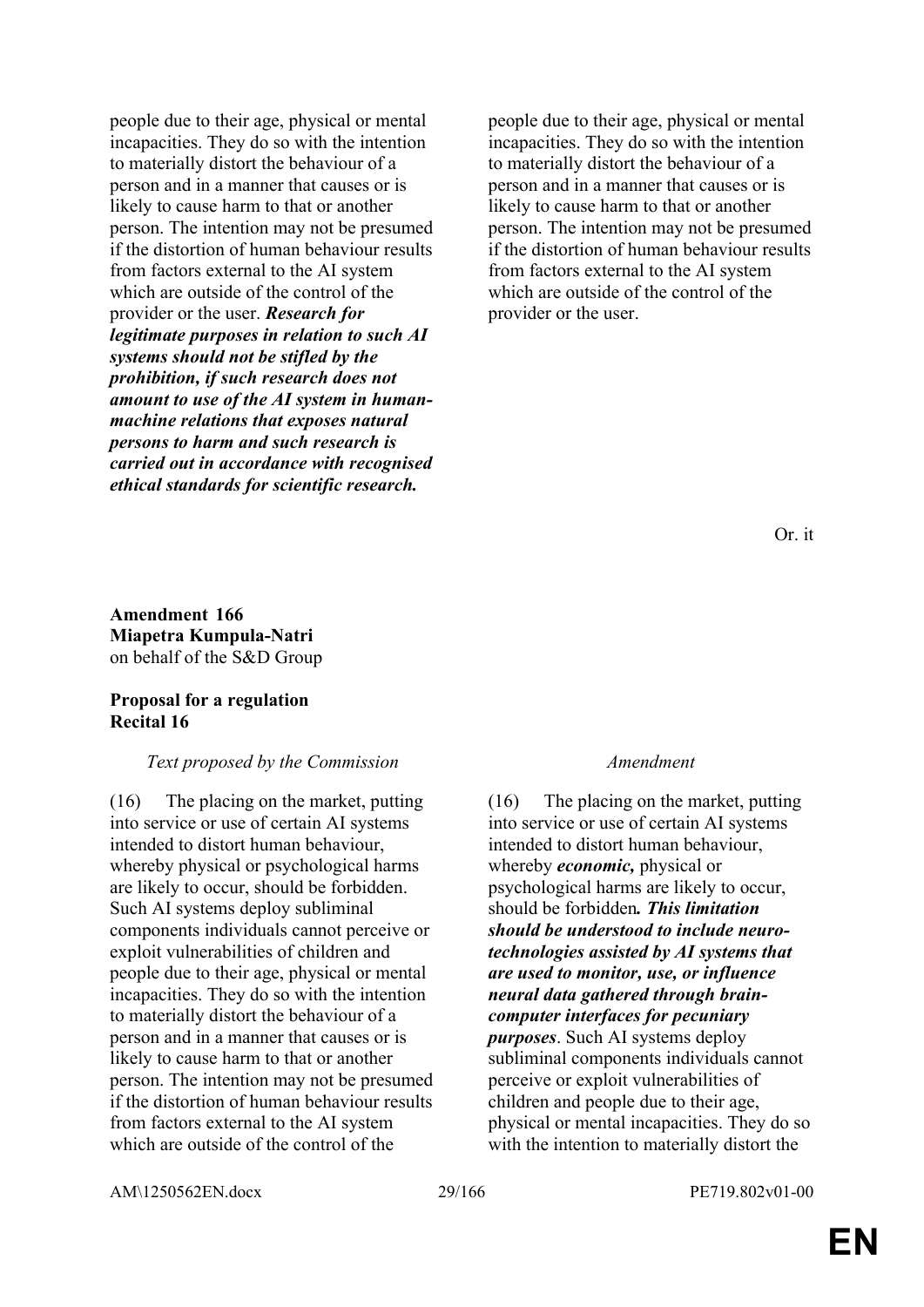provider or the user. Research for legitimate purposes in relation to such AI systems should not be stifled by the prohibition, if such research does not amount to use of the AI system in humanmachine relations that exposes natural persons to harm and such research is carried out in accordance with recognised ethical standards for scientific research.

behaviour of a person and in a manner that causes or is likely to cause harm to that or another person. The intention may not be presumed if the distortion of human behaviour results from factors external to the AI system which are outside of the control of the provider or the user. Research for legitimate purposes in relation to such AI systems should not be stifled by the prohibition, if such research does not amount to use of the AI system in humanmachine relations that exposes natural persons to harm and such research is carried out in accordance with recognised ethical standards for scientific research.

Or. en

## **Amendment 167 Elena Kountoura**

## **Proposal for a regulation Recital 16**

### *Text proposed by the Commission Amendment*

(16) The placing on the market, putting into service or use of certain AI systems intended to distort human behaviour, whereby physical or psychological harms are likely to occur, should be forbidden. Such AI systems deploy subliminal components individuals cannot perceive or exploit vulnerabilities of children and people due to their age, physical or mental incapacities. They do so *with the intention to* materially *distort* the behaviour of a person and in a manner that causes or is likely to cause harm to that or another person*. The intention may not be presumed if the distortion of human behaviour results from factors external to the AI system which are outside of the control of the provider or the user*. Research for legitimate purposes in relation to such AI systems should not be stifled by the prohibition, if such research does not

(16) The placing on the market, putting into service or use of certain AI systems intended to distort human behaviour, whereby physical or psychological harms are likely to occur, should be forbidden. Such AI systems deploy subliminal components individuals cannot perceive or exploit vulnerabilities of children and people due to their age, physical or mental incapacities. They do so *by* materially *distorting* the behaviour of a person and in a manner that causes or is likely to cause harm to that or another person. Research for legitimate purposes in relation to such AI systems should not be stifled by the prohibition, if such research does not amount to use of the AI system in humanmachine relations that exposes natural persons to harm and such research is carried out in accordance with recognised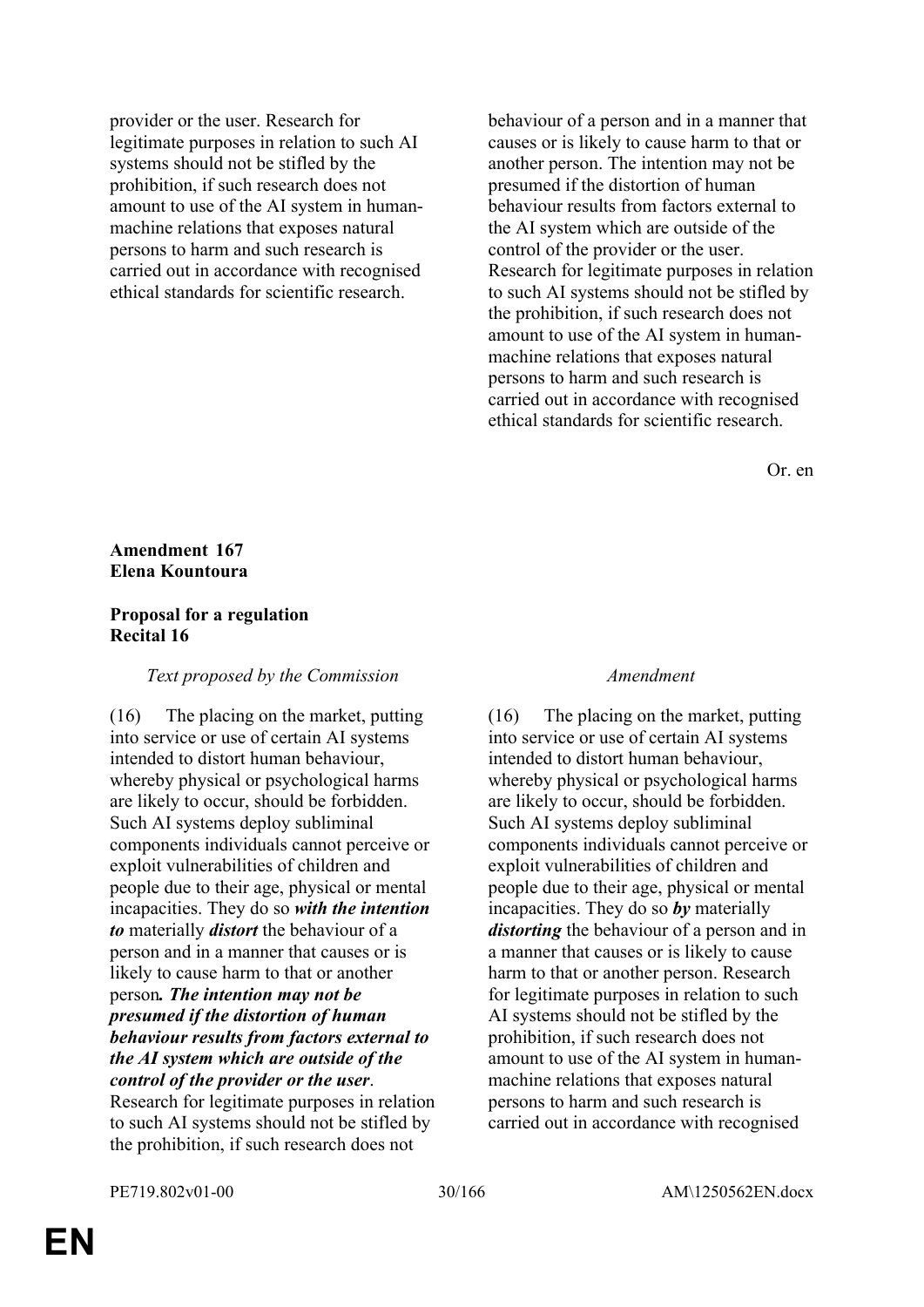amount to use of the AI system in humanmachine relations that exposes natural persons to harm and such research is carried out in accordance with recognised ethical standards for scientific research.

ethical standards for scientific research.

Or. en

### **Amendment 168 Eva Kaili, Ivo Hristov**

### **Proposal for a regulation Recital 16**

#### *Text proposed by the Commission Amendment*

(16) The placing on the market, putting into service or use of certain AI systems intended to distort human behaviour, whereby physical or psychological harms are likely to occur, should be forbidden. Such AI systems deploy subliminal components individuals cannot perceive or exploit vulnerabilities of children and people due to their age, physical or mental incapacities. They do so with the intention to materially distort the behaviour of a person and in a manner that causes or is likely to cause harm to that or another person. The intention may not be presumed if the distortion of human behaviour results from factors external to the AI system which are outside of the control of the provider or the user. Research for legitimate purposes in relation to such AI systems should not be stifled by the prohibition, if such research does not amount to use of the AI system in humanmachine relations that exposes natural persons to harm and such research is carried out in accordance with recognised ethical standards for scientific research.

(16) The placing on the market, putting into service or use of certain AI systems intended to distort human behaviour, whereby physical or psychological harms are likely to occur, should be forbidden. Such AI systems deploy subliminal components individuals cannot perceive*, access brain or brain-generated data without consent,* or exploit vulnerabilities of children and people due to their age, physical or mental incapacities. They do so with the intention to materially distort the behaviour of a person and in a manner that causes or is likely to cause harm to that or another person. The intention may not be presumed if the distortion of human behaviour results from factors external to the AI system which are outside of the control of the provider or the user. Research for legitimate purposes in relation to such AI systems should not be stifled by the prohibition, if such research does not amount to use of the AI system in humanmachine relations that exposes natural persons to harm and such research is carried out in accordance with recognised ethical standards for scientific research.

Or. en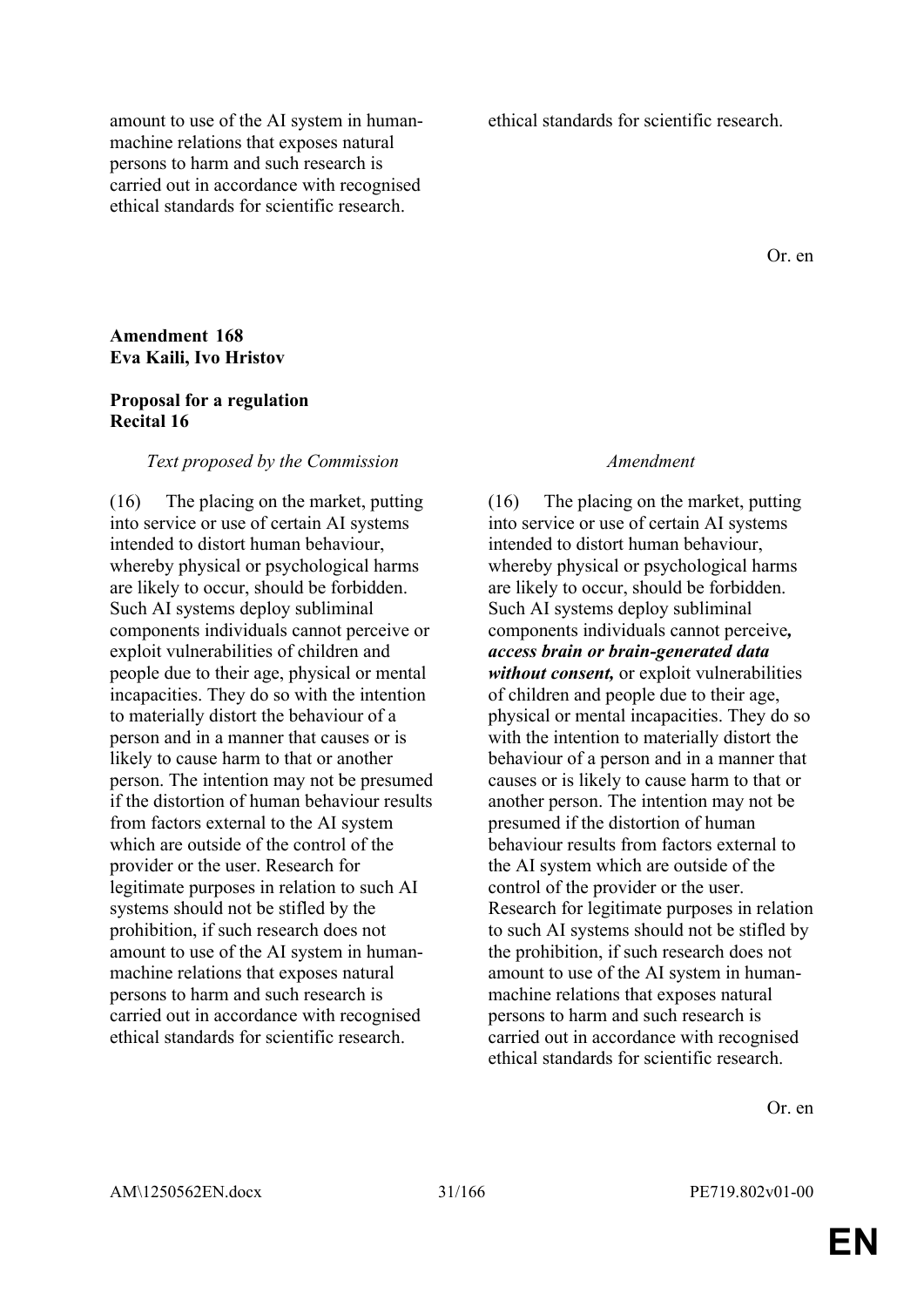#### *Justification*

*To bring the recital in line with amendments proposed to Art 5, paragraph 1 regarding the uses of neurotechnology without consent.*

## **Amendment 169 Adam Jarubas, Janusz Lewandowski, Krzysztof Hetman, Radosław Sikorski, Jerzy Buzek**

## **Proposal for a regulation Recital 16**

#### *Text proposed by the Commission Amendment*

(16) The placing on the market, putting into service or use of certain AI systems intended to distort human behaviour, whereby physical or psychological harms are likely to occur, should be forbidden. Such AI systems deploy subliminal components individuals cannot perceive or exploit vulnerabilities of children and people due to their age, physical or mental incapacities. They do so with the intention to materially distort the behaviour of a person and in a manner that causes or is likely to cause harm to that or another person. The intention may not be presumed if the distortion of human behaviour results from factors external to the AI system which are outside of the control of the provider or the user. Research for legitimate purposes in relation to such AI systems should not be stifled by the prohibition, if such research does not amount to use of the AI system in humanmachine relations that exposes natural persons to harm and such research is carried out in accordance with recognised ethical standards for scientific research.

(16) The placing on the market, putting into service or use of certain AI systems intended to distort human behaviour whereby *with due diligence it could be predicted that* physical or psychological harms are likely to occur, should be forbidden. Such AI systems deploy subliminal components individuals cannot perceive or exploit vulnerabilities of children and people due to their age, physical or mental incapacities. They do so with the intention to materially distort the behaviour of a person and in a manner that causes or is likely to cause harm to that or another person. The intention may not be presumed if the distortion of human behaviour results from factors external to the AI system which are outside of the control of the provider or the user. Research for legitimate purposes in relation to such AI systems should not be stifled by the prohibition, if such research does not amount to use of the AI system in humanmachine relations that exposes natural persons to harm and such research is carried out in accordance with recognised ethical standards for scientific research.

Or. en

#### **Amendment 170**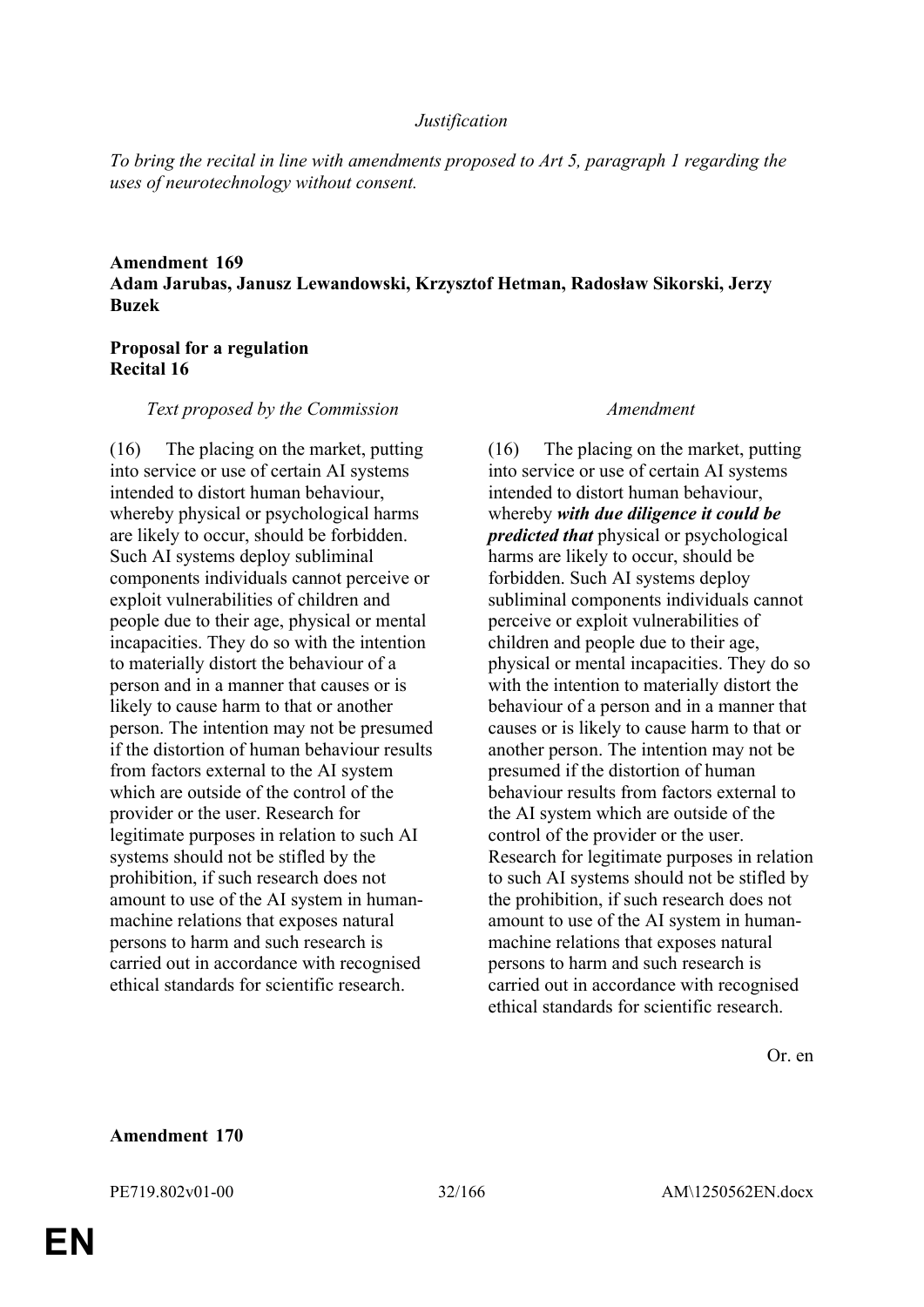## **Lina Gálvez Muñoz, Miapetra Kumpula-Natri, Ibán García Del Blanco, Carlos Zorrinho, Robert Hajšel, Romana Jerković, Adriana Maldonado López**

## **Proposal for a regulation Recital 16**

### *Text proposed by the Commission Amendment*

(16) The *placing on the market, putting into service* or use of certain AI systems *intended* to distort human behaviour, whereby physical or psychological harms are likely to occur, should be forbidden. Such AI systems deploy subliminal components individuals cannot perceive or exploit vulnerabilities of children and people due to their age, physical or mental incapacities. They do so *with the intention to* materially *distort* the behaviour of a person and in a manner that causes or is likely to cause harm to that or another person. The intention may not be presumed if the distortion of human behaviour results from factors external to the AI system which are outside of the control of the provider or the user. Research for legitimate purposes in relation to such AI systems should not be stifled by the prohibition, if such research does not amount to use of the AI system in humanmachine relations that exposes natural persons to harm and such research is carried out in accordance with recognised ethical standards for scientific research.

(16) The *development, deployment* or use of certain AI systems *used* to distort human behaviour, whereby physical or psychological harms are likely to occur, should be forbidden. Such AI systems deploy subliminal components individuals cannot perceive or exploit vulnerabilities of children and people due to their age, physical or mental incapacities. They do so *by* materially *distorting* the behaviour of a person and in a manner that causes or is likely to cause harm to that or another person. The intention may not be presumed if the distortion of human behaviour results from factors external to the AI system which are outside of the control of the provider or the user. Research for legitimate purposes in relation to such AI systems should not be stifled by the prohibition, if such research does not amount to use of the AI system in humanmachine relations that exposes natural persons to harm and such research is carried out in accordance with recognised ethical standards for scientific research.

Or. en

**Amendment 171 Eva Kaili, Ivo Hristov**

## **Proposal for a regulation Recital 17**

*Text proposed by the Commission Amendment*

(17) AI systems providing social scoring of natural persons *for general purpose by* 

(17) AI systems providing social scoring of natural persons*, assessing the risk of* 

AM\1250562EN.docx 33/166 PE719.802v01-00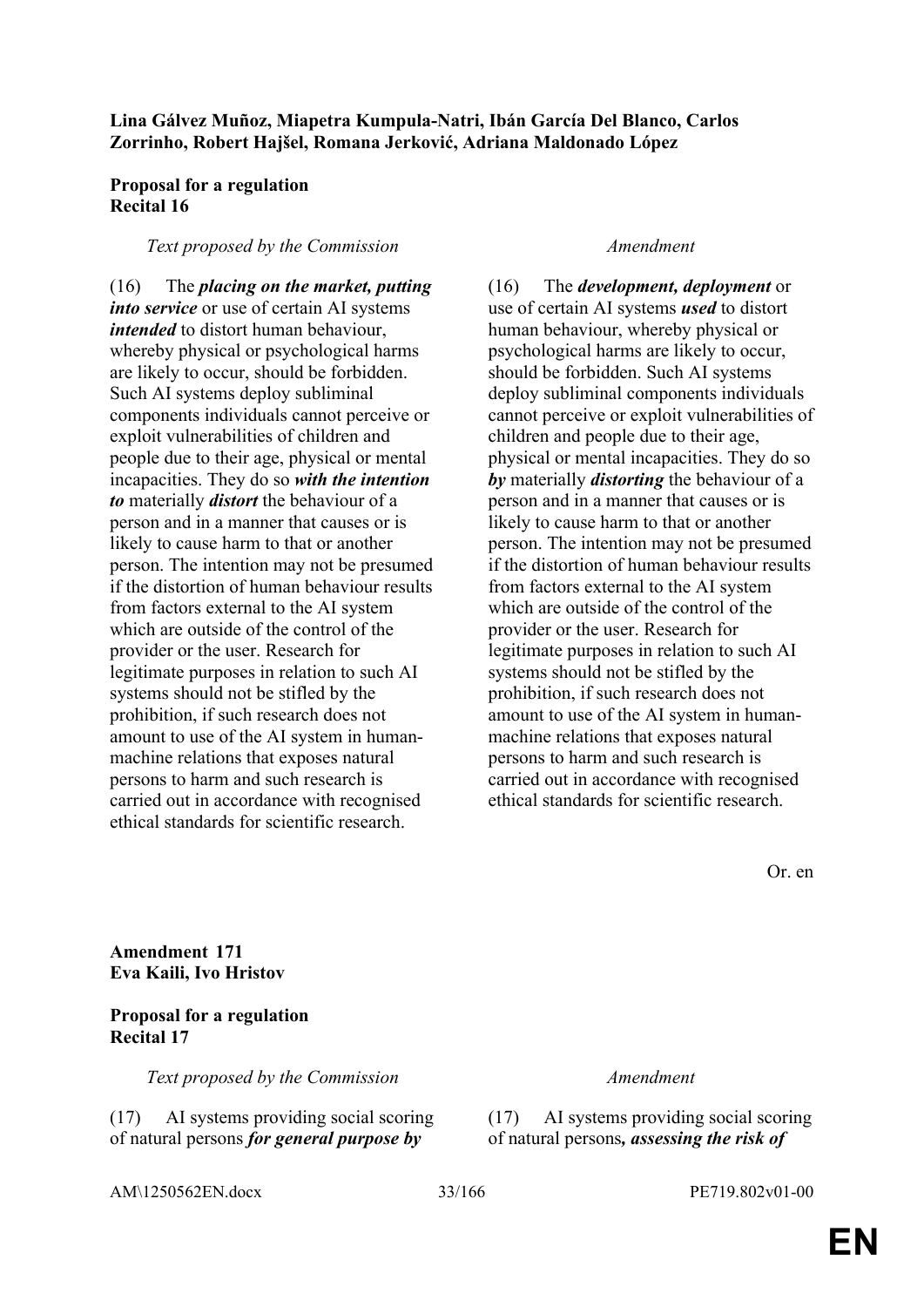*public authorities or on their behalf* may lead to discriminatory outcomes and the exclusion of certain groups. They may violate the right to dignity and nondiscrimination and the values of equality and justice. Such AI systems evaluate or classify the trustworthiness of natural persons based on their social behaviour in multiple contexts or known or predicted personal or personality characteristics. The social score obtained from such AI systems may lead to the detrimental or unfavourable treatment of natural persons or whole groups thereof in social contexts, which are unrelated to the context in which the data was originally generated or collected or to a detrimental treatment that is disproportionate or unjustified to the gravity of their social behaviour. Such AI systems should be therefore prohibited.

## *natural person for offending or reoffending, or categorising persons based on biometrics or biometrics-based*

*data,* may lead to discriminatory outcomes and the exclusion of certain groups. They may violate the right to dignity and nondiscrimination and the values of equality and justice. Such AI systems evaluate or classify the trustworthiness of natural persons based on their social behaviour in multiple contexts or known or predicted personal or personality characteristics. The social score *or risk assessment* obtained from such AI systems may lead to the detrimental or unfavourable treatment of natural persons or whole groups thereof in social *and legal* contexts, which are unrelated to the context in which the data was originally generated or collected or to a detrimental treatment that is disproportionate or unjustified to the gravity of their social behaviour. Such AI systems should be therefore prohibited.

Or. en

## *Justification*

*To bring the recital in line with amendments proposed to Art 5, paragraph 1 regarding the use of social scoring by the private sector, police profiling, and biometric and biometricsbased categorisation.*

## **Amendment 172 Francesca Donato**

### **Proposal for a regulation Recital 17**

### *Text proposed by the Commission Amendment*

(17) AI systems providing social scoring of natural persons for general purpose by public authorities or on their behalf may lead to discriminatory outcomes and the exclusion of certain groups. They may violate the right to dignity and nondiscrimination and the values of equality

(17) AI systems providing social scoring of natural persons for general purpose by public authorities or on their behalf may lead to discriminatory outcomes and the exclusion of certain groups. They may violate the right to dignity and nondiscrimination and the values of equality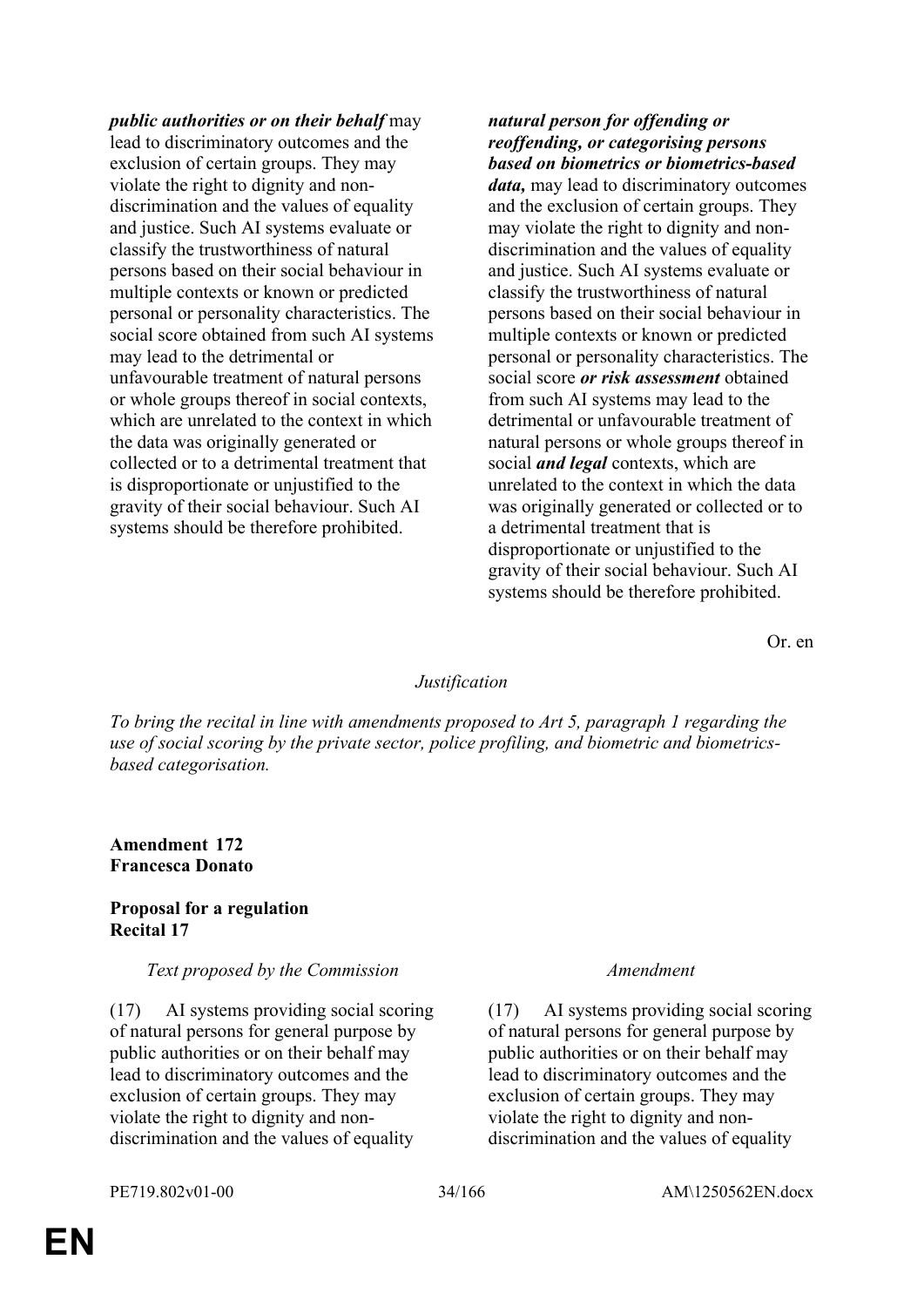and justice. Such AI systems evaluate or classify the trustworthiness of natural persons based on their social behaviour in multiple contexts or known or predicted personal or personality characteristics. The social score obtained from such AI systems may lead to the detrimental or unfavourable treatment of natural persons or whole groups thereof in social contexts, which are unrelated to the context in which the data was originally generated or collected or to a detrimental treatment that is disproportionate or unjustified to the gravity of their social behaviour. Such AI systems *should* be *therefore* prohibited.

and justice. Such AI systems evaluate or classify the trustworthiness of natural persons based on their social behaviour in multiple contexts or known or predicted personal or personality characteristics. The social score obtained from such AI systems may lead to the detrimental or unfavourable treatment of natural persons or whole groups thereof in social contexts, which are unrelated to the context in which the data was originally generated or collected or to a detrimental treatment that is disproportionate or unjustified to the gravity of their social behaviour. *It is therefore extremely important for* such AI systems *to* be prohibited.

Or. it

## **Amendment 173 Elena Kountoura**

### **Proposal for a regulation Recital 17**

### *Text proposed by the Commission Amendment*

(17) AI systems providing social scoring of natural persons for general purpose *by public authorities or on their behalf* may lead to discriminatory outcomes and the exclusion of certain groups. They may violate the right to dignity and nondiscrimination and the values of equality and justice. Such AI systems evaluate or classify the trustworthiness of natural persons based on their social behaviour in multiple contexts or known or predicted personal or personality characteristics. The social score obtained from such AI systems may lead to the detrimental or unfavourable treatment of natural persons or whole groups thereof in social contexts, which are unrelated to the context in which the data was originally generated or collected or to a detrimental treatment that is disproportionate or unjustified to the

(17) AI systems providing social scoring of natural persons for general purpose may lead to discriminatory outcomes and the exclusion of certain groups. They may violate the right to dignity and nondiscrimination and the values of equality and justice. Such AI systems evaluate or classify the trustworthiness of natural persons based on their social behaviour in multiple contexts or known or predicted personal or personality characteristics. The social score obtained from such AI systems may lead to the detrimental or unfavourable treatment of natural persons or whole groups thereof in social contexts, which are unrelated to the context in which the data was originally generated or collected or to a detrimental treatment that is disproportionate or unjustified to the gravity of their social behaviour. Such AI

AM\1250562EN.docx 35/166 PE719.802v01-00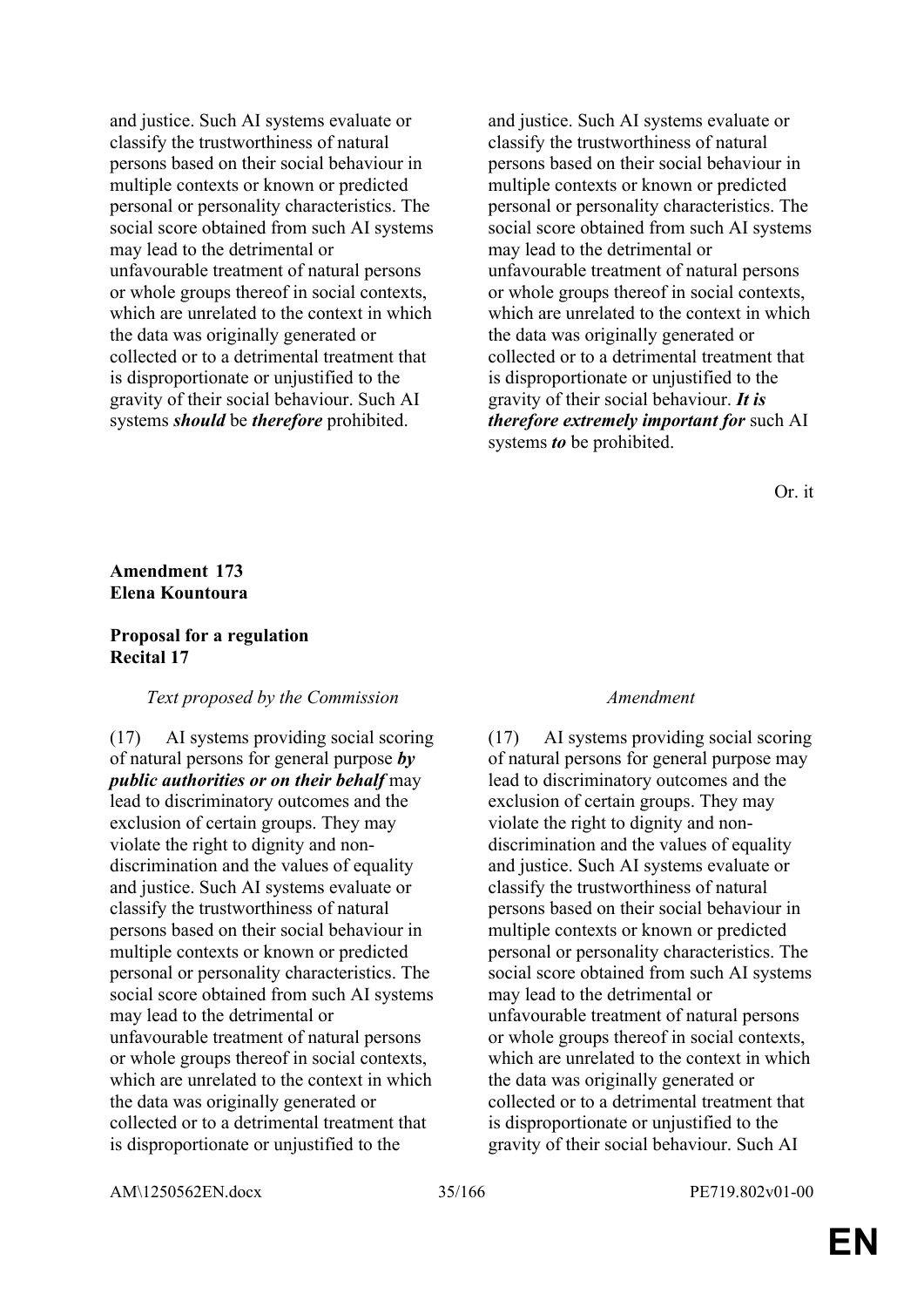gravity of their social behaviour. Such AI systems should be therefore prohibited.

systems should be therefore prohibited.

Or. en

## **Amendment 174 Josianne Cutajar, Miapetra Kumpula-Natri**

## **Proposal for a regulation Recital 17 a (new)**

*Text proposed by the Commission Amendment*

*(17a) The use of Artificial Intelligence in work can be beneficial to both the management and operations of an enterprise, supporting workers in their tasks and improving safety on the workplace. Still, Artificial Intelligence systems applied to digital labour platforms, platforms for the management of workers, including in the field of transport, can entail risks of unjust/unnecessary social scoring, rooted in biased data sets, which can lead to violation of workers and fundamental rights. This Regulation should therefore aim at protecting the rights of workers managed by digital labour platforms and promote transparency, fairness and accountability in algorithmic management, to ensure workers are aware of how the algorithm works, which personal data is issued and how their behaviour affects decisions taken from the automated system.*

Or. en

**Amendment 175 Elena Kountoura**

## **Proposal for a regulation Recital 18**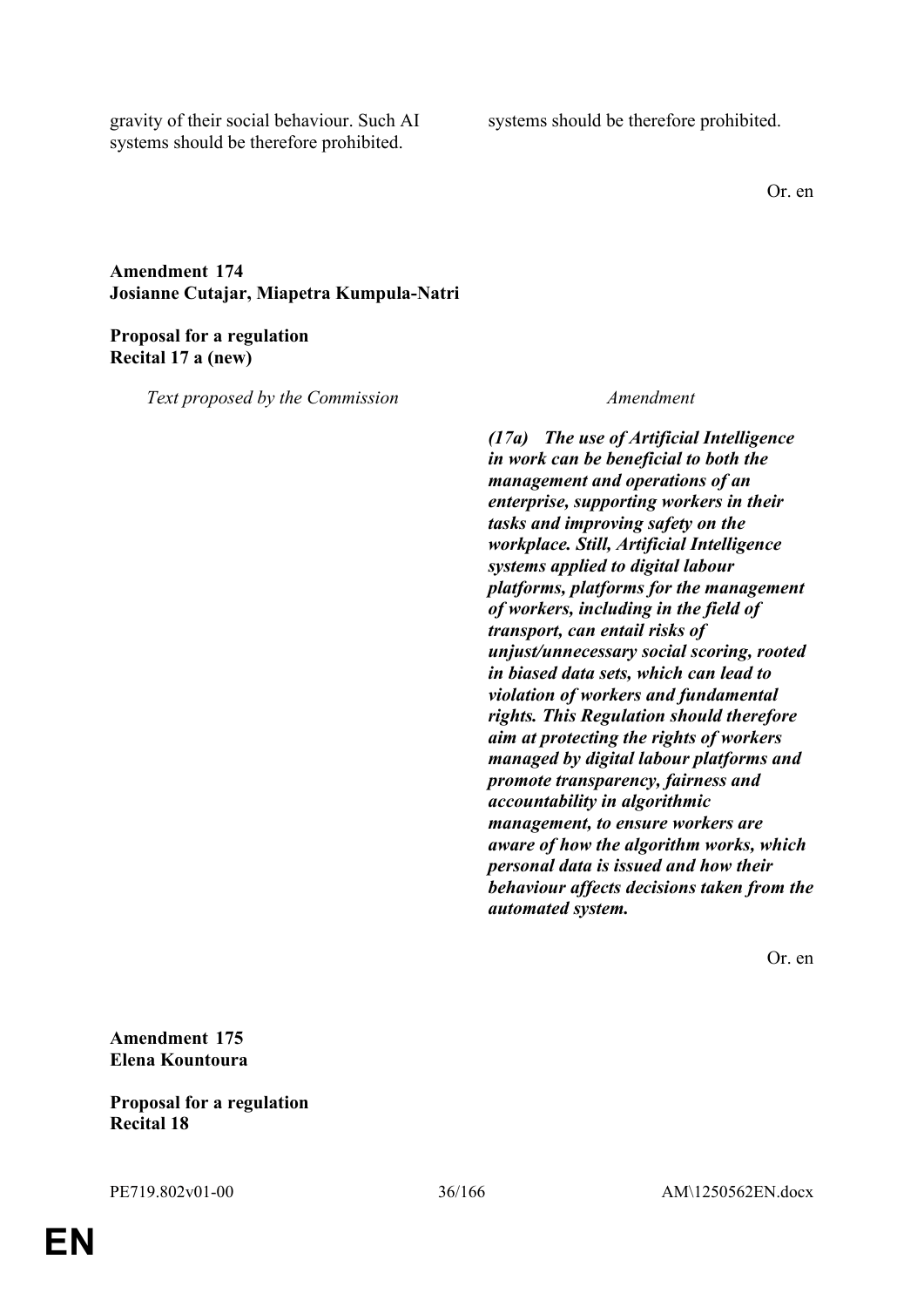## *Text proposed by the Commission Amendment*

(18) The use of AI systems for 'realtime' remote biometric identification of natural persons in publicly accessible spaces for the purpose of law enforcement is considered particularly intrusive in the rights and freedoms of the concerned persons, to the extent that it may affect the private life of a large part of the population, evoke a feeling of constant surveillance and indirectly dissuade the exercise of the freedom of assembly and other fundamental rights. In addition, the immediacy of the impact and the limited opportunities for further checks or corrections in relation to the use of such systems operating in 'real-time' carry heightened risks for the rights and freedoms of the persons that are concerned by law enforcement activities.

(18) The use of AI systems for 'realtime' remote biometric identification of natural persons in publicly accessible spaces for the purpose of law enforcement is considered particularly intrusive in the rights and freedoms of the concerned persons, to the extent that it may affect the private life of a large part of the population, evoke a feeling of constant surveillance and indirectly dissuade the exercise of the freedom of assembly and other fundamental rights. In addition, the immediacy of the impact and the limited opportunities for further checks or corrections in relation to the use of such systems operating in 'real-time' carry heightened risks for the rights and freedoms of the persons that are concerned by law enforcement activities. *Such AI systems should be therefore prohibited.*

Or. en

# **Amendment 176 Eva Kaili, Ivo Hristov**

### **Proposal for a regulation Recital 18**

## *Text proposed by the Commission Amendment*

(18) The use of AI systems for *'realtime' remote* biometric identification of natural persons in publicly accessible spaces for the purpose of law enforcement is considered particularly intrusive in the rights and freedoms of the concerned persons, to the extent that it may affect the private life of a large part of the population, evoke a feeling of constant surveillance and indirectly dissuade the exercise of the freedom of assembly and other fundamental rights. In addition, the immediacy of the impact and the limited opportunities for further checks or

(18) The use of AI systems for biometric *or biometrics-based* identification of natural persons in publicly accessible spaces for the purpose of law enforcement is considered particularly intrusive in the rights and freedoms of the concerned persons, to the extent that it may affect the private life of a large part of the population, evoke a feeling of constant surveillance and indirectly dissuade the exercise of the freedom of assembly and other fundamental rights. In addition, the immediacy of the impact and the limited opportunities for further checks or

AM\1250562EN.docx 37/166 PE719.802v01-00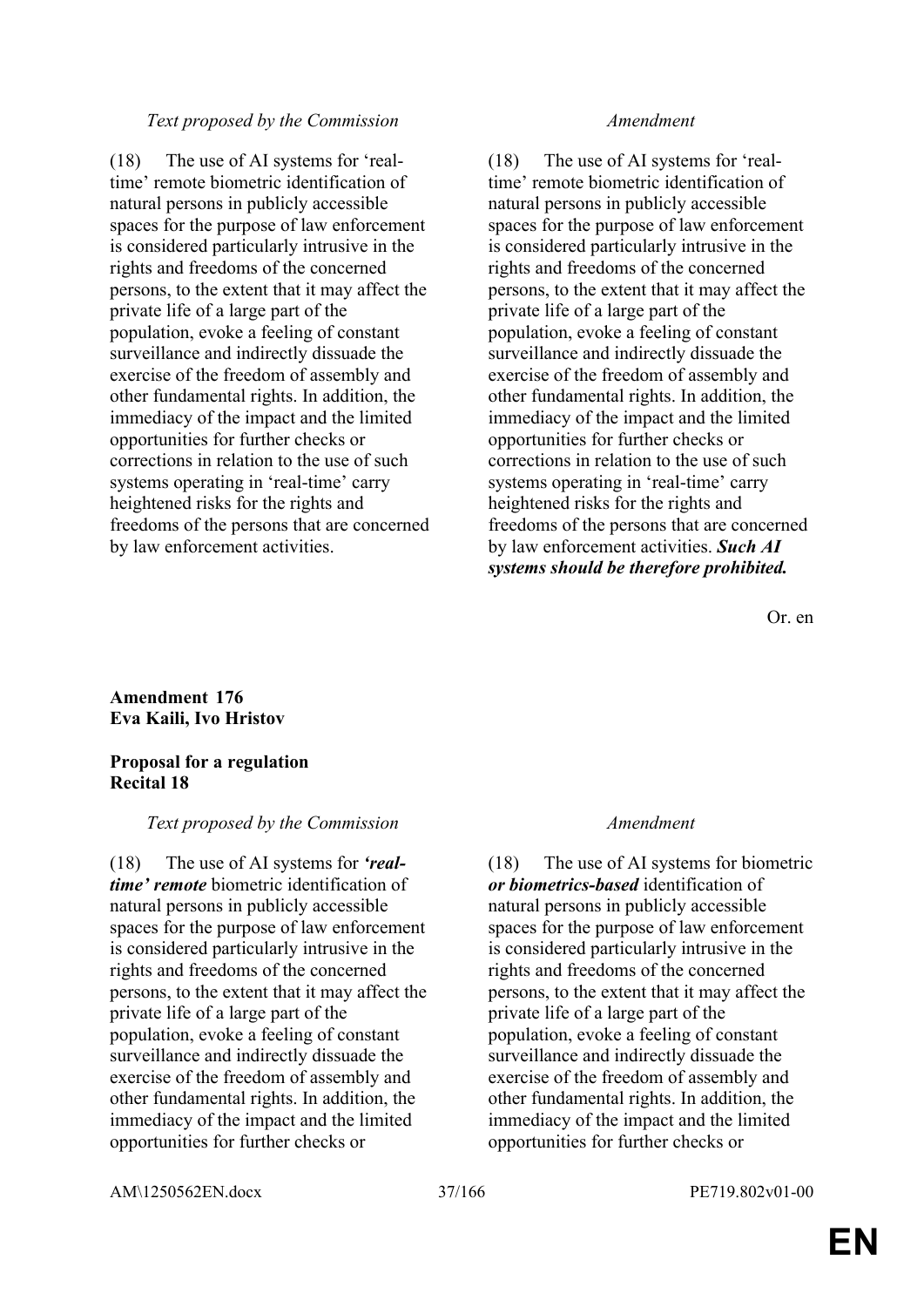corrections *in relation to the use of such systems operating in 'real-time'* carry heightened risks for the rights and freedoms of the persons that are concerned by law enforcement activities.

corrections carry heightened risks for the rights and freedoms of the persons that are concerned by law enforcement activities.

Or. en

## **Amendment 177 Eva Kaili, Ivo Hristov**

### **Proposal for a regulation Recital 19**

### *Text proposed by the Commission Amendment*

(19) The use of *those* systems *for the purpose of law enforcement* should therefore be prohibited*, except in three exhaustively listed and narrowly defined situations, where the use is strictly necessary to achieve a substantial public interest, the importance of which outweighs the risks*. *Those situations involve the search for potential victims of crime, including missing children; certain threats to the life or physical safety of natural persons or of a terrorist attack; and the detection, localisation, identification or prosecution of perpetrators or suspects of the criminal offences referred to in Council Framework Decision 2002/584/JHA<sup>38</sup> if those criminal offences are punishable in the Member State concerned by a custodial sentence or a detention order for a maximum period of at least three years and as they are defined in the law of that Member State. Such threshold for the custodial sentence or detention order in accordance with national law contributes to ensure that the offence should be serious enough to potentially justify the use of 'real-time' remote biometric identification systems. Moreover, of the 32 criminal offences listed in the Council Framework Decision 2002/584/JHA,* 

(19) The use of *biometric or biometricsbased* systems *that can be used for monitoring large numbers of persons, be it in public or private spaces,* should therefore be prohibited.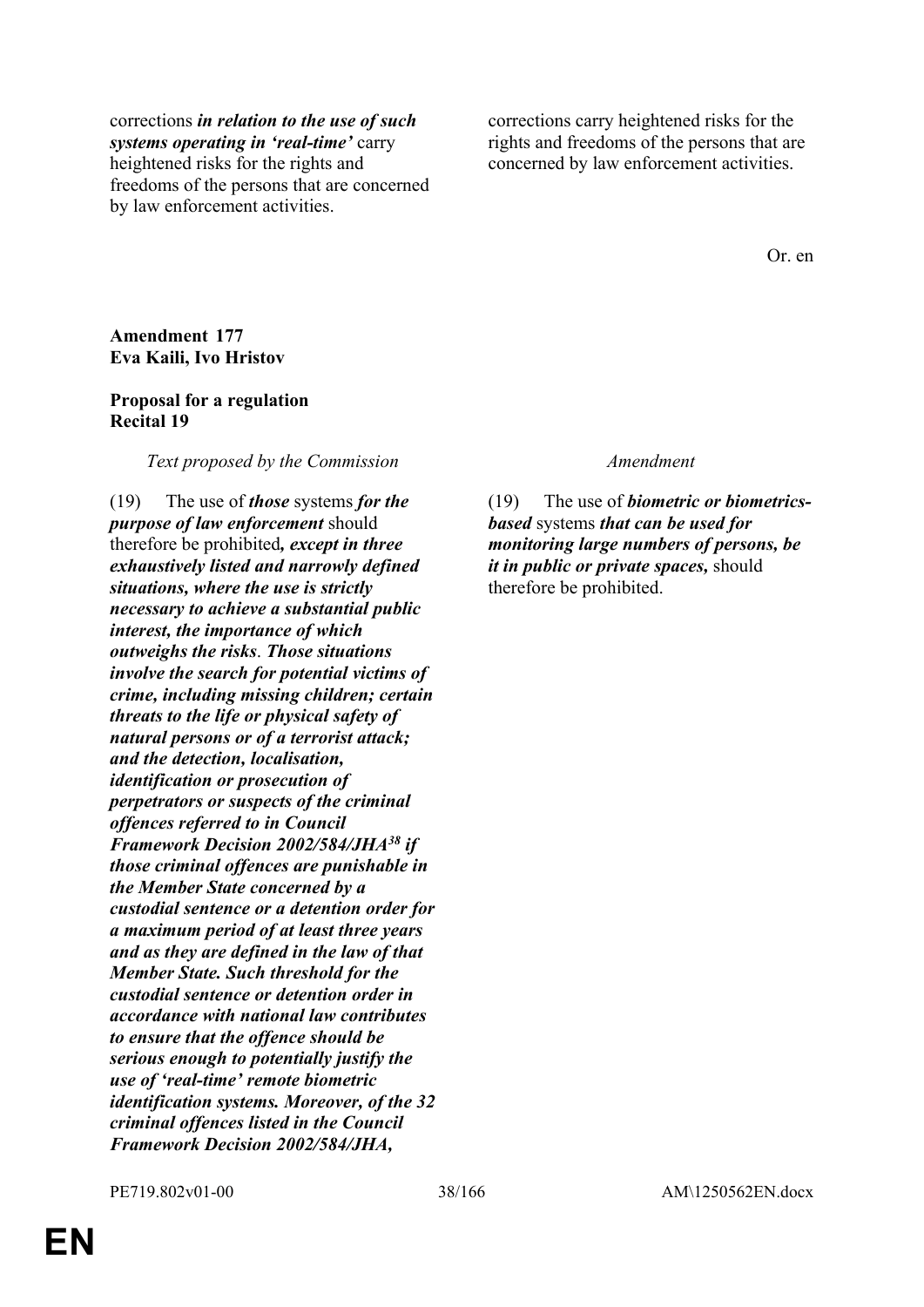*some are in practice likely to be more relevant than others, in that the recourse to 'real-time' remote biometric identification will foreseeably be necessary and proportionate to highly varying degrees for the practical pursuit of the detection, localisation, identification or prosecution of a perpetrator or suspect of the different criminal offences listed and having regard to the likely differences in the seriousness, probability and scale of the harm or possible negative consequences.*

*<sup>38</sup> Council Framework Decision 2002/584/JHA of 13 June 2002 on the European arrest warrant and the surrender procedures between Member States (OJ L 190, 18.7.2002, p. 1).*

*Justification*

*To bring the recital in line with amendments proposed to Art 5, paragraph 1 regarding biometric and biometrics-based data identification of natural persons.*

**Amendment 178 Elena Kountoura**

 $\mathcal{L}_\text{max}$ 

### **Proposal for a regulation Recital 19**

## *Text proposed by the Commission Amendment*

(19) The use of those systems for the purpose of law enforcement should therefore be prohibited, except in *three* exhaustively listed and narrowly defined situations, where the use is strictly necessary to achieve a substantial public interest, the importance of which outweighs the risks. Those situations involve the search for potential victims of crime, including missing children; certain threats to the life or physical safety of

(19) The use of those systems for the purpose of law enforcement should therefore be prohibited, except in exhaustively listed and narrowly defined situations, where the use is strictly necessary to achieve a substantial public interest, the importance of which outweighs the risks. Those situations involve the search for potential victims of crime, including missing children; certain threats to the life or physical safety of

AM\1250562EN.docx 39/166 PE719.802v01-00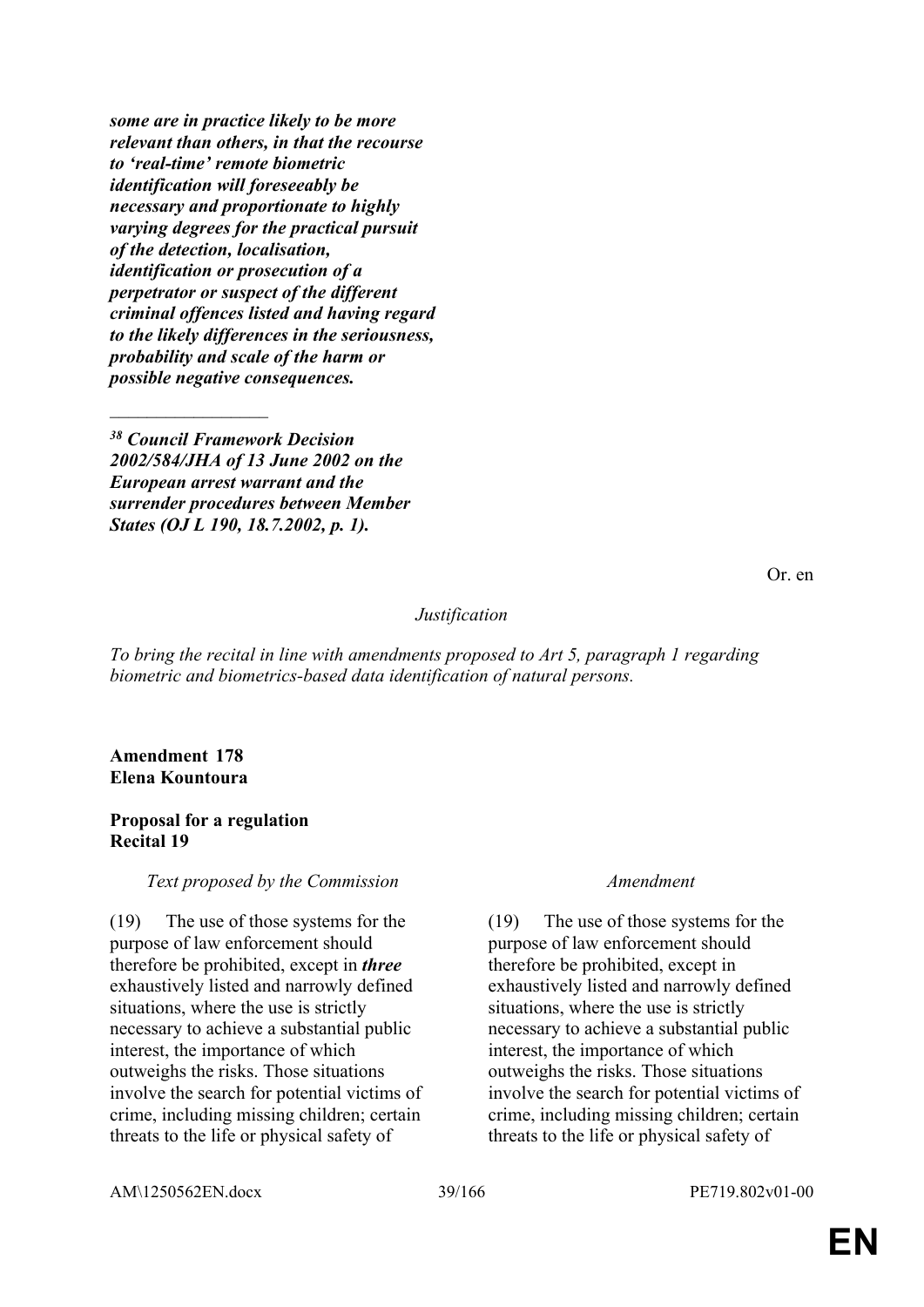natural persons or of a terrorist attack; *and the detection, localisation, identification or prosecution of perpetrators or suspects of the criminal offences referred to in Council Framework Decision 2002/584/JHA<sup>38</sup> if those criminal offences are punishable in the Member State concerned by a custodial sentence or a detention order for a maximum period of at least three years and as they are defined in the law of that Member State. Such threshold for the custodial sentence or detention order in accordance with national law contributes to ensure that the offence should be serious enough to potentially justify the use of 'real-time' remote biometric identification systems. Moreover, of the 32 criminal offences listed in the Council Framework Decision 2002/584/JHA, some are in practice likely to be more relevant than others, in that the recourse to 'real-time' remote biometric identification will foreseeably be necessary and proportionate to highly varying degrees for the practical pursuit of the detection, localisation, identification or prosecution of a perpetrator or suspect of the different criminal offences listed and having regard to the likely differences in the seriousness, probability and scale of the harm or possible negative consequences.*

natural persons or of a terrorist attack;

Or. en

**Amendment 179 Francesca Donato**

 $\frac{1}{2}$ 

# **Proposal for a regulation Recital 19**

*<sup>38</sup> Council Framework Decision 2002/584/JHA of 13 June 2002 on the European arrest warrant and the surrender procedures between Member States (OJ L 190, 18.7.2002, p. 1).*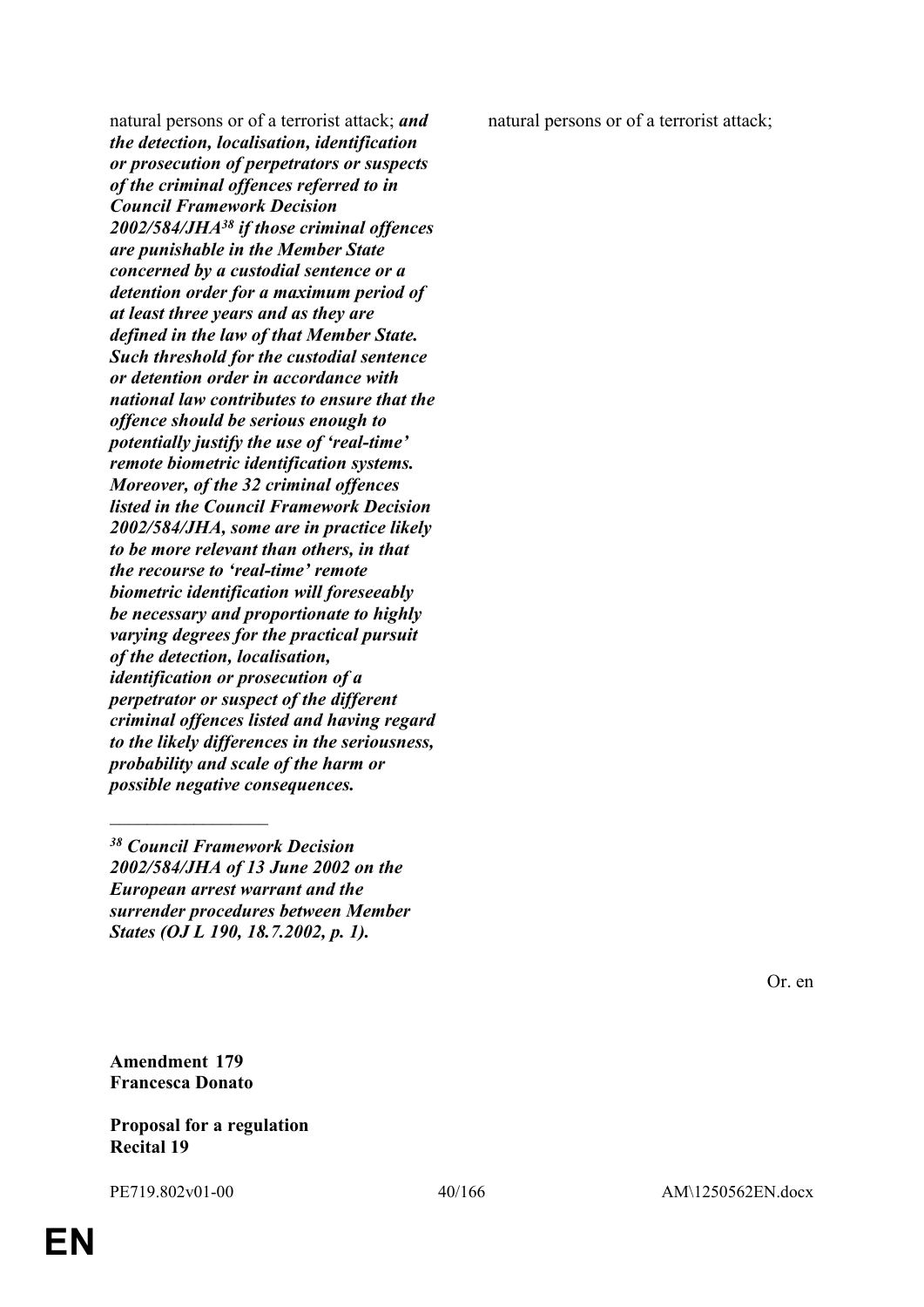## *Text proposed by the Commission Amendment*

(19) The use of those systems for the purpose of law enforcement *should* therefore be prohibited, *except in* three exhaustively listed and narrowly defined situations, *where the use is* strictly necessary to achieve *a* substantial public interest, the importance of which *outweighs* the risks. Those situations involve the search for potential victims of crime, including missing children; certain threats to the life or physical safety of natural persons or of a terrorist attack; and the detection, localisation, identification or prosecution of perpetrators or suspects of the criminal offences referred to in Council Framework Decision 2002/584/JHA<sup>38</sup> if those criminal offences are punishable in the Member State concerned by a custodial sentence or a detention order for a maximum period of at least *three* years and as they are defined in the law of that Member State. Such threshold for the custodial sentence or detention order in accordance with national law contributes to ensure that the offence should be serious enough to potentially justify the use of 'real-time' remote biometric identification systems. Moreover, of the 32 criminal offences listed in the Council Framework Decision 2002/584/JHA, some are in practice likely to be more relevant than others, in that the recourse to 'real-time' remote biometric identification will foreseeably be necessary and proportionate to highly varying degrees for the practical pursuit of the detection, localisation, identification or prosecution of a perpetrator or suspect of the different criminal offences listed and having regard to the likely differences in the seriousness, probability and scale of the harm or possible negative consequences.

(19) The use of those systems for the purpose of law enforcement *must* therefore be prohibited, *as a matter of principle and without any general exceptions. Only in exceptional cases and on the basis of decisions taken by the judicial authority competent on the matter and in the territory of one of the Member States, within the scope of the following* three exhaustively listed and narrowly defined situations, *may the use of such systems be permitted to the extent and for the time period* strictly necessary to achieve *an extremely* substantial public interest, the importance of which *is considered by the relevant judicial authority to prevail over* the risks. Those situations involve the search for potential victims of crime, including missing children; certain threats to the life or physical safety of natural persons or of a terrorist attack; and the detection, localisation, identification or prosecution of perpetrators or suspects of the criminal offences referred to in Council Framework Decision 2002/584/JHA<sup>38</sup> if those criminal offences are punishable in the Member State concerned by a custodial sentence or a detention order for a maximum period of at least *ten* years and as they are defined in the law of that Member State. Such threshold for the custodial sentence or detention order in accordance with national law contributes to ensure that the offence should be serious enough to potentially justify the use of 'real-time' remote biometric identification systems. Moreover, of the 32 criminal offences listed in the Council Framework Decision 2002/584/JHA, some are in practice likely to be more relevant than others, in that the recourse to 'real-time' remote biometric identification will foreseeably be necessary and proportionate to highly varying degrees for the practical pursuit of the detection, localisation, identification or prosecution of a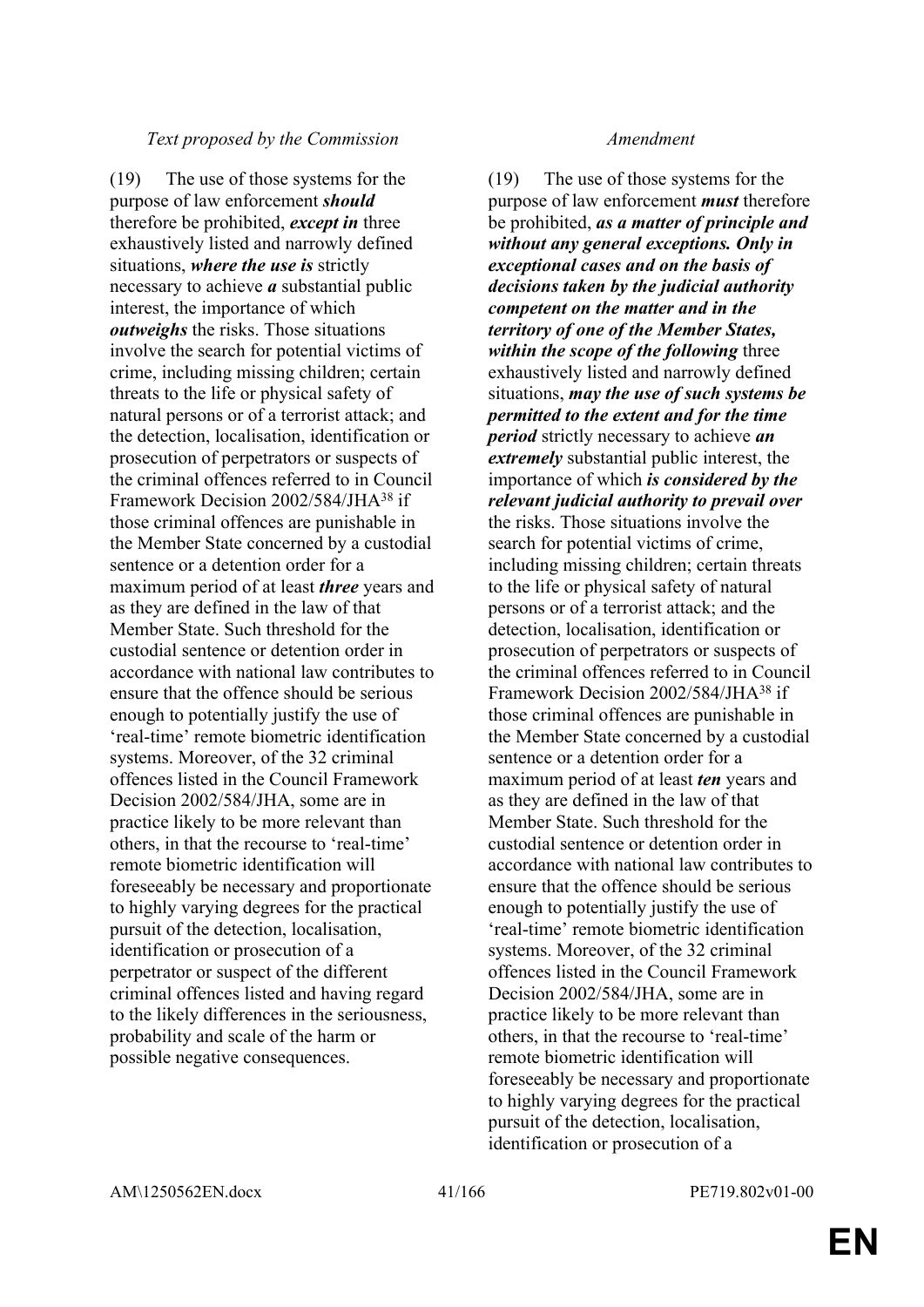perpetrator or suspect of the different criminal offences listed and having regard to the likely differences in the seriousness, probability and scale of the harm or possible negative consequences.

<sup>38</sup> Council Framework Decision 2002/584/JHA of 13 June 2002 on the European arrest warrant and the surrender procedures between Member States (OJ L 190, 18.7.2002, p. 1).

\_\_\_\_\_\_\_\_\_\_\_\_\_\_\_\_\_ \_\_\_\_\_\_\_\_\_\_\_\_\_\_\_\_\_

<sup>38</sup> Council Framework Decision 2002/584/JHA of 13 June 2002 on the European arrest warrant and the surrender procedures between Member States (OJ L 190, 18.7.2002, p. 1).

Or. it

# **Amendment 180 Francesca Donato**

# **Proposal for a regulation Recital 20**

*Text proposed by the Commission Amendment*

*(20) In order to ensure that those systems are used in a responsible and proportionate manner, it is also important to establish that, in each of those three exhaustively listed and narrowly defined situations, certain elements should be taken into account, in particular as regards the nature of the situation giving rise to the request and the consequences of the use for the rights and freedoms of all persons concerned and the safeguards and conditions provided for with the use. In addition, the use of 'real-time' remote biometric identification systems in publicly accessible spaces for the purpose of law enforcement should be subject to appropriate limits in time and space, having regard in particular to the evidence or indications regarding the threats, the victims or perpetrator. The reference database of persons should be appropriate for each use case in each of the three situations mentioned above.*

*deleted*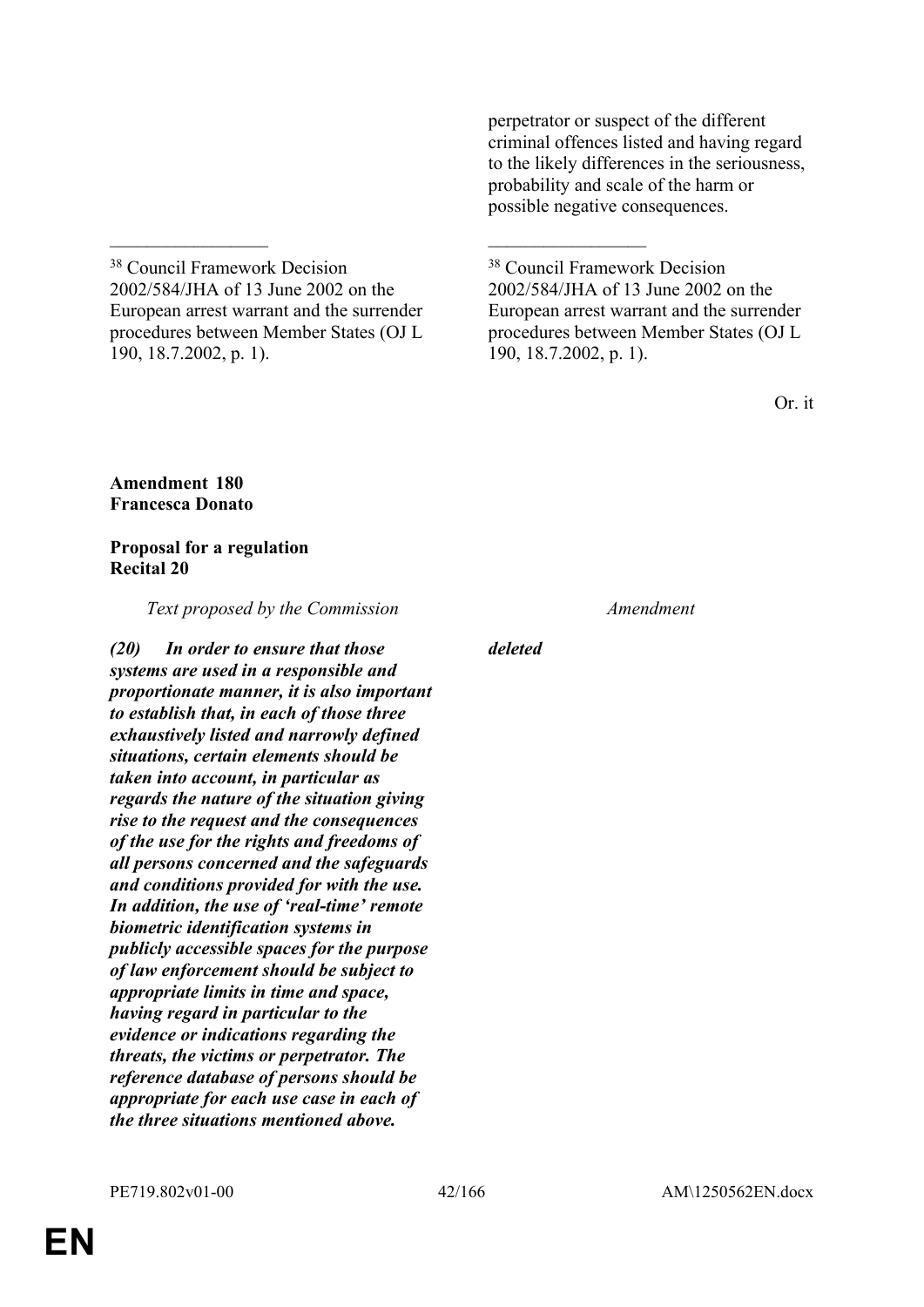# **Amendment 181 Eva Kaili, Ivo Hristov**

### **Proposal for a regulation Recital 20**

*Text proposed by the Commission Amendment*

*(20) In order to ensure that those systems are used in a responsible and proportionate manner, it is also important to establish that, in each of those three exhaustively listed and narrowly defined situations, certain elements should be taken into account, in particular as regards the nature of the situation giving rise to the request and the consequences of the use for the rights and freedoms of all persons concerned and the safeguards and conditions provided for with the use. In addition, the use of 'real-time' remote biometric identification systems in publicly accessible spaces for the purpose of law enforcement should be subject to appropriate limits in time and space, having regard in particular to the evidence or indications regarding the threats, the victims or perpetrator. The reference database of persons should be appropriate for each use case in each of the three situations mentioned above.*

*deleted*

Or. en

**Amendment 182 Elena Kountoura**

**Proposal for a regulation Recital 20**

*Text proposed by the Commission Amendment*

(20) In order to ensure that those (20) In order to ensure that those

AM\1250562EN.docx 43/166 PE719.802v01-00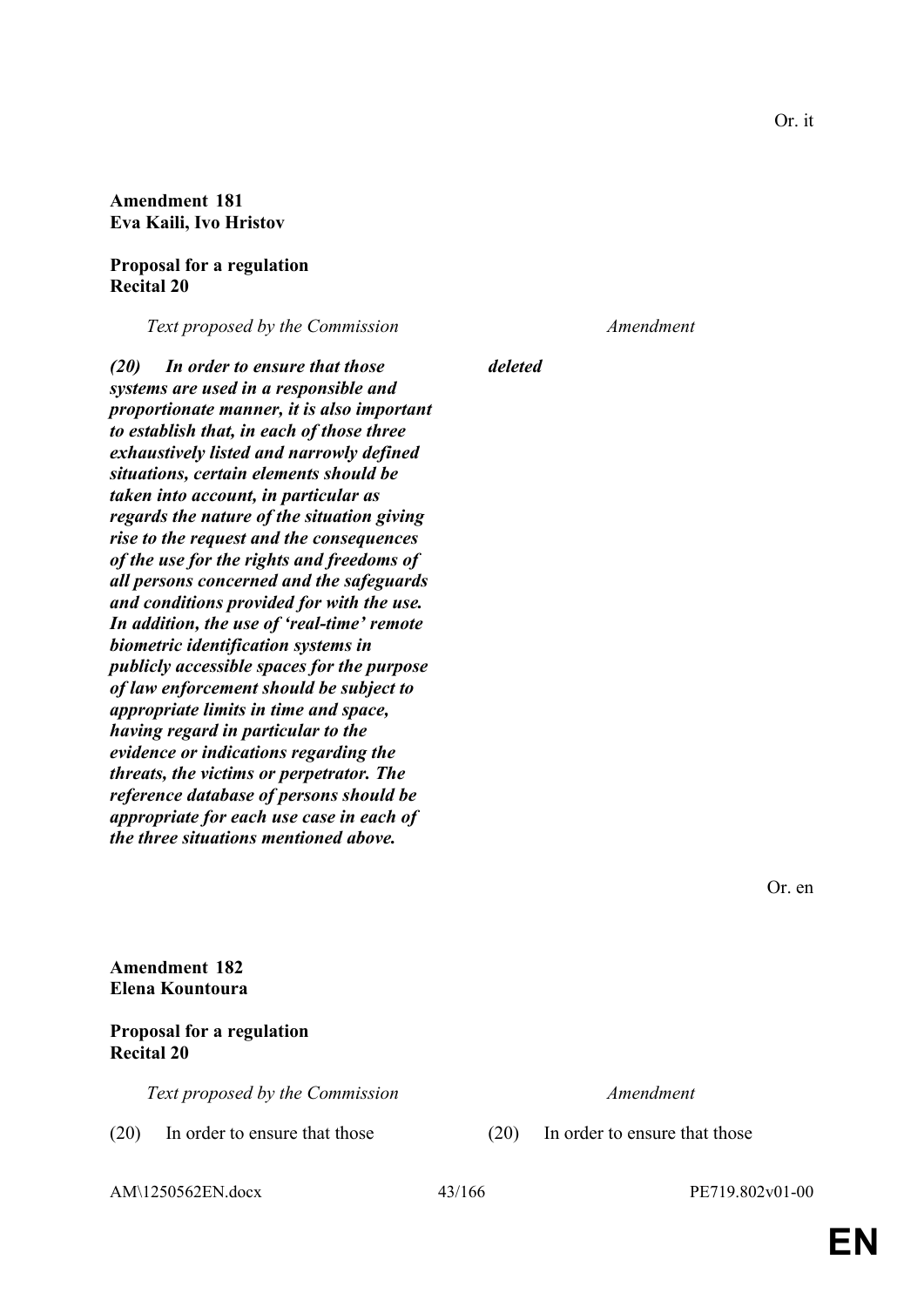systems are used in a responsible and proportionate manner, it is also important to establish that, *in each of those three* exhaustively listed and narrowly defined situations, certain elements should be taken into account, in particular as regards the nature of the situation giving rise to the request and the consequences of the use for the rights and freedoms of all persons concerned and the safeguards and conditions provided for with the use. *In addition, the use of 'real-time' remote biometric identification systems in publicly accessible spaces for the purpose of law enforcement should be subject to appropriate limits in time and space, having regard in particular to the evidence or indications regarding the threats, the victims or perpetrator. The reference database of persons should be appropriate for each use case in each of the three situations mentioned above.*

systems are used in a responsible and proportionate manner, it is also important to establish that, exhaustively listed and narrowly defined situations, certain elements should be taken into account, in particular as regards the nature of the situation giving rise to the request and the consequences of the use for the rights and freedoms of all persons concerned and the safeguards and conditions provided for with the use.

Or. en

### **Amendment 183 Elena Kountoura**

### **Proposal for a regulation Recital 21**

*Text proposed by the Commission Amendment*

*(21) Each use of a 'real-time' remote biometric identification system in publicly accessible spaces for the purpose of law enforcement should be subject to an express and specific authorisation by a judicial authority or by an independent administrative authority of a Member State. Such authorisation should in principle be obtained prior to the use, except in duly justified situations of urgency, that is, situations where the need to use the systems in question is such as to make it effectively and objectively impossible to obtain an authorisation* 

*deleted*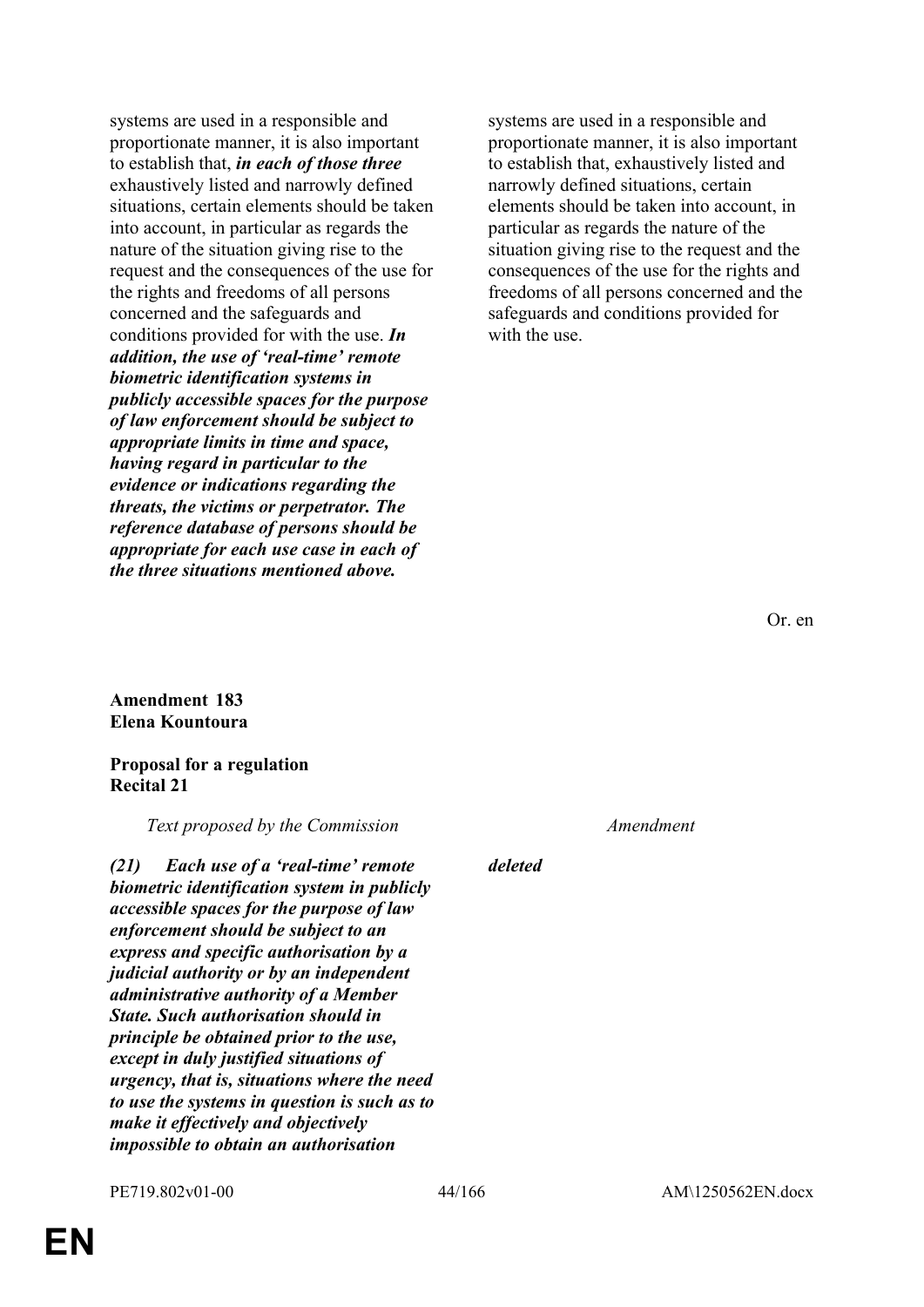*before commencing the use. In such situations of urgency, the use should be restricted to the absolute minimum necessary and be subject to appropriate safeguards and conditions, as determined in national law and specified in the context of each individual urgent use case by the law enforcement authority itself. In addition, the law enforcement authority should in such situations seek to obtain an authorisation as soon as possible, whilst providing the reasons for not having been able to request it earlier.*

Or. en

# **Amendment 184 Eva Kaili, Ivo Hristov**

# **Proposal for a regulation Recital 21**

*Text proposed by the Commission Amendment*

*(21) Each use of a 'real-time' remote biometric identification system in publicly accessible spaces for the purpose of law enforcement should be subject to an express and specific authorisation by a judicial authority or by an independent administrative authority of a Member State. Such authorisation should in principle be obtained prior to the use, except in duly justified situations of urgency, that is, situations where the need to use the systems in question is such as to make it effectively and objectively impossible to obtain an authorisation before commencing the use. In such situations of urgency, the use should be restricted to the absolute minimum necessary and be subject to appropriate safeguards and conditions, as determined in national law and specified in the context of each individual urgent use case by the law enforcement authority itself. In addition, the law enforcement authority* 

*deleted*

AM\1250562EN.docx 45/166 PE719.802v01-00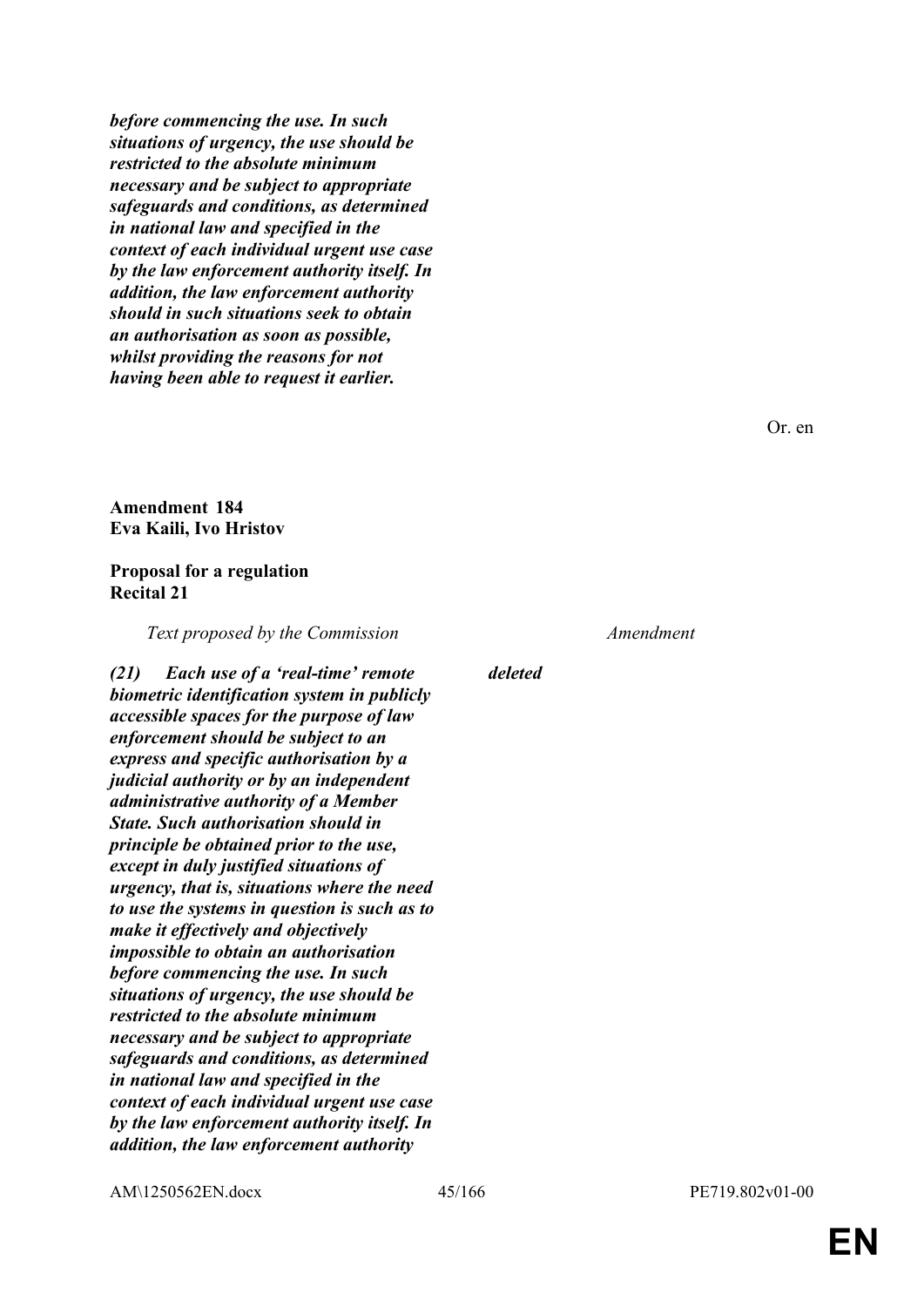*should in such situations seek to obtain an authorisation as soon as possible, whilst providing the reasons for not having been able to request it earlier.*

Or. en

# **Amendment 185 Francesca Donato**

## **Proposal for a regulation Recital 21**

### *Text proposed by the Commission Amendment*

(21) Each use of a 'real-time' remote biometric identification system in publicly accessible spaces for the purpose of law enforcement *should* be subject to an express and specific authorisation by *a* judicial authority *or by an independent administrative authority* of a Member State. Such authorisation *should in principle* be obtained prior to the use, *except in duly justified situations of urgency, that is, situations where the need to use the systems in question is such as to make it effectively and objectively impossible to obtain an authorisation before commencing the use*. *In such situations of urgency, the use should be restricted to the absolute minimum necessary and be subject to appropriate safeguards and conditions, as determined in national law and specified in the context of each individual urgent use case by the law enforcement authority itself. In addition, the law enforcement authority should in such situations seek to obtain an authorisation as soon as possible, whilst providing the reasons for not having been able to request it earlier.*

(21) Each use of a 'real-time' remote biometric identification system in publicly accessible spaces for the purpose of law enforcement *must* be subject to an express and specific authorisation by *an independent* judicial authority of a Member State. Such authorisation *absolutely must* be obtained prior to the use.

Or. it

**EN**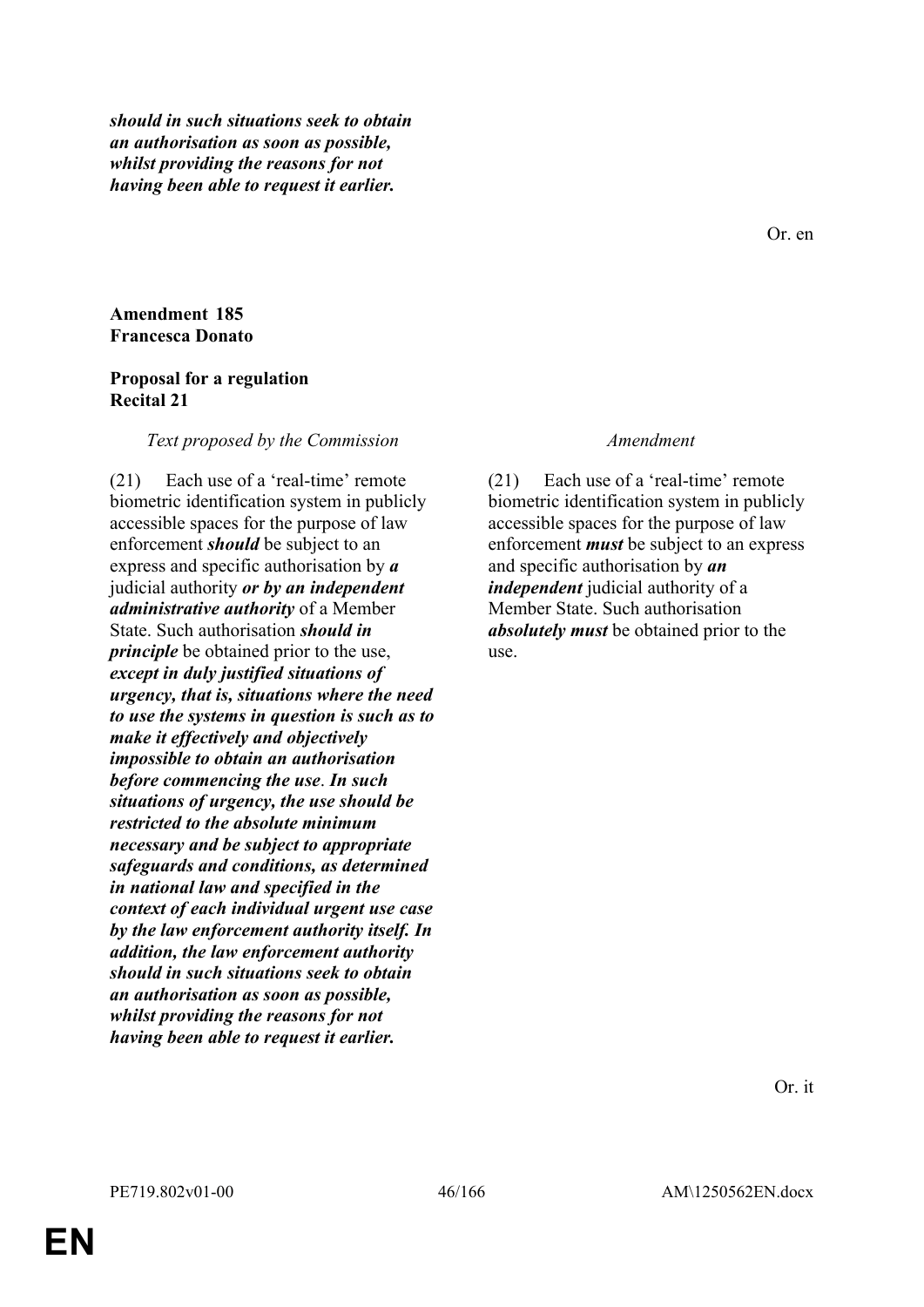**Amendment 186 Eva Kaili, Ivo Hristov**

## **Proposal for a regulation Recital 22**

*Text proposed by the Commission Amendment*

*deleted*

*(22) Furthermore, it is appropriate to provide, within the exhaustive framework set by this Regulation that such use in the territory of a Member State in accordance with this Regulation should only be possible where and in as far as the Member State in question has decided to expressly provide for the possibility to authorise such use in its detailed rules of national law. Consequently, Member States remain free under this Regulation not to provide for such a possibility at all or to only provide for such a possibility in respect of some of the objectives capable of justifying authorised use identified in this Regulation.*

Or. en

**Amendment 187 Eva Kaili, Ivo Hristov**

## **Proposal for a regulation Recital 23**

*Text proposed by the Commission Amendment*

*(23) The use of AI systems for 'realtime' remote biometric identification of natural persons in publicly accessible spaces for the purpose of law enforcement necessarily involves the processing of biometric data. The rules of this Regulation that prohibit, subject to certain exceptions, such use, which are based on Article 16 TFEU, should apply as lex specialis in respect of the rules on the processing of biometric data contained in Article 10 of Directive (EU) 2016/680,* 

*deleted*

AM\1250562EN.docx 47/166 PE719.802v01-00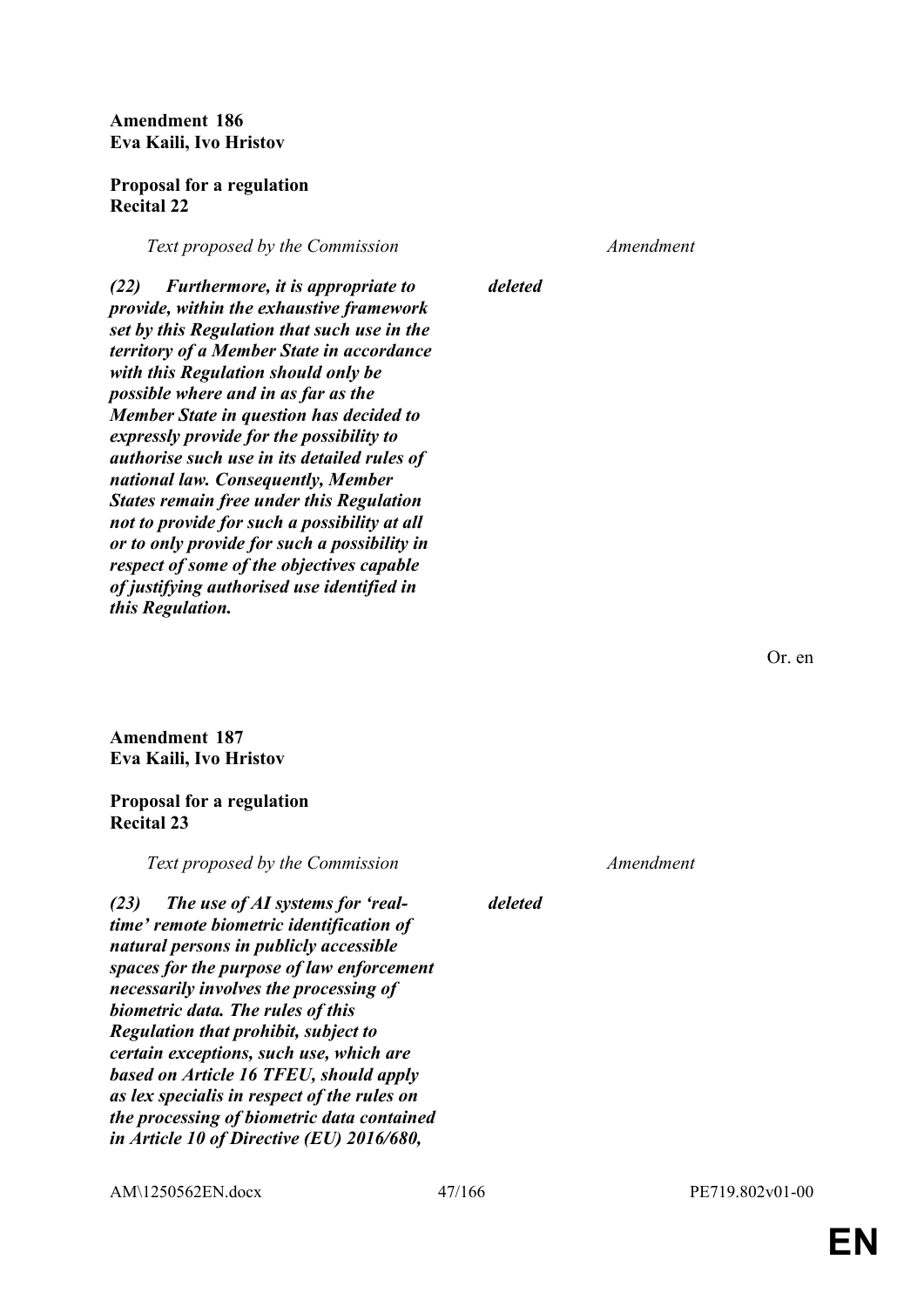*thus regulating such use and the processing of biometric data involved in an exhaustive manner. Therefore, such use and processing should only be possible in as far as it is compatible with the framework set by this Regulation, without there being scope, outside that framework, for the competent authorities, where they act for purpose of law enforcement, to use such systems and process such data in connection thereto on the grounds listed in Article 10 of Directive (EU) 2016/680. In this context, this Regulation is not intended to provide the legal basis for the processing of personal data under Article 8 of Directive 2016/680. However, the use of 'real-time' remote biometric identification systems in publicly accessible spaces for purposes other than law enforcement, including by competent authorities, should not be covered by the specific framework regarding such use for the purpose of law enforcement set by this Regulation. Such use for purposes other than law enforcement should therefore not be subject to the requirement of an authorisation under this Regulation and the applicable detailed rules of national law that may give effect to it.*

Or. en

### **Amendment 188 Francesca Donato**

## **Proposal for a regulation Recital 23**

## *Text proposed by the Commission Amendment*

(23) The use of AI systems for 'realtime' remote biometric identification of natural persons in publicly accessible spaces for the purpose of law enforcement necessarily involves the processing of biometric data. The rules of this Regulation

(23) The use of AI systems for 'realtime' remote biometric identification of natural persons in publicly accessible spaces for the purpose of law enforcement necessarily involves the processing of biometric data. The rules of this Regulation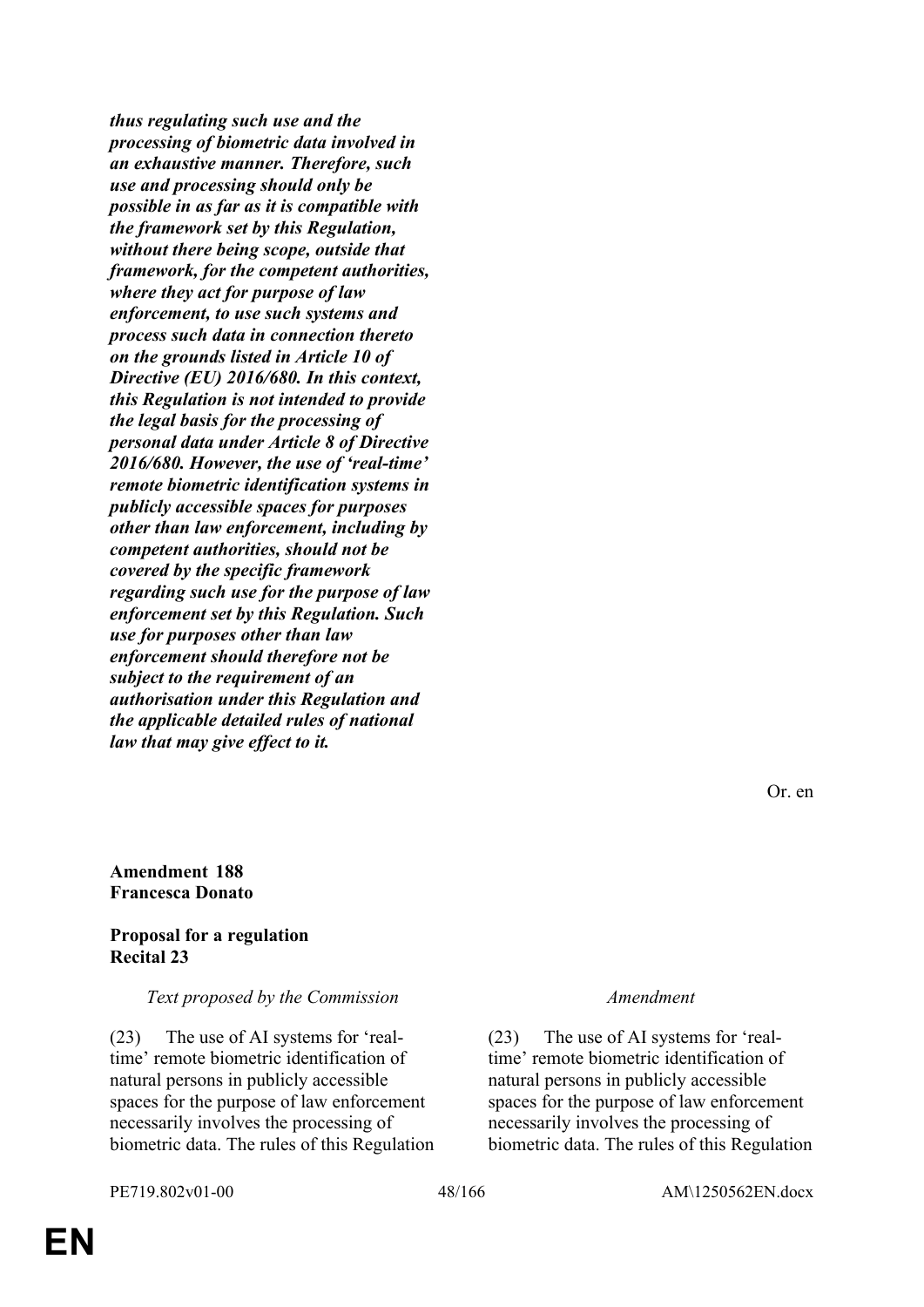that prohibit, subject to certain exceptions, such use, which are based on Article 16 TFEU, should apply as lex specialis in respect of the rules on the processing of biometric data contained in Article 10 of Directive (EU) 2016/680, thus regulating such use and the processing of biometric data involved in an exhaustive manner. Therefore, such use and processing should only be possible in as far as it is compatible with the framework set by this Regulation, without there being scope, outside that framework, for the competent authorities, where they act for purpose of law enforcement, to use such systems and process such data in connection thereto on the grounds listed in Article 10 of Directive (EU) 2016/680. In this context, this Regulation is not intended to provide the legal basis for the processing of personal data under Article 8 of Directive 2016/680. *However, the use of 'real-time' remote biometric identification systems in publicly accessible spaces for purposes other than law enforcement, including by competent authorities, should not be covered by the specific framework regarding such use for the purpose of law enforcement set by this Regulation. Such use for purposes other than law enforcement should therefore not be subject to the requirement of an authorisation under this Regulation and the applicable detailed rules of national law that may give effect to it.*

that prohibit, subject to certain exceptions, such use, which are based on Article 16 TFEU, should apply as lex specialis in respect of the rules on the processing of biometric data contained in Article 10 of Directive (EU) 2016/680, thus regulating such use and the processing of biometric data involved in an exhaustive manner. Therefore, such use and processing should only be possible in as far as it is compatible with the framework set by this Regulation, without there being scope, outside that framework, for the competent authorities, where they act for purpose of law enforcement, to use such systems and process such data in connection thereto on the grounds listed in Article 10 of Directive (EU) 2016/680. In this context, this Regulation is not intended to provide the legal basis for the processing of personal data under Article 8 of Directive 2016/680.

Or. it

**Amendment 189 Eva Kaili, Ivo Hristov**

# **Proposal for a regulation Recital 24**

*Text proposed by the Commission Amendment*

(24) Any processing of biometric data (24) Any processing of biometric data

AM\1250562EN.docx 49/166 PE719.802v01-00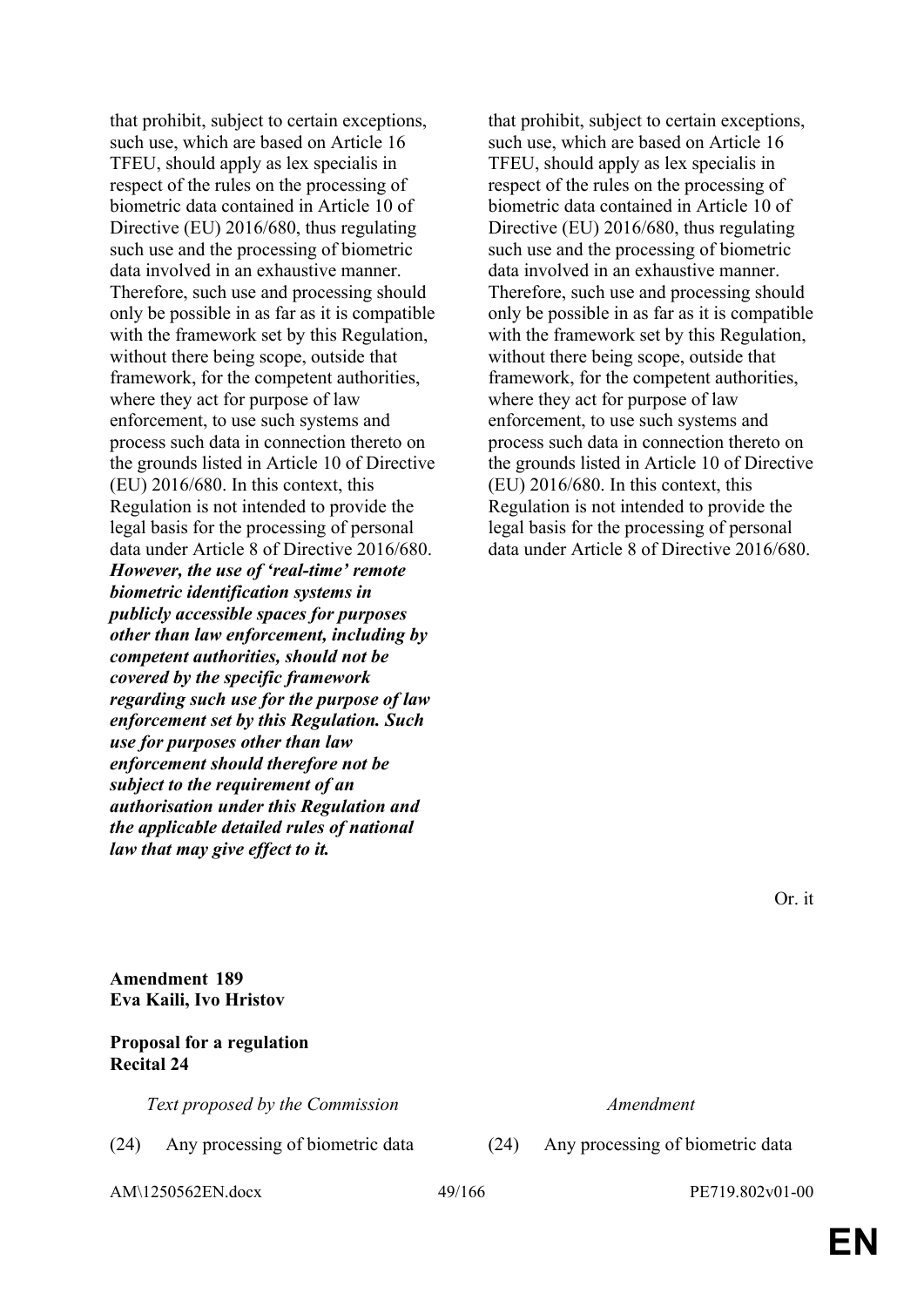and other personal data involved in the use of AI systems *for biometric identification, other than in connection to the use of 'real-time' remote biometric identification systems in publicly accessible spaces for the purpose of law enforcement as regulated by this Regulation, including where those systems are used by competent authorities in publicly accessible spaces for other purposes than law enforcement*, should continue to comply with all requirements resulting from Article 9(1) of Regulation (EU) 2016/679, Article 10(1) of Regulation (EU) 2018/1725 and Article 10 of Directive (EU) 2016/680, as applicable.

and other personal data involved in the use of AI systems, should continue to comply with all requirements resulting from Article 9(1) of Regulation (EU) 2016/679, Article 10(1) of Regulation (EU) 2018/1725 and Article 10 of Directive (EU) 2016/680, as applicable.

Or. en

# **Amendment 190 Francesca Donato**

## **Proposal for a regulation Recital 27**

## *Text proposed by the Commission Amendment*

(27) *High-risk* AI systems should only be placed on the Union market or put into service if they comply with certain mandatory requirements. Those requirements should ensure that *high-risk* AI systems available in the Union or whose output is otherwise used in the Union do not pose unacceptable risks to important Union public interests as recognised and protected by Union law. *AI systems identified as high-risk should be limited to those that have a significant harmful impact on the health, safety and fundamental rights of persons in the Union and such limitation minimises any potential restriction to international trade, if any.*

(27) AI systems should only be placed on the Union market or put into service if they comply with certain mandatory requirements. Those requirements should ensure that AI systems available in the Union or whose output is otherwise used in the Union do not pose unacceptable risks to important Union public interests as recognised and protected by Union law.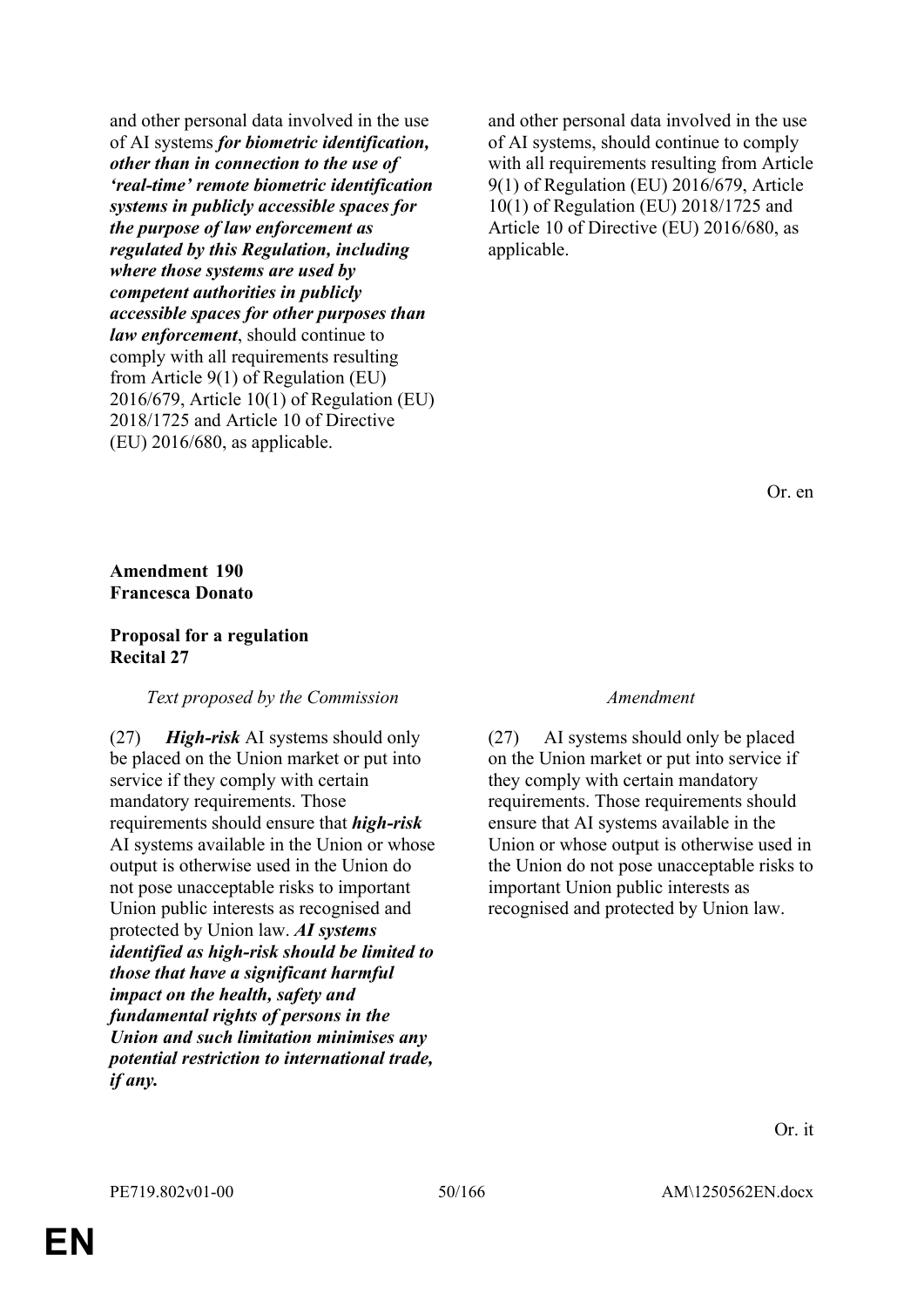# **Amendment 191 Lina Gálvez Muñoz, Miapetra Kumpula-Natri, Ibán García Del Blanco, Carlos Zorrinho, Robert Hajšel, Romana Jerković, Adriana Maldonado López**

# **Proposal for a regulation Recital 27**

# *Text proposed by the Commission Amendment*

(27) High-risk AI systems should only be *placed on the Union market or put into service* if they comply with certain mandatory requirements. Those requirements should ensure that high-risk AI systems available in the Union or whose output is otherwise used in the Union do not pose unacceptable risks to important Union public interests as recognised and protected by Union law. AI systems identified as high-risk should be limited to those that have a significant harmful impact on the health, safety and fundamental rights of persons in the Union and such limitation minimises any potential restriction to international trade, if any.

(27) High-risk AI systems should only be *developed and deployed* if they comply with certain mandatory requirements *based on ethical principles*. Those requirements should ensure that high-risk AI systems available in the Union or whose output is otherwise used in the Union do not pose unacceptable risks to important Union public interests as recognised and protected by Union law. AI systems identified as high-risk should be limited to those that have a significant harmful impact on the health, safety and fundamental rights of persons in the Union and such limitation minimises any potential restriction to international trade, if any.

Or. en

# **Amendment 192 Elena Kountoura**

# **Proposal for a regulation Recital 27**

## *Text proposed by the Commission Amendment*

(27) High-risk AI systems should only be placed on the Union market or put into service if they comply with certain mandatory requirements. Those requirements should ensure that high-risk AI systems available in the Union or whose output is otherwise used in the Union do not pose unacceptable risks to important Union public interests as recognised and

(27) High-risk AI systems should only be placed on the Union market or put into service if they comply with certain mandatory requirements. Those requirements should ensure that high-risk AI systems available in the Union or whose output is otherwise used in the Union do not pose unacceptable risks to important Union public interests as recognised and

AM\1250562EN.docx 51/166 PE719.802v01-00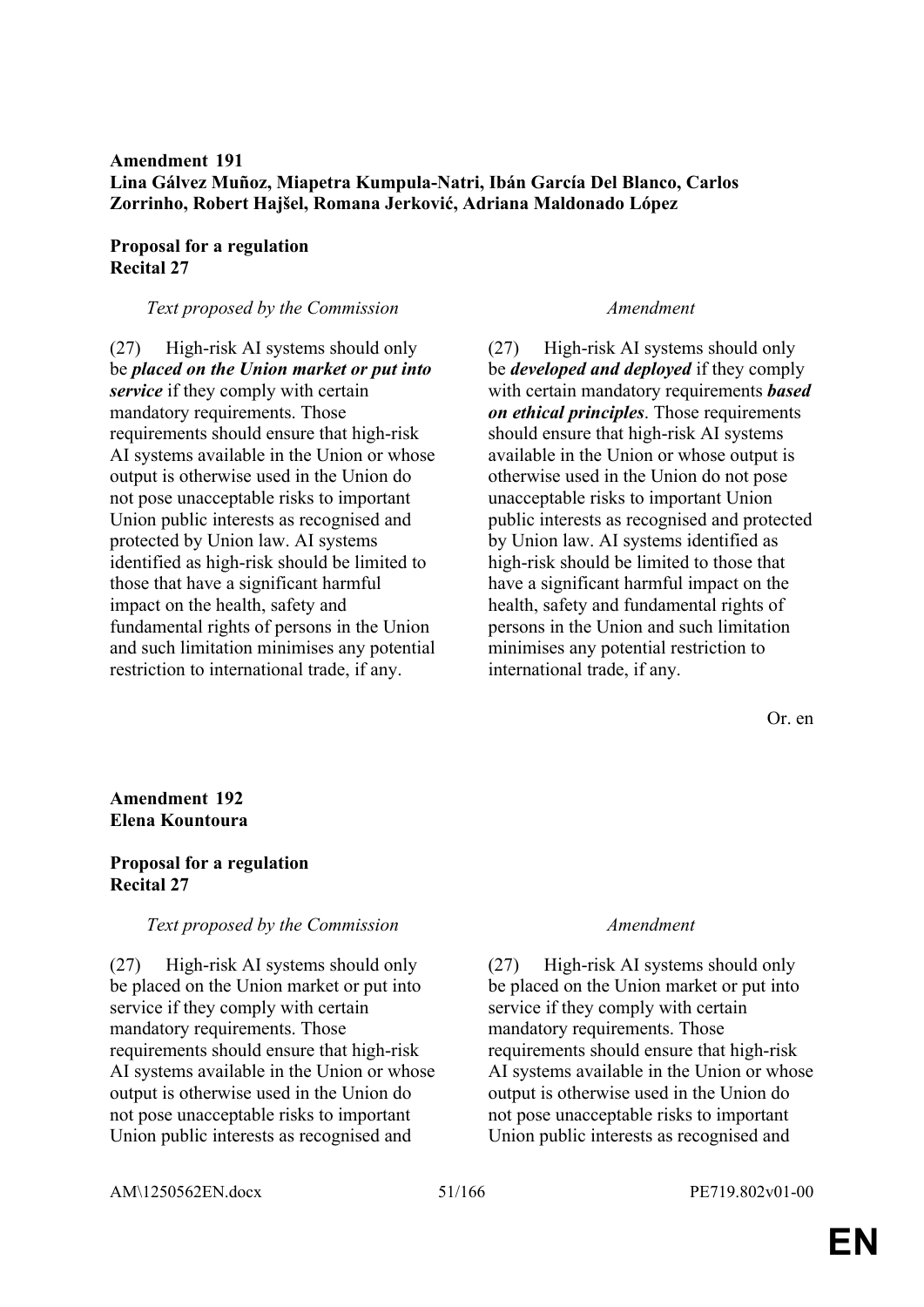protected by Union law. AI systems identified as high-risk should be limited to those that have a significant harmful impact on the health, safety and fundamental rights of persons in the Union *and such limitation minimises any potential restriction to international trade, if any*.

protected by Union law. AI systems identified as high-risk should be limited to those that have a significant harmful impact on the health, safety and fundamental rights of persons*, but also on the environment, democracy and the rule of law* in the Union.

Or. en

# **Amendment 193 Francesca Donato**

# **Proposal for a regulation Recital 28**

# *Text proposed by the Commission Amendment*

(28) AI systems could produce adverse outcomes to health and safety of persons, in particular when such systems operate as components of products. Consistently with the objectives of Union harmonisation legislation to facilitate the free movement of products in the internal market and to ensure that only safe and otherwise compliant products find their way into the market, it is important that the safety risks that may be generated by a product as a whole due to its digital components, including AI systems, are duly prevented and mitigated. For instance, increasingly autonomous robots, whether in the context of manufacturing or personal assistance and care should be able to safely operate and performs their functions in complex environments. Similarly, in the health sector where the stakes for life and health are particularly high, increasingly sophisticated diagnostics systems and systems supporting human decisions should be reliable and accurate. The extent of the adverse impact caused by the AI system on the fundamental rights protected by the Charter is of particular relevance when classifying an AI system as high-risk.

(28) AI systems could produce adverse outcomes to health and safety of persons, in particular when such systems operate as components of products. Consistently with the objectives of Union harmonisation legislation to facilitate the free movement of products in the internal market and to ensure that only safe and otherwise compliant products find their way into the market, it is important that the safety risks that may be generated by a product as a whole due to its digital components, including AI systems, are duly prevented and mitigated. For instance, increasingly autonomous robots, whether in the context of manufacturing or personal assistance and care should be able to safely operate and performs their functions in complex environments *and always under close supervision by human intelligence, with the ability to stop any of their actions quickly, if necessary*. Similarly, in the health sector where the stakes for life and health are particularly high, increasingly sophisticated diagnostics systems and systems supporting human decisions should be reliable and accurate *and never totally independent of human control*. The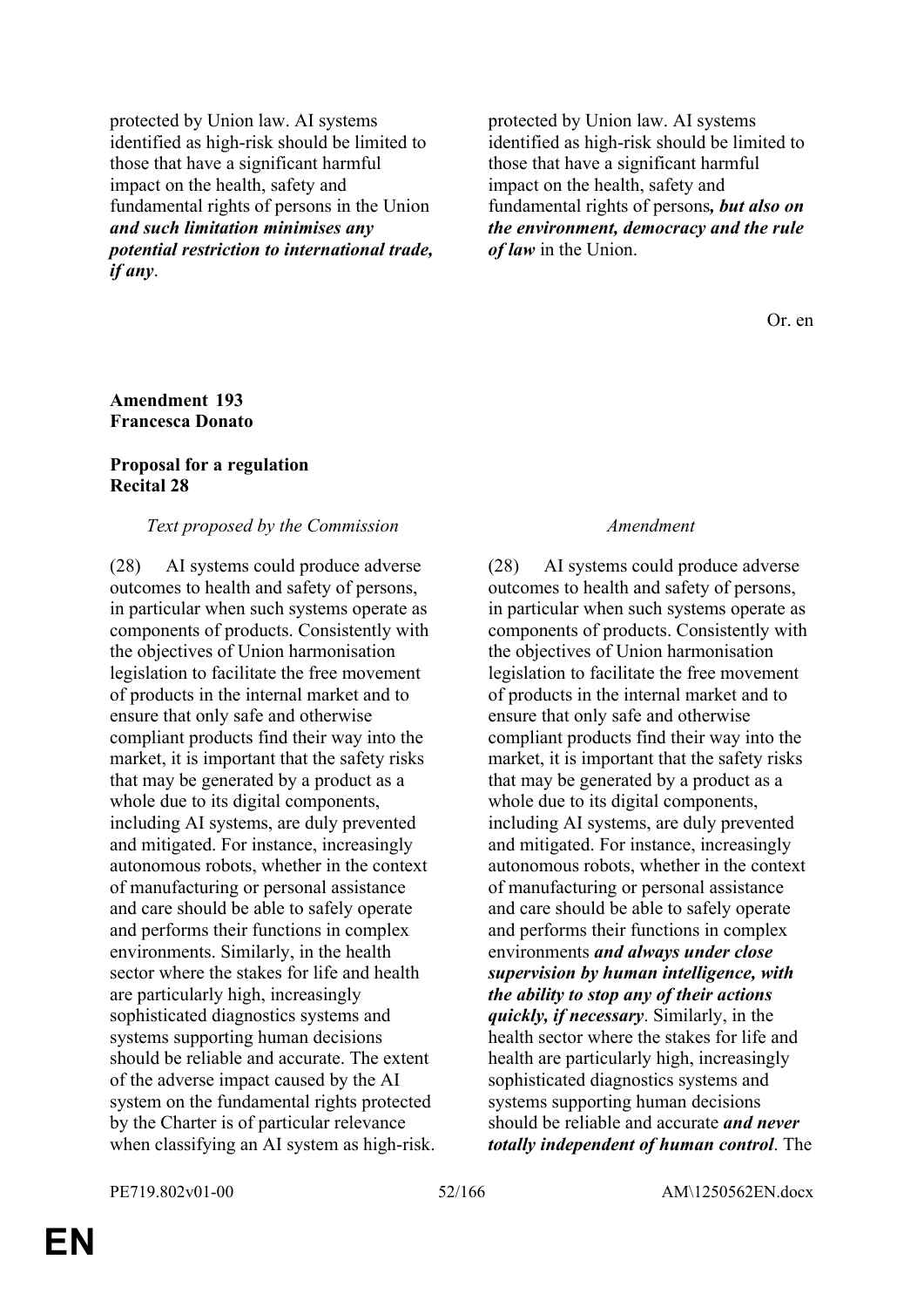Those rights include the right to human dignity, respect for private and family life, protection of personal data, freedom of expression and information, freedom of assembly and of association, and nondiscrimination, consumer protection, workers' rights, rights of persons with disabilities, right to an effective remedy and to a fair trial, right of defence and the presumption of innocence, right to good administration. In addition to those rights, it is important to highlight that children have specific rights as enshrined in Article 24 of the EU Charter and in the United Nations Convention on the Rights of the Child (further elaborated in the UNCRC General Comment No. 25 as regards the digital environment), both of which require consideration of the children's vulnerabilities and provision of such protection and care as necessary for their well-being. The fundamental right to a high level of environmental protection enshrined in the Charter and implemented in Union policies should also be considered when assessing the severity of the harm that an AI system can cause, including in relation to the health and safety of persons.

extent of the adverse impact caused by the AI system on the fundamental rights protected by the Charter is of particular relevance when classifying an AI system as high-risk *or medium/low-risk*. Those rights include the right to human dignity, respect for private and family life, protection of personal data, freedom of expression and information, freedom of assembly and of association, and non-discrimination, consumer protection, workers' rights, rights of persons with disabilities, right to an effective remedy and to a fair trial, right of defence and the presumption of innocence, right to good administration. In addition to those rights, it is important to highlight that children have specific rights as enshrined in Article 24 of the EU Charter and in the United Nations Convention on the Rights of the Child (further elaborated in the UNCRC General Comment No. 25 as regards the digital environment), both of which require consideration of the children's vulnerabilities and provision of such protection and care as necessary for their well-being. The fundamental right to a high level of environmental protection enshrined in the Charter and implemented in Union policies should also be considered when assessing the severity of the harm that an AI system can cause, including in relation to the health and safety of persons.

Or. it

# **Amendment 194 Lina Gálvez Muñoz, Miapetra Kumpula-Natri, Ibán García Del Blanco, Carlos Zorrinho, Robert Hajšel, Romana Jerković, Adriana Maldonado López**

# **Proposal for a regulation Recital 28**

*Text proposed by the Commission Amendment*

(28) AI systems could produce adverse outcomes to health and safety of persons,

(28) AI systems could produce adverse outcomes to health and safety of persons,

AM\1250562EN.docx 53/166 PE719.802v01-00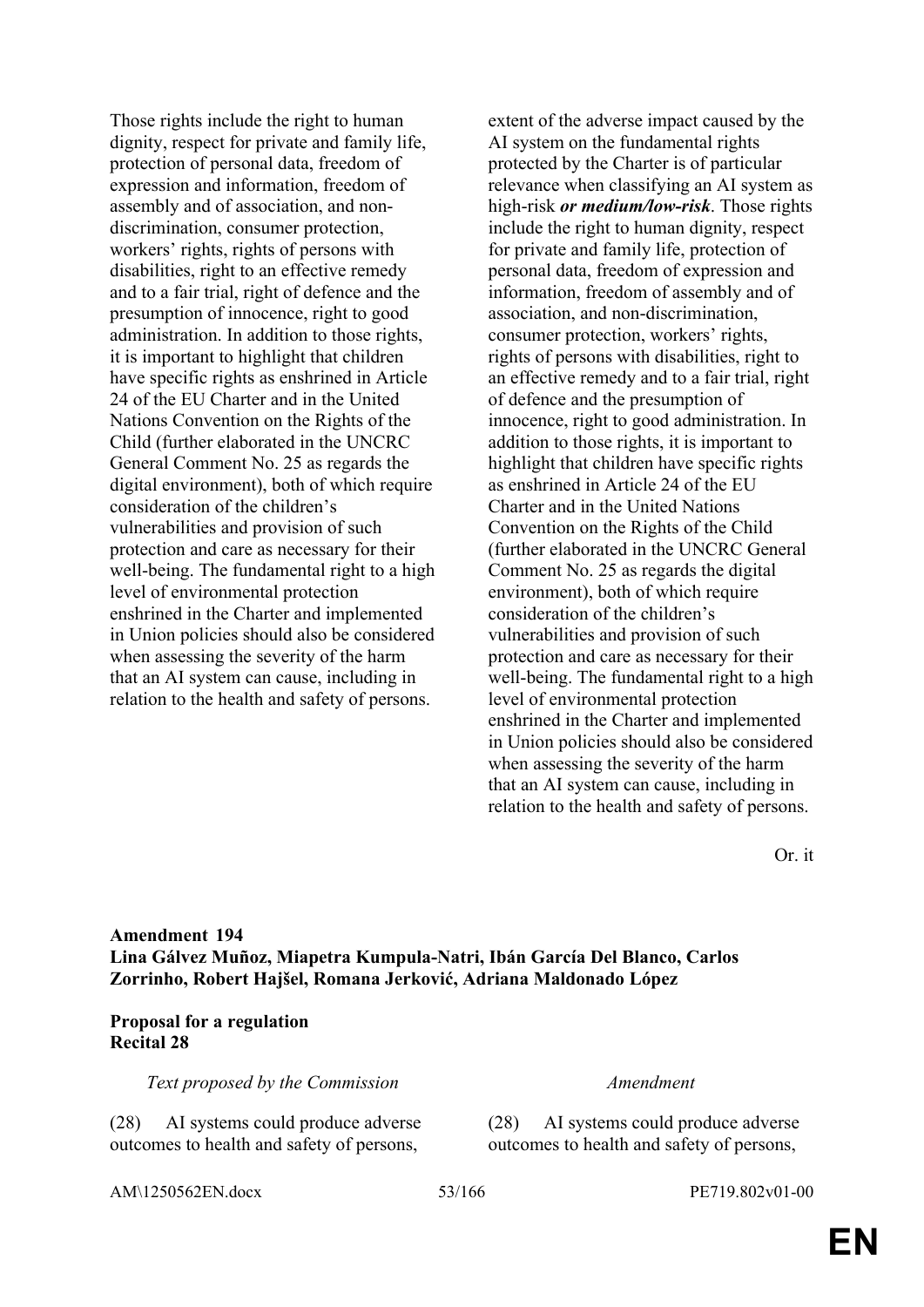in particular when such systems operate as components of products. Consistently with the objectives of Union harmonisation legislation to facilitate the free movement of products in the internal market and to ensure that only safe and otherwise compliant products find their way into the market, it is important that the safety risks that may be generated by a product as a whole due to its digital components, including AI systems, are duly prevented and mitigated. For instance, increasingly autonomous robots, whether in the context of manufacturing or personal assistance and care should be able to safely operate and performs their functions in complex environments. Similarly, in the health sector where the stakes for life and health are particularly high, increasingly sophisticated diagnostics systems and systems supporting human decisions should be reliable and accurate. The extent of the adverse impact caused by the AI system on the fundamental rights protected by the Charter is of particular relevance when classifying an AI system as high-risk. Those rights include the right to human dignity, respect for private and family life, protection of personal data, freedom of expression and information, freedom of assembly and of association, and nondiscrimination, consumer protection, workers' rights, rights of persons with disabilities, right to an effective remedy and to a fair trial, right of defence and the presumption of innocence, right to good administration. In addition to those rights, it is important to highlight that children have specific rights as enshrined in Article 24 of the EU Charter and in the United Nations Convention on the Rights of the Child (further elaborated in the UNCRC General Comment No. 25 as regards the digital environment), both of which require consideration of the children's vulnerabilities and provision of such protection and care as necessary for their well-being. The fundamental right to a high level of environmental protection

in particular when such systems operate as components of products. Consistently with the objectives of Union harmonisation legislation to facilitate the free movement of products in the internal market and to ensure that only safe and otherwise compliant products find their way into the market, it is important that the safety risks that may be generated by a product as a whole due to its digital components, including AI systems, are duly prevented and mitigated. For instance, increasingly autonomous robots, whether in the context of manufacturing or personal assistance and care should be able to safely operate and performs their functions in complex environments. Similarly, in the health sector where the stakes for life and health are particularly high, increasingly sophisticated diagnostics systems and systems supporting human decisions should be reliable and accurate. The extent of the adverse impact caused by the AI system on the fundamental rights protected by the Charter is of particular relevance when classifying an AI system as high-risk. Those rights include the right to human dignity, respect for private and family life, protection of personal data, freedom of expression and information, freedom of assembly and of association, and nondiscrimination, *gender equality, education,* consumer protection, workers' rights, rights of persons with disabilities, right to an effective remedy and to a fair trial, right of defence and the presumption of innocence, right to good administration. In addition to those rights, it is important to highlight that children have specific rights as enshrined in Article 24 of the EU Charter and in the United Nations Convention on the Rights of the Child (further elaborated in the UNCRC General Comment No. 25 as regards the digital environment), both of which require consideration of the children's vulnerabilities and provision of such protection and care as necessary for their well-being. The fundamental right to a high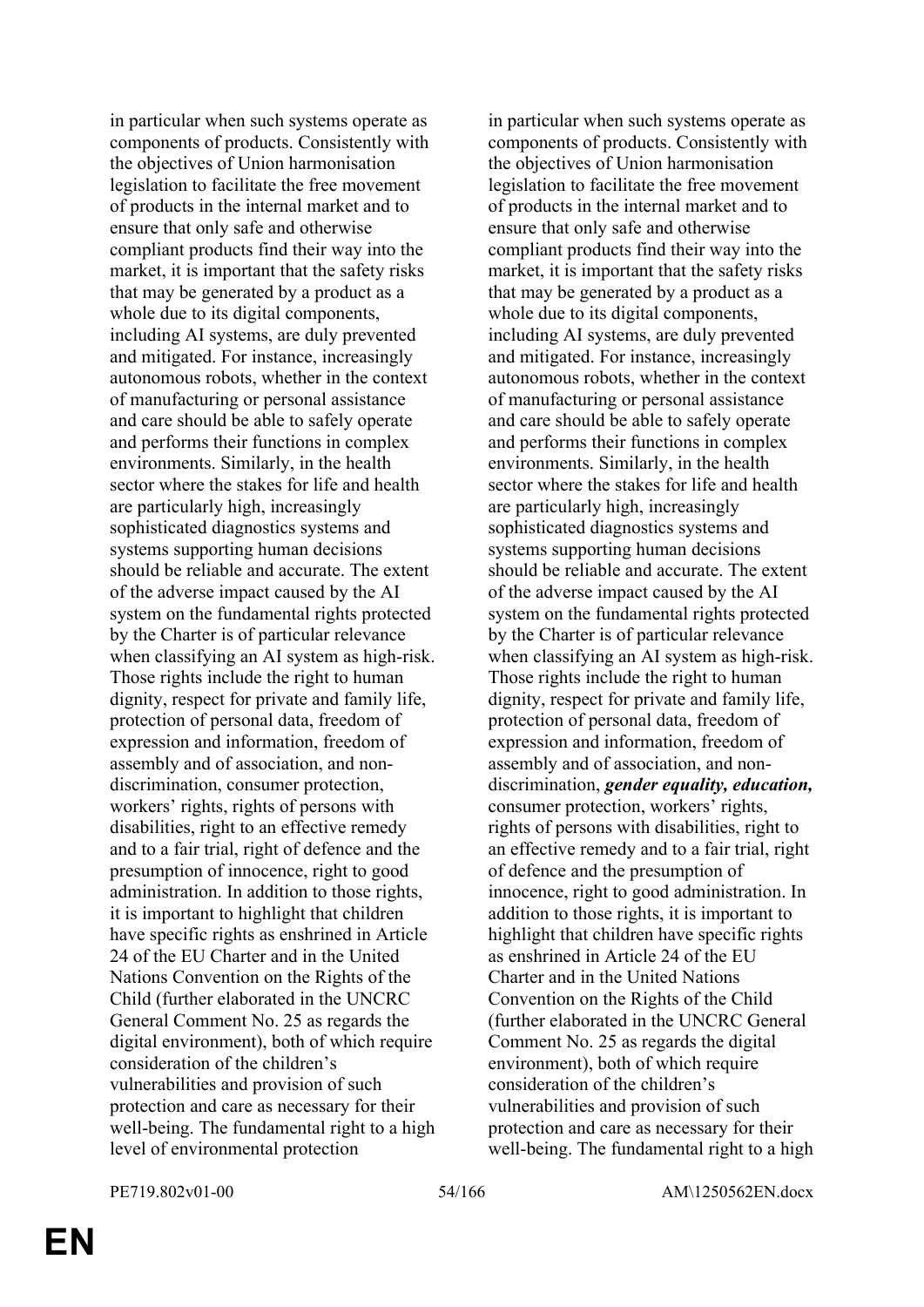enshrined in the Charter and implemented in Union policies should also be considered when assessing the severity of the harm that an AI system can cause, including in relation to the health and safety of persons.

level of environmental protection enshrined in the Charter and implemented in Union policies should also be considered when assessing the severity of the harm that an AI system can cause, including in relation to the health and safety of persons *or to the environment, due to the extraction and consumption of natural resources, waste and the carbon footprint*.

Or. en

# **Amendment 195 Gianna Gancia, Matteo Adinolfi, Elena Lizzi, Paolo Borchia, Isabella Tovaglieri, Angelo Ciocca**

# **Proposal for a regulation Recital 29**

# *Text proposed by the Commission Amendment*

(29) As regards high-risk AI systems that are safety components of products or systems, or which are themselves products or systems falling within the scope of Regulation (EC) No 300/2008 of the European Parliament and of the Council<sup>39</sup>, Regulation (EU) No 167/2013 of the European Parliament and of the Council<sup>40</sup>, Regulation (EU) No 168/2013 of the European Parliament and of the Council<sup>41</sup>, Directive 2014/90/EU of the European Parliament and of the Council<sup>42</sup>, Directive (EU) 2016/797 of the European Parliament and of the Council<sup>43</sup>, Regulation (EU) 2018/858 of the European Parliament and of the Council<sup>44</sup>, Regulation (EU) 2018/1139 of the European Parliament and of the Council<sup>45</sup>, and Regulation (EU) 2019/2144 of the European Parliament and of the Council<sup>46</sup>, it is appropriate to amend those acts to ensure that the Commission takes into account, on the basis of the technical and regulatory specificities of each sector, and without interfering with existing governance, conformity assessment and enforcement mechanisms

(29) As regards high-risk AI systems that are safety components of products or systems, or which are themselves products or systems falling within the scope of Regulation (EC) No 300/2008 of the European Parliament and of the Council<sup>39</sup>, Regulation (EU) No 167/2013 of the European Parliament and of the Council<sup>40</sup>, Regulation (EU) No 168/2013 of the European Parliament and of the Council<sup>41</sup>, Directive 2014/90/EU of the European Parliament and of the Council<sup>42</sup>, Directive (EU) 2016/797 of the European Parliament and of the Council<sup>43</sup>, Regulation (EU) 2018/858 of the European Parliament and of the Council<sup>44</sup>, Regulation (EU) 2018/1139 of the European Parliament and of the Council<sup>45</sup>, and Regulation (EU) 2019/2144 of the European Parliament and of the Council<sup>46</sup>, it is appropriate to amend those acts to ensure that the Commission takes into account, on the basis of the technical and regulatory specificities of each sector, and without interfering with existing governance, conformity assessment and enforcement mechanisms

AM\1250562EN.docx 55/166 PE719.802v01-00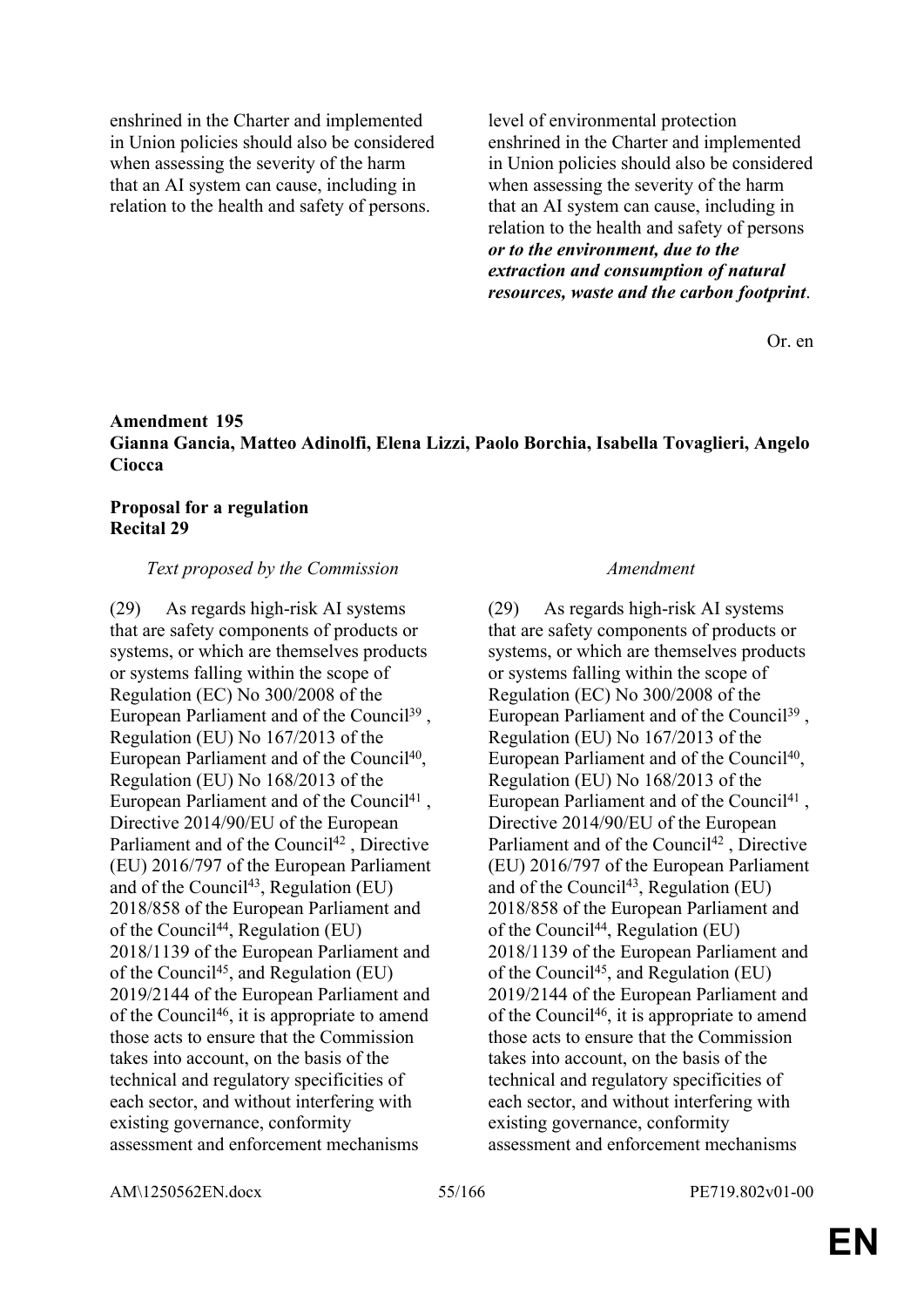and authorities established therein, the mandatory requirements for high-risk AI systems laid down in this Regulation when adopting any relevant future delegated or implementing acts on the basis of those acts.

\_\_\_\_\_\_\_\_\_\_\_\_\_\_\_\_\_ \_\_\_\_\_\_\_\_\_\_\_\_\_\_\_\_\_

and authorities established therein, the mandatory requirements for high-risk AI systems laid down in this Regulation when adopting any relevant future delegated or implementing acts on the basis of those acts.

*In addition, effective standardisation rules are needed to make the requirements of this Regulation operational. The European institutions, and first and foremost the Commission, should, together with enterprises, identify the AI sectors where there is the greatest need for standardisation, to avoid fragmentation of the market and maintain and further strengthen the integration of our European Standardisation System (ESS) within the International Standardisation System (ISO, IEC).*

<sup>39</sup> Regulation (EC) No 300/2008 of the European Parliament and of the Council of 11 March 2008 on common rules in the field of civil aviation security and repealing Regulation (EC) No 2320/2002 (OJ L 97, 9.4.2008, p. 72).

 $40$  Regulation (EU) No  $167/2013$  of the European Parliament and of the Council of 5 February 2013 on the approval and market surveillance of agricultural and forestry vehicles (OJ L 60, 2.3.2013, p. 1).

<sup>41</sup> Regulation (EU) No 168/2013 of the European Parliament and of the Council of 15 January 2013 on the approval and market surveillance of two- or three-wheel vehicles and quadricycles (OJ L 60, 2.3.2013, p. 52).

<sup>42</sup> Directive 2014/90/EU of the European Parliament and of the Council of 23 July 2014 on marine equipment and repealing Council Directive 96/98/EC (OJ L 257, 28.8.2014, p. 146).

<sup>43</sup>Directive (EU) 2016/797 of the European Parliament and of the Council of 11 May 2016 on the interoperability of the rail system within the European Union (OJ L

<sup>39</sup> Regulation (EC) No 300/2008 of the European Parliament and of the Council of 11 March 2008 on common rules in the field of civil aviation security and repealing Regulation (EC) No 2320/2002 (OJ L 97, 9.4.2008, p. 72).

 $40$  Regulation (EU) No 167/2013 of the European Parliament and of the Council of 5 February 2013 on the approval and market surveillance of agricultural and forestry vehicles (OJ L 60, 2.3.2013, p. 1).

<sup>41</sup> Regulation (EU) No 168/2013 of the European Parliament and of the Council of 15 January 2013 on the approval and market surveillance of two- or three-wheel vehicles and quadricycles (OJ L 60, 2.3.2013, p. 52).

<sup>42</sup> Directive 2014/90/EU of the European Parliament and of the Council of 23 July 2014 on marine equipment and repealing Council Directive 96/98/EC (OJ L 257, 28.8.2014, p. 146).

<sup>43</sup>Directive (EU) 2016/797 of the European Parliament and of the Council of 11 May 2016 on the interoperability of the rail system within the European Union (OJ L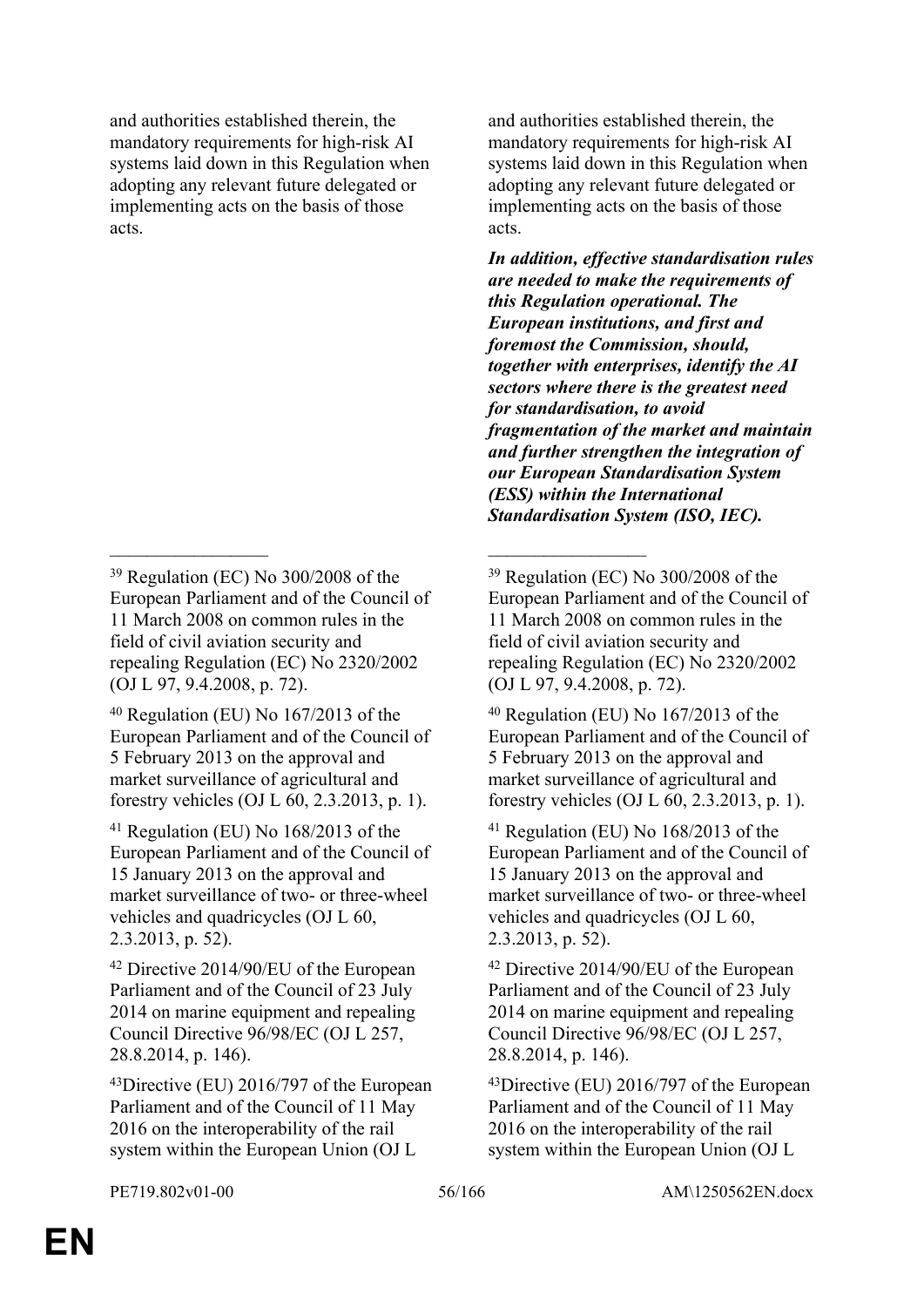# 138, 26.5.2016, p. 44). 138, 26.5.2016, p. 44).

<sup>44</sup> Regulation (EU) 2018/858 of the European Parliament and of the Council of 30 May 2018 on the approval and market surveillance of motor vehicles and their trailers, and of systems, components and separate technical units intended for such vehicles, amending Regulations (EC) No 715/2007 and (EC) No 595/2009 and repealing Directive 2007/46/EC (OJ L 151, 14.6.2018, p. 1).

<sup>45</sup> Regulation (EU) 2018/1139 of the European Parliament and of the Council of 4 July 2018 on common rules in the field of civil aviation and establishing a European Union Aviation Safety Agency, and amending Regulations (EC) No 2111/2005, (EC) No 1008/2008, (EU) No 996/2010, (EU) No 376/2014 and Directives 2014/30/EU and 2014/53/EU of the European Parliament and of the Council, and repealing Regulations (EC) No 552/2004 and (EC) No 216/2008 of the European Parliament and of the Council and Council Regulation (EEC) No 3922/91 (OJ L 212, 22.8.2018, p. 1).

<sup>46</sup> Regulation (EU) 2019/2144 of the European Parliament and of the Council of 27 November 2019 on type-approval requirements for motor vehicles and their trailers, and systems, components and separate technical units intended for such vehicles, as regards their general safety and the protection of vehicle occupants and vulnerable road users, amending Regulation (EU) 2018/858 of the European Parliament and of the Council and repealing Regulations (EC) No 78/2009, (EC) No 79/2009 and (EC) No 661/2009 of the European Parliament and of the Council and Commission Regulations (EC) No 631/2009, (EU) No 406/2010, (EU) No 672/2010, (EU) No 1003/2010, (EU) No 1005/2010, (EU) No 1008/2010, (EU) No 1009/2010, (EU) No 19/2011, (EU) No 109/2011, (EU) No 458/2011, (EU) No 65/2012, (EU) No 130/2012, (EU) No

<sup>44</sup> Regulation (EU) 2018/858 of the European Parliament and of the Council of 30 May 2018 on the approval and market surveillance of motor vehicles and their trailers, and of systems, components and separate technical units intended for such vehicles, amending Regulations (EC) No 715/2007 and (EC) No 595/2009 and repealing Directive 2007/46/EC (OJ L 151, 14.6.2018, p. 1).

<sup>45</sup> Regulation (EU) 2018/1139 of the European Parliament and of the Council of 4 July 2018 on common rules in the field of civil aviation and establishing a European Union Aviation Safety Agency, and amending Regulations (EC) No 2111/2005, (EC) No 1008/2008, (EU) No 996/2010, (EU) No 376/2014 and Directives 2014/30/EU and 2014/53/EU of the European Parliament and of the Council, and repealing Regulations (EC) No 552/2004 and (EC) No 216/2008 of the European Parliament and of the Council and Council Regulation (EEC) No 3922/91 (OJ L 212, 22.8.2018, p. 1).

<sup>46</sup> Regulation (EU) 2019/2144 of the European Parliament and of the Council of 27 November 2019 on type-approval requirements for motor vehicles and their trailers, and systems, components and separate technical units intended for such vehicles, as regards their general safety and the protection of vehicle occupants and vulnerable road users, amending Regulation (EU) 2018/858 of the European Parliament and of the Council and repealing Regulations (EC) No 78/2009, (EC) No 79/2009 and (EC) No 661/2009 of the European Parliament and of the Council and Commission Regulations (EC) No 631/2009, (EU) No 406/2010, (EU) No 672/2010, (EU) No 1003/2010, (EU) No 1005/2010, (EU) No 1008/2010, (EU) No 1009/2010, (EU) No 19/2011, (EU) No 109/2011, (EU) No 458/2011, (EU) No 65/2012, (EU) No 130/2012, (EU) No

AM\1250562EN.docx 57/166 PE719.802v01-00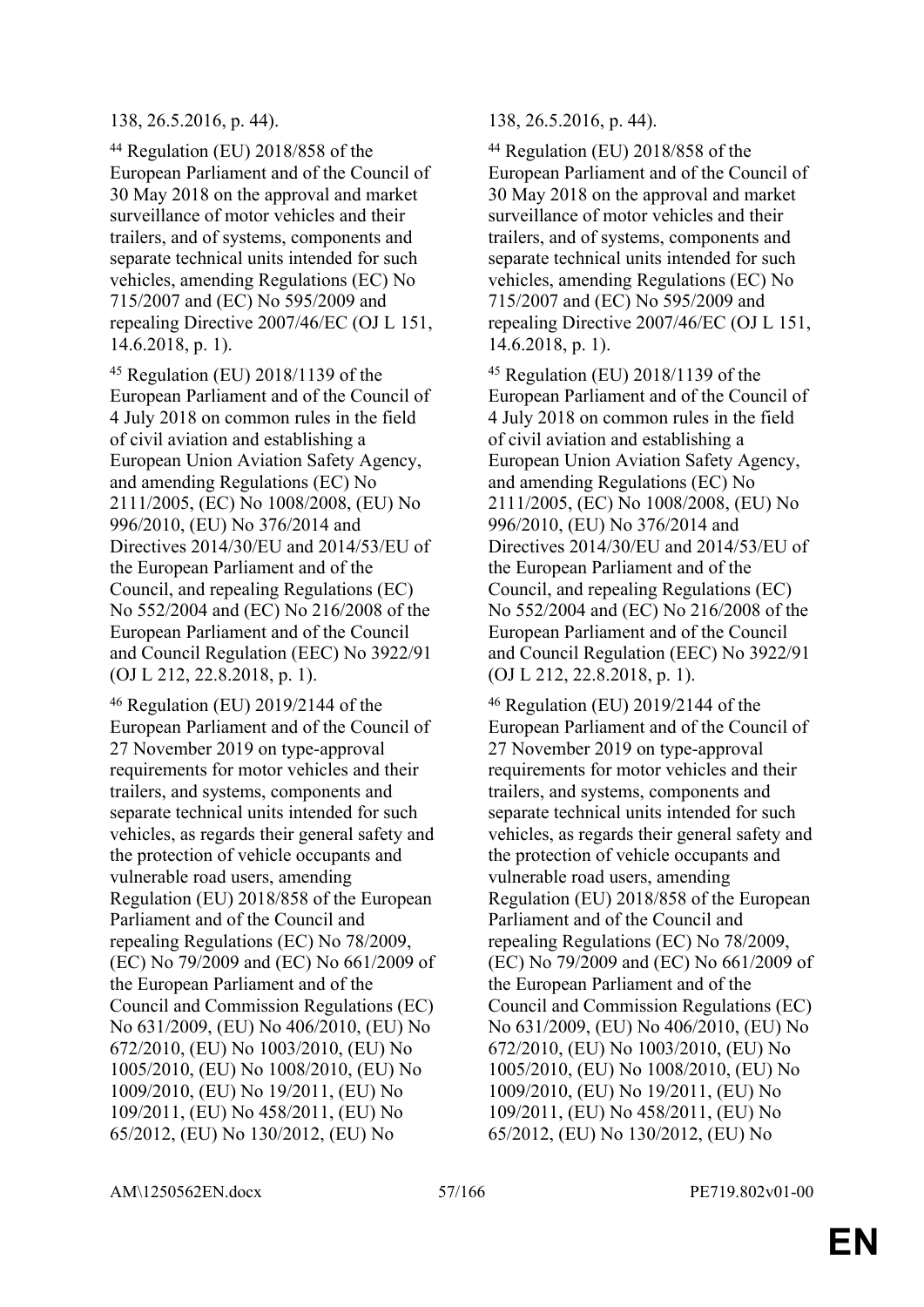347/2012, (EU) No 351/2012, (EU) No 1230/2012 and (EU) 2015/166 (OJ L 325, 16.12.2019, p. 1).

347/2012, (EU) No 351/2012, (EU) No 1230/2012 and (EU) 2015/166 (OJ L 325, 16.12.2019, p. 1).

Or. it

# **Amendment 196 Gianna Gancia, Matteo Adinolfi, Elena Lizzi, Paolo Borchia, Isabella Tovaglieri, Angelo Ciocca**

### **Proposal for a regulation Recital 29 a (new)**

*Text proposed by the Commission Amendment*

*(29a) To demonstrate that the characteristics of a high-risk AI system conform to the requirements set out in Chapter 2 of Title III, it must be possible to conduct internal controls and use harmonised standards based on agreement. It is desirable for the European institutions, and first and foremost the Commission, to do more to promote alignment with existing international standardisation activities and with the certifications issued as part of the EU information security scheme. However, unlike the procedure to assess product conformity, where assessment infrastructure is in place, the relevant competence for auditing autonomous AI systems is still being developed. Moreover, because of the specific technological features of AI, it is possible that the competent authorities may encounter difficulties in verifying the conformity of some AI systems with existing legislation. It is therefore necessary for conformity assessment mechanisms to be developed with flexibility, so that due account may be taken of the infrastructure gaps, and disparities in application may be avoided in the single market.*

Or. it

**EN**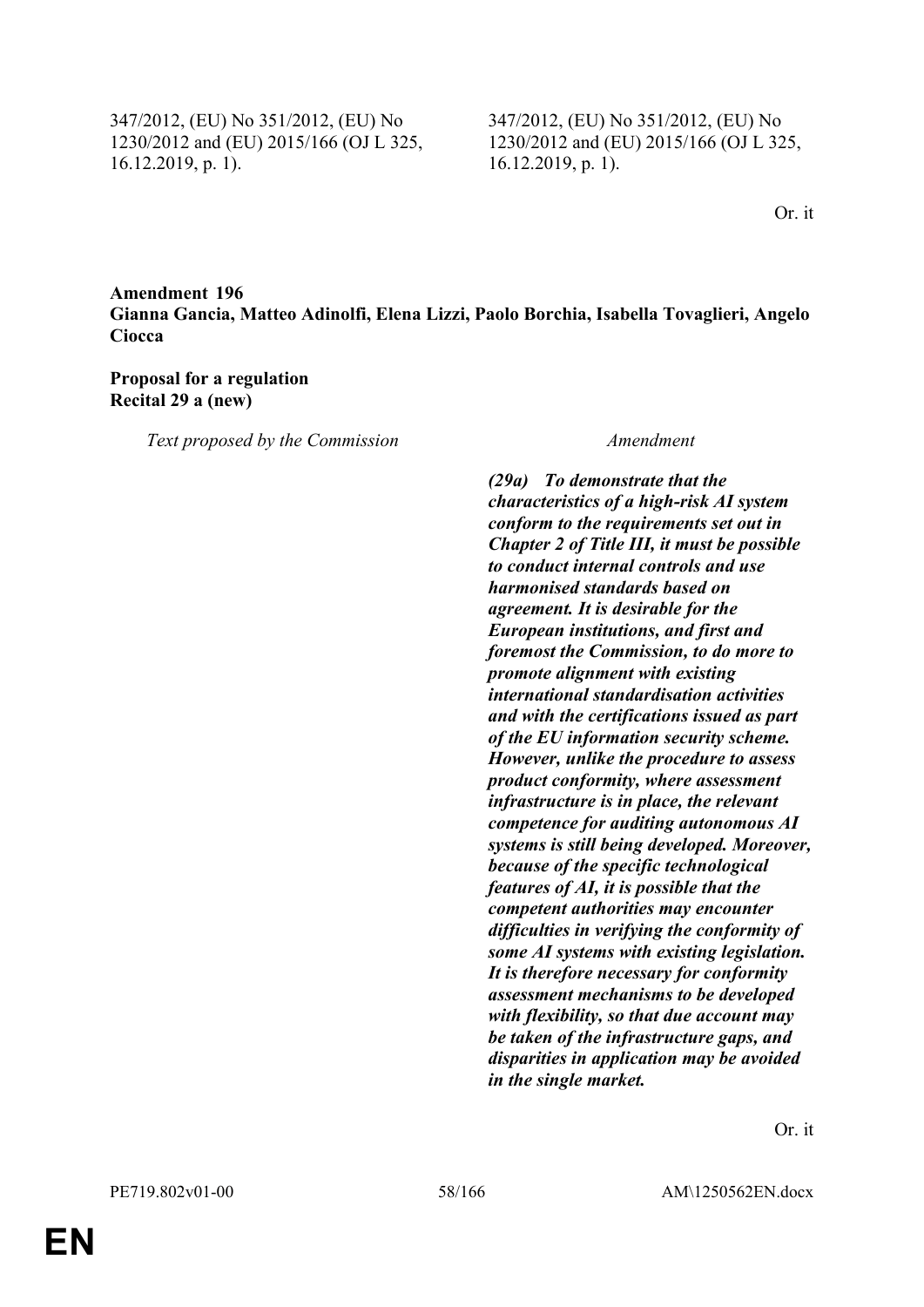# **Amendment 197 Francesca Donato**

## **Proposal for a regulation Recital 30**

## *Text proposed by the Commission Amendment*

(30) As regards AI systems that are safety components of products, or which are themselves products, falling within the scope of certain Union harmonisation legislation, it is appropriate to classify them as high-risk under this Regulation if the product in question undergoes the conformity assessment procedure with a third-party conformity assessment body pursuant to that relevant Union harmonisation legislation. *In particular,* such products are machinery, toys, lifts, equipment and protective systems intended for use in potentially explosive atmospheres, radio equipment, pressure equipment, recreational craft equipment, cableway installations, appliances burning gaseous fuels, medical devices, and in vitro diagnostic medical devices.

(30) As regards AI systems that are safety components of products, or which are themselves products, falling within the scope of certain Union harmonisation legislation, it is *also* appropriate to classify them as high-risk under this Regulation if the product in question undergoes the conformity assessment procedure with a third-party conformity assessment body pursuant to that relevant Union harmonisation legislation. *Examples of* such products are machinery, toys, lifts, equipment and protective systems intended for use in potentially explosive atmospheres, radio equipment, pressure equipment, recreational craft equipment, cableway installations, appliances burning gaseous fuels, medical devices, and in vitro diagnostic medical devices.

Or. it

## **Amendment 198 Francesca Donato**

### **Proposal for a regulation Recital 32**

## *Text proposed by the Commission Amendment*

(32) As regards stand-alone AI systems, meaning high-risk AI systems other than those that are safety components of products, or which are themselves products, it is appropriate to classify them as high-risk if, in the light of their intended purpose, they pose a high risk of harm to

(32) As regards stand-alone AI systems, meaning high-risk AI systems other than those that are safety components of products, or which are themselves products, it is appropriate to classify them as high-risk if, in the light of their intended purpose, they pose a high risk of harm to

AM\1250562EN.docx 59/166 PE719.802v01-00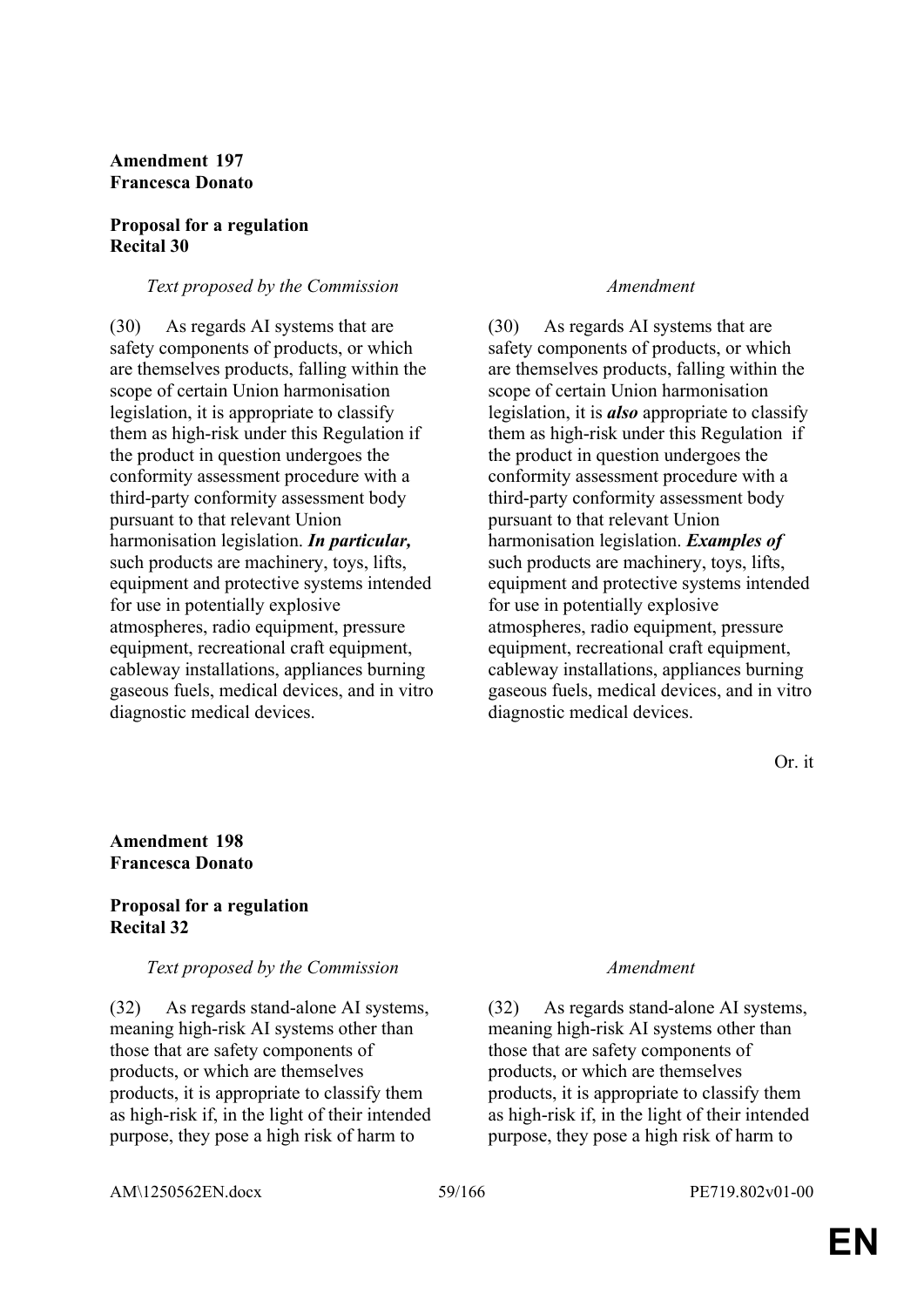the health and safety or the fundamental rights of persons, taking into account both the severity of the possible harm and *its probability of occurrence* and they are used in a number of specifically predefined areas specified in the Regulation. The identification of those systems is based on the same methodology and criteria envisaged also for any future amendments of the list of high-risk AI systems.

the health and safety or the fundamental rights of persons, taking into account both the severity of the possible harm and *the possibility that it may occur* and they are used in a number of specifically predefined areas specified in the Regulation. The identification of those systems is based on the same methodology and criteria envisaged also for any future amendments of the list of high-risk AI systems.

Or. it

# **Amendment 199 Gianna Gancia, Matteo Adinolfi, Elena Lizzi, Paolo Borchia, Isabella Tovaglieri, Angelo Ciocca**

### **Proposal for a regulation Recital 33**

### *Text proposed by the Commission Amendment*

(33) Technical inaccuracies of AI systems intended for the remote biometric identification of natural persons can lead to biased results and entail discriminatory effects. This is particularly relevant when it comes to age, ethnicity, sex or disabilities. Therefore, 'real-time' and 'post' remote biometric identification systems should be classified as high-risk. In view of the risks that they pose, both types of remote biometric identification systems should be subject to specific requirements on logging capabilities and human *oversight*.

(33) Technical inaccuracies of AI systems intended for the remote biometric identification of natural persons can lead to biased results and entail discriminatory effects. This is particularly relevant when it comes to age, ethnicity, sex or disabilities. Therefore, 'real-time' and 'post' remote biometric identification systems should be classified as high-risk. In view of the risks that they pose, both types of remote biometric identification systems should be subject to specific requirements on logging capabilities and human *supervision*.

Or. it

**Amendment 200 Lina Gálvez Muñoz, Miapetra Kumpula-Natri, Ibán García Del Blanco, Carlos Zorrinho, Robert Hajšel, Romana Jerković, Adriana Maldonado López, Josianne Cutajar**

**Proposal for a regulation Recital 35**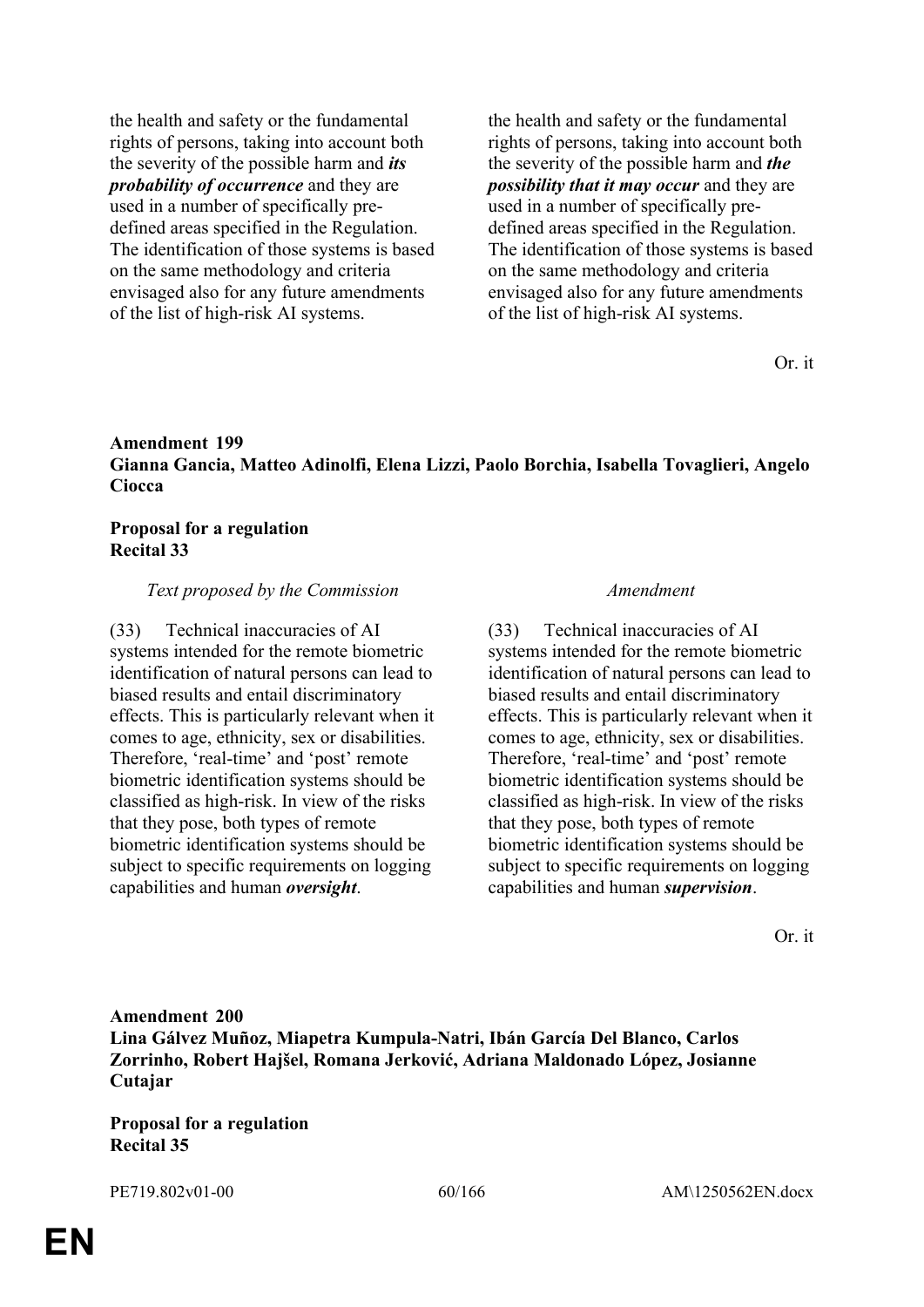# *Text proposed by the Commission Amendment*

(35) AI systems used in education or vocational training, notably for determining access or assigning persons to educational and vocational training institutions or to evaluate persons on tests as part of or as a precondition for their education should be considered high-risk, since they may determine the educational and professional course of a person's life and therefore affect their ability to secure their livelihood. When improperly designed and used, such systems may violate the right to education and training as well as the right *not to* be discriminated against and perpetuate historical patterns of discrimination.

(35) AI systems used in education or vocational training, notably for determining access or assigning persons to educational and vocational training institutions or to evaluate persons on tests as part of or as a precondition for their education should be considered high-risk, since they may determine the educational and professional course of a person's life and therefore affect their ability to secure their livelihood. When improperly designed*, developed* and used, such systems may violate the right to education and training as well as the right *to gender equality and to not* be discriminated against and perpetuate historical patterns of discrimination.

Or. en

# **Amendment 201 Lina Gálvez Muñoz, Miapetra Kumpula-Natri, Ibán García Del Blanco, Carlos Zorrinho, Robert Hajšel, Romana Jerković, Adriana Maldonado López, Josianne Cutajar**

# **Proposal for a regulation Recital 36**

# *Text proposed by the Commission Amendment*

(36) AI systems used in employment, workers management and access to selfemployment, notably for the recruitment and selection of persons, for making decisions on promotion and termination and for task allocation, monitoring or evaluation of persons in work-related contractual relationships, should also be classified as high-risk, since those systems may appreciably impact future career prospects and livelihoods of these persons. Relevant work-related contractual relationships should involve employees and persons providing services through

(36) AI systems used in employment, workers management and access to selfemployment, notably for the recruitment and selection of persons, for making decisions on promotion and termination and for task allocation, monitoring or evaluation of persons in work-related contractual relationships, should also be classified as high-risk, since those systems may appreciably impact *the health, safety and security rules applicable in their work and at their workplaces and* future career prospects and livelihoods of these persons. Relevant work-related contractual

AM\1250562EN.docx 61/166 PE719.802v01-00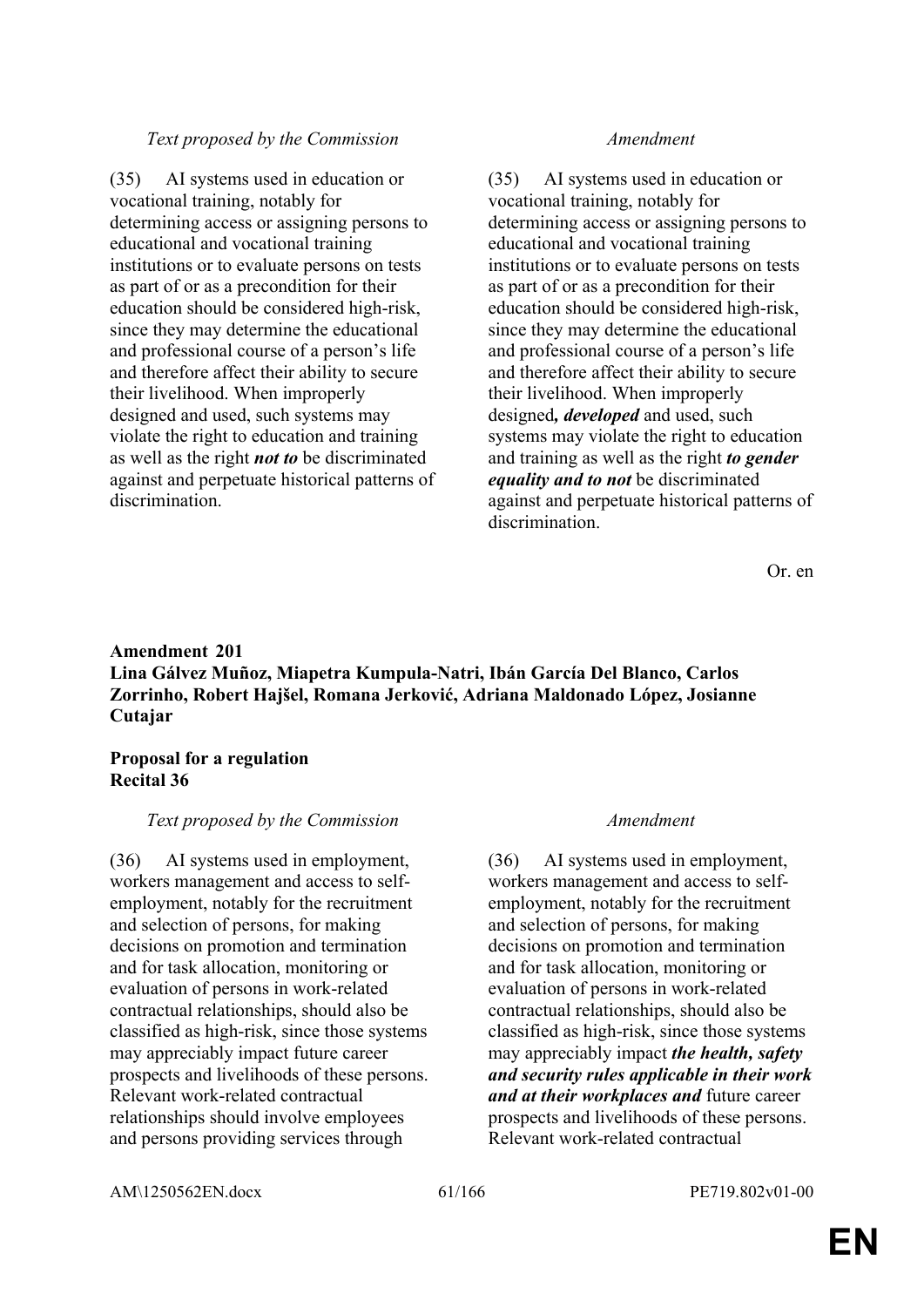platforms as referred to in the Commission Work Programme 2021. Such persons should in principle not be considered users within the meaning of this Regulation. Throughout the recruitment process and in the evaluation, promotion, or retention of persons in work-related contractual relationships, such systems may perpetuate historical patterns of discrimination, for example against women, certain age groups, persons with disabilities, or persons of certain racial or ethnic origins or sexual orientation. AI systems used to monitor the performance and behaviour of these persons may also impact their rights to data protection and privacy.

relationships should involve employees and persons providing services through platforms as referred to in the Commission Work Programme 2021. Such persons should in principle not be considered users within the meaning of this Regulation. Throughout the recruitment process and in the evaluation, promotion, or retention of persons in work-related contractual relationships, such systems may perpetuate historical patterns of discrimination, for example against women, certain age groups, persons with disabilities, or persons of certain racial or ethnic origins or sexual orientation. AI systems used to monitor the performance and behaviour of these persons may also impact their rights to data protection and privacy. *In this regard, specific requirements on transparency, information and human oversight should apply. Trade unions and workers representatives should be informed and they should have access to any documentation created under this Regulation for any AI system deployed or used in their work or at their workplace.*

Or. en

# **Amendment 202 Elena Kountoura**

# **Proposal for a regulation Recital 36**

# *Text proposed by the Commission Amendment*

(36) AI systems used in employment, workers management and access to selfemployment, notably for the recruitment and selection of persons, for making decisions on promotion and termination and for task allocation, monitoring or evaluation of persons in work-related contractual relationships, should also be *classified as high-risk*, since those systems may appreciably impact future career

(36) AI systems used in employment, workers management and access to selfemployment, notably for the recruitment and selection of persons, for making decisions on promotion and termination and for task allocation, monitoring or evaluation of persons in work-related contractual relationships, should also be *prohibited*, since those systems may appreciably impact *the health, safety and*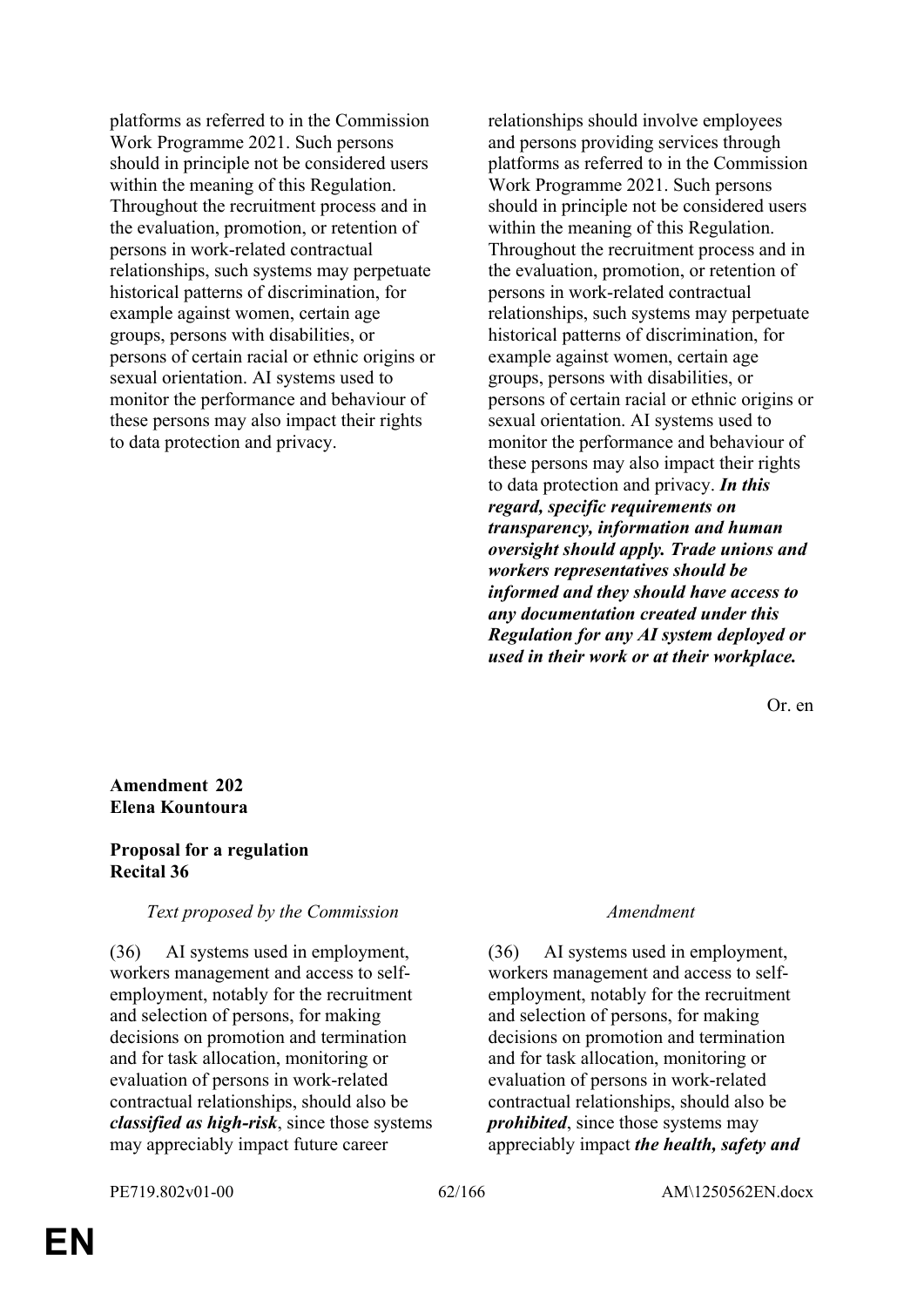prospects and livelihoods of these persons. Relevant work-related contractual relationships should involve employees and persons providing services through platforms as referred to in the Commission Work Programme 2021. Such persons should in principle not be considered users within the meaning of this Regulation. Throughout the recruitment process and in the evaluation, promotion, or retention of persons in work-related contractual relationships, such systems may perpetuate historical patterns of discrimination, for example against women, certain age groups, persons with disabilities, or persons of certain racial or ethnic origins or sexual orientation. AI systems used to monitor the performance and behaviour of these persons *may also* impact their rights to data protection and privacy.

*security rules applicable in their work and at their workplaces and* future career prospects and livelihoods of these persons. Relevant work-related contractual relationships should involve employees and persons providing services through platforms as referred to in the Commission Work Programme 2021. Such persons should in principle not be considered users within the meaning of this Regulation. Throughout the recruitment process and in the evaluation, promotion, or retention of persons in work-related contractual relationships, such systems may perpetuate historical patterns of discrimination, for example against women, certain age groups, persons with disabilities, or persons of certain racial or ethnic origins or sexual orientation. AI systems used to monitor the performance and behaviour of these persons *should also be prohibited, since they may* impact their rights to data protection and privacy.

Or. en

## **Amendment 203 Francesca Donato**

## **Proposal for a regulation Recital 37**

## *Text proposed by the Commission Amendment*

(37) Another area in which the use of AI systems deserves special consideration is the access to and enjoyment of certain essential private and public services and benefits necessary for people to fully participate in society or to improve one's standard of living. In particular, AI systems used to evaluate the credit score or creditworthiness of natural persons should be classified as high-risk AI systems, since they determine those persons' access to financial resources or essential services such as housing, electricity, and

(37) Another area in which the use of AI systems deserves special consideration is the access to and enjoyment of certain essential private and public services and benefits necessary for people to fully participate in society or to improve one's standard of living. In particular, AI systems used to evaluate the credit score or creditworthiness of natural persons should be classified as high-risk AI systems, since they determine those persons' access to financial resources or essential services such as housing, electricity, and

AM\1250562EN.docx 63/166 PE719.802v01-00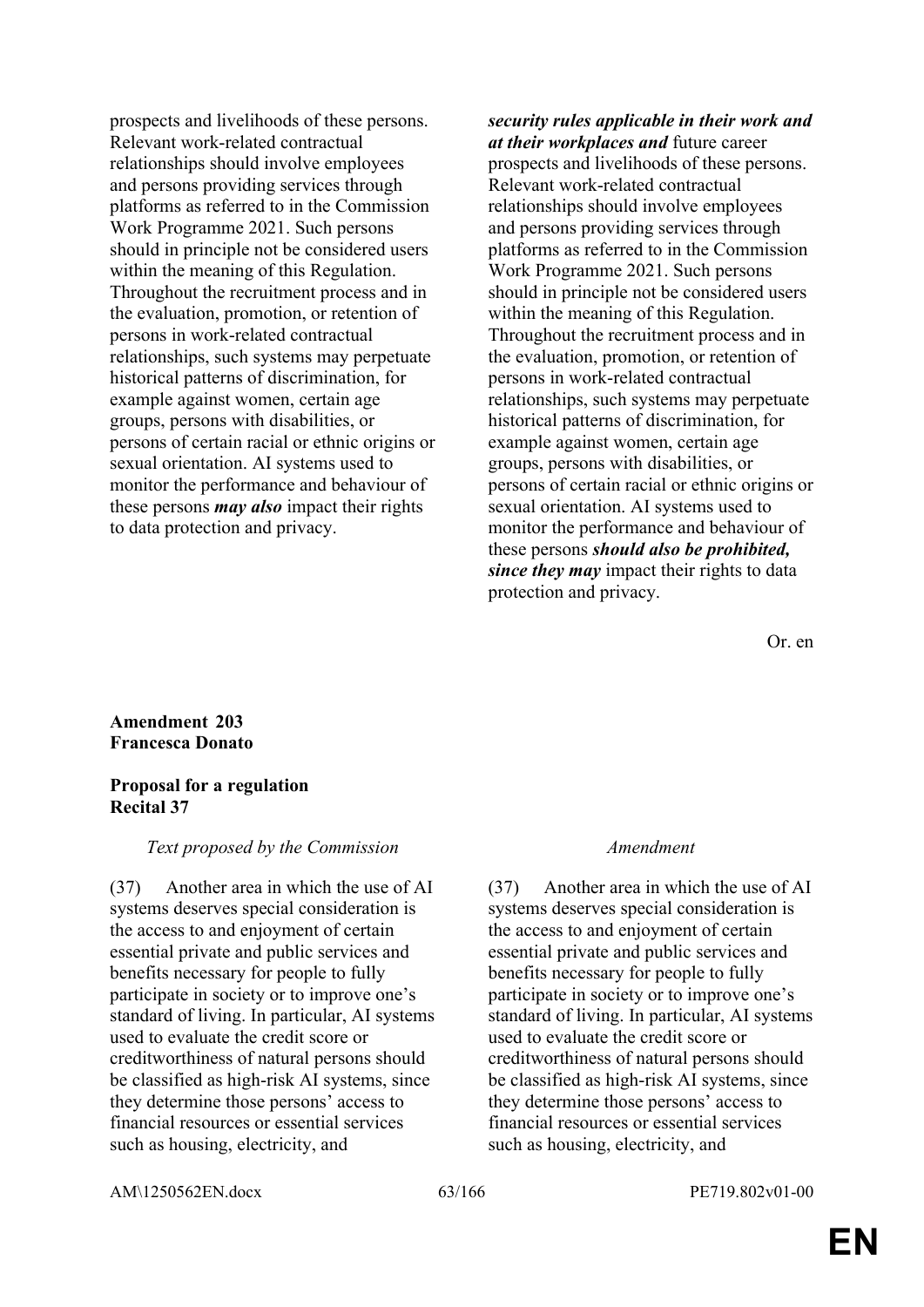telecommunication services. AI systems used for this purpose may lead to discrimination of persons or groups and perpetuate historical patterns of discrimination, for example based on racial or ethnic origins, disabilities, age, sexual orientation, or create new forms of discriminatory impacts. *Considering the very limited scale of the impact and the available alternatives on the market, it is appropriate to exempt AI systems for the purpose of creditworthiness assessment and credit scoring when put into service by small-scale providers for their own use.* Natural persons applying for or receiving public assistance benefits and services from public authorities are typically dependent on those benefits and services and in a vulnerable position in relation to the responsible authorities. If AI systems are used for determining whether such benefits and services should be denied, reduced, revoked or reclaimed by authorities, they may have a significant impact on persons' livelihood and may infringe their fundamental rights, such as the right to social protection, nondiscrimination, human dignity or an effective remedy. Those systems should therefore be classified as high-risk. *Nonetheless, this Regulation should not hamper the development and use of innovative approaches in the public administration, which would stand to benefit from a wider use of compliant and safe AI systems, provided that those systems do not entail a high risk to legal and natural persons.* Finally, AI systems used to dispatch or establish priority in the dispatching of emergency first response services should also be classified as highrisk since they make decisions in very critical situations for the life and health of persons and their property.

telecommunication services. AI systems used for this purpose may lead to discrimination of persons or groups and perpetuate historical patterns of discrimination, for example based on racial or ethnic origins, disabilities, age, sexual orientation, or create new forms of discriminatory impacts. Natural persons applying for or receiving public assistance benefits and services from public authorities are typically dependent on those benefits and services and in a vulnerable position in relation to the responsible authorities. If AI systems are used for determining whether such benefits and services should be denied, reduced, revoked or reclaimed by authorities, they may have a significant impact on persons' livelihood and may infringe their fundamental rights, such as the right to social protection, non-discrimination, human dignity or an effective remedy. Those systems should therefore be classified as high-risk. Finally, AI systems used to dispatch or establish priority in the dispatching of emergency first response services should also be classified as highrisk since they make decisions in very critical situations for the life and health of persons and their property.

Or. it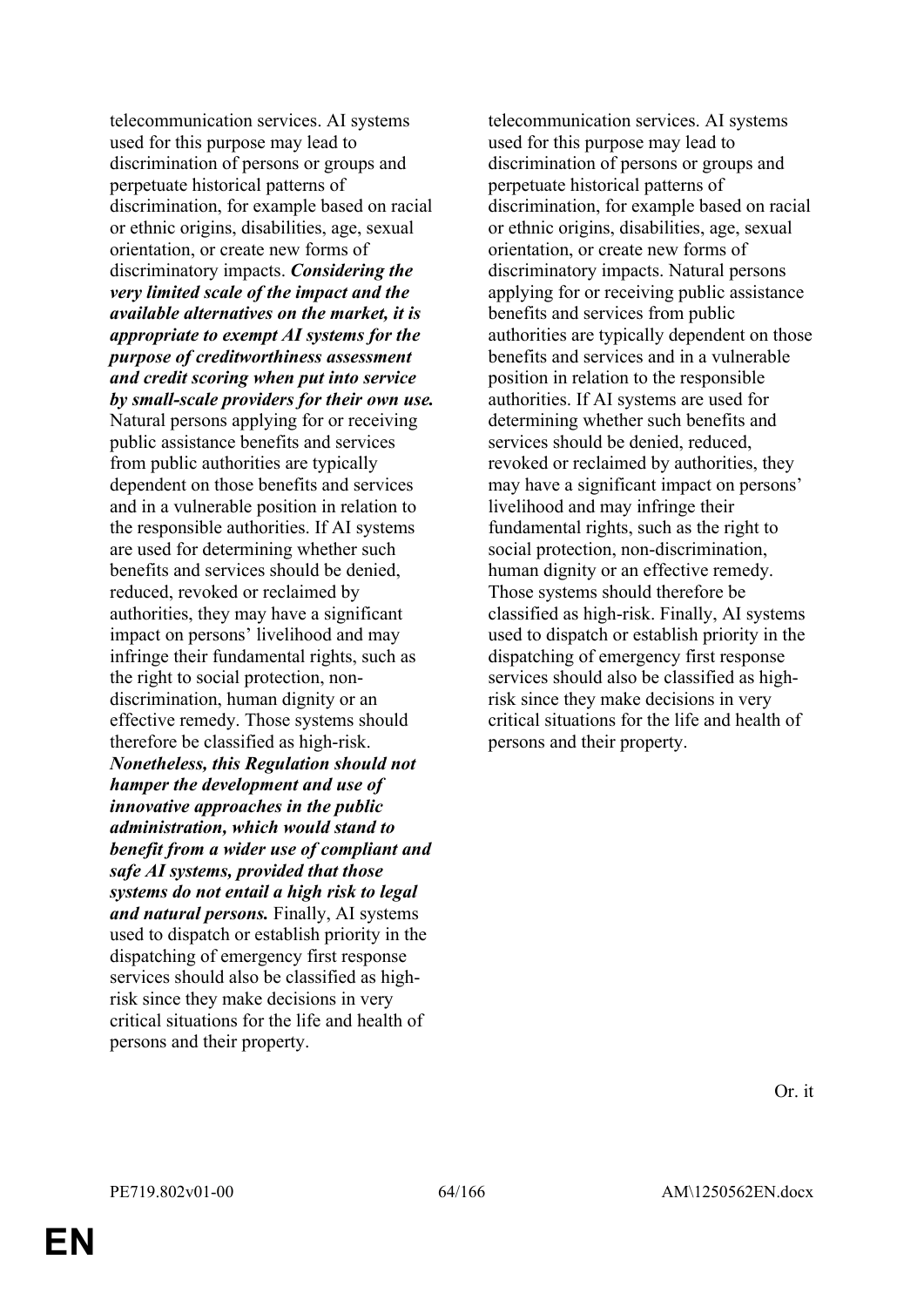## **Amendment 204 Francesca Donato**

# **Proposal for a regulation Recital 37**

# *Text proposed by the Commission Amendment*

(37) Another area in which the use of AI systems deserves special consideration is the access to and enjoyment of certain essential private and public services and benefits necessary for people to fully participate in society or to improve one's standard of living. In particular, AI systems used to evaluate the credit score or creditworthiness of natural persons should be classified as high-risk AI systems, since they determine those persons' access to financial resources or essential services such as housing, electricity, and telecommunication services. AI systems used for this purpose may lead to discrimination of persons or groups and perpetuate historical patterns of discrimination, for example based on racial or ethnic origins, disabilities, age, sexual orientation, or create new forms of discriminatory impacts. Considering the very limited scale of the impact and the available alternatives on the market, it is appropriate to exempt AI systems for the purpose of creditworthiness assessment and credit scoring when put into service by small-scale providers for their own use. Natural persons applying for or receiving public assistance benefits and services from public authorities are typically dependent on those benefits and services and in a vulnerable position in relation to the responsible authorities. If AI systems are used for determining whether such benefits and services should be denied, reduced, revoked or reclaimed by authorities, they may have a significant impact on persons' livelihood and may infringe their fundamental rights, such as the right to social protection, nondiscrimination, human dignity or an

(37) Another area in which the use of AI systems deserves special consideration is the access to and enjoyment of certain essential private and public services and benefits necessary for people to fully participate in society or to improve one's standard of living. In particular, AI systems used to evaluate the credit score or creditworthiness of natural persons should be classified as high-risk AI systems, since they determine those persons' access to financial resources or essential services such as housing, electricity, and telecommunication services. AI systems used for this purpose may lead to discrimination of persons or groups and perpetuate historical patterns of discrimination, for example based on racial or ethnic origins, disabilities, age, sexual orientation, *political orientation or personal opinions,* or create new forms of discriminatory impacts. Natural persons applying for or receiving public assistance benefits and services from public authorities are typically dependent on those benefits and services and in a vulnerable position in relation to the responsible authorities. If AI systems are used for determining whether such benefits and services should be denied, reduced, revoked or reclaimed by authorities, they may have a significant impact on persons' livelihood and may infringe their fundamental rights, such as the right to social protection, non-discrimination, human dignity or an effective remedy. Those systems should therefore be classified as high-risk. Nonetheless, this Regulation should not hamper the development and use of innovative approaches in the public administration,

AM\1250562EN.docx 65/166 PE719.802v01-00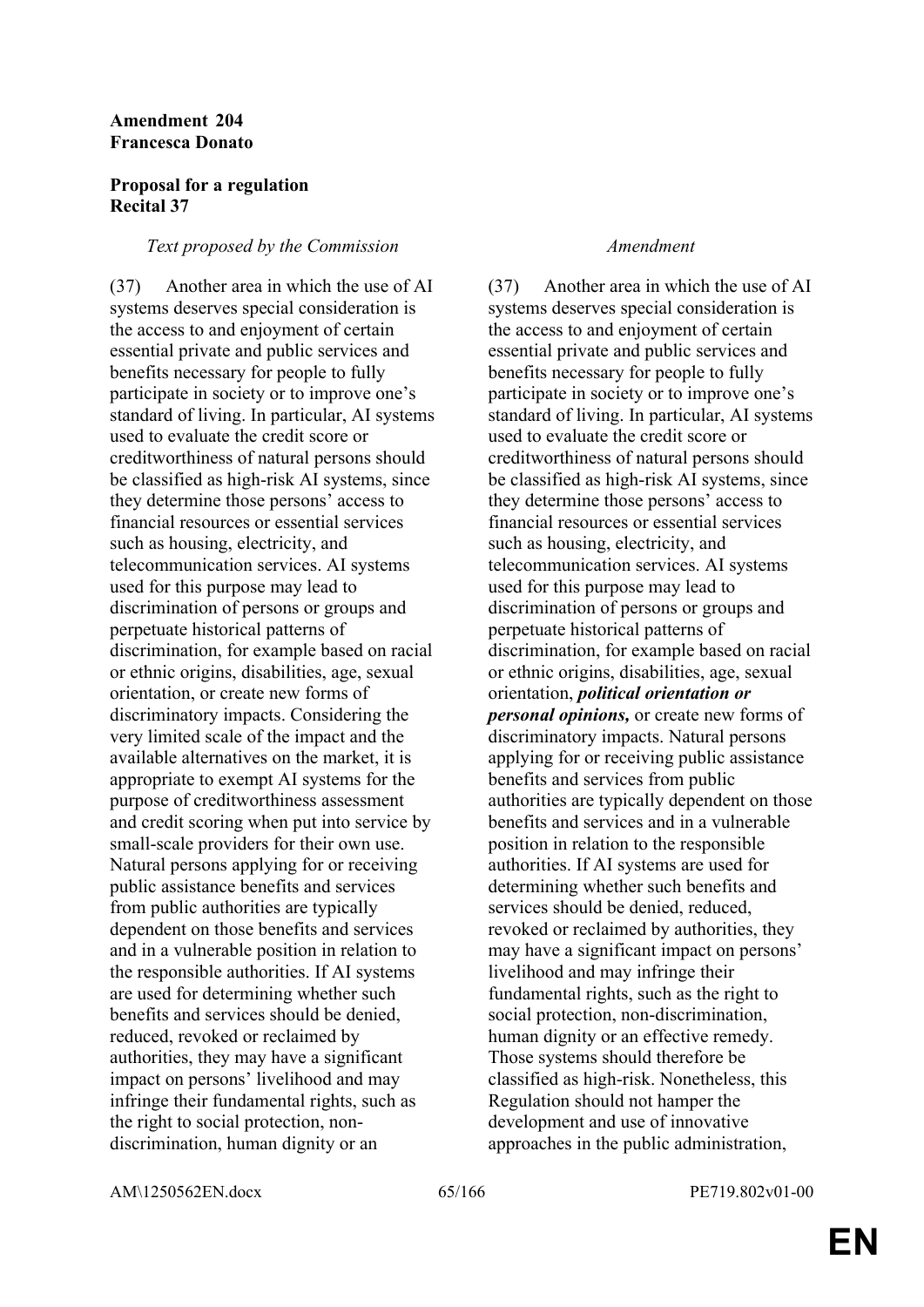effective remedy. Those systems should therefore be classified as high-risk. Nonetheless, this Regulation should not hamper the development and use of innovative approaches in the public administration, which would stand to benefit from a wider use of compliant and safe AI systems, provided that those systems do not entail a high risk to legal and natural persons. Finally, AI systems used to dispatch or establish priority in the dispatching of emergency first response services should also be classified as highrisk since they make decisions in very critical situations for the life and health of persons and their property.

which would stand to benefit from a wider use of compliant and safe AI systems, provided that those systems do not entail a high risk to legal and natural persons. Finally, AI systems used to dispatch or establish priority in the dispatching of emergency first response services should also be classified as high-risk since they make decisions in very critical situations for the life and health of persons and their property.

Or. it

# **Amendment 205 Elena Kountoura**

# **Proposal for a regulation Recital 37**

# *Text proposed by the Commission Amendment*

(37) Another area in which the use of AI systems deserves special consideration is the access to and enjoyment of certain essential private and public services and benefits necessary for people to fully participate in society or to improve one's standard of living. In particular, AI systems used to evaluate the credit score or creditworthiness of natural persons should be classified as high-risk AI systems, since they determine those persons' access to financial resources or essential services such as housing, electricity, and telecommunication services. AI systems used for this purpose may lead to discrimination of persons or groups and perpetuate historical patterns of discrimination, for example based on racial or ethnic origins, disabilities, age, sexual orientation, or create new forms of

(37) Another area in which the use of AI systems deserves special consideration is the access to and enjoyment of certain essential private and public services and benefits necessary for people to fully participate in society or to improve one's standard of living. In particular, AI systems used to evaluate the credit score or creditworthiness of natural persons should be classified as high-risk AI systems, since they determine those persons' access to financial resources or essential services such as housing, electricity, and telecommunication services. AI systems used for this purpose may lead to discrimination of persons or groups and perpetuate historical patterns of discrimination, for example based on racial or ethnic origins, disabilities, age, sexual orientation, or create new forms of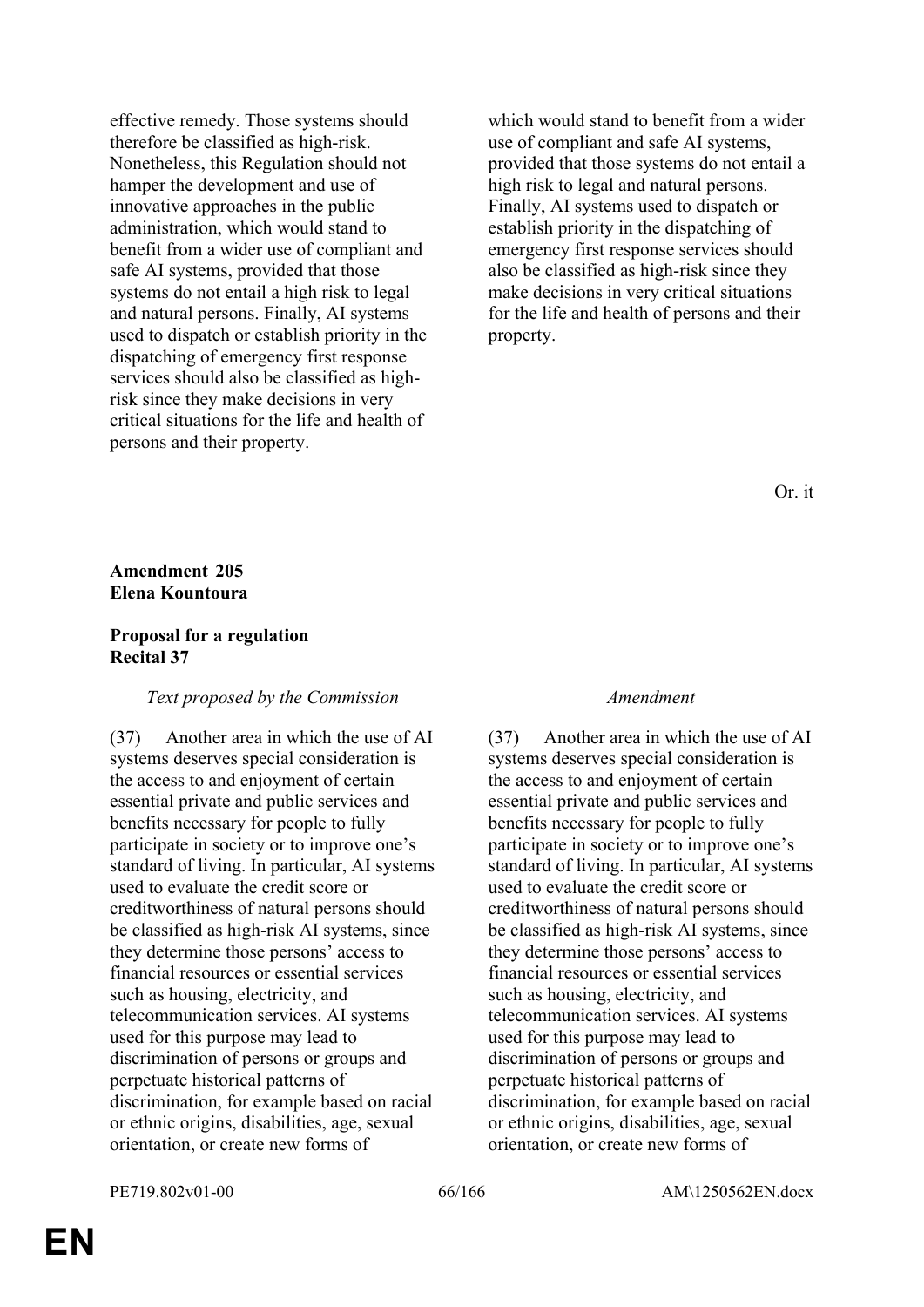discriminatory impacts. Considering the very limited scale of the impact and the available alternatives on the market, it is appropriate to exempt AI systems for the purpose of creditworthiness assessment and credit scoring when put into service by small-scale providers for their own use. Natural persons applying for or receiving public assistance benefits and services from public authorities are typically dependent on those benefits and services and in a vulnerable position in relation to the responsible authorities. If AI systems are used for determining whether such benefits and services should be denied, reduced, revoked or reclaimed by authorities, they may have a significant impact on persons' livelihood and may infringe their fundamental rights, such as the right to social protection, nondiscrimination, human dignity or an effective remedy. Those systems should therefore be *classified as high-risk*. Nonetheless, this Regulation should not hamper the development and use of innovative approaches in the public administration, which would stand to benefit from a wider use of compliant and safe AI systems, provided that those systems do not entail a *high* risk to legal and natural persons. Finally, AI systems used to dispatch or establish priority in the dispatching of emergency first response services should also be classified as highrisk since they make decisions in very critical situations for the life and health of persons and their property.

discriminatory impacts. Considering the very limited scale of the impact and the available alternatives on the market, it is appropriate to exempt AI systems for the purpose of creditworthiness assessment and credit scoring when put into service by small-scale providers for their own use. Natural persons applying for or receiving public assistance benefits and services from public authorities are typically dependent on those benefits and services and in a vulnerable position in relation to the responsible authorities. If AI systems are used for determining whether such benefits and services should be denied, reduced, revoked or reclaimed by authorities, they may have a significant impact on persons' livelihood and may infringe their fundamental rights, such as the right to social protection, nondiscrimination, human dignity or an effective remedy. Those systems should therefore be *prohibited*. Nonetheless, this Regulation should not hamper the development and use of innovative approaches in the public administration, which would stand to benefit from a wider use of compliant and safe AI systems, provided that those systems do not entail a *an unacceptable* risk to legal and natural persons. Finally, AI systems used to dispatch or establish priority in the dispatching of emergency first response services should also be classified as highrisk since they make decisions in very critical situations for the life and health of persons and their property.

Or. en

**Amendment 206 Francesca Donato**

**Proposal for a regulation Recital 38**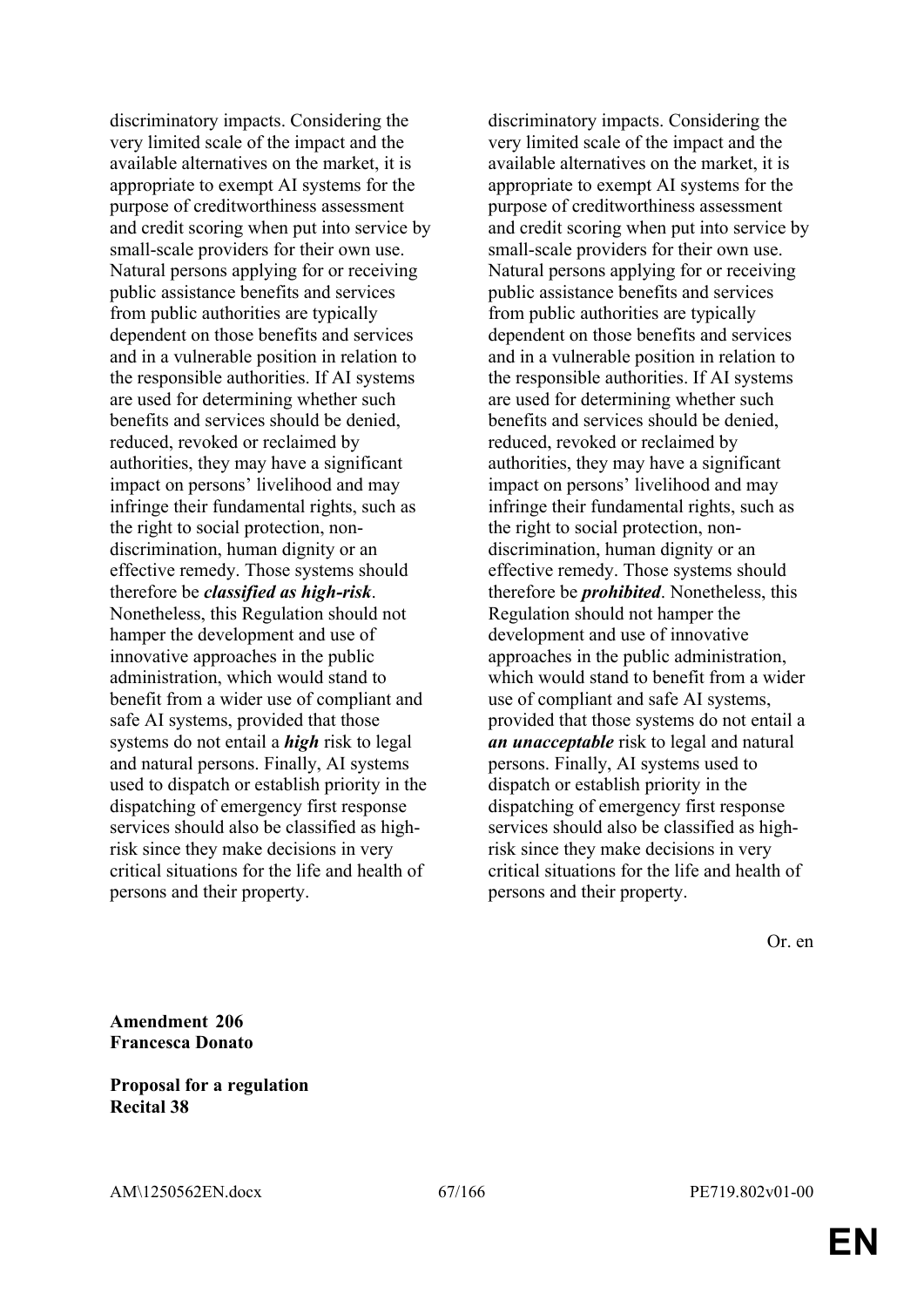# *Text proposed by the Commission Amendment*

(38) Actions by law enforcement authorities involving certain uses of AI systems are characterised by a significant degree of power imbalance and may lead to surveillance, arrest or deprivation of a natural person's liberty as well as other adverse impacts on fundamental rights guaranteed in the Charter. In particular, if the AI system is not trained with high quality data, does not meet adequate requirements in terms of its accuracy or robustness, or is not properly designed and tested before being put on the market or otherwise put into service, it may single out people in a discriminatory or otherwise incorrect or unjust manner. Furthermore, the exercise of important procedural fundamental rights, such as the right to an effective remedy and to a fair trial as well as the right of defence and the presumption of innocence, could be hampered, in particular, where such AI systems are not sufficiently transparent, explainable and documented. It is therefore appropriate to classify as high-risk a number of AI systems intended to be used in the law enforcement context where accuracy, reliability and transparency is particularly important to avoid adverse impacts, retain public trust and ensure accountability and effective redress. In view of the nature of the activities in question and the risks relating thereto, those high-risk AI systems should include in particular AI systems intended to be used by law enforcement authorities for individual risk assessments, polygraphs and similar tools or to detect the emotional state of natural person, to detect 'deep fakes', for the evaluation of the reliability of evidence in criminal proceedings, for predicting the occurrence or reoccurrence of an actual or potential criminal offence based on profiling of natural persons, or assessing personality traits and characteristics or past criminal behaviour of natural persons or groups, for profiling in the course of detection,

(38) Actions by law enforcement authorities involving certain uses of AI systems are characterised by a significant degree of power imbalance and may lead to surveillance, arrest or deprivation of a natural person's liberty as well as other adverse impacts on fundamental rights guaranteed in the Charter. In particular, if the AI system is not trained with high quality data, does not meet adequate requirements in terms of its accuracy or robustness, or is not properly designed and tested before being put on the market or otherwise put into service, it may single out people in a discriminatory or otherwise incorrect or unjust manner. Furthermore, the exercise of important procedural fundamental rights, such as the right to an effective remedy and to a fair trial as well as the right of defence and the presumption of innocence, could be hampered, in particular, where such AI systems are not sufficiently transparent, explainable and documented. It is therefore appropriate to classify as high-risk a number of AI systems intended to be used in the law enforcement context where accuracy, reliability and transparency is particularly important to avoid adverse impacts, retain public trust and ensure accountability and effective redress. In view of the nature of the activities in question and the risks relating thereto, those high-risk AI systems should include in particular AI systems intended to be used by law enforcement authorities for individual risk assessments, polygraphs and similar tools or to detect the emotional state of natural person, to detect 'deep fakes', for the evaluation of the reliability of evidence in criminal proceedings, for predicting the occurrence or reoccurrence of an actual or potential criminal offence based on profiling of natural persons, or assessing personality traits and characteristics or past criminal behaviour of natural persons or groups, for profiling in the course of detection,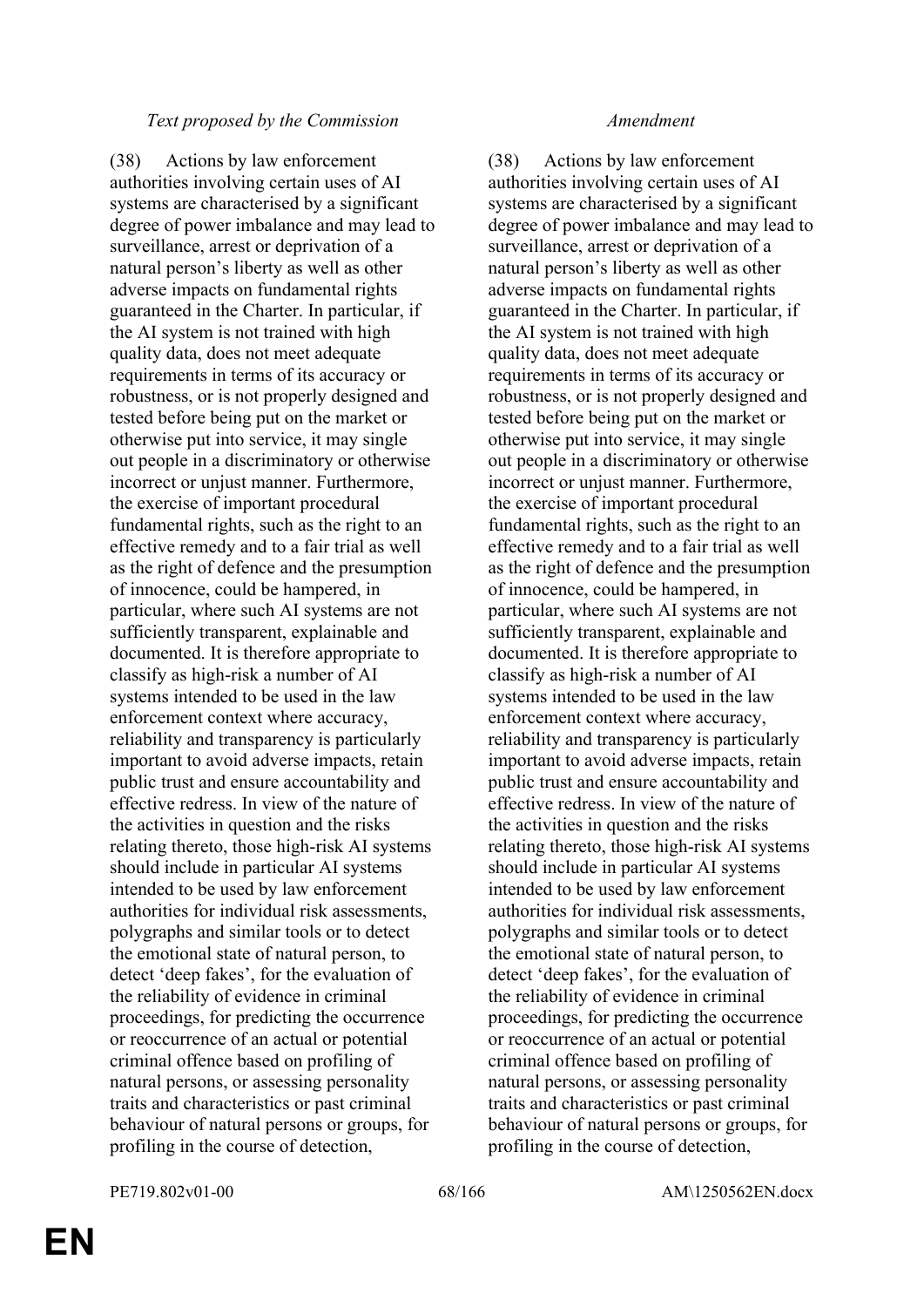investigation or prosecution of criminal offences, as well as for crime analytics regarding natural persons. *AI systems specifically intended to be used for administrative proceedings by tax and customs authorities should not be considered high-risk AI systems used by law enforcement authorities for the purposes of prevention, detection, investigation and prosecution of criminal offences.*

## **Amendment 207 Elena Kountoura**

## **Proposal for a regulation Recital 38**

### *Text proposed by the Commission Amendment*

(38) Actions by law enforcement authorities involving certain uses of AI systems are characterised by a significant degree of power imbalance and may lead to surveillance, arrest or deprivation of a natural person's liberty as well as other adverse impacts on fundamental rights guaranteed in the Charter. In particular, if the AI system is not trained with high quality data, does not meet adequate requirements in terms of its accuracy or robustness, or is not properly designed and tested before being put on the market or otherwise put into service, it may single out people in a discriminatory or otherwise incorrect or unjust manner. Furthermore, the exercise of important procedural fundamental rights, such as the right to an effective remedy and to a fair trial as well as the right of defence and the presumption of innocence, could be hampered, in particular, where such AI systems are not sufficiently transparent, explainable and documented. It is therefore appropriate to *classify as high-risk a number of* AI

investigation or prosecution of criminal offences, as well as for crime analytics regarding natural persons.

Or. it

(38) Actions by law enforcement authorities involving certain uses of AI systems are characterised by a significant degree of power imbalance and may lead to surveillance, arrest or deprivation of a natural person's liberty as well as other adverse impacts on fundamental rights guaranteed in the Charter. In particular, if the AI system is not trained with high quality data, does not meet adequate requirements in terms of its accuracy or robustness, or is not properly designed and tested before being put on the market or otherwise put into service, it may single out people in a discriminatory or otherwise incorrect or unjust manner. Furthermore, the exercise of important procedural fundamental rights, such as the right to an effective remedy and to a fair trial as well as the right of defence and the presumption of innocence, could be hampered, in particular, where such AI systems are not sufficiently transparent, explainable and documented *and where a redress procedure is not foreseen*. It is therefore

AM\1250562EN.docx 69/166 PE719.802v01-00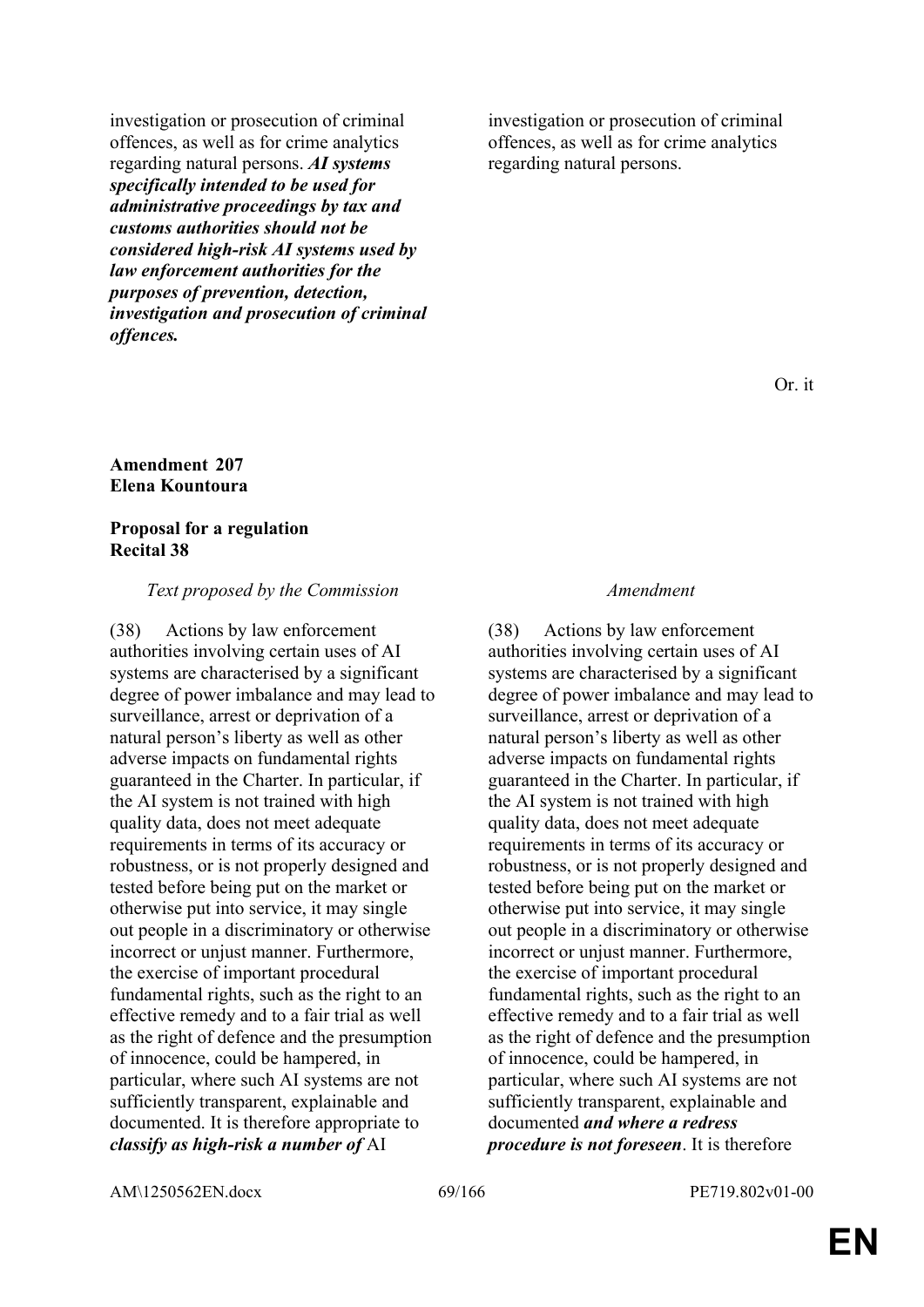systems intended to be used in the law enforcement context where accuracy, reliability and transparency is particularly important to avoid adverse impacts, retain public trust and ensure accountability and effective redress. In view of the nature of the activities in question and the risks relating thereto, those *high-risk AI* systems should include in particular AI systems intended to be used by law enforcement authorities for individual risk assessments, polygraphs and similar tools or to detect the emotional state of natural person*, to detect 'deep fakes', for the evaluation of the reliability of evidence in criminal proceedings*, for predicting the occurrence or reoccurrence of an actual or potential criminal offence based on profiling of natural persons, or assessing personality traits and characteristics or past criminal behaviour of natural persons or groups, for profiling in the course of detection, investigation or prosecution of criminal offences*, as well as for crime analytics regarding natural persons*. AI systems specifically intended to be used for administrative proceedings by tax and customs authorities should not be *considered high-risk AI systems used by law enforcement authorities for the purposes of prevention, detection, investigation and prosecution of criminal offences*.

appropriate to *prohibit some* AI systems intended to be used in the law enforcement context where accuracy, reliability and transparency is particularly important to avoid adverse impacts, retain public trust and ensure accountability and effective redress*, including the availability of redress-by-design mechanisms and procedures*. In view of the nature of the activities in question and the risks relating thereto, those *prohibited* systems should include in particular AI systems intended to be used by law enforcement authorities for individual risk assessments, polygraphs and similar tools or to detect the emotional state of natural person, for predicting the occurrence or reoccurrence of an actual or potential criminal offence based on profiling of natural persons, or assessing personality traits and characteristics or past criminal behaviour of natural persons or groups, for profiling in the course of detection, investigation or prosecution of criminal offences. AI systems specifically intended to be used for administrative proceedings by tax and customs authorities should not be *included in such a ban*.

Or. en

**Amendment 208 Elena Kountoura**

# **Proposal for a regulation Recital 39**

*Text proposed by the Commission Amendment*

(39) AI systems used in migration, asylum and border control management affect people who are often in particularly (39) AI systems used in migration, asylum and border control management affect people who are often in particularly

PE719.802v01-00 70/166 AM\1250562EN.docx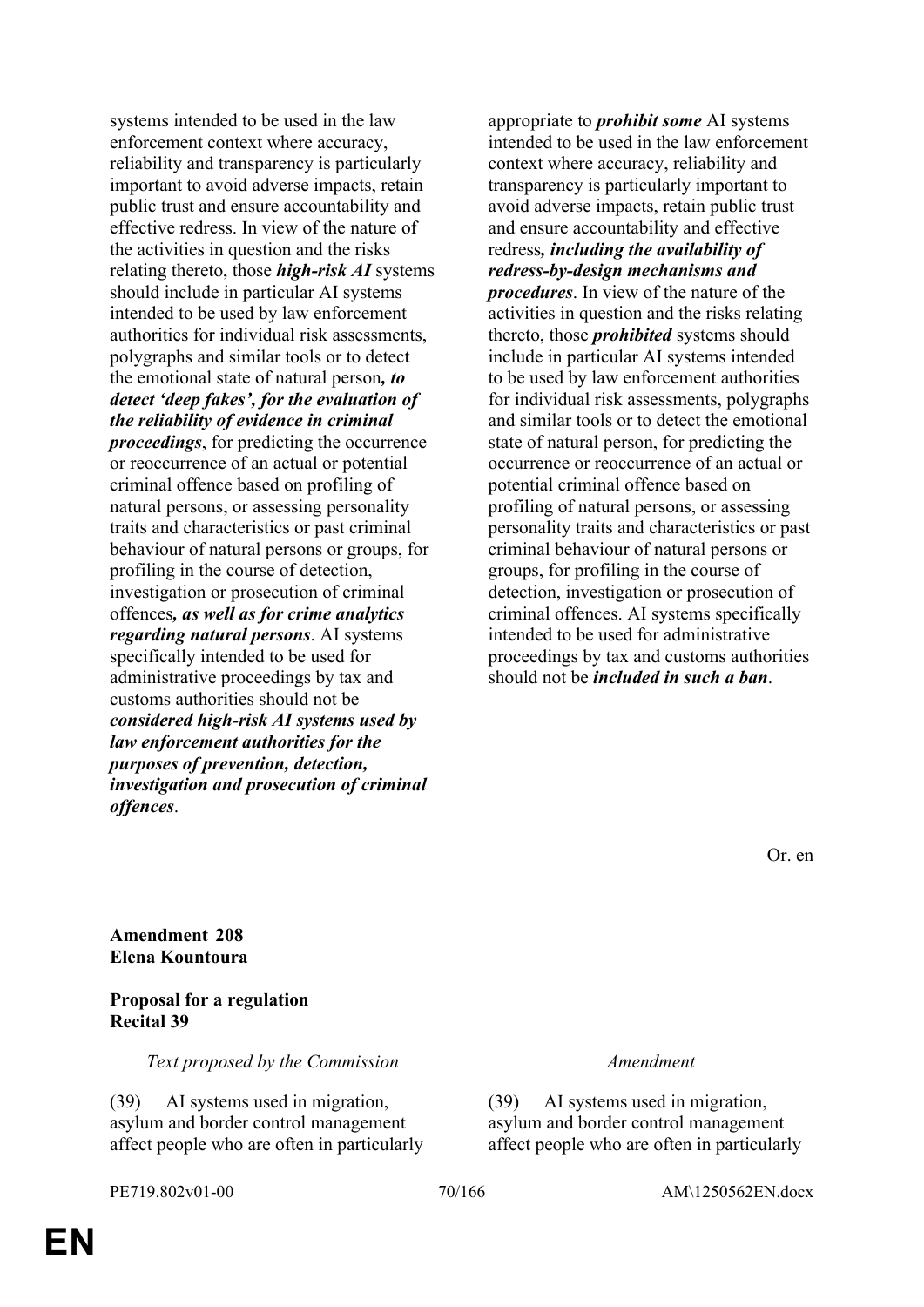vulnerable position and who are dependent on the outcome of the actions of the competent public authorities. The accuracy, non-discriminatory nature and transparency of the AI systems used in those contexts are therefore particularly important to guarantee the respect of the fundamental rights of the affected persons, notably their rights to free movement, nondiscrimination, protection of private life and personal data, international protection and good administration. It is therefore appropriate to *classify as high-risk* AI systems intended to be used by the competent public authorities charged with tasks in the fields of migration, asylum and border control management as polygraphs and similar tools or to detect the emotional state of a natural person; for assessing certain risks posed by natural persons entering the territory of a Member State or applying for visa or asylum; *for verifying the authenticity of the relevant documents of natural persons; for assisting competent public authorities for the examination of applications for asylum, visa and residence permits and associated complaints with regard to the objective to establish the eligibility of the natural persons applying for a status.* AI systems in the area of migration, asylum and border control management covered by this Regulation should comply with the relevant procedural requirements set by the Directive 2013/32/EU of the European Parliament and of the Council<sup>49</sup>, the Regulation (EC) No 810/2009 of the European Parliament and of the Council<sup>50</sup> and other relevant legislation.

 $\mathcal{L}_\text{max}$  and  $\mathcal{L}_\text{max}$  and  $\mathcal{L}_\text{max}$  and  $\mathcal{L}_\text{max}$ 

vulnerable position and who are dependent on the outcome of the actions of the competent public authorities. The accuracy, non-discriminatory nature and transparency of the AI systems used in those contexts are therefore particularly important to guarantee the respect of the fundamental rights of the affected persons, notably their rights to free movement, nondiscrimination, protection of private life and personal data, international protection and good administration. It is therefore appropriate to *prohibit* AI systems intended to be used by the competent public authorities charged with tasks in the fields of migration, asylum and border control management as polygraphs and similar tools or to detect the emotional state of a natural person; for assessing certain risks posed by natural persons entering the territory of a Member State or applying for visa or asylum; *Other* AI systems in the area of migration, asylum and border control management covered by this Regulation should comply with the relevant procedural requirements set by the Directive 2013/32/EU of the European Parliament and of the Council<sup>49</sup>, the Regulation (EC) No 810/2009 of the European Parliament and of the Council<sup>50</sup> and other relevant legislation.

<sup>49</sup> Directive 2013/32/EU of the European Parliament and of the Council of 26 June 2013 on common procedures for granting and withdrawing international protection (OJ L 180, 29.6.2013, p. 60).

 $50$  Regulation (EC) No  $810/2009$  of the European Parliament and of the Council of

<sup>49</sup> Directive 2013/32/EU of the European Parliament and of the Council of 26 June 2013 on common procedures for granting and withdrawing international protection (OJ L 180, 29.6.2013, p. 60).

 $50$  Regulation (EC) No  $810/2009$  of the European Parliament and of the Council of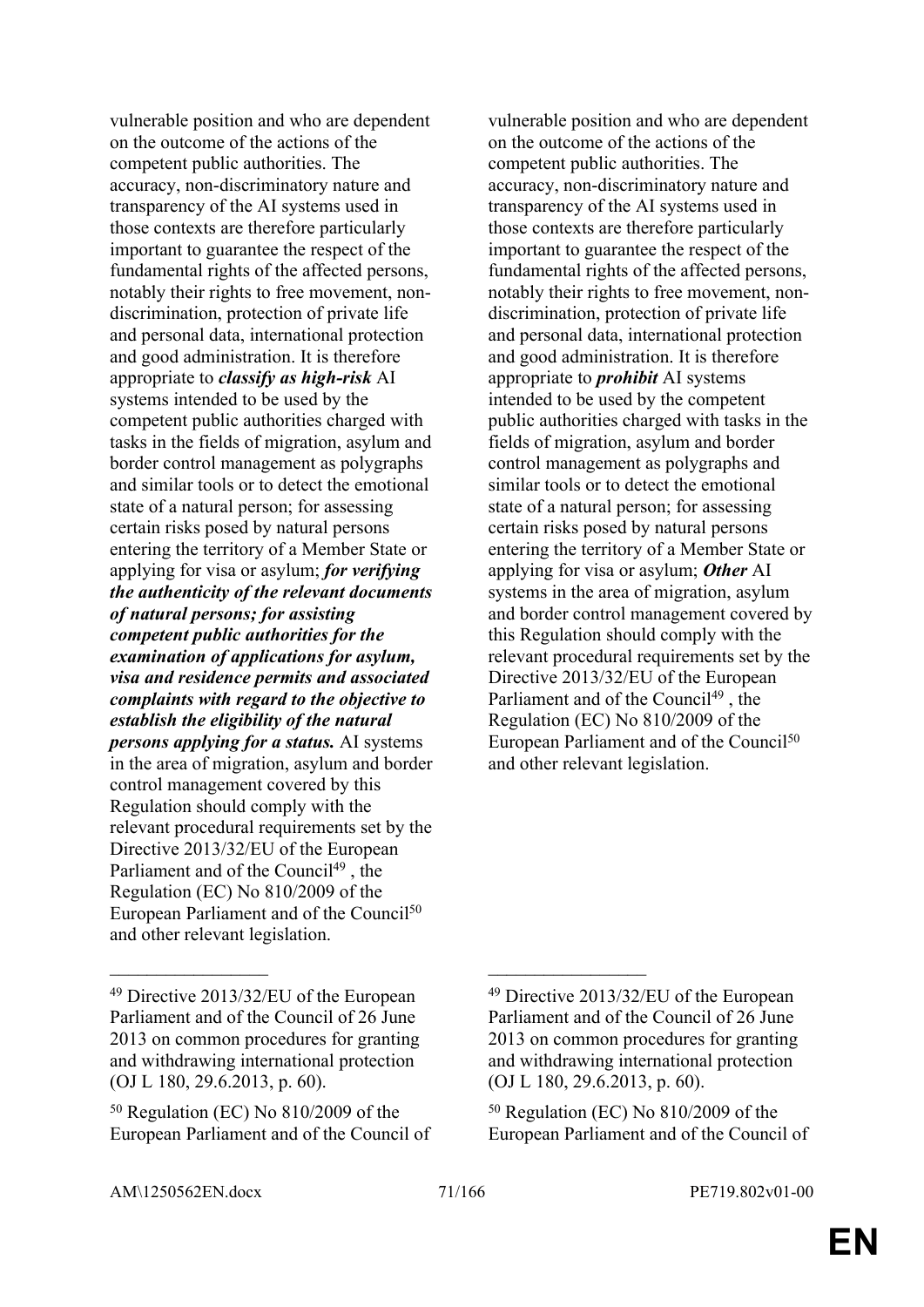13 July 2009 establishing a Community Code on Visas (Visa Code) (OJ L 243, 15.9.2009, p. 1).

13 July 2009 establishing a Community Code on Visas (Visa Code) (OJ L 243, 15.9.2009, p. 1).

Or. en

## **Amendment 209 Francesca Donato**

# **Proposal for a regulation Recital 42**

## *Text proposed by the Commission Amendment*

(42) To *mitigate* the risks from high-risk AI systems placed or otherwise put into service on the Union market for users and affected persons, certain mandatory requirements *should apply*, taking into account the intended purpose of the use of the system and according to the risk management system to be established by the provider.

(42) To *eliminate* the risks from highrisk AI systems placed or otherwise put into service on the Union market for users and affected persons, *the use of these systems must be prohibited, and only systems known to be medium/low-risk must be permitted to be placed on the market, applying to the latter* certain mandatory requirements, taking into account the intended purpose of the use of the system and according to the risk management system to be established by the provider.

Or. it

# **Amendment 210 Gianna Gancia, Matteo Adinolfi, Elena Lizzi, Paolo Borchia, Isabella Tovaglieri, Angelo Ciocca**

# **Proposal for a regulation Recital 43**

## *Text proposed by the Commission Amendment*

(43) Requirements should apply to highrisk AI systems as regards the quality of data sets used, technical documentation and record-keeping, transparency and the provision of information to users, human *oversight*, and robustness, accuracy and

(43) Requirements should apply to highrisk AI systems as regards the quality of data sets used, technical documentation and record-keeping, transparency and the provision of information to users, human *supervision*, and robustness, accuracy and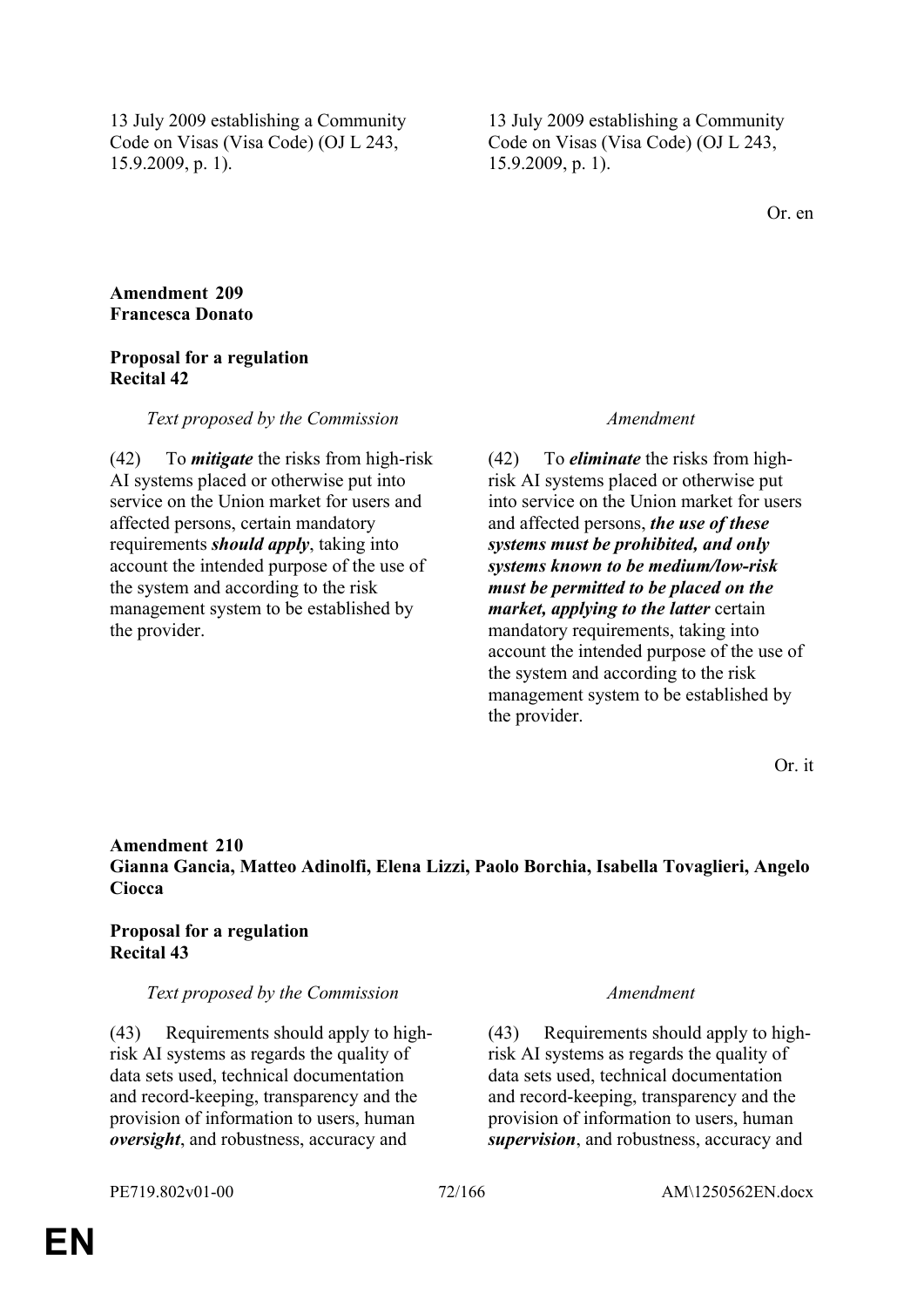cybersecurity. Those requirements are necessary to effectively mitigate the risks for health, safety and fundamental rights, as applicable in the light of the intended purpose of the system, and no other less trade restrictive measures are reasonably available, thus avoiding unjustified restrictions to trade.

cybersecurity. Those requirements are necessary to effectively mitigate the risks for health, safety and fundamental rights, as applicable in the light of the intended purpose of the system, and no other less trade restrictive measures are reasonably available, thus avoiding unjustified restrictions to trade.

Or. it

# **Amendment 211 Miapetra Kumpula-Natri** on behalf of the S&D Group

## **Proposal for a regulation Recital 44**

## *Text proposed by the Commission Amendment*

(44) High data quality is essential for the performance of many AI systems, especially when techniques involving the training of models are used, with a view to ensure that the high-risk AI system performs as intended and safely and it does not become the source of discrimination prohibited by Union law. High quality training, validation and testing data sets require the implementation of appropriate data governance and management practices. Training, validation and testing data sets should be sufficiently relevant, representative and free of errors and complete in view of the intended purpose of the system. They should also have the appropriate statistical properties, including as regards the persons or groups of persons on which the high-risk AI system is intended to be used. In particular, training, validation and testing data sets should take into account, to the extent required in the light of their intended purpose, the features, characteristics or elements that are particular to the specific geographical, behavioural or functional setting or context within which the AI system is intended to

(44) High data quality is essential for the performance of many AI systems, especially when techniques involving the training of models are used, with a view to ensure that the high-risk AI system performs as intended and safely and it does not become the source of discrimination prohibited by Union law. High quality training, validation and testing data sets require the implementation of appropriate data governance and management practices. Training, validation and testing data sets should be sufficiently relevant, representative and free of errors and complete in view of the intended purpose of the system. They should also have the appropriate statistical properties, including as regards the persons or groups of persons on which the high-risk AI system is intended to be used*, with specific attention to the mitigation of possible biases in the datasets, that might lead to risks to fundamental rights or discriminatory outcomes for the persons affected by the high-risk AI system*. In particular, training, validation and testing data sets should take into account, to the extent required in the

AM\1250562EN.docx 73/166 PE719.802v01-00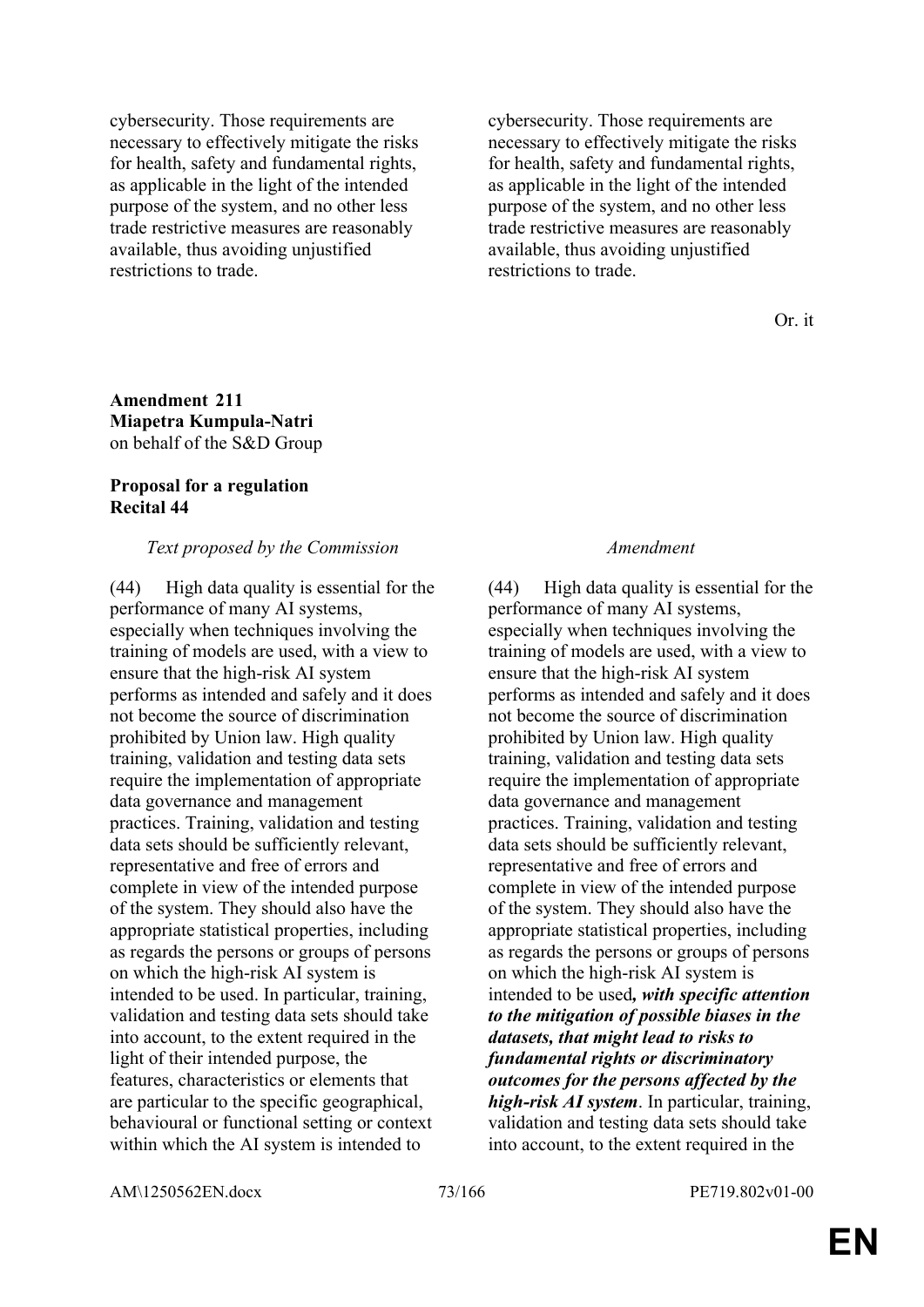be used. In order to protect the right of others from the discrimination that might result from the bias in AI systems, the providers *shouldbe* able to process also special categories of personal data, as a matter of substantial public interest, in order to ensure the bias monitoring, detection and correction in relation to highrisk AI systems.

light of their intended purpose, the features, characteristics or elements that are particular to the specific geographical, behavioural*, contextual* or functional setting or context within which the AI system is intended to be used*, with specific attention to women, vulnerable groups and children*. In order to protect the right of others from the discrimination that might result from the bias in AI systems, the providers *should be* able to process also special categories of personal data, as a matter of substantial public interest, in order to ensure the bias monitoring, detection and correction in relation to highrisk AI systems.

Or. en

# **Amendment 212 Henna Virkkunen**

### **Proposal for a regulation Recital 44**

### *Text proposed by the Commission Amendment*

(44) High data quality is essential for the performance of many AI systems, especially when techniques involving the training of models are used, with a view to ensure that the high-risk AI system performs as intended and safely and it does not become the source of discrimination prohibited by Union law. High quality training, validation and testing data sets require the implementation of appropriate data governance and management practices. Training, validation and testing data sets should be sufficiently relevant*, representative and free of errors* and complete in view of the intended purpose of the system. They should also have the appropriate statistical properties, including as regards the persons or groups of persons on which the high-risk AI system is intended to be used. In particular, training,

(44) High data quality is essential for the performance of many AI systems, especially when techniques involving the training of models are used, with a view to ensure that the high-risk AI system performs as intended and safely and it does not become the source of discrimination prohibited by Union law. High quality training, validation and testing data sets require the implementation of appropriate data governance and management practices. Training, validation and testing data sets should be sufficiently relevant and complete in view of the intended purpose of the system. They should also have the appropriate statistical properties, including as regards the persons or groups of persons on which the high-risk AI system is intended to be used. In particular, training, validation and testing data sets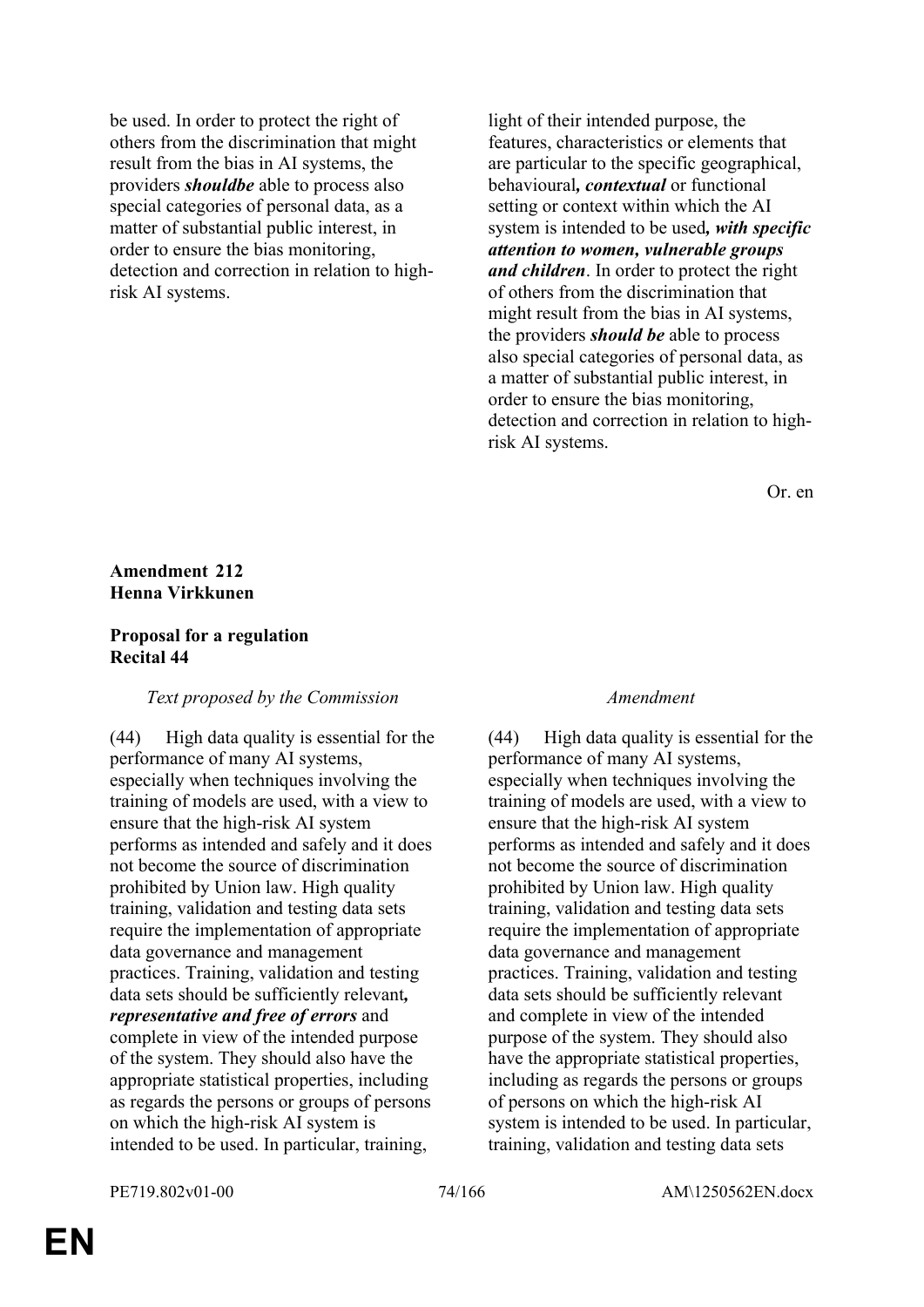validation and testing data sets should take into account, to the extent required in the light of their intended purpose, the features, characteristics or elements that are particular to the specific geographical, behavioural or functional setting or context within which the AI system is intended to be used. In order to protect the right of others from the discrimination that might result from the bias in AI systems, the providers *shouldbe* able to process also special categories of personal data, as a matter of substantial public interest, in order to ensure the bias monitoring, detection and correction in relation to highrisk AI systems.

should take into account, to the extent required in the light of their intended purpose, the features, characteristics or elements that are particular to the specific geographical, behavioural or functional setting or context within which the AI system is intended to be used. In order to protect the right of others from the discrimination that might result from the bias in AI systems, the providers *should be* able to process also special categories of personal data, as a matter of substantial public interest, in order to ensure the bias monitoring, detection and correction in relation to high-risk AI systems. *In practice, a sufficient solution for bias monitoring could be achieved by abiding by state-of-the-art security and privacypreserving standards with regards to data management.*

Or. en

**Amendment 213 Miapetra Kumpula-Natri** on behalf of the S&D Group

## **Proposal for a regulation Recital 45**

# *Text proposed by the Commission Amendment*

(45) For the development of high-risk AI systems, certain actors, such as providers, notified bodies and other relevant entities, such as digital innovation hubs, testing experimentation facilities and researchers, should be able to access and use high quality datasets within their respective fields of activities which are related to this Regulation. European common data spaces established by the Commission and the facilitation of data sharing between businesses and with government in the public interest will be instrumental to provide trustful, accountable and non-discriminatory access

(45) For the development of high-risk AI systems, certain actors, such as providers, notified bodies and other relevant entities, such as digital innovation hubs, testing experimentation facilities and researchers, should be able to access and use high quality datasets within their respective fields of activities which are related to this Regulation. European common data spaces established by the Commission *, competitive and fair European data economy structured around interoperable data intermediation services* and the facilitation of data sharing between businesses and with government

AM\1250562EN.docx 75/166 PE719.802v01-00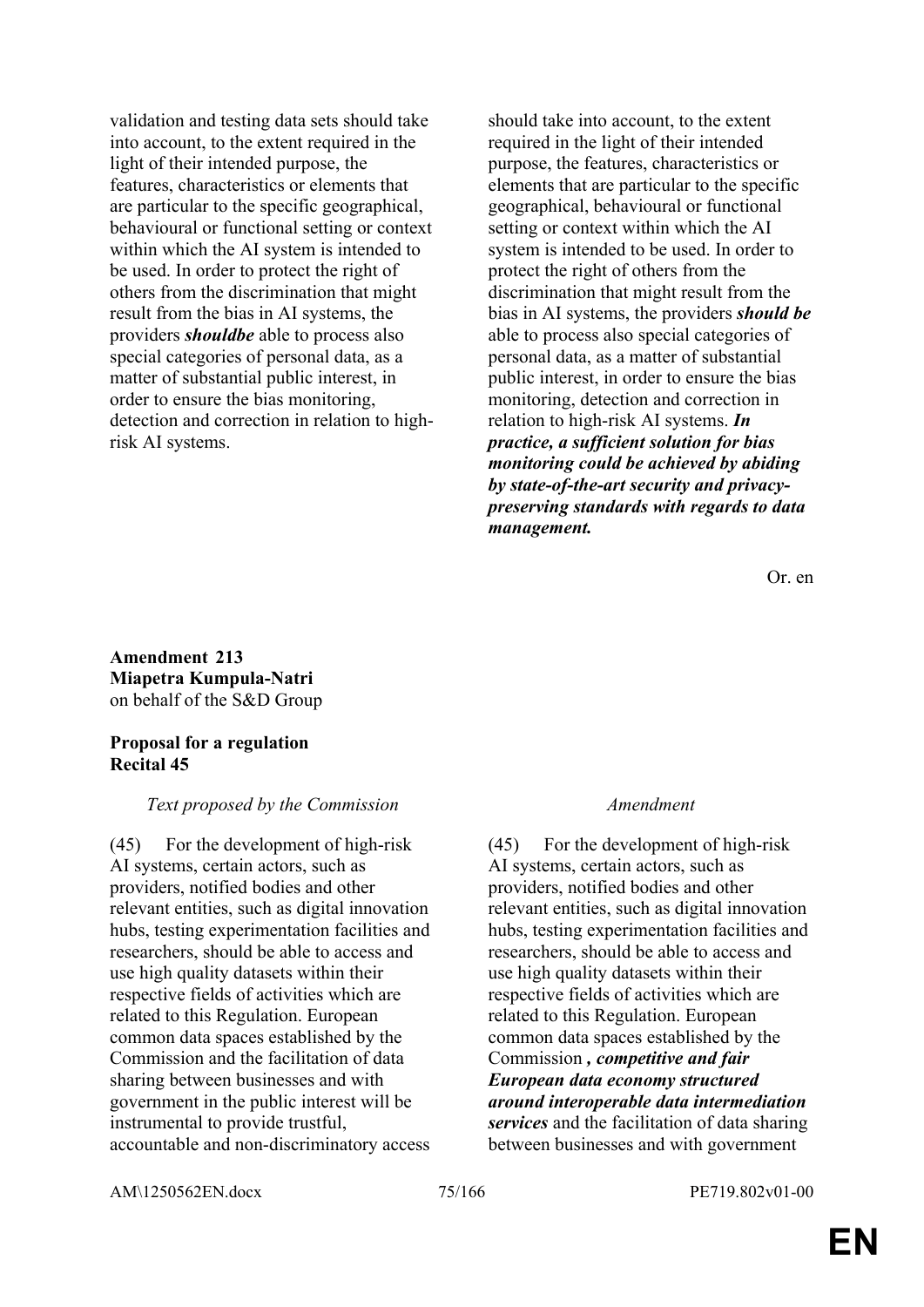to high quality data for the training, validation and testing of AI systems. For example, in health, the European health data space will facilitate nondiscriminatory access to health data and the training of artificial intelligence algorithms on those datasets, in a privacy-preserving, secure, timely, transparent and trustworthy manner, and with an appropriate institutional governance. Relevant competent authorities, including sectoral ones, providing or supporting the access to data may also support the provision of high-quality data for the training, validation and testing of AI systems.

in the public interest will be instrumental to provide trustful, accountable and nondiscriminatory access to high quality data for the training, validation and testing of AI systems. For example, in health, the European health data space will facilitate non-discriminatory access to health data and the training of artificial intelligence algorithms on those datasets, in a privacypreserving, secure, timely, transparent and trustworthy manner, and with an appropriate institutional governance. Relevant competent authorities, including sectoral ones, providing or supporting the access to data may also support the provision of high-quality data for the training, validation and testing of AI systems.

Or. en

# **Amendment 214 Lina Gálvez Muñoz, Miapetra Kumpula-Natri, Ibán García Del Blanco, Carlos Zorrinho, Robert Hajšel, Romana Jerković, Adriana Maldonado López, Josianne Cutajar**

## **Proposal for a regulation Recital 46**

### *Text proposed by the Commission Amendment*

(46) Having information on how highrisk AI systems have been developed and how they perform throughout their lifecycle is essential to verify compliance with the requirements under this Regulation. This requires keeping records and the availability of a technical documentation, containing information which is necessary to assess the compliance of the AI system with the relevant requirements. Such information should include the general characteristics, capabilities and limitations of the system, algorithms, data, training, testing and validation processes used as well as documentation on the relevant risk

(46) Having *comprehensible* information on how high-risk AI systems have been developed and how they perform throughout their lifecycle is essential to verify compliance with the requirements under this Regulation *and to allow users to make informed and autonomous decisions about their use*. This requires keeping records and the availability of a technical documentation, containing information which is necessary to assess the compliance of the AI system with the relevant requirements. Such information should include the general characteristics, capabilities and limitations of the system, algorithms, data, training,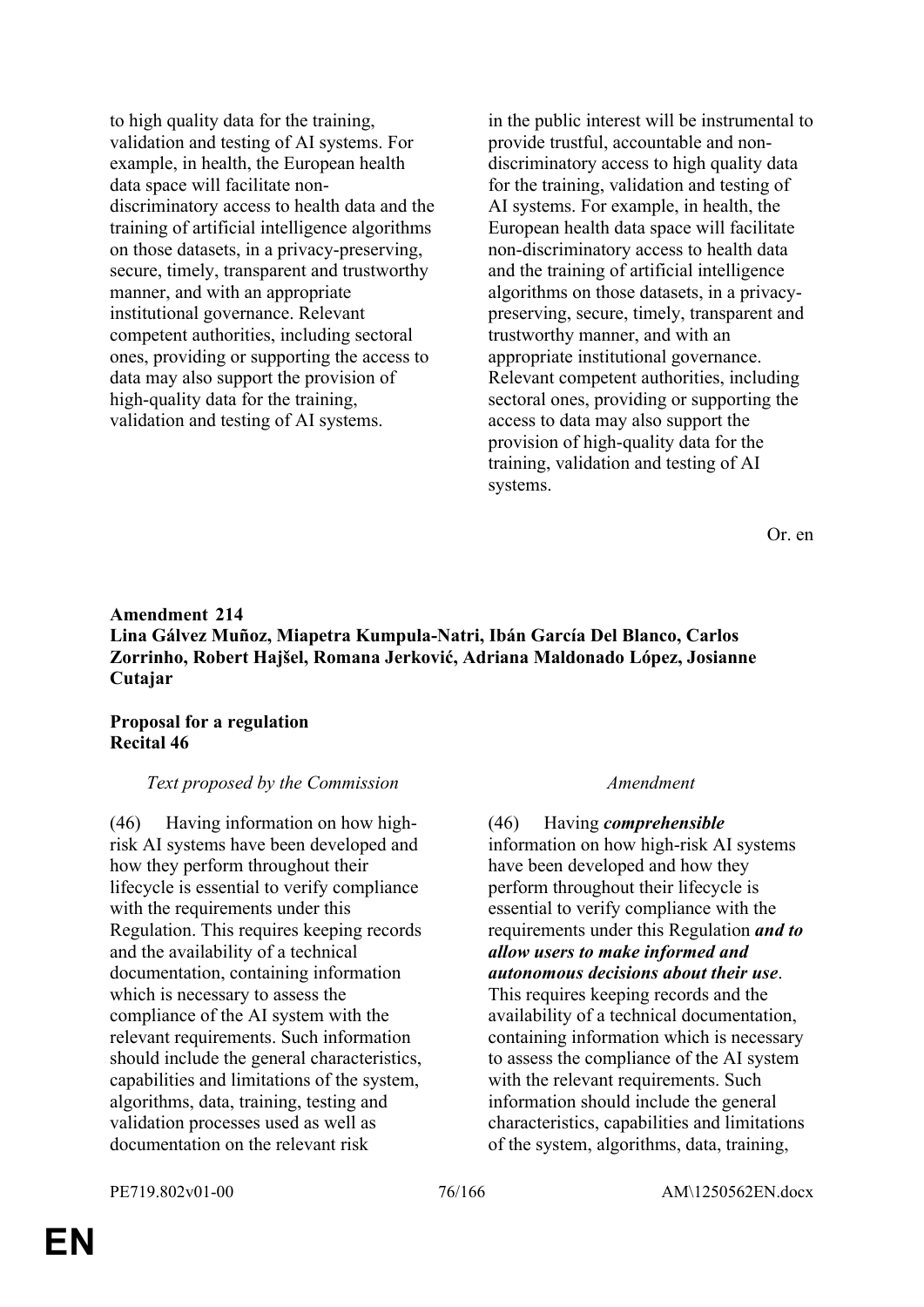management system. The technical documentation should be kept up to date. testing and validation processes used as well as documentation on the relevant risk management system. The technical documentation should be kept up to date.

Or. en

# **Amendment 215 Lina Gálvez Muñoz, Miapetra Kumpula-Natri, Ibán García Del Blanco, Carlos Zorrinho, Robert Hajšel, Romana Jerković, Adriana Maldonado López**

## **Proposal for a regulation Recital 47**

### *Text proposed by the Commission Amendment*

(47) To address the opacity that may make certain AI systems incomprehensible to or too complex for natural persons, a *certain* degree of transparency should be required for high-risk AI systems. Users should be able to interpret the system output and use it appropriately. High-risk AI systems should therefore be accompanied by relevant documentation and instructions of use and include concise and clear information, including in relation to possible risks to fundamental rights and discrimination, where appropriate.

(47) To address the opacity that may make certain AI systems incomprehensible to or too complex for natural persons, a *sufficient* degree of transparency should be required for high-risk AI systems. Users should be able to interpret the system output and use it appropriately. High-risk AI systems should therefore be accompanied by relevant documentation and instructions of use and include concise and clear information, including in relation to possible risks to fundamental rights and discrimination, where appropriate. *The same applies to AI systems with general purposes that may have high-risk uses that are not forbidden by their developer. In such cases, sufficient information should be made available allowing deployers to carry out tests and analysis on performance, data and usage. The systems and information should also be registered in the EU database for standalone high-risk AI systems foreseen in Article 60 of this Regulation.*

Or. en

### **Amendment 216 Patrizia Toia, Miapetra Kumpula-Natri**

AM\1250562EN.docx 77/166 PE719.802v01-00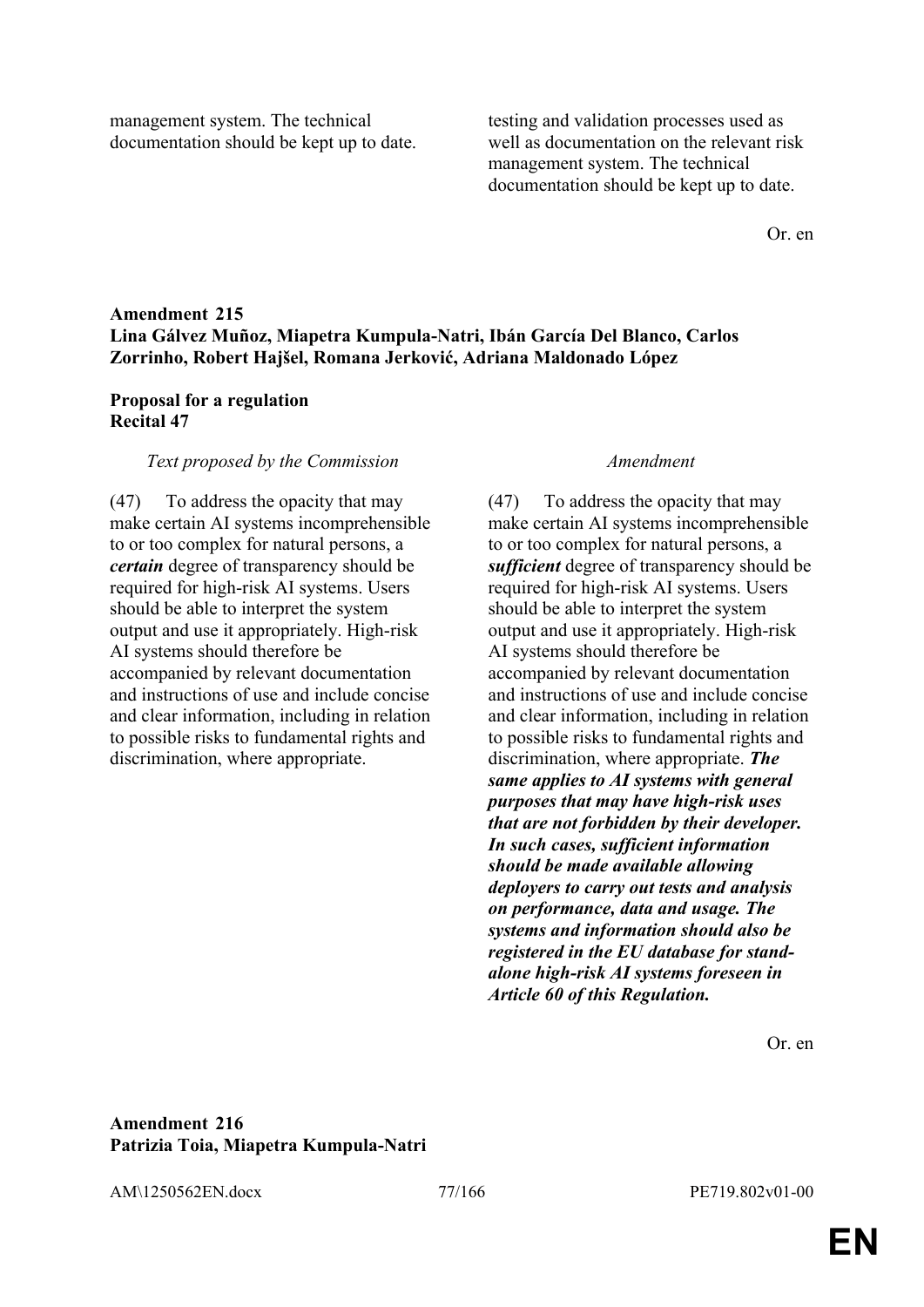# **Proposal for a regulation Recital 47**

### *Text proposed by the Commission Amendment*

(47) To address the opacity that may make certain AI systems incomprehensible to or too complex for natural persons, a certain degree of transparency should be required for high-risk AI systems. Users should be able to interpret the system output and use it appropriately. High-risk AI systems should therefore be accompanied by relevant documentation and instructions of use and include concise and clear information, including in relation to possible risks to fundamental rights and discrimination, where appropriate.

(47) To address the opacity that may make certain AI systems incomprehensible to or too complex for natural persons, a certain degree of transparency *and comprehensibility* should be required for high-risk AI systems *and their algorithms*. Users should be able to interpret *both the algorithmic decision-making and* the system output and use it appropriately. High-risk AI systems should therefore be accompanied by relevant documentation and instructions of use and include concise and clear information, including in relation to possible risks to fundamental rights and discrimination, where appropriate.

Or. en

# **Amendment 217 Gianna Gancia, Matteo Adinolfi, Elena Lizzi, Paolo Borchia, Isabella Tovaglieri, Angelo Ciocca**

## **Proposal for a regulation Recital 48**

### *Text proposed by the Commission Amendment*

(48) High-risk AI systems should be designed and developed in such a way that natural persons can oversee their functioning. For this purpose, appropriate human *oversight* measures should be identified by the provider of the system before its placing on the market or putting into service. In particular, where appropriate, such measures should guarantee that the system is subject to inbuilt operational constraints that cannot be overridden by the system itself and is responsive to the human operator, and that the natural persons to whom human

(48) *Human supervision must remain the basic ethical principle for the development and distribution of high-risk AI, since it guarantees transparency, confidentiality and protection of data and safeguarding against discrimination. However, it is vital to maintain a balance between meaningful human supervision and the efficiency of the system, in order not to compromise the benefits offered by these systems in sectors such as information security analysis, threat analysis and incident response processes.* High-risk AI systems should be designed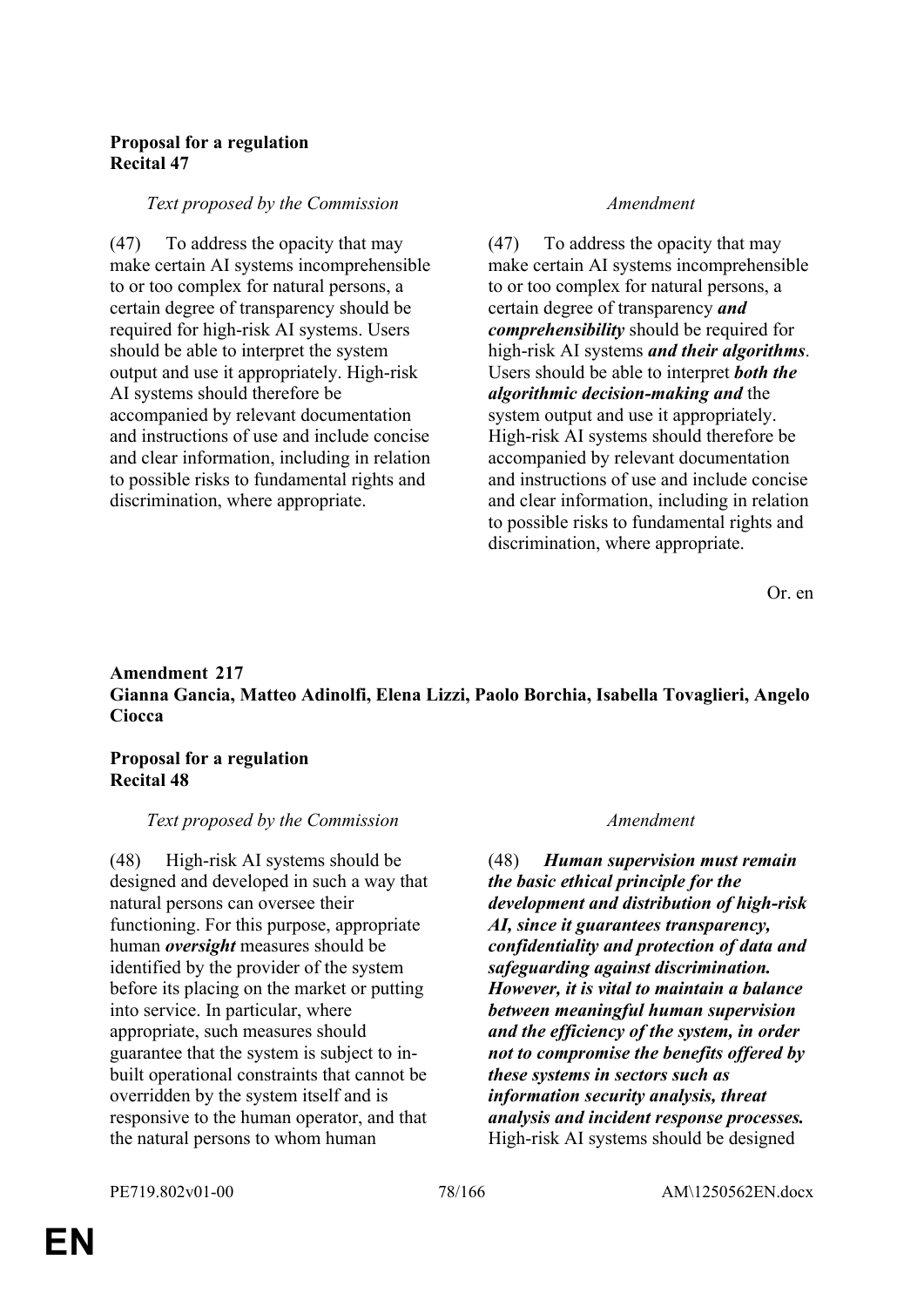*oversight* has been assigned have the necessary competence, training and authority to carry out that role.

and developed in such a way that natural persons can oversee their functioning. For this purpose, appropriate human *supervision* measures should be identified by the provider of the system before its placing on the market or putting into service. In particular, where appropriate, such measures should guarantee that the system is subject to in-built operational constraints that cannot be overridden by the system itself and is responsive to the human operator, and that the natural persons to whom human *supervision* has been assigned have the necessary competence, training and authority to carry out that role.

Or. it

# **Amendment 218 Lina Gálvez Muñoz, Miapetra Kumpula-Natri, Ibán García Del Blanco, Carlos Zorrinho, Robert Hajšel, Romana Jerković, Adriana Maldonado López**

## **Proposal for a regulation Recital 48**

### *Text proposed by the Commission Amendment*

(48) High-risk AI systems should be designed and developed in such a way that natural persons *can* oversee their functioning. For this purpose, appropriate human oversight measures should be identified by the provider of the system before its placing on the market or putting into service. In particular, where appropriate, such measures should guarantee that the system is subject to inbuilt operational constraints that cannot be overridden by the system itself and is responsive to the human operator, and that the natural persons to whom human oversight has been assigned have the necessary competence, training and authority to carry out that role.

(48) High-risk AI systems should be designed and developed in such a way that natural persons *have agency over them by being able to* oversee *and control* their functioning. For this purpose, appropriate human oversight measures should be identified by the provider of the system before its placing on the market or putting into service. In particular, where appropriate *and at the very least where decisions based solely on the automated processing enabled by such systems produce legal or otherwise significant effects*, such measures should guarantee that the system is subject to in-built operational constraints that cannot be overridden by the system itself and is responsive to the human operator, and that the natural persons to whom human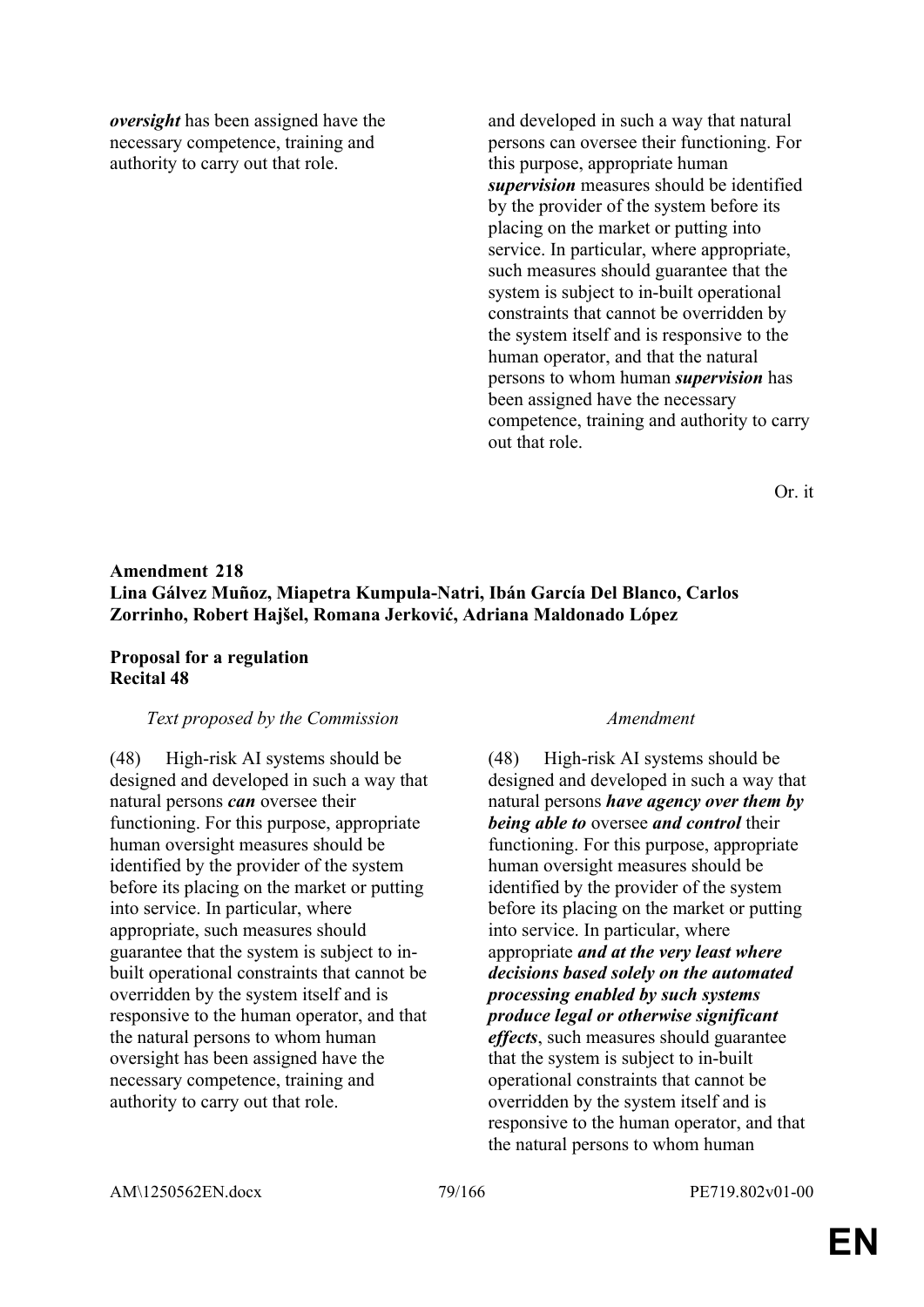oversight has been assigned have the necessary competence, training and authority to carry out that role.

Or. en

**Amendment 219 Miapetra Kumpula-Natri** on behalf of the S&D Group

### **Proposal for a regulation Recital 49**

*Text proposed by the Commission Amendment*

(49) High-risk AI systems should perform consistently throughout their lifecycle and meet an appropriate level of accuracy, robustness and cybersecurity in accordance with the *generally* acknowledged state of the art. *The* level of accuracy and accuracy metrics should be communicated to the users.

(49) High-risk AI systems should perform consistently throughout their lifecycle and meet an appropriate level of accuracy, robustness and cybersecurity in accordance with the acknowledged state of the art. *Accuracy metrics and their expected level must be defined with the primary objective to mitigate risks and negative impact of the AI system to individuals and the society at large, The expected* level of accuracy and accuracy metrics should be communicated to the users. *The declaration of accuracy metrics cannot however be considered proof of future levels but relevant methods need to be applied to ensure sustainable levels during use*

Or. en

**Amendment 220 Elena Kountoura**

## **Proposal for a regulation Recital 49**

*Text proposed by the Commission Amendment*

(49) High-risk AI systems should perform consistently throughout their

(49) High-risk AI systems should perform consistently throughout their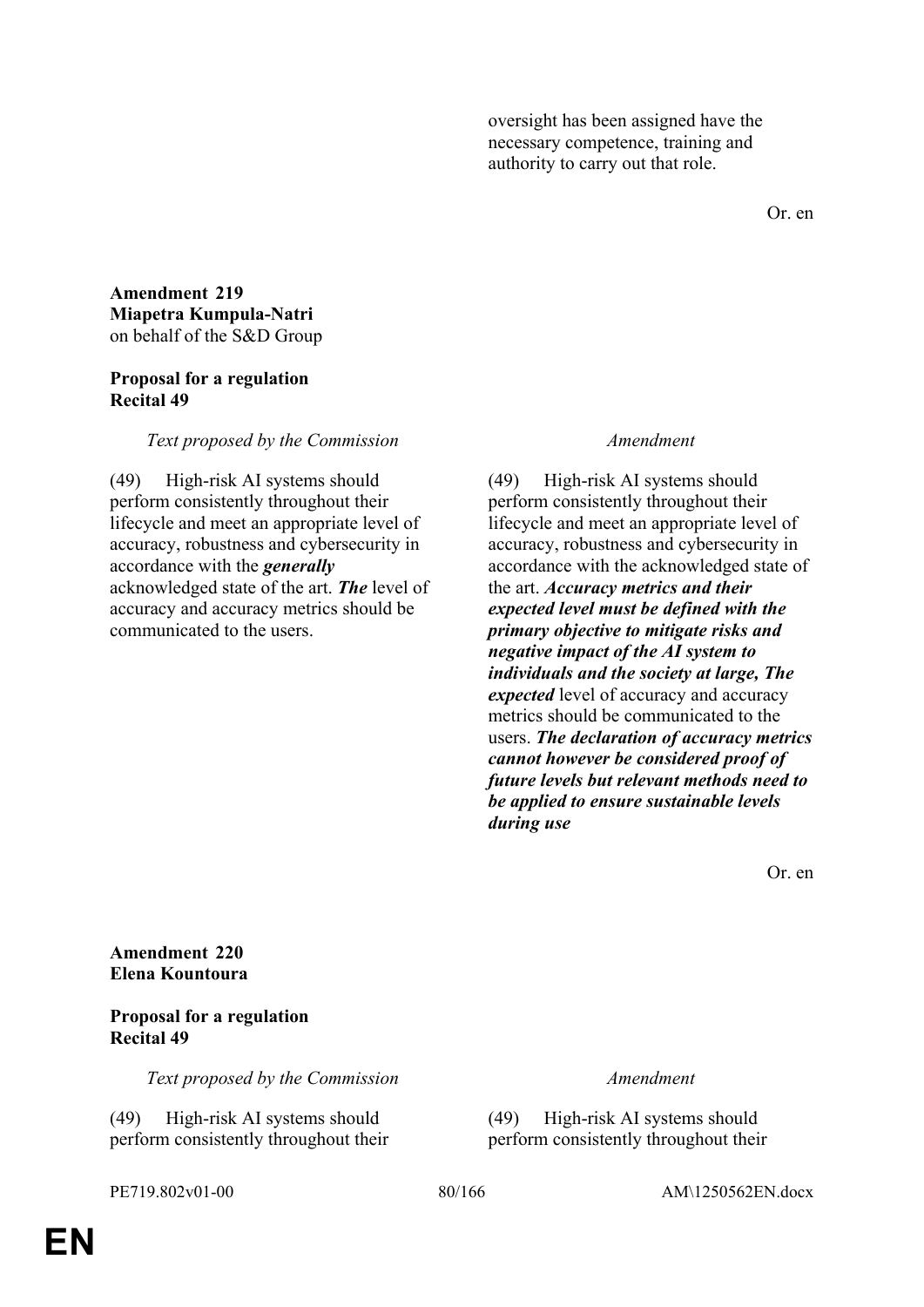lifecycle and meet an appropriate level of accuracy, robustness and cybersecurity in accordance with the generally acknowledged state of the art. The level of accuracy and accuracy metrics should be communicated to the users.

lifecycle and meet an appropriate level of accuracy, robustness and cybersecurity in accordance with the generally acknowledged state of the art. The level of accuracy and accuracy metrics should be communicated *in a clear, transparent, easily understandable and intelligible way* to the users.

Or. en

# **Amendment 221 Lina Gálvez Muñoz, Miapetra Kumpula-Natri, Ibán García Del Blanco, Carlos Zorrinho, Robert Hajšel, Romana Jerković, Adriana Maldonado López**

# **Proposal for a regulation Recital 49**

### *Text proposed by the Commission Amendment*

(49) High-risk AI systems should perform consistently throughout their lifecycle and meet an appropriate level of accuracy, robustness and cybersecurity in accordance with the generally acknowledged state of the art. The level of accuracy and accuracy metrics should be communicated to the users.

(49) High-risk AI systems should perform consistently throughout their lifecycle and meet an appropriate level of accuracy, robustness and cybersecurity in accordance with the generally acknowledged state of the art. The level of accuracy and accuracy metrics should be communicated *in an intelligible manner* to the *deployers and* users.

Or. en

**Amendment 222 Miapetra Kumpula-Natri** on behalf of the S&D Group

### **Proposal for a regulation Recital 50**

### *Text proposed by the Commission Amendment*

(50) The technical robustness is a key requirement for high-risk AI systems. They should be resilient against risks connected to the limitations of the system (e.g. errors,

(50) The technical robustness is a key requirement for high-risk AI systems. They should be resilient against risks connected to the limitations of the system (e.g. errors,

AM\1250562EN.docx 81/166 PE719.802v01-00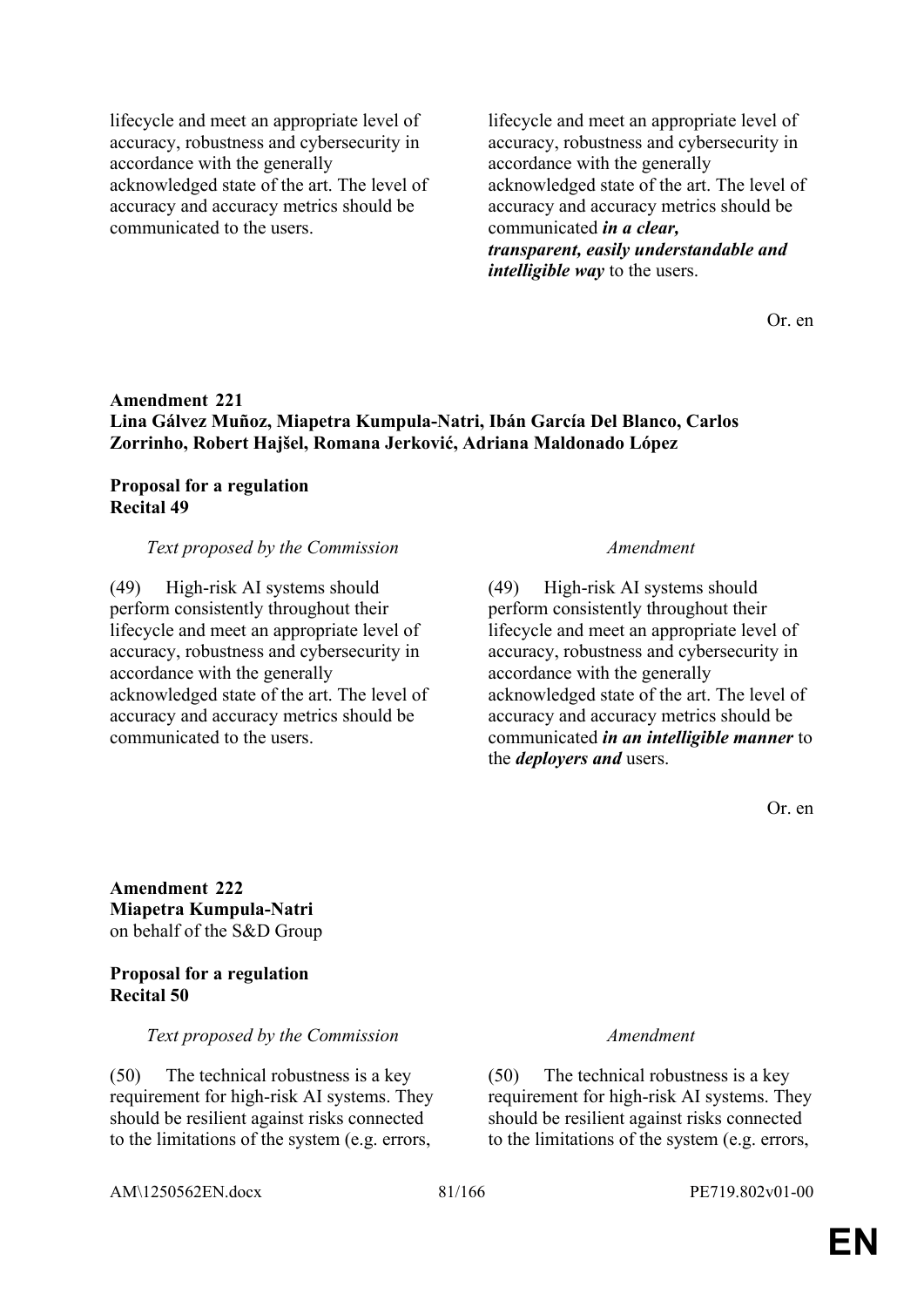faults, inconsistencies, unexpected situations) as well as against malicious actions that may compromise the security of the AI system and result in harmful or otherwise undesirable behaviour. Failure to protect against these risks could lead to safety impacts or negatively affect the fundamental rights, for example due to erroneous decisions or wrong or biased outputs generated by the AI system.

faults, inconsistencies, unexpected situations) as well as against malicious actions that may compromise the security of the AI system and result in harmful or otherwise undesirable behaviour. Failure to protect against these risks could lead to safety impacts or negatively affect the fundamental rights, for example due to erroneous decisions or wrong or biased outputs generated by the AI system. *Users of the AI system should take steps to ensure that the possible trade-off between robustness and accuracy does not lead to discriminatory or negative outcomes for minority subgroups.*

Or. en

## **Amendment 223 Elena Kountoura**

## **Proposal for a regulation Recital 51**

### *Text proposed by the Commission Amendment*

(51) Cybersecurity plays a crucial role in ensuring that AI systems are resilient against attempts to alter their use, behaviour, performance or compromise their security properties by malicious third parties exploiting the system's vulnerabilities. Cyberattacks against AI systems can leverage AI specific assets, such as training data sets (e.g. data poisoning) or trained models (e.g. adversarial attacks), or exploit vulnerabilities in the AI system's digital assets or the underlying ICT infrastructure. To ensure a level of cybersecurity appropriate to the risks, suitable measures should therefore be taken by the providers of high-risk AI systems, also taking into account as appropriate the underlying ICT infrastructure.

(51) Cybersecurity plays a crucial role in ensuring that AI systems are resilient against attempts to alter their use, behaviour, performance or compromise their security properties by malicious third parties exploiting the system's vulnerabilities. Cyberattacks against AI systems can leverage AI specific assets, such as training data sets (e.g. data poisoning) or trained models (e.g. adversarial attacks), or exploit vulnerabilities in the AI system's digital assets or the underlying ICT infrastructure. To ensure a level of cybersecurity appropriate to the risks, suitable measures should therefore be taken by the providers of high-risk AI systems, *as well as the notified bodies, competent national authorities and market surveillance authorities,* also taking into account as appropriate the underlying ICT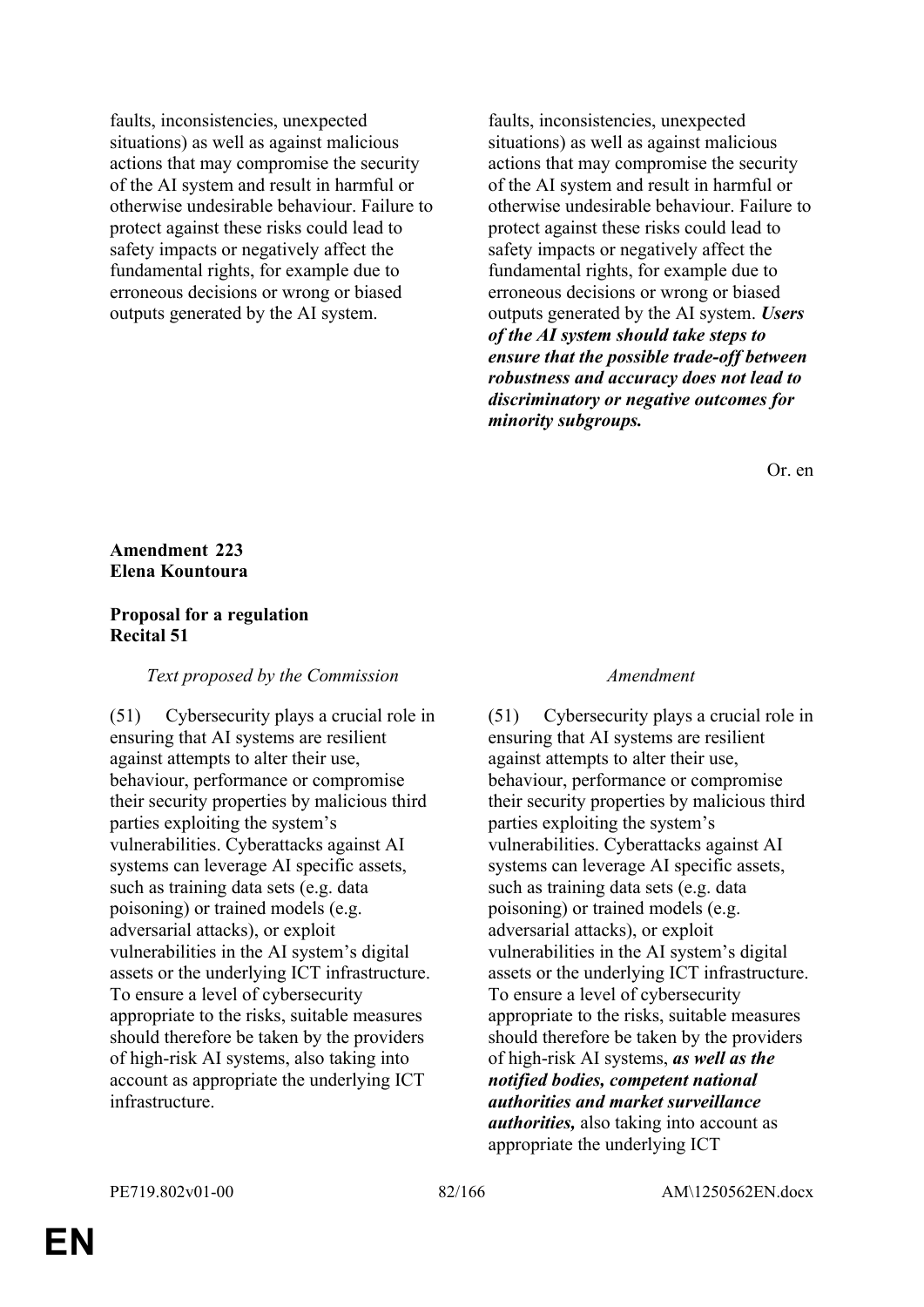### infrastructure.

# **Amendment 224 Miapetra Kumpula-Natri** on behalf of the S&D Group

## **Proposal for a regulation Recital 51**

### *Text proposed by the Commission Amendment*

(51) Cybersecurity plays a crucial role in ensuring that AI systems are resilient against attempts to alter their use, behaviour, performance or compromise their security properties by malicious third parties exploiting the system's vulnerabilities. Cyberattacks against AI systems can leverage AI specific assets, such as training data sets (e.g. data poisoning) or trained models (e.g. adversarial attacks), or exploit vulnerabilities in the AI system's digital assets or the underlying ICT infrastructure. To ensure a level of cybersecurity appropriate to the risks, suitable measures should therefore be taken by the providers of high-risk AI systems, also taking into account as appropriate the underlying ICT infrastructure.

(51) Cybersecurity plays a crucial role in ensuring that AI systems are resilient against attempts to alter their use, behaviour, performance or compromise their security properties by malicious third parties exploiting the system's vulnerabilities. Cyberattacks against AI systems can leverage AI specific assets, such as training data sets (e.g. data poisoning)or trained models (e.g. adversarial *attacks or confidentiality* attacks), or exploit vulnerabilities in the AI system's digital assets or the underlying ICT infrastructure. To ensure a level of cybersecurity appropriate to the risks, suitable measures should therefore be taken by the providers of high-risk AI systems, also taking into account as appropriate the underlying ICT infrastructure.

Or. en

**Amendment 225 Miapetra Kumpula-Natri** on behalf of the S&D Group

# **Proposal for a regulation Recital 60**

*Text proposed by the Commission Amendment*

(60) In the light of the complexity of the (60) In the light of the complexity of the

AM\1250562EN.docx 83/166 PE719.802v01-00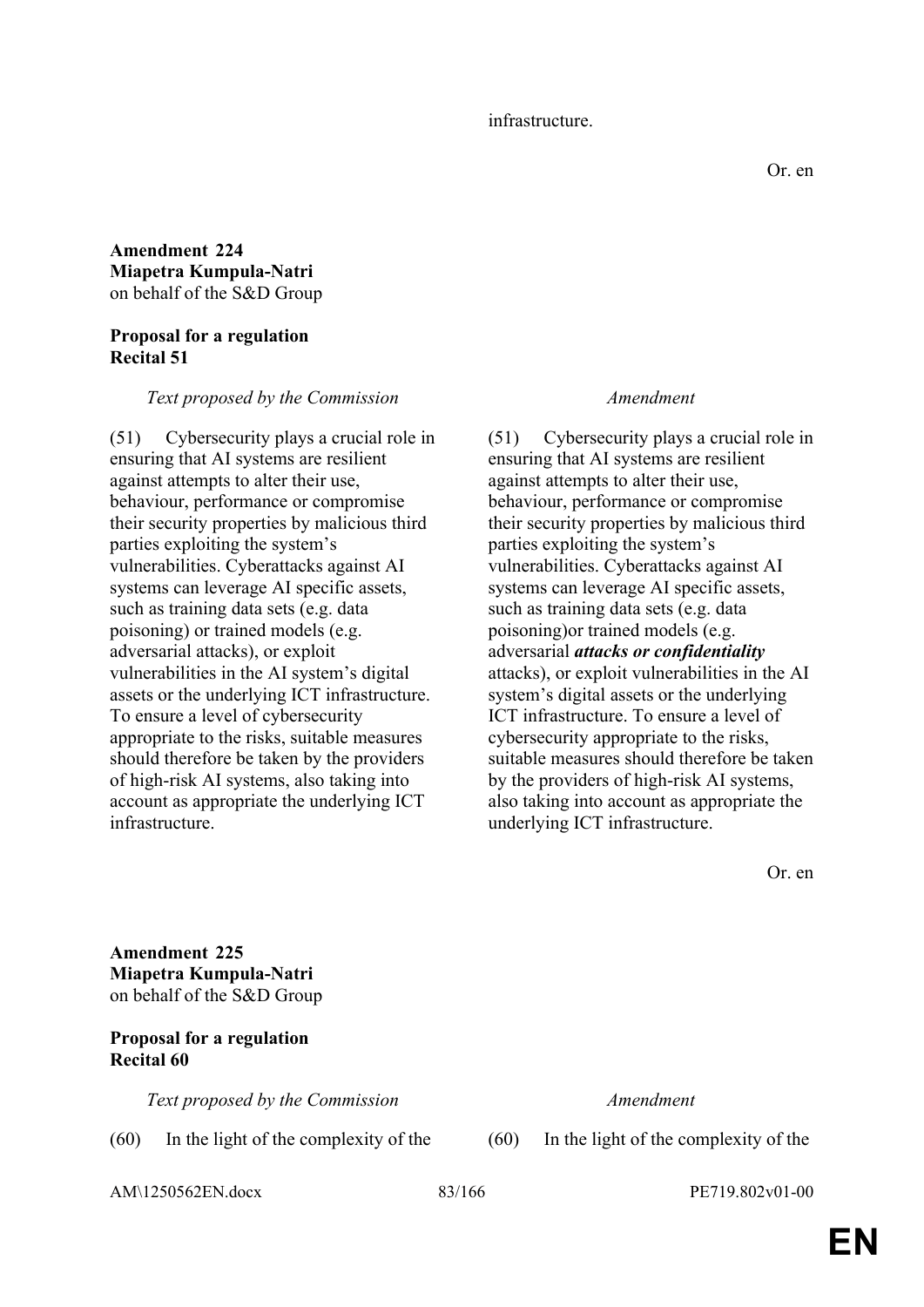artificial intelligence value chain, relevant third parties, notably the ones involved in the sale and the supply of software, software tools and components, pre-trained models and data, or providers of network services, should *cooperate, as appropriate, with* providers and users to enable their compliance with the obligations under this Regulation and *with* competent authorities established under this Regulation.

artificial intelligence value chain, relevant third parties, notably the ones involved in the sale and the supply of software, software tools and components, pre-trained models and data, or providers of network services, should *ensure, through technical means, the transparency and auditability for* providers and users to enable their compliance with the obligations under this Regulation and *cooperate and assist* competent authorities established under this Regulation *in its enforcement*.

Or. en

**Amendment 226 Miapetra Kumpula-Natri** on behalf of the S&D Group

## **Proposal for a regulation Recital 61**

### *Text proposed by the Commission Amendment*

(61) Standardisation should play a key role to provide technical solutions to providers to ensure compliance with this Regulation. Compliance with harmonised standards as defined in Regulation (EU) No 1025/2012 of the European Parliament and of the Council<sup>54</sup> should be a means for providers to demonstrate conformity with the requirements of this Regulation. However, the Commission could adopt common technical specifications in areas where no harmonised standards exist or where they are insufficient.

(61) Standardisation should play a key role to provide technical solutions to providers to ensure compliance with this Regulation. Compliance with harmonised standards as defined in Regulation (EU) No 1025/2012 of the European Parliament and of the Council<sup>54</sup> should be a means for providers to demonstrate conformity with the requirements of this Regulation. *In addition to technical details, the standardisation process should also include an assessment of risks to fundamental rights, the environment, societal risks and other sociotechnical considerations, such as how a given technology might interact with other technologies. The standardisation process should be transparent in terms of legal and natural persons participating the standardisation activities.* However, the Commission could adopt common technical specifications in areas where no harmonised standards exist or where they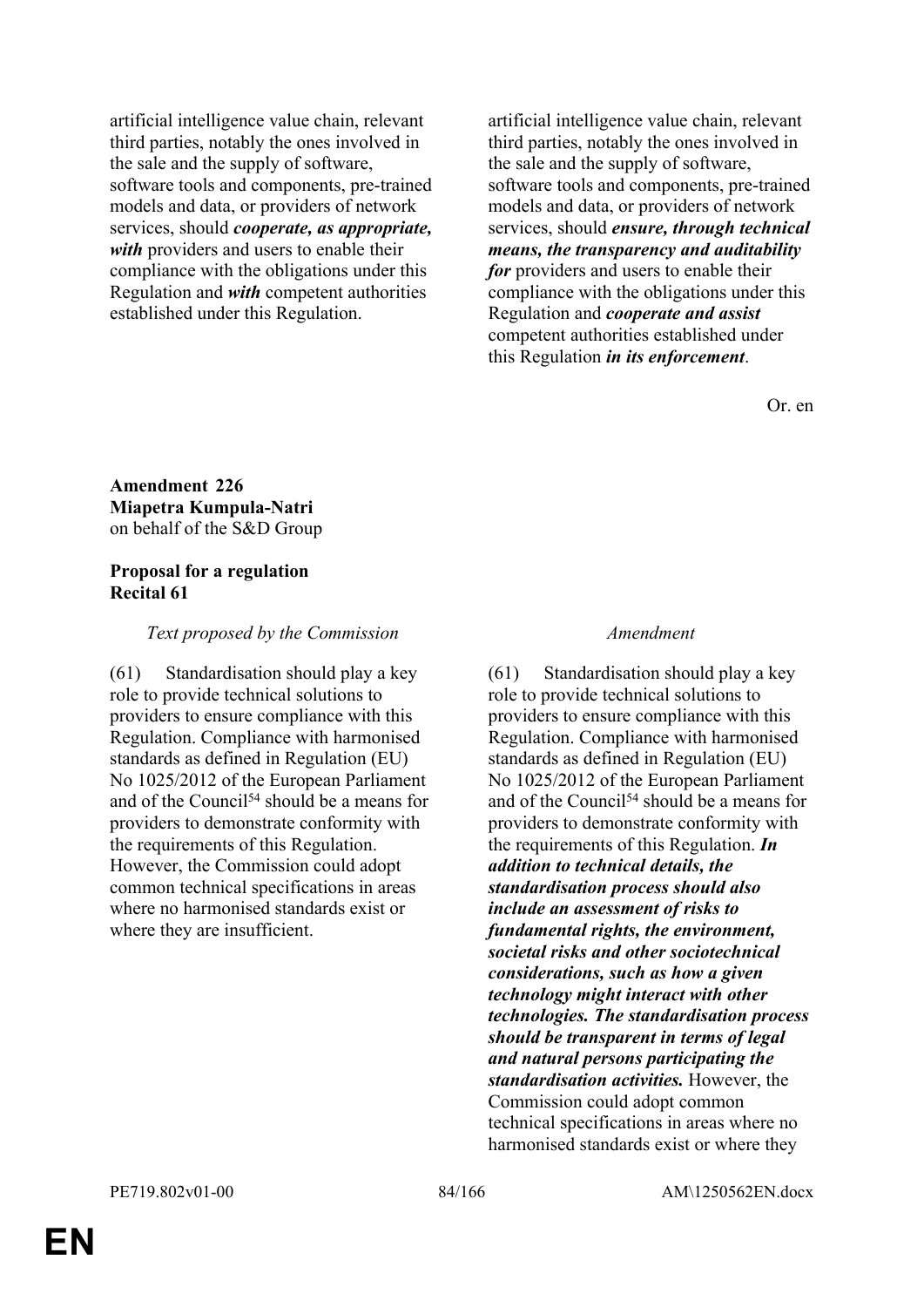<sup>54</sup> Regulation (EU) No 1025/2012 of the European Parliament and of the Council of 25 October 2012 on European standardisation, amending Council Directives 89/686/EEC and 93/15/EEC and Directives 94/9/EC, 94/25/EC, 95/16/EC, 97/23/EC, 98/34/EC, 2004/22/EC, 2007/23/EC, 2009/23/EC and 2009/105/EC of the European Parliament and of the Council and repealing Council Decision 87/95/EEC and Decision No 1673/2006/EC of the European Parliament and of the Council (OJ L 316, 14.11.2012, p. 12).

\_\_\_\_\_\_\_\_\_\_\_\_\_\_\_\_\_ \_\_\_\_\_\_\_\_\_\_\_\_\_\_\_\_\_

are insufficient. *In developing these common specifications Commission should involve views of relevant stakeholders, in particular when the common specifications address specific fundamental rights concerns. In particular, the Commission should adopt common specifications setting out how risk management systems give specific consideration to impact on children.*

<sup>54</sup> Regulation (EU) No 1025/2012 of the European Parliament and of the Council of 25 October 2012 on European standardisation, amending Council Directives 89/686/EEC and 93/15/EEC and Directives 94/9/EC, 94/25/EC, 95/16/EC, 97/23/EC, 98/34/EC, 2004/22/EC, 2007/23/EC, 2009/23/EC and 2009/105/EC of the European Parliament and of the Council and repealing Council Decision 87/95/EEC and Decision No 1673/2006/EC of the European Parliament and of the Council (OJ L 316, 14.11.2012, p. 12).

Or. en

### **Amendment 227 Tsvetelina Penkova**

# **Proposal for a regulation Recital 66**

# *Text proposed by the Commission Amendment*

(66) In line with the commonly established notion of substantial modification for products regulated by Union harmonisation legislation, it is appropriate that an AI system undergoes a new conformity assessment whenever a change occurs which may affect the compliance of the system with this Regulation or when the intended purpose of the system changes. In addition, as

(66) In line with the commonly established notion of substantial modification for products regulated by Union harmonisation legislation, it is appropriate that an AI system undergoes a new conformity assessment whenever a change occurs which may affect the compliance of the system with this Regulation or when the intended purpose of the system changes. In addition, as

AM\1250562EN.docx 85/166 PE719.802v01-00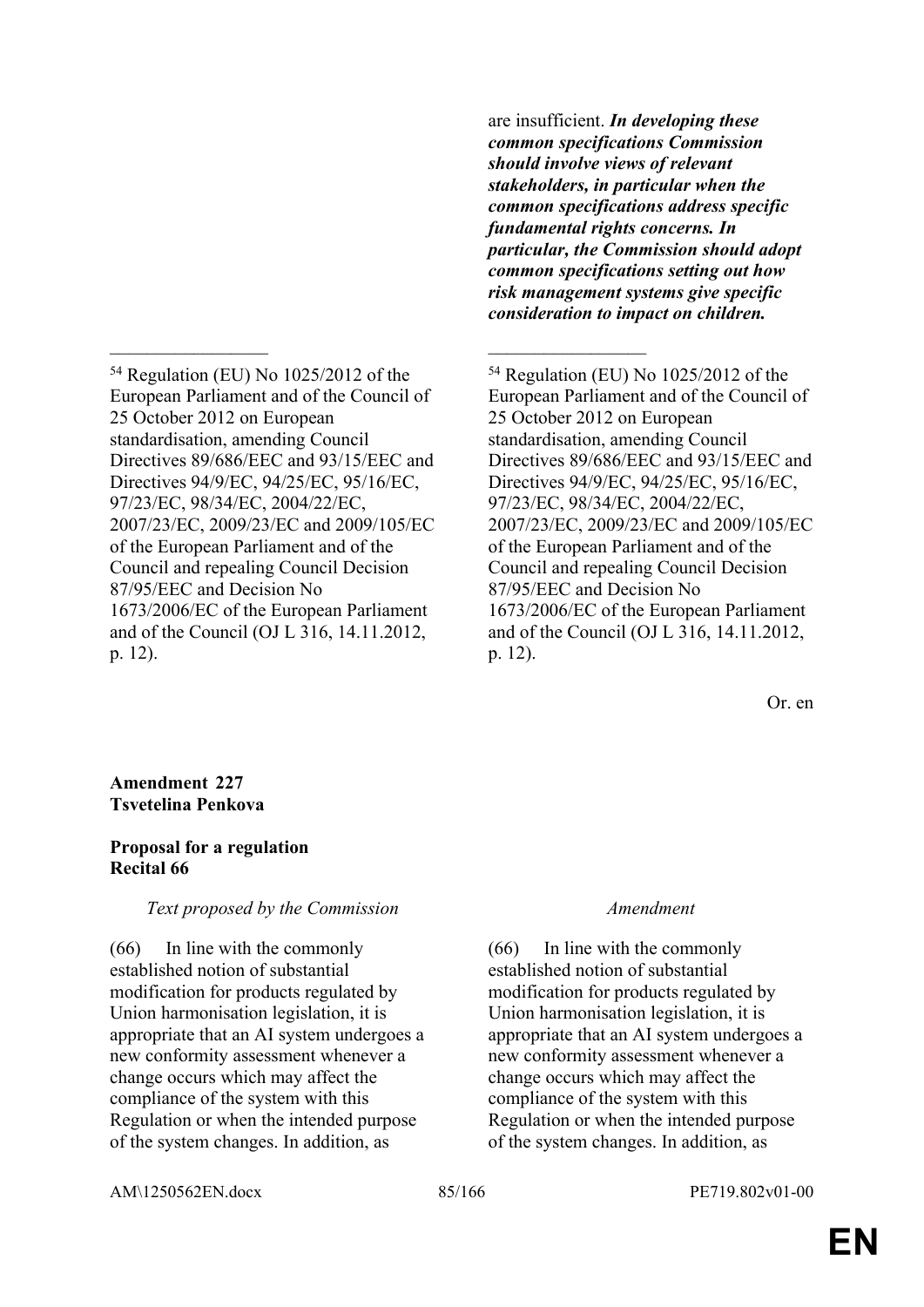regards AI systems which continue to 'learn' after being placed on the market or put into service (i.e. they automatically adapt how functions are carried out), it is necessary to provide rules establishing that changes to the algorithm and its performance that have been pre-determined by the provider and assessed at the moment of the conformity assessment should not constitute a substantial modification.

regards AI systems which continue to 'learn' after being placed on the market or put into service (i.e. they automatically adapt how functions are carried out), it is necessary to provide rules establishing that changes to the algorithm and its performance that have been pre-determined by the provider and assessed at the moment of the conformity assessment should not constitute a substantial modification. *The conformity assessment requirements as defined by this Regulation shall not apply for firmware and software updates developed by the product manufacturer.*

Or. en

**Amendment 228 Francesca Donato**

## **Proposal for a regulation Recital 68**

*Text proposed by the Commission Amendment*

*(68) Under certain conditions, rapid availability of innovative technologies may be crucial for health and safety of persons and for society as a whole. It is thus appropriate that under exceptional reasons of public security or protection of life and health of natural persons and the protection of industrial and commercial property, Member States could authorise the placing on the market or putting into service of AI systems which have not undergone a conformity assessment.*

*deleted*

Or. it

**Amendment 229 Lina Gálvez Muñoz, Miapetra Kumpula-Natri, Ibán García Del Blanco, Carlos Zorrinho, Robert Hajšel, Romana Jerković, Adriana Maldonado López**

# **Proposal for a regulation**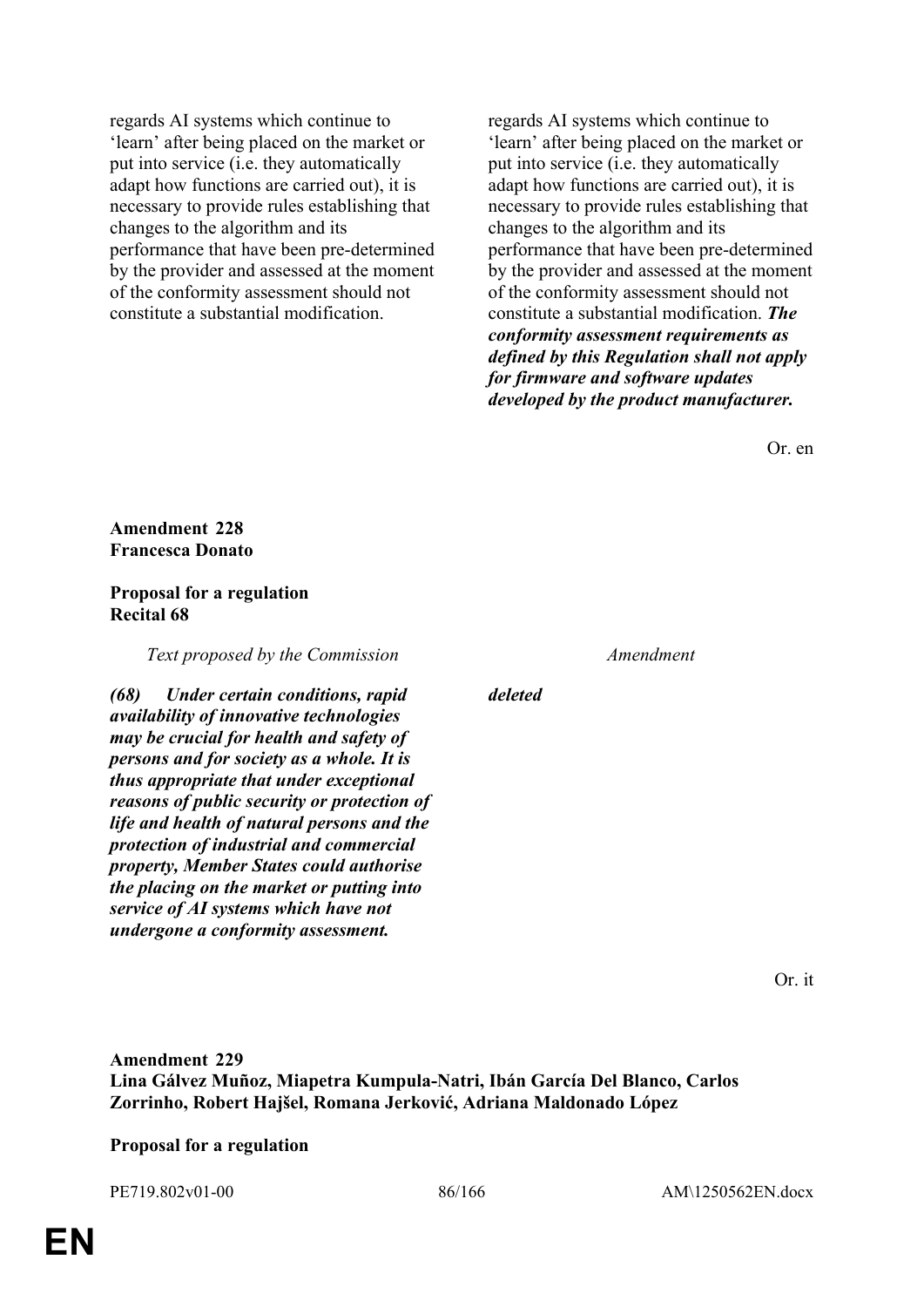## **Recital 68**

### *Text proposed by the Commission Amendment*

(68) Under certain conditions, rapid availability of innovative technologies may be crucial for health and safety of persons and for society as a whole. It is thus appropriate that under exceptional reasons of public security or protection of life and health of natural persons and the protection of industrial and commercial property, Member States could authorise the placing on the market or putting into service of AI systems which have not undergone a conformity assessment.

(68) Under certain conditions, rapid availability of innovative technologies may be crucial for health and safety of persons and for society as a whole. It is thus appropriate that under exceptional *and ethically justified* reasons of public security or protection of life and health of natural persons and the protection of industrial and commercial property, Member States could authorise the placing on the market or putting into service of AI systems which have not undergone a conformity assessment.

Or. en

## **Amendment 230 Elena Kountoura**

### **Proposal for a regulation Recital 69**

### *Text proposed by the Commission Amendment*

(69) In order to facilitate the work of the Commission and the Member States in the artificial intelligence field as well as to increase the transparency towards the public, providers of high-risk AI systems other than those related to products falling within the scope of relevant existing Union harmonisation legislation, should be required to register their high-risk AI system in a EU database, to be established and managed by the Commission. The Commission should be the controller of that database, in accordance with Regulation (EU) 2018/1725 of the European Parliament and of the Council<sup>55</sup>. In order to ensure the full functionality of the database, when deployed, the procedure for setting the database should include the elaboration of functional specifications by

(69) In order to facilitate the work of the Commission and the Member States in the artificial intelligence field as well as to increase the transparency towards the public, providers *and users* of high-risk AI systems other than those related to products falling within the scope of relevant existing Union harmonisation legislation, should be required to register their high-risk AI system in a EU database, to be established and managed by the Commission*. Certain AI systems listed in Article 52(1b) and (2) and uses thereof shall be registered in the EU database. In order to facilitate this, users shall request information listed in Annex VIII point 2(g) from providers of AI systems. Any uses of AI systems by public authorities or on their behalf shall also be registered in* 

AM\1250562EN.docx 87/166 PE719.802v01-00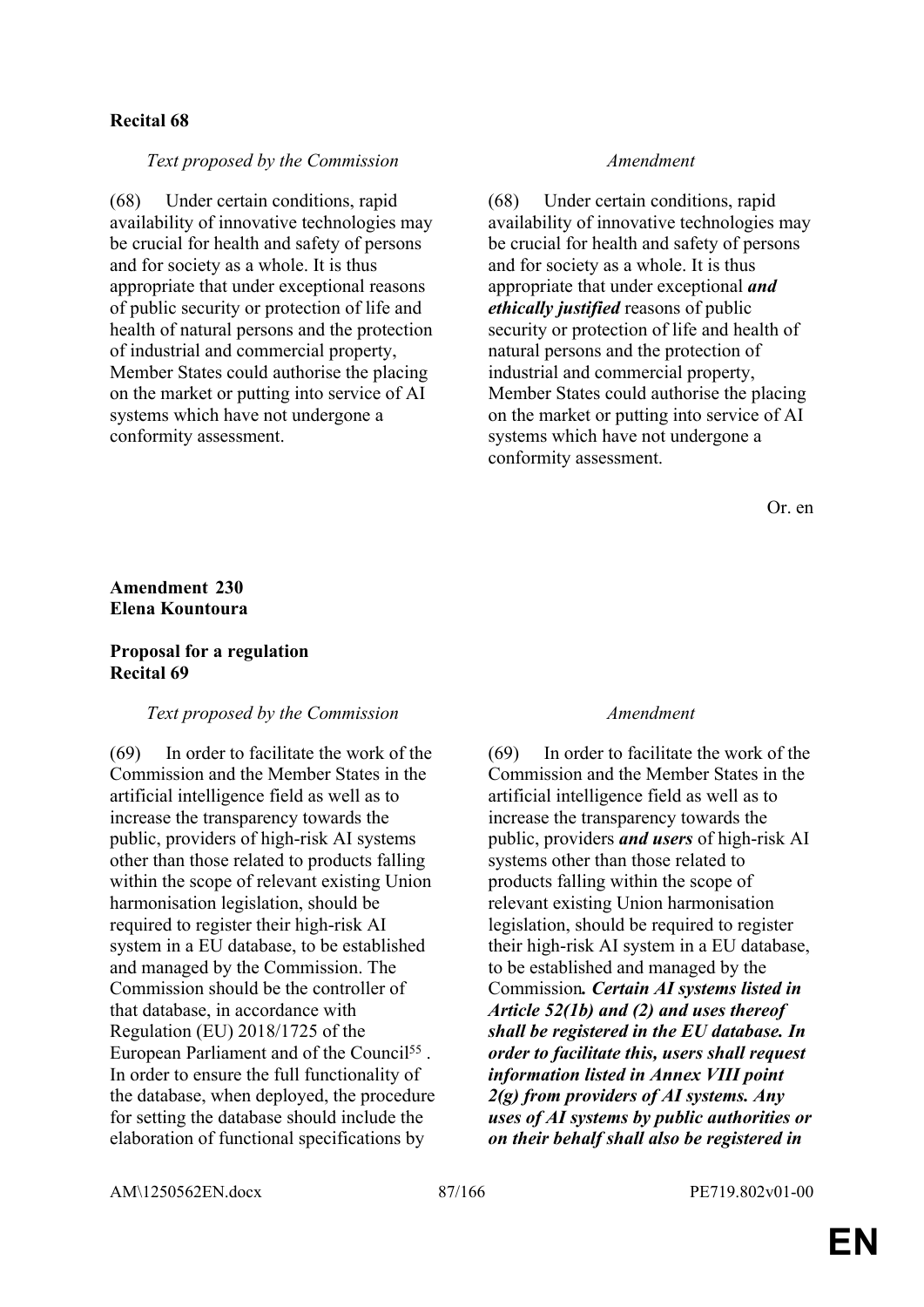the Commission and an independent audit report.

\_\_\_\_\_\_\_\_\_\_\_\_\_\_\_\_\_ \_\_\_\_\_\_\_\_\_\_\_\_\_\_\_\_\_

*the EU database. In order to facilitate this, public authorities shall request information listed in Annex VIII point 3(g) from providers of AI systems*. The Commission should be the controller of that database, in accordance with Regulation (EU) 2018/1725 of the European Parliament and of the Council<sup>55</sup>. In order to ensure the full functionality of the database, when deployed, the procedure for setting the database should include the elaboration of functional specifications by the Commission and an independent audit report. *In order to maximise the availability and use of the database by the public, the database, including the information made available through it, should comply with requirements under the European Accessibility Act.*

<sup>55</sup> Regulation (EU) 2016/679 of the European Parliament and of the Council of 27 April 2016 on the protection of natural persons with regard to the processing of personal data and on the free movement of such data, and repealing Directive 95/46/EC (General Data Protection Regulation) (OJ L 119, 4.5.2016, p. 1).

Or. en

# **Amendment 231 Elena Kountoura**

# **Proposal for a regulation Recital 70**

# *Text proposed by the Commission Amendment*

(70) Certain AI systems intended to interact with natural persons or to generate content may pose specific risks of impersonation or deception irrespective of whether they qualify as high-risk or not. In certain circumstances, the use of these systems should therefore be subject to

(70) Certain AI systems intended to interact with natural persons or to generate content may pose specific risks of impersonation or deception irrespective of whether they qualify as high-risk or not. In certain circumstances, the use of these systems should therefore be subject to

<sup>55</sup> Regulation (EU) 2016/679 of the European Parliament and of the Council of 27 April 2016 on the protection of natural persons with regard to the processing of personal data and on the free movement of such data, and repealing Directive 95/46/EC (General Data Protection Regulation) (OJ L 119, 4.5.2016, p. 1).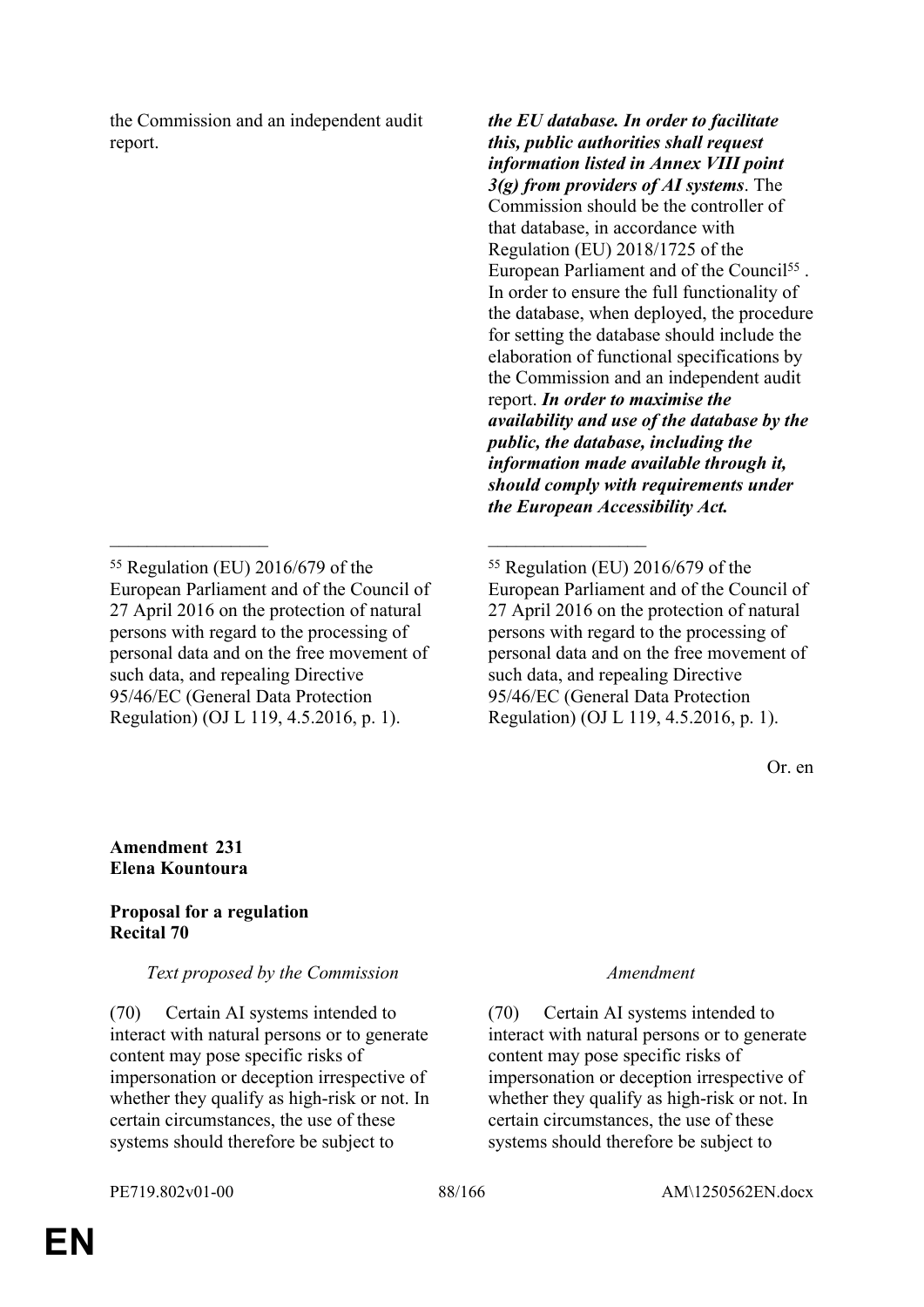specific transparency obligations without prejudice to the requirements and obligations for high-risk AI systems. In particular, natural persons should be notified that they are interacting with an AI system, unless this is obvious from the circumstances and the context of use. Moreover, natural persons should be notified when they are exposed to an emotion recognition system or a biometric categorisation system. Such information and notifications should be provided in accessible formats for persons with disabilities. Further, users, who use an AI system to generate or manipulate image, audio or video content that appreciably resembles existing persons, places or events and would falsely appear to a person to be authentic, should disclose that the content has been artificially created or manipulated by labelling the artificial intelligence output accordingly and disclosing its artificial origin.

specific transparency obligations without prejudice to the requirements and obligations for high-risk AI systems. In particular, natural persons should be notified that they are interacting with an AI system, unless this is obvious from the circumstances and the context of use *or where the content forms part of an evidently creative, artistic or fictional cinematographic or analogous work*. Moreover, natural persons should be notified when they are exposed to an emotion recognition system or a biometric categorisation system. Such information and notifications should be provided in accessible formats for persons with disabilities. Further, users, who use an AI system to generate or manipulate image, audio or video content that appreciably resembles existing persons, places or events and would falsely appear to a person to be authentic, should disclose *in an appropriate, clear and transparent manner* that the content has been artificially created or manipulated by labelling the artificial intelligence output accordingly and disclosing its artificial origin.

Or. en

## **Amendment 232 Francesca Donato**

### **Proposal for a regulation Recital 70**

### *Text proposed by the Commission Amendment*

(70) Certain AI systems intended to interact with natural persons or to generate content may pose specific risks of impersonation or deception irrespective of whether they qualify as high-risk or not. *In certain circumstances,* the use of these systems should therefore be subject to specific transparency obligations without

(70) Certain AI systems intended to interact with natural persons or to generate content may pose specific risks of impersonation or deception irrespective of whether they qualify as high-risk or not. The use of these systems should therefore be subject to specific transparency obligations without prejudice to the

AM\1250562EN.docx 89/166 PE719.802v01-00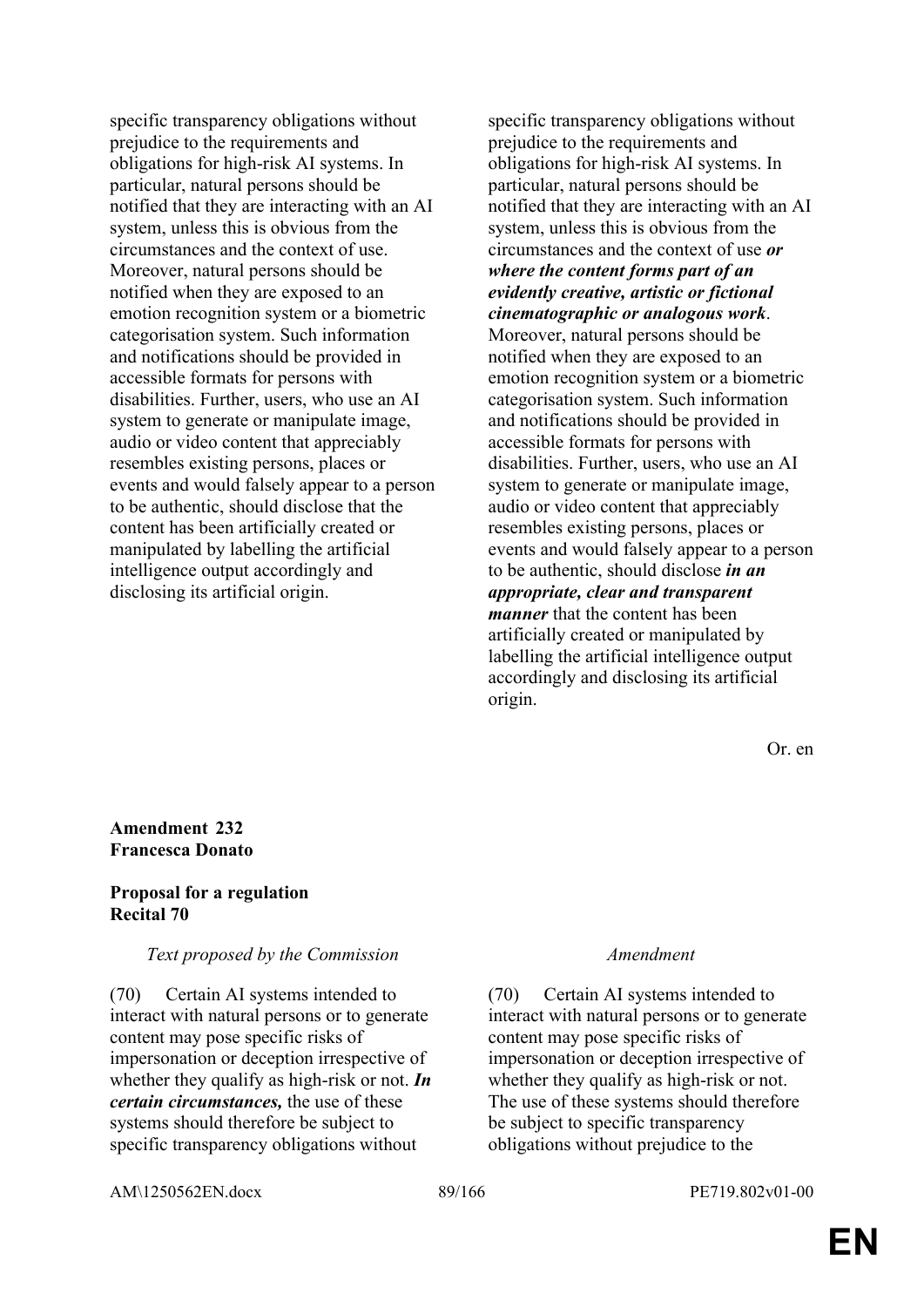prejudice to the requirements and obligations for high-risk AI systems. In particular, natural persons should be notified that they are interacting with an AI system*, unless this is obvious from the circumstances and the context of use*. Moreover, natural persons should be notified when they are exposed to an emotion recognition system or a biometric categorisation system. Such information and notifications should be provided in accessible formats for persons with disabilities. Further, users, who use an AI system to generate or manipulate image, audio or video content that appreciably resembles existing persons, places or events and would falsely appear to a person to be authentic, should disclose that the content has been artificially created or manipulated by labelling the artificial intelligence output accordingly and disclosing its artificial origin.

requirements and obligations for high-risk AI systems. In particular, natural persons should be notified that they are interacting with an AI system. Moreover, natural persons should be notified when they are exposed to an emotion recognition system or a biometric categorisation system. Such information and notifications should be provided in accessible formats for persons with disabilities. Further, users, who use an AI system to generate or manipulate image, audio or video content that appreciably resembles existing persons, places or events and would falsely appear to a person to be authentic, should disclose that the content has been artificially created or manipulated by labelling the artificial intelligence output accordingly and disclosing its artificial origin.

### Or. it

### **Amendment 233 Patrizia Toia, Miapetra Kumpula-Natri**

### **Proposal for a regulation Recital 70**

### *Text proposed by the Commission Amendment*

(70) Certain AI systems intended to interact with natural persons or to generate content may pose specific risks of impersonation or deception irrespective of whether they qualify as high-risk or not. In certain circumstances, the use of these systems should therefore be subject to specific transparency obligations without prejudice to the requirements and obligations for high-risk AI systems. In particular, natural persons should be notified that they are interacting with an AI system, unless this is obvious from the circumstances and the context of use.

(70) Certain AI systems intended to interact with natural persons or to generate content may pose specific risks of impersonation or deception irrespective of whether they qualify as high-risk or not. In certain circumstances, the use of these systems should therefore be subject to specific transparency obligations without prejudice to the requirements and obligations for high-risk AI systems. In particular, natural persons should be notified that they are interacting with an AI system, unless this is obvious from the circumstances and the context of use.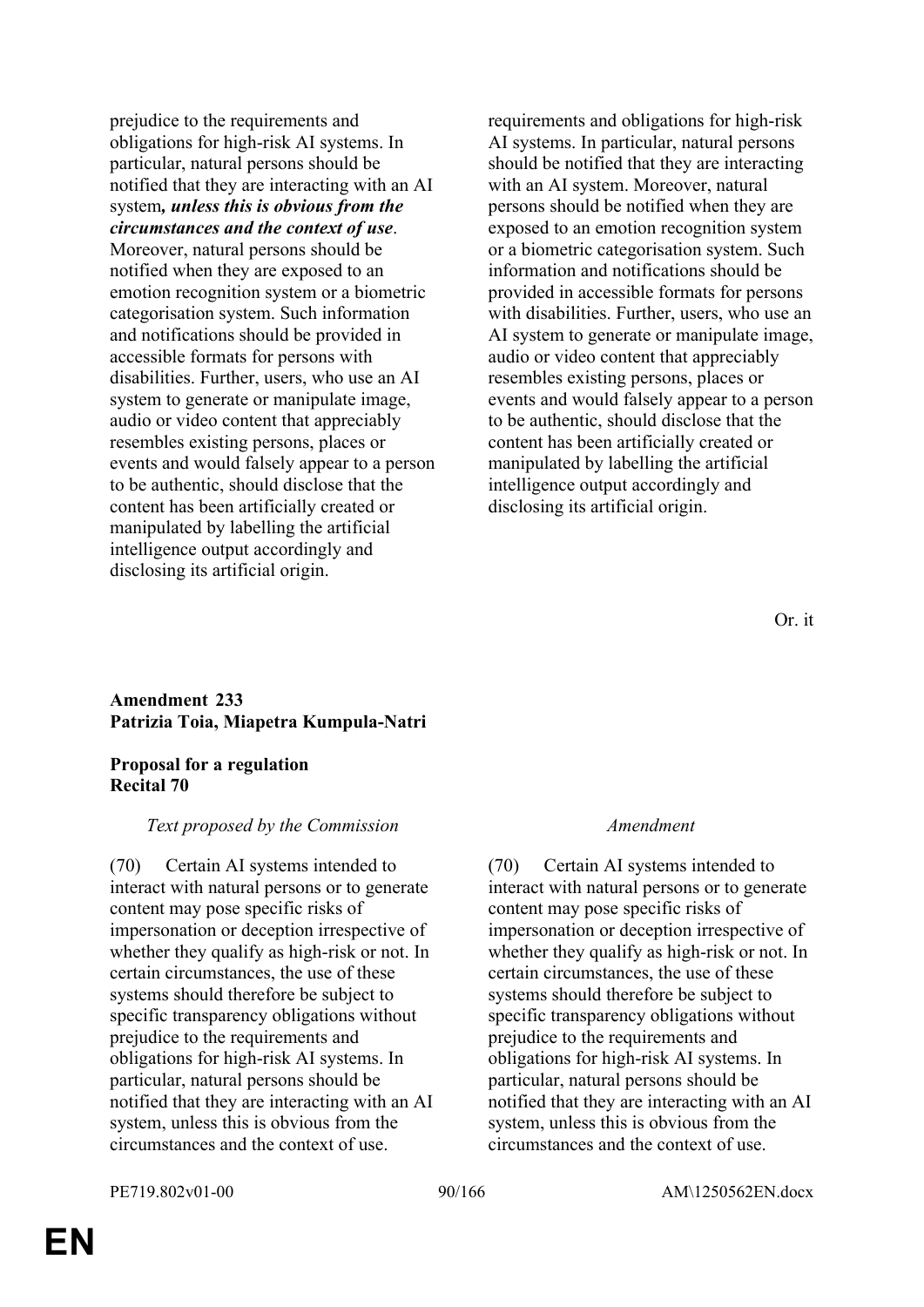Moreover, natural persons should be notified when they are exposed to an emotion recognition system or a biometric categorisation system. Such information and notifications should be provided in accessible formats for persons with disabilities. Further, users, who use an AI system to generate or manipulate image, audio or video content that appreciably resembles existing persons, places or events and would falsely appear to a person to be authentic, should disclose that the content has been artificially created or manipulated by labelling the artificial intelligence output accordingly and disclosing its artificial origin.

Moreover, natural persons should be notified when they are exposed to an emotion recognition system or a biometric categorisation system. Such information and notifications should be provided in accessible formats for persons with disabilities. Further, users, who use an AI system to generate or manipulate image, audio or video content that appreciably resembles existing persons, places or events and would falsely appear to a person to be authentic, should disclose *in an appropriate, clear and visible manner* that the content has been artificially created or manipulated by labelling the artificial intelligence output accordingly and disclosing its artificial origin.

Or. en

## **Amendment 234 Eva Kaili, Ivo Hristov**

### **Proposal for a regulation Recital 70**

### *Text proposed by the Commission Amendment*

(70) Certain AI systems intended to interact with natural persons or to generate content may pose specific risks of impersonation or deception irrespective of whether they qualify as high-risk or not. In certain circumstances, the use of these systems should therefore be subject to specific transparency obligations without prejudice to the requirements and obligations for high-risk AI systems. In particular, natural persons should be notified that they are interacting with an AI system*, unless this is obvious from the circumstances and the context of use*. Moreover, natural persons should be

notified when they are exposed to an emotion recognition system or a biometric categorisation system. Such information and notifications should be provided in

(70) Certain AI systems intended to interact with natural persons or to generate content may pose specific risks of impersonation or deception irrespective of whether they qualify as high-risk or not. In certain circumstances, the use of these systems should therefore be subject to specific transparency obligations without prejudice to the requirements and obligations for high-risk AI systems. In particular, natural persons should be notified that they are interacting with an AI system. Moreover, natural persons should be notified when they are exposed to an emotion recognition system or a biometric categorisation system. Such information and notifications should be provided in accessible formats for persons with disabilities. Further, users, who use an AI

AM\1250562EN.docx 91/166 PE719.802v01-00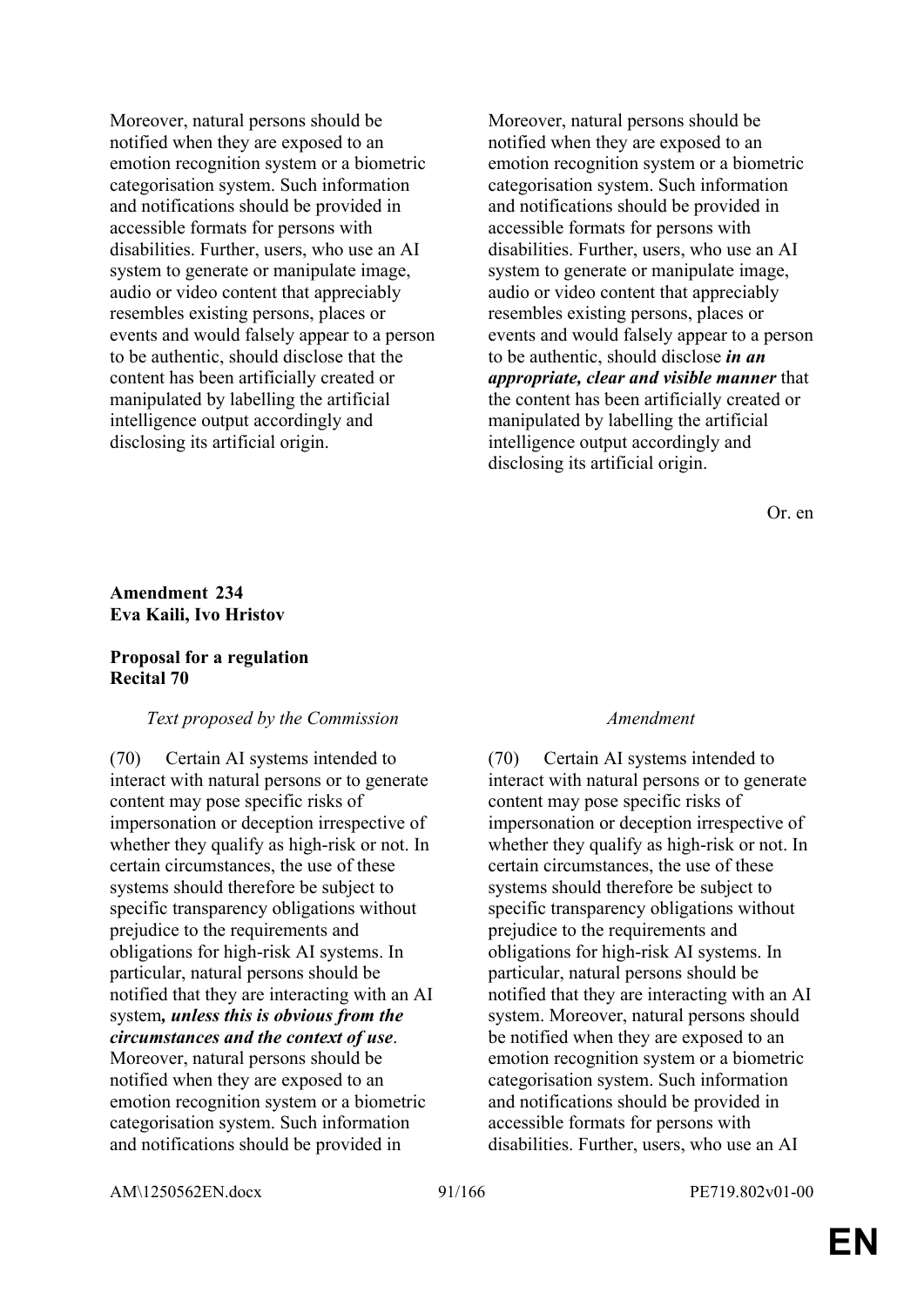accessible formats for persons with disabilities. Further, users, who use an AI system to generate or manipulate image, audio or video content that appreciably resembles existing persons, places or events and would falsely appear to a person to be authentic, should disclose that the content has been artificially created or manipulated by labelling the artificial intelligence output accordingly and disclosing its artificial origin.

system to generate or manipulate image, audio or video content that appreciably resembles existing persons, places or events and would falsely appear to a person to be authentic, should disclose that the content has been artificially created or manipulated by labelling the artificial intelligence output accordingly and disclosing its artificial origin.

Or. en

## **Amendment 235 Elena Kountoura**

### **Proposal for a regulation Recital 71**

### *Text proposed by the Commission Amendment*

(71) Artificial intelligence is a rapidly developing family of technologies that requires novel forms of regulatory oversight and a safe space for experimentation, while ensuring responsible innovation and integration of appropriate safeguards and risk mitigation measures. To ensure a legal framework that is innovation-friendly, future-proof and resilient to disruption, national competent authorities from one or more Member States should be encouraged to establish artificial intelligence regulatory sandboxes to facilitate the development and testing of innovative AI systems under strict regulatory oversight before these systems are placed on the market or otherwise put into service.

(71) Artificial intelligence is a rapidly developing family of technologies that requires novel forms of regulatory oversight and a safe *and fully controlled* space for experimentation, while ensuring responsible innovation and integration of appropriate *ethical* safeguards and risk mitigation measures. To ensure a legal framework that is innovation-friendly, future-proof and resilient to disruption, national competent authorities from one or more Member States should be encouraged to establish artificial intelligence regulatory sandboxes to facilitate the development and testing of innovative AI systems under strict regulatory oversight before these systems are placed on the market or otherwise put into service. *Regulatory sandboxes involving activities that may impact health, safety and fundamental rights, democracy and rule of law or the environment shall be developed in accordance with redress-by-design principles. Any significant risks identified during the development and testing of*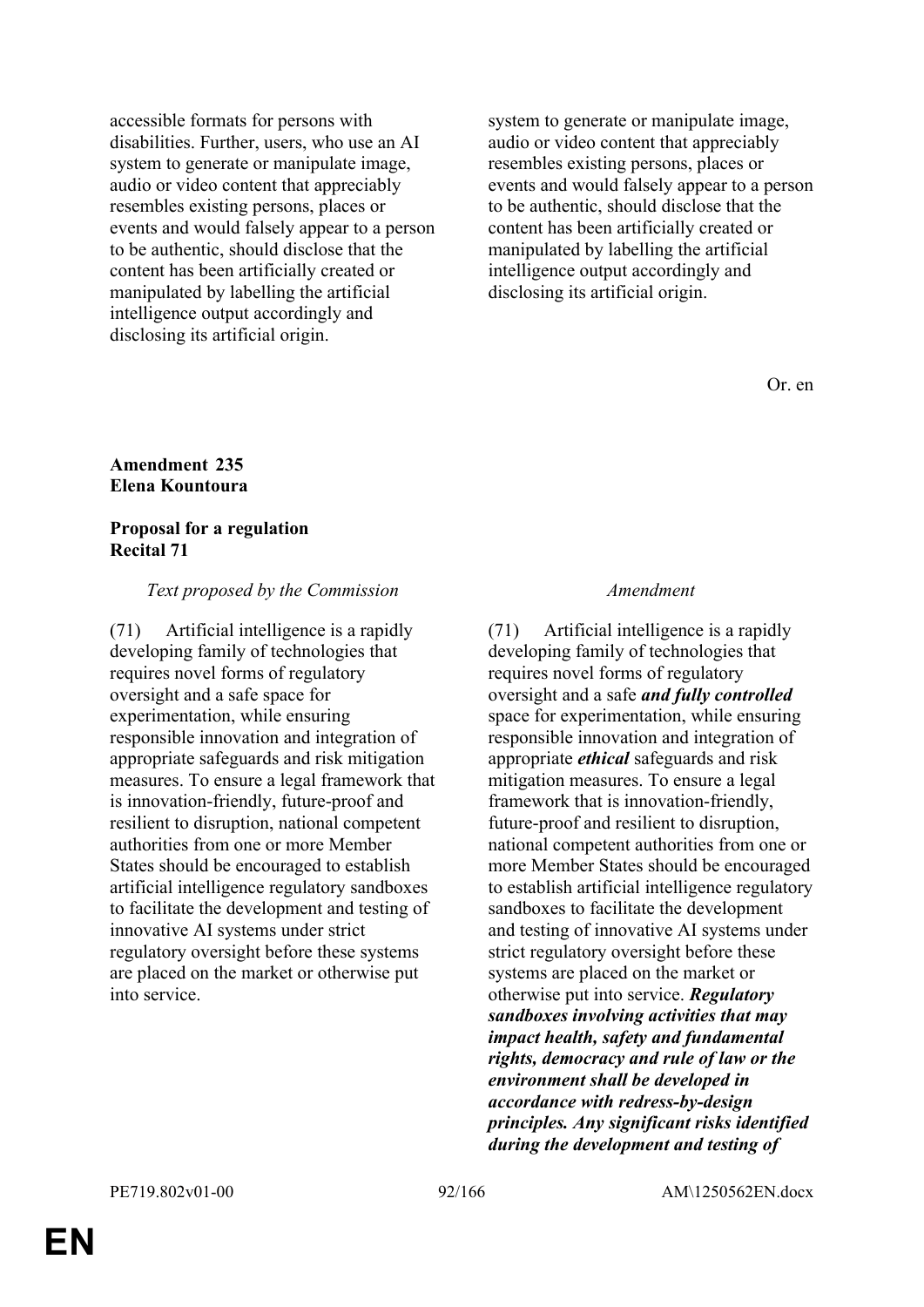*such systems shall result in immediate mitigation and, failing that, in the suspension of the development and testing process until such mitigation takes place. The legal basis of such sandboxes should comply with the requirements established in the existing data protection framework and should be consistent with the Charter of fundamental rights of the European Union.*

Or. en

### **Amendment 236 Henna Virkkunen**

# **Proposal for a regulation Recital 71**

# *Text proposed by the Commission Amendment*

(71) Artificial intelligence is a rapidly developing family of technologies that requires novel forms of regulatory oversight and a safe space for experimentation, while ensuring responsible innovation and integration of appropriate safeguards and risk mitigation measures. To ensure a legal framework that is innovation-friendly, future-proof and resilient to disruption, national competent authorities from one or more Member States should *be encouraged to* establish artificial intelligence regulatory sandboxes to facilitate the development and testing of innovative AI systems under strict regulatory oversight before these systems are placed on the market or otherwise put into service.

(71) Artificial intelligence is a rapidly developing family of technologies that requires novel forms of regulatory oversight and a safe space for experimentation, while ensuring responsible innovation and integration of appropriate safeguards and risk mitigation measures. To ensure a legal framework that is innovation-friendly, future-proof and resilient to disruption, national competent authorities from one or more Member States should establish artificial intelligence regulatory sandboxes *and make such regulatory sandboxes widely available throughout the Union, in order* to facilitate the development and testing of innovative AI systems under strict regulatory oversight before these systems are placed on the market or otherwise put into service.

Or. en

# *Justification*

*Given the comprehensive and often times ambiguous definitions of the AI Act, regulatory* 

AM\1250562EN.docx 93/166 PE719.802v01-00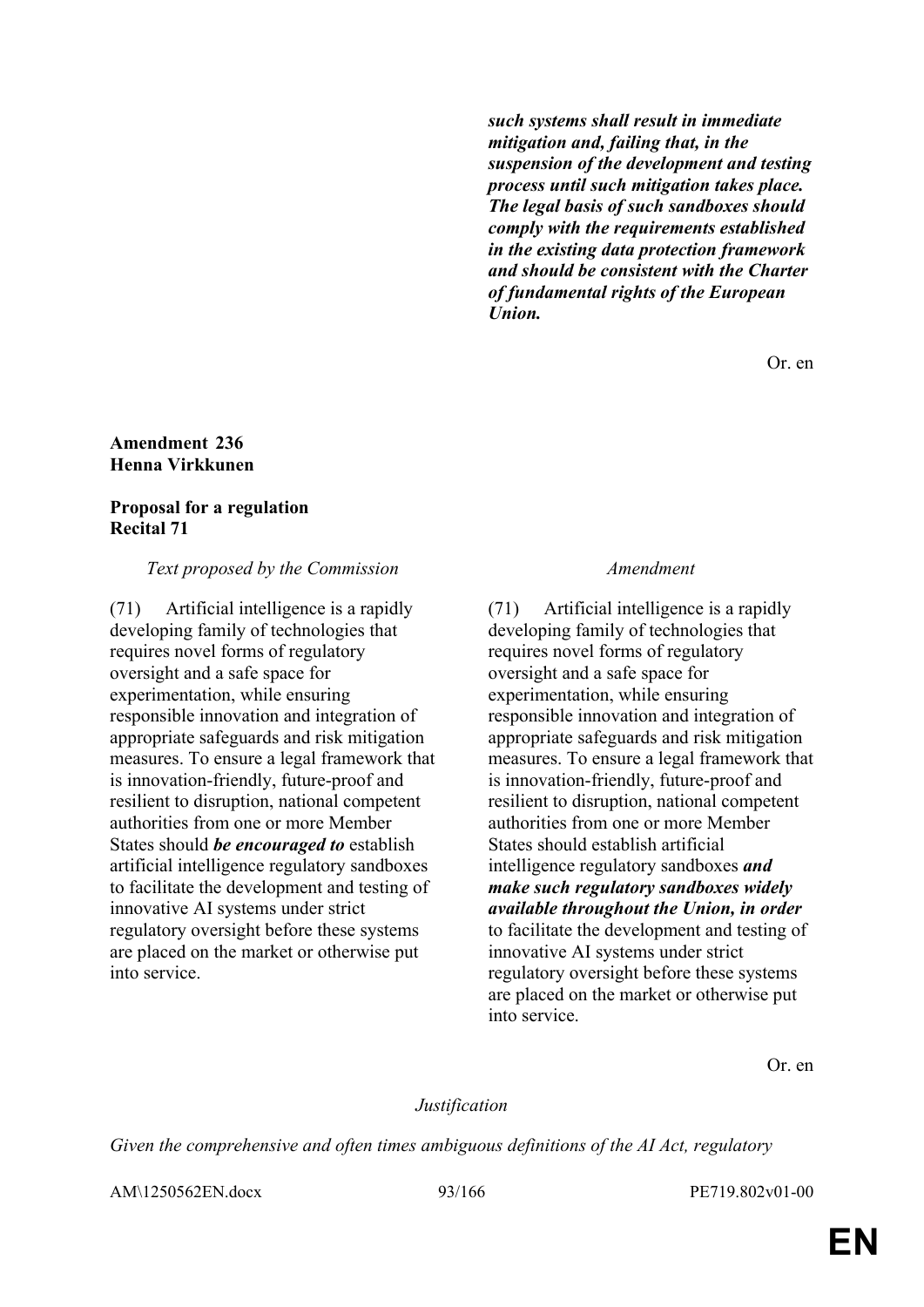*sandboxes should be widely used in order to establish a controlled environment to test innovative technologies. An effective regulatory sandboxing scheme can bring significant advantages in terms of innovation and growth without compromising on consumer protection or privacy.*

# **Amendment 237 Lina Gálvez Muñoz, Miapetra Kumpula-Natri, Ibán García Del Blanco, Carlos Zorrinho, Robert Hajšel, Romana Jerković, Adriana Maldonado López**

# **Proposal for a regulation Recital 71**

## *Text proposed by the Commission Amendment*

(71) Artificial intelligence is a rapidly developing family of technologies that requires novel forms of regulatory oversight and a safe space for experimentation, while ensuring responsible innovation and integration of appropriate safeguards and risk mitigation measures. To ensure a legal framework that is innovation-friendly, future-proof and resilient to disruption, national competent authorities from one or more Member States should be encouraged to establish artificial intelligence regulatory sandboxes to facilitate the development and testing of innovative AI systems under strict regulatory oversight before these systems are placed on the market or otherwise put into service.

(71) Artificial intelligence is a rapidly developing family of technologies that requires novel forms of regulatory oversight and a safe space for experimentation, while ensuring responsible innovation and integration of appropriate *and ethically justified* safeguards and risk mitigation measures. To ensure a legal framework that is innovation-friendly, future-proof and resilient to disruption, national competent authorities from one or more Member States should be encouraged to establish artificial intelligence regulatory sandboxes to facilitate the development and testing of innovative AI systems under strict regulatory oversight before these systems are placed on the market or otherwise put into service.

Or. en

**Amendment 238 Francesca Donato**

# **Proposal for a regulation Recital 71**

*Text proposed by the Commission Amendment*

(71) Artificial intelligence is a rapidly (71) Artificial intelligence is a rapidly

PE719.802v01-00 94/166 AM\1250562EN.docx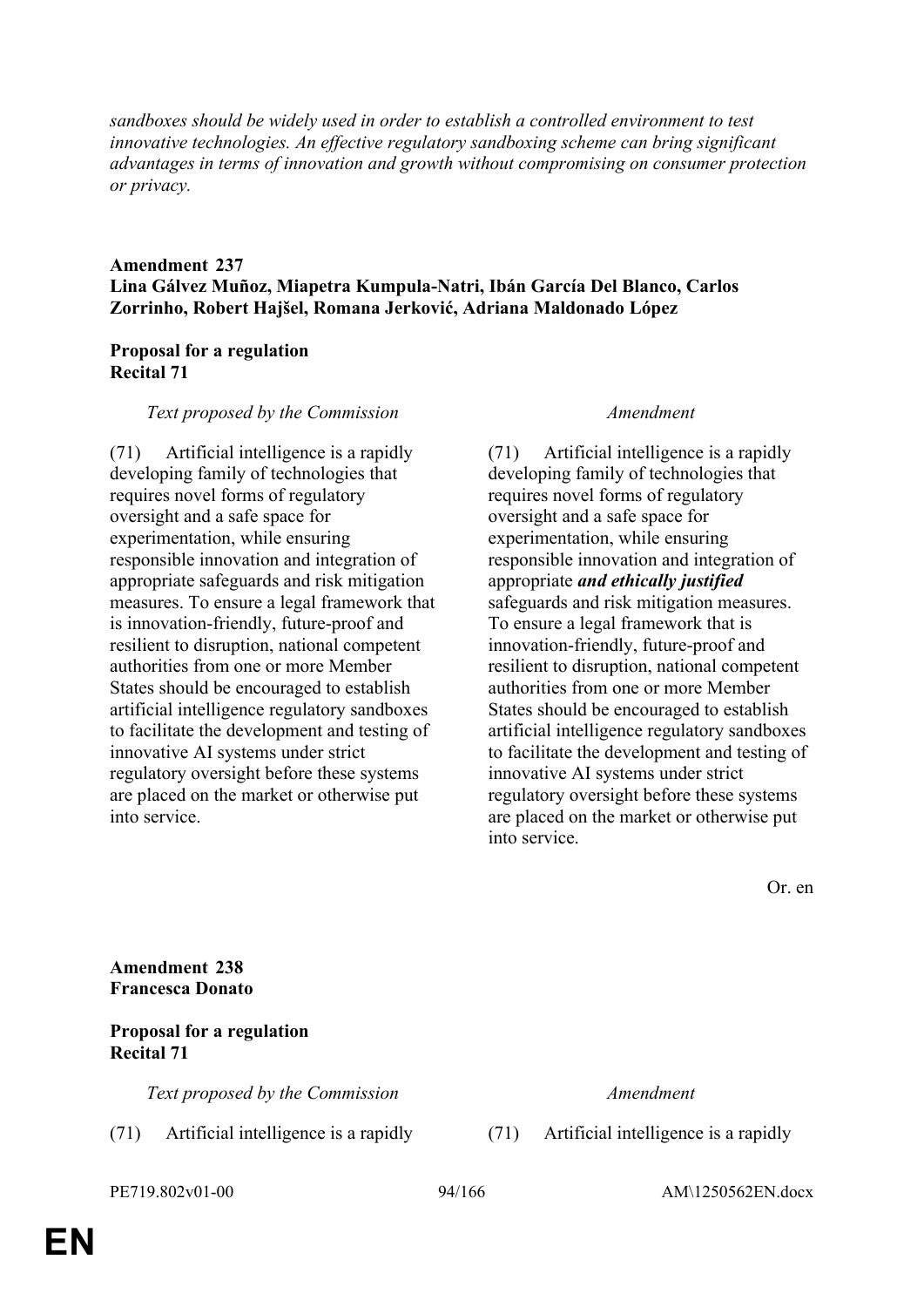developing family of technologies that requires novel forms of regulatory oversight and a safe space for experimentation, while ensuring responsible innovation and integration of appropriate safeguards and risk mitigation measures. To ensure a legal framework that is innovation-friendly, future-proof and resilient to disruption, national competent authorities from one or more Member States should be *encouraged* to establish artificial intelligence regulatory sandboxes to facilitate the development and testing of innovative AI systems under strict regulatory oversight before these systems are placed on the market or otherwise put into service.

developing family of technologies that requires novel forms of regulatory oversight and a safe space for experimentation, while ensuring responsible innovation and integration of appropriate safeguards and risk mitigation measures. To ensure a legal framework that is innovation-friendly, future-proof and resilient to disruption, national competent authorities from one or more Member States should be *advised* to establish artificial intelligence regulatory sandboxes to facilitate the development and testing of innovative AI systems under strict regulatory oversight before these systems are placed on the market or otherwise put into service.

Or. it

# **Amendment 239 Gianna Gancia, Matteo Adinolfi, Elena Lizzi, Paolo Borchia, Isabella Tovaglieri, Angelo Ciocca**

# **Proposal for a regulation Recital 71**

# *Text proposed by the Commission Amendment*

(71) Artificial intelligence is a rapidly developing family of technologies that requires novel forms of regulatory *oversight* and a safe space for experimentation, while ensuring responsible innovation and integration of appropriate safeguards and risk mitigation measures. To ensure a legal framework that is innovation-friendly, future-proof and resilient to disruption, national competent authorities from one or more Member States should be encouraged to establish artificial intelligence regulatory sandboxes to facilitate the development and testing of innovative AI systems under strict regulatory *oversight* before these systems are placed on the market or otherwise put

(71) Artificial intelligence is a rapidly developing family of technologies that requires novel forms of regulatory *supervision* and a safe space for experimentation, while ensuring responsible innovation and integration of appropriate safeguards and risk mitigation measures. To ensure a legal framework that is innovation-friendly, future-proof and resilient to disruption, national competent authorities from one or more Member States should be encouraged to establish artificial intelligence regulatory sandboxes to facilitate the development and testing of innovative AI systems under strict regulatory *supervision* before these systems are placed on the market or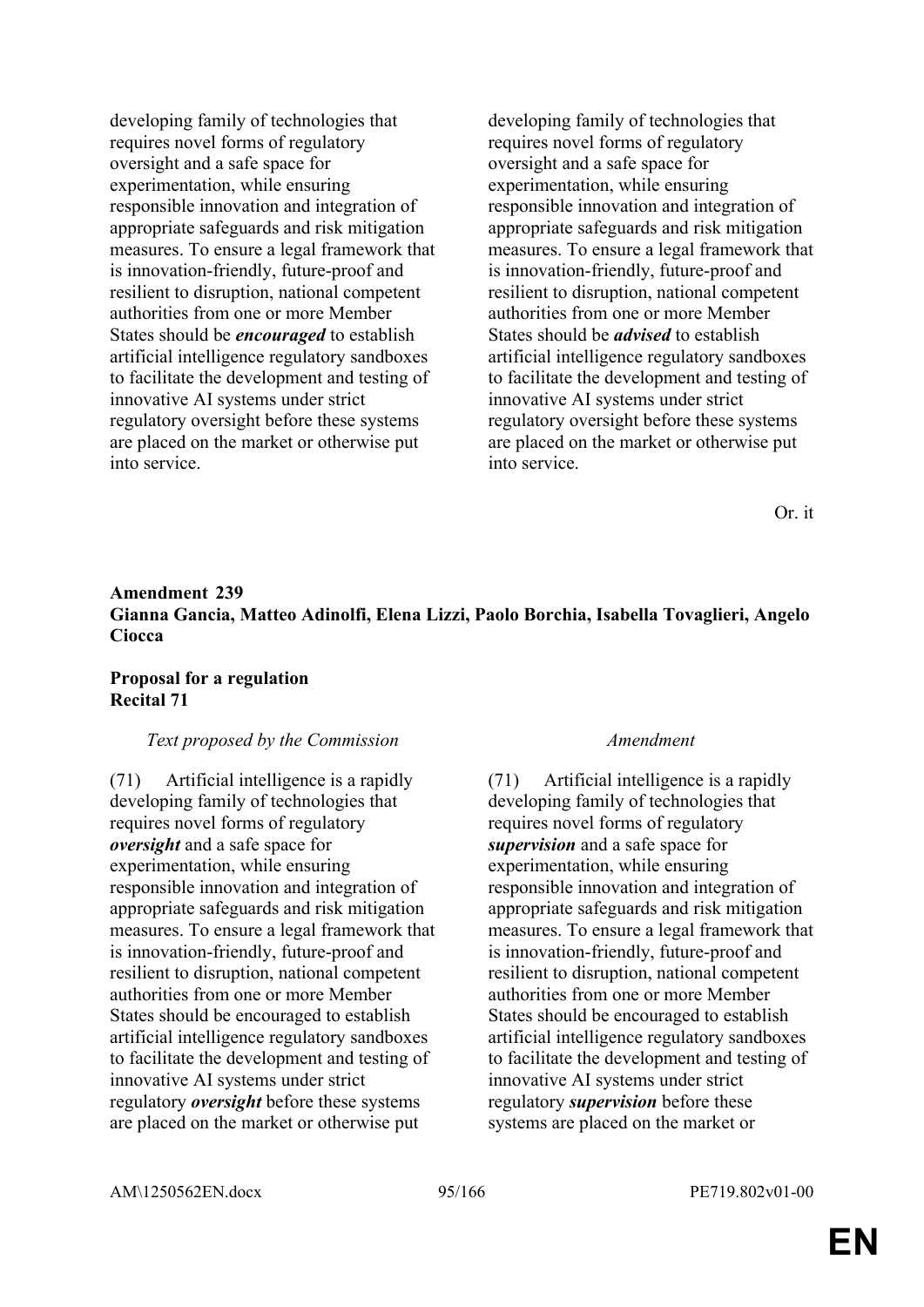Or. it

# **Amendment 240 Elena Kountoura**

### **Proposal for a regulation Recital 72**

### *Text proposed by the Commission Amendment*

(72) The objectives of the regulatory sandboxes should be to foster AI innovation by establishing a controlled experimentation and testing environment in the development and pre-marketing phase with a view to ensuring compliance of the innovative AI systems with this Regulation and other relevant Union and Member States legislation; to enhance legal certainty for innovators and the competent authorities' oversight and understanding of the opportunities, emerging risks and the impacts of AI use, and to accelerate access to markets, including by removing barriers for small and medium enterprises (SMEs) and start-ups. To ensure uniform implementation across the Union and economies of scale, it is appropriate to establish common rules for the regulatory sandboxes' implementation and a framework for cooperation between the relevant authorities involved in the supervision of the sandboxes. This Regulation should provide the legal basis for the use of personal data collected for other purposes for developing certain AI systems in the public interest within the AI regulatory sandbox, in line with Article 6(4) of Regulation (EU) 2016/679, and Article 6 of Regulation (EU) 2018/1725, and without prejudice to Article 4(2) of Directive (EU) 2016/680. Participants in the sandbox should ensure appropriate safeguards and cooperate with the competent authorities, including by

(72) The objectives of the regulatory sandboxes should be to foster AI innovation by establishing a *strictly* controlled experimentation and testing environment in the development and premarketing phase with a view to ensuring compliance of the innovative AI systems with this Regulation and other relevant Union and Member States legislation*, as well as with the Charter of fundamental rights of the European Union and the General Data Protection Regulation*; to enhance legal certainty for innovators and the competent authorities' oversight and understanding of the opportunities, emerging risks and the impacts of AI use, *to provide safeguards needed to build trust and reliance on AI systems* and to accelerate access to markets, including by removing barriers for *the public sector,* small and medium enterprises (SMEs) and start-ups*; to contribute to the development of ethical, socially responsible and environmentally sustainable AI systems*. To ensure uniform implementation across the Union and economies of scale, it is appropriate to establish common rules for the regulatory sandboxes' implementation and a framework for cooperation between the relevant authorities involved in the supervision of the sandboxes. This Regulation should provide the legal basis for the use of personal data collected for other purposes for developing certain AI systems in the public interest within the AI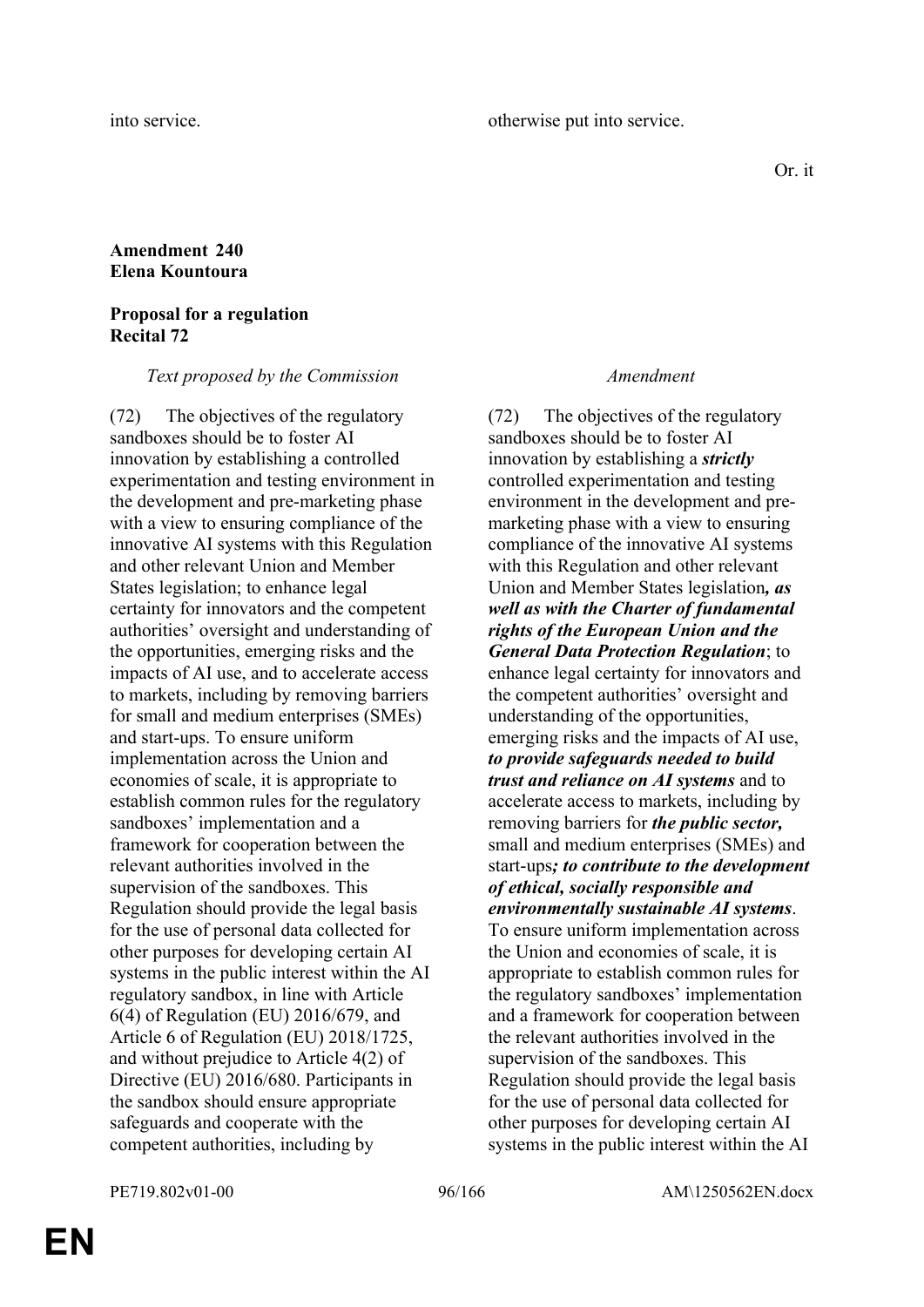following their guidance and acting expeditiously and in good faith to mitigate any high-risks to safety and fundamental rights that may arise during the development and experimentation in the sandbox. The conduct of the participants in the sandbox should be taken into account when competent authorities decide whether to impose an administrative fine under Article 83(2) of Regulation 2016/679 and Article 57 of Directive 2016/680.

regulatory sandbox, in line with Article 6(4) of Regulation (EU) 2016/679, and Article 6 of Regulation (EU) 2018/1725, and without prejudice to Article 4(2) of Directive (EU) 2016/680. Participants in the sandbox should ensure appropriate safeguards and cooperate with the competent authorities, including by following their guidance and acting expeditiously and in good faith to mitigate any high-risks to safety and fundamental rights that may arise during the development and experimentation in the sandbox. The conduct of the participants in the sandbox should be taken into account when competent authorities decide whether to impose an administrative fine under Article 83(2) of Regulation 2016/679 and Article 57 of Directive 2016/680.

Or. en

# **Amendment 241 Gianna Gancia, Matteo Adinolfi, Elena Lizzi, Paolo Borchia, Isabella Tovaglieri, Angelo Ciocca**

## **Proposal for a regulation Recital 72**

### *Text proposed by the Commission Amendment*

(72) The objectives of the regulatory sandboxes should be to foster AI innovation by establishing a controlled experimentation and testing environment in the development and pre-marketing phase with a view to ensuring compliance of the innovative AI systems with this Regulation and other relevant Union and Member States legislation; to enhance legal certainty for innovators and the competent authorities' *oversight* and understanding of the opportunities, emerging risks and the impacts of AI use, and to accelerate access to markets, including by removing barriers for small and medium enterprises (SMEs) and start-ups. To ensure uniform

(72) The objectives of the regulatory sandboxes should be to foster AI innovation by establishing a controlled experimentation and testing environment in the development and pre-marketing phase with a view to ensuring compliance of the innovative AI systems with this Regulation and other relevant Union and Member States legislation; to enhance legal certainty for innovators and the competent authorities' *supervision* and understanding of the opportunities, emerging risks and the impacts of AI use, and to accelerate access to markets, including by removing barriers for small and medium enterprises (SMEs) and start-ups. *To permit effective* 

AM\1250562EN.docx 97/166 PE719.802v01-00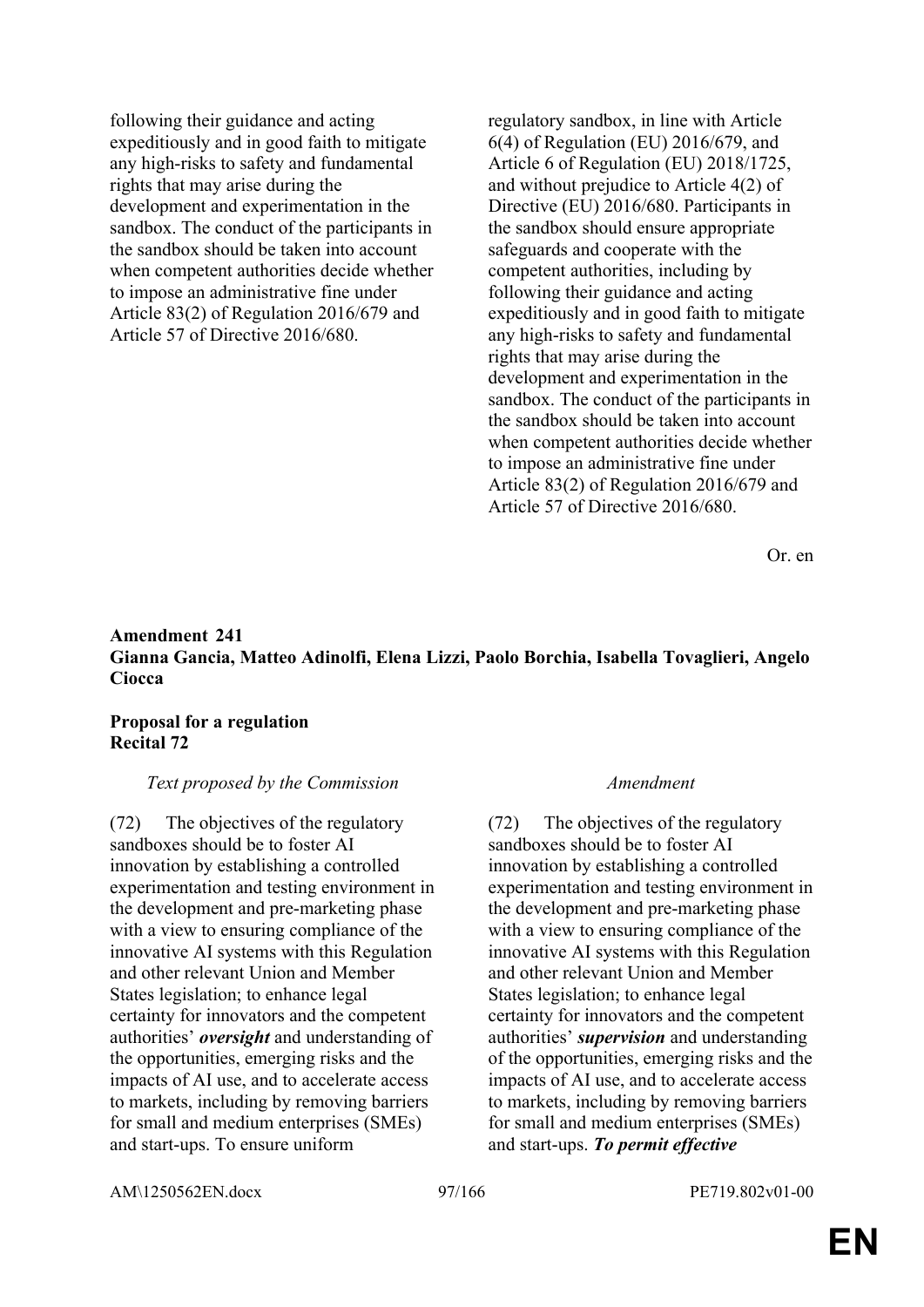implementation across the Union and economies of scale, it is appropriate to establish common rules for the regulatory sandboxes' implementation and a framework for cooperation between the relevant authorities involved in the supervision of the sandboxes. This Regulation should provide the legal basis for the use of personal data collected for other purposes for developing certain AI systems in the public interest within the AI regulatory sandbox, in line with Article 6(4) of Regulation (EU) 2016/679, and Article 6 of Regulation (EU) 2018/1725, and without prejudice to Article 4(2) of Directive (EU) 2016/680. Participants in the sandbox should ensure appropriate safeguards and cooperate with the competent authorities, including by following their guidance and acting expeditiously and in good faith to mitigate any high-risks to safety and fundamental rights that may arise during the development and experimentation in the sandbox. The conduct of the participants in the sandbox should be taken into account when competent authorities decide whether to impose an administrative fine under Article 83(2) of Regulation 2016/679 and Article 57 of Directive 2016/680.

*participation by these categories in regulatory sandboxes, compliance costs must be kept to an absolute minimum*. To ensure uniform implementation across the Union and economies of scale, it is appropriate to establish common rules for the regulatory sandboxes' implementation and a framework for cooperation between the relevant authorities involved in the supervision of the sandboxes. This Regulation should provide the legal basis for the use of personal data collected for other purposes for developing certain AI systems in the public interest within the AI regulatory sandbox, in line with Article 6(4) of Regulation (EU) 2016/679, and Article 6 of Regulation (EU) 2018/1725, and without prejudice to Article 4(2) of Directive (EU) 2016/680. Participants in the sandbox should ensure appropriate safeguards and cooperate with the competent authorities, including by following their guidance and acting expeditiously and in good faith to mitigate any high-risks to safety and fundamental rights that may arise during the development and experimentation in the sandbox. The conduct of the participants in the sandbox should be taken into account when competent authorities decide whether to impose an administrative fine under Article 83(2) of Regulation 2016/679 and Article 57 of Directive 2016/680.

Or. it

**Amendment 242 Lina Gálvez Muñoz, Miapetra Kumpula-Natri, Ibán García Del Blanco, Carlos Zorrinho, Robert Hajšel, Romana Jerković, Adriana Maldonado López, Josianne Cutajar**

# **Proposal for a regulation Recital 72**

*Text proposed by the Commission Amendment*

(72) The objectives of the regulatory (72) The objectives of the regulatory

PE719.802v01-00 98/166 AM\1250562EN.docx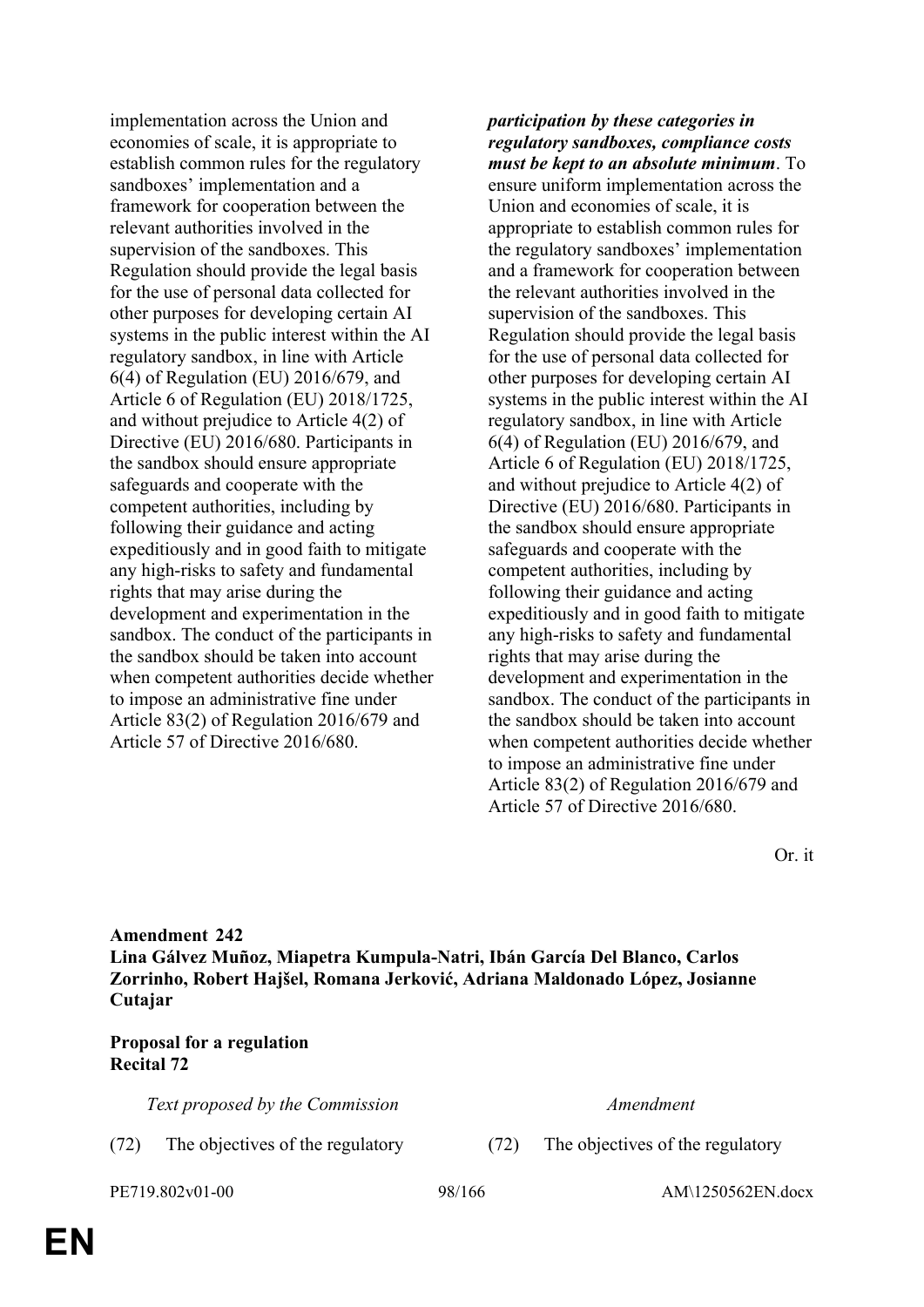sandboxes should be to foster AI innovation by establishing a controlled experimentation and testing environment in the development and pre-marketing phase with a view to ensuring compliance of the innovative AI systems with this Regulation and other relevant Union and Member States legislation; to enhance legal certainty for innovators and the competent authorities' oversight and understanding of the opportunities, emerging risks and the impacts of AI use, and to accelerate access to markets, including by removing barriers for small and medium enterprises (SMEs) and start-ups. To ensure uniform implementation across the Union and economies of scale, it is appropriate to establish common rules for the regulatory sandboxes' implementation and a framework for cooperation between the relevant authorities involved in the supervision of the sandboxes. This Regulation should provide the legal basis for the use of personal data collected for other purposes for developing certain AI systems in the public interest within the AI regulatory sandbox, in line with Article 6(4) of Regulation (EU) 2016/679, and Article 6 of Regulation (EU) 2018/1725, and without prejudice to Article 4(2) of Directive (EU) 2016/680. Participants in the sandbox should ensure appropriate safeguards and cooperate with the competent authorities, including by following their guidance and acting expeditiously and in good faith to mitigate any high-risks to safety and fundamental rights that may arise during the development and experimentation in the sandbox. The conduct of the participants in the sandbox should be taken into account when competent authorities decide whether to impose an administrative fine under Article 83(2) of Regulation 2016/679 and Article 57 of Directive 2016/680.

sandboxes should be to foster AI innovation by establishing a controlled experimentation and testing environment in the development and pre-marketing phase with a view to ensuring compliance of the innovative AI systems with this Regulation and other relevant Union and Member States legislation; to enhance legal certainty for innovators and the competent authorities' oversight and understanding of the opportunities, emerging risks and the impacts of AI use, and to accelerate access to markets, including by removing barriers for small and medium enterprises (SMEs) and start-ups*; to contribute to the development of ethical, socially responsible and environmentally sustainable AI systems, in line with the ethical principles outlined in this Regulation*. To ensure uniform implementation across the Union and economies of scale, it is appropriate to establish common rules for the regulatory sandboxes' implementation and a framework for cooperation between the relevant authorities involved in the supervision of the sandboxes. This Regulation should provide the legal basis for the use of personal data collected for other purposes for developing certain AI systems in the public interest within the AI regulatory sandbox, in line with Article 6(4) of Regulation (EU) 2016/679, and Article 6 of Regulation (EU) 2018/1725, and without prejudice to Article 4(2) of Directive (EU) 2016/680. Participants in the sandbox should ensure appropriate safeguards and cooperate with the competent authorities, including by following their guidance and acting expeditiously and in good faith to mitigate any high-risks to safety and fundamental rights that may arise during the development and experimentation in the sandbox. The conduct of the participants in the sandbox should be taken into account when competent authorities decide whether to impose an administrative fine under Article 83(2) of Regulation 2016/679 and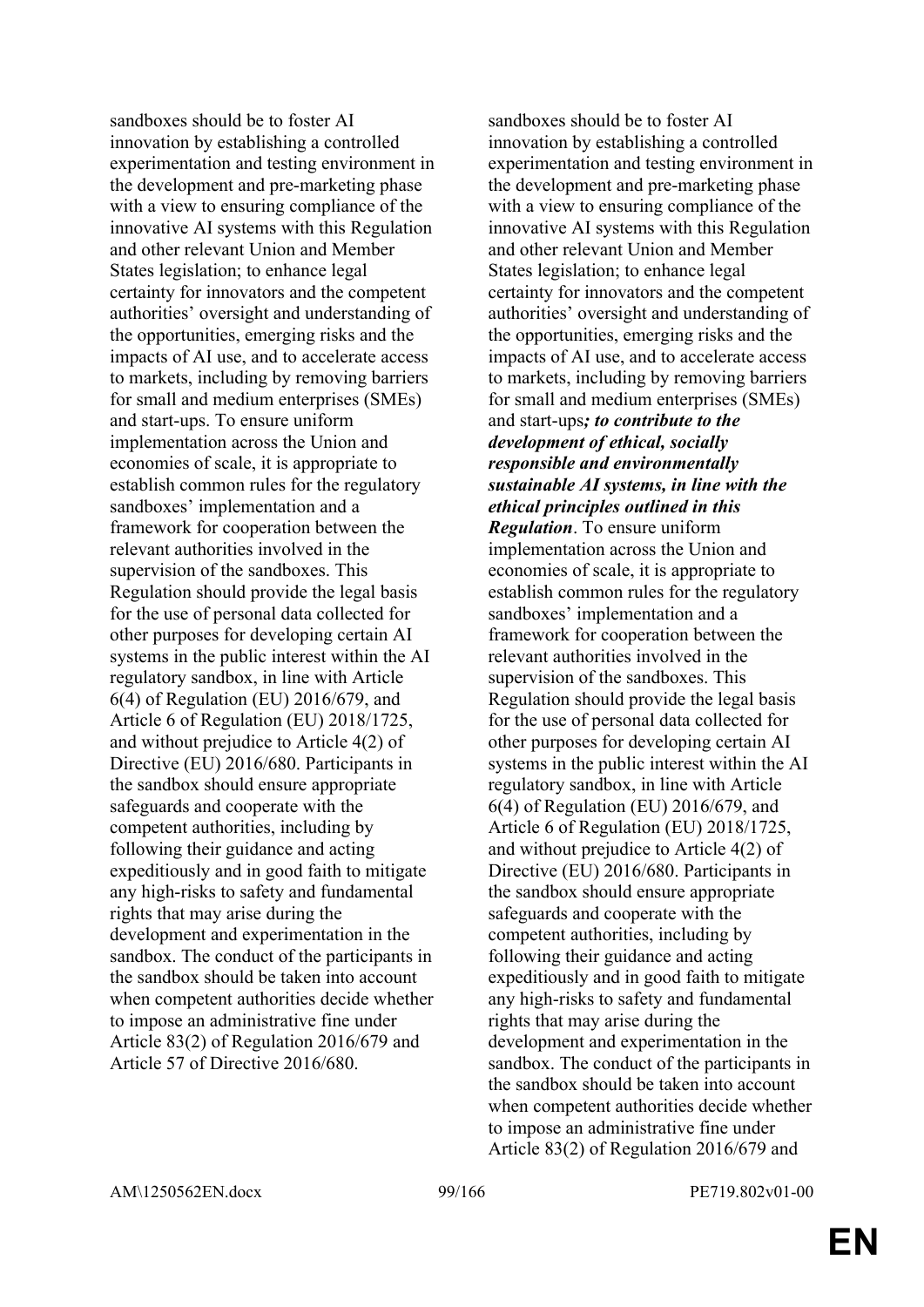# **Amendment 243 Josianne Cutajar, Miapetra Kumpula-Natri**

### **Proposal for a regulation Recital 72**

### *Text proposed by the Commission Amendment*

(72) The objectives of the regulatory sandboxes should be to foster AI innovation by establishing a controlled experimentation and testing environment in the development and pre-marketing phase with a view to ensuring compliance of the innovative AI systems with this Regulation and other relevant Union and Member States legislation; to enhance legal certainty for innovators and the competent authorities' oversight and understanding of the opportunities, emerging risks and the impacts of AI use, and to accelerate access to markets, including by removing barriers for small and medium enterprises (SMEs) and start-ups. To ensure uniform implementation across the Union and economies of scale, it is appropriate to establish common rules for the regulatory sandboxes' implementation and a framework for cooperation between the relevant authorities involved in the supervision of the sandboxes. This Regulation should provide the legal basis for the use of personal data collected for other purposes for developing certain AI systems in the public interest within the AI regulatory sandbox, in line with Article 6(4) of Regulation (EU) 2016/679, and Article 6 of Regulation (EU) 2018/1725, and without prejudice to Article 4(2) of Directive (EU) 2016/680. Participants in the sandbox should ensure appropriate safeguards and cooperate with the competent authorities, including by

(72) The objectives of the regulatory sandboxes should be to foster AI innovation by establishing a controlled experimentation and testing environment in the development and pre-marketing phase with a view to ensuring compliance of the innovative AI systems with this Regulation and other relevant Union and Member States legislation; to enhance legal certainty for innovators and the competent authorities' oversight and understanding of the opportunities, emerging risks and the impacts of AI use, and to accelerate access to markets, including by removing barriers for small and medium enterprises (SMEs) and start-ups *as well as to contribute to achieving the targets on AI as set in the Policy Programme "Path to the Digital Decade"*. To ensure uniform implementation across the Union and economies of scale, it is appropriate to establish common rules for the regulatory sandboxes' implementation and a framework for cooperation between the relevant authorities involved in the supervision of the sandboxes. This Regulation should provide the legal basis for the use of personal data collected for other purposes for developing certain AI systems in the public interest within the AI regulatory sandbox, in line with Article 6(4) of Regulation (EU) 2016/679, and Article 6 of Regulation (EU) 2018/1725, and without prejudice to Article 4(2) of Directive (EU) 2016/680. Participants in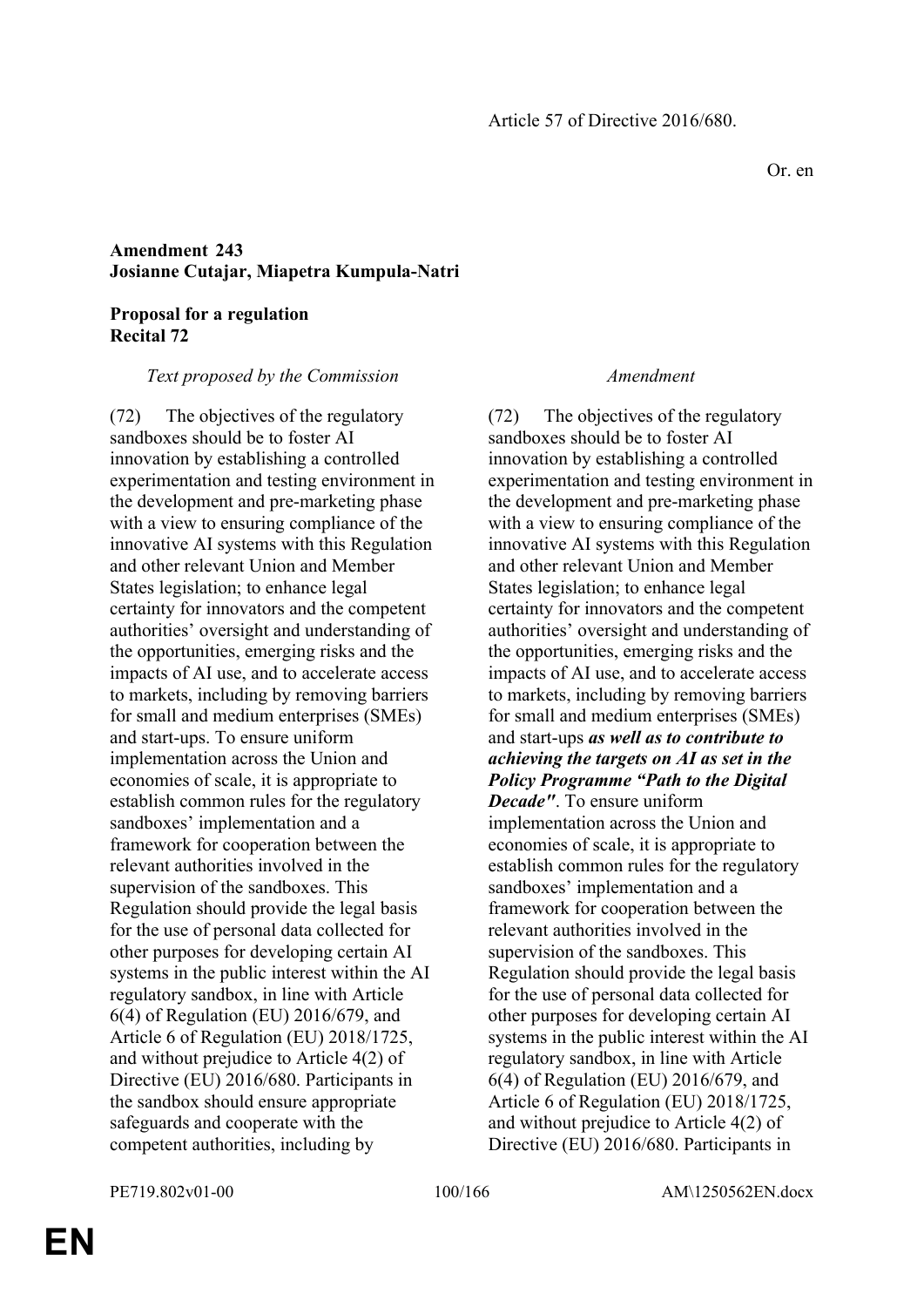following their guidance and acting expeditiously and in good faith to mitigate any high-risks to safety and fundamental rights that may arise during the development and experimentation in the sandbox. The conduct of the participants in the sandbox should be taken into account when competent authorities decide whether to impose an administrative fine under Article 83(2) of Regulation 2016/679 and Article 57 of Directive 2016/680.

the sandbox should ensure appropriate safeguards and cooperate with the competent authorities, including by following their guidance and acting expeditiously and in good faith to mitigate any high-risks to safety and fundamental rights that may arise during the development and experimentation in the sandbox. The conduct of the participants in the sandbox should be taken into account when competent authorities decide whether to impose an administrative fine under Article 83(2) of Regulation 2016/679 and Article 57 of Directive 2016/680.

Or. en

# **Amendment 244 Gianna Gancia, Matteo Adinolfi, Elena Lizzi, Paolo Borchia, Isabella Tovaglieri, Angelo Ciocca**

### **Proposal for a regulation Recital 72**

### *Text proposed by the Commission Amendment*

(72) The objectives of the regulatory sandboxes should be to foster AI innovation by establishing a controlled experimentation and testing environment in the development and pre-marketing phase with a view to ensuring compliance of the innovative AI systems with this Regulation and other relevant Union and Member States legislation; to enhance legal certainty for innovators and the competent authorities' *oversight* and understanding of the opportunities, emerging risks and the impacts of AI use, and to accelerate access to markets, including by removing barriers for small and medium enterprises (SMEs) and start-ups. To ensure uniform implementation across the Union and economies of scale, it is appropriate to establish common rules for the regulatory sandboxes' implementation and a framework for cooperation between the

(72) The objectives of the regulatory sandboxes should be to foster AI innovation by establishing a controlled experimentation and testing environment in the development and pre-marketing phase with a view to ensuring compliance of the innovative AI systems with this Regulation and other relevant Union and Member States legislation; to enhance legal certainty for innovators and the competent authorities' *supervision* and understanding of the opportunities, emerging risks and the impacts of AI use, and to accelerate access to markets, including by removing barriers for small and medium enterprises (SMEs) and start-ups. To ensure uniform implementation across the Union and economies of scale, it is appropriate to establish common rules for the regulatory sandboxes' implementation and a framework for cooperation between the

AM\1250562EN.docx 101/166 PE719.802v01-00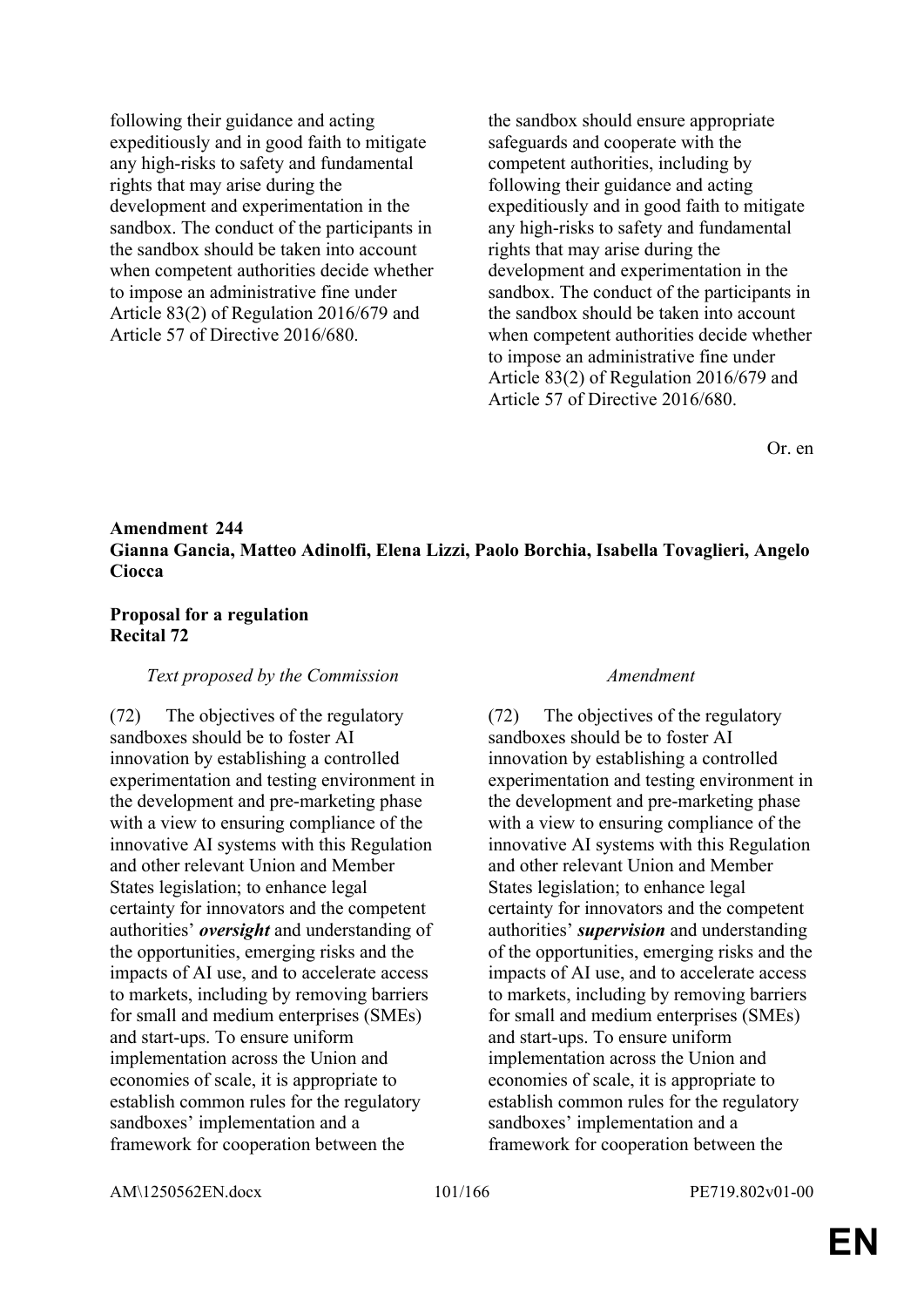relevant authorities involved in the supervision of the sandboxes. This Regulation should provide the legal basis for the use of personal data collected for other purposes for developing certain AI systems in the public interest within the AI regulatory sandbox, in line with Article 6(4) of Regulation (EU) 2016/679, and Article 6 of Regulation (EU) 2018/1725, and without prejudice to Article 4(2) of Directive (EU) 2016/680. Participants in the sandbox should ensure appropriate safeguards and cooperate with the competent authorities, including by following their guidance and acting expeditiously and in good faith to mitigate any high-risks to safety and fundamental rights that may arise during the development and experimentation in the sandbox. The conduct of the participants in the sandbox should be taken into account when competent authorities decide whether to impose an administrative fine under Article 83(2) of Regulation 2016/679 and Article 57 of Directive 2016/680.

relevant authorities involved in the supervision of the sandboxes. This Regulation should provide the legal basis for the use of personal data collected for other purposes for developing certain AI systems in the public interest within the AI regulatory sandbox, in line with Article 6(4) of Regulation (EU) 2016/679, and Article 6 of Regulation (EU) 2018/1725, and without prejudice to Article 4(2) of Directive (EU) 2016/680. Participants in the sandbox should ensure appropriate safeguards and cooperate with the competent authorities, including by following their guidance and acting expeditiously and in good faith to mitigate any high-risks to safety and fundamental rights that may arise during the development and experimentation in the sandbox. The conduct of the participants in the sandbox should be taken into account when competent authorities decide whether to impose an administrative fine under Article 83(2) of Regulation 2016/679 and Article 57 of Directive 2016/680.

Or. it

**Amendment 245 Gianna Gancia, Matteo Adinolfi, Elena Lizzi, Paolo Borchia, Isabella Tovaglieri, Angelo Ciocca**

### **Proposal for a regulation Recital 72 a (new)**

*Text proposed by the Commission Amendment*

*(72a) It is desirable for the establishment of regulatory sandboxes, which is currently left to the discretion of Member States, to be made obligatory, with properly established criteria, to ensure both the effectiveness of the system and easier access for enterprises, particularly SMEs. It is also necessary for research enterprises and institutions to be involved in developing the conditions for the*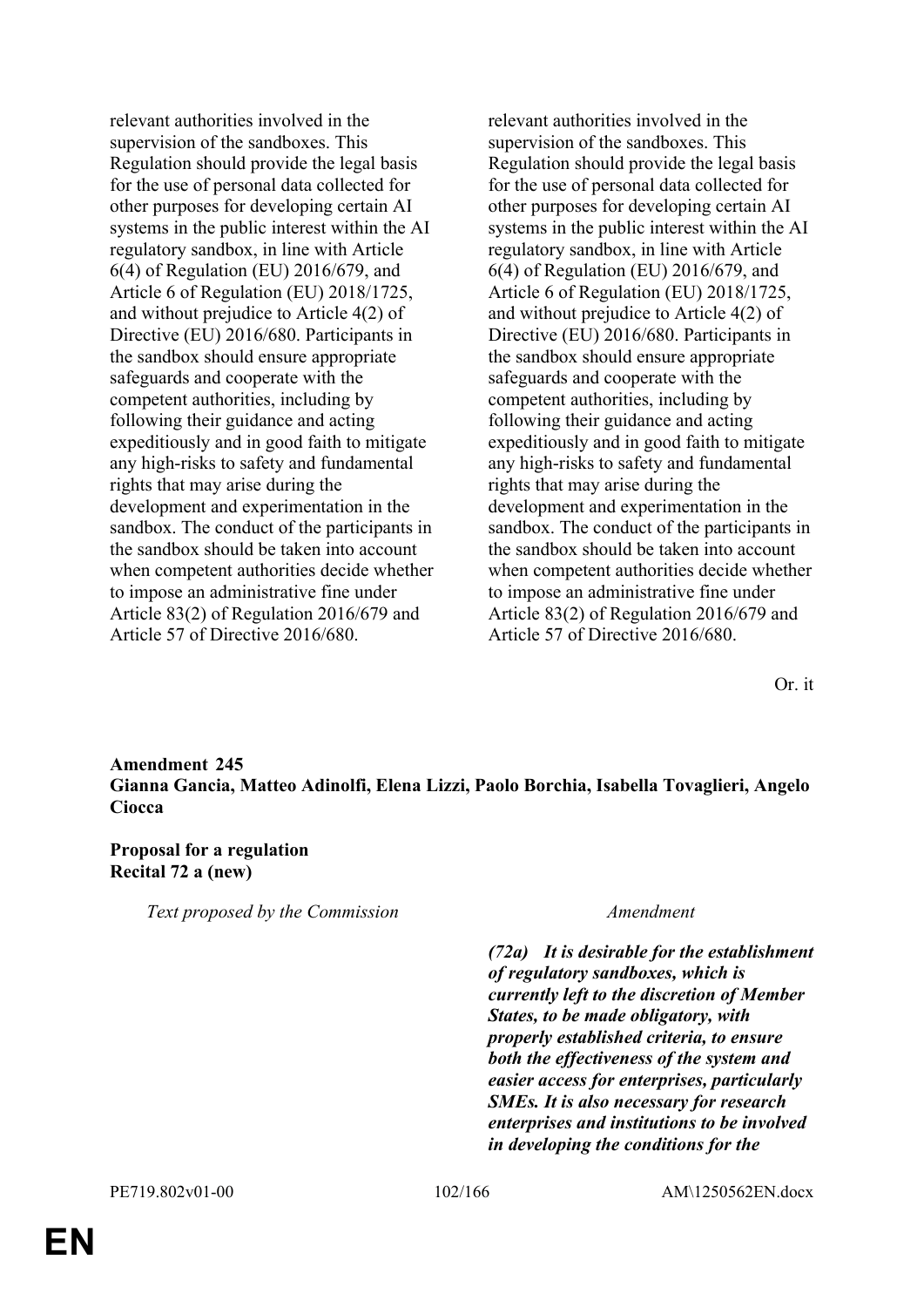# **Amendment 246 Lina Gálvez Muñoz, Miapetra Kumpula-Natri, Ibán García Del Blanco, Carlos Zorrinho, Robert Hajšel, Romana Jerković, Adriana Maldonado López, Josianne Cutajar**

## **Proposal for a regulation Recital 73**

### *Text proposed by the Commission Amendment*

(73) In order to promote and protect innovation, it is important that the interests of small-scale providers and users of AI systems are taken into particular account. To this objective, Member States should develop initiatives, which are targeted at those operators, including on awareness raising and information communication. Moreover, the specific interests and needs of small-scale providers shall be taken into account when Notified Bodies set conformity assessment fees. Translation costs related to mandatory documentation and communication with authorities may constitute a significant cost for providers and other operators, notably those of a smaller scale. Member States should possibly ensure that one of the languages determined and accepted by them for relevant providers' documentation and for communication with operators is one which is broadly understood by the largest possible number of cross-border users.

(73) In order to promote and protect innovation, it is important that the interests of small-scale providers and users of AI systems are taken into particular account. To this objective, Member States should develop initiatives, which are targeted at those operators, including on *AI literacy,* awareness raising and information communication. Moreover, the specific interests and needs of small-scale providers shall be taken into account when Notified Bodies set conformity assessment fees. Translation costs related to mandatory documentation and communication with authorities may constitute a significant cost for providers and other operators, notably those of a smaller scale. Member States should possibly ensure that one of the languages determined and accepted by them for relevant providers' documentation and for communication with operators is one which is broadly understood by the largest possible number of cross-border users.

Or. en

# **Amendment 247 Elena Kountoura**

### **Proposal for a regulation**

AM\1250562EN.docx 103/166 PE719.802v01-00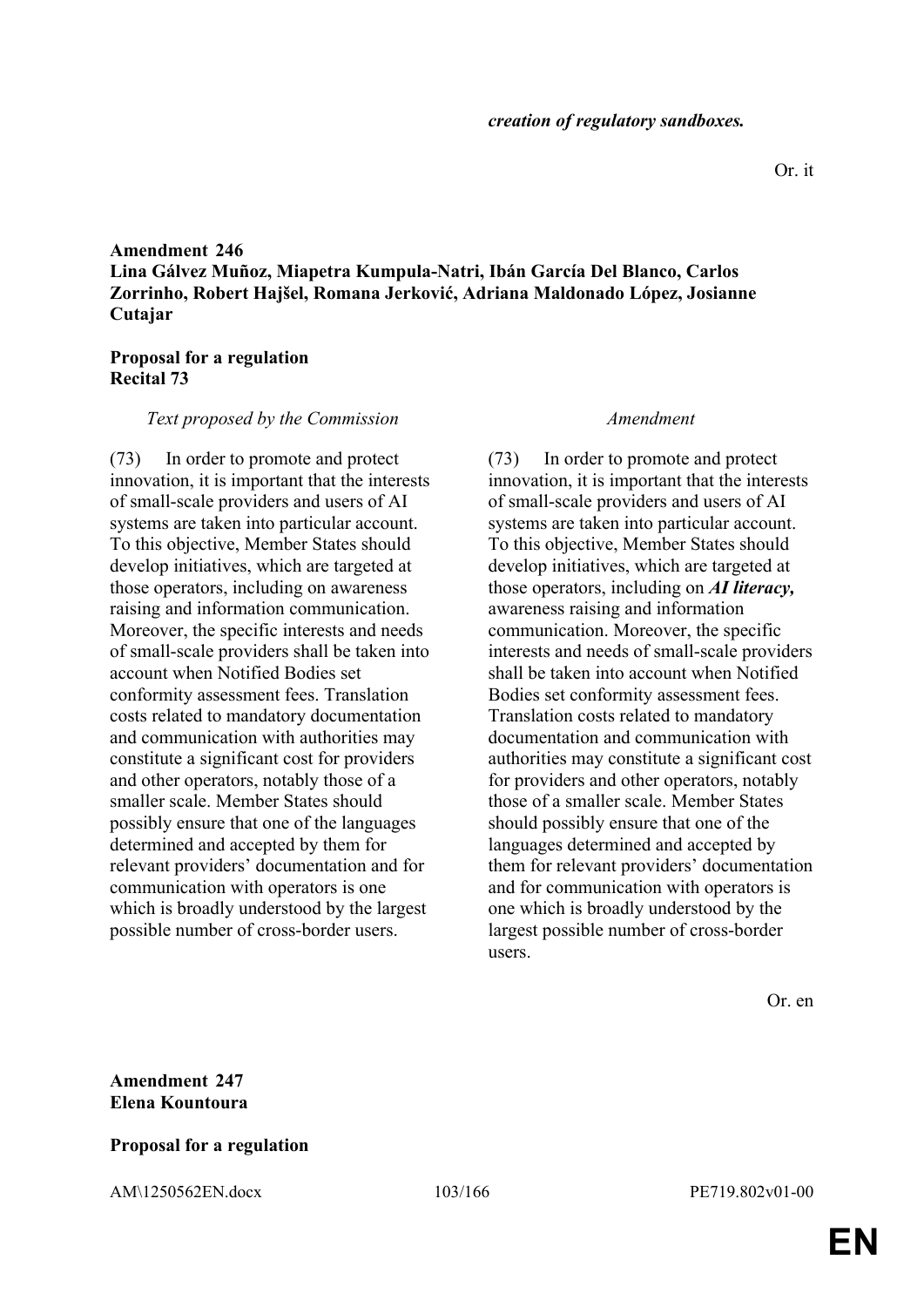# **Recital 74**

# *Text proposed by the Commission Amendment*

(74) In order to minimise the risks to implementation resulting from lack of knowledge and expertise in the market as well as to facilitate compliance of providers and notified bodies with their obligations under this Regulation, the AIon demand platform, the European Digital Innovation Hubs and the Testing and Experimentation Facilities established by the Commission and the Member States at national or EU level should *possibly* contribute to the implementation of this Regulation. Within their respective mission and fields of competence, they may provide in particular technical and scientific support to providers and notified bodies.

(74) In order to minimise the risks to implementation resulting from lack of knowledge and expertise in the market as well as to facilitate compliance of providers and notified bodies with their obligations under this Regulation, the AIon demand platform, the European Digital Innovation Hubs and the Testing and Experimentation Facilities established by the Commission and the Member States at national or EU level*, as well as the ENISA, the EU Agency for Fundamental Rights, EIGE, and the European Data Protection Supervisor* should *constantly* contribute to the implementation of this Regulation. Within their respective mission and fields of competence, they may provide in particular technical and scientific support to providers and notified bodies.

Or. en

### **Amendment 248 Gianna Gancia, Matteo Adinolfi, Elena Lizzi, Paolo Borchia, Isabella Tovaglieri, Angelo Ciocca**

## **Proposal for a regulation Recital 74**

### *Text proposed by the Commission Amendment*

(74) In order to minimise the risks to implementation resulting from lack of knowledge and expertise in the market as well as to facilitate compliance of providers and notified bodies with their obligations under this Regulation, the AIon demand platform, the European Digital Innovation Hubs and the Testing and Experimentation Facilities established by the Commission and the Member States at national or EU level should possibly

(74) In order to minimise the risks to implementation resulting from lack of knowledge and expertise in the market as well as to facilitate compliance of providers and notified bodies with their obligations under this Regulation, the AIon demand platform, the European Digital Innovation Hubs and the Testing and Experimentation Facilities established by the Commission and the Member States at national or EU level *and the national*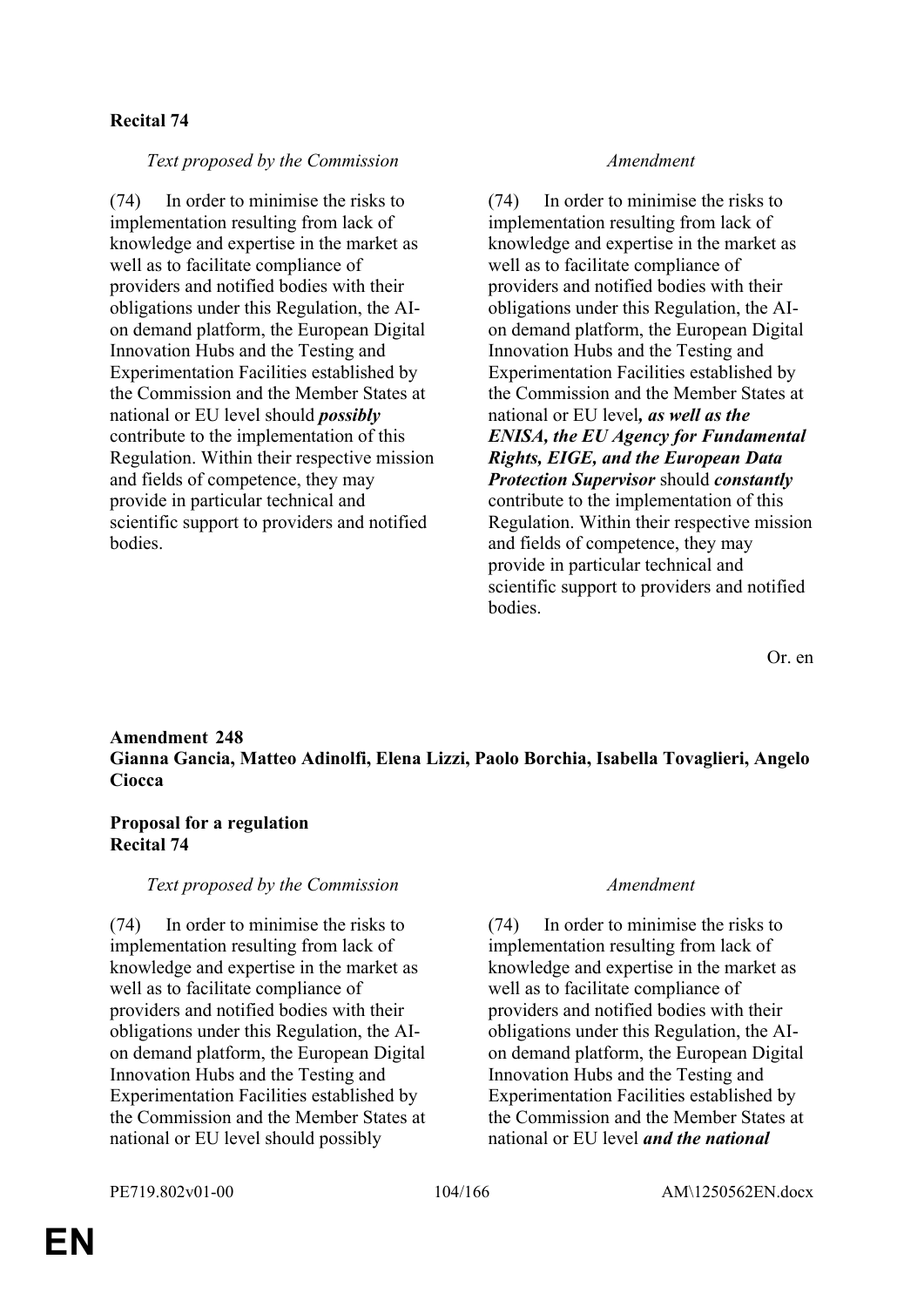contribute to the implementation of this Regulation. Within their respective mission and fields of competence, they may provide in particular technical and scientific support to providers and notified bodies.

*cybersecurity agencies* should possibly contribute to the implementation of this Regulation. Within their respective mission and fields of competence, they may provide in particular technical and scientific support to providers and notified **bodies** 

Or. it

### **Amendment 249 Eva Kaili, Ivo Hristov**

### **Proposal for a regulation Recital 76**

### *Text proposed by the Commission Amendment*

(76) In order to facilitate a smooth, effective and harmonised implementation of this Regulation a European Artificial Intelligence Board should be established. The Board should be responsible for a number of advisory tasks, including issuing opinions, recommendations, advice or guidance on matters related to the implementation of this Regulation, including on technical specifications or existing standards regarding the requirements established in this Regulation and providing advice to and assisting the Commission on specific questions related to artificial intelligence.

(76) In order to facilitate a smooth, effective and harmonised implementation of this Regulation a European Artificial Intelligence Board should be established. The Board should be responsible for a number of advisory tasks, including issuing opinions, recommendations, advice or guidance on matters related to the implementation of this Regulation, including on technical specifications or existing standards regarding the requirements established in this Regulation and providing advice to and assisting the Commission on specific questions related to artificial intelligence. *The Board should work towards establishing a European Regulatory Agency for Artificial Intelligence in line with the provisions of Article 56(3).*

Or. en

**Amendment 250 Adam Jarubas, Janusz Lewandowski, Krzysztof Hetman, Radosław Sikorski, Eva Maydell, Jerzy Buzek**

### **Proposal for a regulation**

AM\1250562EN.docx 105/166 PE719.802v01-00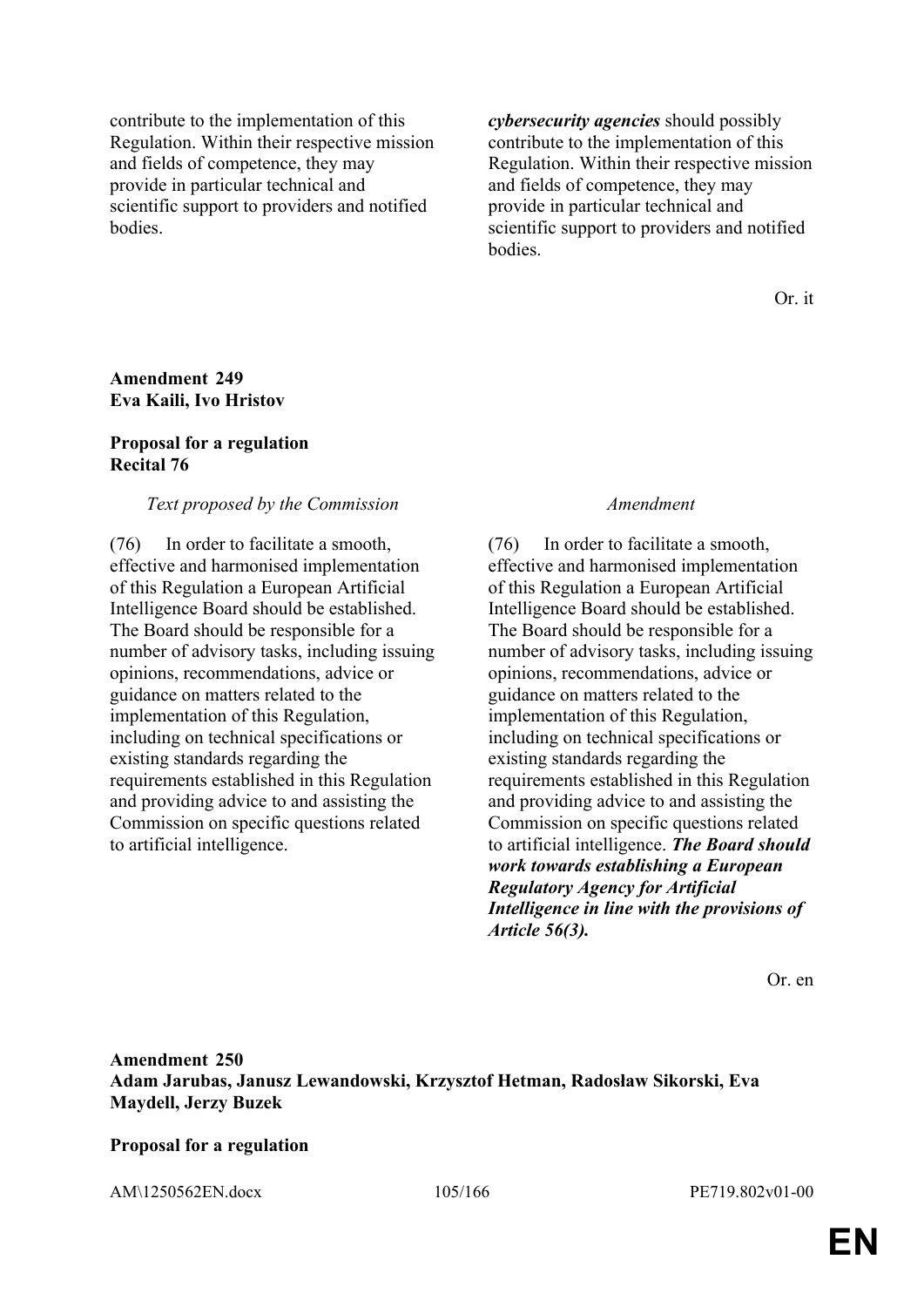# **Recital 76 a (new)**

*Text proposed by the Commission Amendment*

*(76a) An AI advisory council ('the Advisory Council') should be established as a sub-group of the Board consisting of relevant representatives from industry, research, academia, civil society, standardisation organisations, relevant common European data spaces, and other relevant stakeholders, including social partners, where appropriate depending on the subject matter discussed, representing all Member States to maintain geographical balance. The Advisory Council should support the work of the Board by providing advice relating to the tasks of the Board. The Advisory Council should nominate a representative to attend meetings of the Board and to participate in its work.*

Or. en

# **Amendment 251 Lina Gálvez Muñoz, Miapetra Kumpula-Natri, Ibán García Del Blanco, Carlos Zorrinho, Robert Hajšel, Romana Jerković, Adriana Maldonado López, Josianne Cutajar**

### **Proposal for a regulation Recital 81**

### *Text proposed by the Commission Amendment*

(81) The development of AI systems other than high-risk AI systems in accordance with the requirements of this Regulation may lead to a larger uptake of trustworthy artificial intelligence in the Union. Providers of non-high-risk AI systems should be encouraged to create codes of conduct intended to foster the voluntary application of the mandatory requirements applicable to high-risk AI systems. Providers should also be encouraged to apply on a voluntary basis

(81) The development of AI systems other than high-risk AI systems in accordance with the requirements of this Regulation may lead to a larger uptake of trustworthy *socially responsible and environmentally sustainable* artificial intelligence in the Union. Providers of nonhigh-risk AI systems should be encouraged to create codes of conduct intended to foster the voluntary application of the mandatory requirements applicable to high-risk AI systems. Providers should also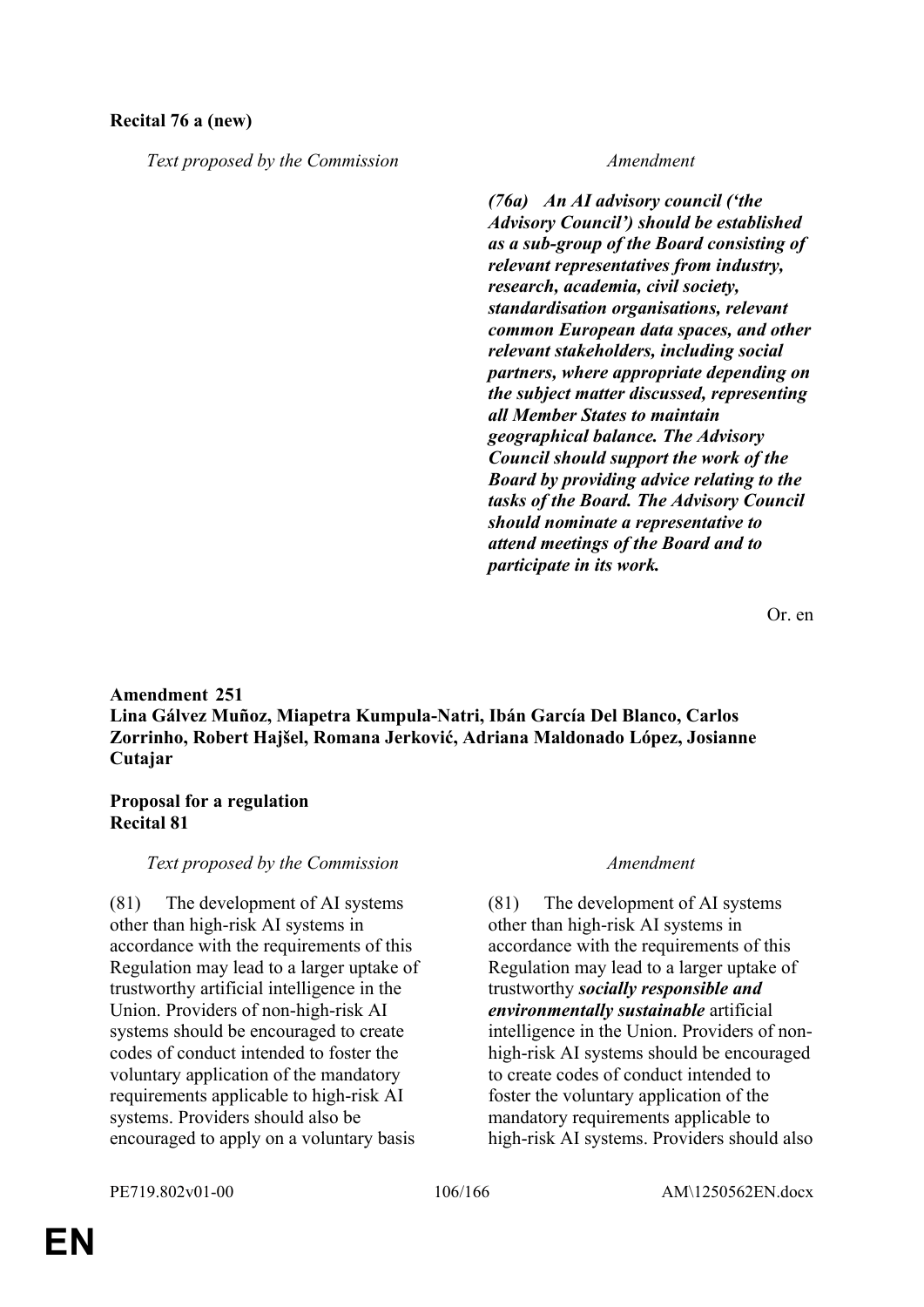additional requirements related, for example, to environmental sustainability, accessibility to persons with disability, stakeholders' participation in the design and development of AI systems, and diversity of the development teams. The Commission may develop initiatives, including of a sectorial nature, to facilitate the lowering of technical barriers hindering cross-border exchange of data for AI development, including on data access infrastructure, semantic and technical interoperability of different types of data.

be encouraged to apply on a voluntary basis additional requirements related, for example, to environmental sustainability, accessibility to persons with disability, stakeholders' participation in the design and development of AI systems, and diversity of the development teams. The Commission may develop initiatives, including of a sectorial nature, to facilitate the lowering of technical barriers hindering cross-border exchange of data for AI development, including on data access infrastructure, semantic and technical interoperability of different types of data.

Or. en

## **Amendment 252 Francesca Donato**

## **Proposal for a regulation Recital 81**

## *Text proposed by the Commission Amendment*

(81) The development of AI systems other than high-risk AI systems in accordance with the requirements of this Regulation may lead to a larger uptake of trustworthy artificial intelligence in the Union. Providers of non-high-risk AI systems should *be encouraged to* create codes of conduct intended to foster the *voluntary* application of the *mandatory* requirements applicable to high-risk AI systems. Providers should also be encouraged to apply *on a voluntary basis* additional requirements related, for example, to environmental sustainability, accessibility to persons with disability, stakeholders' participation in the design and development of AI systems, and diversity of the development teams. The Commission may develop initiatives, including of a sectorial nature, to facilitate the lowering of technical barriers hindering cross-border exchange of data for AI

(81) The development of AI systems other than high-risk AI systems in accordance with the requirements of this Regulation may lead to a larger uptake of trustworthy artificial intelligence in the Union. Providers of non-high-risk AI systems should *nonetheless* create codes of conduct intended to foster the application of the requirements applicable to high-risk AI systems. Providers should also be encouraged to apply additional requirements related, for example, to environmental sustainability, accessibility to persons with disability, stakeholders' participation in the design and development of AI systems, and diversity of the development teams. The Commission may develop initiatives, including of a sectorial nature, to facilitate the lowering of technical barriers hindering cross-border exchange of data for AI development, including on data access

AM\1250562EN.docx 107/166 PE719.802v01-00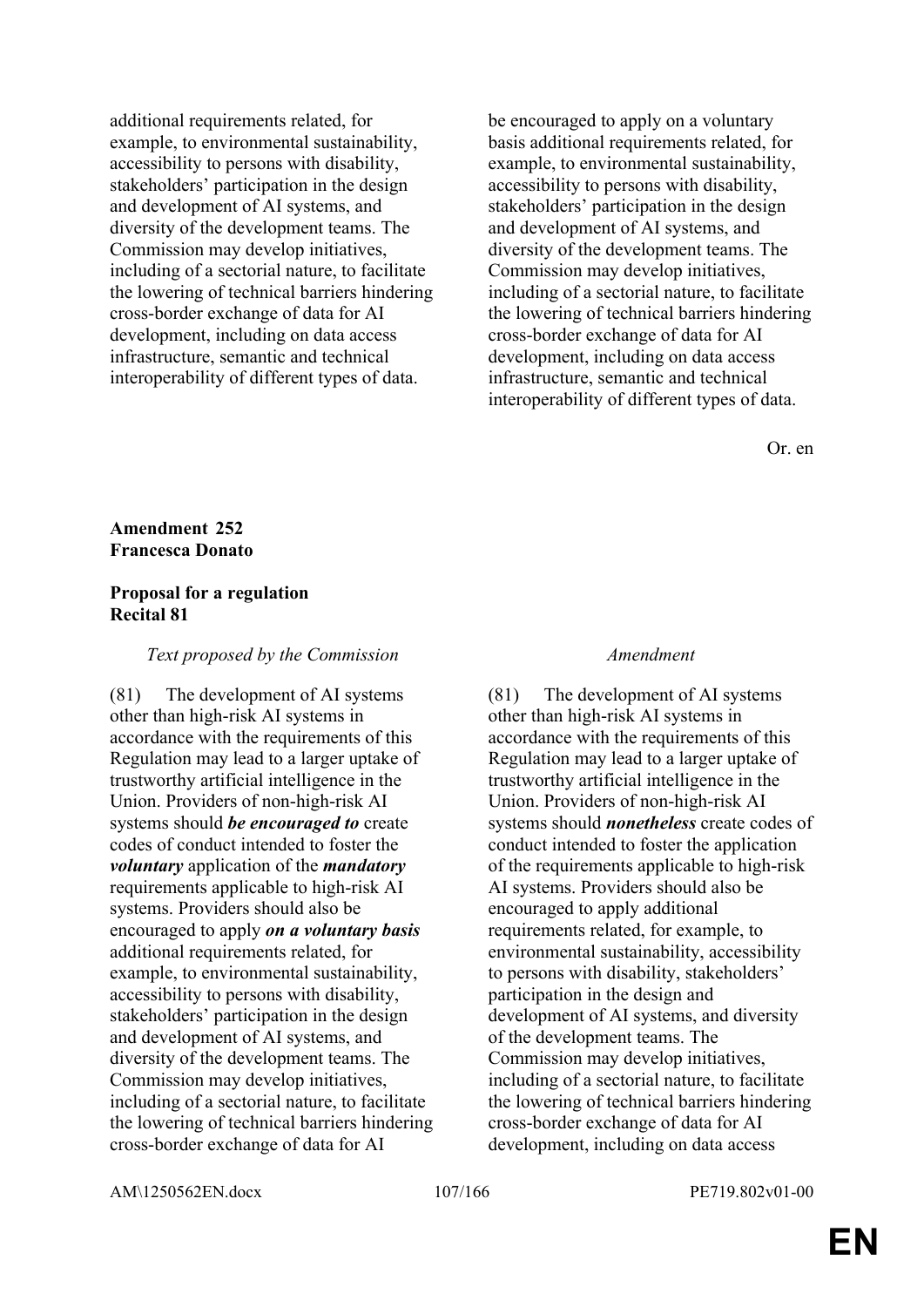development, including on data access infrastructure, semantic and technical interoperability of different types of data. infrastructure, semantic and technical interoperability of different types of data.

Or. it

**Amendment 253 Adam Jarubas, Janusz Lewandowski, Krzysztof Hetman, Radosław Sikorski, Eva Maydell, Jerzy Buzek**

### **Proposal for a regulation Recital 86 a (new)**

*Text proposed by the Commission Amendment*

*(86a) In order to ensure uniform conditions for the implementation of this Regulation, it shall be accompanied by the publication of guidelines to help all stakeholders to interpret key concepts covered by the Regulation, such as prohibited or high-risk AI cases and the precise means and implementation rules of the Regulation by national competent authorities;*

Or. en

# **Amendment 254 Gianna Gancia, Matteo Adinolfi, Elena Lizzi, Paolo Borchia, Isabella Tovaglieri, Angelo Ciocca**

**Proposal for a regulation Recital 89 a (new)**

*Text proposed by the Commission Amendment*

*(89a) As things currently stand, the AI sector has a strategic international dimension. In order to achieve the objectives and ambitions set out in this Regulation and strengthen the European approach to AI internationally, it is a matter of urgency that thinking in this area, including as a result of of this*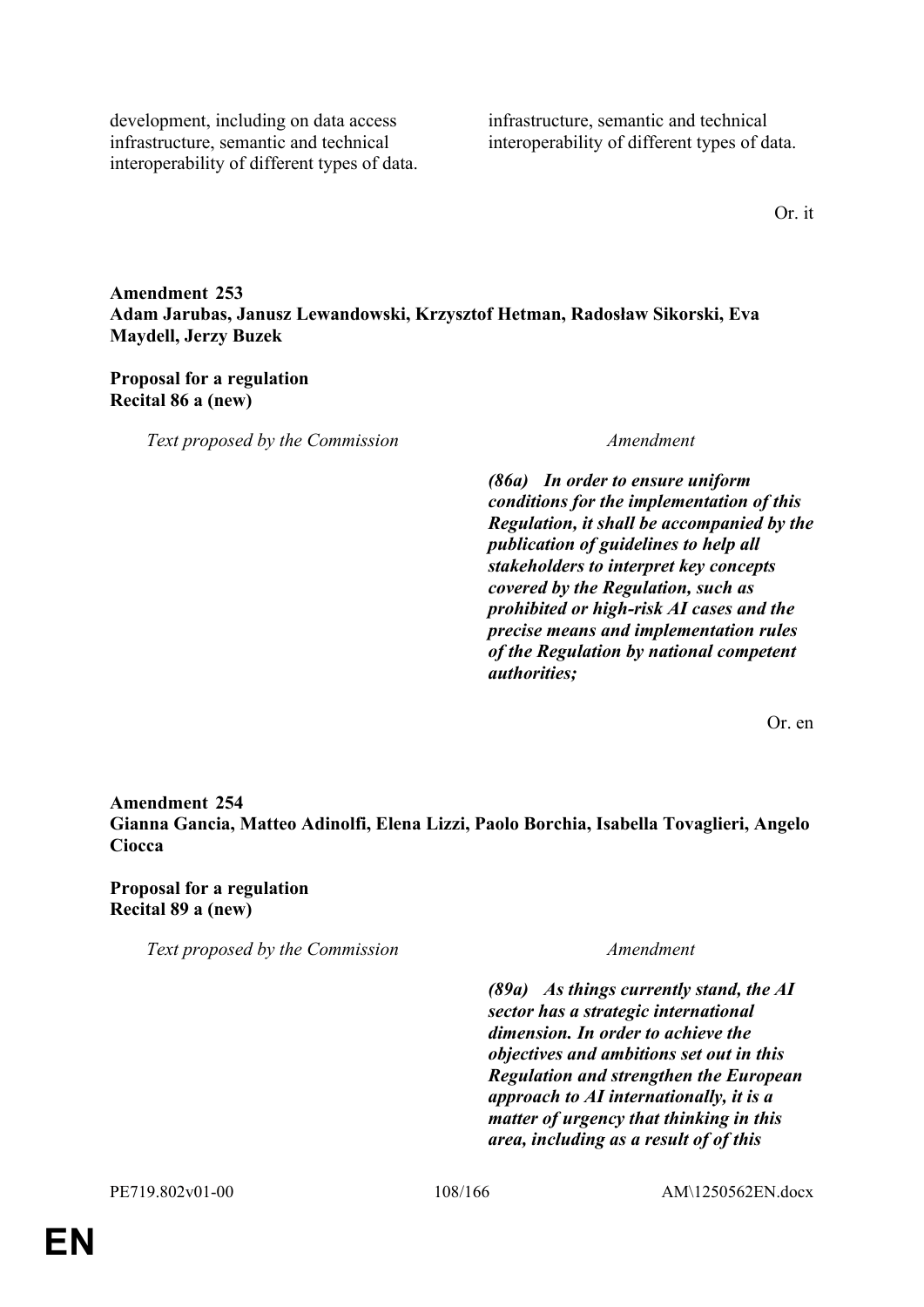*legislation, should not remain solely within the European Union. If the EU wishes to be at the forefront of creating democratic and inclusive regulation that respects the rights of individuals, including those outside Europe's borders, it should seek to be a benchmark in this sphere for non-EU countries too. That would serve to safeguard the competitiveness of the principal actors of the market and spread practices similar to those in this Regulation on a global scale. This Regulation's effectiveness would be strengthened if the European Union were able to play a key role at international level too.*

Or. it

### *Justification*

*Recital 89a should in fact be seen as Recital 90 (new).*

**Amendment 255 Elena Kountoura**

### **Proposal for a regulation Article 1 – paragraph 1 – point a**

*Text proposed by the Commission Amendment*

(a) harmonised rules for the placing on the market, the putting into service and the use of artificial intelligence systems ('AI systems') in the Union;

(a) harmonised rules for the placing on the market, the putting into service and the use of *human-centric and trustworthy* artificial intelligence systems ('AI systems') in the Union;

Or. en

# **Amendment 256 Lina Gálvez Muñoz, Miapetra Kumpula-Natri, Ibán García Del Blanco, Carlos Zorrinho, Robert Hajšel, Romana Jerković, Adriana Maldonado López**

**Proposal for a regulation Article 1 – paragraph 1 – point a**

AM\1250562EN.docx 109/166 PE719.802v01-00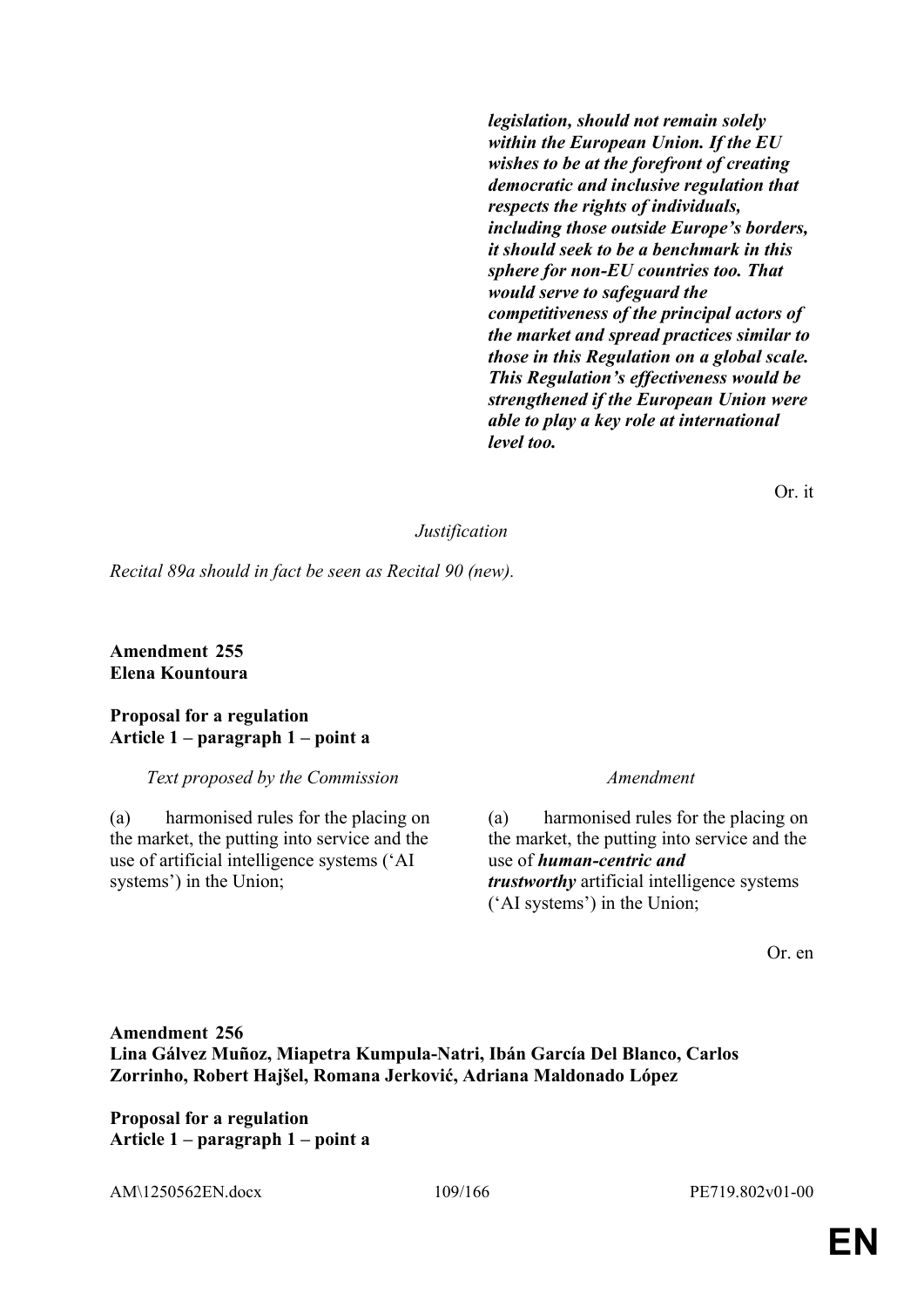### *Text proposed by the Commission Amendment*

(a) harmonised rules for the *placing on the market, the putting into service* and the use of artificial intelligence systems ('AI systems') in the Union;

(a) harmonised rules for the *development, deployment* and the use of artificial intelligence systems ('AI systems') in the Union;

Or. en

### **Amendment 257 Francesca Donato**

### **Proposal for a regulation Article 1 – paragraph 1 – point c**

*Text proposed by the Commission Amendment*

(c) specific requirements for high-risk AI systems and obligations for operators of such systems;

(c) specific requirements for high-risk *and non-high-risk* AI systems and obligations for operators of such systems;

Or. it

**Amendment 258 Miapetra Kumpula-Natri** on behalf of the S&D Group

### **Proposal for a regulation Article 1 – paragraph 1 a (new)**

*Text proposed by the Commission Amendment*

*When justified by significant risks to fundamental rights of persons, Member States may introduce specific regulatory solutions ensuring a higher level of protection of persons than offered in this Regulation.*

Or. en

### **Amendment 259**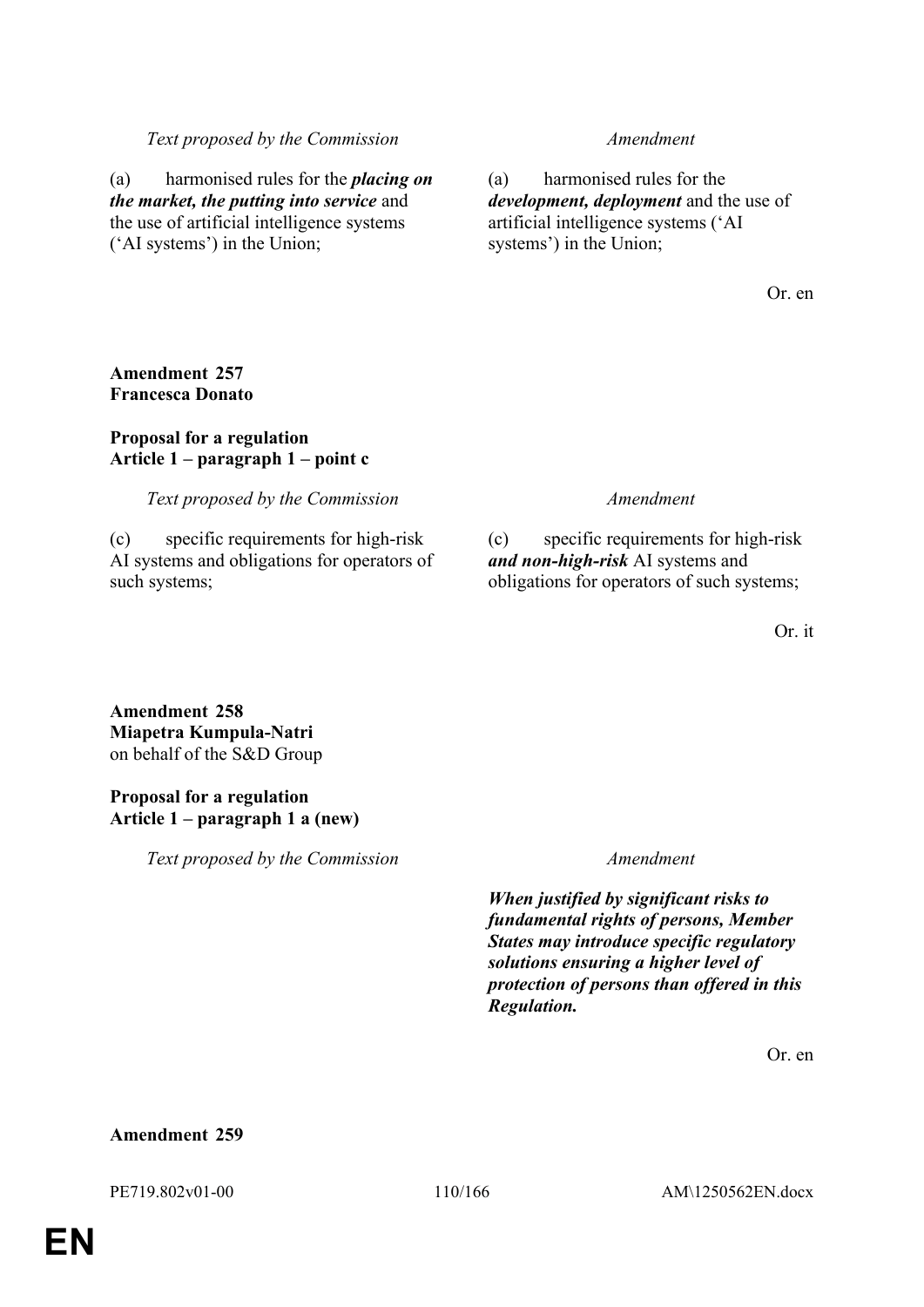### **Lina Gálvez Muñoz, Miapetra Kumpula-Natri, Ibán García Del Blanco, Carlos Zorrinho, Robert Hajšel, Romana Jerković, Adriana Maldonado López**

## **Proposal for a regulation Article 2 – paragraph 1 – point a**

## *Text proposed by the Commission Amendment*

(a) *providers* placing on the market or putting into service AI systems in the Union, irrespective of whether those providers are established within the Union or in a third country;

(a) *'developer'* placing on the market or putting into service AI systems in the Union, irrespective of whether those providers are established within the Union or in a third country *or that adapts a general purpose AI system to a specific purpose and use*;

Or. en

# **Amendment 260 Adam Jarubas, Janusz Lewandowski, Krzysztof Hetman, Radosław Sikorski, Jerzy Buzek**

## **Proposal for a regulation Article 2 – paragraph 1 – point b**

*Text proposed by the Commission Amendment*

(b) users of AI systems *located within* the Union;

(b) users of AI systems *using the AI system in* the Union ;

Or. en

## **Amendment 261 Francesca Donato**

## **Proposal for a regulation Article 2 – paragraph 3**

*Text proposed by the Commission Amendment*

*3. This Regulation shall not apply to AI systems developed or used exclusively for military purposes.*

AM\1250562EN.docx 111/166 PE719.802v01-00

*deleted*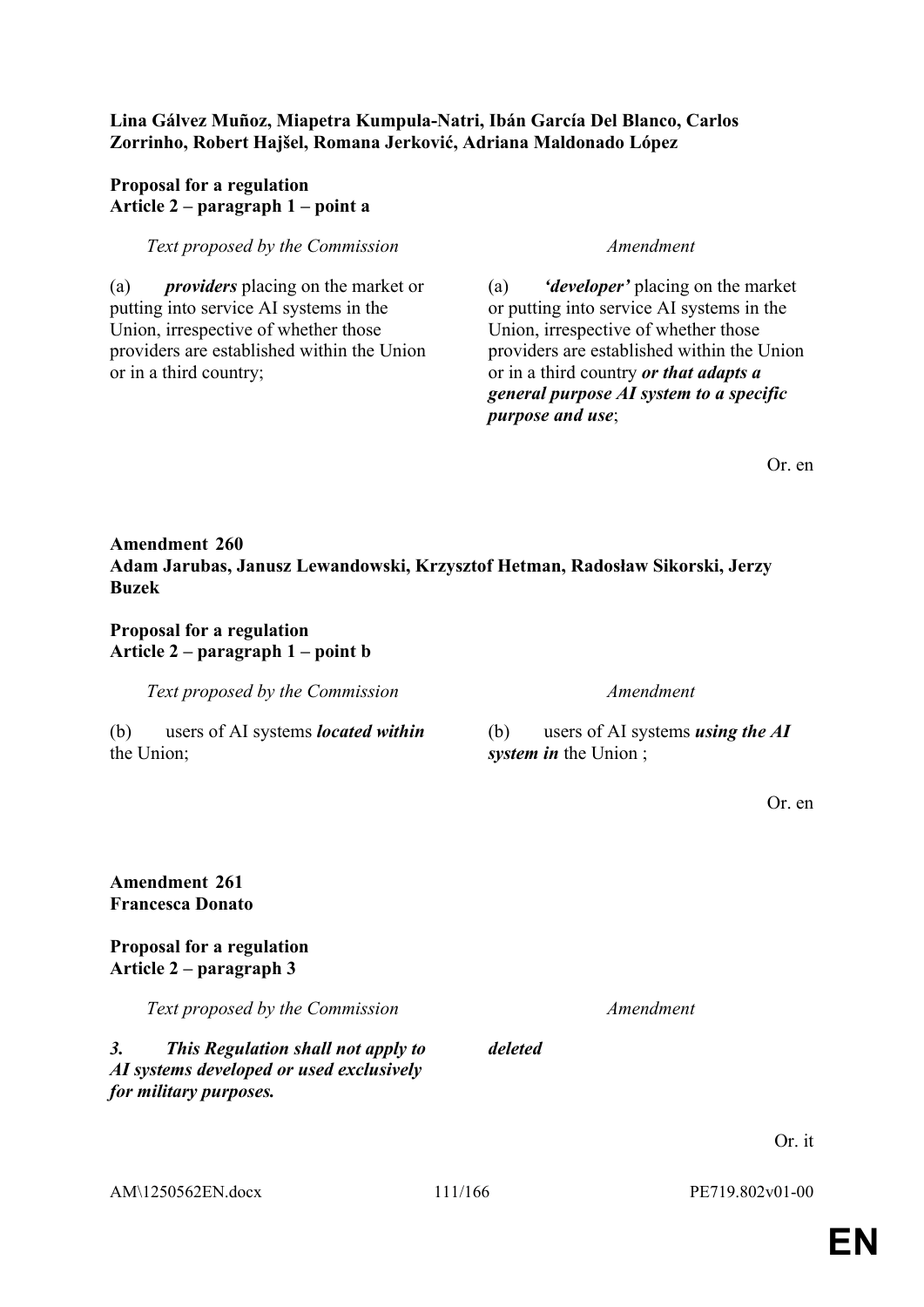**Amendment 262 Tsvetelina Penkova**

### **Proposal for a regulation Article 2 – paragraph 5 a (new)**

*Text proposed by the Commission Amendment*

*5a. This Regulation shall not apply to AI systems, including their output, specifically developed and put into service for the sole purpose of scientific research and development in the context of academic R&D projects. The Commission may adopt delegated acts that may clarify the further exemptions.*

Or. en

**Amendment 263 Miapetra Kumpula-Natri** on behalf of the S&D Group

## **Proposal for a regulation Article 2 – paragraph 5 a (new)**

*Text proposed by the Commission Amendment*

*5a. This Regulation shall not affect research activities regarding AI systems insofar as such activity does not lead to or entail placing an AI system on the market or putting it into service. These research activities shall not violate the fundamental rights of the affected persons.*

Or. en

**Amendment 264 Henna Virkkunen**

**Proposal for a regulation Article 2 – paragraph 5 a (new)**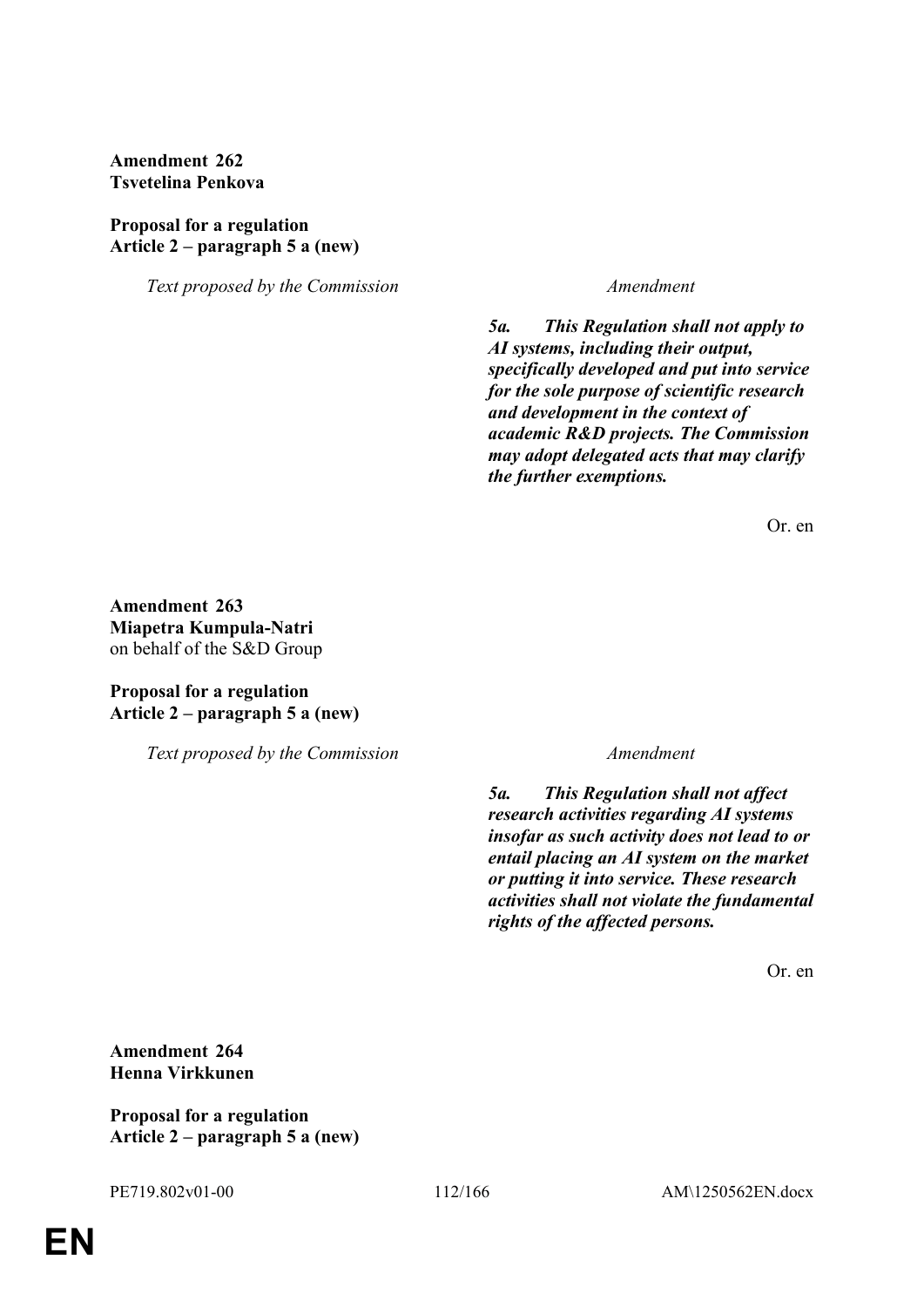*Text proposed by the Commission Amendment*

*5a. This Regulation shall not apply to AI systems, including their output, that are specifically developed and put into service for the sole purpose of scientific research and development.*

Or. en

**Amendment 265 Eva Kaili, Ivo Hristov**

### **Proposal for a regulation Article 2 – paragraph 5 a (new)**

*Text proposed by the Commission Amendment*

*5a. This Regulation shall facilitate the exchange of data used solely for academic and scientific endeavours in a safe scientific space.*

Or. en

**Amendment 266 Henna Virkkunen**

## **Proposal for a regulation Article 2 – paragraph 5 b (new)**

*Text proposed by the Commission Amendment*

*5b. This Regulation shall not affect any research and development activity regarding AI systems, in so far as such activity does not lead to or entail placing an AI system on the market or putting it into service.*

Or. en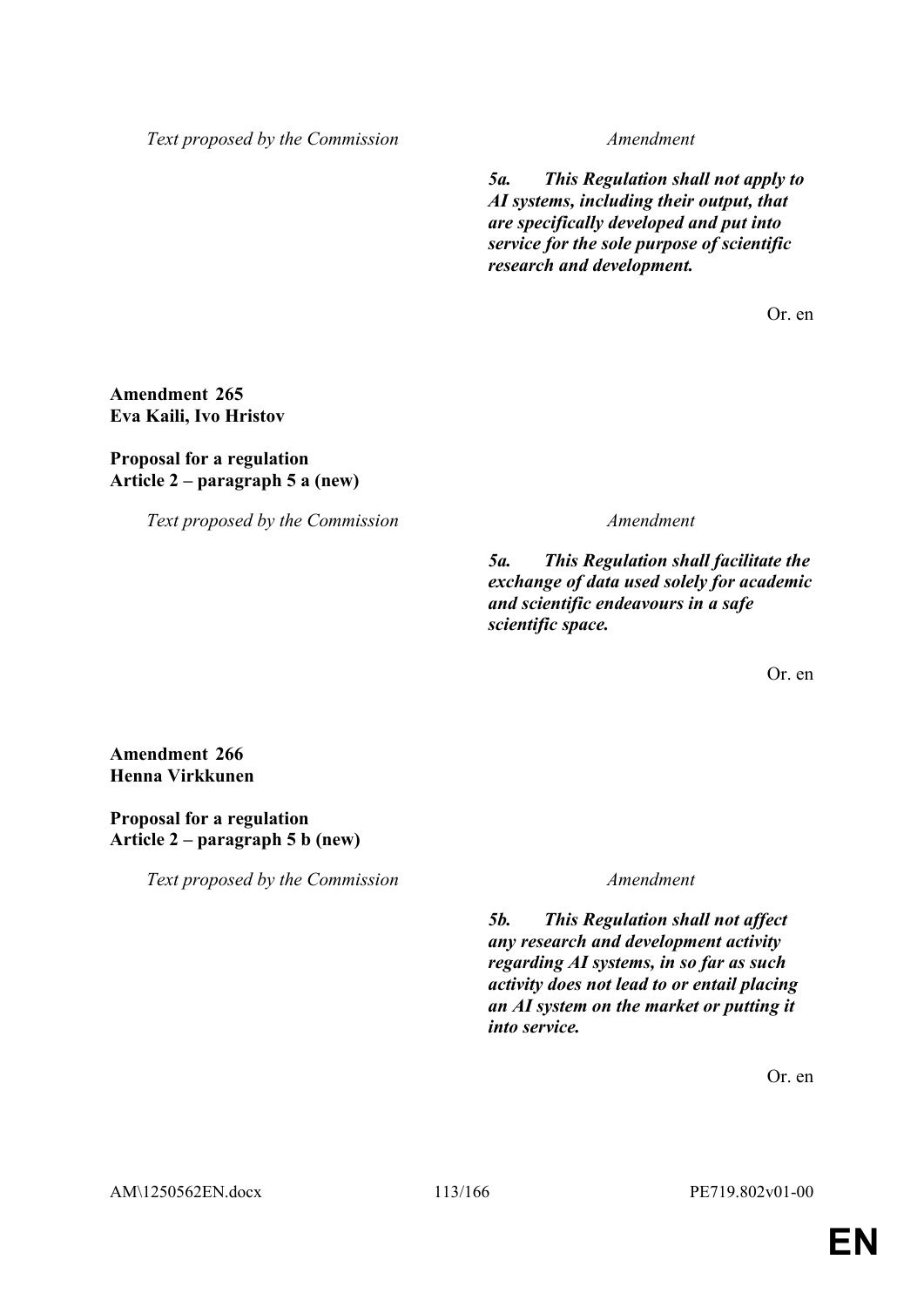## **Amendment 267 Miapetra Kumpula-Natri** on behalf of the S&D Group

## **Proposal for a regulation Article 2 – paragraph 5 b (new)**

*Text proposed by the Commission Amendment*

*5b. This Regulation shall be without prejudice to Regulation (EU) 2016/679.*

Or. en

**Amendment 268 Miapetra Kumpula-Natri** on behalf of the S&D Group

## **Proposal for a regulation Article 2 – paragraph 5 c (new)**

*Text proposed by the Commission Amendment*

*5c. This Regulation shall be without prejudice to Union and national laws on social policies.*

Or. en

**Amendment 269 Miapetra Kumpula-Natri** on behalf of the S&D Group

# **Proposal for a regulation Article 2 – paragraph 5 d (new)**

*Text proposed by the Commission Amendment*

*5d. This Regulation shall be without prejudice to national labour law and practice, that is any legal or contractual provision concerning employment conditions, working conditions, including health and safety at work and the relationship between employers and*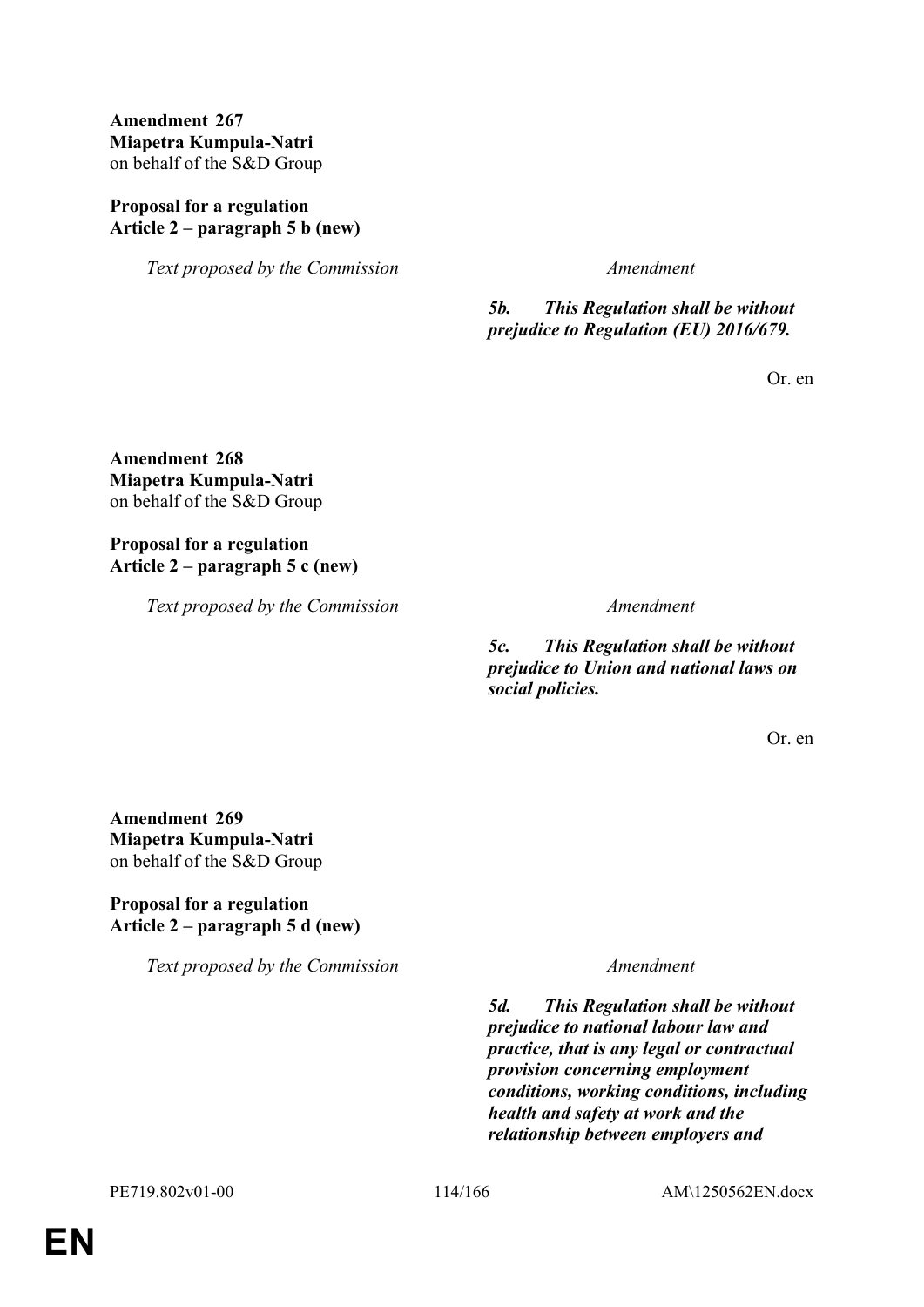Or. en

### **Amendment 270 Elena Kountoura**

## **Proposal for a regulation Article 3 – paragraph 1 – point 1**

### *Text proposed by the Commission Amendment*

(1) 'artificial intelligence system' (AI system) means software *that is* developed with one or more of the techniques and approaches listed in Annex I *and can, for a given set of human-defined objectives, generate outputs such as content, predictions, recommendations, or decisions influencing the environments they interact with*;

(1) 'artificial intelligence system' (AI system) means software *(and possibly also hardware) systems designed by humans that, given a complex goal, act in the physical or digital dimension by perceiving their environment through data acquisition, interpreting the collected structured or unstructured data, reasoning on the knowledge, or processing the information, derived from this data and deciding the best action(s) to take to achieve the given goal; AI systems can either use symbolic rules or learn a numeric model, and they can also adapt their behaviour by analysing how the environment is affected by their previous actions; AI systems can be* developed with one or more of the techniques and approaches listed in Annex I;

Or. en

### **Amendment 271 Gianna Gancia, Matteo Adinolfi, Elena Lizzi, Paolo Borchia, Isabella Tovaglieri, Angelo Ciocca**

## **Proposal for a regulation Article 3 – paragraph 1 – point 1**

*Text proposed by the Commission Amendment*

(1) 'artificial intelligence system' (AI (1) 'artificial intelligence system ' (AI

AM\1250562EN.docx 115/166 PE719.802v01-00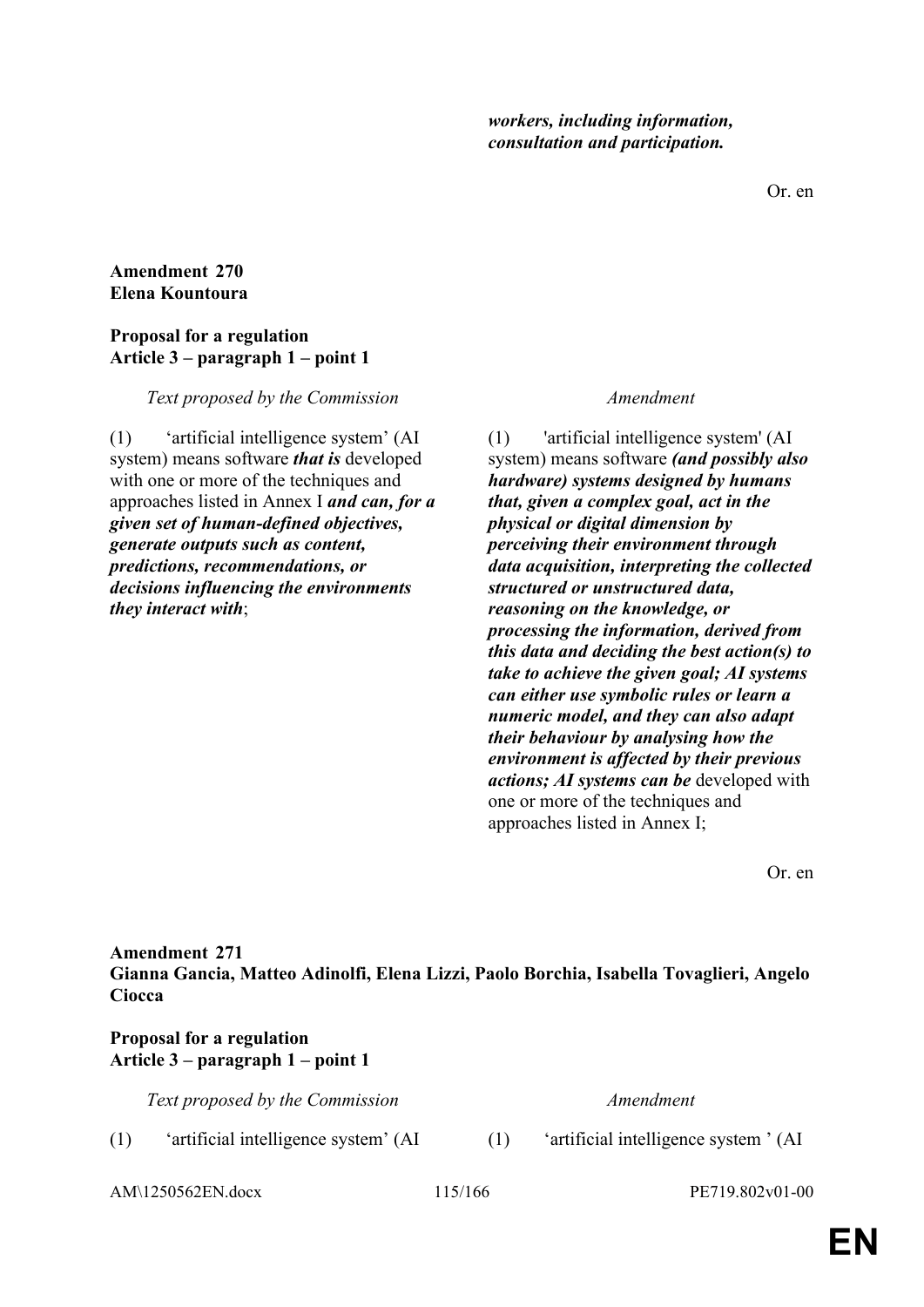system) means *software that is developed* with *one or more of the techniques and approaches listed in Annex I and can, for*  a given set of human-defined objectives*, generate* outputs *such as* content, predictions, recommendations, or decisions influencing the environments *they interact* with;

system) means *a system that*

## *(i) receives machine-based and/or humanbased data and inputs*

*(ii) adopts an approach* with *limited explanations that infers how to achieve* a given set of human-defined objectives *through learning, reasoning or modelling implemented using the techniques and approaches listed in Annex I, and*

*(iii) generates* outputs *with a very high level of autonomy in the form of* content *(generative AI systems)*, predictions, recommendations, or decisions influencing the environments *it interacts* with;

Or. it

## **Amendment 272 Henna Virkkunen**

## **Proposal for a regulation Article 3 – paragraph 1 – point 1**

*Text proposed by the Commission Amendment*

(1) 'artificial intelligence system' (AI system) means *software that is developed with one or more of* the techniques and approaches listed in Annex I *and can, for a given set of human-defined objectives, generate* outputs *such as* content*,* predictions, recommendations*,* or decisions *influencing* the environments *they interact* with;

(1) 'artificial intelligence system' (AI system) means *a system that:*

*(i) receives machine and/or human-based data and inputs,* 

*(ii) infers how to achieve a given set of human-defined objectives using learning,*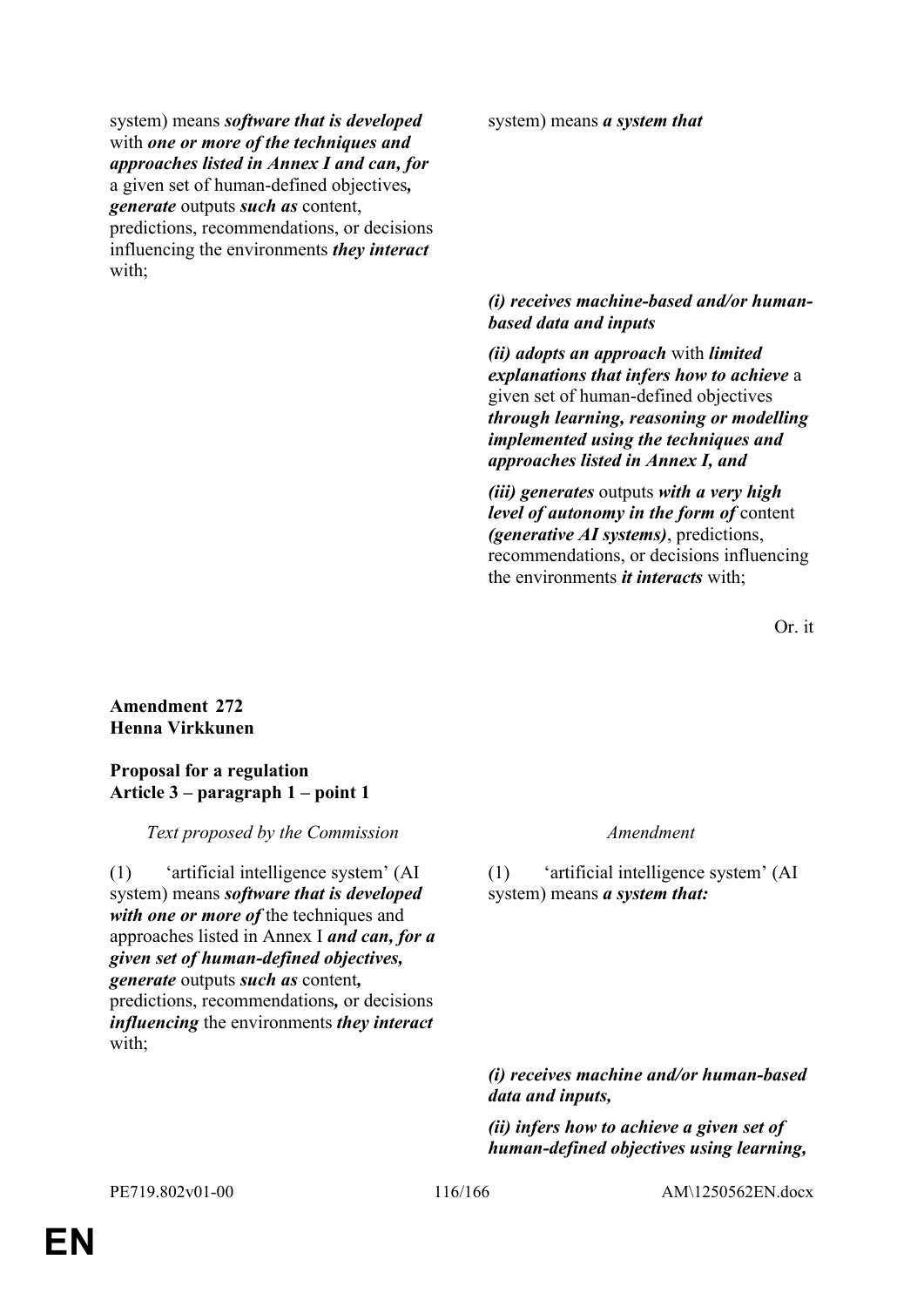*reasoning or modelling implemented with* the techniques and approaches listed in Annex I*, and* 

*(iii) generates* outputs *in the form of* content *(generative AI systems),*predictions, recommendations or decisions*, which influence* the environments *it interacts* with;

Or. en

## *Justification*

*New wording is needed to adjust the definition of the AI systems to be applicable to only true AI systems that at some level of autonomy infer how to achieve set objectives and generate relevant output. This clarification would leave out of scope normal programming.*

### **Amendment 273 Eva Kaili, Ivo Hristov**

### **Proposal for a regulation Article 3 – paragraph 1 – point 1**

*Text proposed by the Commission Amendment*

(1) 'artificial intelligence system' (AI system) means software that is developed with one or more of the techniques and approaches listed in Annex I and can, for a given set of human-defined objectives, *generate outputs such as content,* predictions, recommendations, or decisions influencing the environments they interact with*;*

(1) 'artificial intelligence system' (AI system) means *any* software *or machinebased system* that is developed with one or more of the techniques and approaches listed in Annex I and can, for a given set of human-defined objectives, *make* predictions, recommendations, or decisions influencing *real or virtual environments.* the environments they interact with*. AI systems can be designed with varying levels of autonomy.*

Or. en

### *Justification*

*This aligns the definition of "Artificial Intelligence" in the AI Act with that of the OECD, contributing towards a more clear and harmonised regulatory landscape for AI.*

### **Amendment 274**

AM\1250562EN.docx 117/166 PE719.802v01-00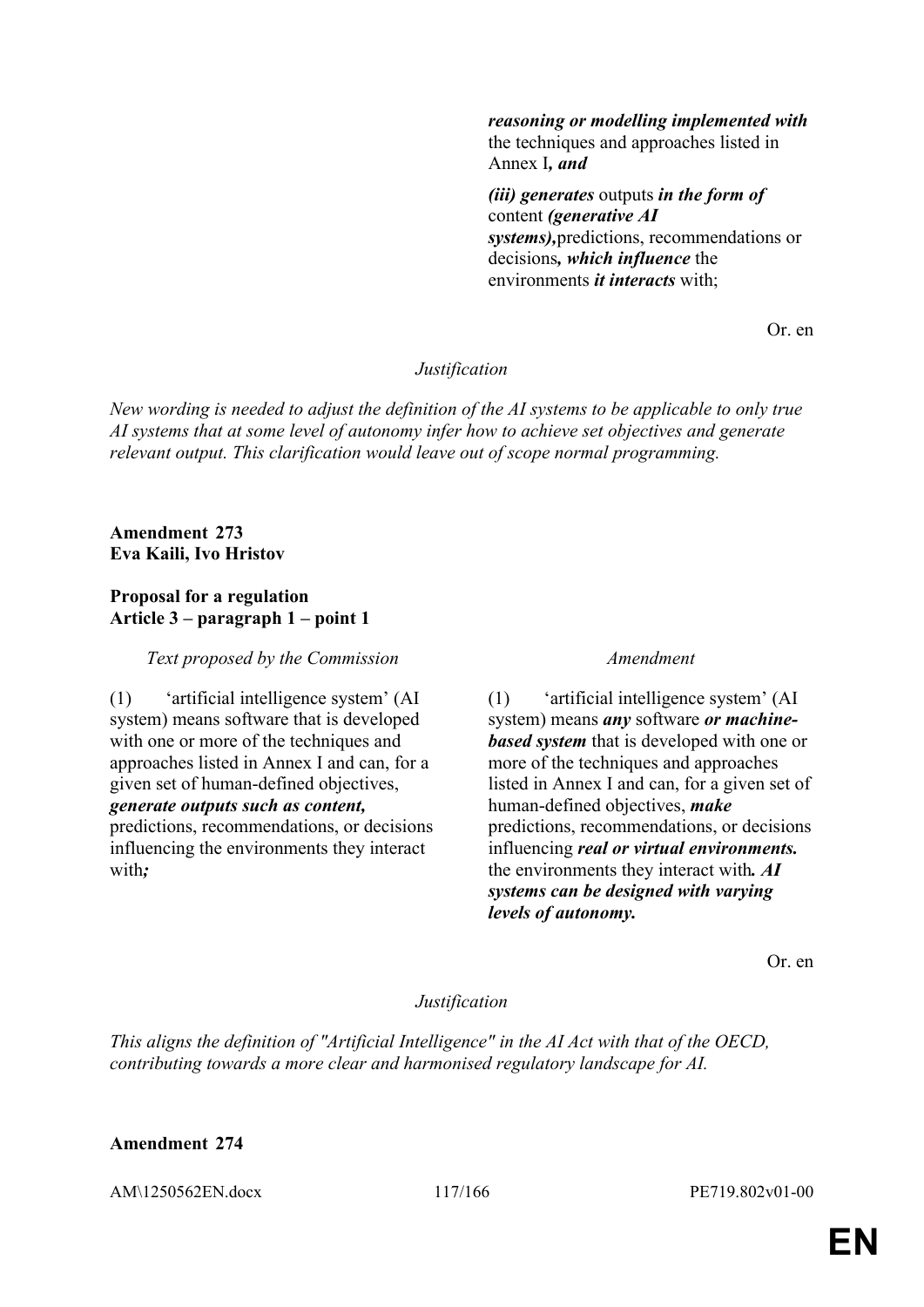# **Nicola Beer, Klemen Grošelj, Iskra Mihaylova, Martina Dlabajová**

### **Proposal for a regulation Article 3 – paragraph 1 – point 1**

*Text proposed by the Commission Amendment*

(1) 'artificial intelligence system' (AI system) means *software that is* developed with one or more of the techniques and approaches listed in Annex I *and can, for a given set of human-defined objectives, generate outputs such as content, predictions, recommendations, or decisions influencing the environments they interact with*;

(1) 'artificial intelligence system' (AI system) means *a machine-based system that can for a given set of human-defined objectives, make predictions, recommendations, or decisions influencing real or virtual environments; AI systems can be designed to operate with varying levels of autonomy and can be* developed with one or more of the techniques and approaches listed in Annex I;

Or. en

# *Justification*

*The definition in Article 3.1 should be in line with the broadly recognised definition from the recommendation of the Organisation for Economic Co-Operation and Development (OECD/LEGAL/0449).*

## **Amendment 275 Adam Jarubas, Janusz Lewandowski, Krzysztof Hetman, Radosław Sikorski, Eva Maydell, Jerzy Buzek**

## **Proposal for a regulation Article 3 – paragraph 1 – point 1**

*Text proposed by the Commission Amendment*

(1) 'artificial intelligence system' (AI system) means software that is developed with one or more of the techniques and approaches listed in Annex I and can, for a given set of human-defined objectives, generate outputs such as content, predictions, recommendations, or decisions influencing the environments they interact with;

(1) 'artificial intelligence system' (AI system) means software that is developed with one or more of the techniques and approaches listed in Annex I and can, for a given set of human-defined objectives, *indispensably with some degree of autonomy,* generate outputs such as content, predictions, recommendations, or decisions influencing the environments they interact with;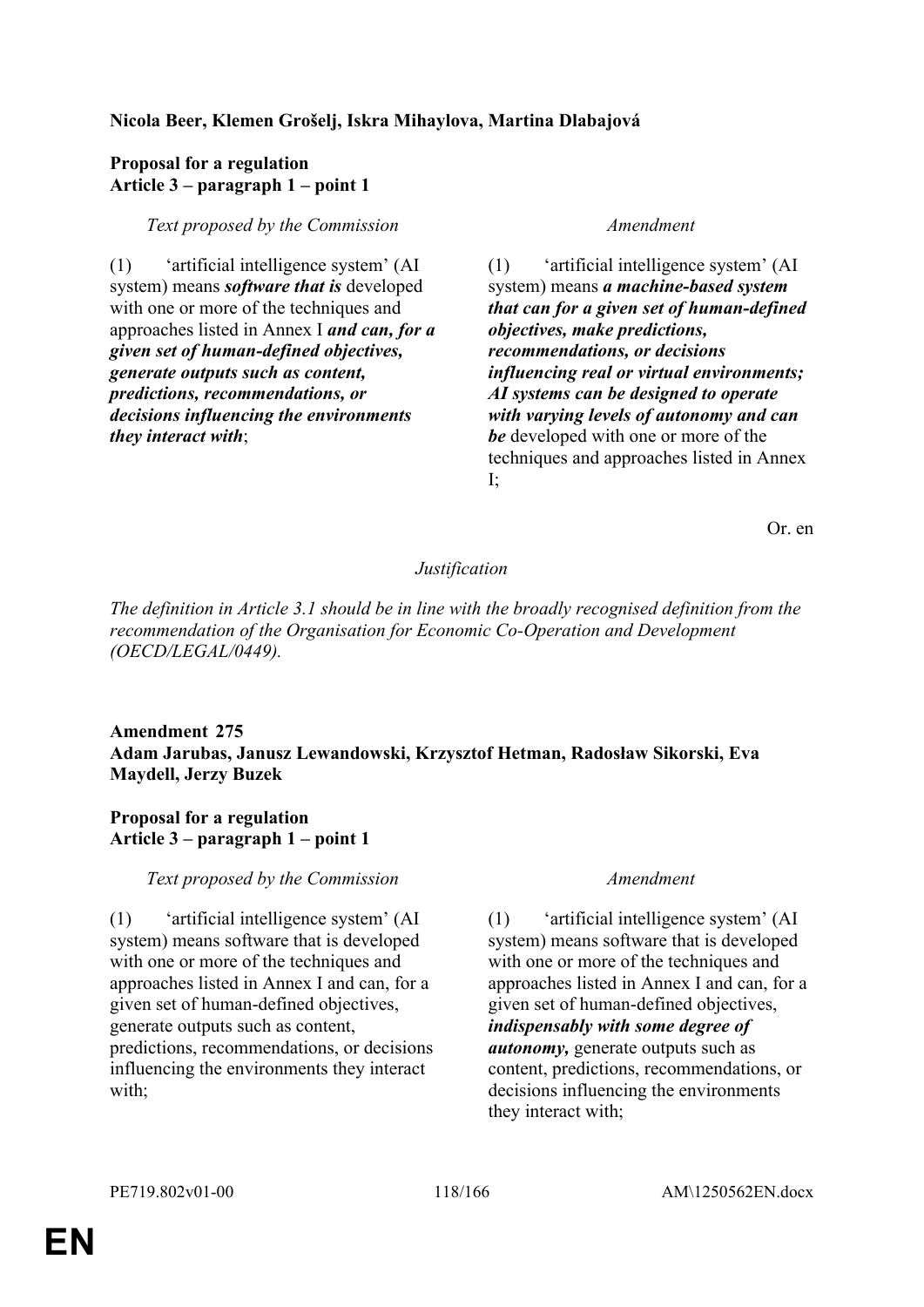## **Amendment 276 Francesca Donato**

## **Proposal for a regulation Article 3 – paragraph 1 – point 1**

### *Text proposed by the Commission Amendment*

(1) 'artificial intelligence system' (AI system) means software that is developed with one or more of the techniques and approaches listed in Annex I and can, for a given set of human-defined objectives, generate outputs such as content, predictions, recommendations, or decisions influencing the environments they interact with;

(1) 'artificial intelligence system' (AI system) means *an automated system or*  software that is developed with one or more of the techniques and approaches listed in Annex I and can, for a given set of human-defined objectives, generate outputs such as content, predictions, recommendations, or decisions influencing the environments they interact with;

Or. it

## **Amendment 277 Miapetra Kumpula-Natri** on behalf of the S&D Group

## **Proposal for a regulation Article 3 – paragraph 1 – point 1**

## *Text proposed by the Commission Amendment*

(1) 'artificial intelligence system' (AI system) means *software that is developed with one or more of the techniques and approaches listed in Annex I and can,* for a given set of *human-defined* objectives, generate outputs such as content, predictions, recommendations, or decisions influencing the environments they interact with;

(1) 'artificial intelligence system' (AI system) means *machine-based system that can, with a varying levels of autonomy and* for a given set of objectives, generate outputs such as content, predictions, recommendations, or decisions influencing the *real or virtual* environments they interact with;

Or. en

Or. en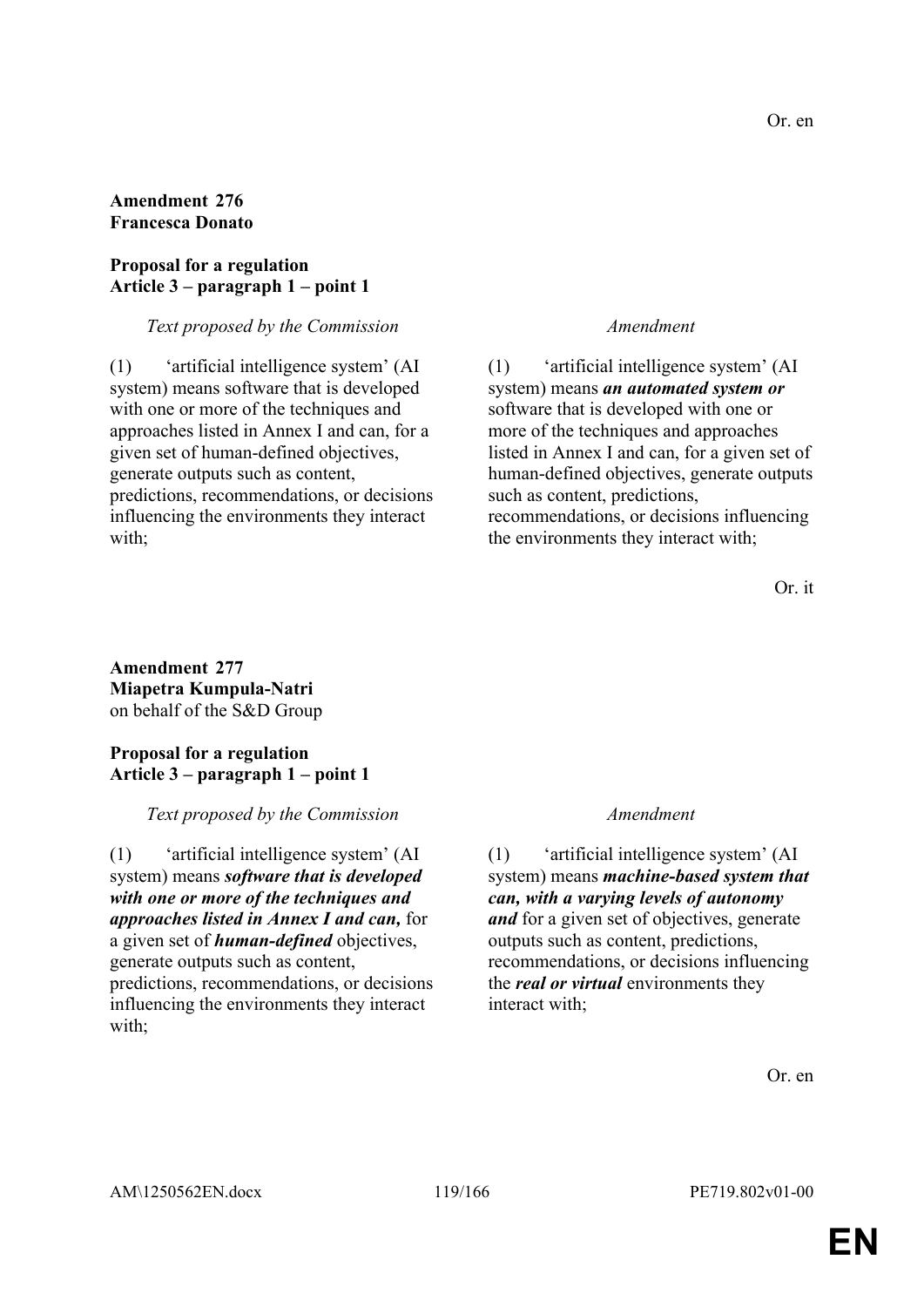## **Amendment 278 Gianna Gancia, Matteo Adinolfi, Elena Lizzi, Paolo Borchia, Isabella Tovaglieri, Angelo Ciocca**

### **Proposal for a regulation Article 3 – paragraph 1 – point 1 – point a (new)**

*Text proposed by the Commission Amendment*

*(a) 'AI system used in an advisory capacity' means*

*an AI system in which the final decision is taken by a human.*

Or. it

# **Amendment 279 Gianna Gancia, Matteo Adinolfi, Elena Lizzi, Paolo Borchia, Isabella Tovaglieri, Angelo Ciocca**

### **Proposal for a regulation Article 3 – paragraph 1 – point 1 – point b (new)**

*Text proposed by the Commission Amendment*

*(b) 'AI system with decision-making capacity' means*

*an AI system with the capacity to model decisions in a repeatable manner, without human supervision.*

Or. it

**Amendment 280 Miapetra Kumpula-Natri** on behalf of the S&D Group

**Proposal for a regulation Article 3 – paragraph 1 – point 1 a (new)**

*Text proposed by the Commission Amendment*

*(1a) 'autonomy' means an AI system that operates by interpreting certain input and by using a set of pre-determined* 

PE719.802v01-00 120/166 AM\1250562EN.docx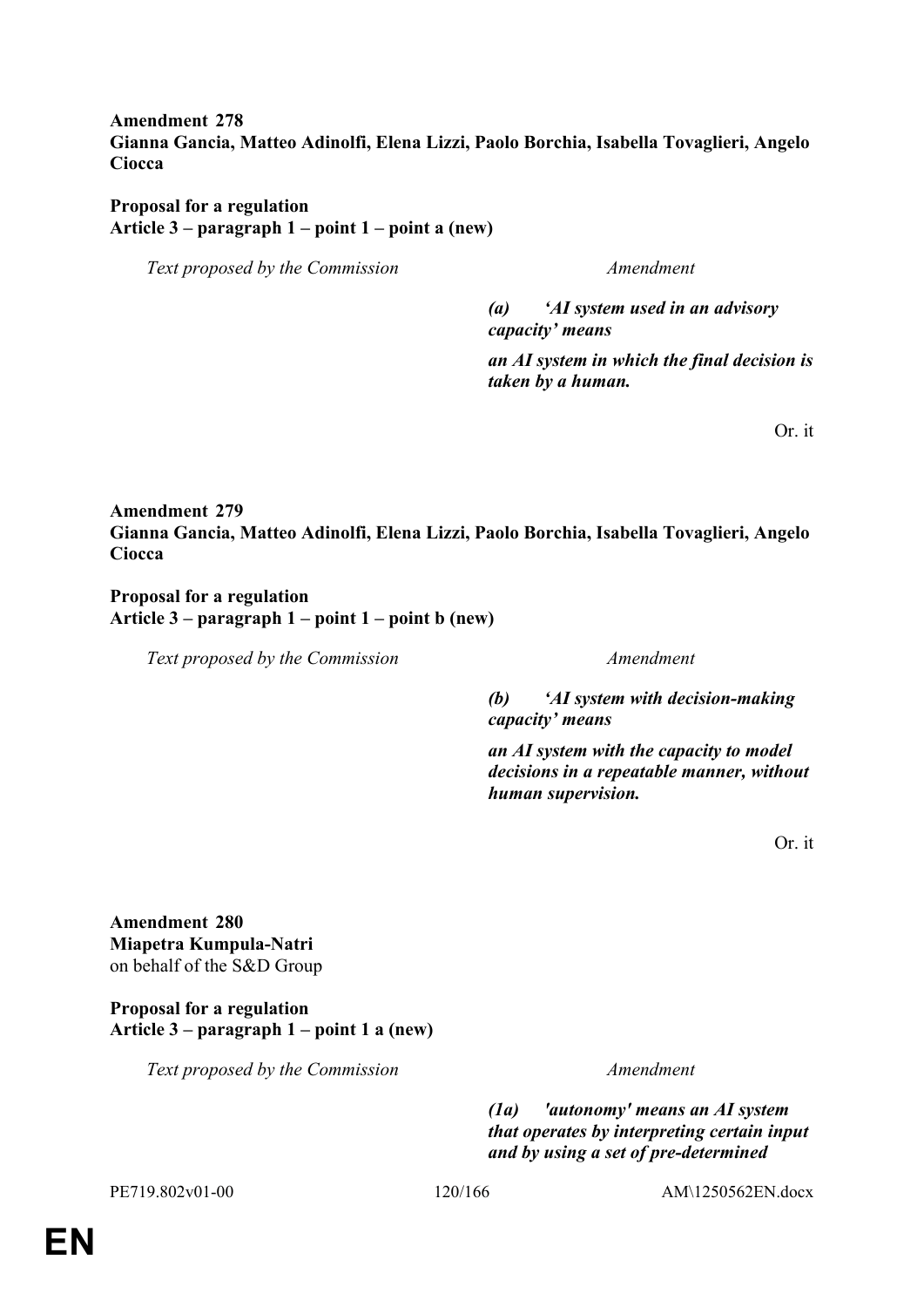*objectives, without being limited to such instructions, despite the system's behaviour being constrained by, and targeted at, fulfilling the goal it was given and other relevant design choices made by its developer;*

Or. en

## **Amendment 281 Henna Virkkunen**

## **Proposal for a regulation Article 3 – paragraph 1 – point 2**

## *Text proposed by the Commission Amendment*

(2) 'provider' means a natural or legal person, public authority, agency or other body that develops an AI system or that has an AI system developed *with a view to placing it* on the market or *putting* it into service under its own name or trademark, whether for payment or free of charge;

(2) 'provider' means a natural or legal person, public authority, agency or other body that develops an AI system or that has an AI system developed *and places that system* on the market or *puts* it into service under its own name or trademark, whether for payment or free of charge;

Or. en

### *Justification*

*New wording is needed to adjust the definition of the AI systems to be applicable to only true AI systems that at some level of autonomy infer how to achieve set objectives and generate relevant output. This clarification would leave out of scope normal programming. The essential justification of this Act is the challenge posed by autonomous, mostly machine learning solutions. These challenges do not materialise when using logic-based systems where all rules are set ex ante by persons developing the system.*

## **Amendment 282 Tsvetelina Penkova**

## **Proposal for a regulation Article 3 – paragraph 1 – point 2**

*Text proposed by the Commission Amendment*

- (2) 'provider' means a natural or legal (2) 'provider' means a natural or legal
- 

AM\1250562EN.docx 121/166 PE719.802v01-00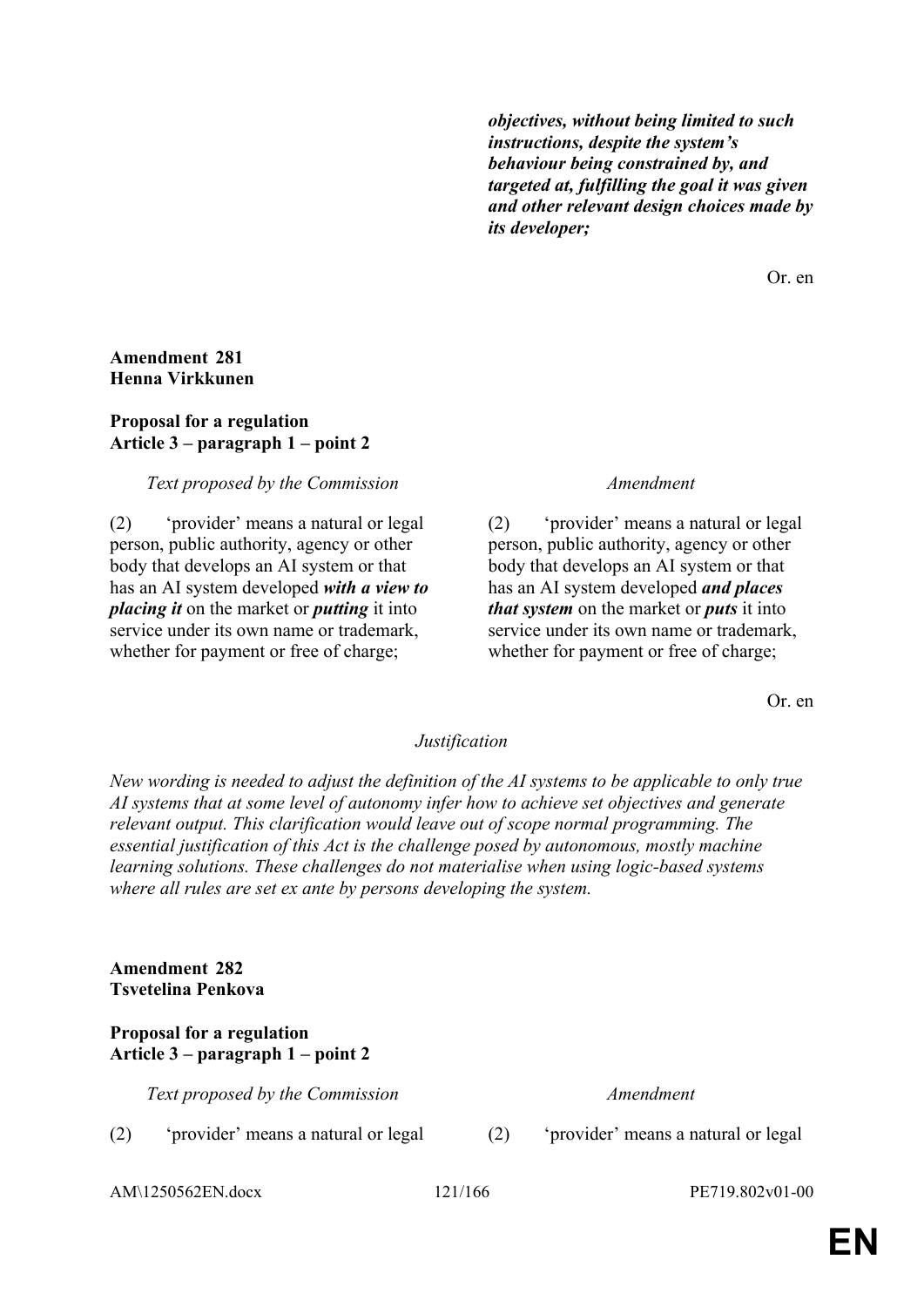person, public authority, agency or other body that develops an AI system or that has an AI system developed *with a view to placing it* on the market or *putting* it into service under its own name or trademark, whether for payment or free of charge;

person, public authority, agency or other body that develops an AI system or that has an AI system developed *or places that system* on the market or *puts* it into service under its own name or trademark, whether for payment or free of charge;

Or. en

**Amendment 283 Robert Roos**

### **Proposal for a regulation Article 3 – paragraph 1 – point 4**

### *Text proposed by the Commission Amendment*

(4) 'user' means any natural or legal person, public authority, agency or other body using an AI system under its authority, except where the AI system is used in the course of a personal nonprofessional activity;

(4) 'user' means any natural or legal person, public authority, agency or other body using an AI system under its authority, except where the AI system is used in the course of a personal nonprofessional activity*, this includes research activities to the extent that they are conducted in accordance with generally accepted ethical standards*;

Or. en

# **Amendment 284 Tsvetelina Penkova, Romana Jerković, Miapetra Kumpula-Natri**

## **Proposal for a regulation Article 3 – paragraph 1 – point 4 a (new)**

*Text proposed by the Commission Amendment*

*(4a) 'end-user' means any natural person who, in the context of employment or contractual agreement with the user, uses or deploys the AI system under the authority of the user;*

Or. en

PE719.802v01-00 122/166 AM\1250562EN.docx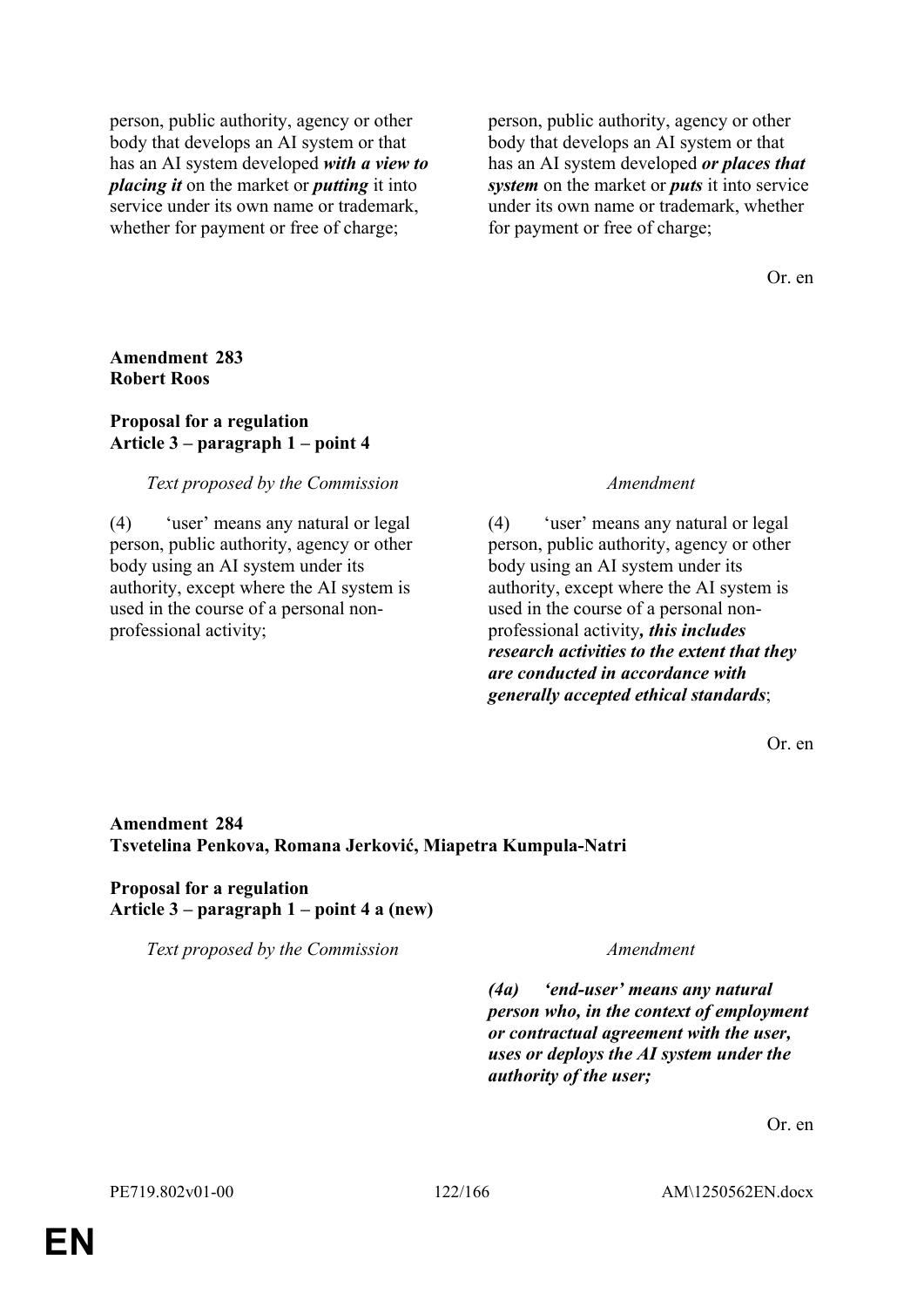**Amendment 285 Robert Roos**

### **Proposal for a regulation Article 3 – paragraph 1 – point 4 a (new)**

*Text proposed by the Commission Amendment*

*(4a) 'end-user' means the natural or legal person who interacts with the results produced by the AI-system;*

Or. en

# **Amendment 286 Lina Gálvez Muñoz, Ibán García Del Blanco, Carlos Zorrinho, Robert Hajšel, Romana Jerković, Adriana Maldonado López**

## **Proposal for a regulation Article 3 – paragraph 1 – point 8**

*Text proposed by the Commission Amendment*

(8) 'operator' means the *provider*, the user, the authorised representative, the importer and the distributor;

(8) 'operator' means the *developer, the deployer*, the user, the authorised representative, the importer and the distributor;

Or. en

# **Amendment 287 Lina Gálvez Muñoz, Miapetra Kumpula-Natri, Ibán García Del Blanco, Carlos Zorrinho, Robert Hajšel, Romana Jerković, Adriana Maldonado López**

**Proposal for a regulation Article 3 – paragraph 1 – point 8 a (new)**

*Text proposed by the Commission Amendment*

*(8a) 'deployer' means any natural or legal person, public authority, agency or other body putting into service an AI system developed by another entity without substantial modification, or using* 

AM\1250562EN.docx 123/166 PE719.802v01-00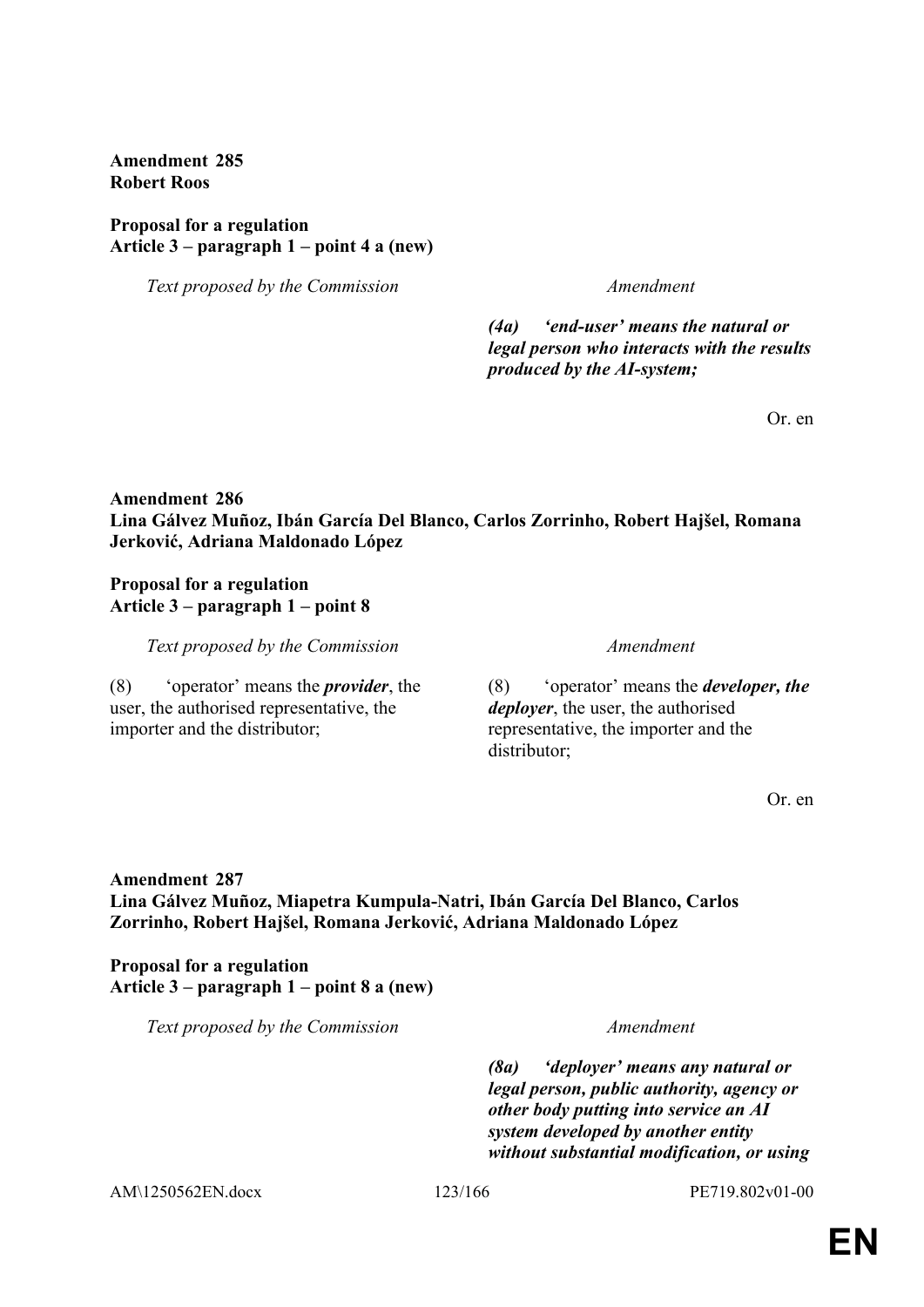Or. en

## **Amendment 288 Henna Virkkunen**

### **Proposal for a regulation Article 3 – paragraph 1 – point 12**

*Text proposed by the Commission Amendment*

(12) 'intended purpose' means the use for which an AI system is intended by the provider, including the specific context and conditions of use, as specified in the information supplied by the provider in the instructions for use, promotional or sales materials and statements, as well as in the technical documentation;

(12) 'intended purpose' means the use for which an AI system is intended by the provider, including the specific context and conditions of use, as specified in the information supplied by the provider in the instructions for use, promotional or sales materials and statements, as well as in the technical documentation*. General purpose AI systems shall not be considered as having an intended purpose within the meaning of this Regulation*;

Or. en

**Amendment 289 Miapetra Kumpula-Natri** on behalf of the S&D Group

### **Proposal for a regulation Article 3 – paragraph 1 – point 12 a (new)**

*Text proposed by the Commission Amendment*

*(12a) 'general purpose AI system' means an AI application that performs generally applicable functions such as image or speech recognition, audio or video generation, pattern detection, question answering, and translation, and is largely customizable;*

Or. en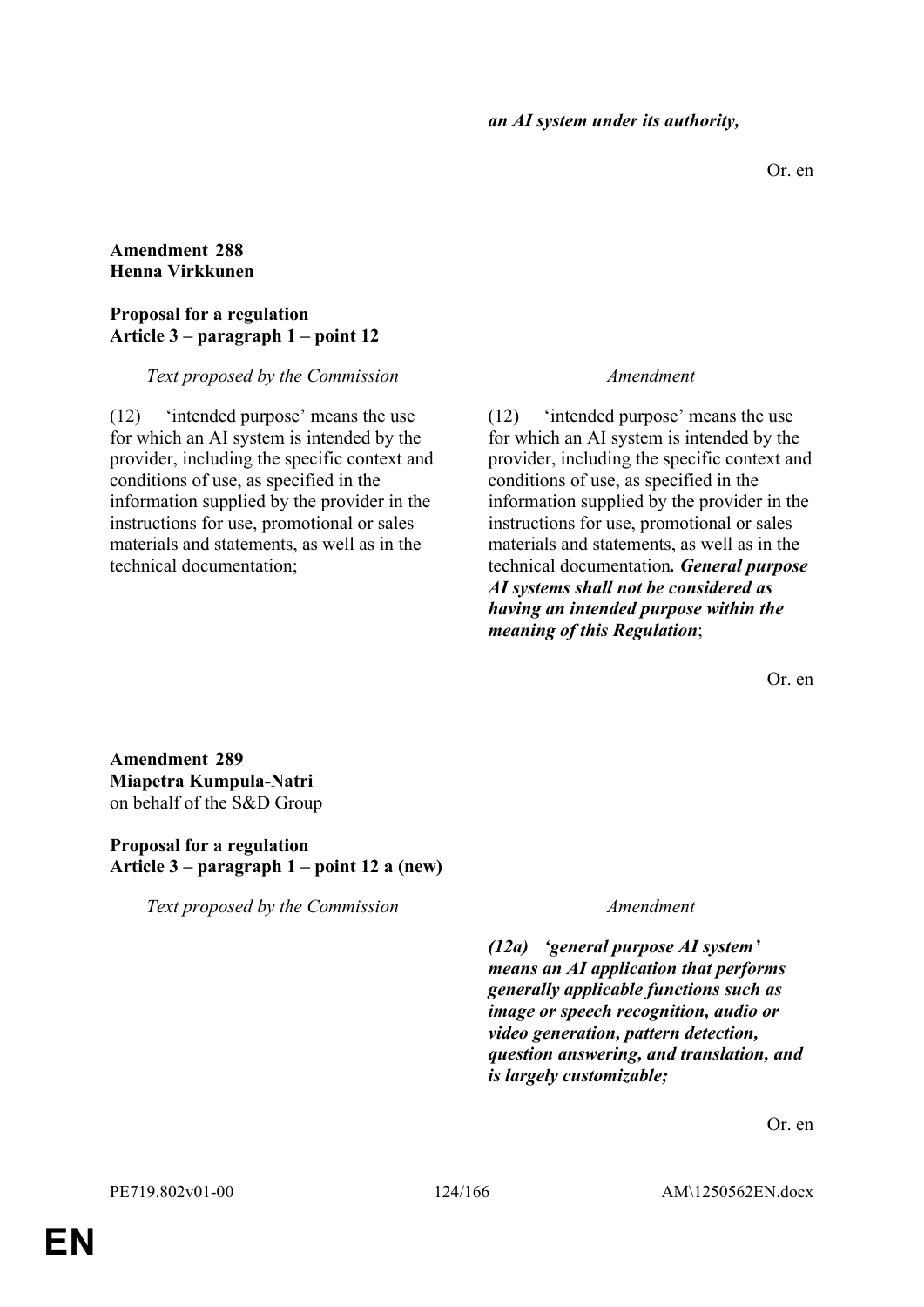**Amendment 290 Miapetra Kumpula-Natri** on behalf of the S&D Group

### **Proposal for a regulation Article 3 – paragraph 1 – point 14**

### *Text proposed by the Commission Amendment*

(14) 'safety component of a product or system' means a component of a product or of a system which fulfils a safety function for that product or system *or* the failure or malfunctioning of which endangers the health and safety of persons or property;

(14) 'safety component of a product or system' means a component of a product or of a system which fulfils a safety function for that product or system *and* the failure or malfunctioning of which endangers the health and safety of persons or property;

Or. en

# **Amendment 291 Tsvetelina Penkova, Romana Jerković, Miapetra Kumpula-Natri**

### **Proposal for a regulation Article 3 – paragraph 1 – point 14 a (new)**

*Text proposed by the Commission Amendment*

*(14a) 'information security component of a product or system' means a component of a product of a system which has been specifically designed to fulfil security function for that product or system against cyber incidents, disruptions and/ or attacks;*

Or. en

## **Amendment 292 Tsvetelina Penkova, Romana Jerković, Miapetra Kumpula-Natri**

## **Proposal for a regulation Article 3 – paragraph 1 – point 14 b (new)**

*Text proposed by the Commission Amendment*

AM\1250562EN.docx 125/166 PE719.802v01-00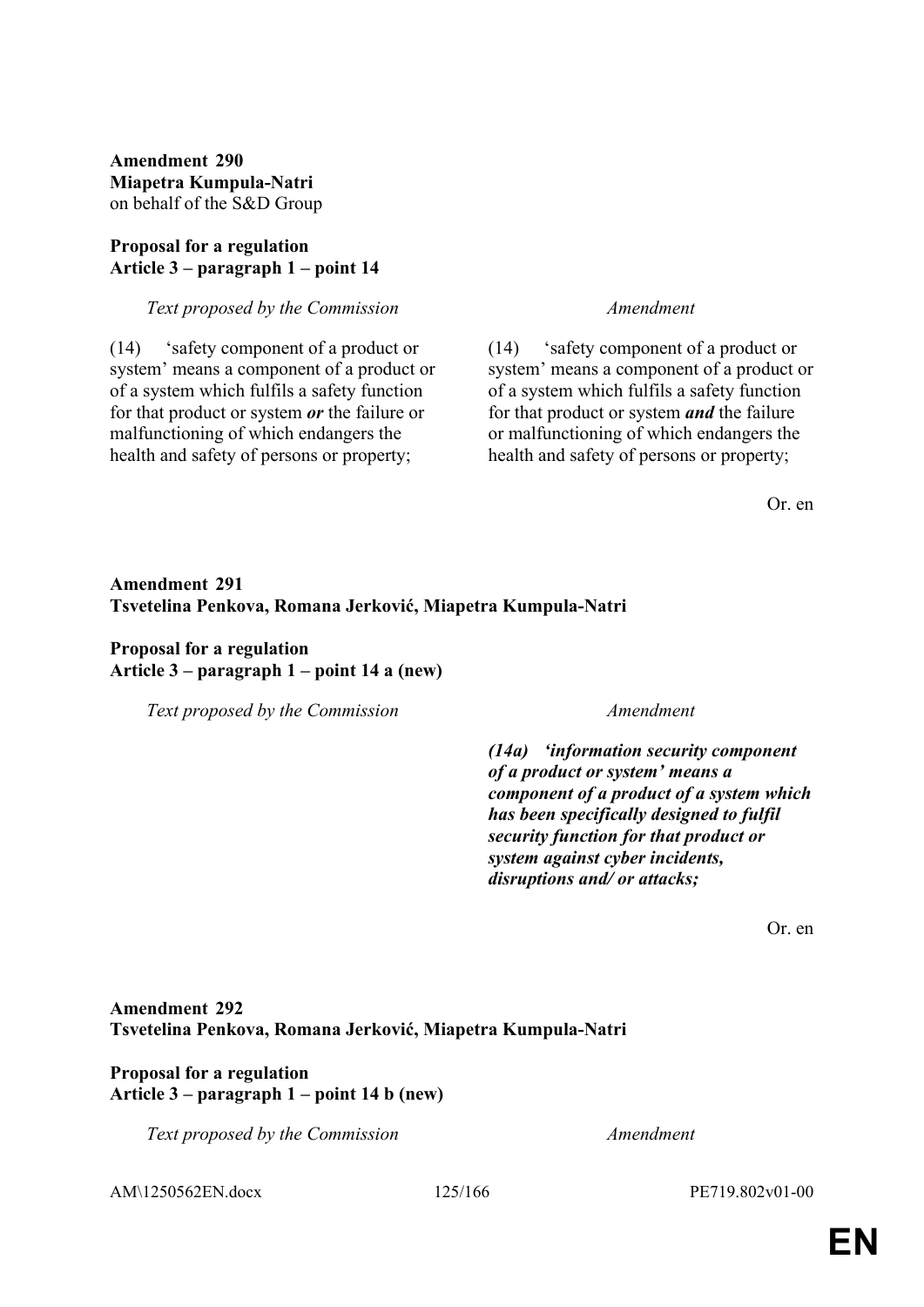*(14b) 'information security product or system' means a product or of a system which has been specifically designed to fulfil a security function against cyber incidents, disruptions and/ or attacks;*

Or. en

**Amendment 293 Eva Kaili, Ivo Hristov**

**Proposal for a regulation Article 3 – paragraph 1 – point 33 a (new)**

*Text proposed by the Commission Amendment*

*(33a) 'biometrics-based data' means personal data resulting from specific technical processing related to physical, physiological or behavioural signals or characteristics of a natural person, such as facial expressions, movements, pulse frequency, voice, keystrokes or gait, which may or may not allow or confirm the unique identification of a natural person;*

Or. en

### *Justification*

*Complements the definition of 'biometric data', which in line with the GDPR, covers "strong" biometric identifiers used mostly in first-generation biometric technologies. The 2021 Biometric Recognition and Behavioural Detection study, commissioned by the European Parliament, notes that modern biometric technologies combine "strong" and "weak" biometric identifiers to overcome poor data quality or missing data and enable more efficient surveillance and more detailed profiles. Including a definition of "biometrics-based data" strengthens the provisions against the use of AI for mass surveillance (see corresponding amendment in Article 5).*

**Amendment 294 Eva Kaili, Ivo Hristov**

**Proposal for a regulation Article 3 – paragraph 1 – point 34**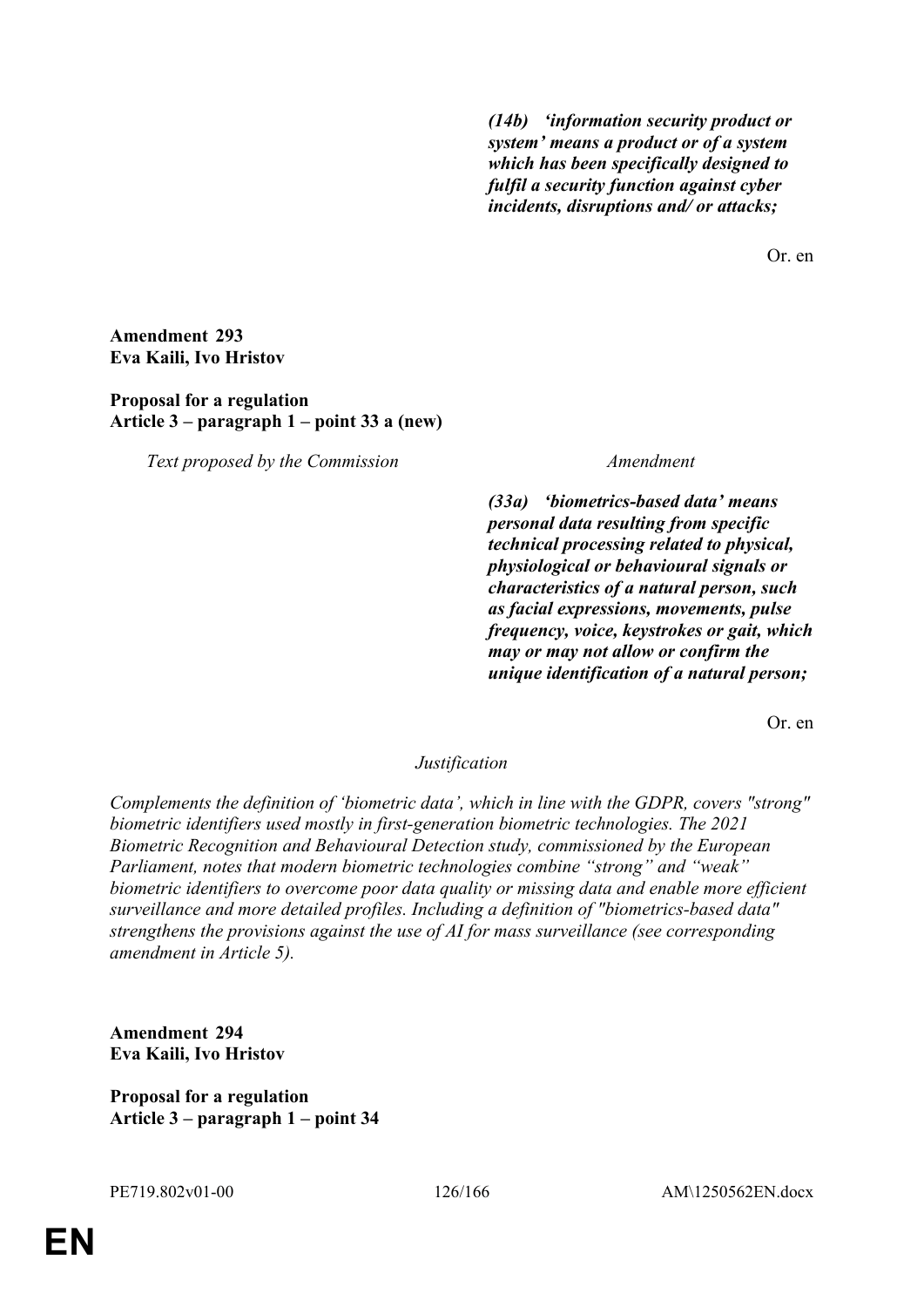### *Text proposed by the Commission Amendment*

(34) 'emotion recognition system' means an AI system for the purpose of identifying or inferring emotions *or* intentions of natural persons on the basis of their biometric data;

(34) 'emotion recognition system' means an AI system for the purpose of identifying or inferring emotions*, thoughts, memories,* intentions*, or other mental states* of natural persons on the basis of their biometric *or biometricsbased* data;

Or. en

### *Justification*

*The rapid development of AI and neurotechnology (e.g. brain-computer interfaces) already allows researchers and developers of gadgets and wearable devices the possibility to access certain components of mental information. It is thus important to adapt the relevant definitions to prevent the misuse of technology and safeguard the neurorights of European citizens, and to provide developers and providers of said technologies with more legal clarity when complying with the Artificial Intelligence Act.*

### **Amendment 295 Eva Kaili, Ivo Hristov**

### **Proposal for a regulation Article 3 – paragraph 1 – point 34**

### *Text proposed by the Commission Amendment*

(34) 'emotion recognition system' means an AI system for the purpose of identifying or inferring emotions or intentions of natural persons on the basis of their biometric data;

(34) 'emotion recognition system' means an AI system for the purpose of identifying or inferring emotions*, thoughts,* or intentions of natural persons on the basis of their biometric *or biometrics-based* data;

Or. en

**Amendment 296 Eva Kaili, Ivo Hristov**

### **Proposal for a regulation Article 3 – paragraph 1 – point 35**

*Text proposed by the Commission Amendment*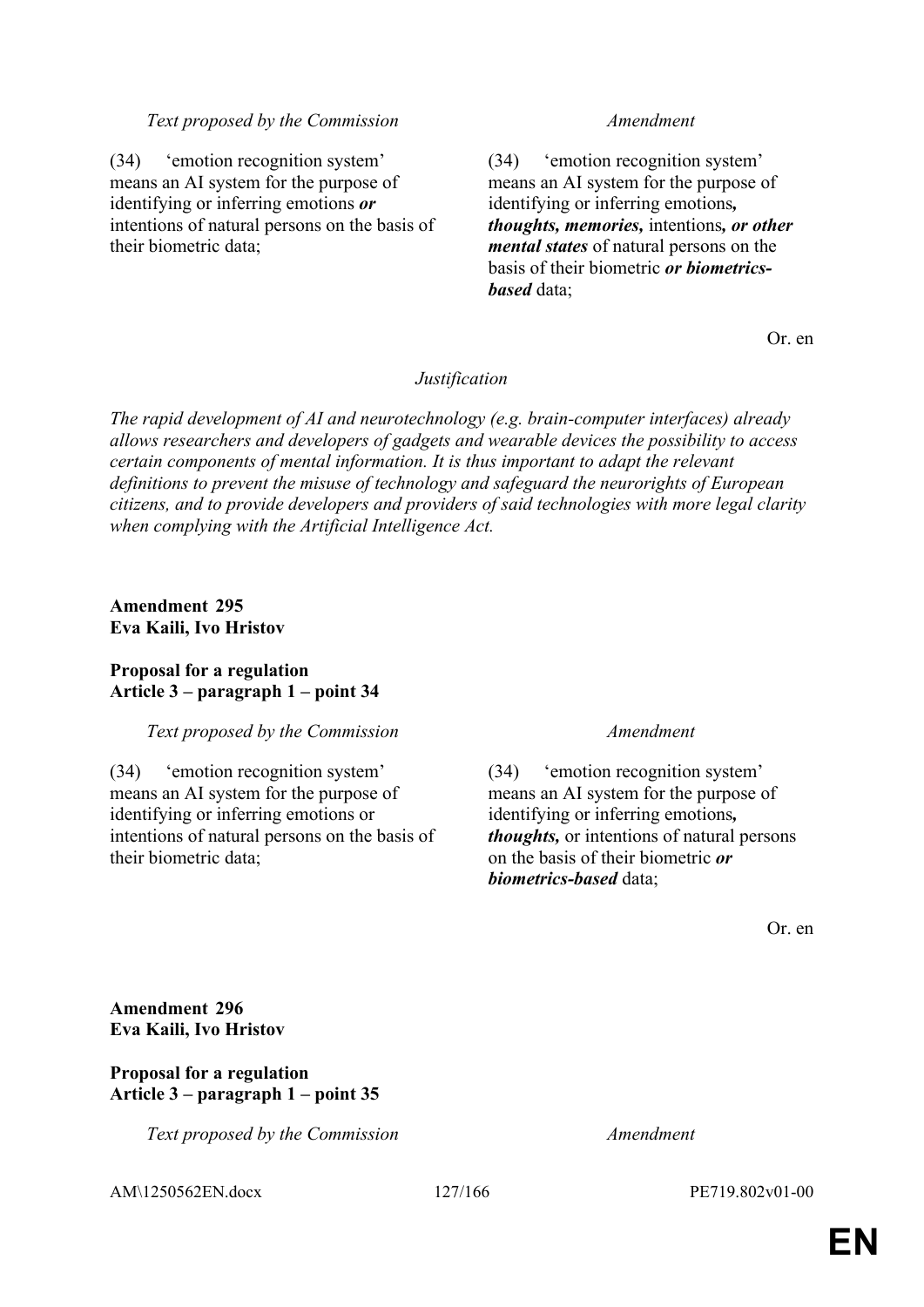(35) 'biometric categorisation system' means an AI system for the purpose of assigning natural persons to specific categories, such as sex, age, hair colour, eye colour, tattoos, ethnic origin or sexual or political orientation, on the basis of their biometric data;

(35) 'biometric categorisation system' means an AI system for the purpose of assigning natural persons to specific categories, such as sex, age, hair colour, eye colour, tattoos, ethnic origin*, health, mental ability, behavioural traits,* or sexual or political orientation, on the basis of their biometric *or biometrics-based* data;

Or. en

## **Amendment 297 Elena Kountoura**

### **Proposal for a regulation Article 3 – paragraph 1 – point 35**

## *Text proposed by the Commission Amendment*

(35) 'biometric categorisation system' means an AI system for the purpose of assigning natural persons to specific categories, such as sex, age, hair colour, eye colour, tattoos, ethnic origin or sexual or political orientation, on the basis of their biometric data;

(35) 'biometric categorisation system' means an AI system for the purpose of assigning natural persons to specific categories, such as sex, age, hair colour, eye colour, tattoos, *health, personal traits,* ethnic origin or sexual or political orientation, on the basis of their biometric data;

Or. en

**Amendment 298 Eva Kaili, Ivo Hristov**

**Proposal for a regulation Article 3 – paragraph 1 – point 35 a (new)**

*Text proposed by the Commission Amendment*

*(35a) 'biometric inferences' means conclusions with regards to permanent or long-term physical, physiological, or behavioural characteristics of a natural person, on the basis of biometrics, biometrics-based data, or other personal*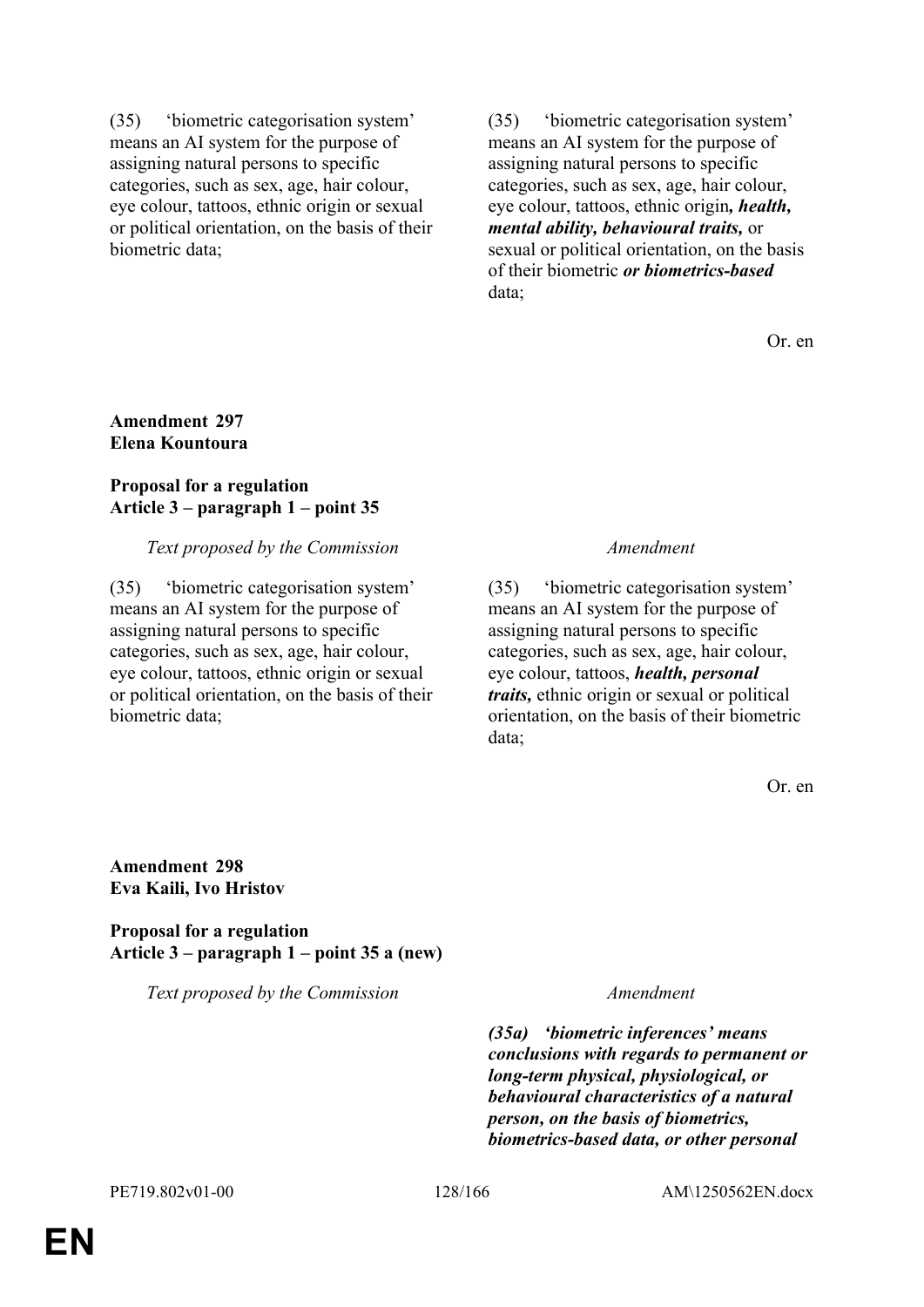### *data;*

Or. en

## **Amendment 299 Elena Kountoura**

### **Proposal for a regulation Article 3 – paragraph 1 – point 44 – introductory part**

*Text proposed by the Commission Amendment*

(44) 'serious incident' means any incident that directly or indirectly leads, might have led or might lead to any of the following:

(44) 'serious incident' means any incident *or malfunctioning of an AI system* that directly or indirectly leads, might have led or might lead to any of the following:

Or. en

## **Amendment 300 Henna Virkkunen**

## **Proposal for a regulation Article 3 – paragraph 1 – point 44 – introductory part**

*Text proposed by the Commission Amendment*

(44) 'serious incident' means any incident that directly or indirectly leads*, might have led or might lead* to any of the following:

(44) 'serious incident' means any incident *or malfunctioning of an AI system* that directly or indirectly leads to any of the following:

Or. en

# **Amendment 301 Lina Gálvez Muñoz, Miapetra Kumpula-Natri, Ibán García Del Blanco, Carlos Zorrinho, Robert Hajšel, Romana Jerković, Adriana Maldonado López**

**Proposal for a regulation Article 3 – paragraph 1 – point 44 – point a**

AM\1250562EN.docx 129/166 PE719.802v01-00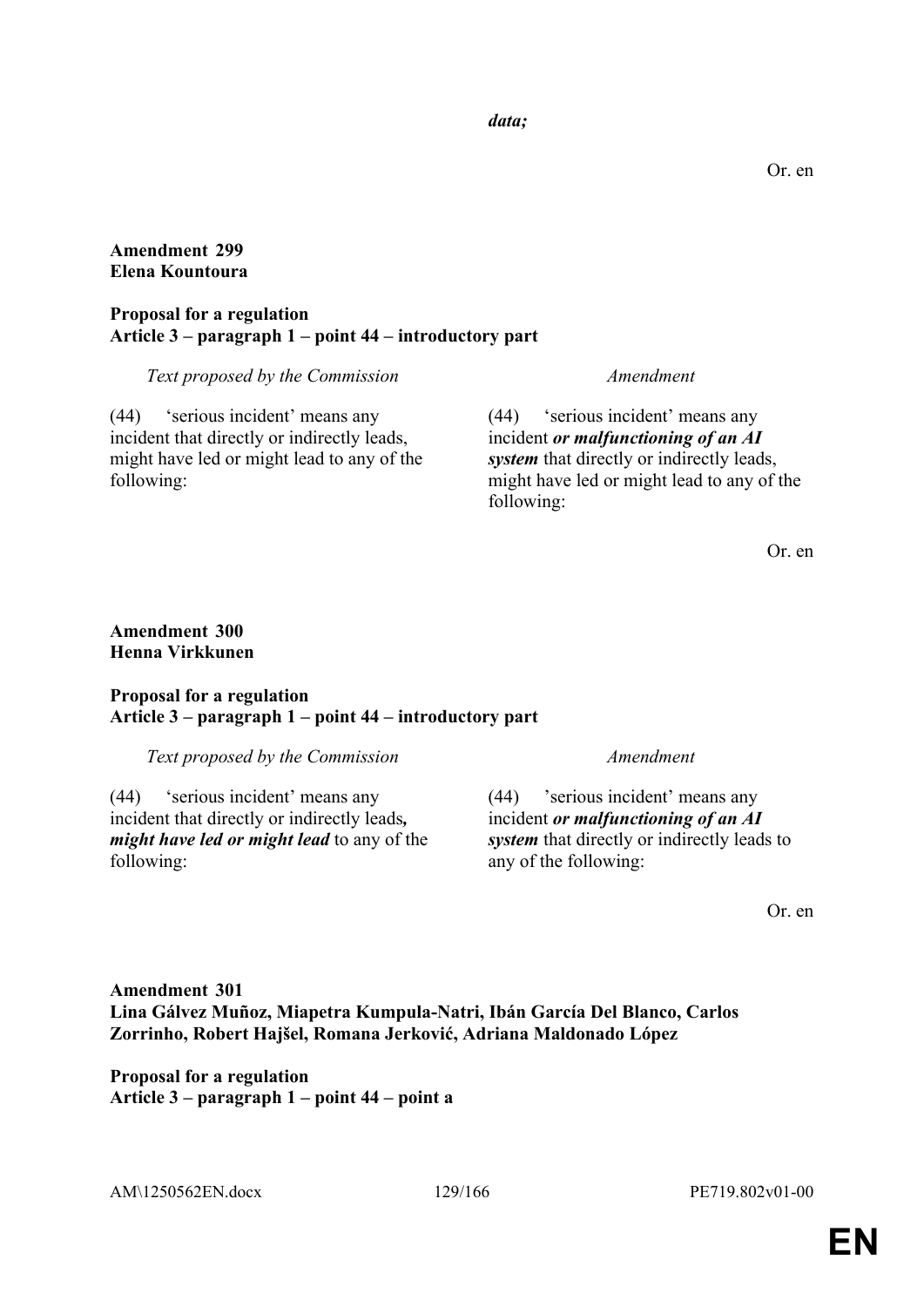### *Text proposed by the Commission Amendment*

(a) the death of a person or serious damage to a person's health, to property or the environment,

(a) the death of a person or serious damage to a person's *fundamental rights,* health, to property or the environment, *to democracy or the democratic rule of law,*

Or. en

### **Amendment 302 Elena Kountoura**

### **Proposal for a regulation Article 3 – paragraph 1 – point 44 – point a**

*Text proposed by the Commission Amendment*

(a) the death of a person or serious damage to a person's health, *to* property or the environment,

(a) the death of a person or serious damage to a person's *fundamental rights,* health, *safety or* property*, to democracy, the rule of law* or the environment,

Or. en

**Amendment 303 Lina Gálvez Muñoz, Miapetra Kumpula-Natri, Ibán García Del Blanco, Carlos Zorrinho, Robert Hajšel, Romana Jerković, Adriana Maldonado López, Josianne Cutajar**

## **Proposal for a regulation Article 3 – paragraph 1 – point 44 – point a a (new)**

*Text proposed by the Commission Amendment*

*(aa) 'AI literacy' means the skills, knowledge and understanding regarding AI systems that are necessary for compliance with and enforcement of this Regulation*

Or. en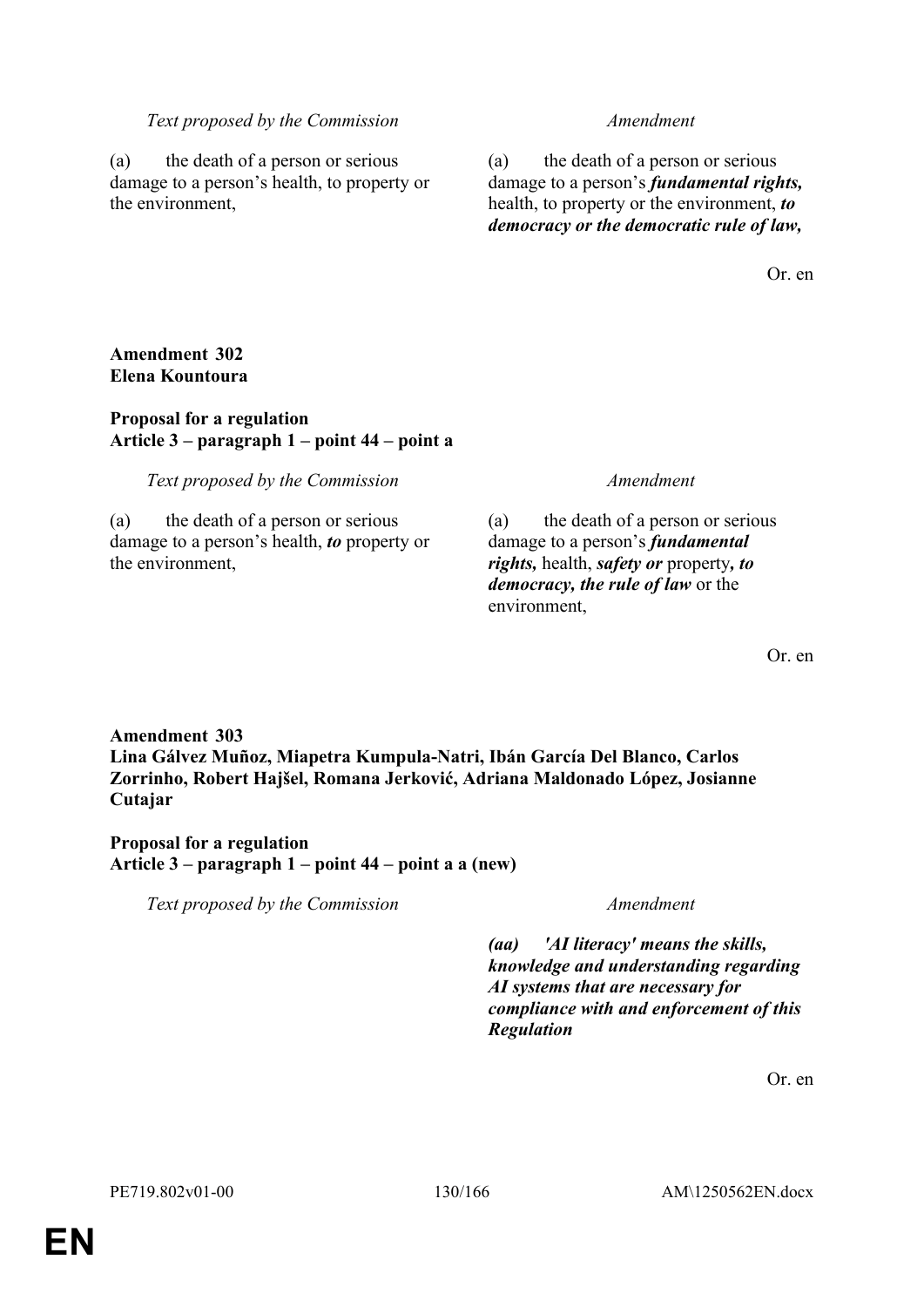**Amendment 304 Henna Virkkunen**

**Proposal for a regulation Article 3 – paragraph 1 – point 44 – point b a (new)**

*Text proposed by the Commission Amendment*

*(ba) breach of obligations under Union law intended to protect fundamental rights;*

Or. en

**Amendment 305 Elena Kountoura**

**Proposal for a regulation Article 3 – paragraph 1 – point 44 – point b a (new)**

*Text proposed by the Commission Amendment*

*(ba) breach of obligations under Union law intended to protect fundamental rights;*

Or. en

**Amendment 306 Elena Kountoura**

**Proposal for a regulation Article 3 – paragraph 1 – point 44 – point b b (new)**

*Text proposed by the Commission Amendment*

*(bb) breach of obligations under Union law intended to protect personal data;*

Or. en

**Amendment 307 Henna Virkkunen**

AM\1250562EN.docx 131/166 PE719.802v01-00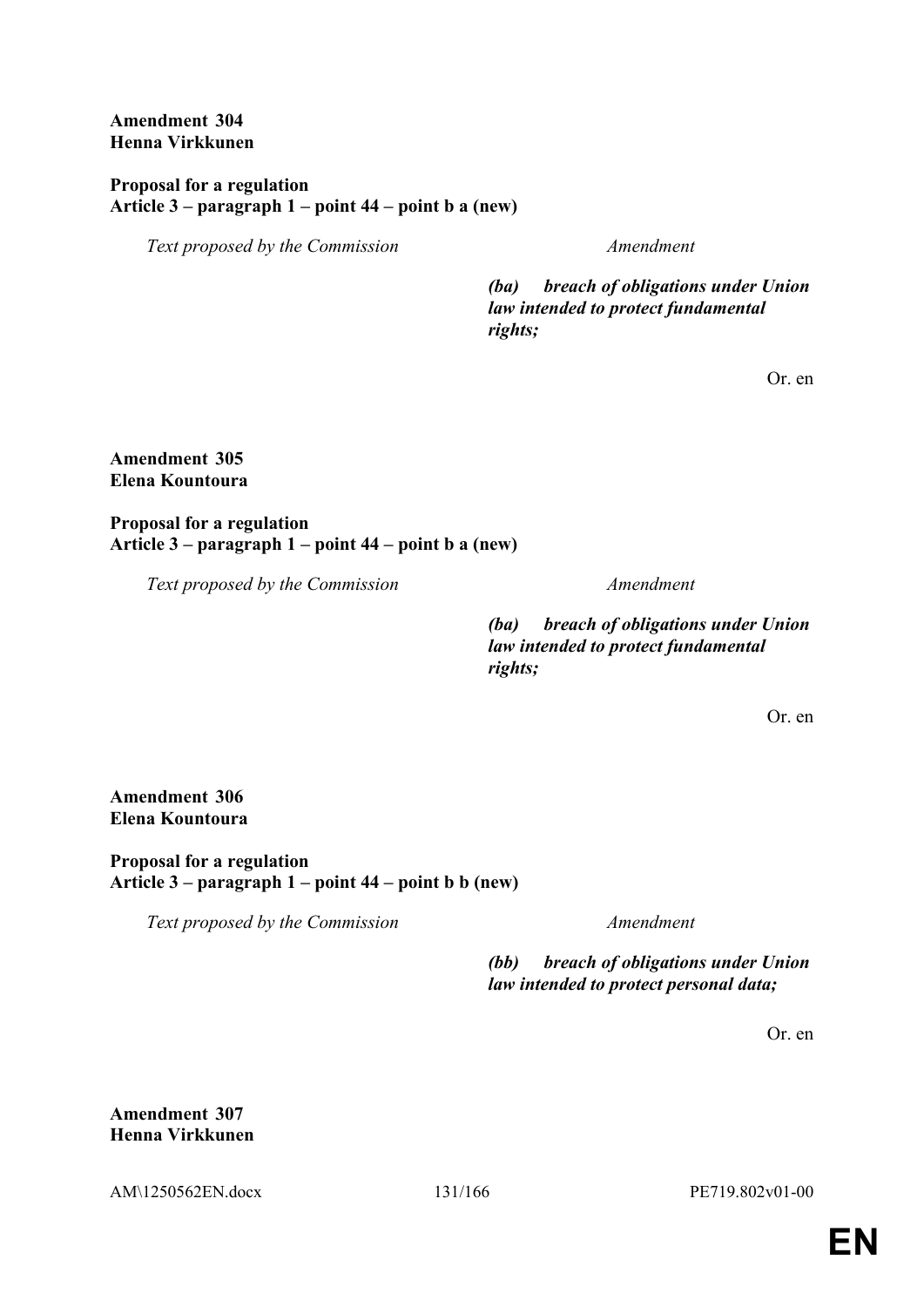## **Proposal for a regulation Article 3 – paragraph 1 – point 44 – point b b (new)**

*Text proposed by the Commission Amendment*

*(bb) serious damage to property or the environment;*

Or. en

### **Amendment 308 Elena Kountoura**

## **Proposal for a regulation Article 3 – paragraph 1 – point 44 – point b c (new)**

*Text proposed by the Commission Amendment*

*(bc) serious damage to the environment;*

Or. en

# **Amendment 309 Gianna Gancia, Matteo Adinolfi, Elena Lizzi, Paolo Borchia, Isabella Tovaglieri, Angelo Ciocca**

**Proposal for a regulation Article 3 – paragraph 1 – point 44 a (new)**

*Text proposed by the Commission Amendment*

*(44a) 'Systems for identifying and categorising behaviour and cognitive distortions of natural persons' means AI systems designed to be used for emotional calculation and psychographic analysis applications, Machine Learning and Affective Computing applications that use sensitive data from different sources, such as wearable smart devices, sensors, cameras or a person's interactions on the internet, and that are able to evaluate and use emotions, psychological conditions*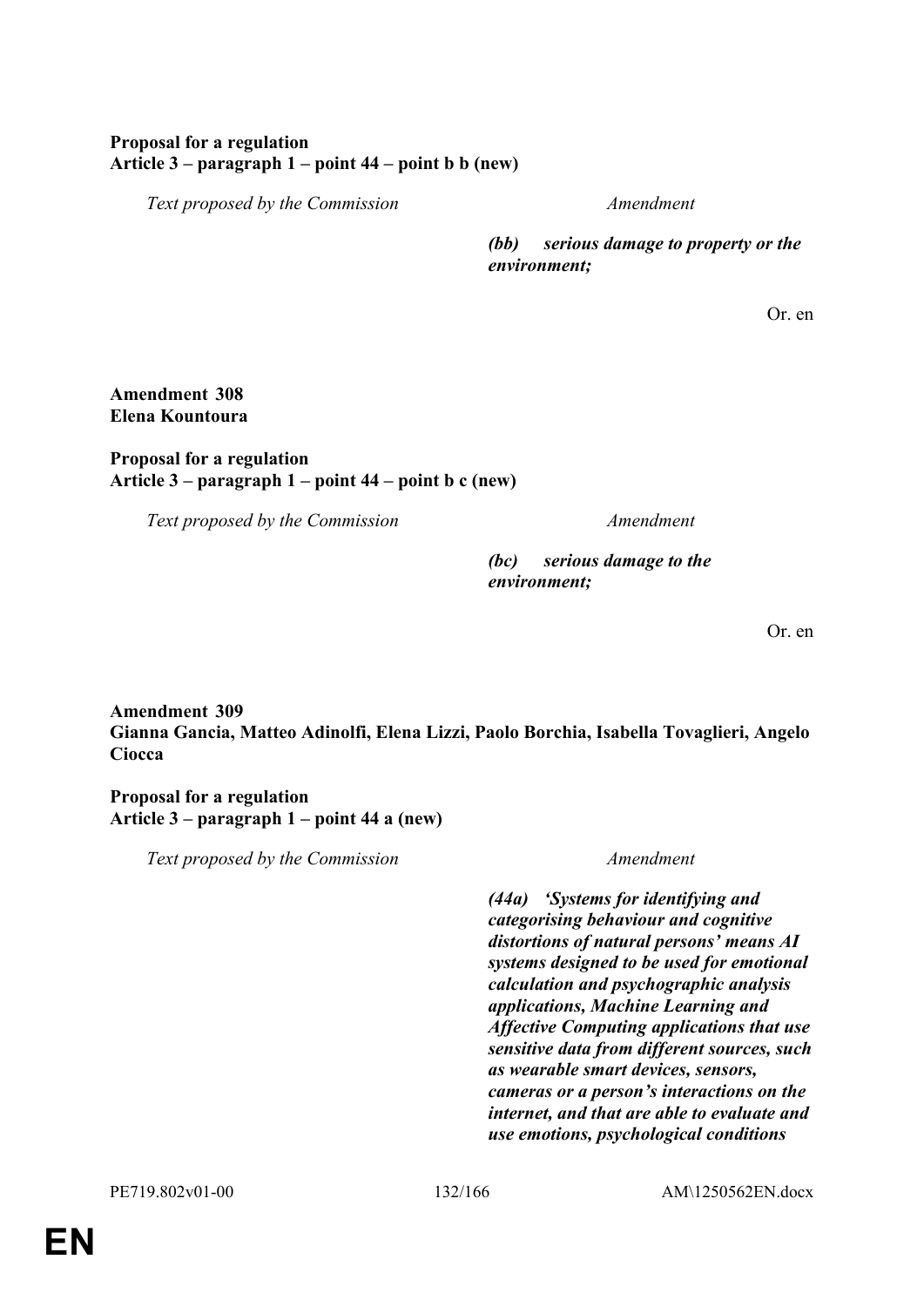*and behavioural characteristics such as values and beliefs with the aim of assessing and using the cognitive distortions of natural persons. This includes, among other things, the application of Sentiment Analysis techniques and AI Nudging and Sludging.*

Or. it

*Justification*

*Recital 441a should in fact be understood as Recital 45 (new).*

**Amendment 310 Robert Roos**

**Proposal for a regulation Article 3 – paragraph 1 – point 44 a (new)**

*Text proposed by the Commission Amendment*

*(44a) 'deep fake' means manipulated or synthetic audio and/or visual material that gives an authentic impression, in which events appear to be taking place, which never happened, and which has been produced using techniques in the field of artificial intelligence, including machine learning and deep learning, without the user, or end-user being aware that the audio and/or visual material has been produced using artificial intelligence;*

Or. en

**Amendment 311 Henna Virkkunen**

**Proposal for a regulation Article 3 – paragraph 1 – point 44 a (new)**

*Text proposed by the Commission Amendment*

*(44a) 'critical infrastructure' means an* 

AM\1250562EN.docx 133/166 PE719.802v01-00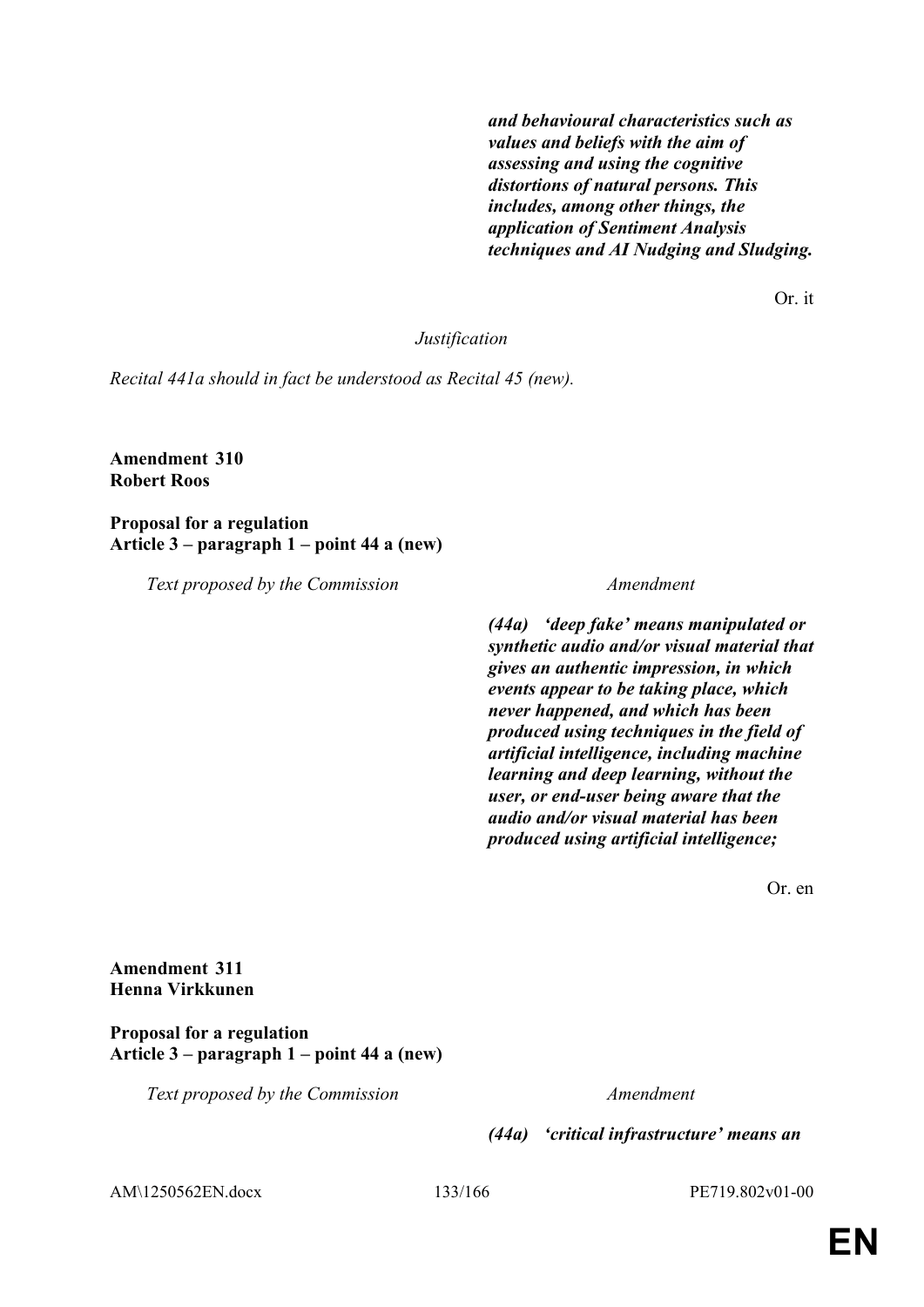*asset, system or part thereof which is necessary for the delivery of a service that is essential for the maintenance of vital societal functions or economic activities within the meaning of Article 2(4) and (5) of Directive … on the resilience of critical entities;*

Or. en

### **Amendment 312 Elena Kountoura**

### **Proposal for a regulation Article 3 – paragraph 1 – point 44 a (new)**

*Text proposed by the Commission Amendment*

*(44a) 'deep fake' means generated or manipulated image, audio or video content produced by an AI system that appreciably resembles existing persons, objects, places or other entities or events and falsely appears to a person to be authentic or truthful;*

Or. en

**Amendment 313 Henna Virkkunen**

**Proposal for a regulation Article 3 – paragraph 1 – point 44 b (new)**

*Text proposed by the Commission Amendment*

*(44b) 'personal data' means data as defined in point (1) of Article 4 of Regulation (EU) 2016/679;*

Or. en

### **Amendment 314**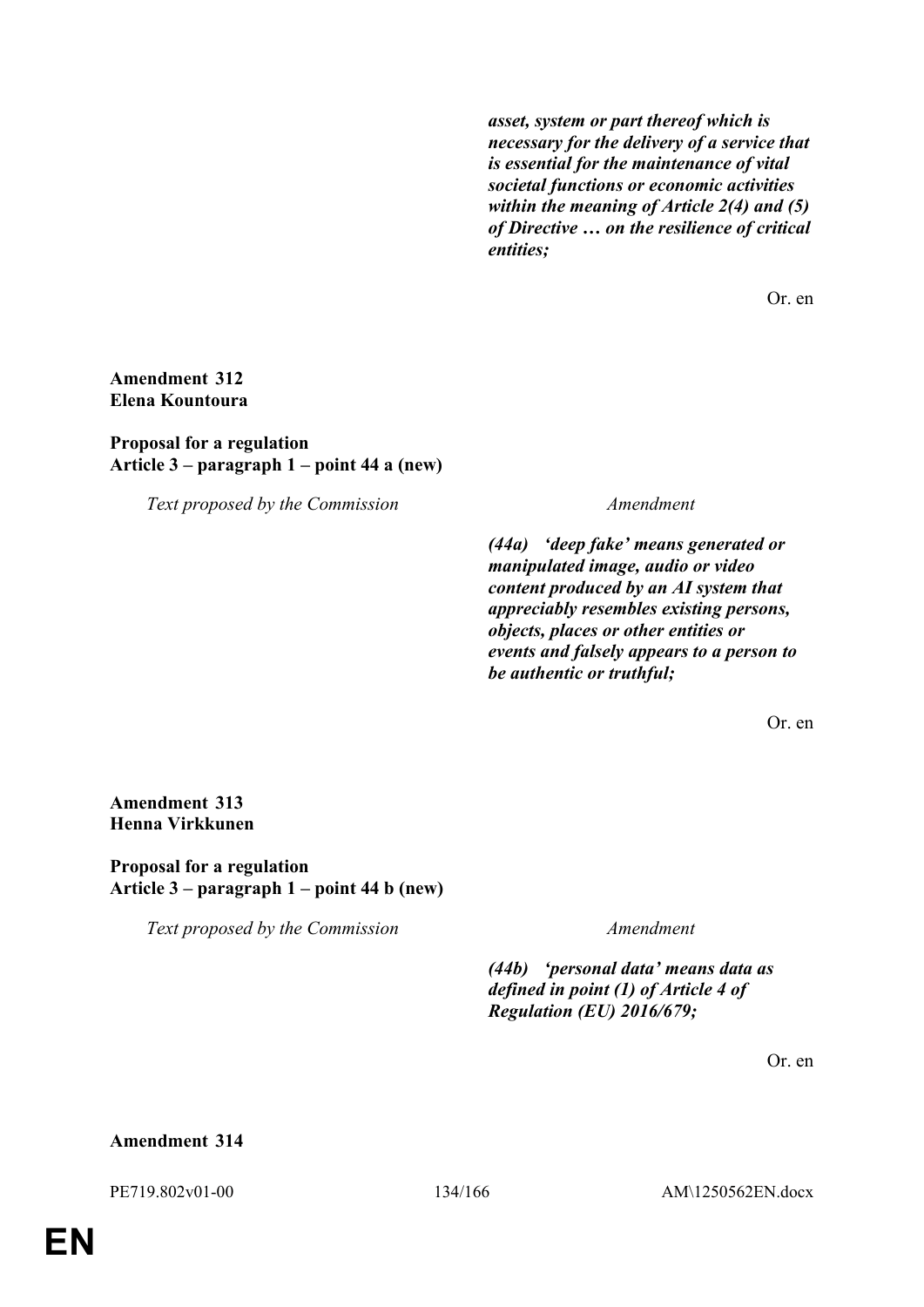### **Elena Kountoura**

### **Proposal for a regulation Article 3 – paragraph 1 – point 44 b (new)**

*Text proposed by the Commission Amendment*

*(44b) 'personal data' means data as defined in point (1) of Article 4 of Regulation (EU) 2016/679;*

Or. en

### **Amendment 315 Henna Virkkunen**

## **Proposal for a regulation Article 3 – paragraph 1 – point 44 c (new)**

*Text proposed by the Commission Amendment*

*(44c) 'non-personal data' means data other than personal data as defined in point (1) of Article 4 of Regulation (EU) 2016/679;*

Or. en

## **Amendment 316 Elena Kountoura**

**Proposal for a regulation Article 3 – paragraph 1 – point 44 c (new)**

*Text proposed by the Commission Amendment*

*(44c) 'non-personal data' means data other than personal data as defined in point (1) of Article 4 of Regulation (EU) 2016/679;*

Or. en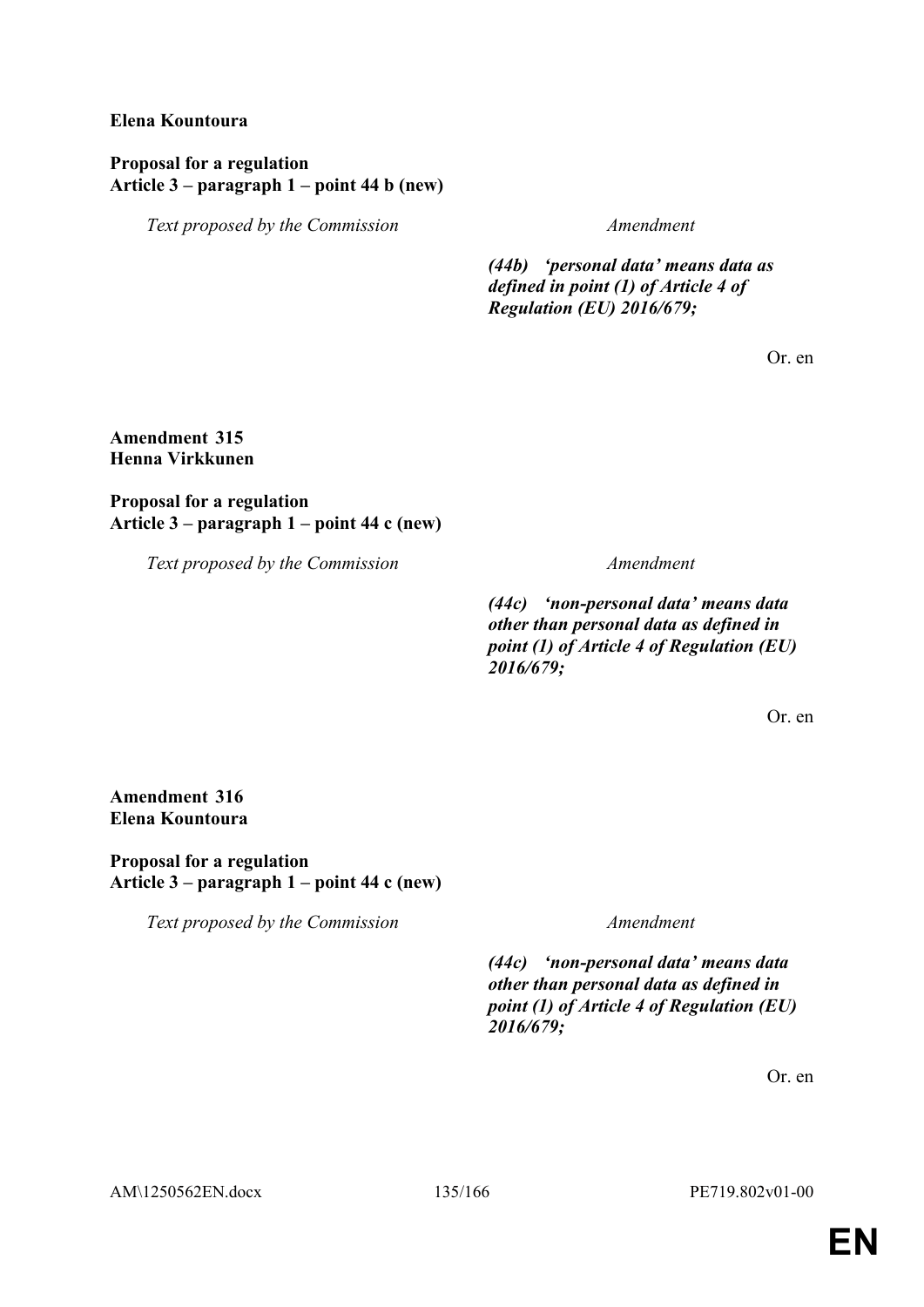**Amendment 317 Elena Kountoura**

## **Proposal for a regulation Article 3 – paragraph 1 – point 44 d (new)**

*Text proposed by the Commission Amendment*

*(44d) 'public interest organisation' means a not-for-profit body, organisation or association which has been properly constituted in accordance with the law of a Member State, has statutory objectives which are in the public interest;*

Or. en

### **Amendment 318 Elena Kountoura**

### **Proposal for a regulation Article 3 – paragraph 1 – point 44 e (new)**

*Text proposed by the Commission Amendment*

*(44e) 'redress by design' means technical mechanisms and/or operational procedures, established from the design phase, in order to be able to effectively detect, audit, rectify the consequences and implications of wrong predictions by an AI system and improve it.*

Or. en

**Amendment 319 Francesca Donato**

## **Proposal for a regulation Article 4 – paragraph 1**

*Text proposed by the Commission Amendment*

*The Commission is empowered to adopt delegated acts in accordance with Article*  *deleted*

PE719.802v01-00 136/166 AM\1250562EN.docx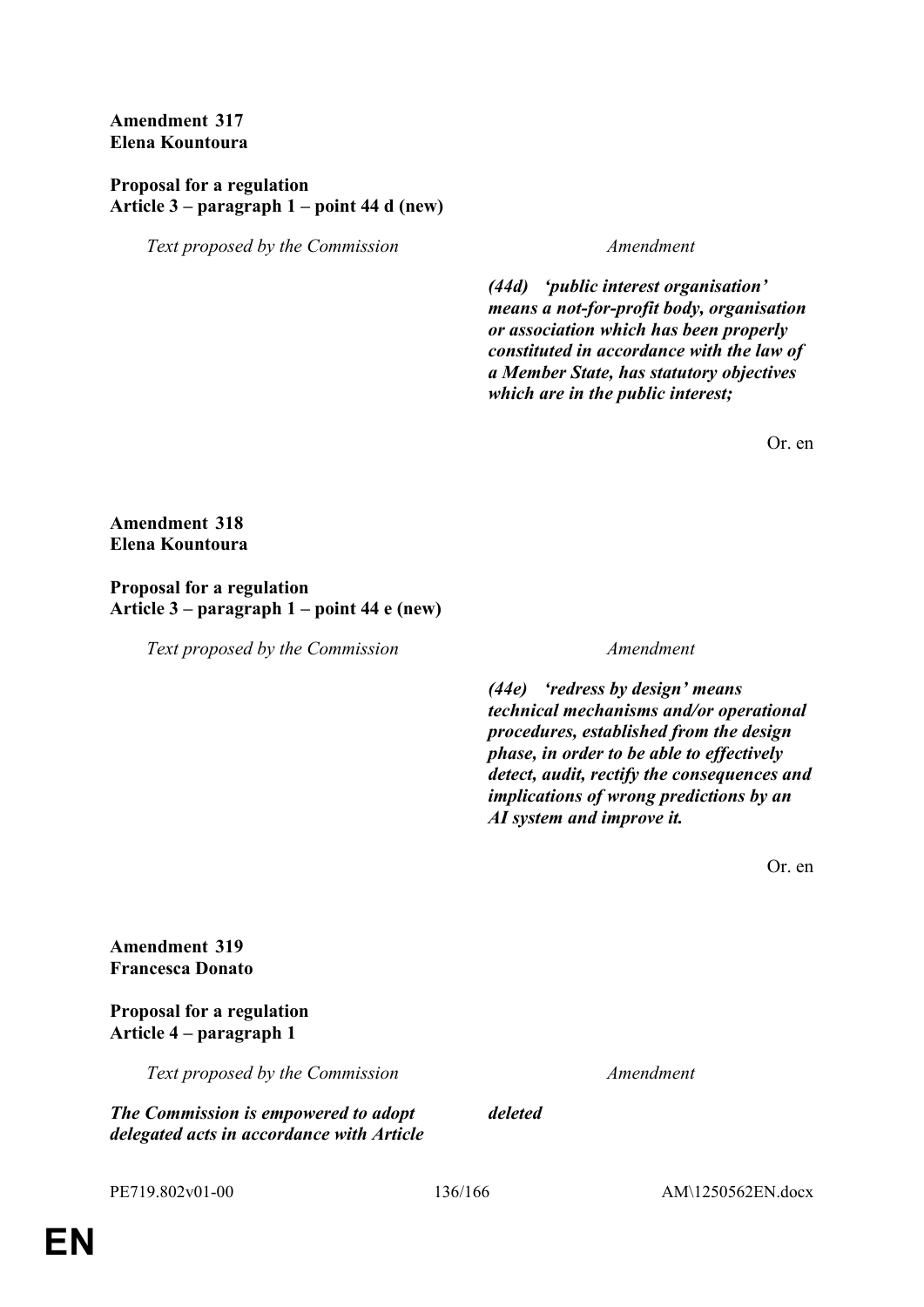*73 to amend the list of techniques and approaches listed in Annex I, in order to update that list to market and technological developments on the basis of characteristics that are similar to the techniques and approaches listed therein.*

**Amendment 320 Nicola Beer, Klemen Grošelj, Iskra Mihaylova, Martina Dlabajová**

### **Proposal for a regulation Article 4 – paragraph 1**

### *Text proposed by the Commission Amendment*

The Commission is empowered to adopt delegated acts in accordance with Article 73 to amend the list of techniques and approaches listed in Annex I, in order to update that list to market and technological developments on the basis of characteristics that are similar to the techniques and approaches listed therein.

The Commission is empowered to adopt delegated acts in accordance with Article 73 to amend the list of techniques and approaches listed in Annex I *within the scope of the definition of an AI system as provided for in Article 3(1)*, in order to update that list to market and technological developments on the basis of characteristics that are similar to the techniques and approaches listed therein.

Or. en

Or. it

### **Amendment 321 Henna Virkkunen**

### **Proposal for a regulation Article 4 – paragraph 1**

### *Text proposed by the Commission Amendment*

The Commission is empowered to adopt delegated acts in accordance with Article 73 to amend the list of techniques and approaches listed in Annex I, in order to update that list to market and technological developments on the basis of characteristics that are similar to the

The Commission is empowered to adopt delegated acts in accordance with Article 73 to amend the list of techniques and approaches listed in Annex I *within the scope of the definition of an AI system as provided for in Article 3(1)*, in order to update that list to market and technological

AM\1250562EN.docx 137/166 PE719.802v01-00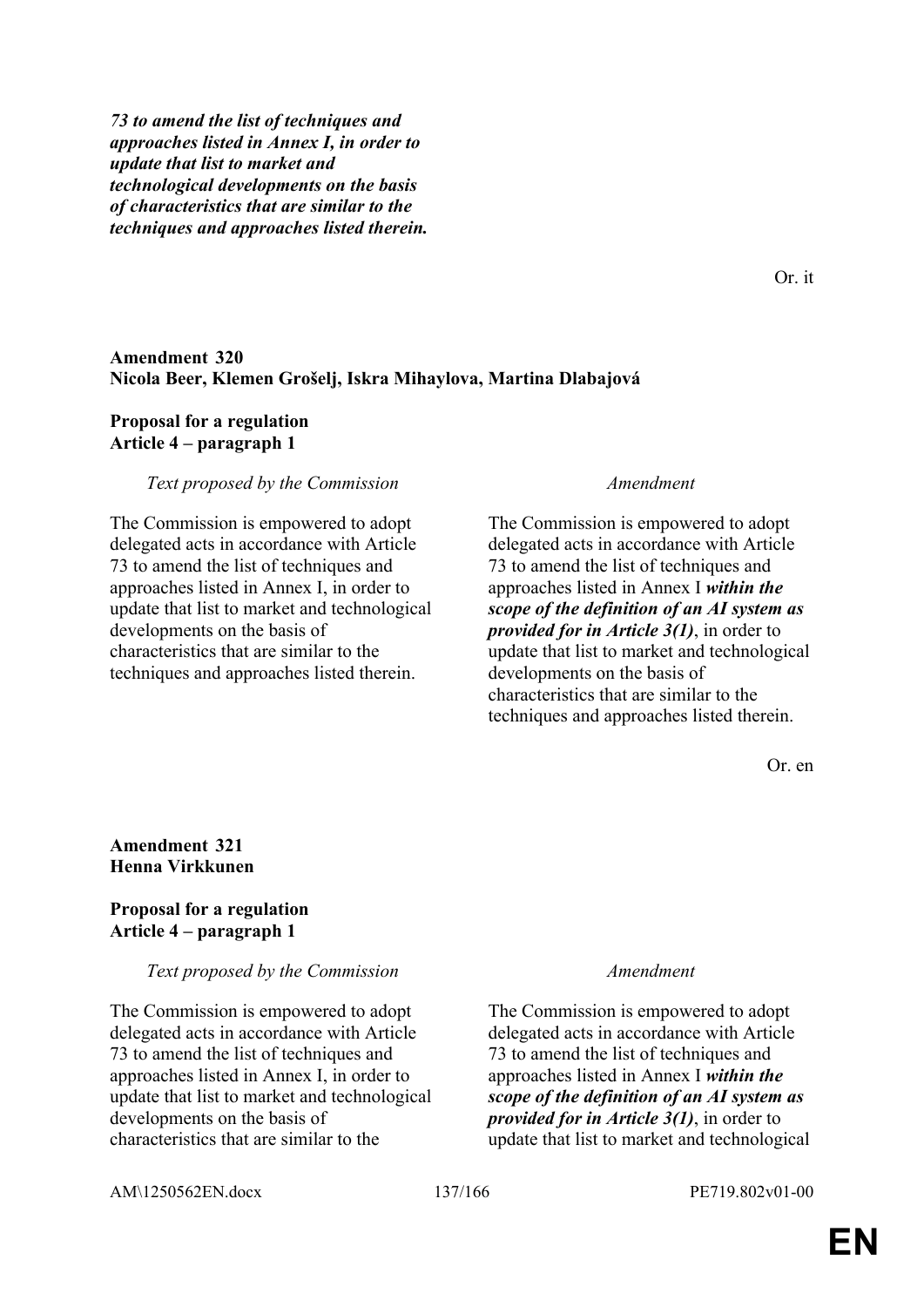techniques and approaches listed therein. developments on the basis of

characteristics that are similar to the techniques and approaches listed therein.

Or. en

# **Amendment 322 Adam Jarubas, Janusz Lewandowski, Krzysztof Hetman, Radosław Sikorski, Jerzy Buzek**

## **Proposal for a regulation Article 5 – paragraph 1 – point a**

## *Text proposed by the Commission Amendment*

(a) the placing on the market, putting into service or use of an AI system that deploys subliminal techniques beyond a person's consciousness in order to materially distort a person's behaviour in a manner that causes or is likely to cause that person or another person physical or psychological harm;

(a) the placing on the market, putting into service or use of an AI system that deploys subliminal techniques beyond a person's consciousness in order to materially distort a person's behaviour in a manner that causes or is likely to cause that person or another person physical or psychological harm *that could be predicted with due diligence*;

Or. en

**Amendment 323 Jordi Solé** on behalf of the Greens/EFA Group

## **Proposal for a regulation Article 5 – paragraph 1 – point a**

# *Text proposed by the Commission Amendment*

(a) the placing on the market, putting into service or use of an AI system that deploys *subliminal* techniques beyond a person's consciousness in order to materially distort a person's behaviour in a manner that causes or is likely to cause that person or another person physical or psychological harm;

(a) the placing on the market, putting into service or use of an AI system that deploys techniques beyond a person's consciousness in order to materially distort a person's behaviour in a manner that causes or is likely to cause that person or another person*, economic,* physical or psychological harm;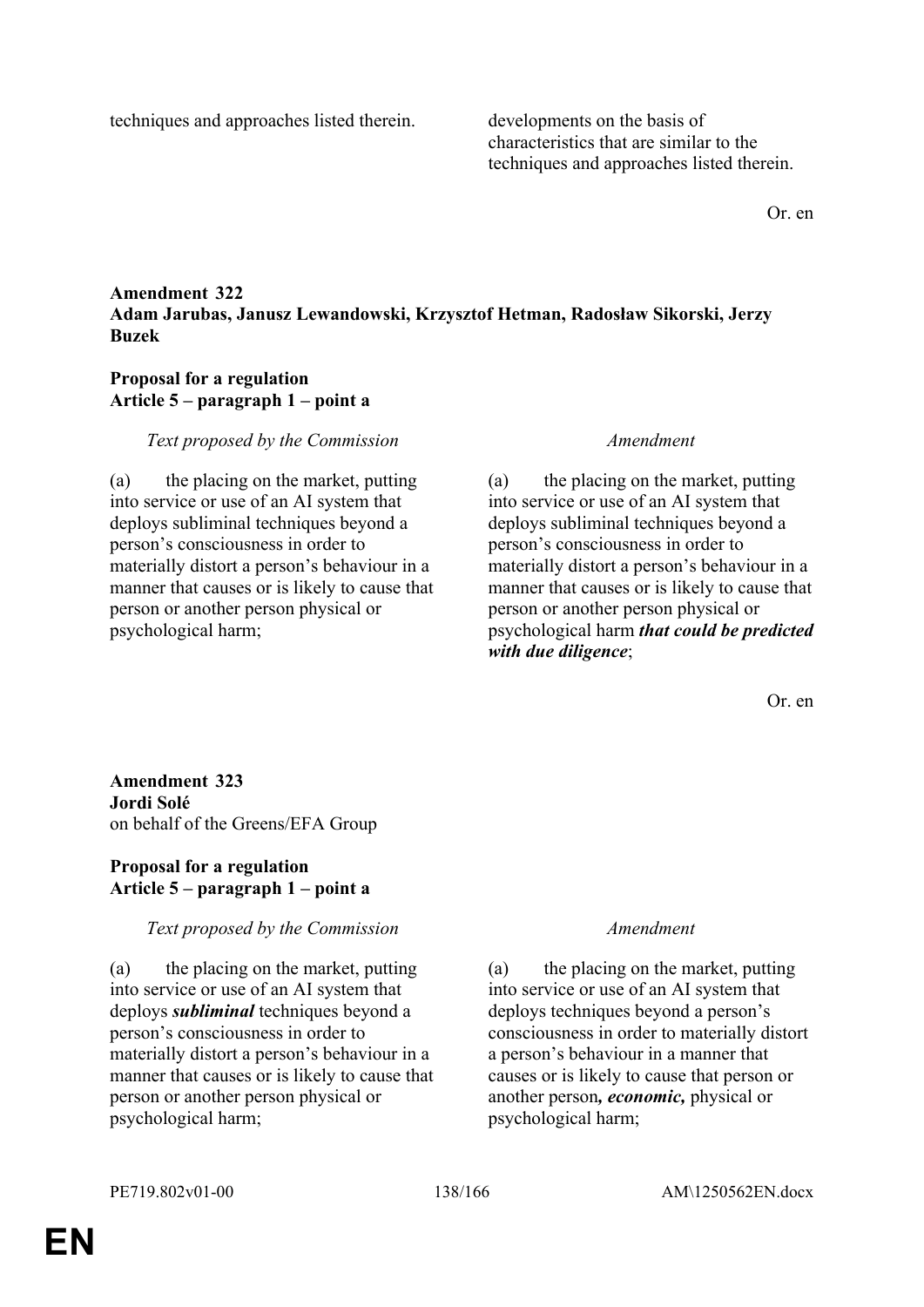### *Justification*

*Competition law already recognises that particular practices lead to an unacceptable distortion of the markets, and AI has the potential to accentuate such imbalances. Therefore safeguards against practise that lead to economic harm are needed.*

## **Amendment 324 Adam Jarubas, Janusz Lewandowski, Krzysztof Hetman, Radosław Sikorski, Jerzy Buzek**

### **Proposal for a regulation Article 5 – paragraph 1 – point b**

### *Text proposed by the Commission Amendment*

(b) the placing on the market, putting into service or use of an AI system that exploits any of the vulnerabilities of a specific group of persons due to their age, physical or mental disability, in order to materially distort the behaviour of a person pertaining to that group in a manner that causes or is likely to cause that person or another person physical or psychological harm;

(b) the placing on the market, putting into service or use of an AI system that exploits any of the vulnerabilities of a specific group of persons due to their age, physical or mental disability, in order to materially distort the behaviour of a person pertaining to that group in a manner that causes or is likely to cause that person or another person physical or psychological harm *that could be predicted with due diligence*;

Or. en

**Amendment 325 Miapetra Kumpula-Natri** on behalf of the S&D Group

## **Proposal for a regulation Article 5 – paragraph 1 – point b**

### *Text proposed by the Commission Amendment*

(b) the placing on the market, putting into service or use of an AI system that exploits any of the vulnerabilities of a specific group of persons due to their age, physical or mental disability, in order to materially distort the behaviour of a person

(b) the placing on the market, putting into service or use of an AI system that exploits any of the vulnerabilities of *children, or* a specific group of persons due to their age, physical or mental disability, in order to materially distort the

AM\1250562EN.docx 139/166 PE719.802v01-00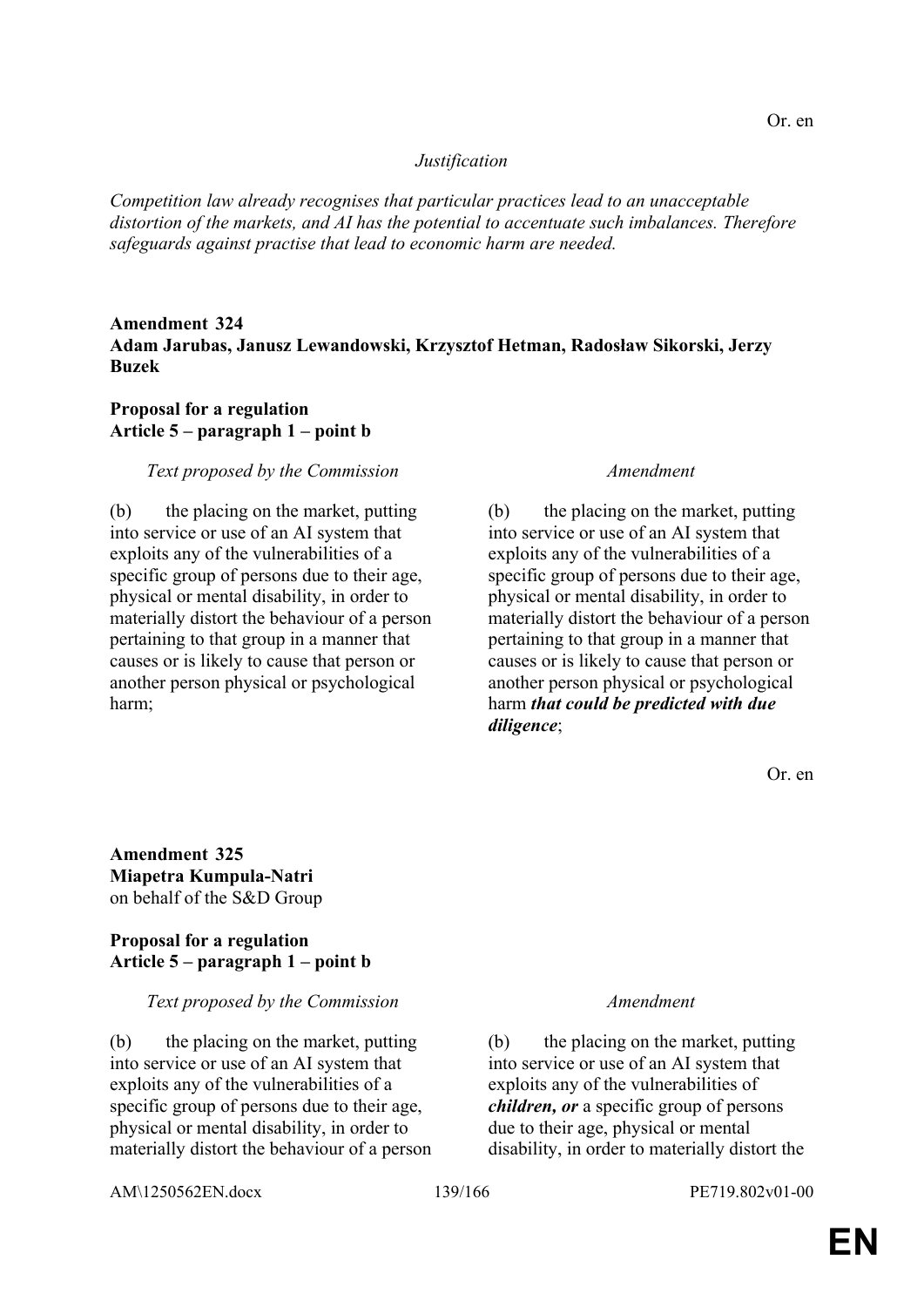pertaining to that group in a manner that causes or is likely to cause that person or another person physical or psychological harm;

behaviour of a person pertaining to that group in a manner that causes or is likely to cause that person or another person physical or psychological harm;

Or. en

## **Amendment 326 Eva Kaili, Ivo Hristov**

### **Proposal for a regulation Article 5 – paragraph 1 – point c – introductory part**

## *Text proposed by the Commission Amendment*

(c) the placing on the market, putting into service or use of AI systems *by public authorities or on their behalf* for the evaluation or classification of the trustworthiness of natural persons over a certain period of time based on their social behaviour or known or predicted personal or personality characteristics, with the social score leading to either or both of the following:

(c) the placing on the market, putting into service or use of AI systems for the evaluation or classification of the trustworthiness of natural persons over a certain period of time based on their social behaviour or known or predicted personal or personality characteristics, with the social score leading to either or both of the following:

Or. en

### *Justification*

*Article 5 is meant to protect individuals and society against intrusive forms of AI that may affect human dignity. Banning the use of social scoring by the public sector but allowing it by industry or in private settings contradicts this aim. The proposed amendment brings coherence to the text and ensures that social scoring has no place in our European society.*

**Amendment 327 Eva Kaili, Ivo Hristov**

### **Proposal for a regulation Article 5 – paragraph 1 – point d – introductory part**

*Text proposed by the Commission Amendment*

(d) the use of *'real-time' remote* biometric identification systems *in publicly*  (d) the *putting into service or* use of biometric *or biometrics-based*

PE719.802v01-00 140/166 AM\1250562EN.docx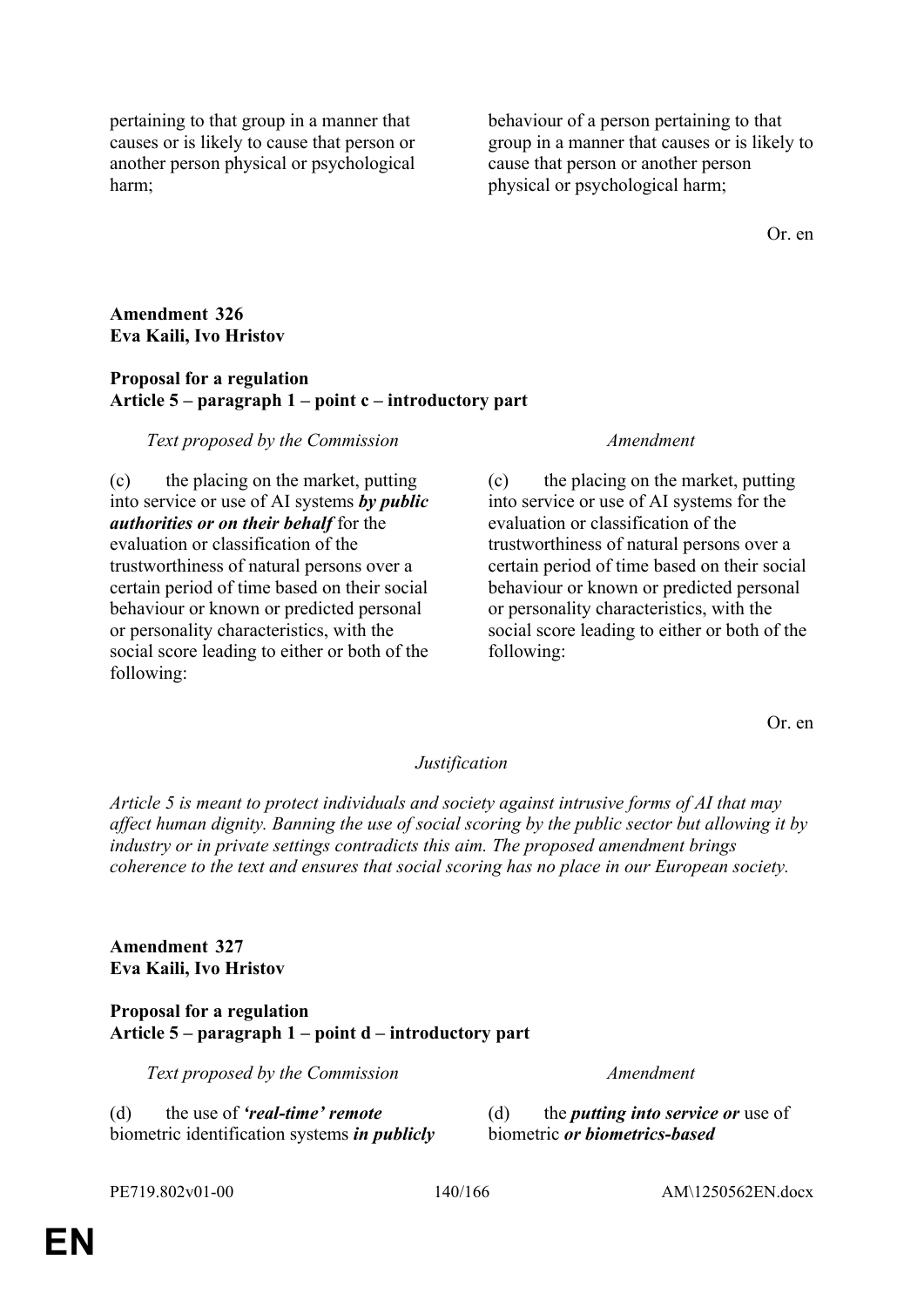*accessible spaces for the purpose of law enforcement, unless and in as far as such use is strictly necessary for one of the following objectives:*

identification systems *that allow the comprehensive or large-scale surveillance of natural persons in any context., including surveillance in the workplace.*

Or. en

### *Justification*

*The use of biometrics or biometrics-based AI systems for large-scale monitoring or surveillance of individuals, whether real-time or not, poses an unacceptable risk of intrusion into individuals' private lives that is not limited to publicly accessible spaces or the offline world. As indicated by the European Data Protection Supervisor and Board, the use of such systems presents serious transparency and proportionality problems related to processing data of an indiscriminate number of people for the identification of only a few individuals. This can have an irreversible effect on the exercise of freedoms, including of expression, of assembly, of association, and of movement. The exceptions originally carved out in points (i), (ii) and (iii), and in paragraphs 2, 3, and 4 of this article, means that the "prohibition" originally foreseen by the Commission could turn out to be meaningless in practice as the number of suspects or perpetrators of crimes will almost always be high enough to justify the use of AI systems for suspect detection. The addition of "biometrics-based" AI systems is meant to also exclude the use of AI systems that operate by processing "weak" biometric identifiers not captured by the definition of biometric data, but that can nonetheless be used for surveillance and identification of individuals (see corresponding definition proposed in Article 3).*

# **Amendment 328 Adam Jarubas, Janusz Lewandowski, Krzysztof Hetman, Radosław Sikorski, Jerzy Buzek**

### **Proposal for a regulation Article 5 – paragraph 1 – point d – introductory part**

*Text proposed by the Commission Amendment*

(d) the use of 'real-time' remote biometric identification systems in publicly accessible spaces *for the purpose of law enforcement*, unless and in as far as such use is strictly necessary for one of the following objectives:

(d) the use of 'real-time' remote biometric identification systems in publicly accessible spaces, unless and in as far as such use *by law enforcement* is strictly necessary for one of the following objectives:

Or. en

### **Amendment 329**

AM\1250562EN.docx 141/166 PE719.802v01-00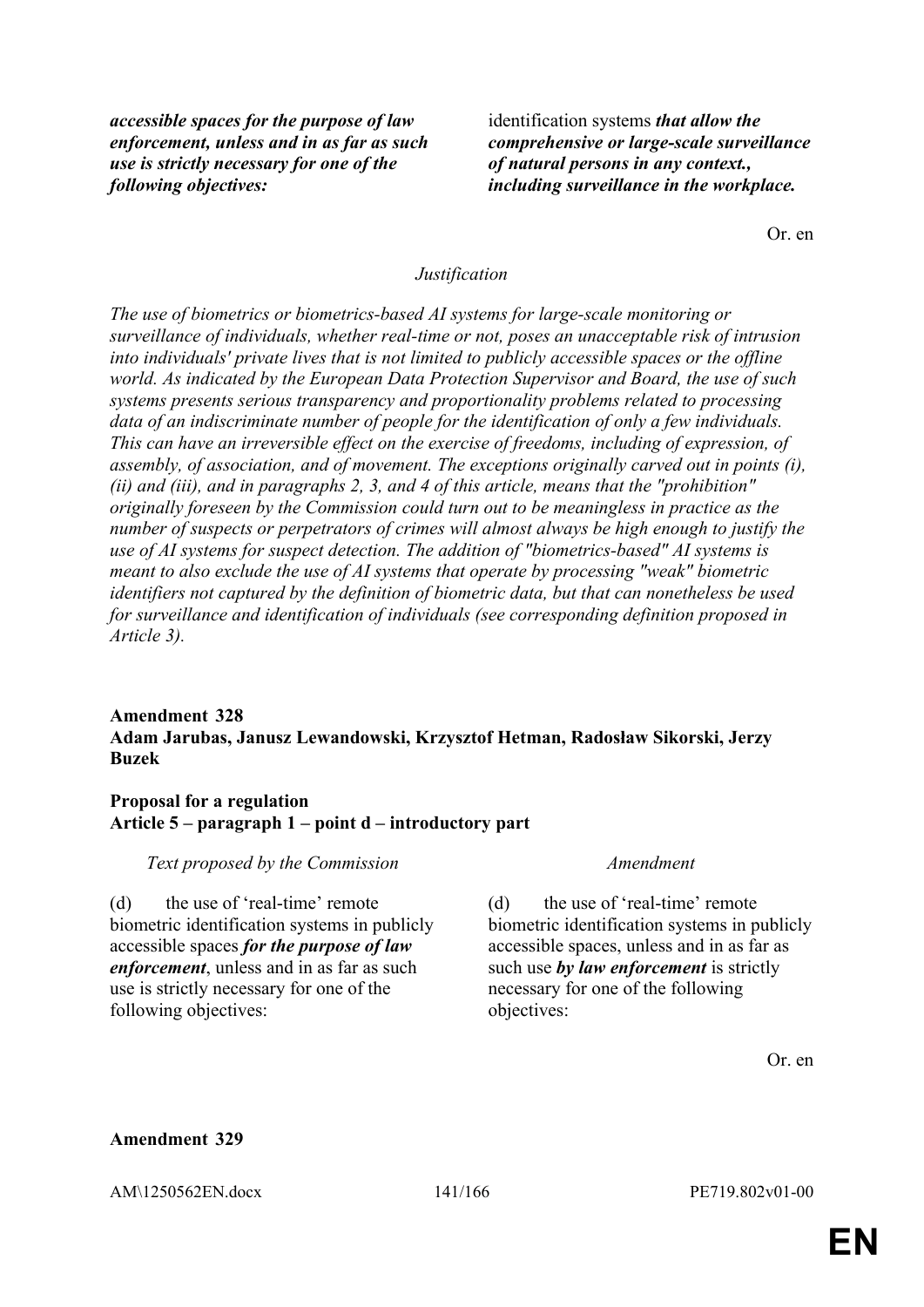# **Eva Kaili, Ivo Hristov**

### **Proposal for a regulation Article 5 – paragraph 1 – point d – point i**

| $P^{\mu}$                                                                                                                                                                                                                                                                                                                                                                                   |         |           |        |
|---------------------------------------------------------------------------------------------------------------------------------------------------------------------------------------------------------------------------------------------------------------------------------------------------------------------------------------------------------------------------------------------|---------|-----------|--------|
| Text proposed by the Commission                                                                                                                                                                                                                                                                                                                                                             |         | Amendment |        |
| the targeted search for specific<br>(i)<br>potential victims of crime, including<br>missing children;                                                                                                                                                                                                                                                                                       | deleted |           |        |
|                                                                                                                                                                                                                                                                                                                                                                                             |         |           | Or. en |
| <b>Amendment 330</b><br>Eva Kaili, Ivo Hristov                                                                                                                                                                                                                                                                                                                                              |         |           |        |
| <b>Proposal for a regulation</b><br>Article 5 – paragraph 1 – point d – point ii                                                                                                                                                                                                                                                                                                            |         |           |        |
| Text proposed by the Commission                                                                                                                                                                                                                                                                                                                                                             |         | Amendment |        |
| the prevention of a specific,<br>(ii)<br>substantial and imminent threat to the life<br>or physical safety of natural persons or of<br>a terrorist attack;                                                                                                                                                                                                                                  | deleted |           |        |
|                                                                                                                                                                                                                                                                                                                                                                                             |         |           | Or. en |
| <b>Amendment 331</b><br>Eva Kaili, Ivo Hristov                                                                                                                                                                                                                                                                                                                                              |         |           |        |
| <b>Proposal for a regulation</b><br>Article 5 – paragraph 1 – point d – point iii                                                                                                                                                                                                                                                                                                           |         |           |        |
| Text proposed by the Commission                                                                                                                                                                                                                                                                                                                                                             |         | Amendment |        |
| (iii)<br>the detection, localisation,<br><i>identification or prosecution of a</i><br>perpetrator or suspect of a criminal<br>offence referred to in Article 2(2) of<br><b>Council Framework Decision</b><br>$2002/584/JHA^{62}$ and punishable in the<br><b>Member State concerned by a custodial</b><br>sentence or a detention order for a<br>maximum period of at least three years, as | deleted |           |        |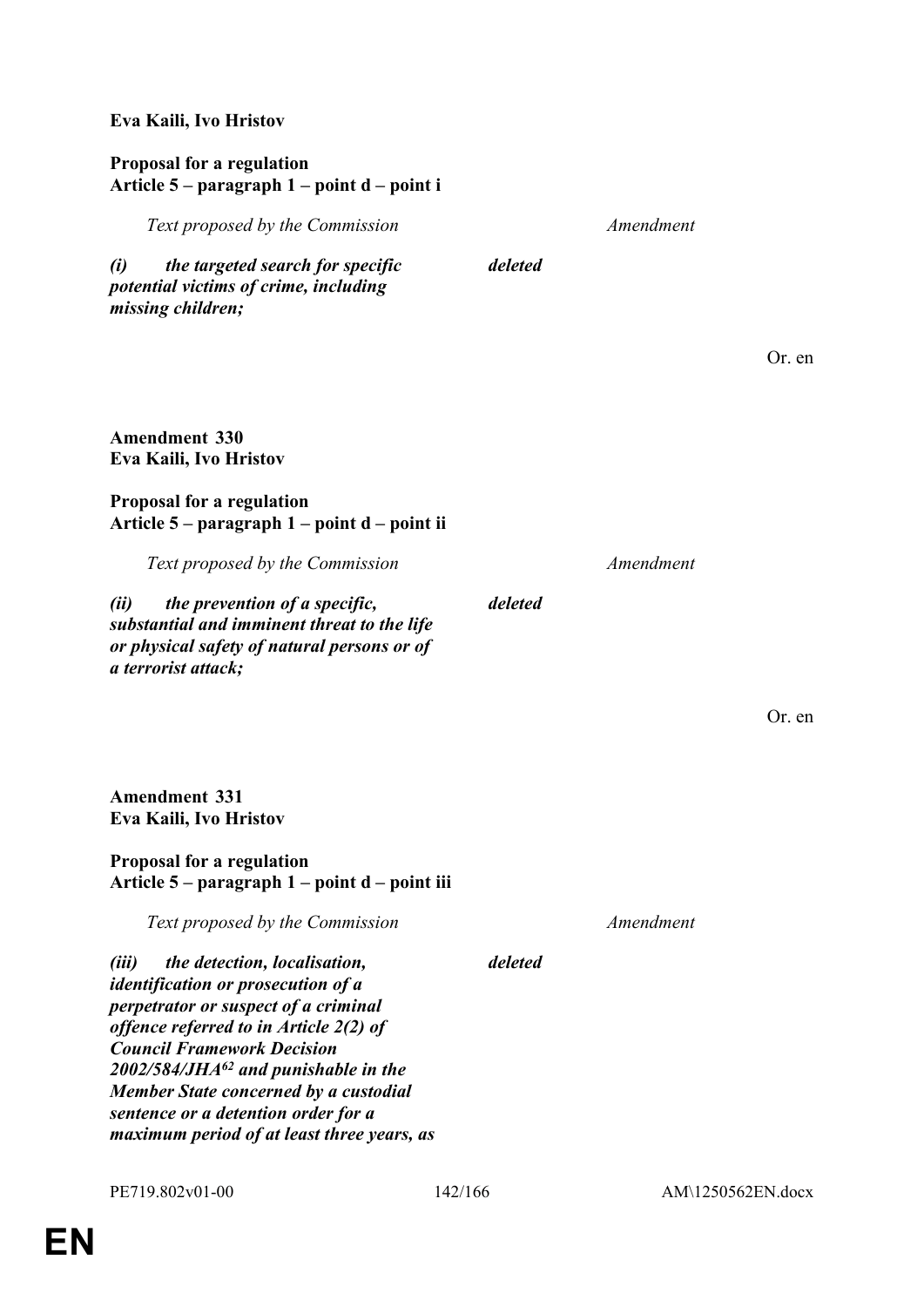*determined by the law of that Member State.*

*<sup>62</sup> Council Framework Decision 2002/584/JHA of 13 June 2002 on the European arrest warrant and the surrender procedures between Member States (OJ L 190, 18.7.2002, p. 1).*

Or. en

**Amendment 332 Eva Kaili, Ivo Hristov**

 $\frac{1}{2}$ 

**Proposal for a regulation Article 5 – paragraph 1 – point d a (new)**

*Text proposed by the Commission Amendment*

*(da) the placing on the market, putting into service, or use of an AI system for the specific technical processing of brain or brain-generated data in order to access, infer, influence, or manipulate a person's thoughts, emotions, memories, intentions, beliefs, or other mental states against that person's will or in a manner that causes or is likely to cause that person or another person physical or psychological harm;*

Or. en

### *Justification*

*The rapid development of AI-powered brain-computer interfaces that can access certain components of mental information requires a dedicated provision against their potential abuse or misuse. The wording ensures that the use of neurotechnology in healthcare or clinical settings (e.g. to treat unconscious patients) would not be prohibited.*

**Amendment 333 Elena Kountoura**

**Proposal for a regulation Article 5 – paragraph 1 – point d a (new)**

AM\1250562EN.docx 143/166 PE719.802v01-00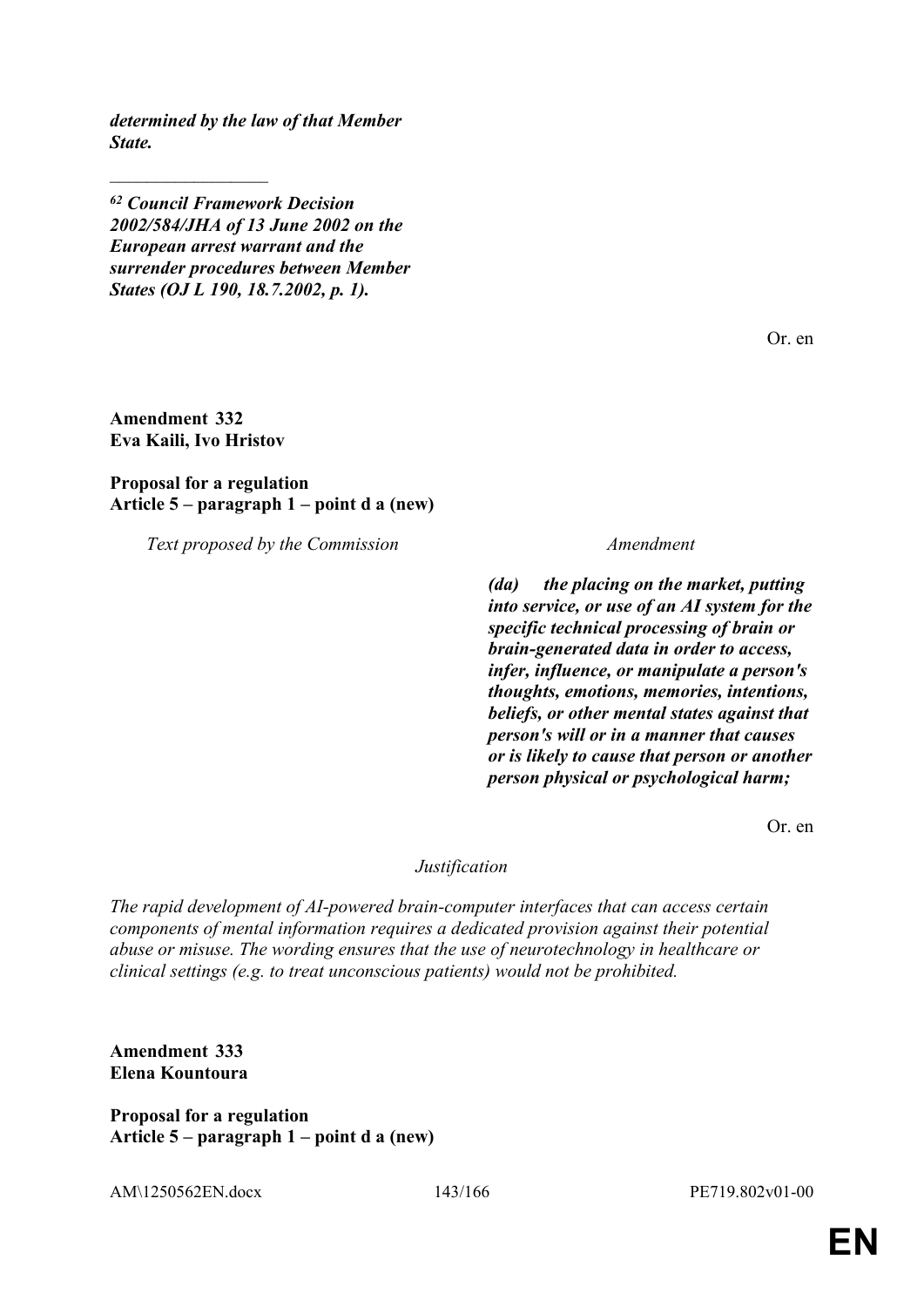*Text proposed by the Commission Amendment*

*(da) AI systems intended to be used for recruitment or selection of natural persons, notably for advertising vacancies, screening or filtering applications, evaluating candidates in the course of interviews or tests;*

Or. en

## **Amendment 334 Eva Kaili, Ivo Hristov**

## **Proposal for a regulation Article 5 – paragraph 1 – point d b (new)**

*Text proposed by the Commission Amendment*

*(db) the putting into service or use of AI systems that allow the categorisation of individuals on the basis of their biometric, biometrics-based data, or biometric inferences into clusters according to ethnicity, gender, political or sexual orientation, or any other grounds that may lead to discrimination prohibited under Article 21 of the Charter of Fundamental Rights of the European Union;*

Or. en

### *Justification*

*Allowing the use of AI systems for biometric categorisation would directly contravene the non-discrimination and equality before the law principles under the EU Charter of Fundamental Rights.*

**Amendment 335 Elena Kountoura**

**Proposal for a regulation Article 5 – paragraph 1 – point d b (new)**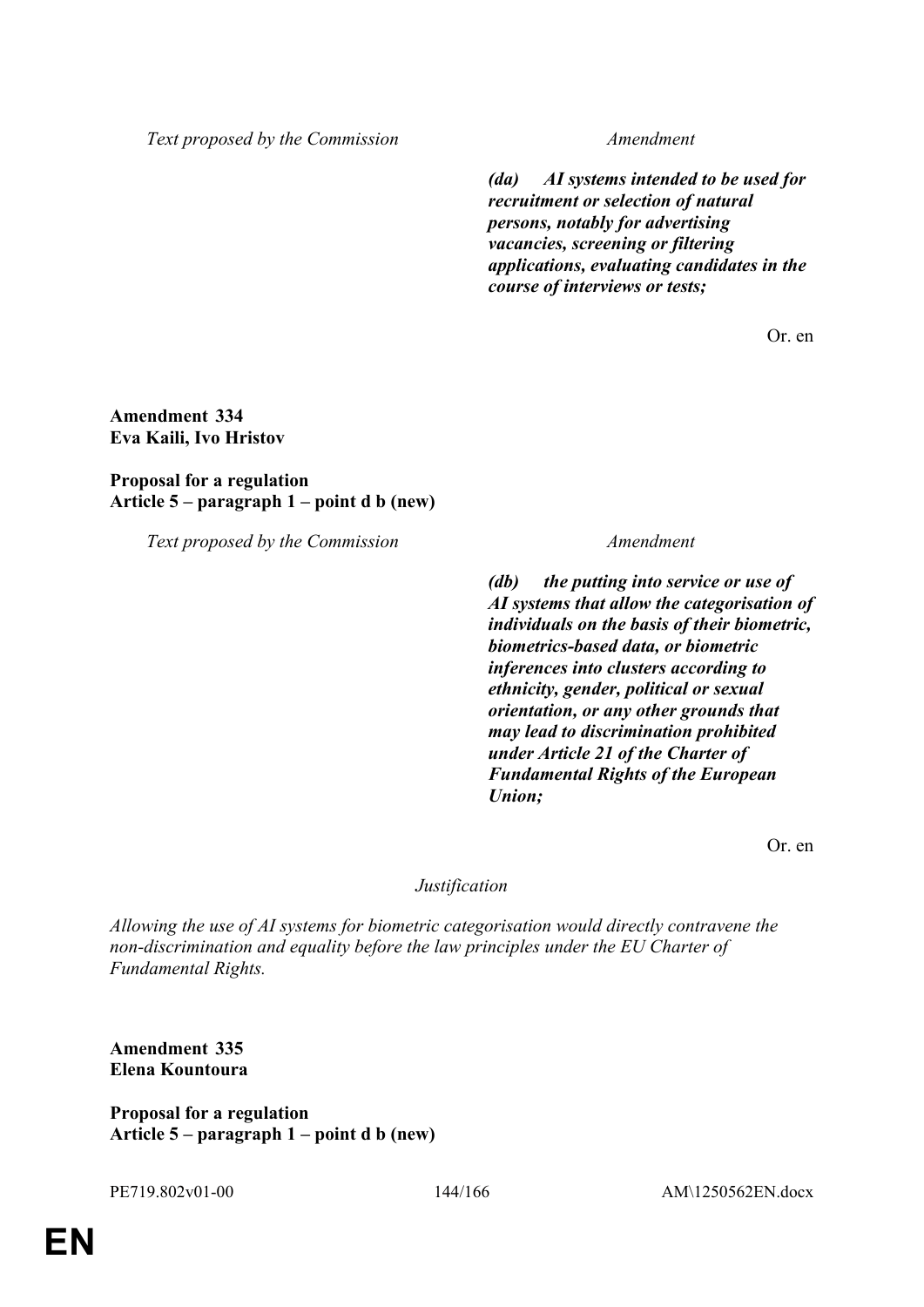*Text proposed by the Commission Amendment*

*(db) AI systems intended to be used by law enforcement authorities for making individual risk assessments of natural persons in order to assess the risk of a natural person for offending or reoffending or the risk for potential victims of criminal offences;*

Or. en

# **Amendment 336 Eva Kaili, Ivo Hristov**

# **Proposal for a regulation Article 5 – paragraph 1 – point d c (new)**

*Text proposed by the Commission Amendment*

*(dc) The putting into service or use of AI systems for making individual or group assessments of natural persons in order to assess the risk of a natural person or a group of persons for offending or reoffending, or for predicting the occurrence or reoccurrence of an actual or potential criminal offence based on profiling of natural persons or on the assessment of personality traits, characteristics, or past criminal behaviour.*

Or. en

### *Justification*

*The use of predictive policing harms the presumption of innocence and impacts human dignity by denying free will. Predictive policing programmes in the United States (e.g. in New York and Cambridge) have been phased out as they have failed to make reliable predictions and have increased discriminatory outcomes.*

**Amendment 337 Elena Kountoura**

AM\1250562EN.docx 145/166 PE719.802v01-00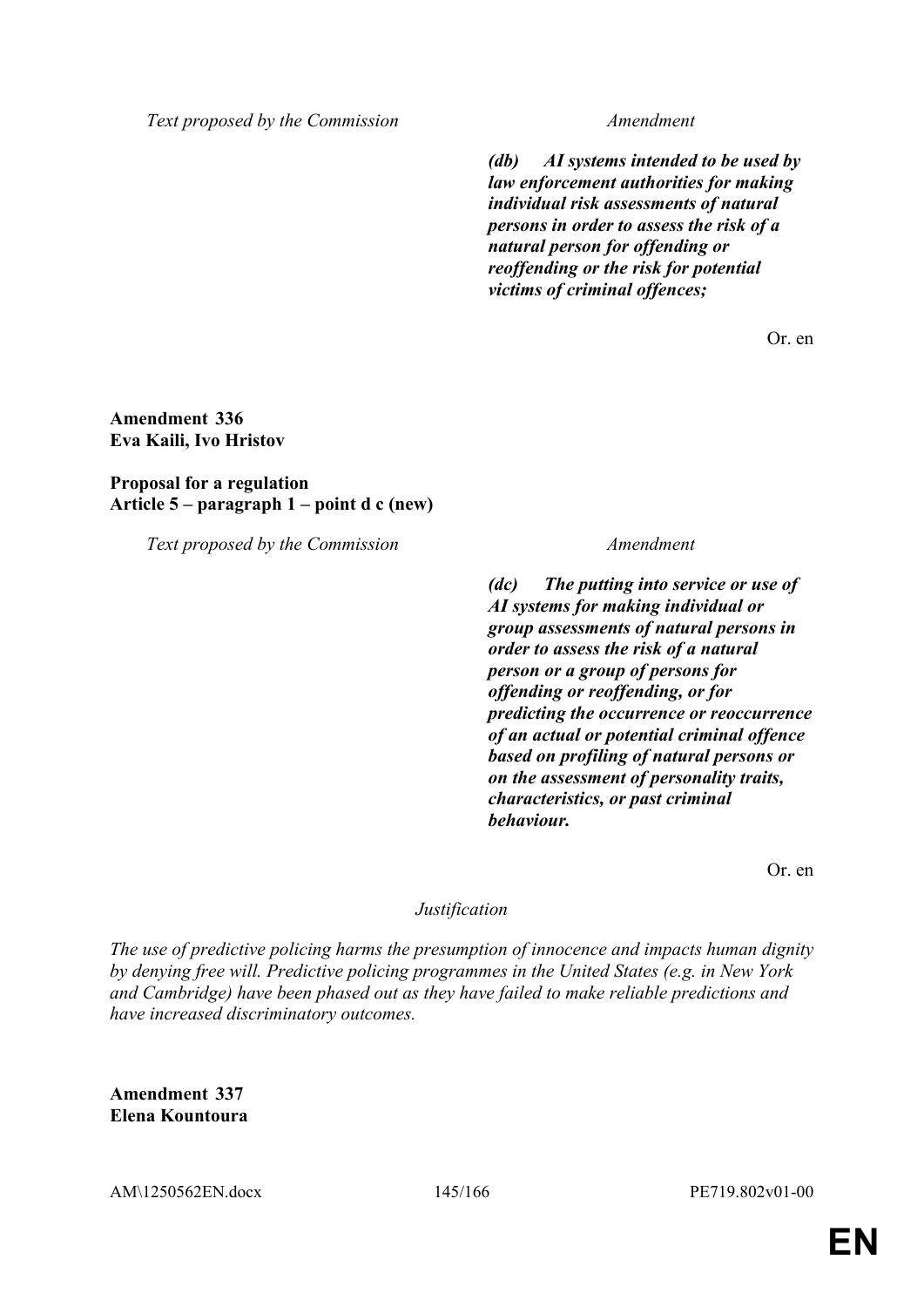# **Proposal for a regulation Article 5 – paragraph 1 – point d c (new)**

*Text proposed by the Commission Amendment*

*(dc) AI systems intended to be used by law enforcement authorities as polygraphs and similar tools or to detect the emotional state of a natural person;*

Or. en

### **Amendment 338 Elena Kountoura**

# **Proposal for a regulation Article 5 – paragraph 1 – point d d (new)**

*Text proposed by the Commission Amendment*

*(dd) AI systems intended to be used by law enforcement authorities for predicting the occurrence or reoccurrence of an actual or potential criminal offence based on profiling of natural persons as referred to in Article 3(4) of Directive (EU)2016/680 or assessing personality traits and characteristics or past criminal behaviour of natural persons or groups;*

Or. en

**Amendment 339 Elena Kountoura**

**Proposal for a regulation Article 5 – paragraph 1 – point d e (new)**

*Text proposed by the Commission Amendment*

*(de) AI systems intended to assist competent public authorities for the examination of applications for asylum, visa and residence permits and associated complaints with regard to the eligibility of*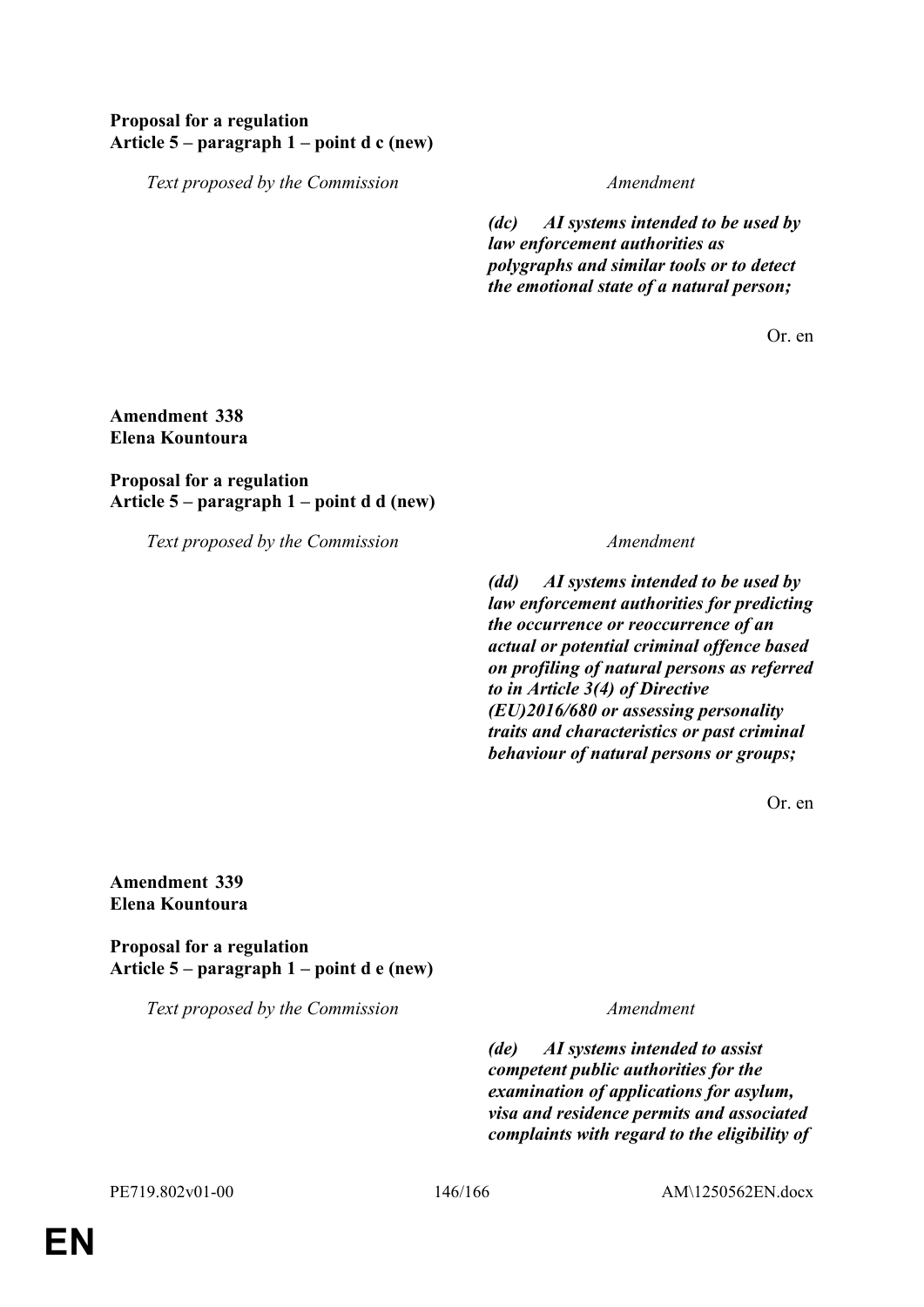Or. en

# **Amendment 340 Elena Kountoura**

# **Proposal for a regulation Article 5 – paragraph 1 – point d f (new)**

*Text proposed by the Commission Amendment*

*(df) AI intended to be used for making decisions on promotion and termination of work-related contractual relationships, for task allocation and for monitoring and evaluating performance and behaviour of persons in such relationships;*

Or. en

# **Amendment 341 Eva Kaili, Ivo Hristov**

# **Proposal for a regulation Article 5 – paragraph 2**

*Text proposed by the Commission Amendment*

*2. The use of 'real-time' remote biometric identification systems in publicly accessible spaces for the purpose of law enforcement for any of the objectives referred to in paragraph 1 point d) shall take into account the following elements:*

*(a) the nature of the situation giving rise to the possible use, in particular the seriousness, probability and scale of the harm caused in the absence of the use of the system;*

*(b) the consequences of the use of the system for the rights and freedoms of all persons concerned, in particular the* 

*deleted*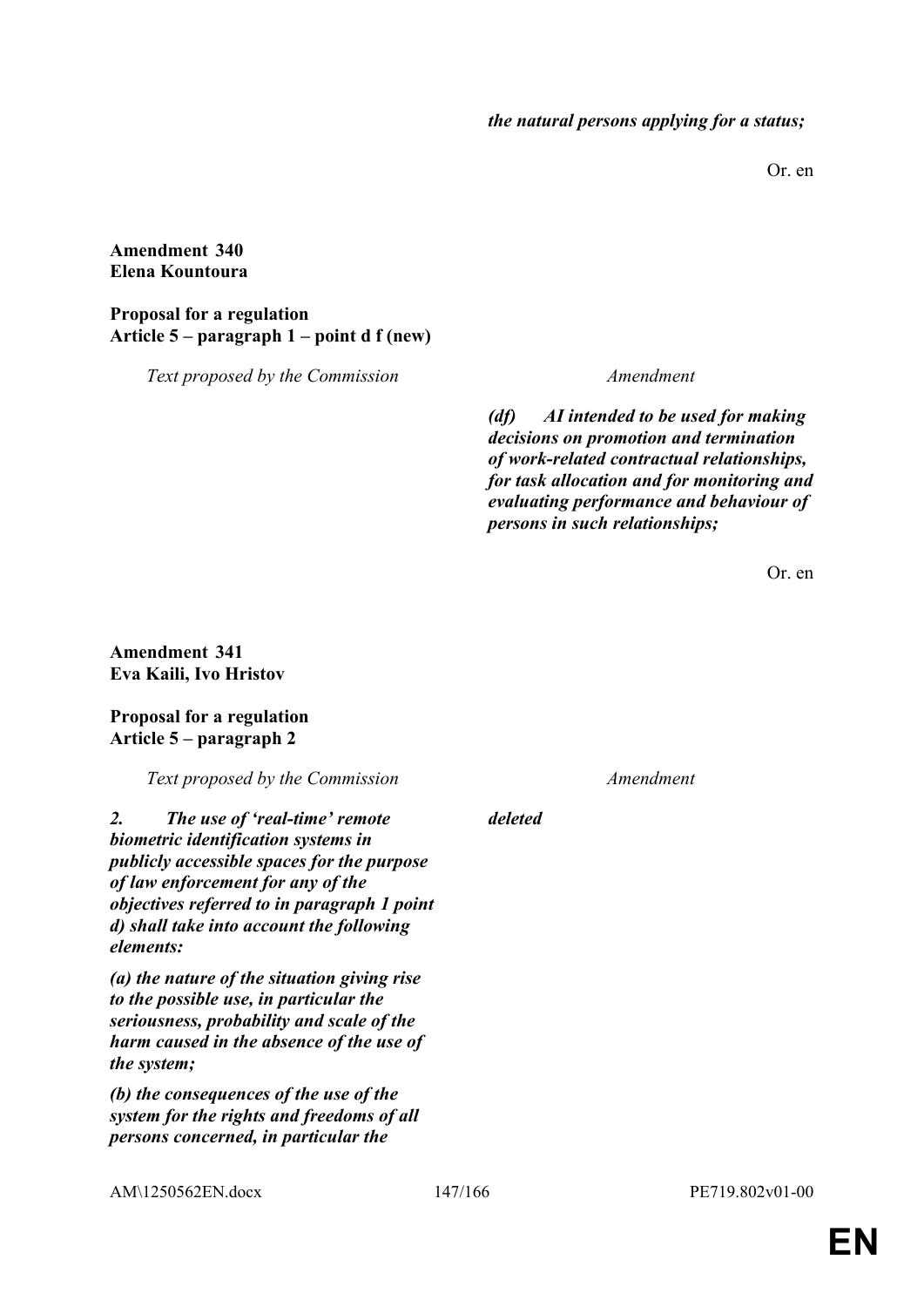*seriousness, probability and scale of those consequences.*

**Amendment 343 Eva Kaili, Ivo Hristov**

**Proposal for a regulation**

**Article 5 – paragraph 2 – point b**

*(b) the consequences of the use of the system for the rights and freedoms of all persons concerned, in particular the* 

*Text proposed by the Commission Amendment*

*(a) the nature of the situation giving rise to the possible use, in particular the seriousness, probability and scale of the harm caused in the absence of the use of the system;*

**Eva Kaili, Ivo Hristov Proposal for a regulation Article 5 – paragraph 2 – point a**

*personal limitations.*

**Amendment 342**

# *consequences. In addition, the use of 'real-time' remote biometric identification systems in publicly accessible spaces for the purpose of law enforcement for any of the objectives referred to in paragraph 1 point d) shall comply with necessary and proportionate safeguards and conditions in relation to the use, in particular as regards the temporal, geographic and*

*seriousness, probability and scale of those* 

PE719.802v01-00 148/166 AM\1250562EN.docx

Or. en

*deleted*

*deleted*

Or. en

*Text proposed by the Commission Amendment*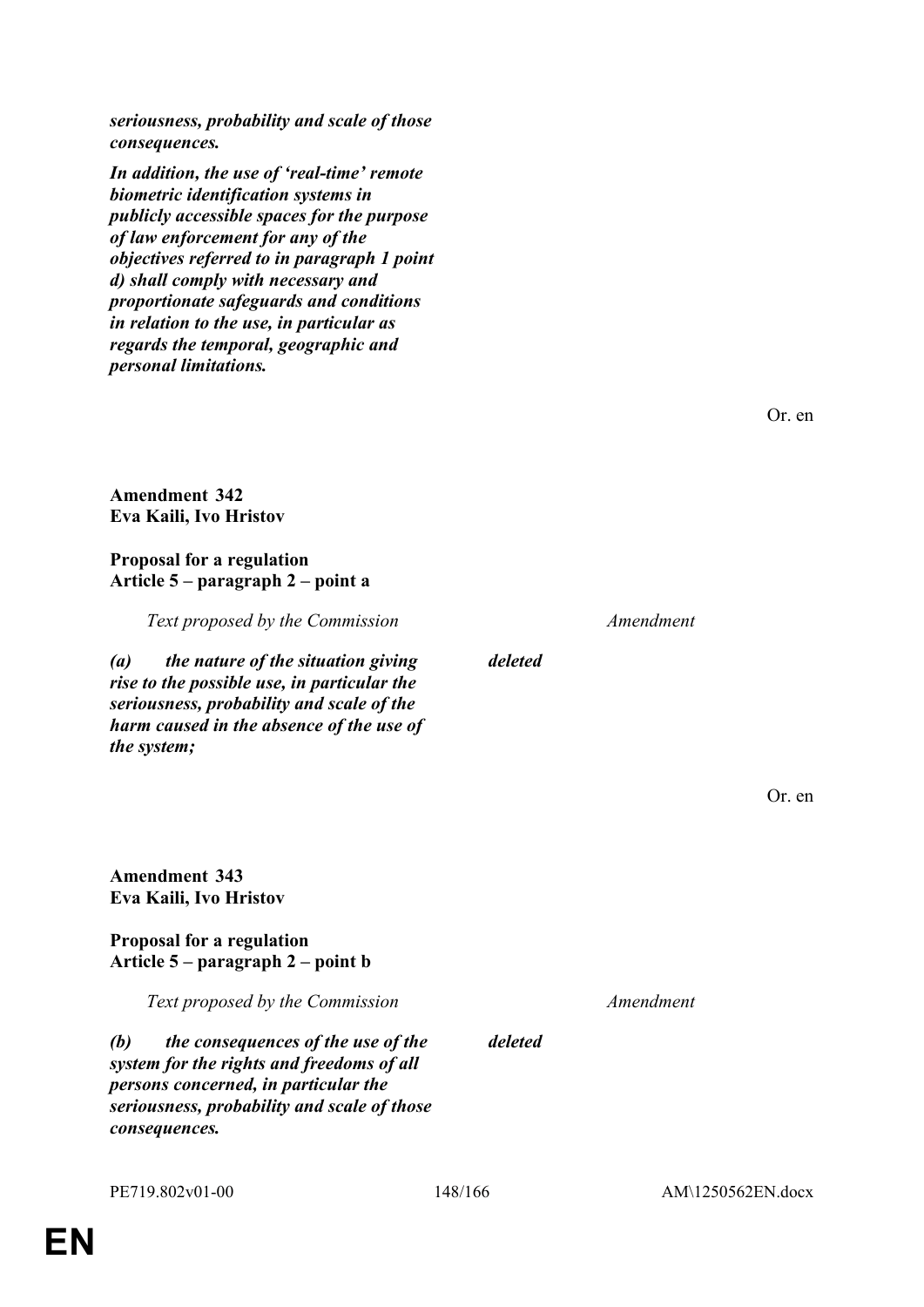# **Amendment 344 Francesca Donato**

# **Proposal for a regulation Article 5 – paragraph 2 – point b**

### *Text proposed by the Commission Amendment*

(b) the consequences of the use of the system for the rights and freedoms of all persons concerned, *in particular the* seriousness, probability *and* scale of those consequences.

(b) the consequences of the use of the system for the rights and freedoms of all persons concerned, *irrespective of the level of* seriousness, probability *or* scale of those consequences.

# **Amendment 345 Eva Kaili, Ivo Hristov**

# **Proposal for a regulation Article 5 – paragraph 2 – subparagraph 1**

*Text proposed by the Commission Amendment*

*In addition, the use of 'real-time' remote biometric identification systems in publicly accessible spaces for the purpose of law enforcement for any of the objectives referred to in paragraph 1 point d) shall comply with necessary and proportionate safeguards and conditions in relation to the use, in particular as regards the temporal, geographic and personal limitations.*

*deleted*

Or. en

**Amendment 346 Eva Kaili, Ivo Hristov**

# **Proposal for a regulation**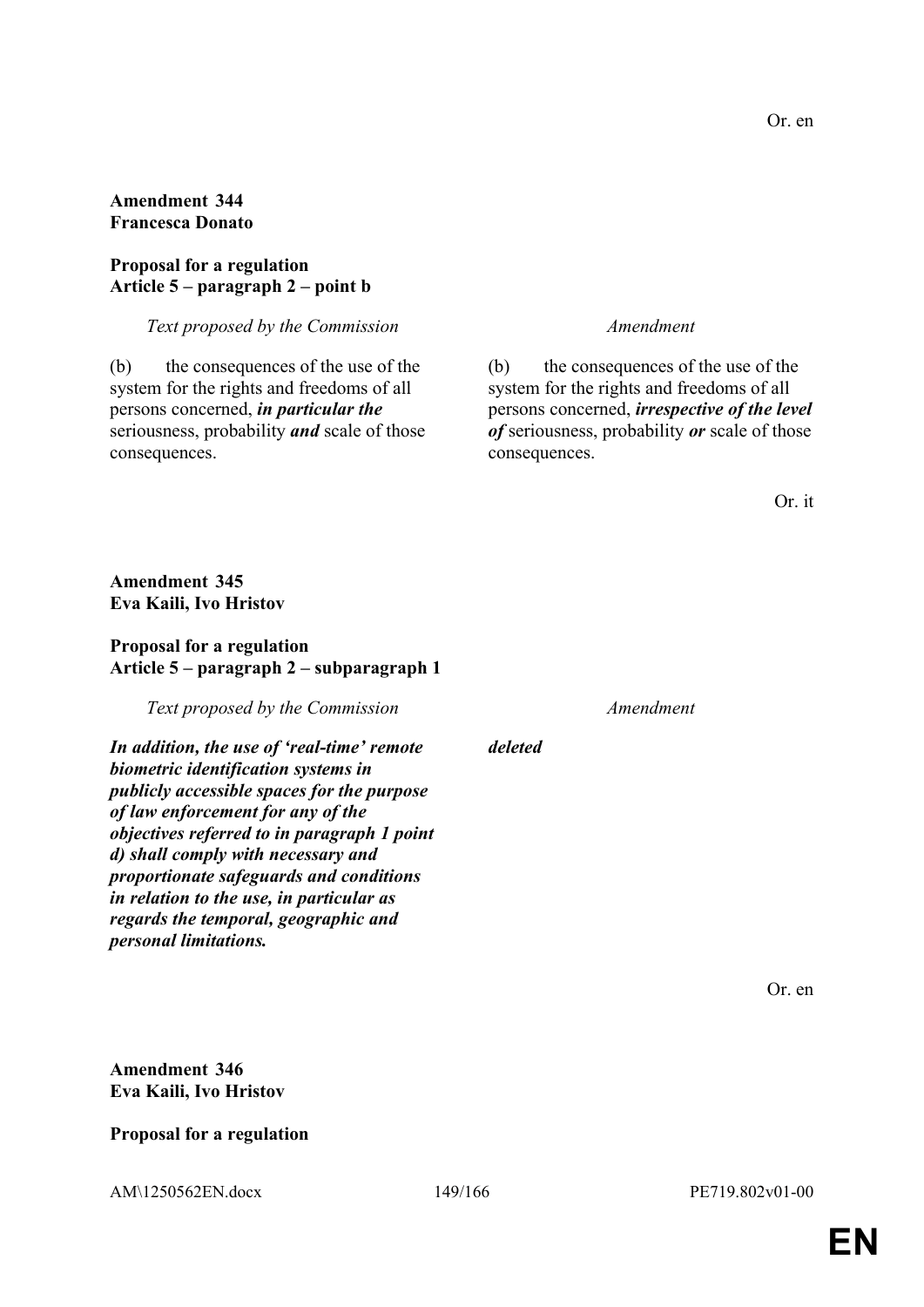# **Article 5 – paragraph 3**

*Text proposed by the Commission Amendment*

*deleted*

*3. As regards paragraphs 1, point (d) and 2, each individual use for the purpose of law enforcement of a 'real-time' remote biometric identification system in publicly accessible spaces shall be subject to a prior authorisation granted by a judicial authority or by an independent administrative authority of the Member State in which the use is to take place, issued upon a reasoned request and in accordance with the detailed rules of national law referred to in paragraph 4. However, in a duly justified situation of urgency, the use of the system may be commenced without an authorisation and the authorisation may be requested only during or after the use.*

*The competent judicial or administrative authority shall only grant the authorisation where it is satisfied, based on objective evidence or clear indications presented to it, that the use of the 'realtime' remote biometric identification system at issue is necessary for and proportionate to achieving one of the objectives specified in paragraph 1, point (d), as identified in the request. In deciding on the request, the competent judicial or administrative authority shall take into account the elements referred to in paragraph 2.*

**Amendment 347 Francesca Donato**

# **Proposal for a regulation Article 5 – paragraph 3 – introductory part**

*Text proposed by the Commission Amendment*

3. As regards paragraphs 1, point (d) 3. As regards paragraphs 1, point (d)

PE719.802v01-00 150/166 AM\1250562EN.docx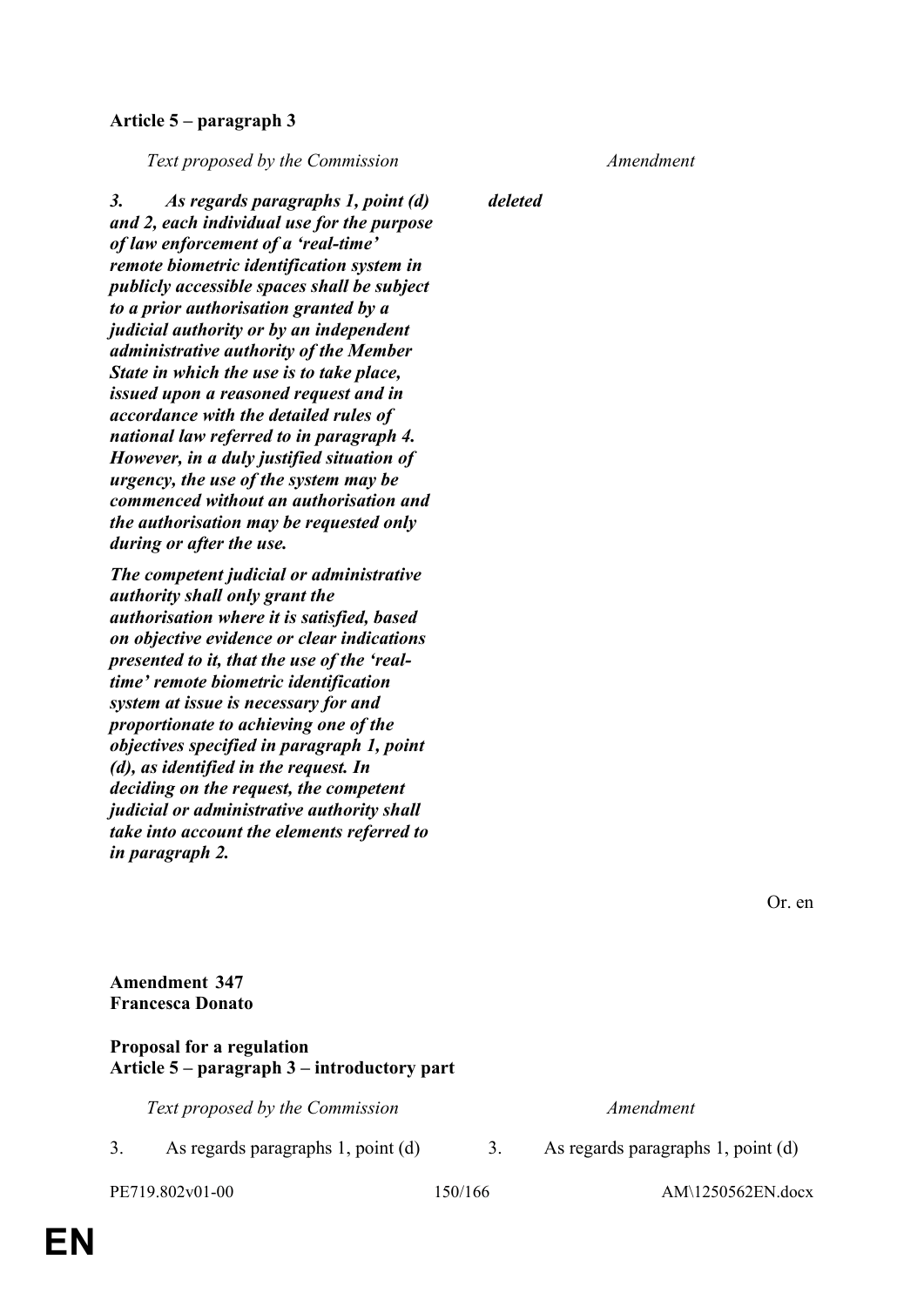and 2, each individual use for the purpose of law enforcement of a 'real-time' remote biometric identification system in publicly accessible spaces shall be subject to a prior authorisation granted by a judicial authority or by an independent administrative authority of the Member State in which the use is to take place, issued upon a reasoned request and in accordance with the detailed rules of national law referred to in paragraph 4. *However, in a duly justified situation of urgency, the use of the system may be commenced without an authorisation and the authorisation may be requested only during or after the use.*

and 2, each individual use for the purpose of law enforcement of a 'real-time' remote biometric identification system in publicly accessible spaces shall be subject to a prior authorisation granted by a judicial authority or by an independent administrative authority of the Member State in which the use is to take place, issued upon a reasoned request and in accordance with the detailed rules of national law referred to in paragraph 4.

Or. it

**Amendment 348 Eva Kaili, Ivo Hristov**

### **Proposal for a regulation Article 5 – paragraph 3 – subparagraph 1**

*Text proposed by the Commission Amendment*

*The competent judicial or administrative authority shall only grant the authorisation where it is satisfied, based on objective evidence or clear indications presented to it, that the use of the 'realtime' remote biometric identification system at issue is necessary for and proportionate to achieving one of the objectives specified in paragraph 1, point (d), as identified in the request. In deciding on the request, the competent judicial or administrative authority shall take into account the elements referred to in paragraph 2.*

*deleted*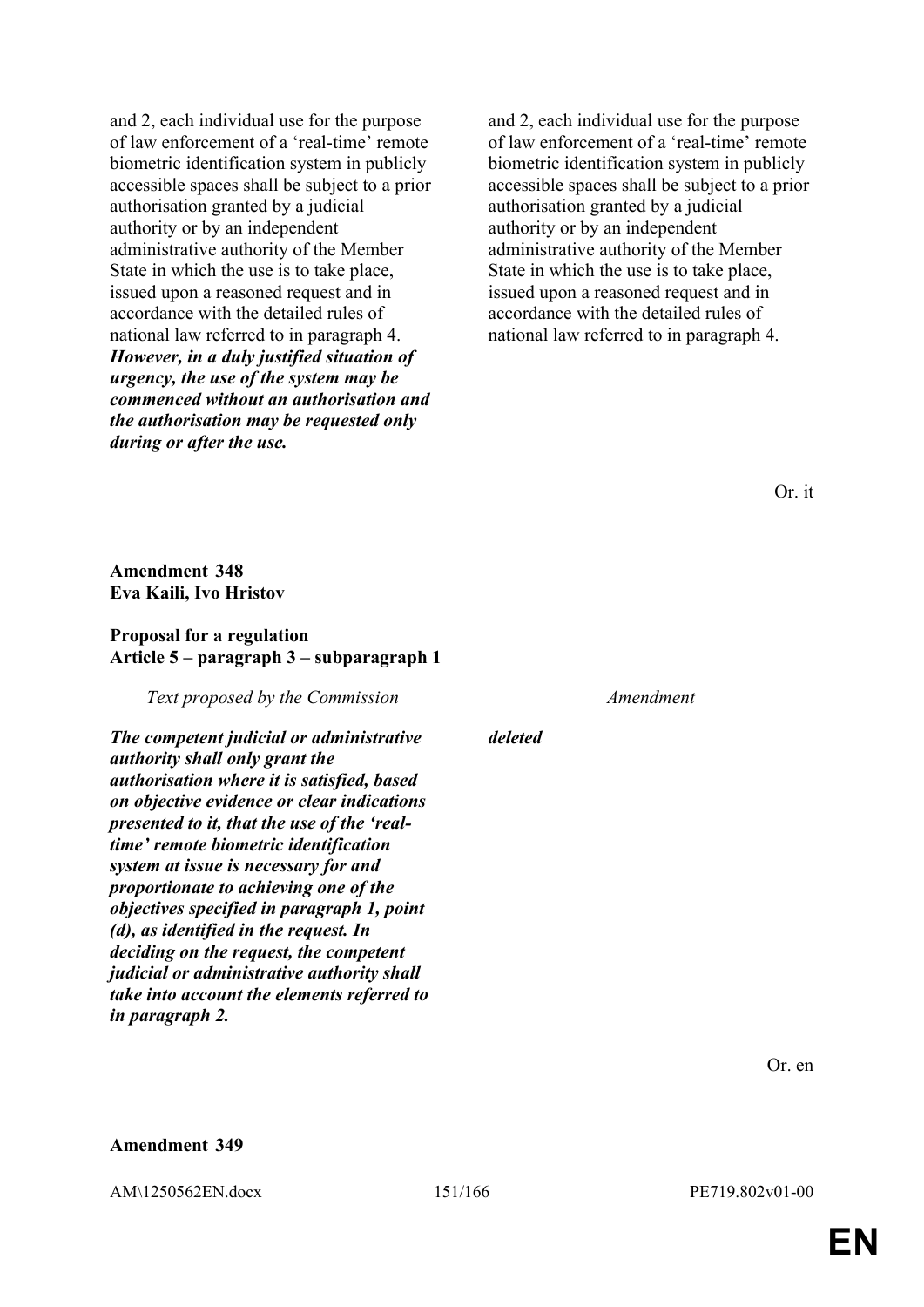# **Eva Kaili, Ivo Hristov**

### **Proposal for a regulation Article 5 – paragraph 4**

*Text proposed by the Commission Amendment*

*4. A Member State may decide to provide for the possibility to fully or partially authorise the use of 'real-time' remote biometric identification systems in publicly accessible spaces for the purpose of law enforcement within the limits and under the conditions listed in paragraphs 1, point (d), 2 and 3. That Member State shall lay down in its national law the necessary detailed rules for the request, issuance and exercise of, as well as supervision relating to, the authorisations referred to in paragraph 3. Those rules shall also specify in respect of which of the objectives listed in paragraph 1, point (d), including which of the criminal offences referred to in point (iii) thereof, the competent authorities may be authorised to use those systems for the purpose of law enforcement.*

*deleted*

Or. en

**Amendment 350 Eva Kaili, Ivo Hristov**

# **Proposal for a regulation Article 5 – paragraph 4 a (new)**

*Text proposed by the Commission Amendment*

*4a. The Commission is empowered to adopt delegated acts in accordance with Article 73 to amend the list of prohibited practices listed in paragraph 1 of this Article, in order to update that list on the basis of a similar threat to fundamental human rights and values.*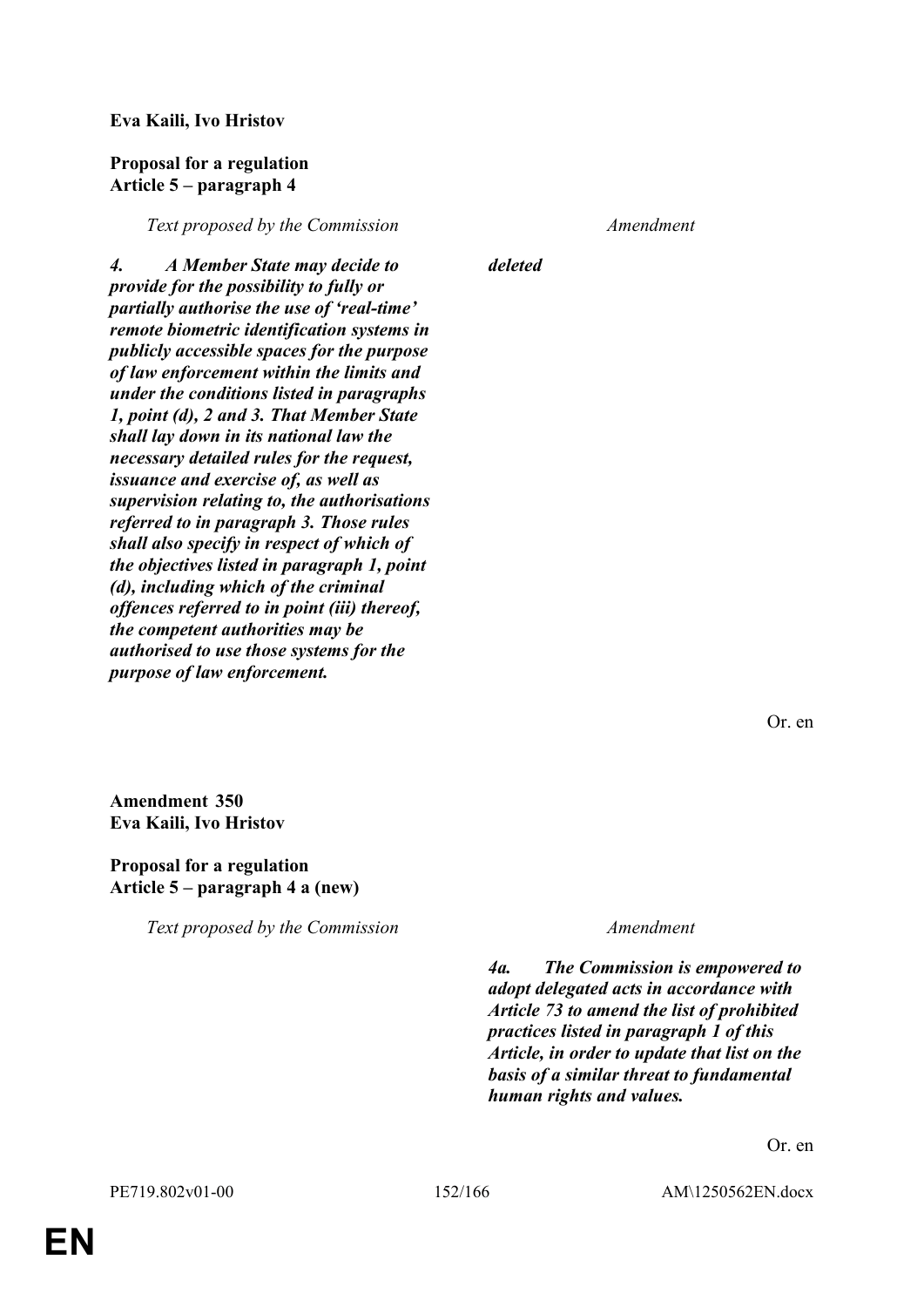### *Justification*

*Given the fast pace at which AI technology is developed, there must be in-built flexibility in the AI Act to update the list of prohibited AI practices, just as there are provisions for the Commission to adopt delegated acts to amend the lists of AI techniques and approaches (Annex I), AI systems covered by safety legislation (Annex II) and high-risk AI systems (Annex III). The list of prohibited AI practices in Art 5 could be moved into a corresponding annex (Annex Ia).*

# **Amendment 351 Adam Jarubas, Janusz Lewandowski, Krzysztof Hetman, Radosław Sikorski, Eva Maydell, Jerzy Buzek**

**Proposal for a regulation Article 6 – paragraph -1 (new)**

*Text proposed by the Commission Amendment*

*-1. The AI system shall be considered high-risk where it meets the following two cumulative criteria:* 

*(a) the AI system is used or applied in a sector where, given the characteristics of the activities typically undertaken, significant risks of harm to the health and safety or a risk of adverse impact on fundamental rights of users, as outlined in Article 7(2) can be expected to occur.*

*(b) the AI system application in the sector in question is used in such a manner that significant risks of harm to the health and safety or a risk of adverse impact on fundamental rights of users, as outlined in Article 7(2) are likely to arise.*

Or. en

# **Amendment 352 Henna Virkkunen**

### **Proposal for a regulation Article 6 – paragraph 1 – introductory part**

*Text proposed by the Commission Amendment*

AM\1250562EN.docx 153/166 PE719.802v01-00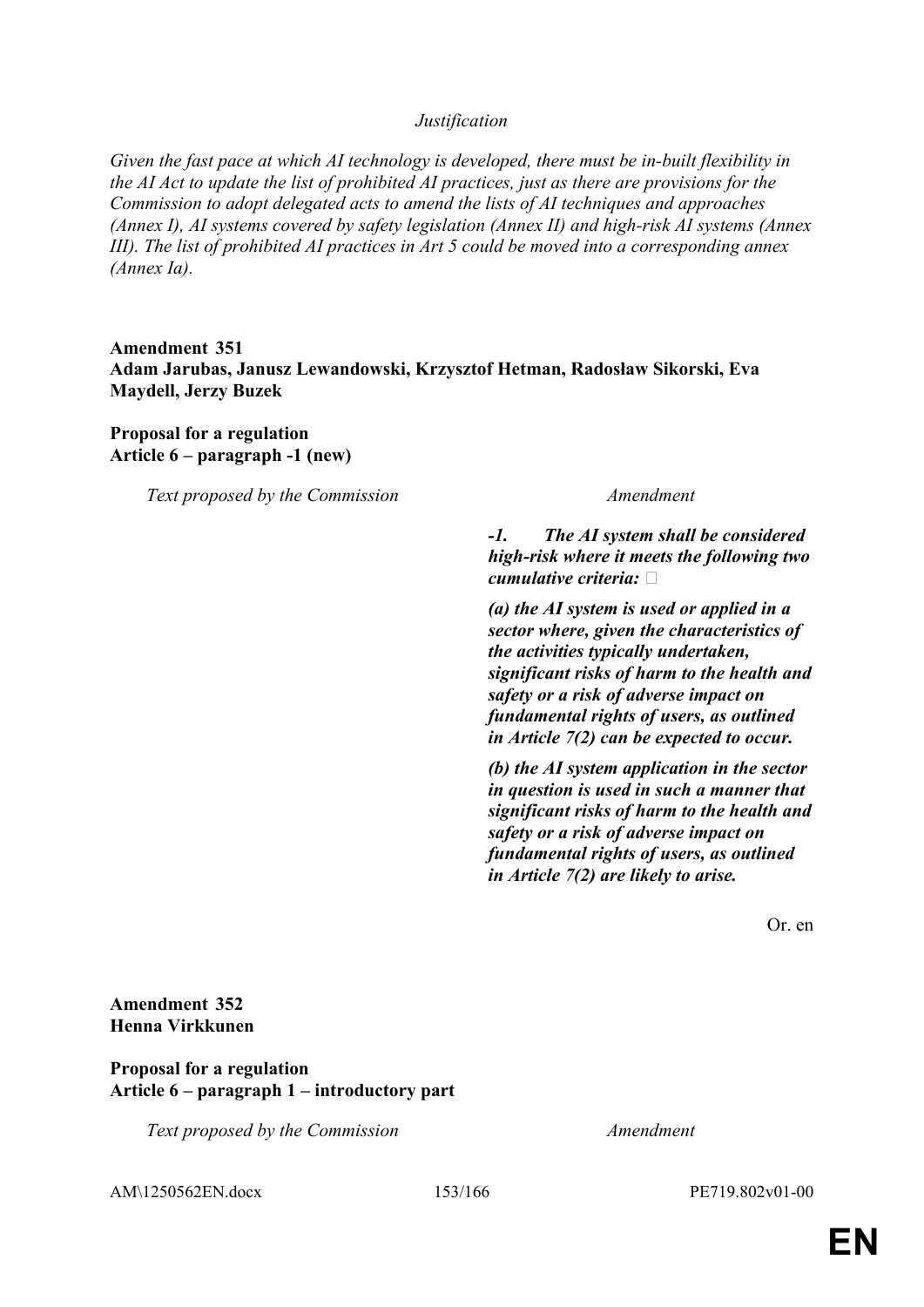1. *Irrespective of whether* an AI system *is placed on the market or put into service independently from the products referred to in points (a) and (b), that AI system* shall be considered *high-risk where both of the following conditions are fulfilled:*

1. *1.* An AI system *that is itself a product covered by the Union harmonisation legislation listed in Annex II* shall be considered *as high risk if it is required to undergo a third-party conformity assessment with a view to the placing on the market or putting into service of that product pursuant to the above mentioned legislation.*

Or. en

# **Amendment 353 Gianna Gancia, Matteo Adinolfi, Elena Lizzi, Paolo Borchia, Isabella Tovaglieri, Angelo Ciocca**

# **Proposal for a regulation Article 6 – paragraph 2**

# *Text proposed by the Commission Amendment*

2. In addition to the high-risk AI systems referred to in paragraph 1, AI systems referred to in Annex III shall also be considered high-risk.

2. In addition to the high-risk AI systems referred to in paragraph 1, AI systems referred to in Annex III shall also be considered high-risk. *In the event of uncertainty regarding the classification of the AI system, the supplier must deem the AI system to be high-risk if its use or application poses a risk of physical or non-physical harm to health and safety or a risk of an adverse impact to the fundamental rights of natural persons, groups of individuals or society as a whole, as set out in Article 7(2).*

Or. it

**Amendment 354 Henna Virkkunen**

### **Proposal for a regulation Article 6 – paragraph 2**

*Text proposed by the Commission Amendment*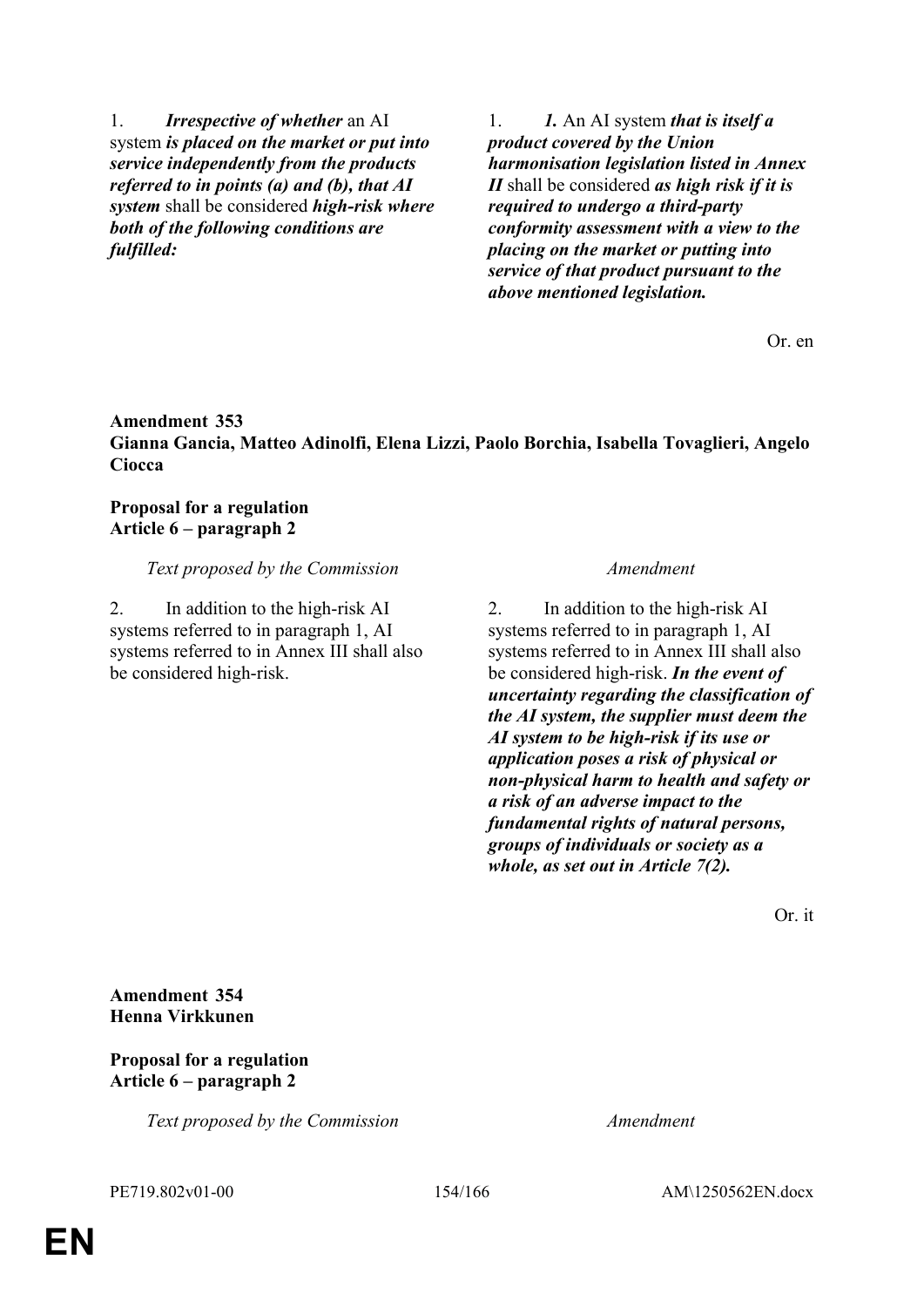2. *In addition to the high-risk AI systems* referred to in paragraph 1*, AI systems referred to in Annex III* shall *also* be considered *high-risk*.

2. *An AI system intended to be used as a safety component of a product covered by the legislation* referred to in paragraph 1 shall be considered *as high risk if it is required to undergo a thirdparty conformity assessment with a view to the placing on the market or putting into service of that product pursuant to above mentioned legislation*. *This provision shall apply irrespective of whether the AI system is placed on the market or put into service independently from the product.*

Or. en

**Amendment 355 Miapetra Kumpula-Natri** on behalf of the S&D Group

### **Proposal for a regulation Article 6 – paragraph 2**

*Text proposed by the Commission Amendment*

2. In addition to the high-risk AI systems referred to in paragraph 1, AI systems referred to in Annex III shall also be considered high-risk.

2. In addition to the high-risk AI systems referred to in paragraph 1 *of this Article*, AI systems referred to in Annex III shall also be considered high-risk. *In case there is uncertainty over the AI system's classification, the provider shall deem the AI system high-risk if its use or application poses a risk of harm to the health and safety or a risk of adverse impact on fundamental rights of individuals affected by these technologies.*

Or. en

**Amendment 356 Elena Kountoura**

**Proposal for a regulation Article 6 – paragraph 2**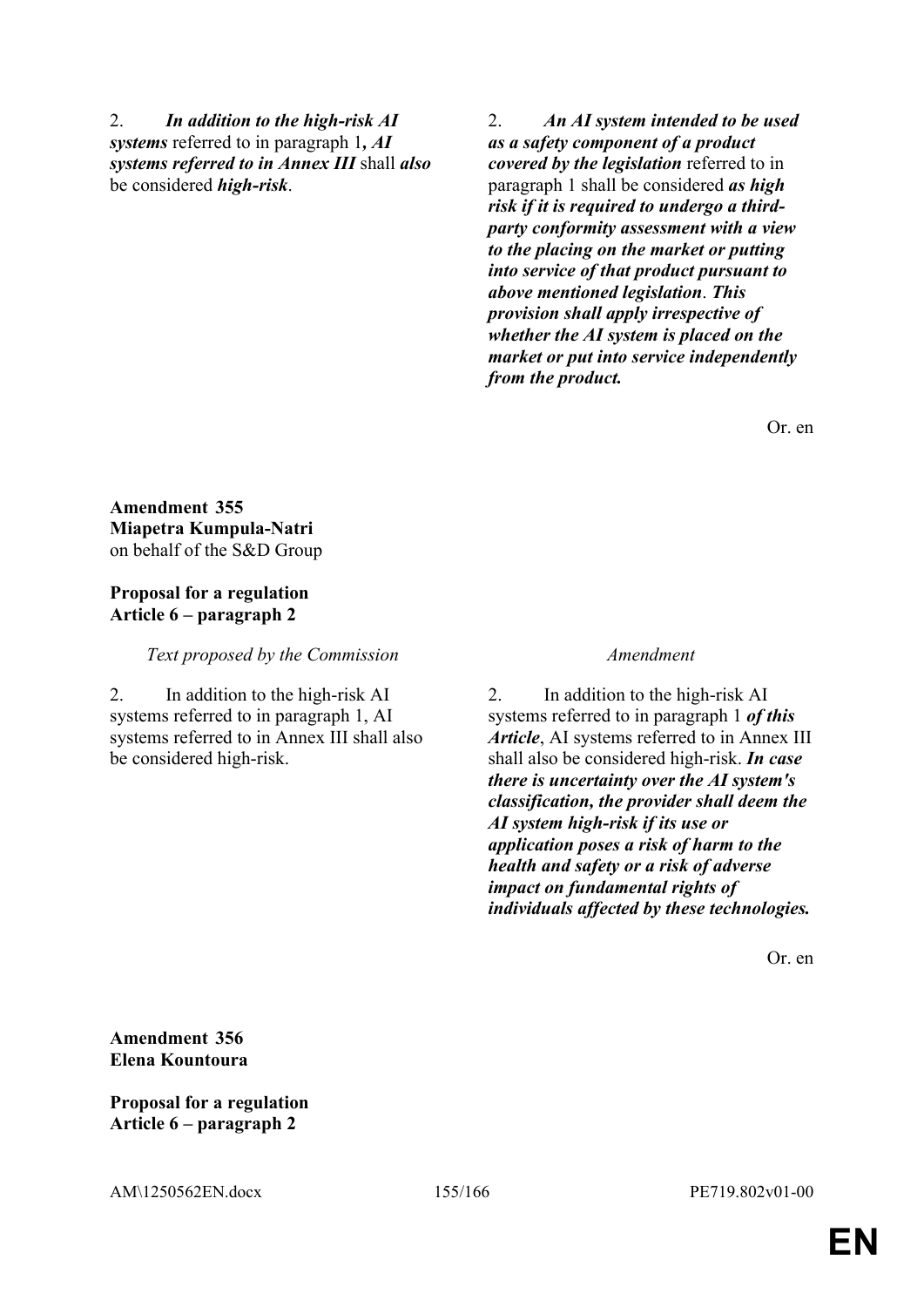### *Text proposed by the Commission Amendment*

2. In addition to the high-risk AI systems referred to in paragraph 1, AI systems referred to in Annex III shall also be considered high-risk.

2. In addition to the high-risk AI systems referred to in paragraph 1, AI systems referred to in Annex III shall also be considered high-risk. *The provider shall apply a precautionary principle and, in case of uncertainty over the AI system's classification, shall consider the AI system high-risk.*

Or. en

# **Amendment 357 Adam Jarubas, Janusz Lewandowski, Krzysztof Hetman, Radosław Sikorski, Eva Maydell, Jerzy Buzek**

# **Proposal for a regulation Article 6 – paragraph 2**

# *Text proposed by the Commission Amendment*

2. In addition to the high-risk AI systems referred to in paragraph 1, AI systems referred to in Annex III shall also be considered high-risk.

2. In addition to the high-risk AI systems referred to in paragraph 1*, and in accordance with paragraph -1 of this Article*, AI systems referred to in Annex III shall also be considered high-risk.

Or. en

# **Amendment 358 Henna Virkkunen**

# **Proposal for a regulation Article 6 – paragraph 2 a (new)**

*Text proposed by the Commission Amendment*

# *2a. AI systems referred to in Annex III shall be considered high-risk.*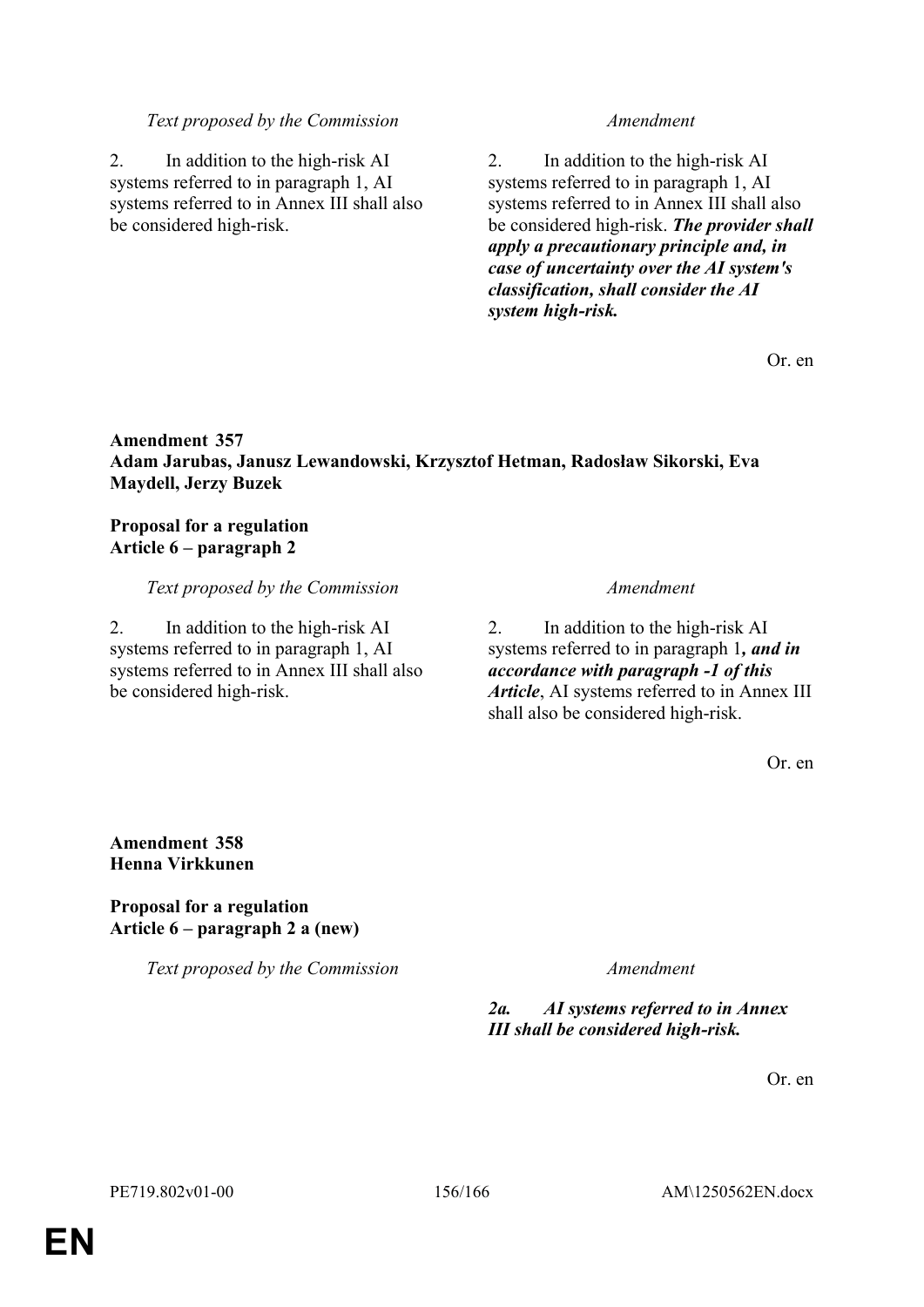# **Amendment 359 Elena Kountoura**

# **Proposal for a regulation Article 7 – paragraph 1 – introductory part**

# *Text proposed by the Commission Amendment*

1. The Commission is empowered to adopt delegated acts in accordance with Article 73 to update the list in Annex III by adding high-risk AI systems where *both of* the following conditions are fulfilled:

1. The Commission is empowered to adopt delegated acts in accordance with Article 73*, following an adequate consultation with all relevant stakeholders, including, the European Artificial Intelligence Board, the EU Agency for Fundamental Rights, and the European Data Protection Supervisor,* to update the list in Annex III*,* by adding high-risk AI systems where the following conditions are fulfilled:

Or. en

# **Amendment 360 Elena Kountoura**

# **Proposal for a regulation Article 7 – paragraph 1 – point a**

*Text proposed by the Commission Amendment*

(a) the AI systems are *intended to be* used in any of the areas listed in *points 1 to 8 of* Annex III;

(a) the AI systems are used in any of the areas listed in Annex III;

Or. en

# **Amendment 361 Elena Kountoura**

# **Proposal for a regulation Article 7 – paragraph 1 – point b**

*Text proposed by the Commission Amendment*

(b) the AI systems pose a risk of harm (b) the AI systems pose a risk of

AM\1250562EN.docx 157/166 PE719.802v01-00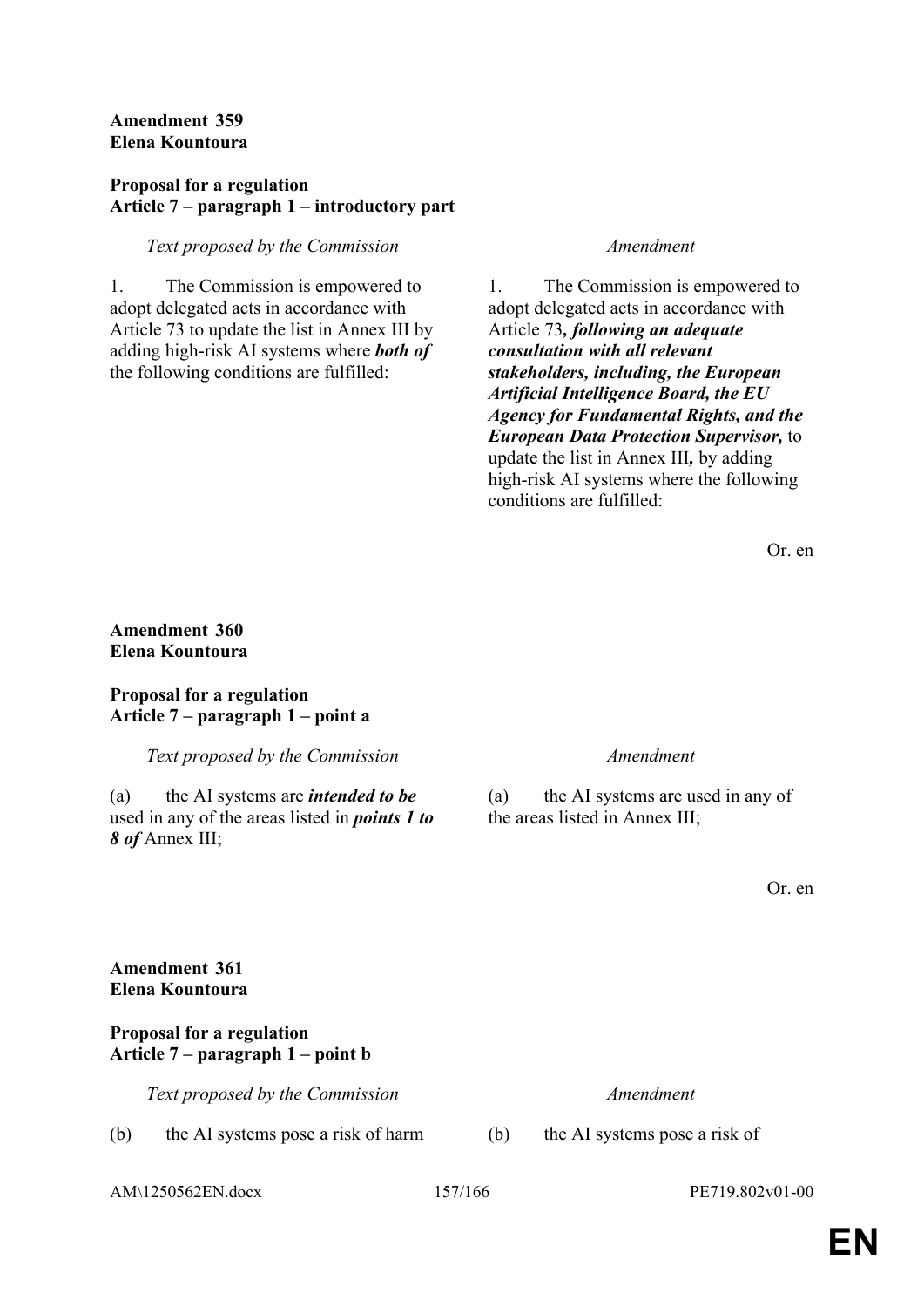to the health and safety, or a risk of adverse impact on fundamental rights, that is, in respect of its severity and probability of occurrence, equivalent to or greater than the risk of harm or of adverse impact posed by the high-risk AI systems already referred to in Annex III.

*economic harm, negative societal impacts or* harm to the *environment,* health and safety, or a risk of adverse impact on fundamental rights*, democracy and the rule of law*, that is, in respect of its severity and probability of occurrence, equivalent to or greater than the risk of harm or of adverse impact posed by the high-risk AI systems already referred to in Annex III.

Or. en

**Amendment 362 Jordi Solé** on behalf of the Greens/EFA Group

# **Proposal for a regulation Article 7 – paragraph 1 – point b**

# *Text proposed by the Commission Amendment*

(b) the AI systems pose a risk of harm to the health and safety, or a risk of adverse impact on fundamental rights, that is, in respect of its severity and probability of occurrence, equivalent to or greater than the risk of harm or of adverse impact posed by the high-risk AI systems already referred to in Annex III.

(b) the AI systems pose a risk of harm to the health and safety, *a risk to climate or environment* or a risk of adverse impact on fundamental rights, that is, in respect of its severity and probability of occurrence, equivalent to or greater than the risk of harm or of adverse impact posed by the high-risk AI systems already referred to in Annex III.

Or. en

### *Justification*

*AI can be an enabler of the twin Green-Digital transition but also a liability in achieving the climate goals. Flexibility is needed and being introduced.*

**Amendment 363 Miapetra Kumpula-Natri**

**Proposal for a regulation Article 7 – paragraph 1 – point b**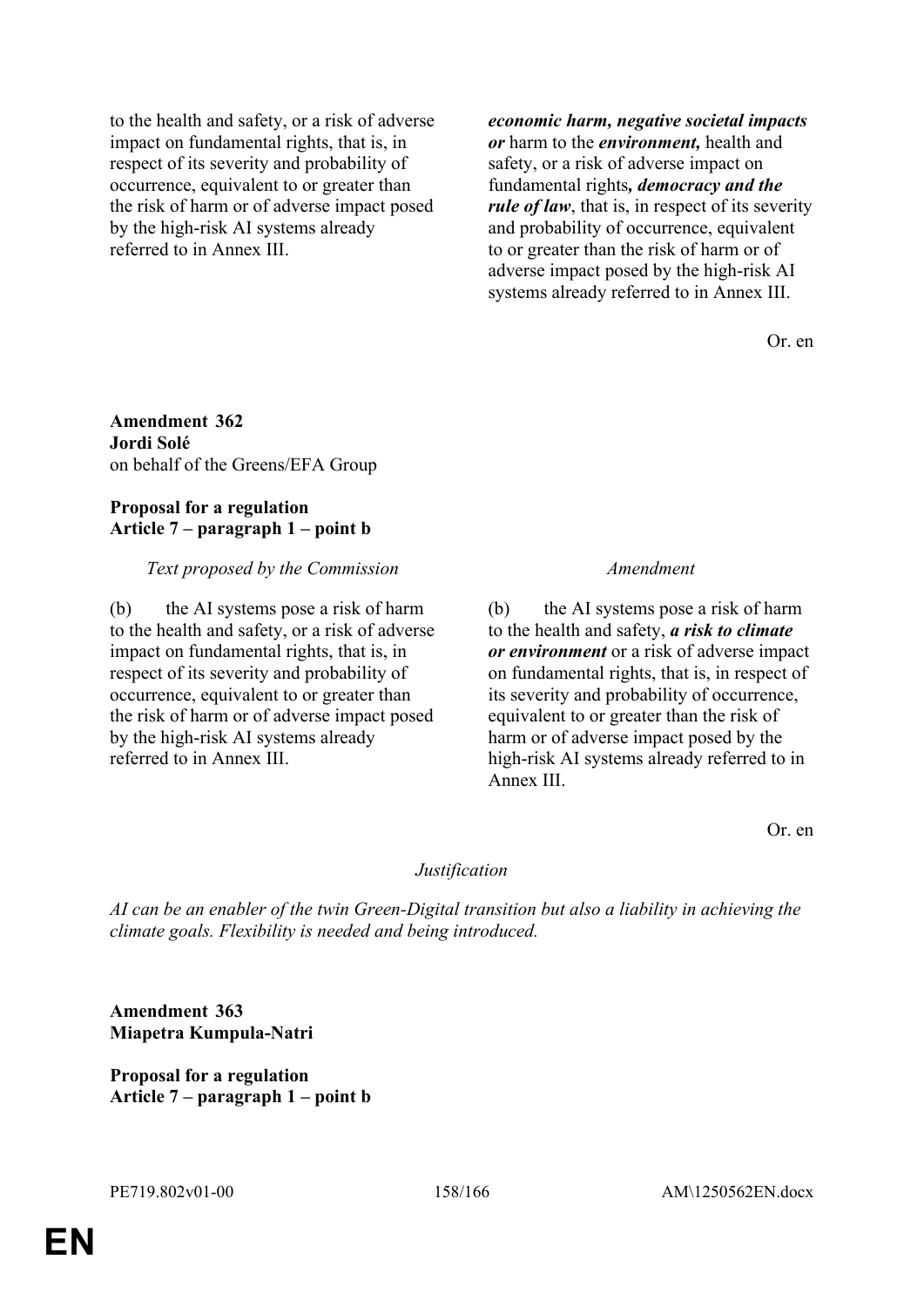### *Text proposed by the Commission Amendment*

(b) the AI systems pose a risk of harm to the health and safety, or a risk of adverse impact on fundamental rights, that is, in respect of its severity and probability of occurrence, equivalent to or greater than the risk of harm or of adverse impact posed by the high-risk AI systems already referred to in Annex III.

(b) the AI systems pose a risk of harm to the *environment,* health and safety, or a risk of adverse impact on fundamental rights, that is, in respect of its severity and probability of occurrence, equivalent to or greater than the risk of harm or of adverse impact posed by the high-risk AI systems already referred to in Annex III.

Or. en

### **Amendment 364 Henna Virkkunen**

### **Proposal for a regulation Article 7 – paragraph 1 – point b**

### *Text proposed by the Commission Amendment*

(b) the AI systems pose a risk of harm to the health and safety, or a risk of adverse impact on fundamental rights, that is, in respect of its severity and probability of occurrence, equivalent to or greater than the risk of harm or of adverse impact posed by the high-risk AI systems already referred to in Annex III.

(b) the AI systems pose a *serious* risk of harm to the health and safety, or a *serious* risk of adverse impact on fundamental rights, that is, in respect of its severity and probability of occurrence, equivalent to or greater than the risk of harm or of adverse impact posed by the high-risk AI systems already referred to in Annex III.

Or. en

### *Justification*

*Wording of the Article 7 needs to be stronger to de facto limit Commissions' powers to adopt delegated acts that would essentially change the scope of the Act. Task allocation is best done by AI and as such, does not raise fundamental rights issues.*

**Amendment 365 Elena Kountoura**

### **Proposal for a regulation Article 7 – paragraph 2 – introductory part**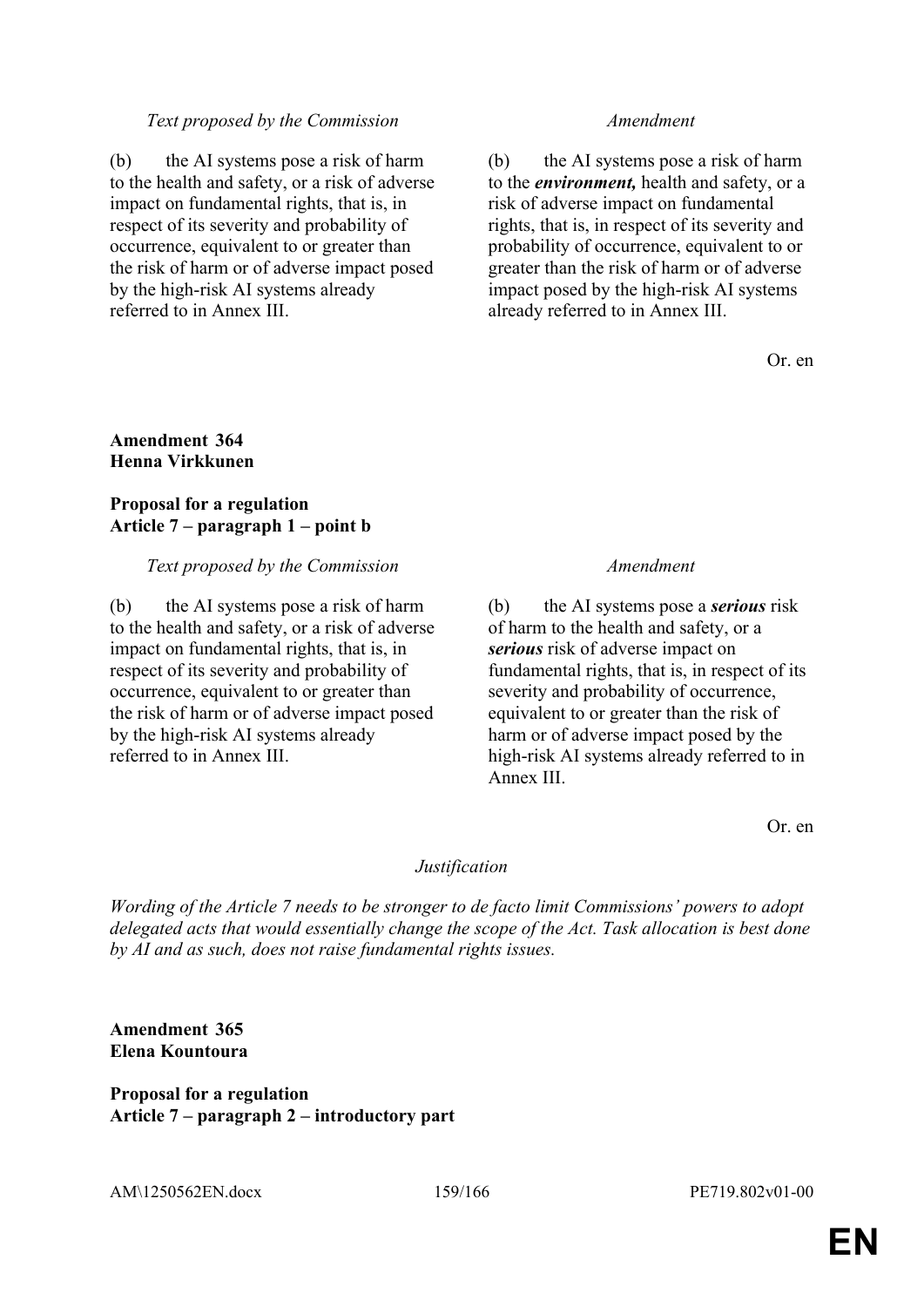# *Text proposed by the Commission Amendment*

2. When assessing for the purposes of paragraph 1 whether an AI system poses a risk of harm to the health and safety or a risk of adverse impact on fundamental rights that is equivalent to or greater than the risk of harm posed by the high-risk AI systems already referred to in Annex III, the Commission shall take into account the following criteria:

2. When assessing for the purposes of paragraph 1 whether an AI system poses a risk of harm to the health and safety or a risk of adverse impact on fundamental rights *or on the environment, democracy and rule of law,* that is equivalent to or greater than the risk of harm posed by the high-risk AI systems already referred to in Annex III, the Commission shall take into account the following criteria:

Or. en

**Amendment 366 Jordi Solé** on behalf of the Greens/EFA Group

### **Proposal for a regulation Article 7 – paragraph 2 – introductory part**

# *Text proposed by the Commission Amendment*

2. When assessing for the purposes of paragraph 1 whether an AI system poses a risk of harm to the health and safety or a risk of adverse impact on fundamental rights that is equivalent to or greater than the risk of harm posed by the high-risk AI systems already referred to in Annex III, the Commission shall take into account the following criteria:

2. When assessing for the purposes of paragraph 1 whether an AI system poses a risk of harm to the health and safety*, a risk to climate or environment* or a risk of adverse impact on fundamental rights that is equivalent to or greater than the risk of harm posed by the high-risk AI systems already referred to in Annex III, the Commission shall take into account the following criteria:

Or. en

*Justification*

*Change aligning para 2 with para 1*

**Amendment 367 Elena Kountoura**

# **Proposal for a regulation**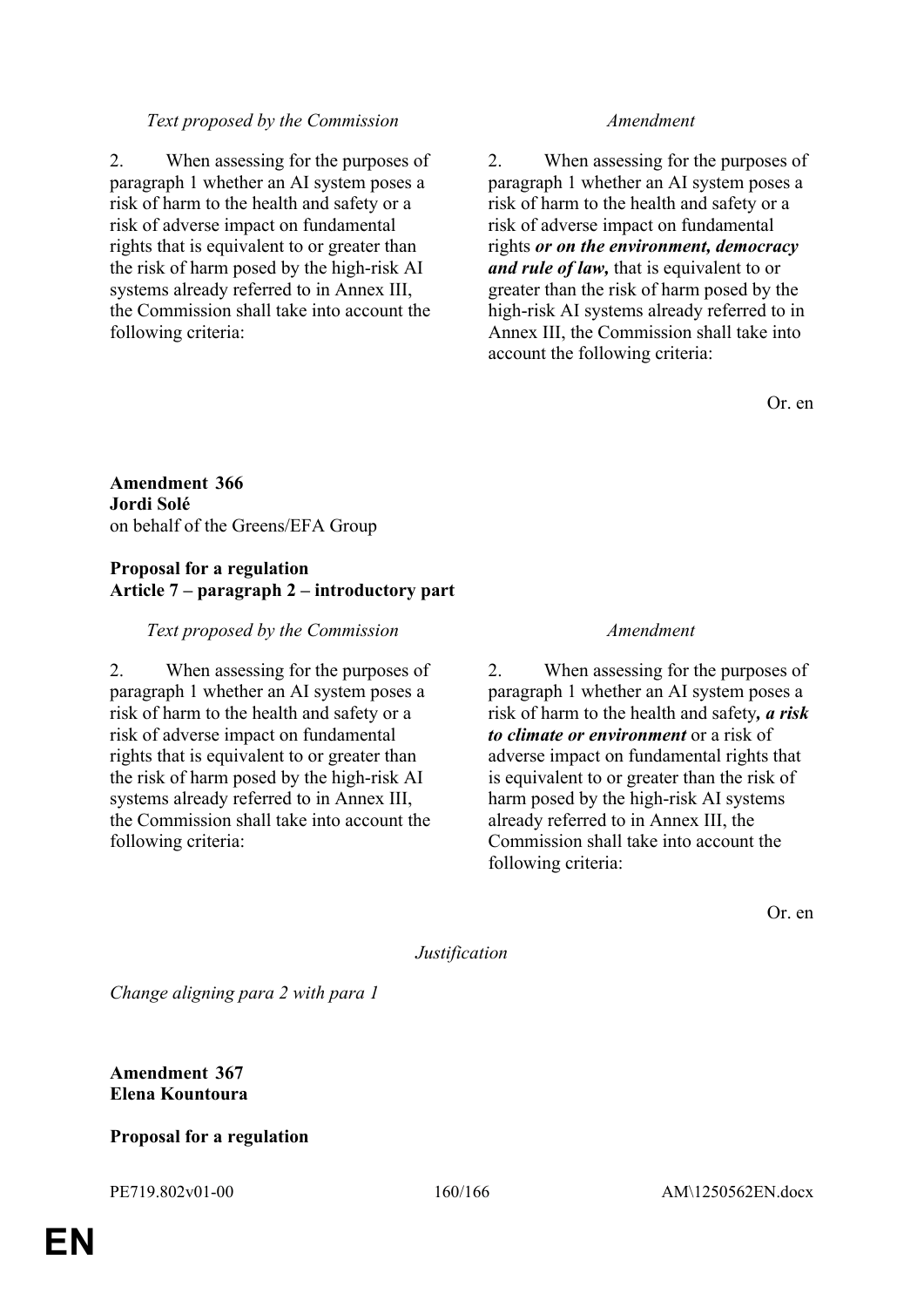# **Article 7 – paragraph 2 – point c**

*Text proposed by the Commission Amendment*

(c) the extent to which the use of an AI system has already caused harm to the health and safety or adverse impact on the fundamental rights or has given rise to significant concerns in relation to the materialisation of such harm or adverse impact, as demonstrated by reports or documented allegations submitted to national competent authorities;

(c) the extent to which the use of an AI system has already caused harm to the health and safety or adverse impact on the fundamental rights*, democracy, rule of law and the environment* or has given rise to significant concerns in relation to the materialisation of such harm or adverse impact, as demonstrated by reports or documented allegations submitted to national competent authorities;

Or. en

**Amendment 368 Jordi Solé** on behalf of the Greens/EFA Group

# **Proposal for a regulation Article 7 – paragraph 2 – point c**

*Text proposed by the Commission Amendment*

(c) the extent to which the use of an AI system has already caused harm to the health and safety or adverse impact on the fundamental rights or has given rise to significant concerns in relation to the materialisation of such harm or adverse impact, as demonstrated by reports or documented allegations submitted to national competent authorities;

(c) the extent to which the use of an AI system has already caused harm to the health and safety*, to climate or environment* or adverse impact on the fundamental rights or has given rise to significant concerns in relation to the materialisation of such harm or adverse impact, as demonstrated by reports or documented allegations submitted to national competent authorities;

Or. en

### *Justification*

*Text alignment with para 1*

**Amendment 369 Elena Kountoura**

AM\1250562EN.docx 161/166 PE719.802v01-00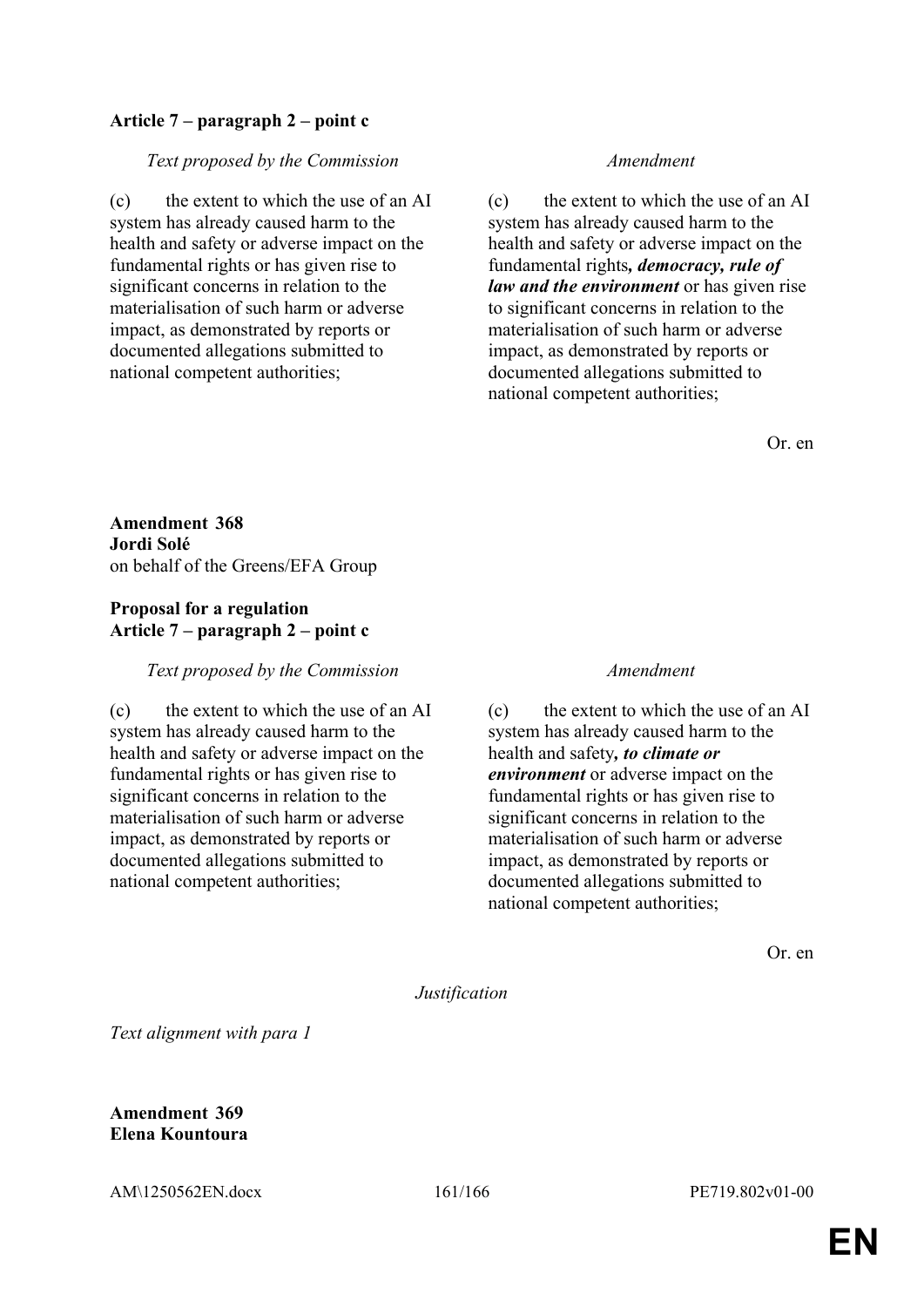# **Proposal for a regulation Article 7 – paragraph 2 – point d**

### *Text proposed by the Commission Amendment*

(d) the potential extent of such harm or such adverse impact, in particular in terms of its intensity and its ability to affect a plurality of persons;

(d) the potential extent of such harm or such adverse impact, in particular in terms of its intensity and its ability to affect a plurality of persons *or the environment*;

Or. en

# **Amendment 370 Gianna Gancia, Matteo Adinolfi, Elena Lizzi, Paolo Borchia, Isabella Tovaglieri, Angelo Ciocca**

### **Proposal for a regulation Article 7 – paragraph 2 – point e**

### *Text proposed by the Commission Amendment*

(e) the extent to which potentially harmed or adversely impacted persons are dependent on the outcome produced with an AI system, in particular because for practical or legal reasons it is not reasonably possible to opt-out from that outcome;

(e) the extent to which potentially harmed or adversely impacted persons are dependent on the outcome produced with an AI system, *with no distinctions between AI systems with an advisory or decisionmaking purpose,* in particular because for practical or legal reasons it is not reasonably possible to opt-out from that outcome;

Or. it

**Amendment 371 Jordi Solé** on behalf of the Greens/EFA Group

# **Proposal for a regulation Article 7 – paragraph 2 – point g**

*Text proposed by the Commission Amendment*

(g) the extent to which the outcome produced with an AI system is easily

(g) the extent to which the outcome produced with an AI system is easily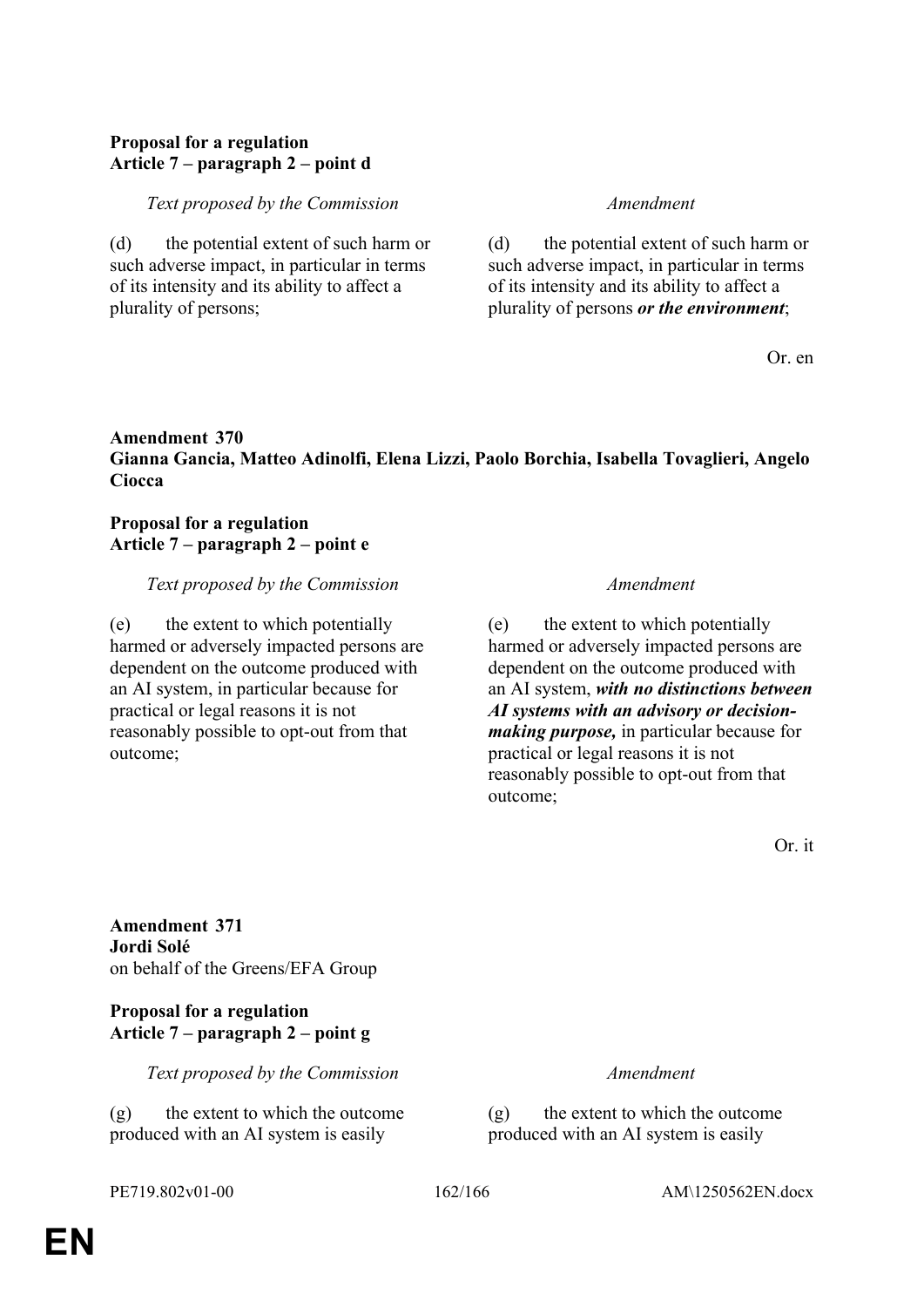reversible, whereby outcomes having an impact on the health or safety of persons shall not be considered as easily reversible; reversible, whereby outcomes having an *adverse* impact on *the climate, the environment or negatively affecting the ability to achieve energy efficiency targets or* the health or safety of persons shall not be considered as easily reversible;

Or. en

### *Justification*

*Text aligned with para 1*

**Amendment 372 Francesca Donato**

### **Proposal for a regulation Article 7 – paragraph 2 – point g**

*Text proposed by the Commission Amendment*

(g) the extent to which the outcome produced with an AI system is easily reversible, whereby outcomes having an impact on the health or safety of persons shall not be considered as easily reversible;

(g) the extent to which the outcome produced with an AI system is *not* easily reversible *or remedied*, whereby outcomes having an impact on the health or safety of persons shall not be considered as easily reversible *or remedied*;

Or. it

**Amendment 373 Miapetra Kumpula-Natri** on behalf of the S&D Group

**Proposal for a regulation Article 7 – paragraph 2 – point g a (new)**

*Text proposed by the Commission Amendment*

*(g a) magnitude and likelihood of both the benefits and risks of the AI use for individuals, groups, the environment and the society at large,*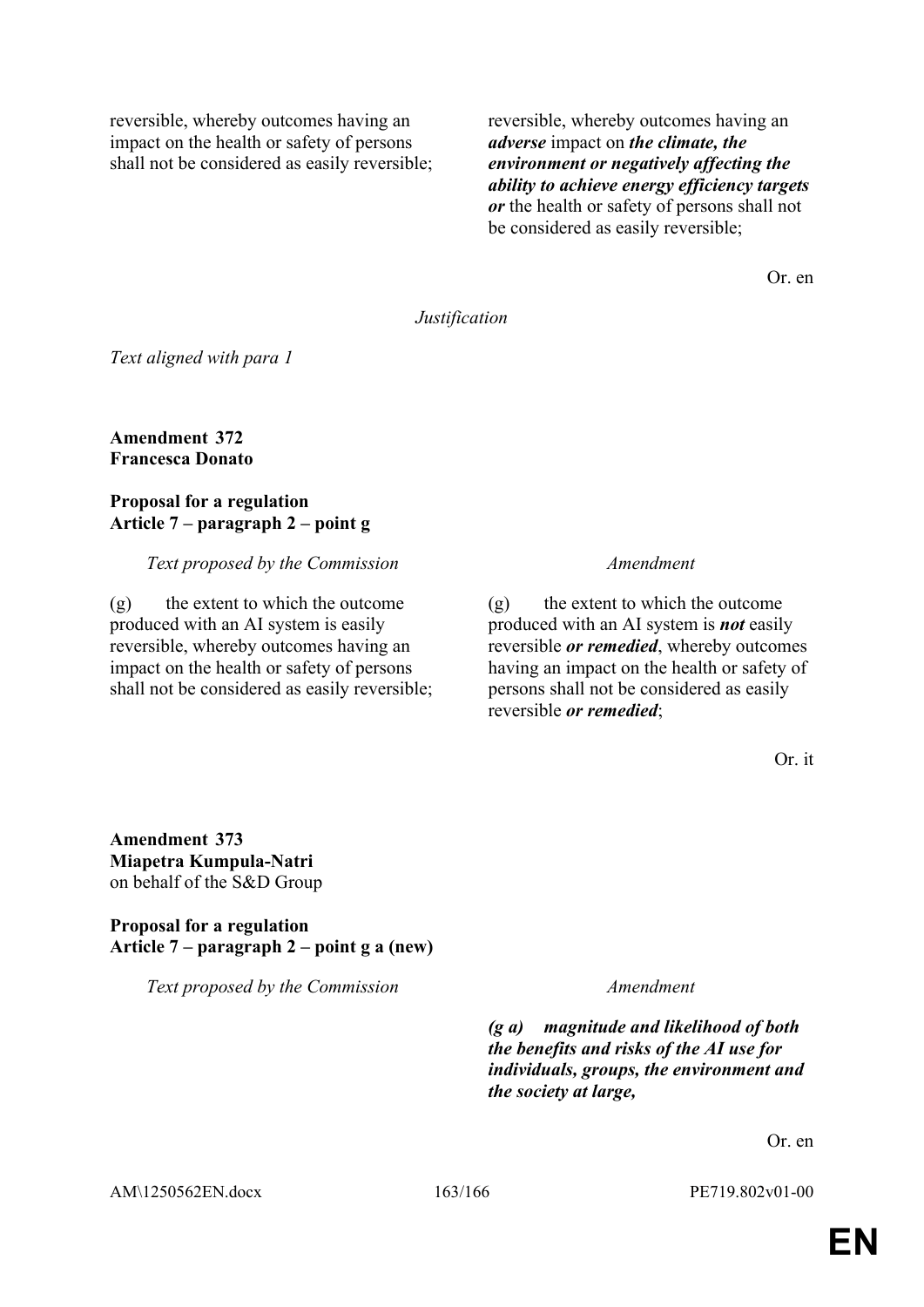**Amendment 374 Elena Kountoura**

# **Proposal for a regulation Article 7 – paragraph 2 – point h – point i**

*Text proposed by the Commission Amendment*

(i) effective measures of redress in relation to the risks posed by an AI system, *with the exclusion of* claims for damages;

(i) effective measures of redress*, the availability of redress-by-design mechanisms and procedures* in relation to the risks posed by an AI system, *including* claims for *material and non-material* damages;

Or. en

**Amendment 375 Elena Kountoura**

# **Proposal for a regulation Article 7 – paragraph 2 – point h a (new)**

*Text proposed by the Commission Amendment*

*(h a) The general capabilities and functions of the AI system regardless of its purpose.*

Or. en

# **Amendment 376 Robert Roos**

**Proposal for a regulation Article 7 – paragraph 2 – point h a (new)**

*Text proposed by the Commission Amendment*

*(ha) the extent to which the AI system acts autonomously;*

Or. nl

PE719.802v01-00 164/166 AM\1250562EN.docx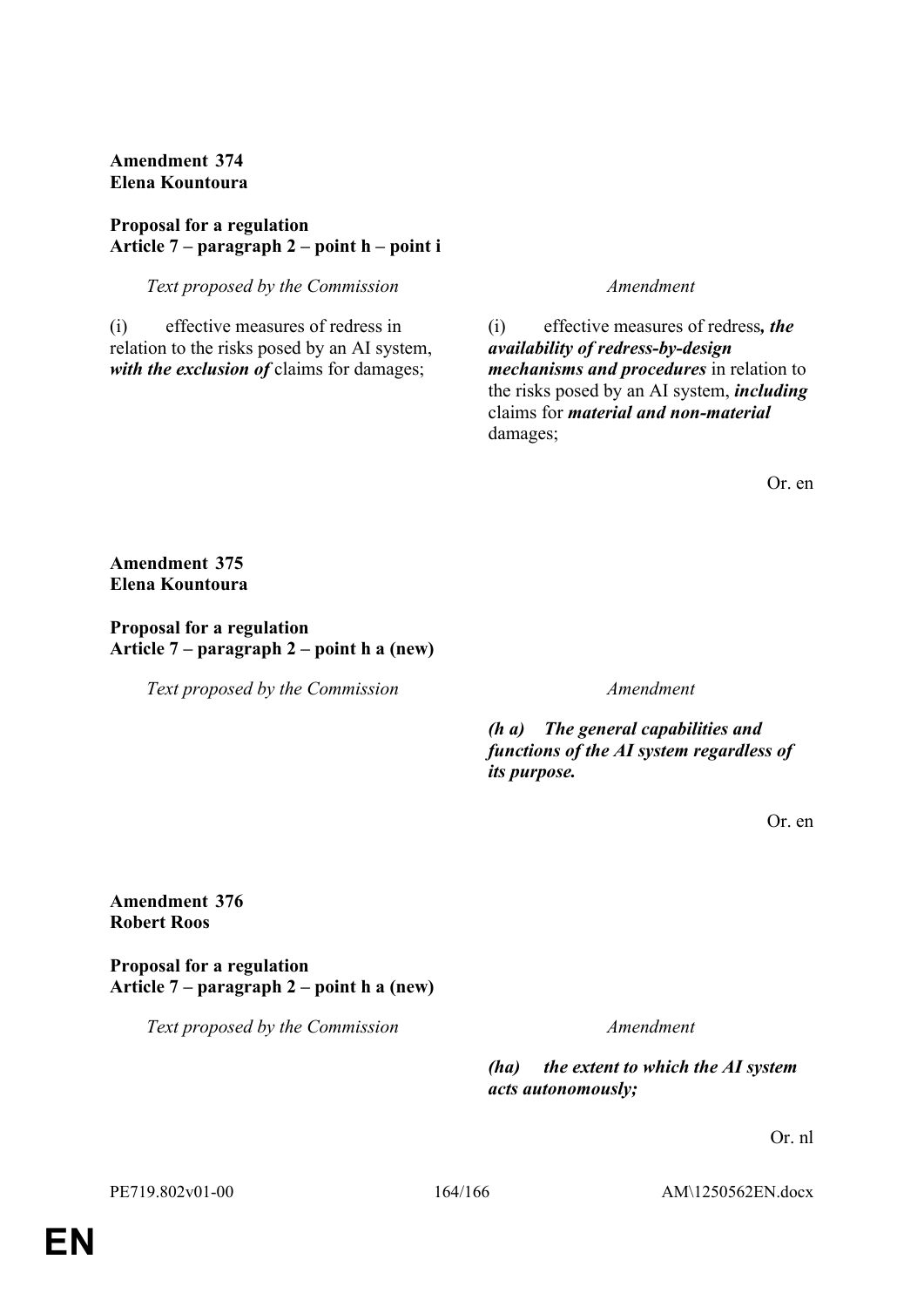**Amendment 377 Robert Roos**

### **Proposal for a regulation Article 7 – paragraph 2 – point h a (new)**

*Text proposed by the Commission Amendment*

*(h a) the extent to which the AI system acts autonomously;*

Or. en

# **Amendment 378 Elena Kountoura**

### **Proposal for a regulation Article 7 – paragraph 2 – point h b (new)**

*Text proposed by the Commission Amendment*

*(h b) The potential misuse and malicious use of an AI system and the technology that underpins it.*

Or. en

# **Amendment 379 Tsvetelina Penkova, Romana Jerković**

# **Proposal for a regulation Article 8 – paragraph 1**

*Text proposed by the Commission Amendment*

1. High-risk AI systems shall comply with the requirements established in this Chapter.

1. High-risk AI systems shall comply with the requirements established in this Chapter*, taking into account the generally acknowledged state of the art and industry standards, including as reflected in relevant harmonised standards or common specifications*.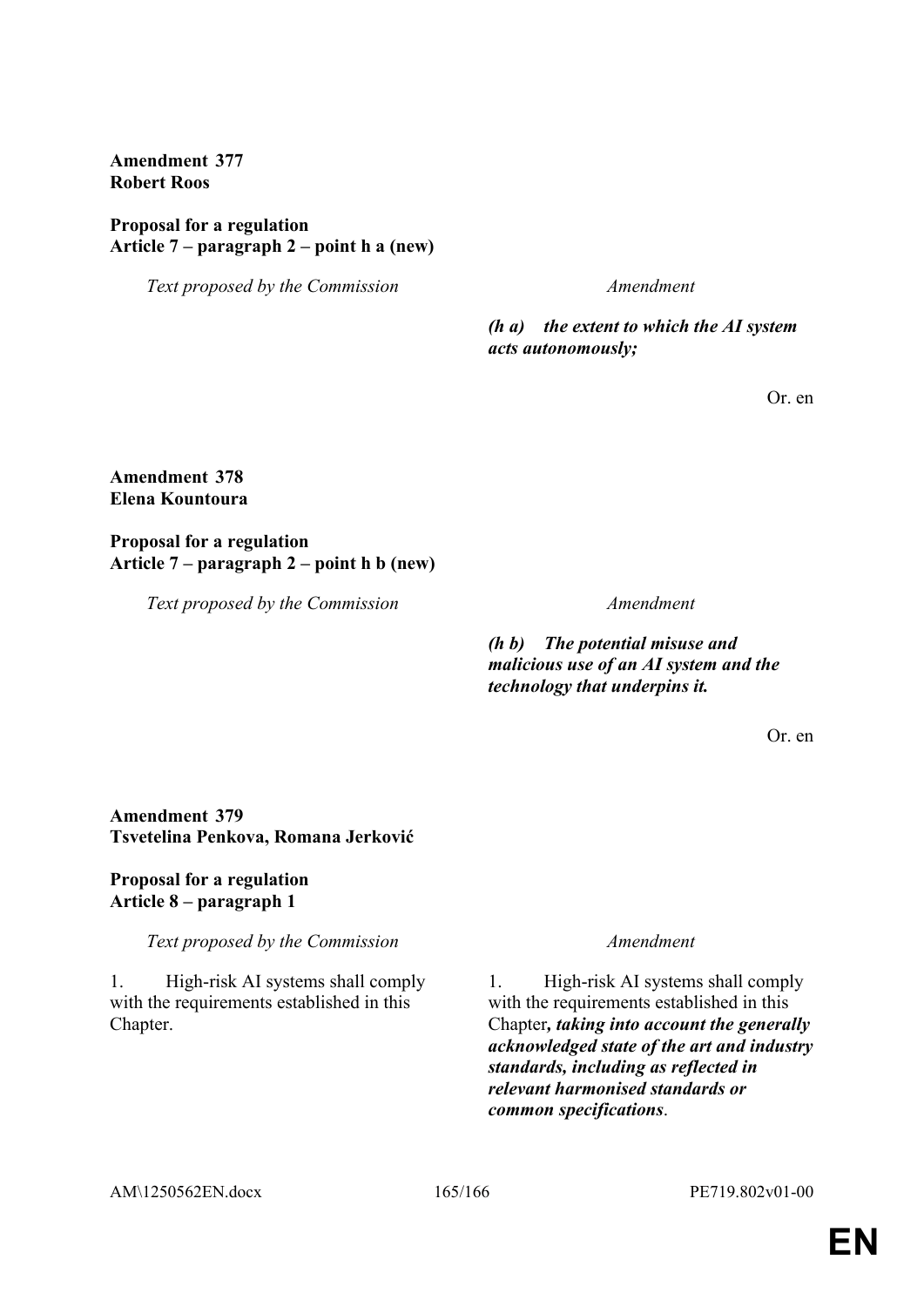# **Amendment 380 Pilar del Castillo Vera**

# **Proposal for a regulation Article 8 – paragraph 1**

# *Text proposed by the Commission Amendment*

1. High-risk AI systems shall comply with the requirements established in this Chapter.

1. High-risk AI systems shall*, taking into account the generally acknowledged state of the art and industry standards,* comply with the requirements established in this Chapter.

Or. en

**Amendment 381 Pilar del Castillo Vera**

# **Proposal for a regulation Article 8 – paragraph 2**

# *Text proposed by the Commission Amendment*

2. The intended purpose of the highrisk AI system and the risk management system referred to in Article 9 shall be taken into account when ensuring compliance with *those* requirements.

2. The intended purpose of the highrisk AI system and the risk management system referred to in Article 9 shall be taken into account when ensuring compliance with *the relevant* requirements *depending of the type of risks posed*.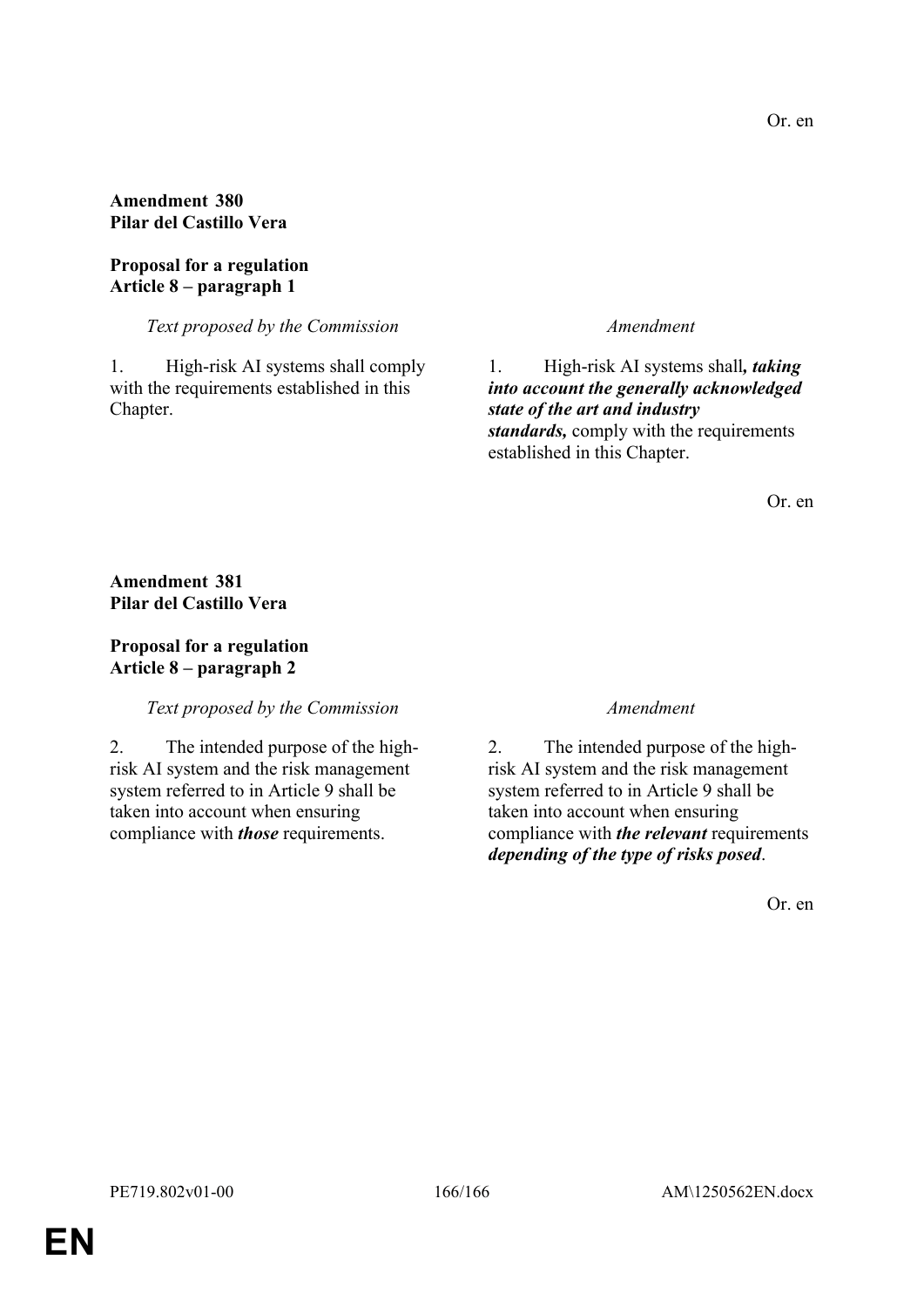# **European Parliament**



2019-2024

*Committee on Industry, Research and Energy*

**2021/0106(COD)**

31.3.2022

# **AMENDMENTS 382 - 663**

**Draft opinion Eva Maydell** (PE719.801v01-00)

Harmonised rules on Artificial Intelligence (Artificial Intelligence Act) and amending certain Union Legislative Acts

Proposal for a regulation  $(COM(2021)0206 - C9 - 0146/2021 - 2021/0106(COD))$ 

AM\1253012EN.docx PE730.106v01-00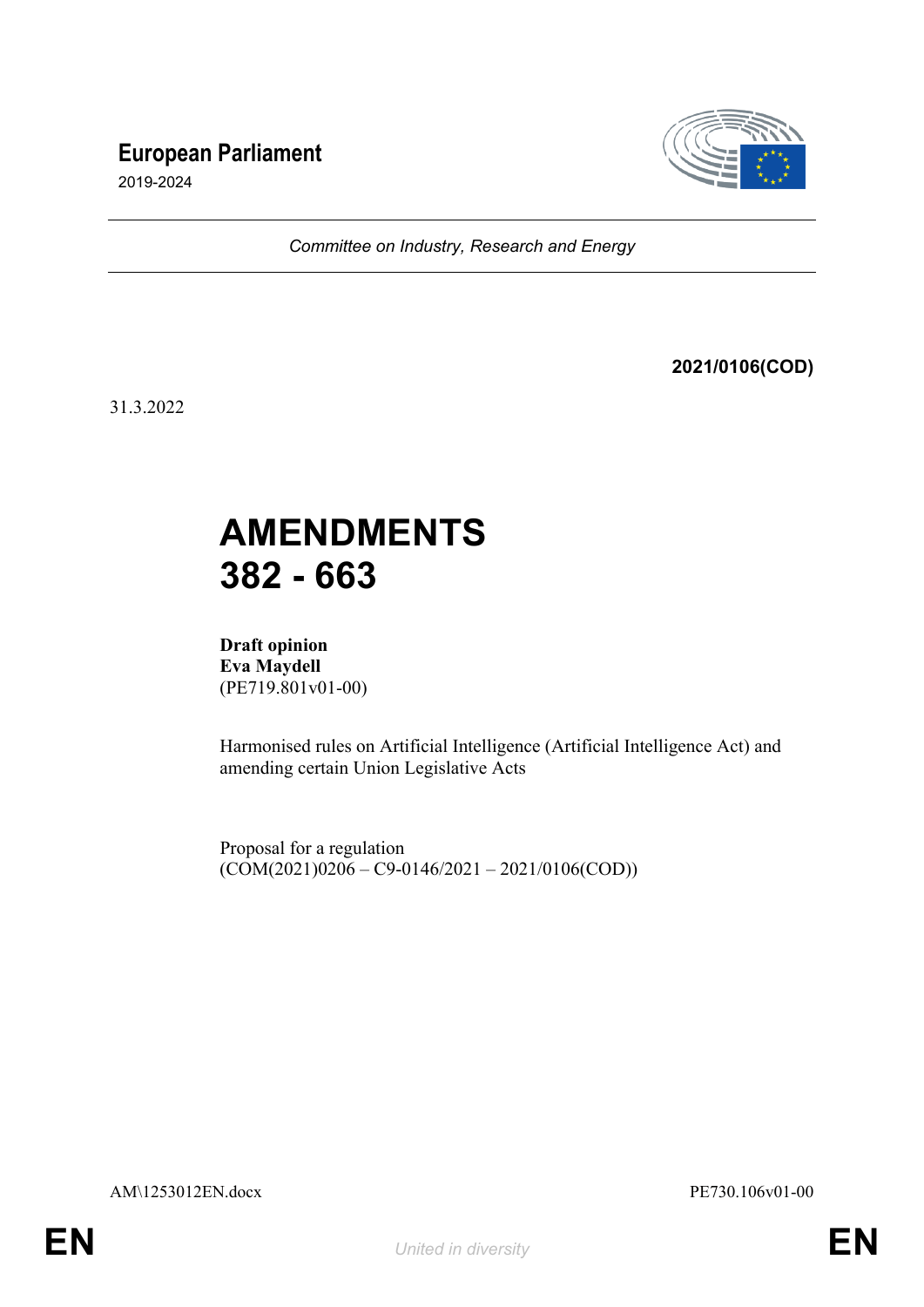AM\_Com\_LegOpinion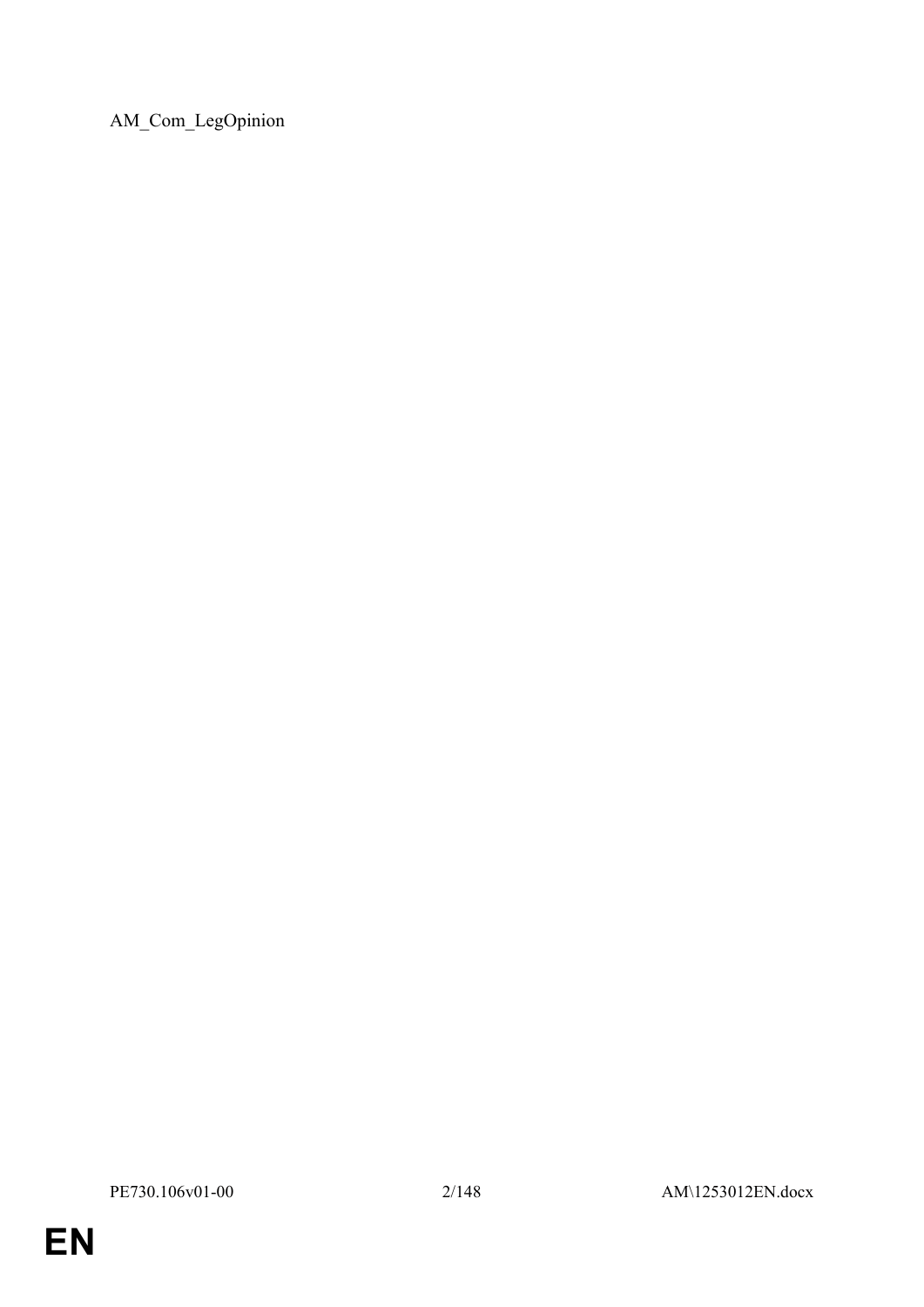**Amendment 382 Henna Virkkunen**

### **Proposal for a regulation Article 9 – paragraph 1**

*Text proposed by the Commission Amendment*

1. A risk management system shall be *established, implemented, documented and* maintained in relation to high-risk AI systems.

1. A risk management system shall be maintained in relation to high-risk AI systems.

Or. en

### *Justification*

*The article is very detailed and difficult to read. Therefore it is suggested to remove the detailed requirements on the process and concentrate only on the essential requirements on risk-management systems.*

**Amendment 383 Henna Virkkunen**

### **Proposal for a regulation Article 9 – paragraph 2 – introductory part**

*Text proposed by the Commission Amendment*

2. The risk management system *shall consist of a continuous iterative process run throughout the entire lifecycle of a high-risk AI system, requiring regular systematic updating. It* shall comprise the following steps:

2. The risk management system shall comprise the following steps:

Or. en

**Amendment 384 Elena Kountoura**

**Proposal for a regulation Article 9 – paragraph 2 – introductory part**

AM\1253012EN.docx 3/148 PE730.106v01-00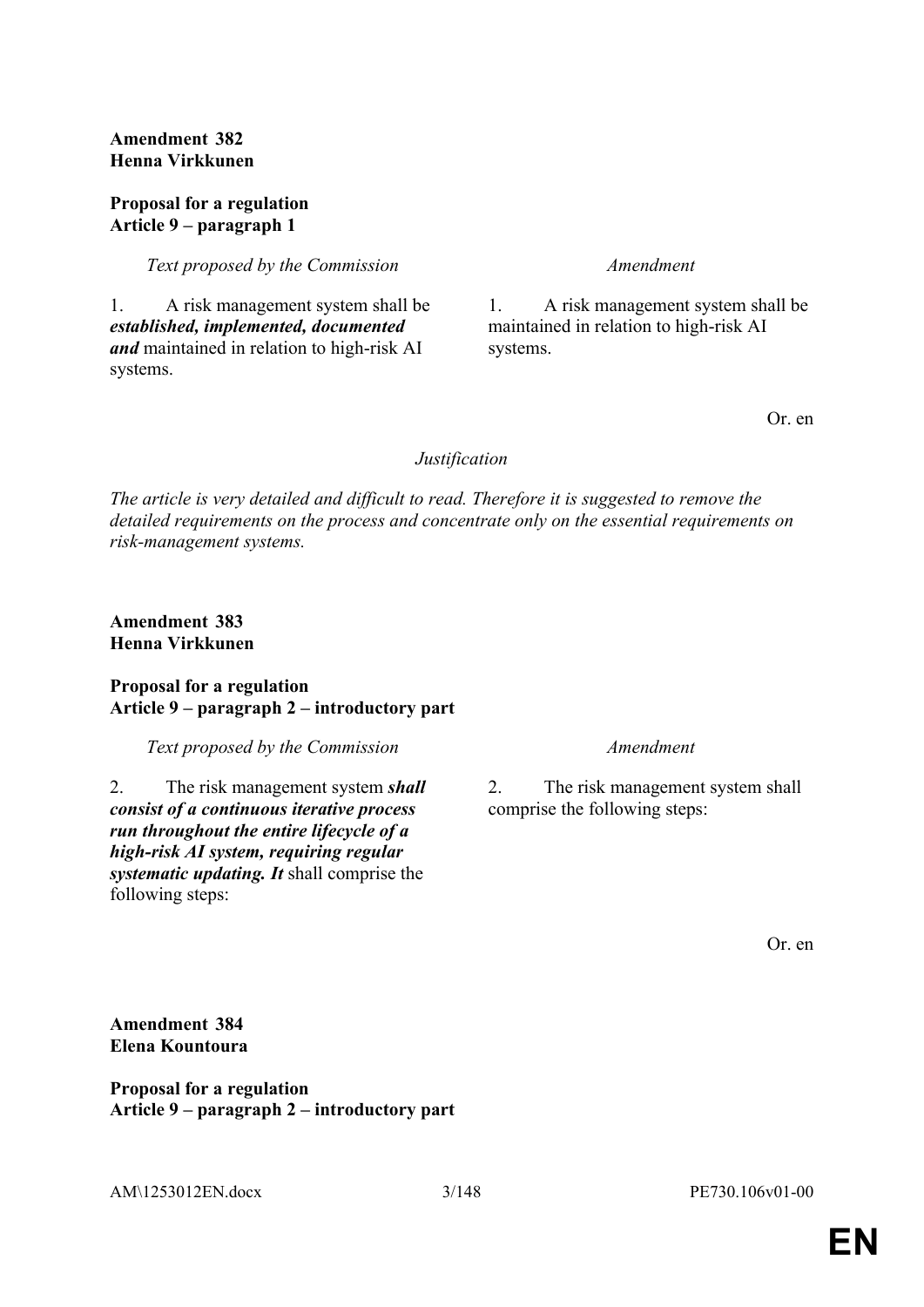### *Text proposed by the Commission Amendment*

2. The risk management system shall consist of a continuous iterative process run throughout the entire lifecycle of a high-risk AI system, requiring regular systematic updating. It shall comprise the following steps:

2. The risk management system shall consist of a continuous iterative process run throughout the entire lifecycle of a high-risk AI system, requiring regular systematic *review and* updating*, including when the high-risk AI system is subject to significant changes in its design or purpose*. It shall comprise the following steps:

Or. en

# **Amendment 385 Elena Kountoura**

# **Proposal for a regulation Article 9 – paragraph 2 – point a**

### *Text proposed by the Commission Amendment*

(a) identification and analysis of the known and foreseeable risks associated with each high-risk AI system;

(a) identification and analysis of the known and foreseeable risks associated with each high-risk AI system; *In particular the risks that a high-risk AI system will:*

*(i) affect a person's legal rights or legal status;*

*(ii) affect a person's access to credit, education, employment, healthcare, housing, insurance, or social welfare benefits or services, or the terms on which these are provided;*

*(iii) undermine a person's safety;*

*(iv) result in significant physical or psychological harm to a person;*

*(v) restrict, infringe, or undermine the ability to realize a person's fundamental rights;*

*(vi) breach of obligations under Union law intended to protect personal data;*

*(vii) result in serious damage to the environment;*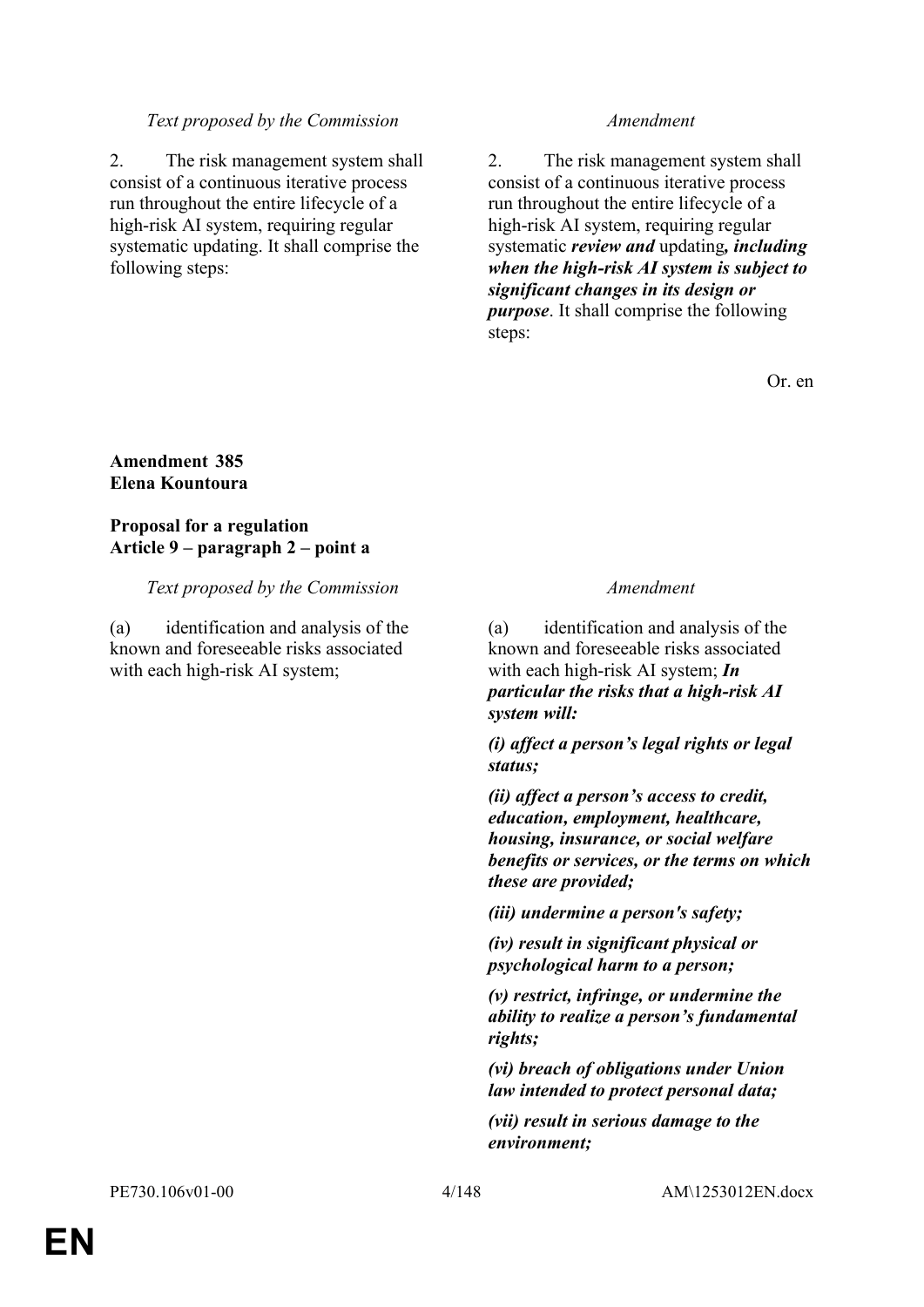Or. en

### **Amendment 386 Francesca Donato**

# **Proposal for a regulation Article 9 – paragraph 2 – point a**

*Text proposed by the Commission Amendment*

(a) identification and analysis of the known *and* foreseeable risks associated with each high-risk AI system;

(a) identification and analysis of the known *or any* foreseeable risks associated with each high-risk AI system;

Or. it

# **Amendment 387 Henna Virkkunen**

# **Proposal for a regulation Article 9 – paragraph 2 – point c**

*Text proposed by the Commission Amendment*

(c) evaluation of other possibly arising risks based on the analysis of data gathered from the post-market monitoring system *referred to in Article 61*;

(c) evaluation of other possibly arising risks based on the analysis of data gathered from the post-market monitoring system;

Or. en

# **Amendment 388 Elena Kountoura**

# **Proposal for a regulation Article 9 – paragraph 2 – point d**

*Text proposed by the Commission Amendment*

(d) adoption of *suitable* risk (d) adoption of *effective* risk

AM\1253012EN.docx 5/148 PE730.106v01-00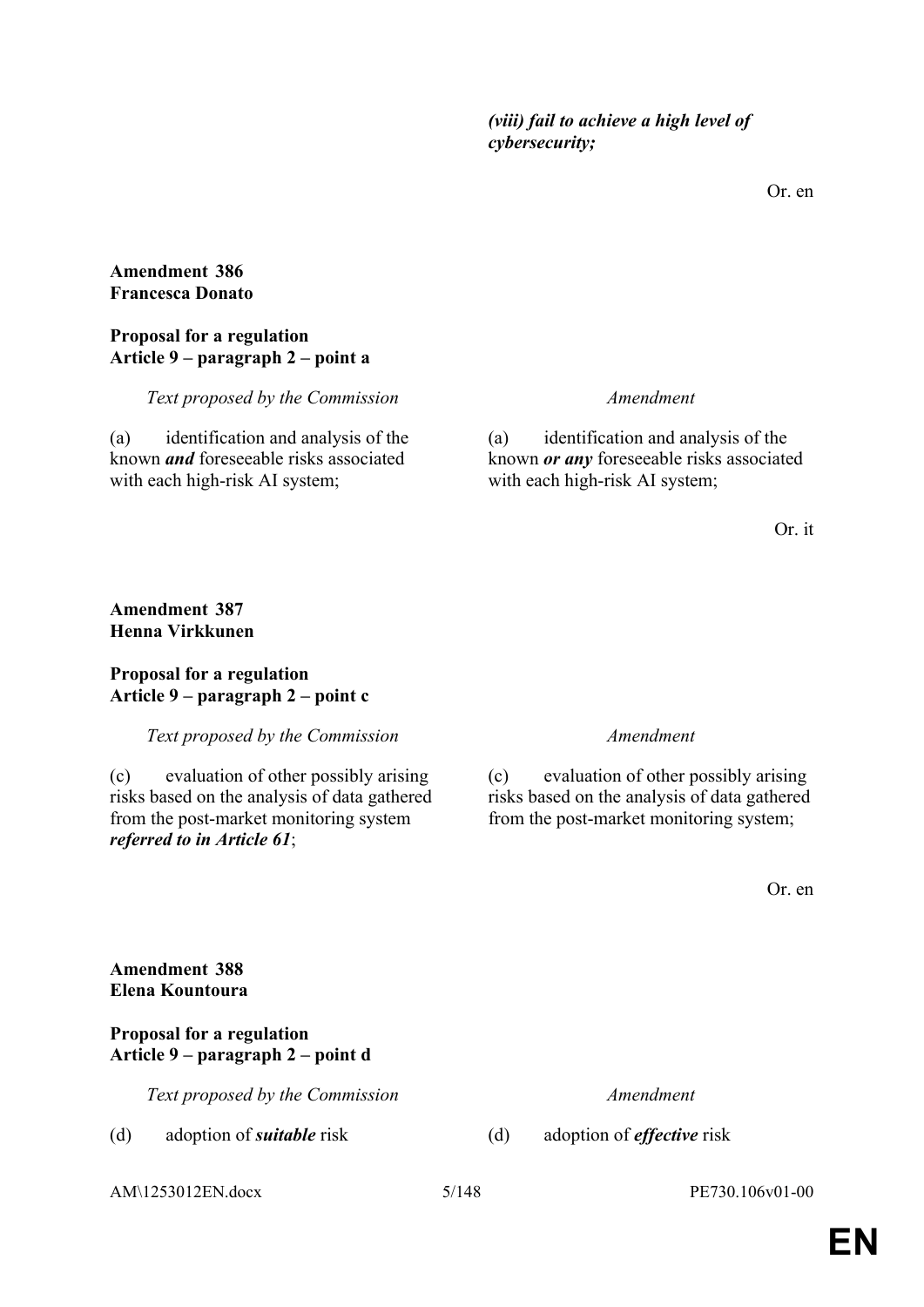management measures in accordance with the provisions of the following paragraphs. management measures in accordance with the provisions of the following paragraphs.

Or. en

**Amendment 389 Miapetra Kumpula-Natri** on behalf of the S&D Group

# **Proposal for a regulation Article 9 – paragraph 2 a (new)**

*Text proposed by the Commission Amendment*

*2a. The risks referred to in paragraph 2 shall concern only those which may be sufficiently mitigated or eliminated through the use, development or design of the high-risk AI system, or the provision of adequate technical information.*

Or. en

# **Amendment 390 Henna Virkkunen**

# **Proposal for a regulation Article 9 – paragraph 3**

# *Text proposed by the Commission Amendment*

3. The risk management measures *referred to in paragraph 2, point (d)* shall give due consideration to the effects and possible interactions resulting from the combined application of the requirements set out in this Chapter 2. They shall take into account the generally acknowledged state of the art, including as reflected in relevant harmonised standards or common specifications.

3. The risk management measures shall give due consideration to the effects and possible interactions resulting from the combined application of the requirements set out in this Chapter 2. They shall take into account the generally acknowledged state of the art, including as reflected in relevant harmonised standards or common specifications.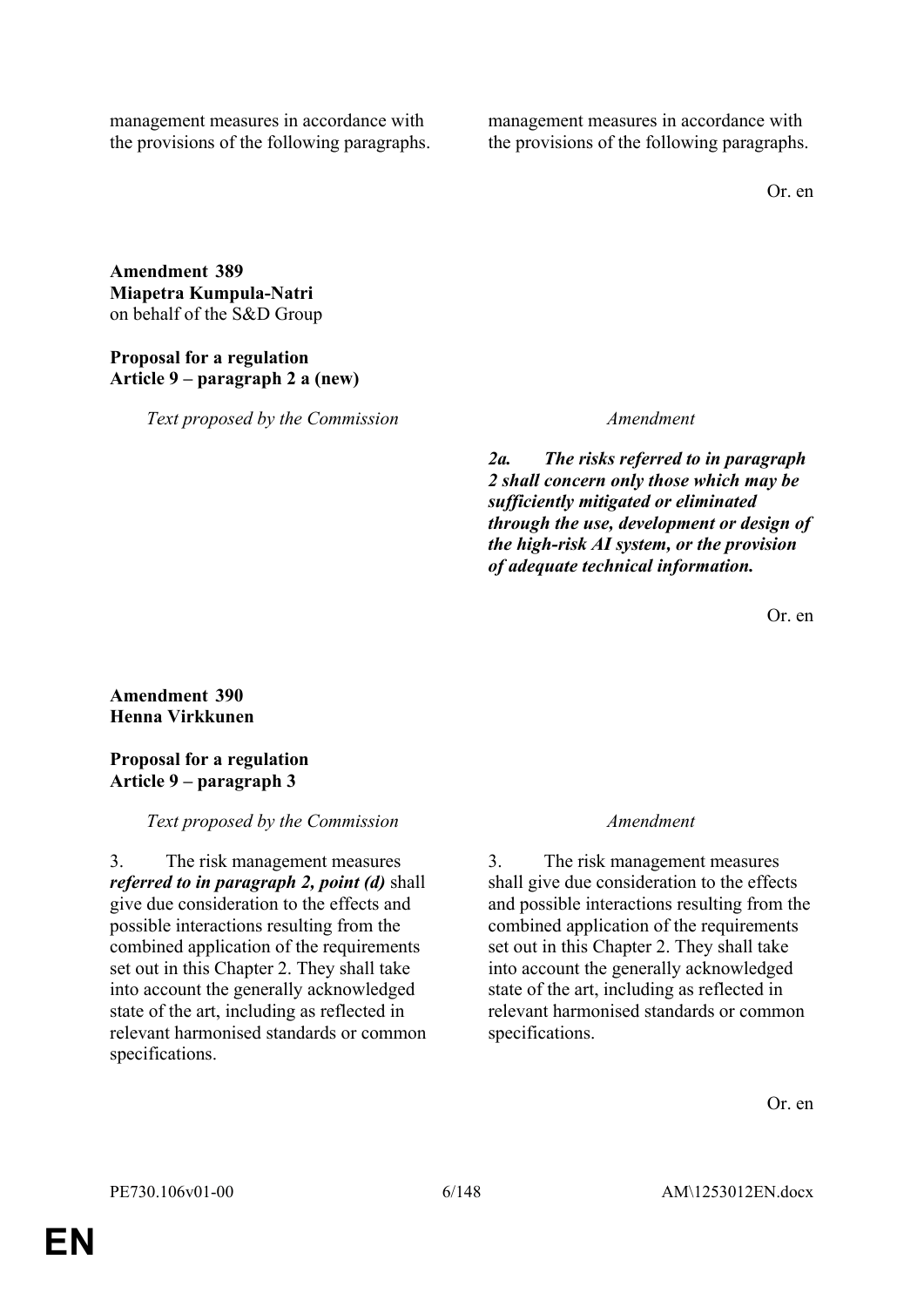# **Amendment 391 Elena Kountoura**

# **Proposal for a regulation Article 9 – paragraph 4 – introductory part**

# *Text proposed by the Commission Amendment*

4. The risk management measures referred to in paragraph 2, point (d) shall be such that any residual risk associated with each hazard as well as the overall residual risk of the high-risk AI systems is judged acceptable, provided that the highrisk AI system is used in accordance with its intended purpose or under conditions of reasonably foreseeable misuse. Those residual risks shall be communicated to the user.

4. The risk management measures referred to in paragraph 2, point (d) shall be such that any residual risk associated with each hazard as well as the overall residual risk of the high-risk AI systems is judged acceptable, provided that the highrisk AI system is used in accordance with its intended purpose or under conditions of reasonably foreseeable misuse. Those residual risks shall be communicated to the user *in a clear, easily understandable and intelligible way*.

Or. en

# **Amendment 392 Henna Virkkunen**

# **Proposal for a regulation Article 9 – paragraph 4 – introductory part**

### *Text proposed by the Commission Amendment*

4. The risk management measures *referred to in paragraph 2, point (d)* shall be such that any residual risk associated with each hazard as well as the overall residual risk of the high-risk AI systems is judged acceptable, provided that the highrisk AI system is used in accordance with its intended purpose or under conditions of reasonably foreseeable misuse. Those residual risks shall be communicated to the user.

4. The risk management measures shall be such that any residual risk associated with each hazard as well as the overall residual risk of the high-risk AI systems is judged acceptable, provided that the high-risk AI system is used in accordance with its intended purpose or under conditions of reasonably foreseeable misuse. Those residual risks shall be communicated to the user.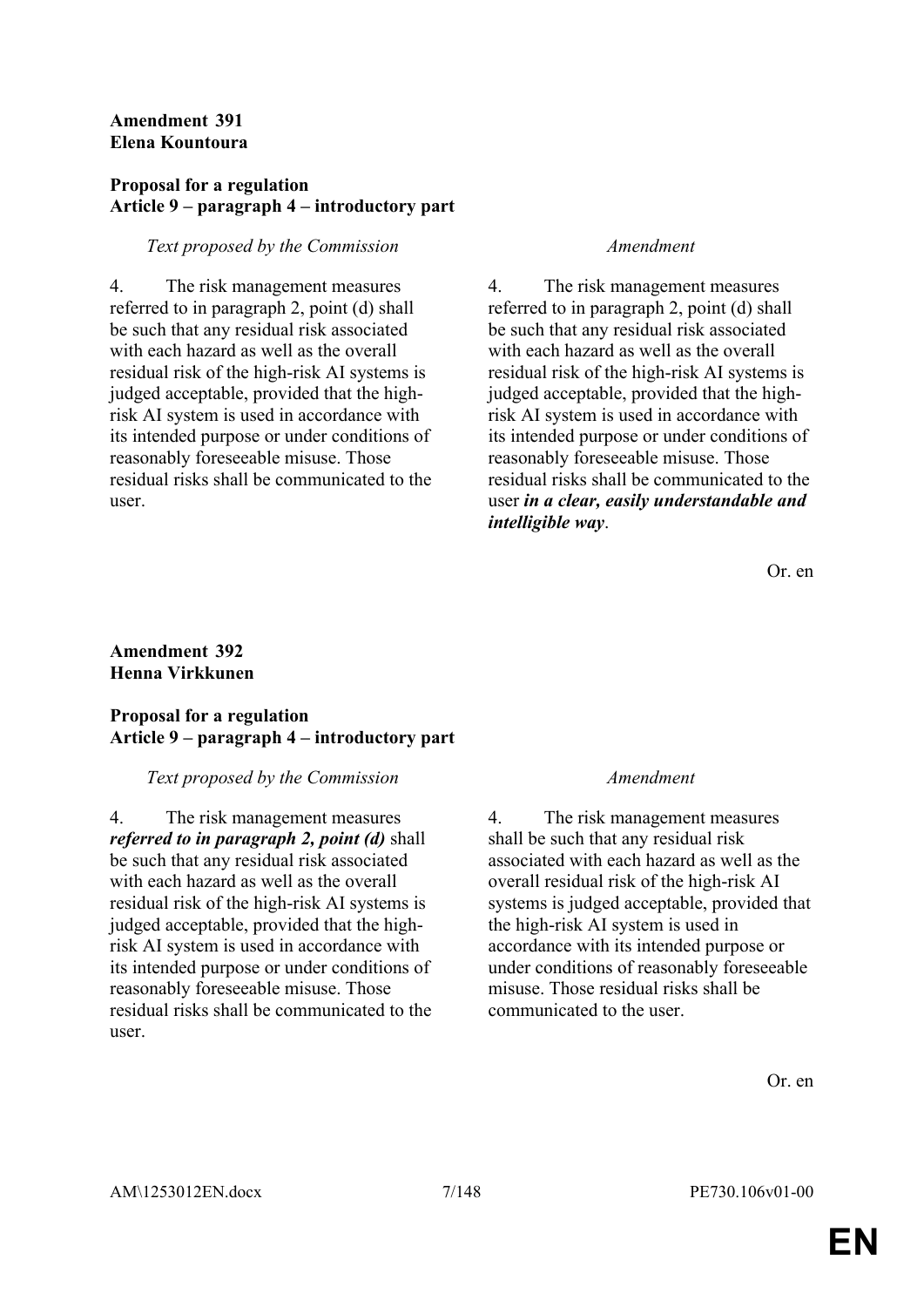### **Amendment 393 Francesca Donato**

### **Proposal for a regulation Article 9 – paragraph 4 – introductory part**

# *Text proposed by the Commission Amendment*

4. The risk management measures referred to in paragraph 2, point (d) shall be such that any residual risk associated with each hazard as well as the overall residual risk of the high-risk AI systems is judged acceptable, provided that the highrisk AI system is used in accordance with its intended purpose or under conditions of reasonably foreseeable misuse. Those residual risks shall be communicated to the user.

4. The risk management measures referred to in paragraph 2, point (d) shall be such that any residual risk associated with each hazard as well as the overall residual risk of the high-risk AI systems is judged *limited and* acceptable *by the user*, provided that the high-risk AI system is used in accordance with its intended purpose or under conditions of reasonably foreseeable misuse. Those residual risks shall be communicated to the user.

Or. it

### **Amendment 394 Robert Roos**

# **Proposal for a regulation Article 9 – paragraph 4 – introductory part**

# *Text proposed by the Commission Amendment*

4. The risk management measures referred to in paragraph 2, point (d) shall be such that any residual risk associated with each hazard as well as the overall residual risk of the high-risk AI systems is judged acceptable, provided that the highrisk AI system is used in accordance with its intended purpose or under conditions of reasonably foreseeable misuse. Those residual risks shall be communicated to the user.

4. The risk management measures referred to in paragraph 2, point (d) shall be such that any residual risk associated with each hazard as well as the overall residual risk of the high-risk AI systems is judged acceptable, provided that the highrisk AI system is used in accordance with its intended purpose or under conditions of reasonably foreseeable misuse. Those residual risks shall be communicated to the user *or end-user when applicable*.

Or. en

### **Amendment 395**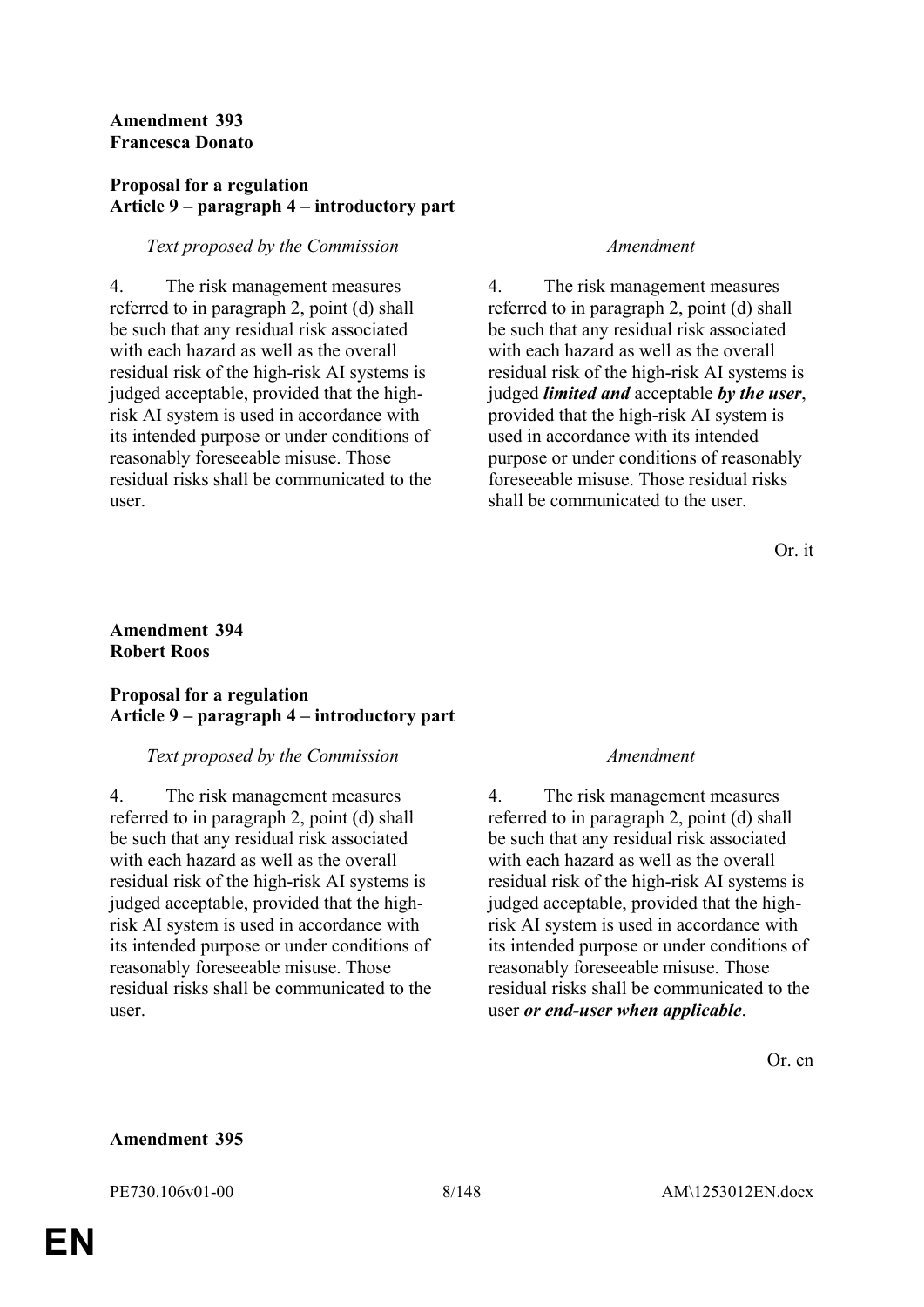# **Elena Kountoura**

### **Proposal for a regulation Article 9 – paragraph 8**

# *Text proposed by the Commission Amendment*

8. When implementing the risk management system described in paragraphs 1 to 7, specific consideration shall be given to whether the high-risk AI system is likely to be accessed by or have an impact on children.

8. When implementing the risk management system described in paragraphs 1 to 7, specific consideration shall be given to whether the high-risk AI system is likely to be accessed by or have an impact on children*, the elderly, refugees or other vulnerable groups*.

Or. en

**Amendment 396 Jordi Solé** on behalf of the Greens/EFA Group

# **Proposal for a regulation Article 9 – paragraph 8 a (new)**

*Text proposed by the Commission Amendment*

*8a. The risk management system shall always identify significant impact on the environment through, inter alia, AI compute-related energy consumption, efficiency in data use, when compared with other, state-of-the-art AI systems or if it may result in significant environmental impacts or greenhouse gas emissions through the way AI is applied.*

Or. en

*Justification*

*The energy consumption and its consequences need to be taken into account.*

**Amendment 397 Jordi Solé** on behalf of the Greens/EFA Group

AM\1253012EN.docx 9/148 PE730.106v01-00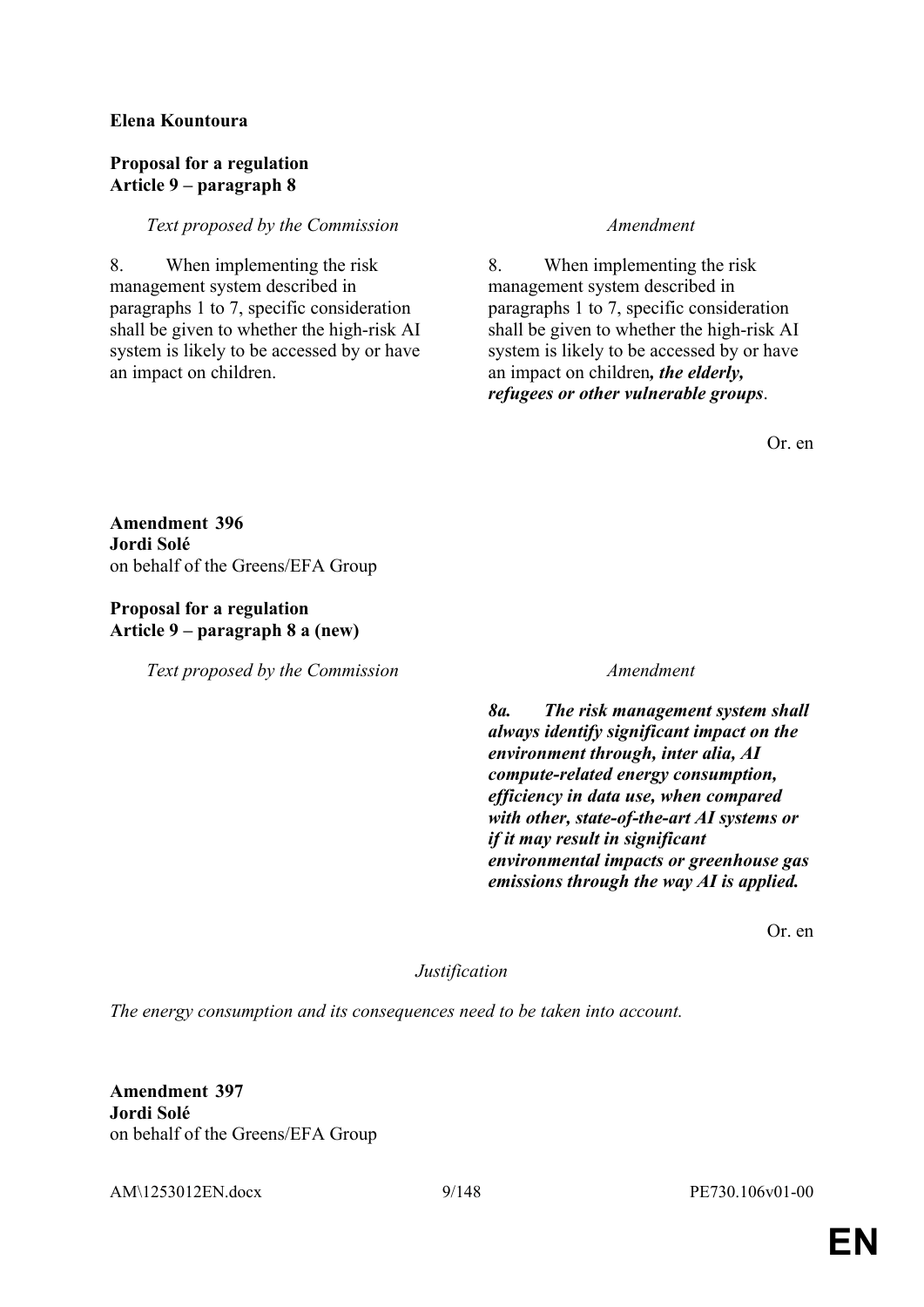# **Proposal for a regulation Article 9 a (new)**

*Text proposed by the Commission Amendment*

### *Article 9 a*

### *Impact of AI on energy consumption*

*1. All AI systems shall be designed and developed to make use of state-of-the-art methods and best practice to reduce greenhouse gas emissions, computational complexities, increase energy efficiency and the efficiency of data of the system in productive use. This includes techniques involving the training and retraining or models. They shall be developed and established with capabilities that enable the measurement of the energy consumed and/or other environmental impact that the productive use of the systems may have.* 

*2. Providers of high-risk AI systems shall perform an environmental sustainability assessment, including on energy use, over its entire lifecycle.*

*3. The assessment referred in paragraph 2 shall include information relating to:* 

*(a) energy consumption;* 

*(b) greenhouse gas emissions;* 

*(c) water and marine resources;* 

*(d) resource use, including rare metals, minerals and the circular economy;* 

*(e) pollution;* 

*(f) biodiversity and ecosystems.* 

*4. The assessment shall be structured in a standardised, machine readable and interoperable format that allows for publication and further comparability analysis.* 

*5. The Commission is empowered to adopt delegated acts in accordance with Article 73 to:*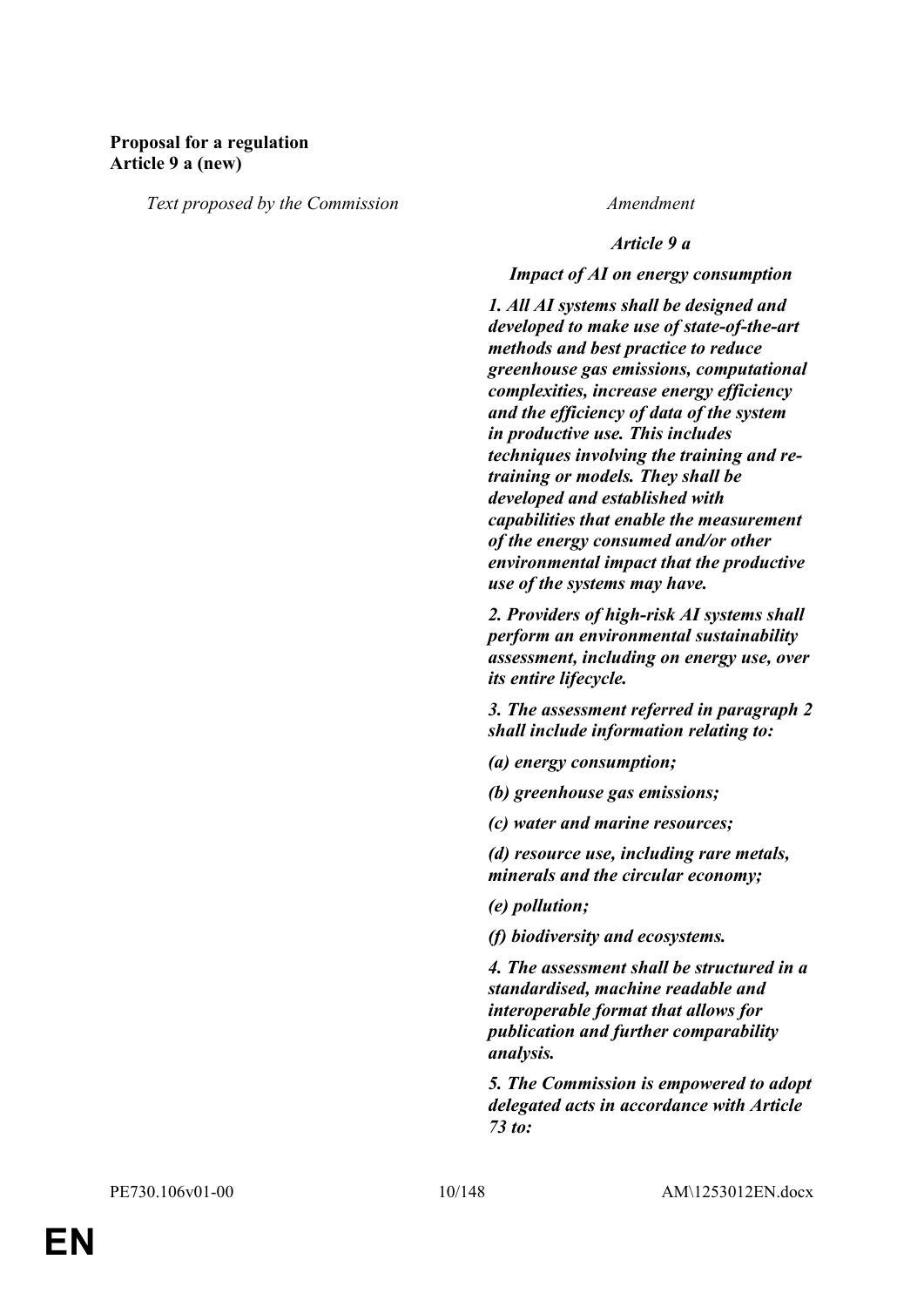*a) provide reliable, accurate and reproducible standards and methods for the environmental sustainability assessment, with particular focus on energy efficiency, to take into account recognised state-of-the-art measurement methods, or new methods that enable the comparison of the environmental impact of AI systems. The data must be understandable, relevant, representative, verifiable, comparable and represented in a faithful manner;* 

*b) amend Annex IIIa where necessary to ensure that, in the light of technical progress, the environmental impact measurement is complete and comparable.*

Or. en

### *Justification*

*Due to potential energy requirements of benefits for energy systems, measures to increase efficiency must be introduced by design.*

**Amendment 398 Miapetra Kumpula-Natri** on behalf of the S&D Group

### **Proposal for a regulation Article 10 – paragraph 1**

### *Text proposed by the Commission Amendment*

1. High-risk AI systems which make use of techniques involving the training of models with data shall be developed on the basis of training, validation and testing data sets that meet the quality criteria referred to in paragraphs 2 to 5.

1. High-risk AI systems which make use of techniques involving the training of models with data shall be developed on the basis of training, validation and testing data sets that meet the quality criteria referred to in paragraphs 2 to 5. *Techniques such as unsupervised learning and reinforcement learning that do not use validation and testing data sets shall be developed on the basis of training data sets the quality criteria referred to in paragraphs 2 to 5.*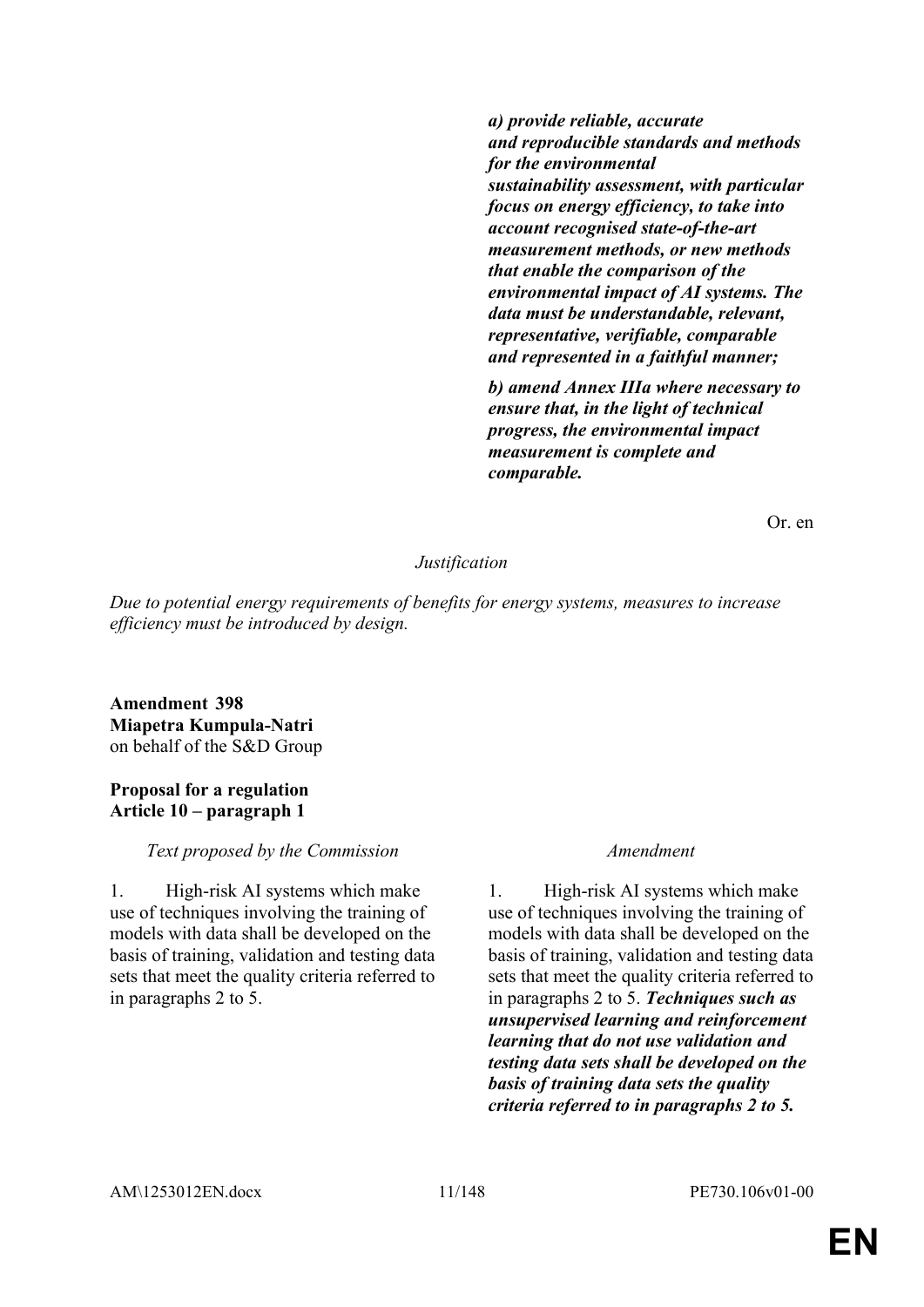# **Amendment 399 Nicola Beer, Klemen Grošelj, Iskra Mihaylova, Martina Dlabajová**

### **Proposal for a regulation Article 10 – paragraph 1**

### *Text proposed by the Commission Amendment*

1. High-risk AI systems which make use of techniques involving the training of models with data shall be developed on the basis of training, validation and testing data sets that meet the quality criteria referred to in paragraphs 2 to 5.

1. High-risk AI systems which make use of techniques involving the training of models with data shall be developed on the basis of training, *assessment,* validation and testing data sets that meet the quality criteria referred to in paragraphs 2 to 5.

Or. en

**Amendment 400 Jordi Solé** on behalf of the Greens/EFA Group

# **Proposal for a regulation Article 10 – paragraph 1**

# *Text proposed by the Commission Amendment*

1. *High-risk* AI systems which make use of techniques involving the training of models with data shall be developed on the basis of training, validation and testing data sets that meet the quality criteria referred to in paragraphs 2 to 5.

1. AI systems which make use of techniques involving the training of models with data shall be developed on the basis of training, validation and testing data sets that meet the quality criteria referred to in paragraphs 2 to 5.

Or. en

### *Justification*

*Due to potential impact generated by large scale deployment, even low risk AI can present risks.*

# **Amendment 401 Tsvetelina Penkova, Romana Jerković, Miapetra Kumpula-Natri**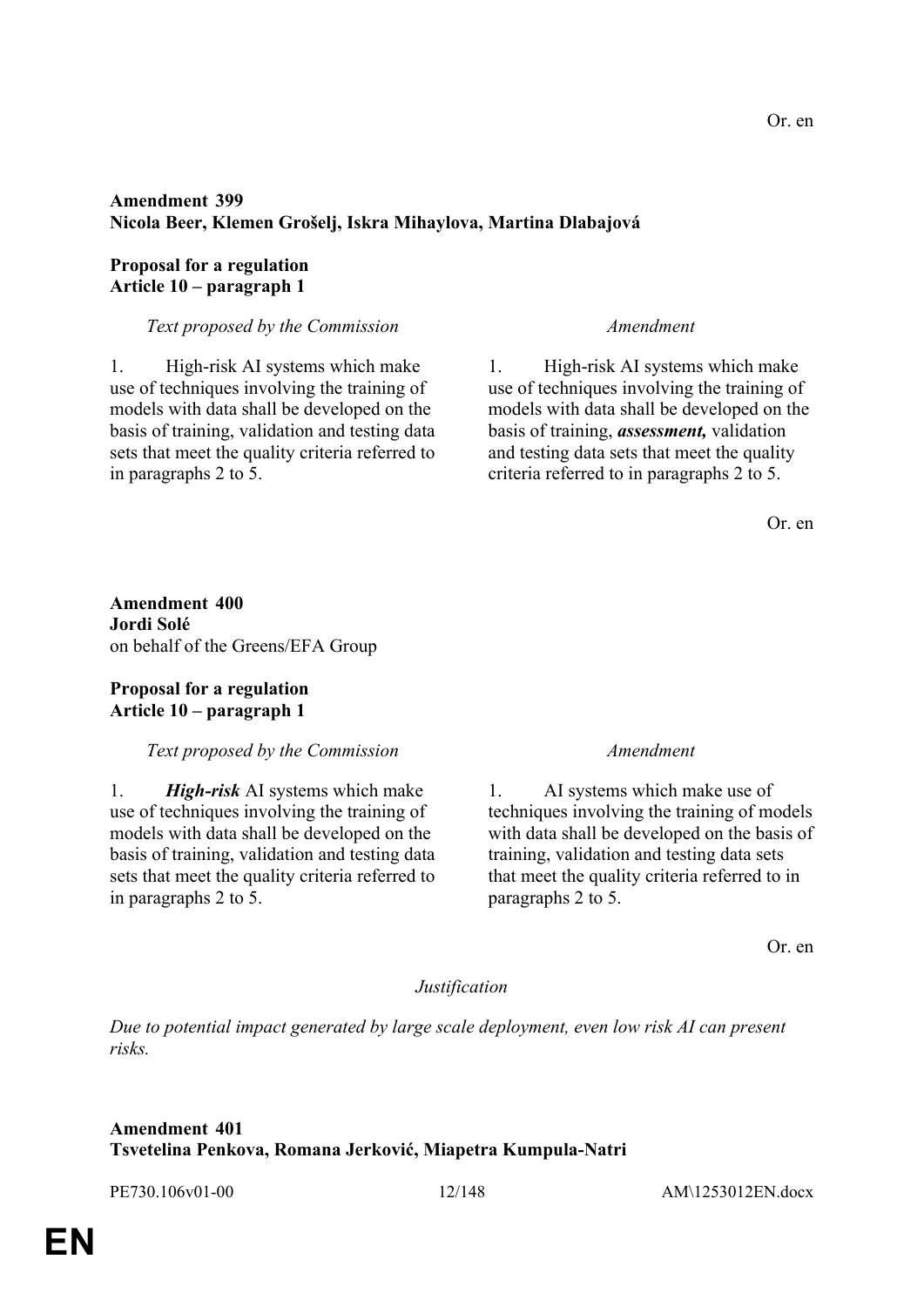# **Proposal for a regulation Article 10 – paragraph 1 a (new)**

*Text proposed by the Commission Amendment*

*1a. Providers of high-risk AI systems that utilise data collected and/or managed by third parties may rely on representations from those third parties with regard to quality criteria referred to in paragraph 2, points (a), (b) and (c).*

Or. en

# **Amendment 402 Nicola Beer, Klemen Grošelj, Iskra Mihaylova, Martina Dlabajová**

# **Proposal for a regulation Article 10 – paragraph 1 a (new)**

*Text proposed by the Commission Amendment*

*1a. The common practices standards for a high-risk AI system assessment shall be developed by the European Artificial Intelligence Board.*

Or. en

# **Amendment 403**

**Gianna Gancia, Matteo Adinolfi, Elena Lizzi, Paolo Borchia, Isabella Tovaglieri, Angelo Ciocca**

# **Proposal for a regulation Article 10 – paragraph 2 – introductory part**

*Text proposed by the Commission Amendment*

2. Training, validation and testing data sets shall be subject to appropriate data governance and management practices. Those practices shall concern in particular,

2. *The* training, validation and testing *of* data sets *and the AI applications based on them* shall be subject to appropriate data governance and management practices. Those practices shall concern in particular,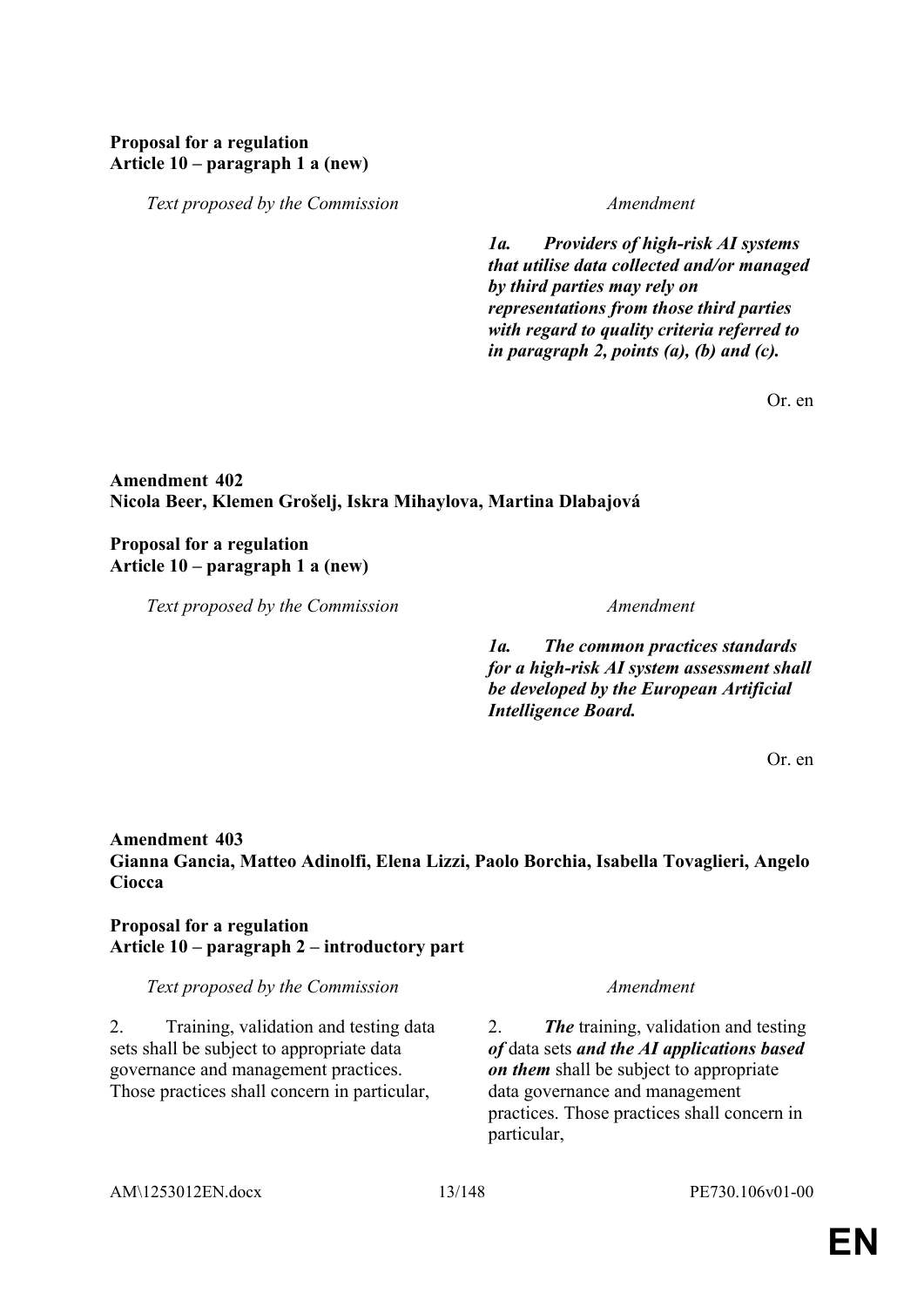# **Amendment 404 Elena Kountoura**

# **Proposal for a regulation Article 10 – paragraph 2 – introductory part**

### *Text proposed by the Commission Amendment*

2. Training, validation and testing data sets shall be subject to appropriate data governance and management practices. Those practices shall concern in particular,

2. Training, validation and testing data sets shall be subject to appropriate data governance and management practices *for the entire lifecycle of data processing*. Those practices shall concern in particular,

Or. en

# **Amendment 405 Nicola Beer, Klemen Grošelj, Iskra Mihaylova, Martina Dlabajová**

# **Proposal for a regulation Article 10 – paragraph 2 – introductory part**

# *Text proposed by the Commission Amendment*

2. Training, validation and testing data sets shall be subject to appropriate data governance and management practices. Those practices shall concern in particular*,*

2. Training*, assessment*, validation and testing data sets shall be subject to appropriate data governance and management practices. Those practices shall concern in particular *the following elements:*

Or. en

**Amendment 406 Eva Kaili, Ivo Hristov**

# **Proposal for a regulation Article 10 – paragraph 2 – point a**

*Text proposed by the Commission Amendment*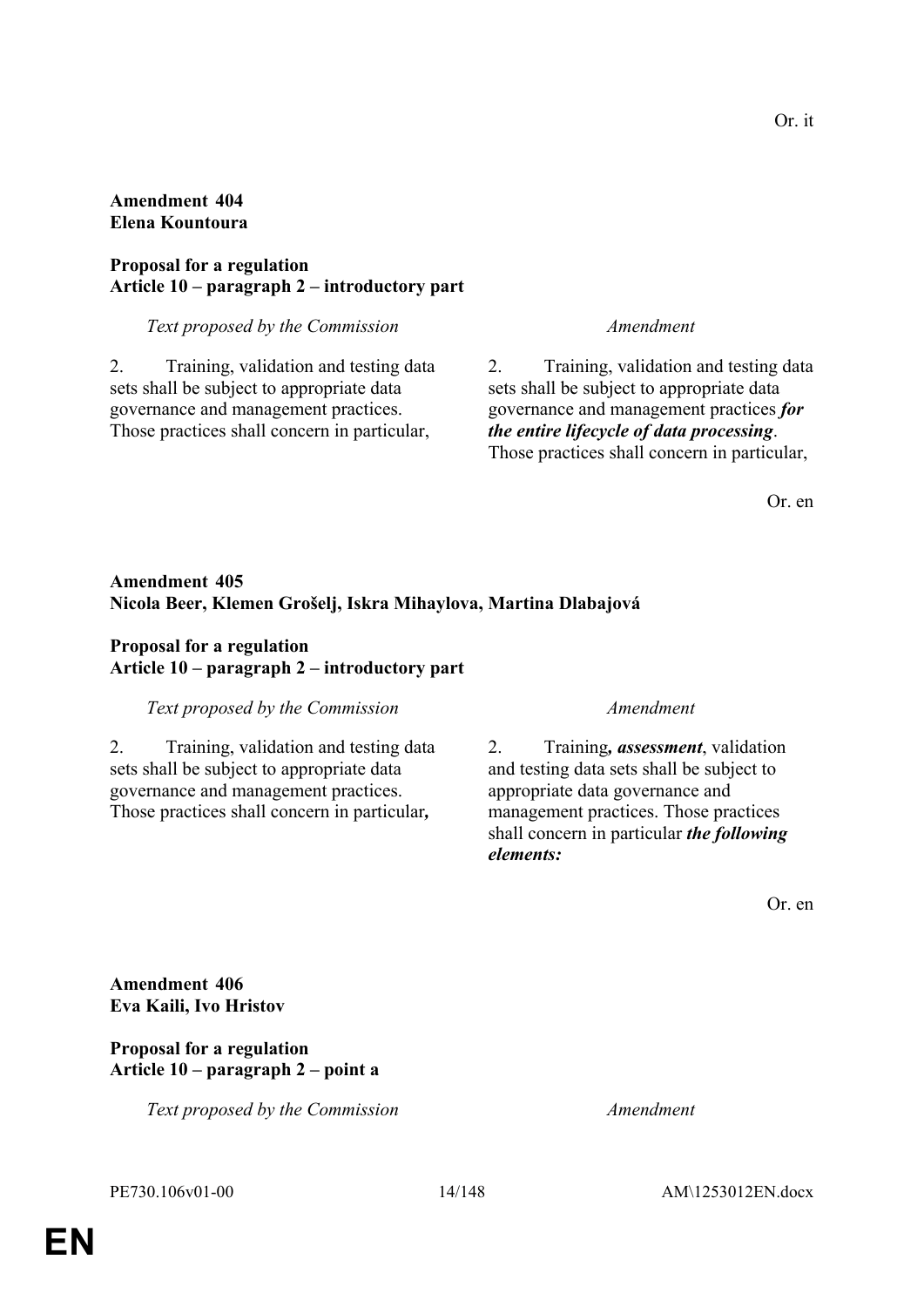(a) the relevant design choices; (a) the relevant design choices; *all appliances should be designed with the option to forbid the constantly open microphone/camera of apps and offer consumers a clear option for all recording features to be shut down when the corresponding app is not in use;*

Or. en

**Amendment 407 Miapetra Kumpula-Natri** on behalf of the S&D Group

## **Proposal for a regulation Article 10 – paragraph 2 – point a a (new)**

*Text proposed by the Commission Amendment*

*(aa) transparency on the original purpose of data collection;*

Or. en

**Amendment 408 Miapetra Kumpula-Natri** on behalf of the S&D Group

## **Proposal for a regulation Article 10 – paragraph 2 – point b**

*Text proposed by the Commission Amendment*

(b) data collection; (b) data collection *processes*;

Or. en

# **Amendment 409 Elena Kountoura**

**Proposal for a regulation Article 10 – paragraph 2 – point f**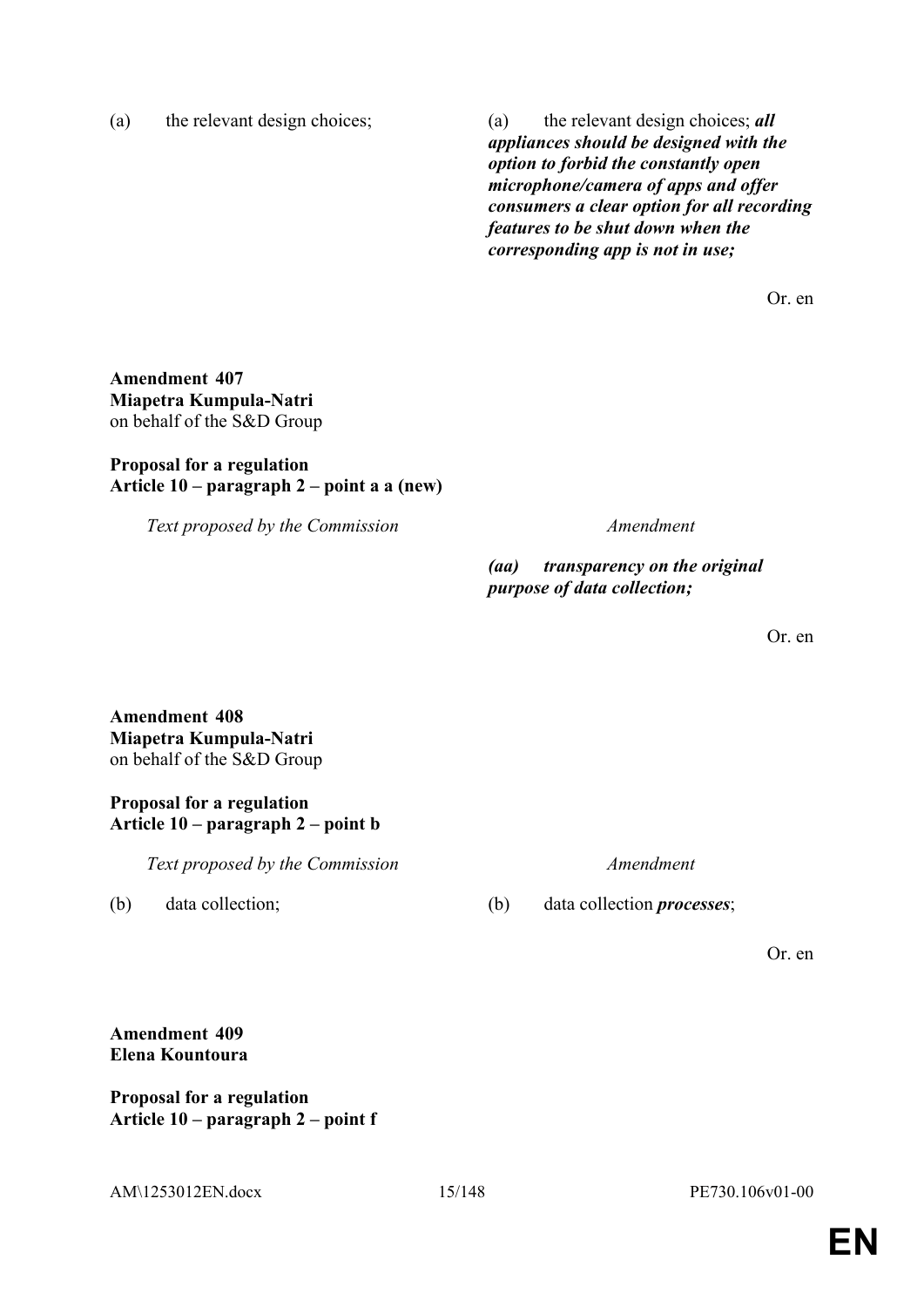*Text proposed by the Commission Amendment*

(f) examination in view of *possible* biases;

(f) examination in view of biases*, including where data outputs are used as an input for future operations ('feedback loops') that are likely to affect health, fundamental rights and safety of persons or lead to discrimination prohibited by Union law*;

Or. en

# **Amendment 410 Adam Jarubas, Krzysztof Hetman, Radosław Sikorski, Jerzy Buzek**

# **Proposal for a regulation Article 10 – paragraph 2 – point f**

*Text proposed by the Commission Amendment*

(f) examination in view of possible biases;

(f) examination in view of possible biases*, defined as a statistical error or a top-down introduction of assumptions harmful to an individual, that are likely to affect health and safety of persons or lead to discrimination prohibited by Union law*;

Or. en

**Amendment 411 Miapetra Kumpula-Natri** on behalf of the S&D Group

## **Proposal for a regulation Article 10 – paragraph 2 – point f**

*Text proposed by the Commission Amendment*

(f) examination in view of possible biases;

(f) examination in view of possible biases; *that could affect fundamental rights or lead to discriminatory results, affecting both or either the individual right to non-discrimination and equality as a value recognised in Article 2 TEU.*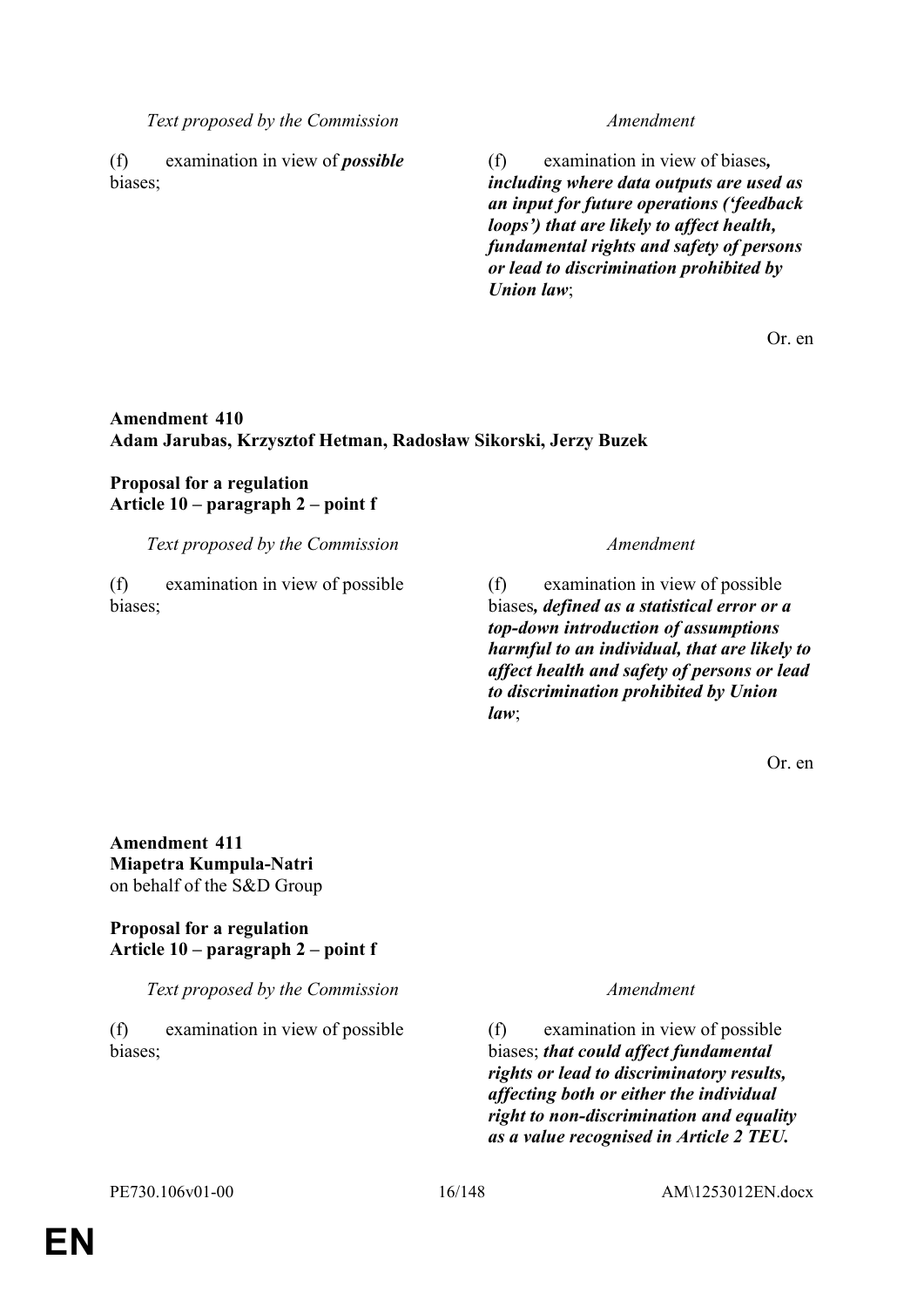## **Amendment 412 Gianna Gancia, Matteo Adinolfi, Elena Lizzi, Paolo Borchia, Isabella Tovaglieri, Angelo Ciocca**

# **Proposal for a regulation Article 10 – paragraph 2 – point f**

*Text proposed by the Commission Amendment*

(f) examination in view of possible biases;

## (f) examination in view of possible biases *that are likely to affect health and safety of persons, lead to discrimination prohibited by Union law or have some other impact on fundamental rights*;

Or. it

# **Amendment 413 Robert Roos**

### **Proposal for a regulation Article 10 – paragraph 2 – point f**

*Text proposed by the Commission Amendment*

(f) examination in view of possible biases;

(f) examination in view of possible biases*, in particular biases that are likely to affect health and safety of persons or lead to prohibited discrimination*;

Or. nl

**Amendment 414 Pilar del Castillo Vera**

## **Proposal for a regulation Article 10 – paragraph 2 – point f**

*Text proposed by the Commission Amendment*

(f) examination in view of possible (f) examination in view of possible

biases *that are likely to affect the physical* 

AM\1253012EN.docx 17/148 PE730.106v01-00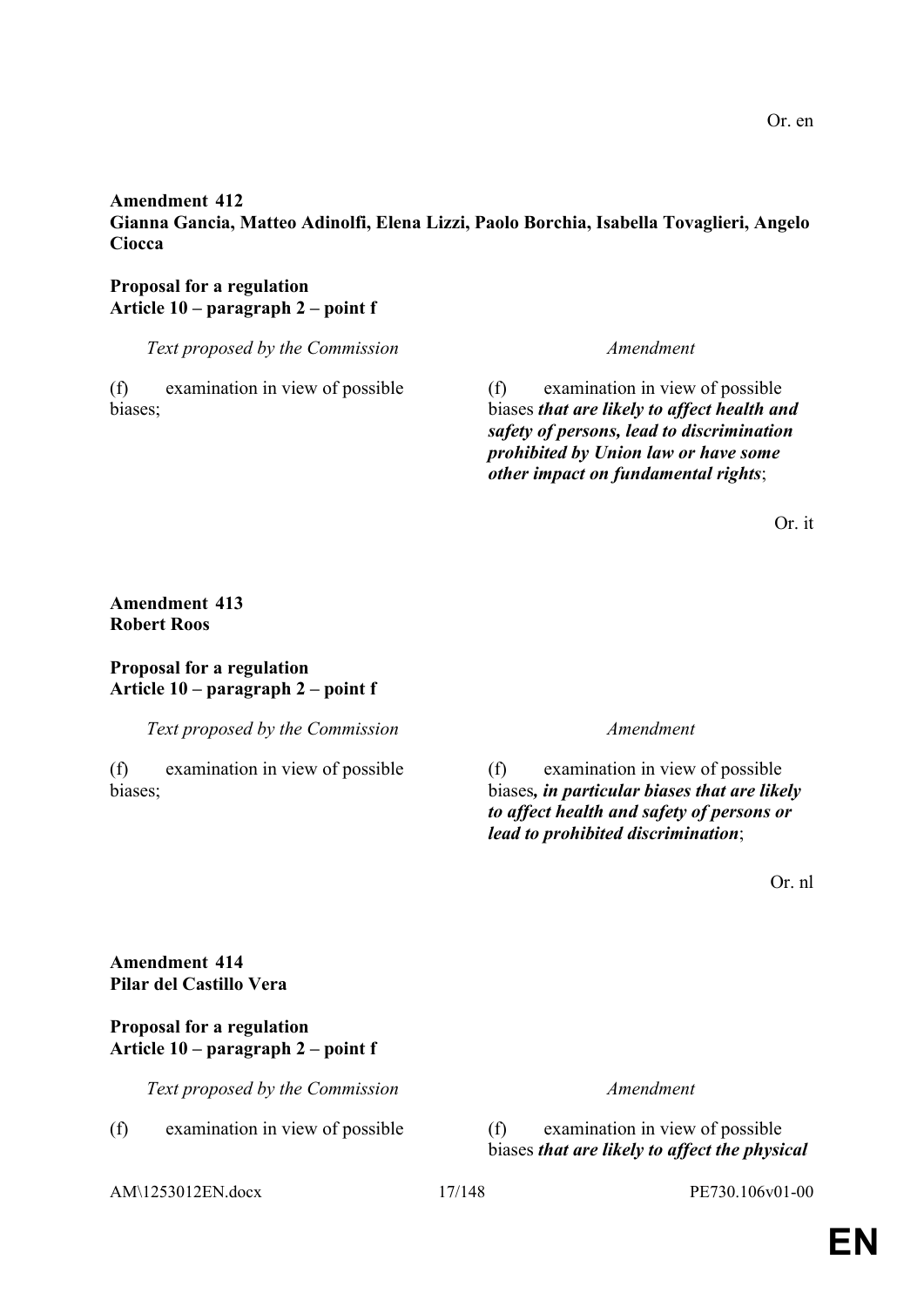## biases; *health and safety of persons or lead to discrimination prohibited by Union law*; *;*

Or. en

# **Amendment 415 Nicola Beer, Klemen Grošelj, Iskra Mihaylova**

# **Proposal for a regulation Article 10 – paragraph 2 – point f**

*Text proposed by the Commission Amendment*

(f) examination in view of possible biases;

(f) examination in view of possible biases *that are likely to affect health and safety of persons or lead to discrimination prohibited by Union law*;

Or. en

# **Amendment 416 Robert Roos**

## **Proposal for a regulation Article 10 – paragraph 2 – point g**

*Text proposed by the Commission Amendment*

(g) the identification of *any* possible data gaps or shortcomings*,* and how those gaps and shortcomings can be addressed.

(g) the identification of possible data gaps or shortcomings and*, where practicable,* how those gaps and shortcomings can be addressed.

Or. nl

**Amendment 417 Elena Kountoura**

**Proposal for a regulation Article 10 – paragraph 2 – point g a (new)**

*Text proposed by the Commission Amendment*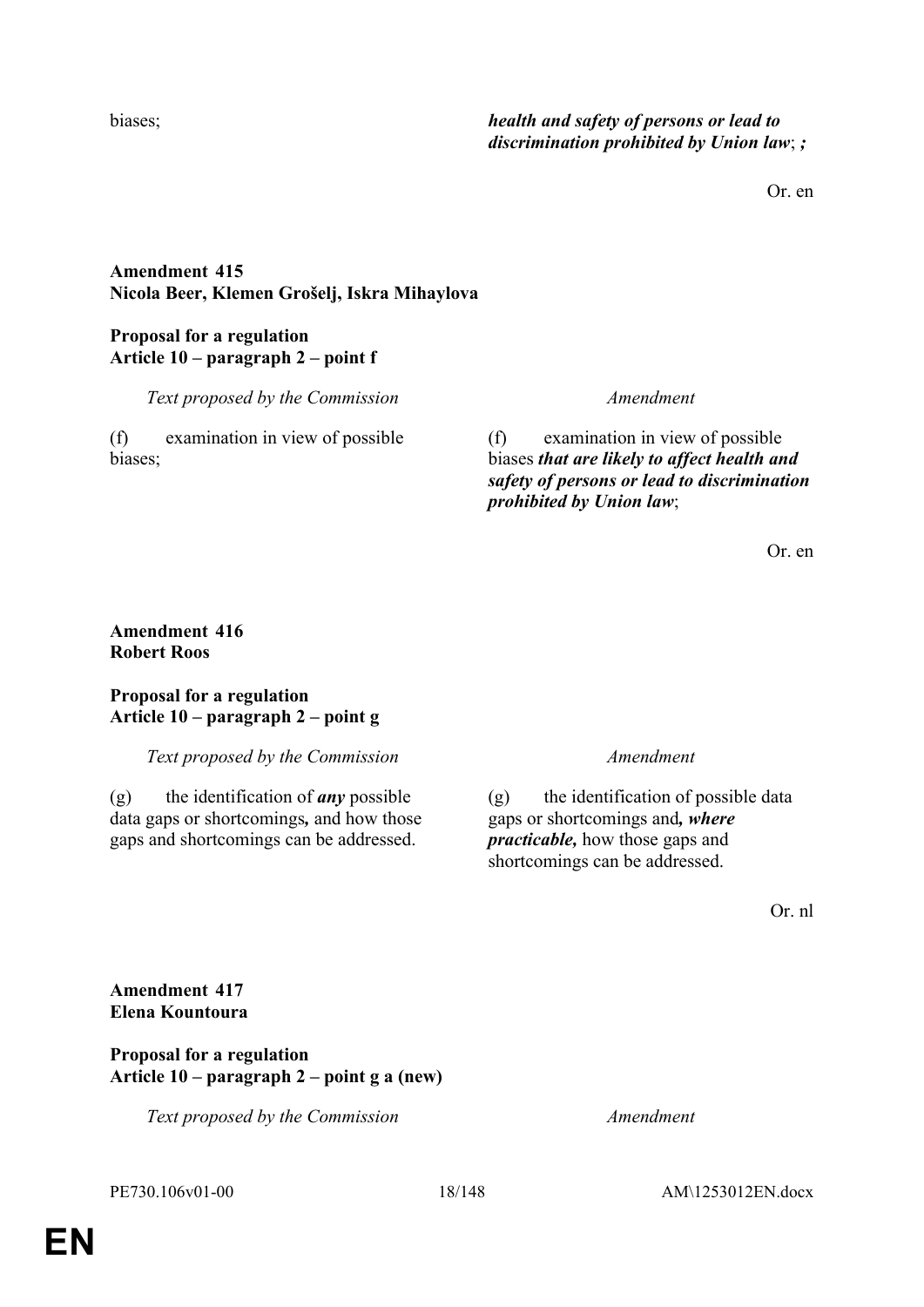Or. en

### **Amendment 418 Pilar del Castillo Vera**

## **Proposal for a regulation Article 10 – paragraph 3**

### *Text proposed by the Commission Amendment*

3. Training, validation and testing *data sets* shall be relevant, representative, free of errors and complete. They shall have the appropriate statistical properties, including, where applicable, as regards the persons or groups of persons on which the high-risk AI system is intended to be used. These characteristics of the data sets may be met at the level of individual data sets or a combination thereof.

3. *Providers and users shall, when technically feasible and necessary to avoid harm, ensure that* training, validation and testing *datasets* shall be relevant, representative, *and establish reasonable procedures to mitigate errors and incomplete data sets, in view of the intended purpose of the high-risk AI system and the context of its use* free of errors and complete. They shall have the appropriate statistical properties, including, where applicable, as regards the persons or groups of persons on which the high-risk AI system is intended to be used. These characteristics of the data sets may be met at the level of individual data sets or a combination thereof.

Or. en

**Amendment 419 Miapetra Kumpula-Natri** on behalf of the S&D Group

**Proposal for a regulation Article 10 – paragraph 3**

*Text proposed by the Commission Amendment*

3. Training, validation and testing data sets shall be relevant, representative*,* free of errors and complete. They shall have the

3. Training, validation and testing data sets shall be *designed with the best possible efforts to ensure that they are*

AM\1253012EN.docx 19/148 PE730.106v01-00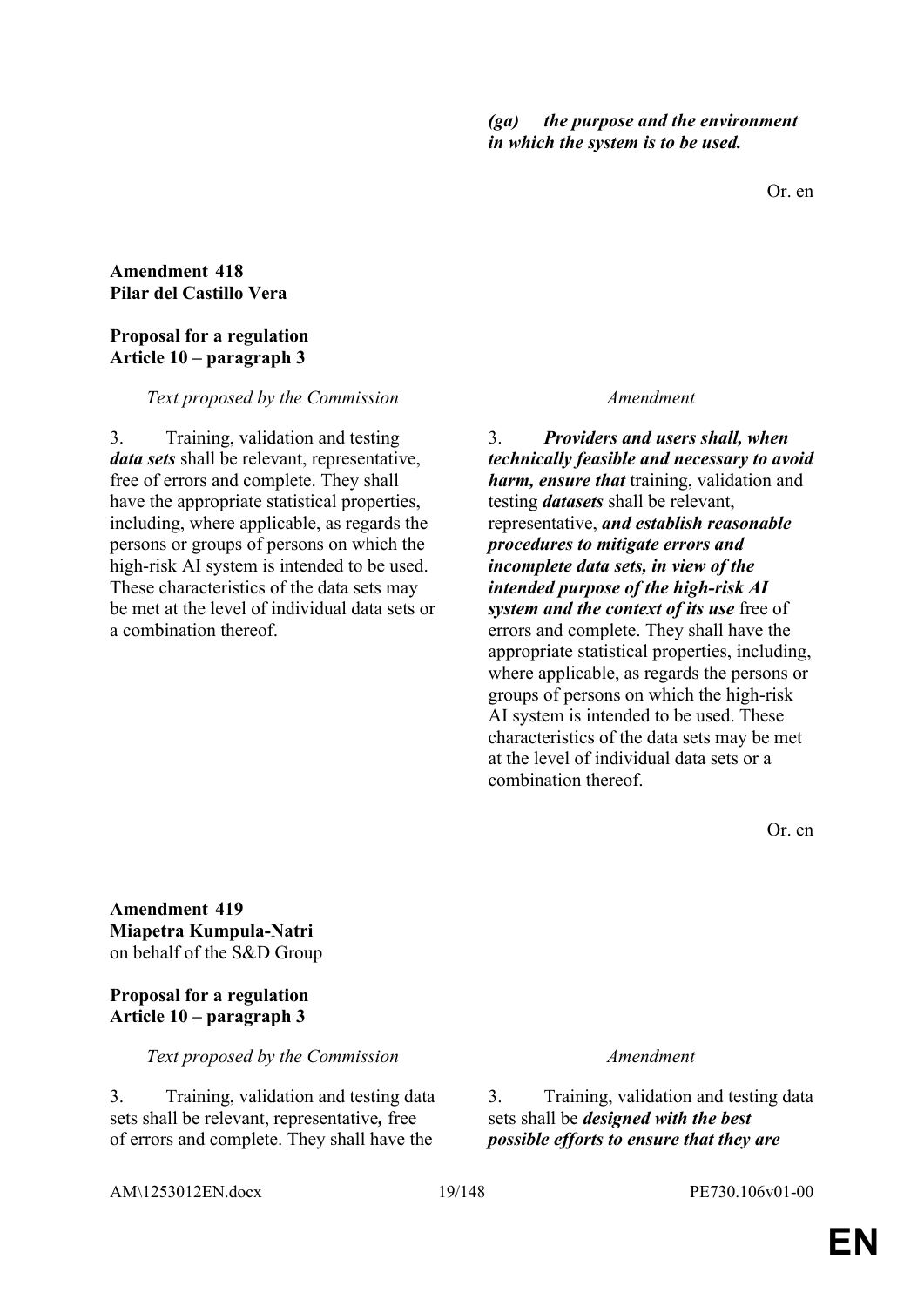appropriate statistical properties, including, where applicable, as regards the persons or groups of persons on which the high-risk AI system is intended to be used. These characteristics of the data sets may be met at the level of individual data sets or a combination thereof.

relevant, representative *and* free of errors and complete *in view of the intended purpose of the system*. They shall have the appropriate statistical properties, including, where applicable, as regards the persons or groups of persons on which the high-risk AI system is intended to be used. These characteristics of the data sets may be met at the level of individual data sets or a combination thereof.

Or. en

### **Amendment 420 Robert Roos**

### **Proposal for a regulation Article 10 – paragraph 3**

## *Text proposed by the Commission Amendment*

3. Training, validation and testing data sets *shall* be relevant, representative, free of errors and complete. They shall have the appropriate statistical properties, including, where applicable, as regards the persons or groups of persons on which the high-risk AI system is intended to be used. These characteristics of the data sets may be met at the level of individual data sets or a combination thereof.

3. Training, validation and testing data sets *must* be *as* relevant, representative, free of errors and complete *as possible in order to fulfil the purpose of the AI system*. *In particular,* they shall have the appropriate statistical properties, including, where applicable, as regards the persons or groups of persons on which the high-risk AI system is intended to be used. These characteristics of the data sets may be met at the level of individual data sets or a combination thereof.

Or. nl

**Amendment 421 Henna Virkkunen**

## **Proposal for a regulation Article 10 – paragraph 3**

*Text proposed by the Commission Amendment*

3. Training, validation and testing data 3. Training, validation and testing data

PE730.106v01-00 20/148 AM\1253012EN.docx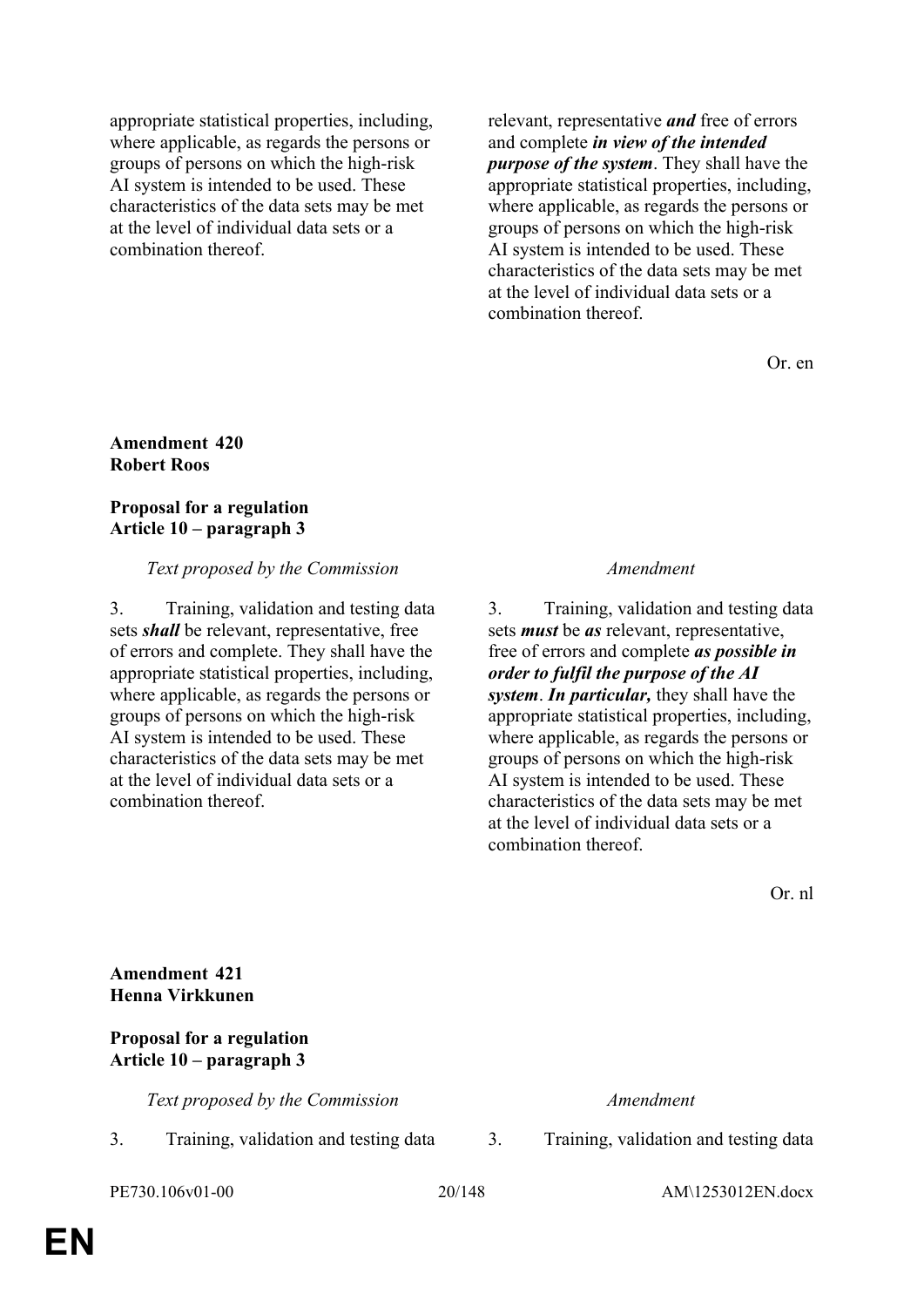sets *shall be* relevant, representative*,* free of errors and complete. They shall have the appropriate statistical properties, including, where applicable, as regards the persons or groups of persons on which the high-risk AI system is intended to be used. These characteristics of the data sets may be met at the level of individual data sets or a combination thereof.

sets *should be sufficiently* relevant, representative *and* free of errors and complete *in view of the intended purpose of the system*. They shall have the appropriate statistical properties, including, where applicable, as regards the persons or groups of persons on which the high-risk AI system is intended to be used. These characteristics of the data sets may be met at the level of individual data sets or a combination thereof.

Or. en

### *Justification*

*Requirements on dataset to be free from errors and complete are not realistic. The text should guide to critically evaluate where are the limits of the data and whether there are gaps or flaws in data vis-à-vis the intended purpose of the AI system.*

# **Amendment 422 Gianna Gancia, Matteo Adinolfi, Elena Lizzi, Paolo Borchia, Isabella Tovaglieri, Angelo Ciocca**

### **Proposal for a regulation Article 10 – paragraph 3**

### *Text proposed by the Commission Amendment*

3. Training, validation and testing data sets shall be relevant, representative*, free of errors* and complete. They shall have the appropriate statistical properties, including, where applicable, as regards the persons or groups of persons on which the high-risk AI system is intended to be used. These characteristics of the data sets may be met at the level of individual data sets or a combination thereof.

3. Training, validation and testing data sets shall be relevant, representative and complete*, taking into account the degree of variability within data sets*. They shall have the appropriate statistical properties. including, where applicable, as regards the persons or groups of persons on which the high-risk AI system is intended to be used. These characteristics of the data sets may be met at the level of individual data sets or a combination thereof.

Or. it

## **Amendment 423 Tsvetelina Penkova, Romana Jerković**

AM\1253012EN.docx 21/148 PE730.106v01-00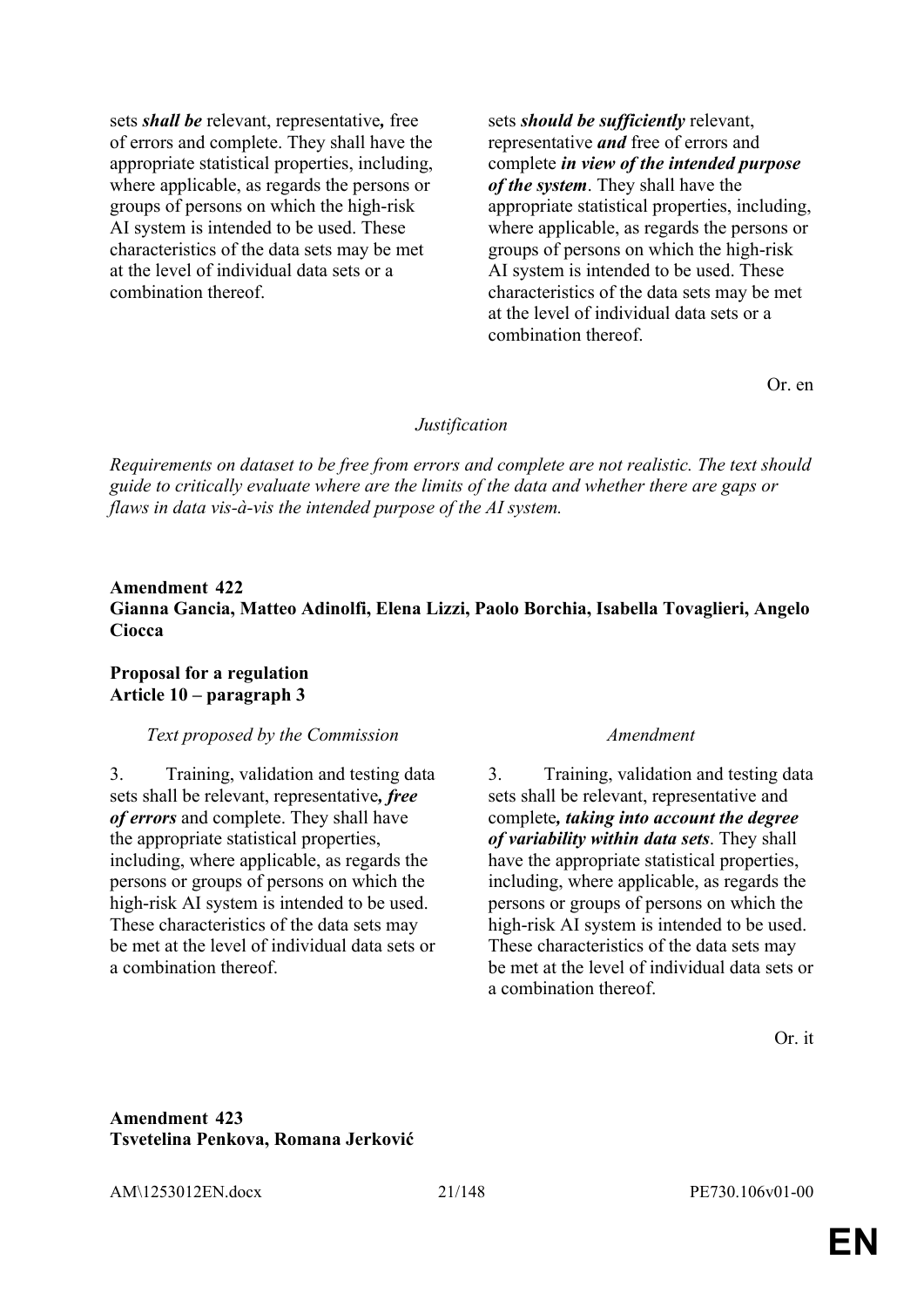# **Proposal for a regulation Article 10 – paragraph 3**

### *Text proposed by the Commission Amendment*

3. Training, validation and testing data sets shall be relevant, representative, free of errors and complete. They shall have the appropriate statistical properties, including, where applicable, as regards the persons or groups of persons on which the high-risk AI system is intended to be used. These characteristics of the data sets may be met at the level of individual data sets or a combination thereof.

3. Training, validation and testing data sets shall be*, to the best extent possible,* relevant, representative, free of errors and complete. They shall have the appropriate statistical properties, including, where applicable, as regards the persons or groups of persons on which the high-risk AI system is intended to be used. These characteristics of the data sets may be met at the level of individual data sets or a combination thereof.

Or. en

# **Amendment 424 Elena Kountoura**

## **Proposal for a regulation Article 10 – paragraph 3**

### *Text proposed by the Commission Amendment*

3. Training, validation and testing data sets shall be relevant, representative, free of errors and complete. They shall have the appropriate statistical properties, including, where applicable, as regards the persons or groups of persons on which the high-risk AI system *is intended* to be used. These characteristics of the data sets may be met at the level of individual data sets or a combination thereof.

3. Training, validation and testing data sets shall be relevant, representative, *and to the best extent possible* free of errors and complete. They shall have the appropriate statistical properties, including, where applicable, as regards the persons or groups of persons on which the high-risk AI system to be used. These characteristics of the data sets may be met at the level of individual data sets or a combination thereof.

Or. en

**Amendment 425 Eva Kaili, Ivo Hristov**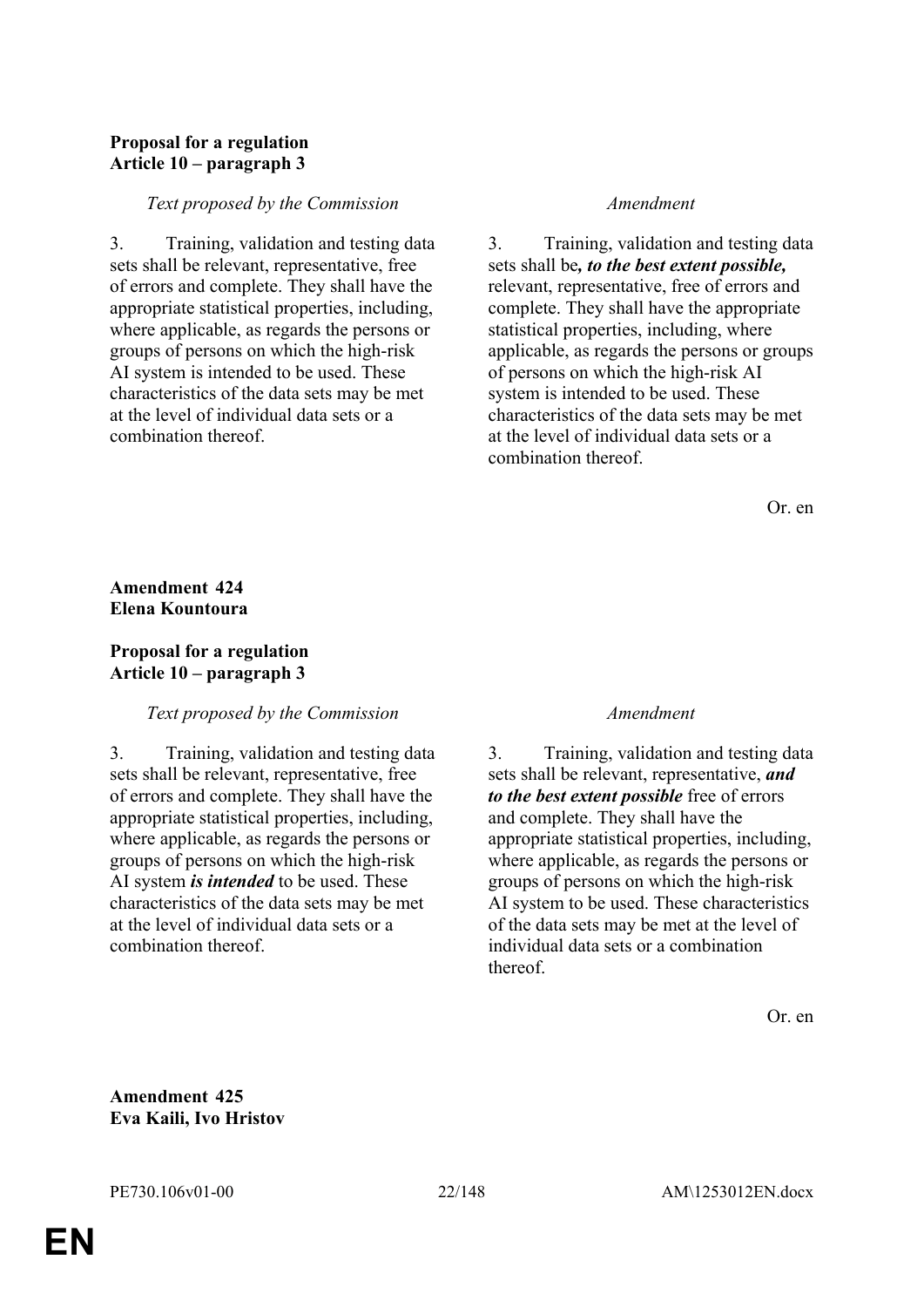## **Proposal for a regulation Article 10 – paragraph 3**

## *Text proposed by the Commission Amendment*

3. Training, validation and testing data sets shall be relevant, representative, free of errors and complete. They shall have the appropriate statistical properties, including, where applicable, as regards the persons or groups of persons on which the high-risk AI system is intended to be used. These characteristics of the data sets may be met at the level of individual data sets or a combination thereof.

3. Training, validation and testing data sets shall be *sufficiently* relevant, representative, free of errors and complete. They shall have the appropriate statistical properties, including, where applicable, as regards the persons or groups of persons on which the high-risk AI system is intended to be used. These characteristics of the data sets may be met at the level of individual data sets or a combination thereof.

Or. en

**Amendment 426 Miapetra Kumpula-Natri** on behalf of the S&D Group

# **Proposal for a regulation Article 10 – paragraph 4**

# *Text proposed by the Commission Amendment*

4. Training, validation and testing data sets shall take into account, to the extent required by the intended purpose, the characteristics or elements that are particular to the specific geographical, behavioural or functional setting within which the high-risk AI system is intended to be used.

4. Training, validation and testing data sets shall take into account, to the extent required by the intended purpose, the characteristics or elements that are particular to the specific geographical, behavioural*, contextual* or functional setting within which the high-risk AI system is intended to be used.

Or. en

**Amendment 427 Gianna Gancia, Matteo Adinolfi, Elena Lizzi, Paolo Borchia, Isabella Tovaglieri, Angelo Ciocca**

**Proposal for a regulation Article 10 – paragraph 5**

AM\1253012EN.docx 23/148 PE730.106v01-00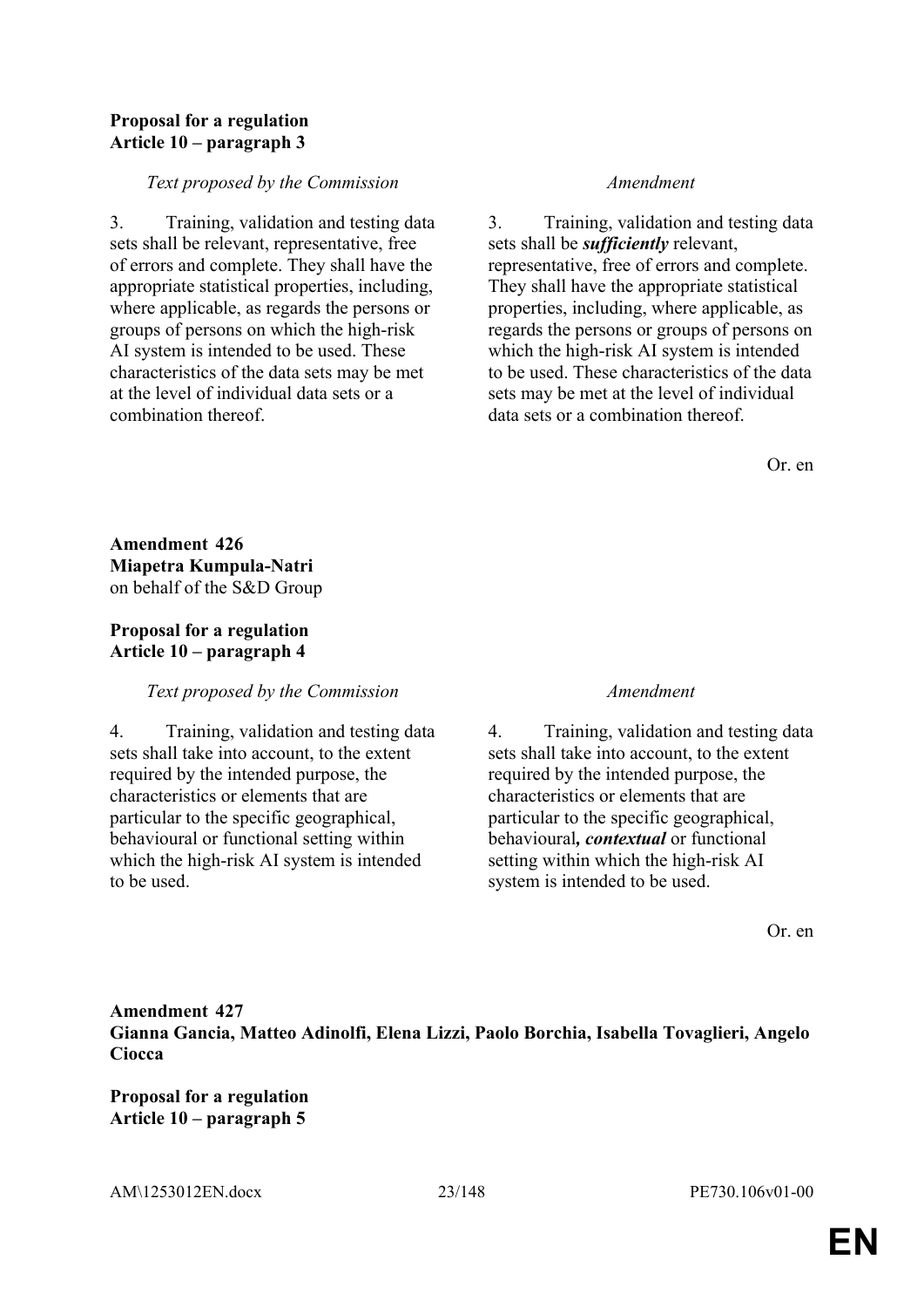# *Text proposed by the Commission Amendment*

5. To the extent that it is strictly necessary for the purposes of ensuring bias monitoring, detection and correction in relation to the high-risk AI systems, the providers of such systems may process special categories of personal data referred to in Article 9(1) of Regulation (EU) 2016/679, Article 10 of Directive (EU) 2016/680 and Article 10(1) of Regulation (EU) 2018/1725, subject to appropriate safeguards for the fundamental rights and freedoms of natural persons, including technical limitations on the re-use and use of state-of-the-art security and privacypreserving measures, such as pseudonymisation, or encryption where anonymisation may significantly affect the purpose pursued.

5. To the extent that it is strictly necessary for the purposes of ensuring bias monitoring, detection and correction in relation to the high-risk AI systems, the providers of such systems may also process special categories of personal data referred to in Article 9(1) of Regulation (EU) 2016/679, Article 10 of Directive (EU) 2016/680 and Article 10(1) of Regulation (EU) 2018/1725, *ensuring compliance with the highest security and privacy protection standards for data management. Such processing shall also be* subject to appropriate safeguards for the fundamental rights and freedoms of natural persons, including technical limitations on the re-use and use of state-of-the-art security and privacy-preserving measures, such as pseudonymisation, or encryption where anonymisation may significantly affect the purpose pursued.

Or. it

## **Amendment 428 Robert Roos**

## **Proposal for a regulation Article 10 – paragraph 5**

# *Text proposed by the Commission Amendment*

5. To the extent that it is strictly necessary for the purposes of ensuring bias monitoring, detection and correction in relation to the high-risk AI systems, the providers of such systems may process special categories of personal data referred to in Article 9(1) of Regulation (EU) 2016/679, Article 10 of Directive (EU) 2016/680 and Article 10(1) of Regulation (EU) 2018/1725, subject to appropriate safeguards for the fundamental rights and freedoms of natural persons, including technical limitations on the re-use and use

5. *(Does not affect English version.)*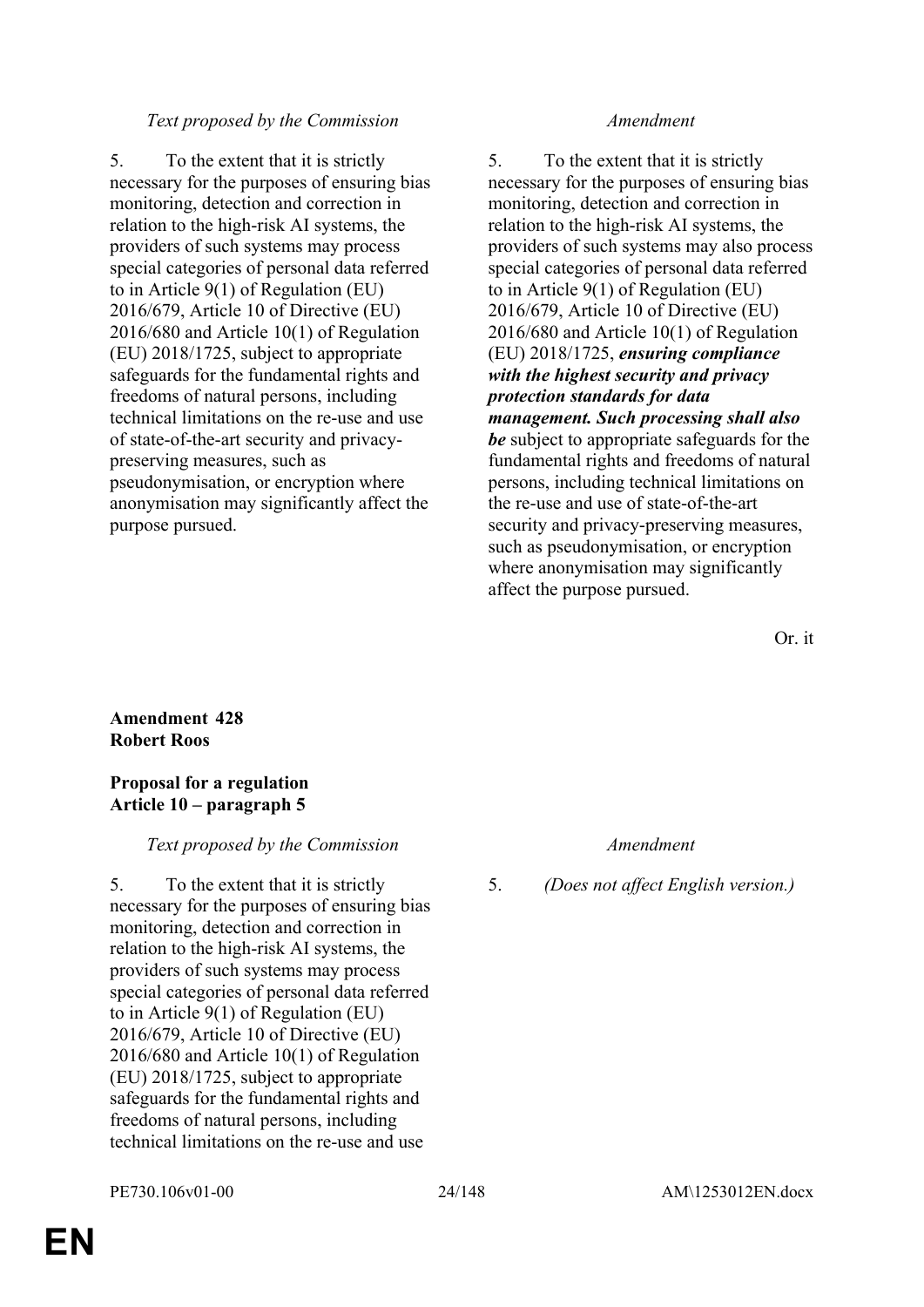of state-of-the-art security and privacypreserving measures, such as pseudonymisation, or encryption where anonymisation may significantly affect the purpose pursued.

Or. nl

### **Amendment 429 Eva Kaili, Ivo Hristov**

### **Proposal for a regulation Article 10 – paragraph 6 a (new)**

*Text proposed by the Commission Amendment*

*6a. This Regulation shall guarantee the protection of citizens who choose to lead an "offline life" and ensure that there are always offline options and services available for them, especially when this concerns the provision of essential private and public services.*

Or. en

**Amendment 430 Francesca Donato**

# **Proposal for a regulation Article 11 – paragraph 3**

*Text proposed by the Commission Amendment*

*3. The Commission is empowered to adopt delegated acts in accordance with Article 73 to amend Annex IV where necessary to ensure that, in the light of technical progress, the technical documentation provides all the necessary information to assess the compliance of the system with the requirements set out in this Chapter.*

AM\1253012EN.docx 25/148 PE730.106v01-00

*deleted*

Or. it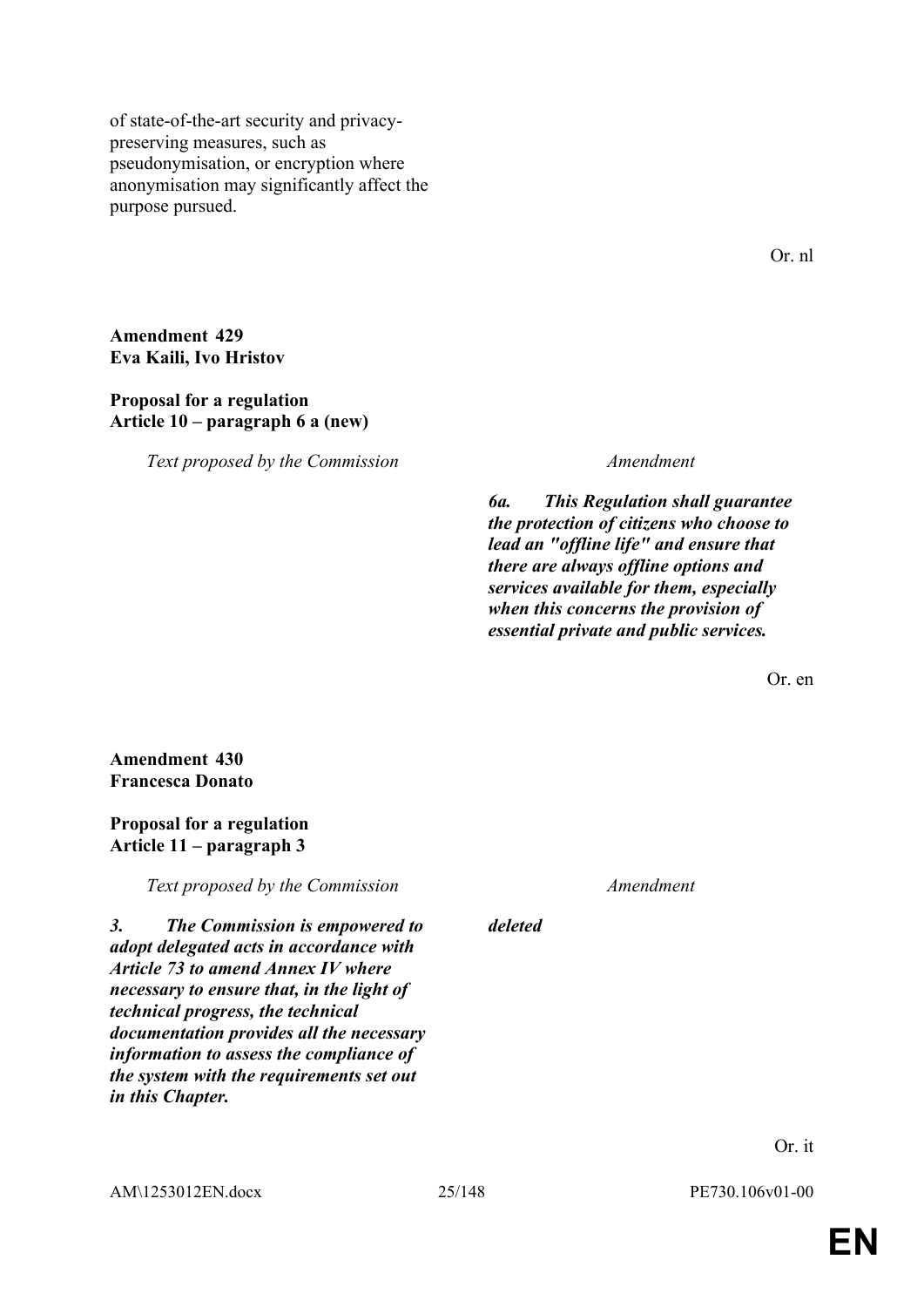**Amendment 431 Francesca Donato**

## **Proposal for a regulation Article 12 – paragraph 1**

*Text proposed by the Commission Amendment*

1. High-risk AI systems shall be designed and developed with capabilities *enabling* the *automatic* recording *of* events ('logs') while the high-risk AI system is operating. Those logging capabilities shall conform to recognised standards or common specifications.

1. High-risk AI systems shall be designed and developed with capabilities *offering* the *technical possibility of automatically* recording events ('logs') while the high-risk AI system is operating. Those logging capabilities shall conform to recognised standards or common specifications.

Or. it

# **Amendment 432 Gianna Gancia, Matteo Adinolfi, Elena Lizzi, Paolo Borchia, Isabella Tovaglieri, Angelo Ciocca**

## **Proposal for a regulation Article 12 – paragraph 4 – subparagraph 1 (new)**

*Text proposed by the Commission Amendment*

*The retention period must not exceed 10 years at most, unless specific regulations establish otherwise.*

Or. it

*Justification*

*This paragraph should be understood as a new paragraph 6.*

**Amendment 433 Francesca Donato**

**Proposal for a regulation Article 13 – paragraph 2**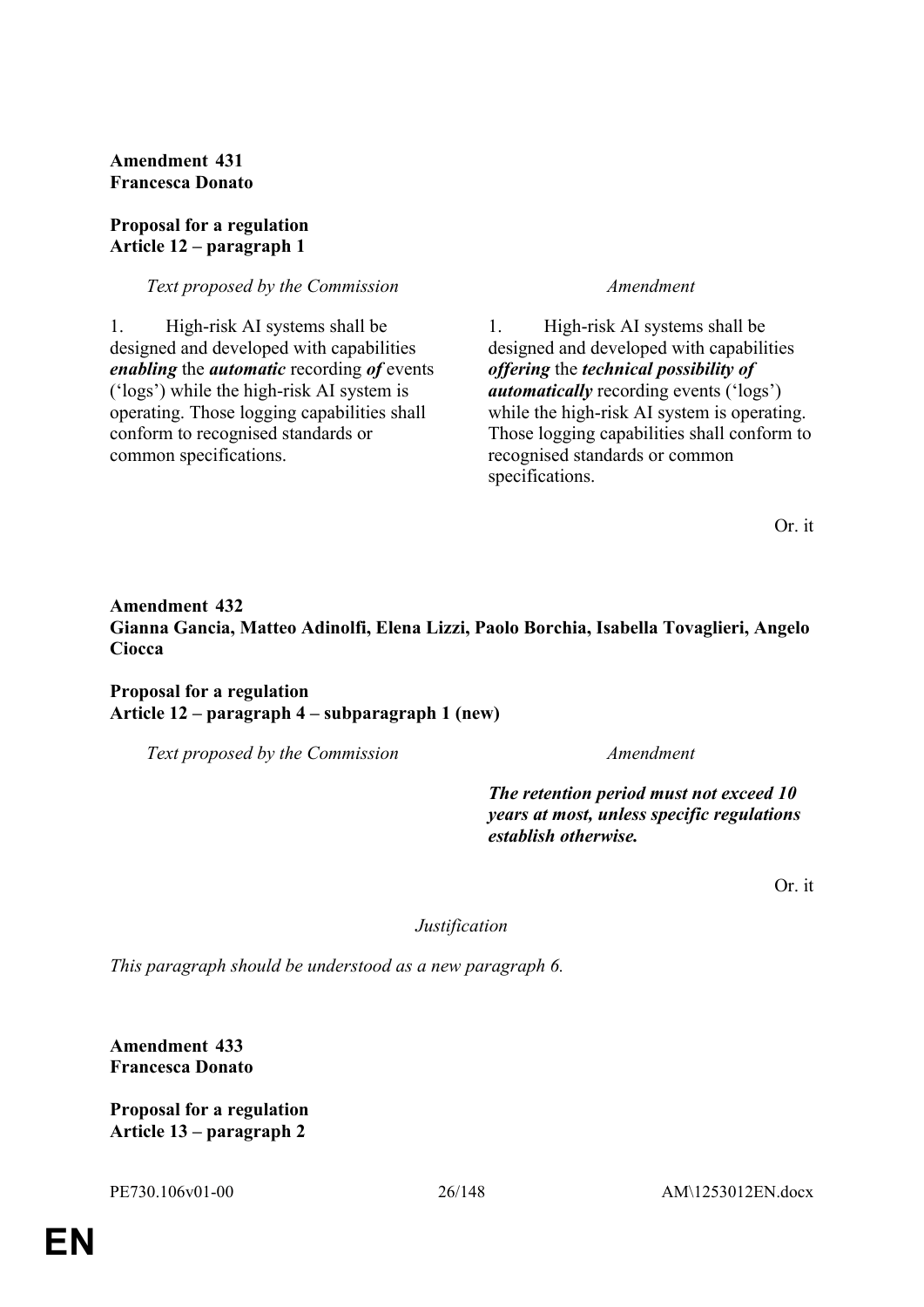### *Text proposed by the Commission Amendment*

2. High-risk AI systems shall be accompanied by instructions for use in an appropriate digital format or otherwise that include concise, complete, correct and clear information that is relevant, accessible and comprehensible to users.

2. *All AI systems, including* high-risk AI systems*,* shall be accompanied by instructions for use in an appropriate digital format or otherwise that include concise, complete, correct and clear information that is relevant, accessible and comprehensible to users.

Or. it

## **Amendment 434 Francesca Donato**

## **Proposal for a regulation Article 13 – paragraph 3 – point b – point ii**

### *Text proposed by the Commission Amendment*

(ii) the level of accuracy, robustness and cybersecurity referred to in Article 15 against which the *high-risk* AI system has been tested and validated and which can be expected, and any known and foreseeable circumstances that may have an impact on that expected level of accuracy, robustness and cybersecurity;

(ii) the level of accuracy, robustness and cybersecurity referred to in Article 15*, where applicable,* against which the AI system has been tested and validated and which can be expected, and any known and foreseeable circumstances that may have an impact on that expected level of accuracy, robustness and cybersecurity;

Or. it

### **Amendment 435 Francesca Donato**

### **Proposal for a regulation Article 13 – paragraph 3 – point b – point iii**

### *Text proposed by the Commission Amendment*

(iii) any known or foreseeable circumstance, related to the use of the *high-risk* AI system in accordance with its intended purpose or under conditions of reasonably foreseeable misuse, which may lead to risks to the health and safety or

(iii) any known or foreseeable circumstance, related to the use of the AI system in accordance with its intended purpose or under conditions of reasonably foreseeable misuse, which may lead to risks to the health and safety or

AM\1253012EN.docx 27/148 PE730.106v01-00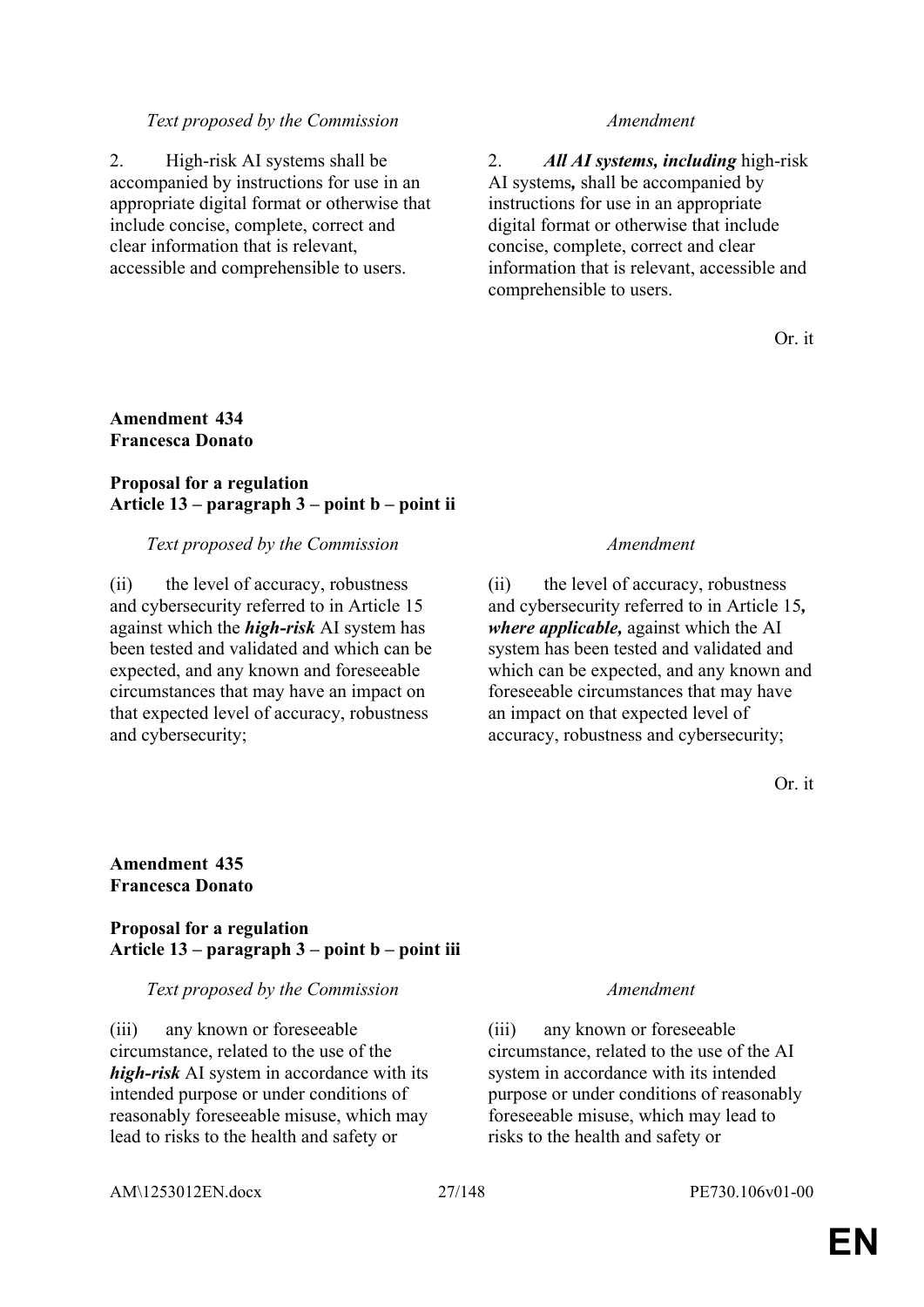fundamental rights; fundamental rights;

Or. it

# **Amendment 436 Gianna Gancia, Matteo Adinolfi, Elena Lizzi, Paolo Borchia, Isabella Tovaglieri, Angelo Ciocca**

# **Proposal for a regulation Article 13 – paragraph 3 – point d**

*Text proposed by the Commission Amendment*

(d) the human *oversight* measures referred to in Article 14, including the technical measures put in place to facilitate the interpretation of the outputs of AI systems by the users;

(d) the human *supervision* measures referred to in Article 14, including the technical measures put in place to facilitate the interpretation of the outputs of AI systems by the users;

Or. it

# **Amendment 437 Gianna Gancia, Matteo Adinolfi, Elena Lizzi, Paolo Borchia, Isabella Tovaglieri, Angelo Ciocca**

**Proposal for a regulation Article 14 – title**

*Text proposed by the Commission Amendment*

Human *oversight* Human *supervision*

Or. it

**Amendment 438 Gianna Gancia, Matteo Adinolfi, Elena Lizzi, Paolo Borchia, Isabella Tovaglieri, Angelo Ciocca**

**Proposal for a regulation Article 14 – paragraph 1**

*Text proposed by the Commission Amendment*

PE730.106v01-00 28/148 AM\1253012EN.docx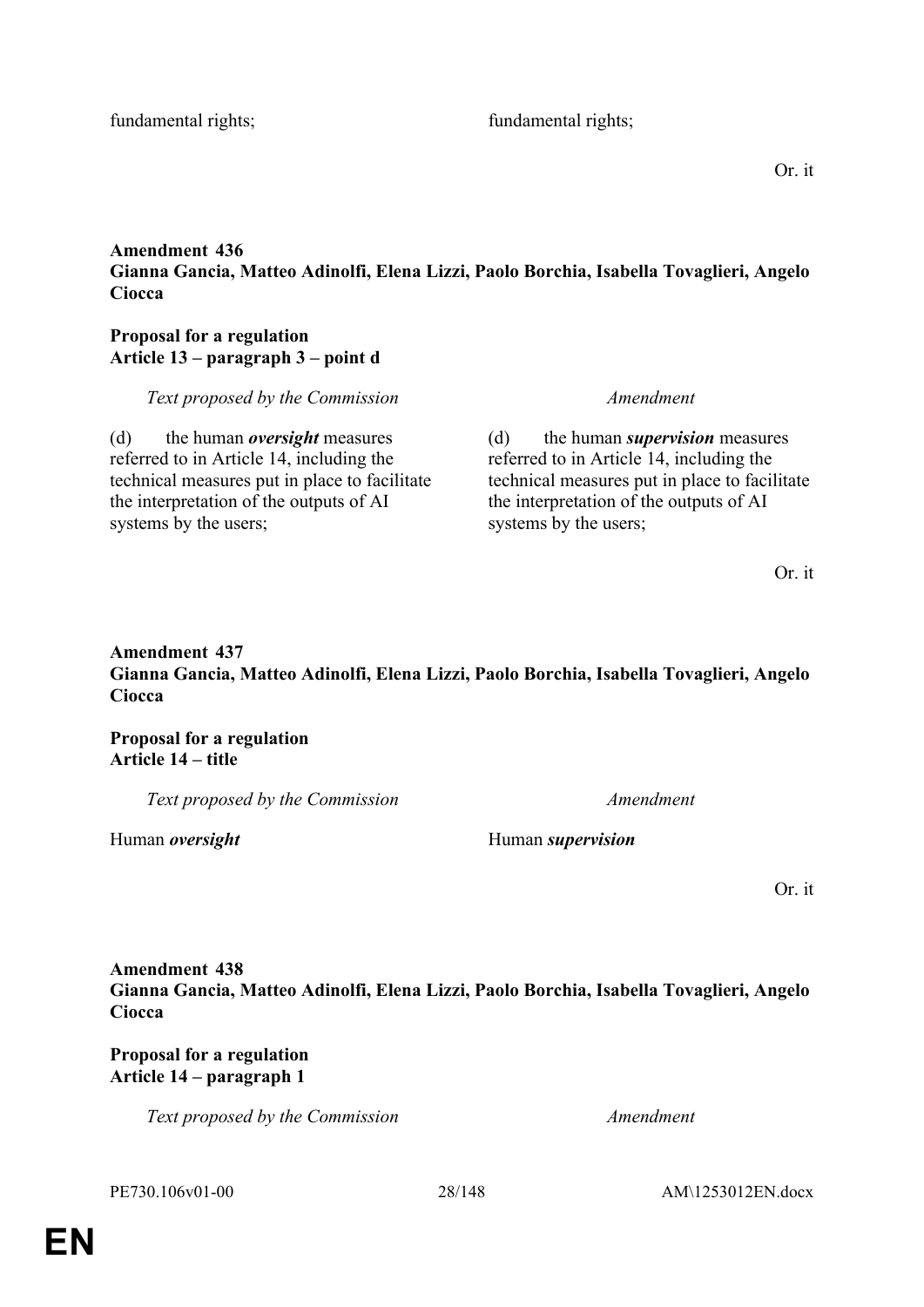1. High-risk AI systems shall be designed and developed in such a way, including with appropriate human-machine interface tools, that they can be effectively overseen by natural persons during the period in which the AI system is in use.

1. High-risk AI systems shall be designed and developed in such a way, including with appropriate human-machine interface tools, that they can be effectively overseen by natural persons during the period in which the AI system is in use. *Human supervision should be proportionate to the task carried out by the system and should not compromise its efficiency or effectiveness.*

Or. it

**Amendment 439 Eva Kaili, Ivo Hristov**

### **Proposal for a regulation Article 14 – paragraph 1**

## *Text proposed by the Commission Amendment*

1. High-risk AI systems shall be designed and developed in such a way, including with appropriate human-machine interface tools, that they can be effectively overseen by natural persons during the *period in which* the AI system *is in use*.

1. High-risk AI systems shall be designed and developed in such a way, including with appropriate human-machine interface tools, that they can be effectively overseen by natural persons during the *whole lifecycle of* the AI system*. AI systems shall not be used to substitute, but rather to complement human decisionmaking*. *All AI systems shall be explainable by design.*

Or. en

**Amendment 440 Francesca Donato**

**Proposal for a regulation Article 14 – paragraph 1**

*Text proposed by the Commission Amendment*

1. High-risk AI systems shall be designed and developed in such a way, including with appropriate human-machine

1. High-risk AI systems shall be designed and developed in such a way, including with appropriate human-machine

AM\1253012EN.docx 29/148 PE730.106v01-00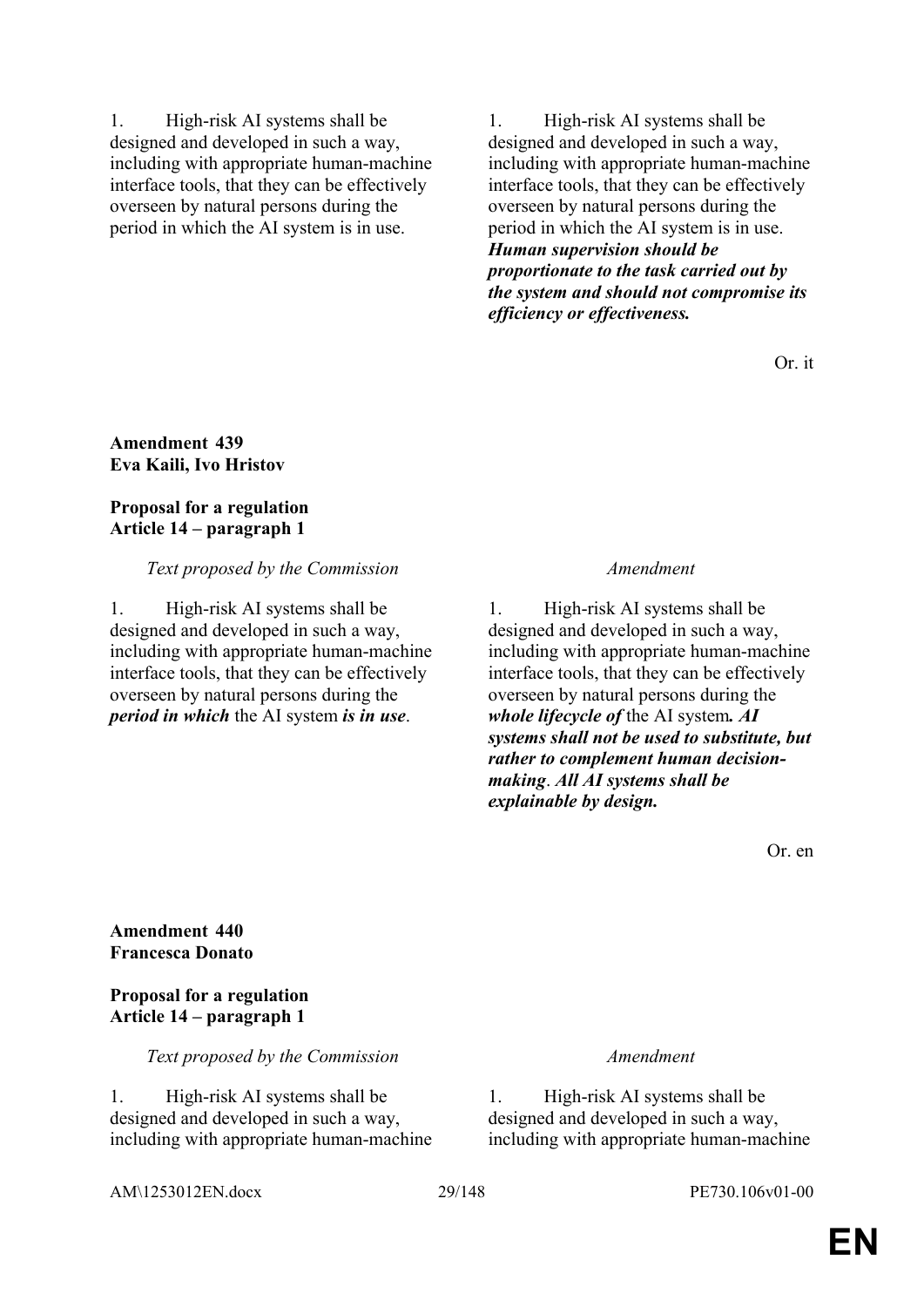interface tools, that they can be effectively overseen by natural persons during the period in which the AI system is in use.

interface tools, that they can *always* be effectively overseen by natural persons during the period in which the AI system is in use.

Or. it

# **Amendment 441 Eva Kaili, Ivo Hristov**

## **Proposal for a regulation Article 14 – paragraph 2**

# *Text proposed by the Commission Amendment*

2. Human oversight shall aim at preventing or minimising the risks to health, safety or fundamental rights that may emerge when a high-risk AI system is used in accordance with its intended purpose or under conditions of reasonably foreseeable misuse, in particular when such risks persist notwithstanding the application of other requirements set out in this Chapter.

2. Human oversight shall aim at preventing or minimising the risks to health, safety or fundamental rights that may emerge when a high-risk AI system is used in accordance with its intended purpose or under conditions of reasonably foreseeable misuse, in particular when such risks *can affect the wellbeing, health or physical integrity of children and minors, or* persist notwithstanding the application of other requirements set out in this Chapter. *Special attention shall be paid on AI systems used for the development or as components of children toys.*

Or. en

**Amendment 442 Francesca Donato**

**Proposal for a regulation Article 14 – paragraph 2**

# *Text proposed by the Commission Amendment*

2. Human oversight shall aim at preventing or minimising the risks to health, safety or fundamental rights that may emerge when *a high-risk* AI system is used in accordance with its intended

2. Human oversight shall aim at preventing or minimising the risks to health, safety or fundamental rights that may emerge when *an* AI system*, especially a high-risk system,* is used in accordance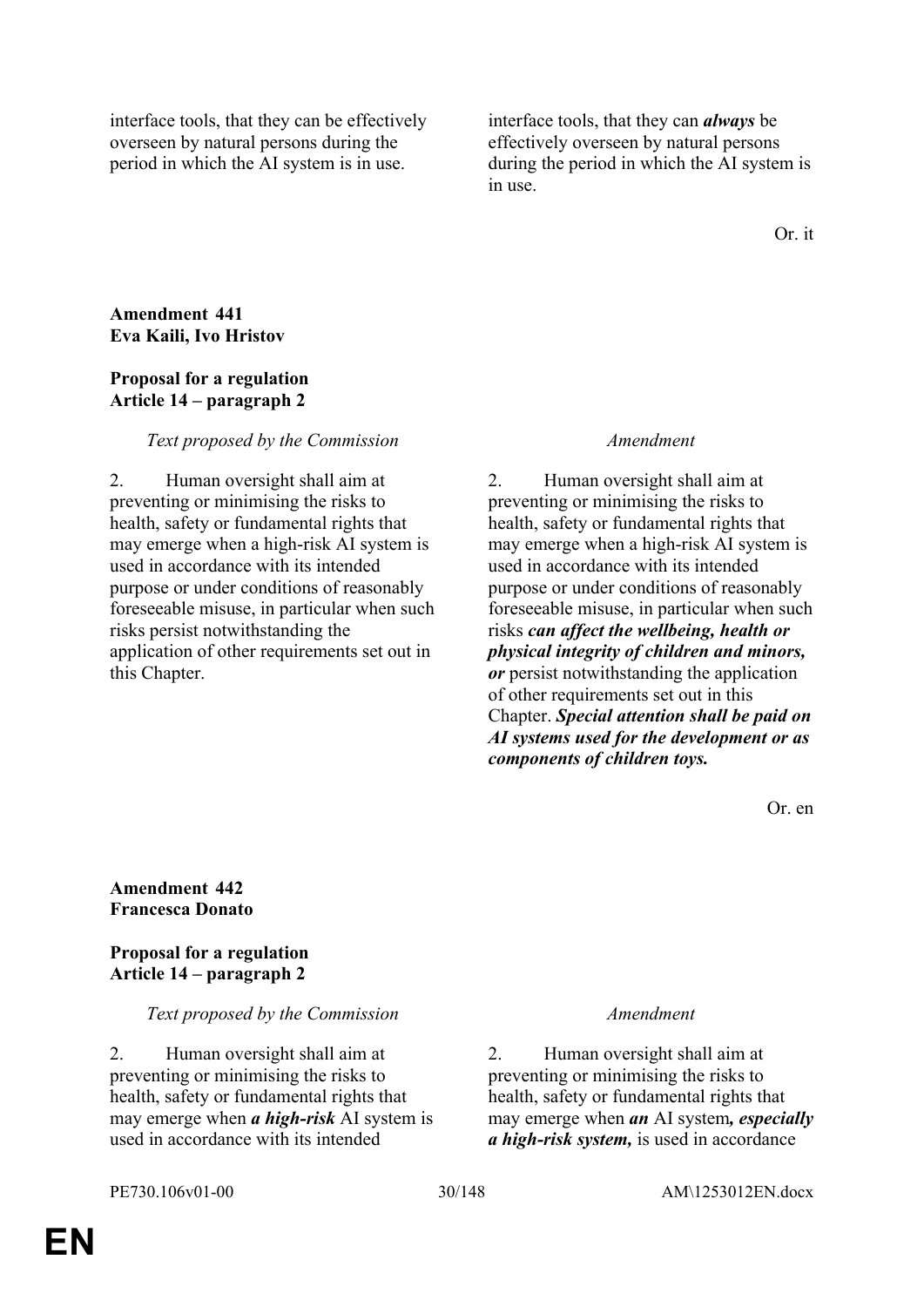purpose or under conditions of reasonably foreseeable misuse, in particular when such risks persist notwithstanding the application of other requirements set out in this Chapter.

with its intended purpose or under conditions of reasonably foreseeable misuse, in particular when such risks persist notwithstanding the application of other requirements set out in this Chapter.

Or. it

# **Amendment 443 Gianna Gancia, Matteo Adinolfi, Elena Lizzi, Paolo Borchia, Isabella Tovaglieri, Angelo Ciocca**

**Proposal for a regulation Article 14 – paragraph 2**

*Text proposed by the Commission Amendment*

2. Human *oversight* shall aim at *preventing or minimising the risks to health,* safety *or* fundamental rights that may emerge when a high-risk AI system is used in accordance with its intended purpose or under conditions of reasonably foreseeable misuse, in particular when such risks persist notwithstanding the application of other requirements set out in this Chapter.

2. Human *supervision* shall aim at *protecting* safety *and* fundamental *human* rights*, preventing or minimising the risks* that may emerge when a high-risk AI system is used in accordance with its intended purpose or under conditions of reasonably foreseeable misuse, in particular when such risks persist notwithstanding the application of other requirements set out in this Chapter.

Or. it

# **Amendment 444 Gianna Gancia, Matteo Adinolfi, Elena Lizzi, Paolo Borchia, Isabella Tovaglieri, Angelo Ciocca**

# **Proposal for a regulation Article 14 – paragraph 3 – introductory part**

*Text proposed by the Commission Amendment*

3. Human *oversight* shall be ensured through either one or all of the following measures:

3. Human *supervision* shall be ensured through either one or all of the following measures:

Or. it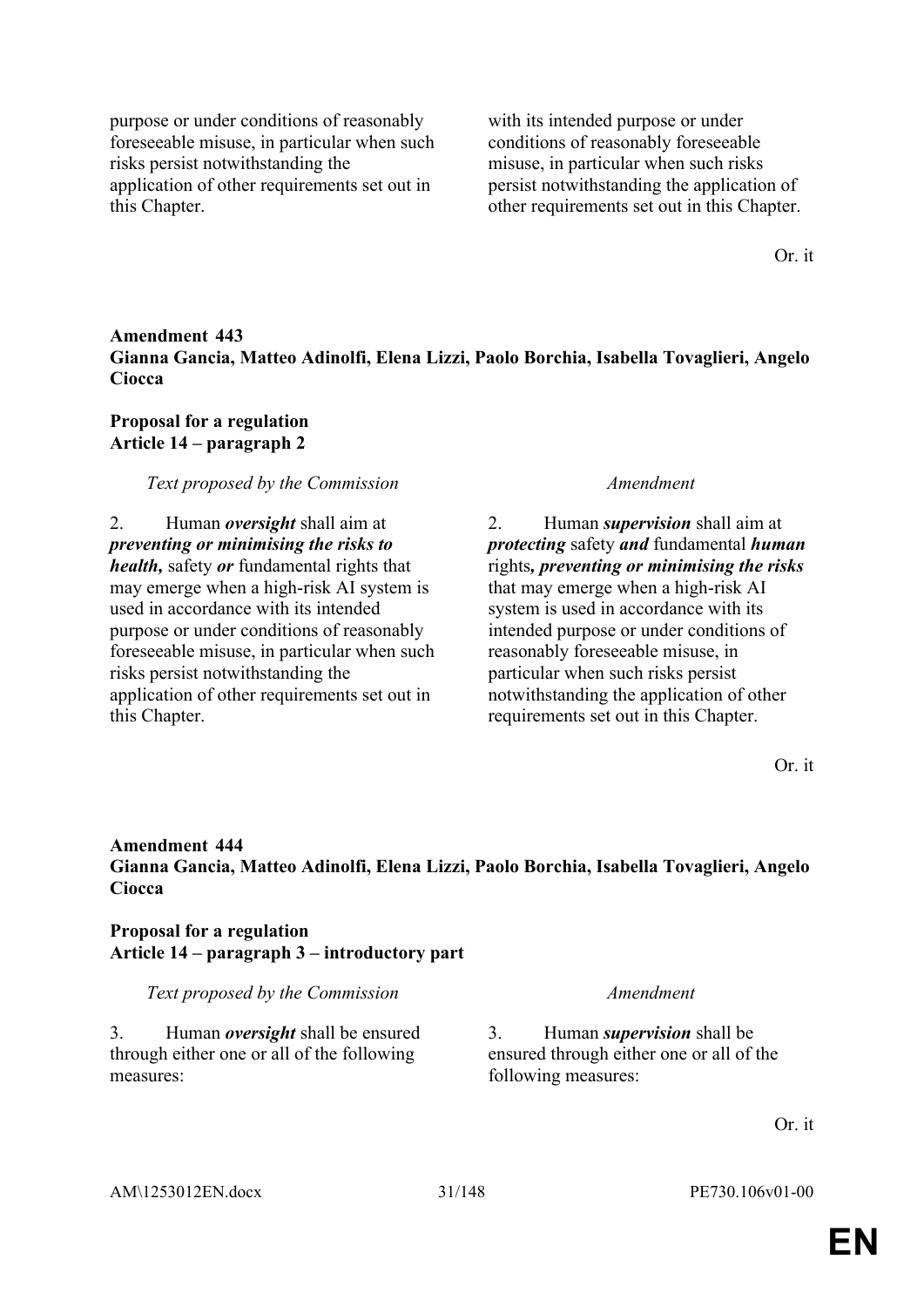# **Amendment 445 Henna Virkkunen**

# **Proposal for a regulation Article 14 – paragraph 4 – introductory part**

*Text proposed by the Commission Amendment*

4. The measures referred to in paragraph 3 shall enable the individuals to whom human oversight is assigned to do the following, as appropriate to the circumstances:

4. The measures referred to in paragraph 3 shall enable the individuals to whom human oversight is assigned to do the following, *where necessary and* as appropriate to the circumstances:

Or. en

# *Justification*

*It should be noted that disproportionate, too detailed or overly ambitious requirements for human oversight will result in added cost with little or no added value in terms of risk mitigation. Human oversight requirements should therefore be proportionate and realistic. Value should also be placed on the fact, that AI controlled machines with built-in risk prevention measures have in many cases already been proven to provide lower accident rates compared to human oversight, and the development of such risk prevention measures is continuous.*

## **Amendment 446 Gianna Gancia, Matteo Adinolfi, Elena Lizzi, Paolo Borchia, Isabella Tovaglieri, Angelo Ciocca**

# **Proposal for a regulation Article 14 – paragraph 4 – introductory part**

# *Text proposed by the Commission Amendment*

4. The measures referred to in paragraph 3 shall enable the individuals to whom human *oversight* is assigned to do the following, as appropriate to the circumstances:

4. The measures referred to in paragraph 3 shall enable the individuals to whom human *supervision* is assigned to do the following, as appropriate to the circumstances:

Or. it

# **Amendment 447**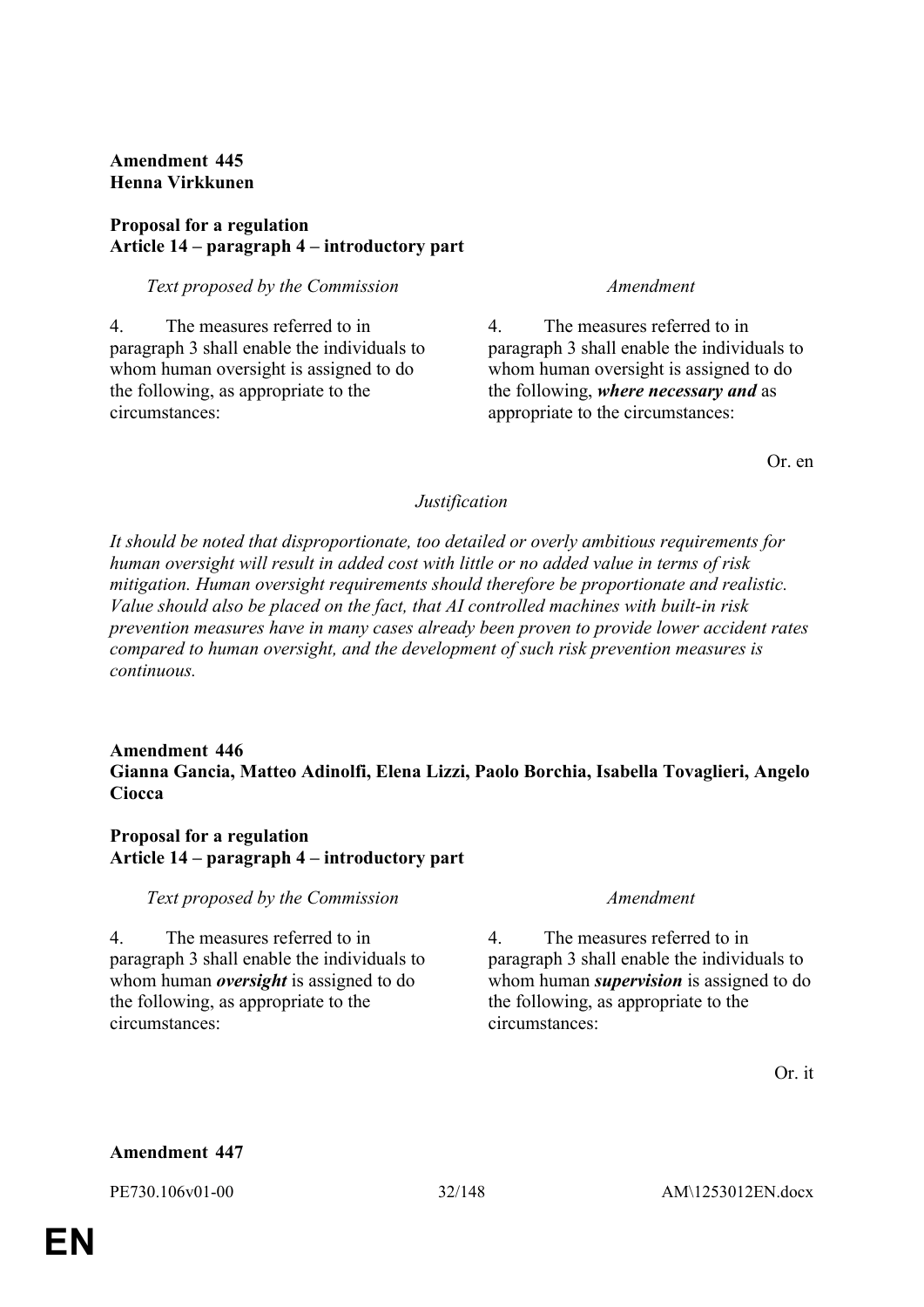## **Henna Virkkunen**

### **Proposal for a regulation Article 14 – paragraph 4 – point a**

## *Text proposed by the Commission Amendment*

(a) *fully understand* the capacities and limitations of the high-risk AI system and be able to duly monitor its operation, so that signs of anomalies, dysfunctions and unexpected performance can be detected and addressed as soon as possible;

(a) *have an appropriate understanding of* the capacities and limitations of the high-risk AI system and be able to duly monitor its operation, so that signs of anomalies, dysfunctions and unexpected performance can be detected and addressed as soon as possible;

Or. en

**Amendment 448 Miapetra Kumpula-Natri** on behalf of the S&D Group

# **Proposal for a regulation Article 14 – paragraph 4 – point a**

*Text proposed by the Commission Amendment*

(a) *fully* understand the capacities and limitations of the high-risk AI system and be able to duly monitor its operation, so that signs of anomalies, dysfunctions and unexpected performance can be detected and addressed as soon as possible;

(a) *sufficiently* understand the capacities and limitations of the high-risk AI system and be able to duly monitor its operation, so that signs of anomalies, dysfunctions and unexpected performance can be detected and addressed as soon as possible;

Or. en

# **Amendment 449 Francesca Donato**

## **Proposal for a regulation Article 14 – paragraph 4 – point b**

*Text proposed by the Commission Amendment*

(b) remain aware of the possible (b) remain *vigilant and* aware of the

AM\1253012EN.docx 33/148 PE730.106v01-00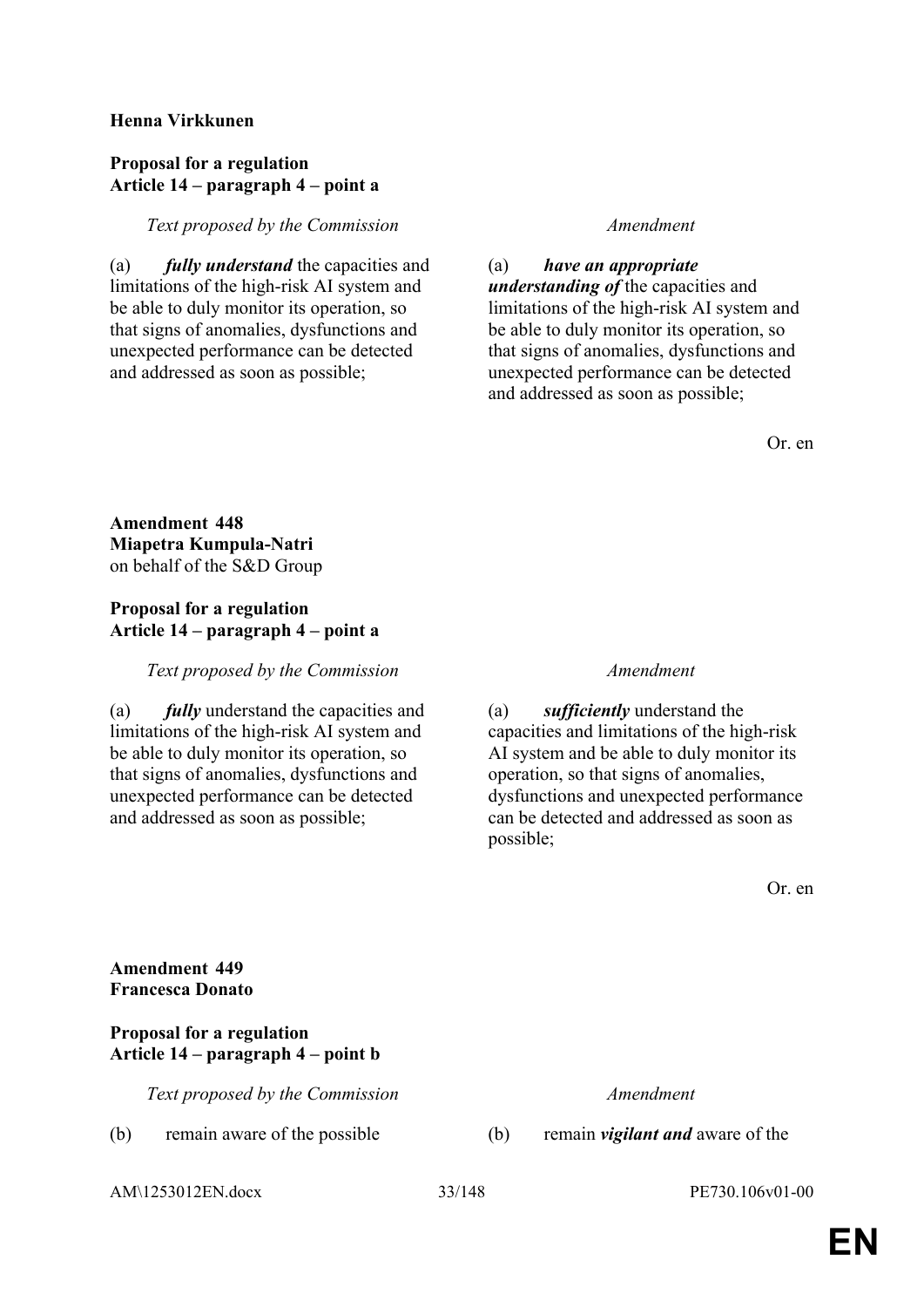tendency of automatically relying or overrelying on the output produced by a highrisk AI system ('automation bias'), in particular for high-risk AI systems used to provide information or recommendations for decisions to be taken by natural persons;

possible tendency of automatically relying or over-relying on the output produced by a high-risk AI system ('automation bias'), in particular for high-risk AI systems used to provide information or recommendations for decisions to be taken by natural persons;

Or. it

### **Amendment 450 Henna Virkkunen**

### **Proposal for a regulation Article 14 – paragraph 4 – point d**

### *Text proposed by the Commission Amendment*

(d) be able to decide, in any particular situation, not to use the high-risk AI system or otherwise disregard, override or reverse the output of the high-risk AI system;

(d) be able to decide, in any particular situation, not to use the high-risk AI system or otherwise disregard, override or reverse the output of the high-risk AI system *unless the AI system is considered state-of-the-art and such human intervention is deemed to increase risks or otherwise negatively impact the system's performance*;

Or. en

### **Amendment 451 Francesca Donato**

### **Proposal for a regulation Article 14 – paragraph 4 – point d**

### *Text proposed by the Commission Amendment*

(d) be able to decide, in *any particular situation*, not to use the high-risk AI system or otherwise disregard, override or reverse the output of the high-risk AI system;

(d) be able to decide, in *all cases*, not to use the high-risk AI system or otherwise disregard, override or reverse the output of the high-risk AI system;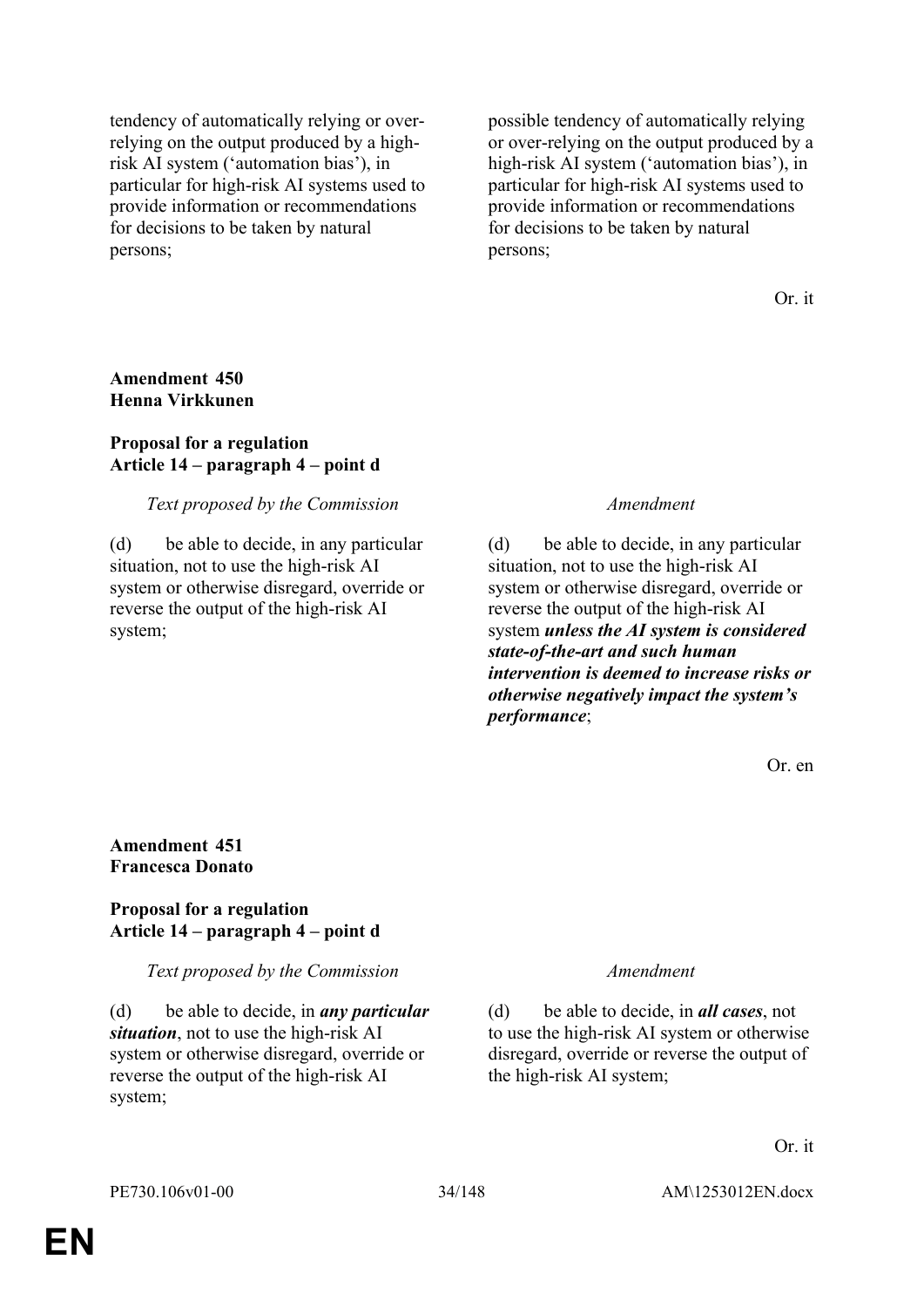# **Amendment 452 Henna Virkkunen**

## **Proposal for a regulation Article 14 – paragraph 4 – point e**

## *Text proposed by the Commission Amendment*

(e) be able to intervene on the operation of the high-risk AI system or interrupt the system through a "stop" button or a similar procedure.

(e) be able to intervene on the operation of the high-risk AI system or interrupt the system through a "stop" button or a similar procedure *unless the AI system is considered state-of-the-art and such human intervention is deemed to increase risks or otherwise negatively impact the system's performance*.

Or. en

# **Amendment 453 Robert Roos**

## **Proposal for a regulation Article 14 – paragraph 4 – point e**

*Text proposed by the Commission Amendment*

(e) *be able to intervene on the operation of the high-risk AI system or* interrupt the system through a "stop" button or a similar procedure.

(e) interrupt the *AI* system through a "stop" button or a similar procedure.

Or. nl

# **Amendment 454 Gianna Gancia, Matteo Adinolfi, Elena Lizzi, Paolo Borchia, Isabella Tovaglieri, Angelo Ciocca**

# **Proposal for a regulation Article 15 – paragraph 1**

| Text proposed by the Commission |        | Amendment                     |
|---------------------------------|--------|-------------------------------|
| High-risk AI systems shall be   |        | High-risk AI systems shall be |
| AM\1253012EN.docx               | 35/148 | PE730.106v01-00               |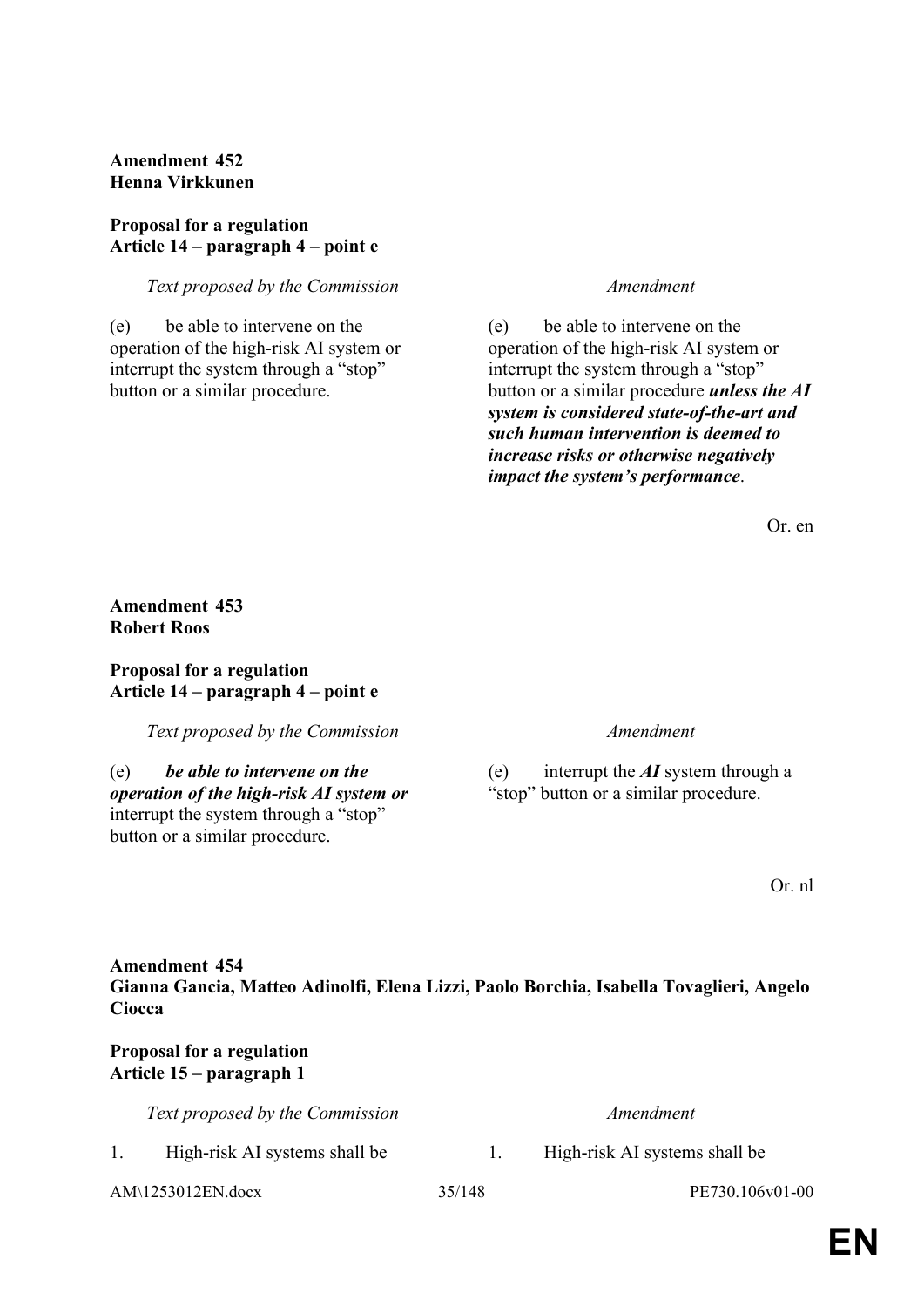designed and developed in such a way that they achieve, in the light of their intended purpose, an appropriate level of accuracy, robustness and cybersecurity, and perform consistently in those respects throughout their lifecycle.

designed and developed in such a way that they achieve, in the light of their intended purpose, an appropriate level of accuracy, robustness and cybersecurity, and perform consistently in those respects throughout their lifecycle. *Compliance with these requirements shall include implementation of state-of-the-art measures, according to the specific market segment or scope of application.*

Or. it

### **Amendment 455 Jordi Solé** on behalf of the Greens/EFA Group

## **Proposal for a regulation Article 15 – paragraph 1**

# *Text proposed by the Commission Amendment*

1. High-risk AI systems shall be designed and developed in such a way that they achieve*,* in the light of their intended purpose, an appropriate level of accuracy, robustness and cybersecurity, *and perform consistently in those respects* throughout their lifecycle.

1. High-risk AI systems shall be designed and developed in such a way that they achieve *security by design and by default* in the light of their intended purpose, *thus reaching* an appropriate level of accuracy, robustness*, safety* and cybersecurity, throughout their lifecycle.

Or. en

# *Justification*

*Security by design and by default is a principle based approach for market access that is becoming the standard for various services and products, therefore must also be included for AI*

**Amendment 456 Francesca Donato**

**Proposal for a regulation Article 15 – paragraph 1**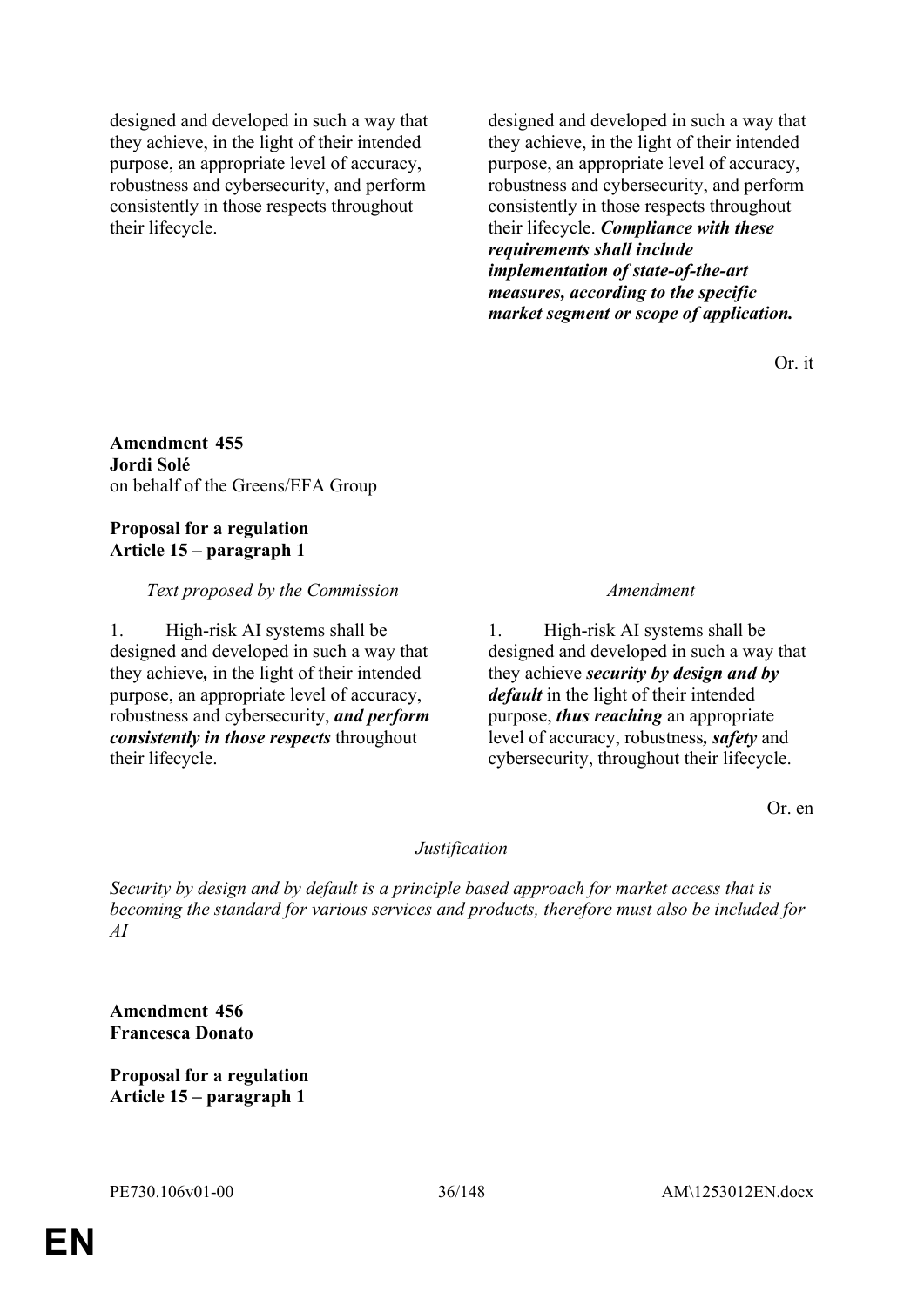### *Text proposed by the Commission Amendment*

1. High-risk AI systems shall be designed and developed in such a way that they achieve, in the light of their intended purpose, an appropriate level of accuracy, robustness and cybersecurity, and perform consistently in those respects throughout their lifecycle.

1. *All* high-risk AI systems shall be designed and developed in such a way that they achieve, in the light of their intended purpose, an appropriate level of accuracy, robustness and cybersecurity, and perform consistently in those respects throughout their lifecycle.

Or. it

## **Amendment 457 Elena Kountoura**

## **Proposal for a regulation Article 15 – paragraph 1**

### *Text proposed by the Commission Amendment*

1. High-risk AI systems shall be designed and developed in such a way that they achieve, in the light of their intended purpose, *an appropriate* level of accuracy, robustness and cybersecurity, and perform consistently in those respects throughout their lifecycle.

1. High-risk AI systems shall be designed and developed in such a way that they achieve, in the light of their intended purpose, *a high* level of accuracy, robustness and cybersecurity, and perform consistently in those respects throughout their lifecycle.

Or. en

# **Amendment 458 Nicola Beer, Klemen Grošelj, Iskra Mihaylova, Martina Dlabajová**

# **Proposal for a regulation Article 15 – paragraph 1 a (new)**

*Text proposed by the Commission Amendment*

*1a. The definition of "appropriate level" in terms of cybersecurity shall be provided by the European Union Agency for Cybersecurity (ENISA) in line with Article 42(2).*

Or. en

AM\1253012EN.docx 37/148 PE730.106v01-00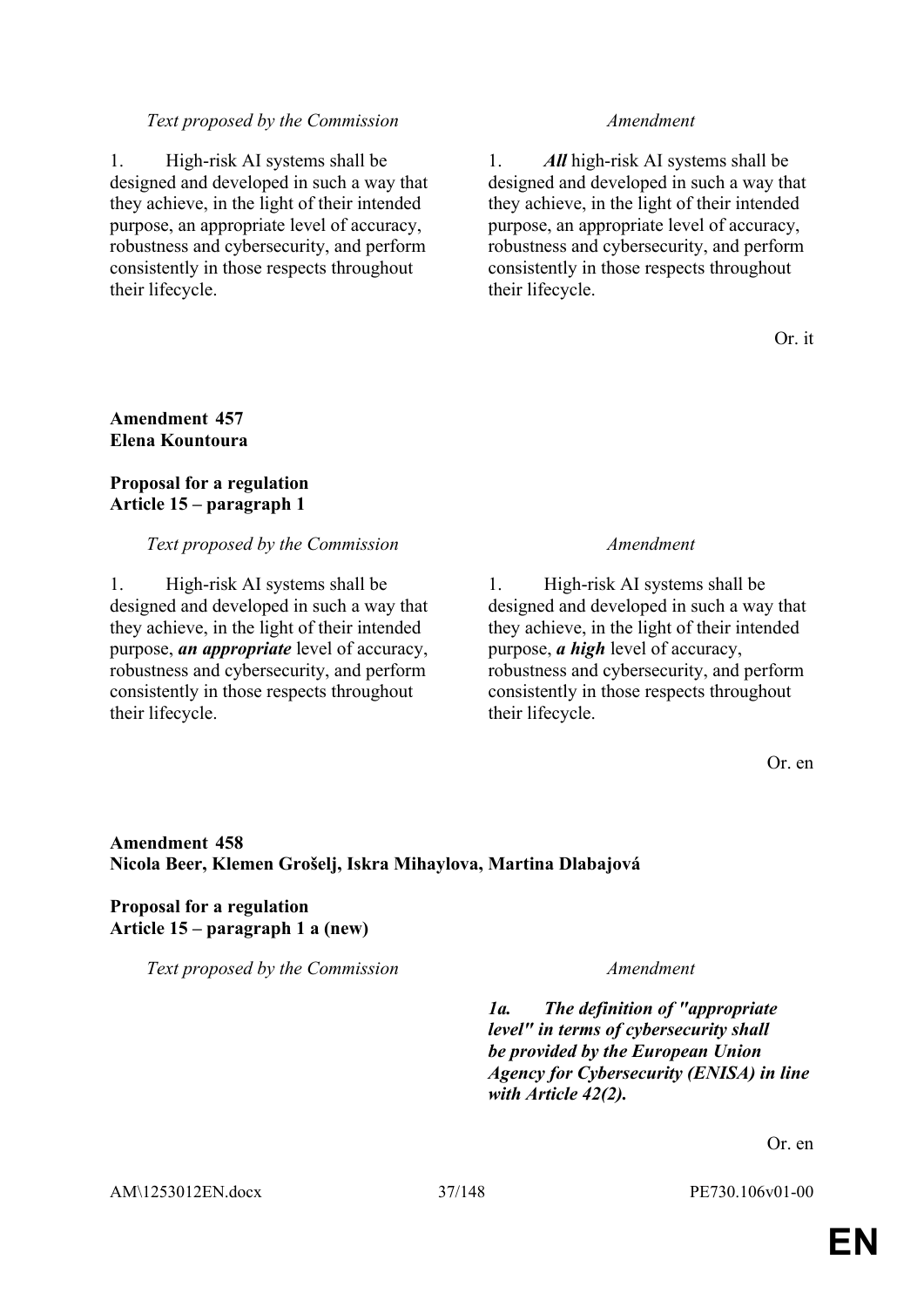# **Amendment 459 Nicola Beer, Klemen Grošelj, Iskra Mihaylova, Martina Dlabajová**

# **Proposal for a regulation Article 15 – paragraph 2**

# *Text proposed by the Commission Amendment*

2. The levels of accuracy and the relevant accuracy metrics of high-risk AI systems shall be declared in the accompanying instructions of use.

2. The levels of accuracy and the relevant accuracy metrics of high-risk AI systems shall be declared in the accompanying instructions of use. *European Artificial Intelligence Board shall define a common methodology for the definition and communication of these metrics also referred to in Article 9(7).*

Or. en

**Amendment 460 Jordi Solé** on behalf of the Greens/EFA Group

# **Proposal for a regulation Article 15 – paragraph 2**

# *Text proposed by the Commission Amendment*

2. The levels of accuracy and the relevant accuracy metrics of high-risk AI systems shall be declared in the accompanying instructions of use.

2. The levels of accuracy and the relevant accuracy metrics of high-risk AI systems shall be *assessed by an independent entity and* declared in the accompanying instructions of use. *The language used shall be clear, free of misunderstandings or misleading statements.*

Or. en

# *Justification*

*Commercial claims are too often on the fine line set by rules on misleading advertisement, therefore independent assessment and clarity need to be introduced.*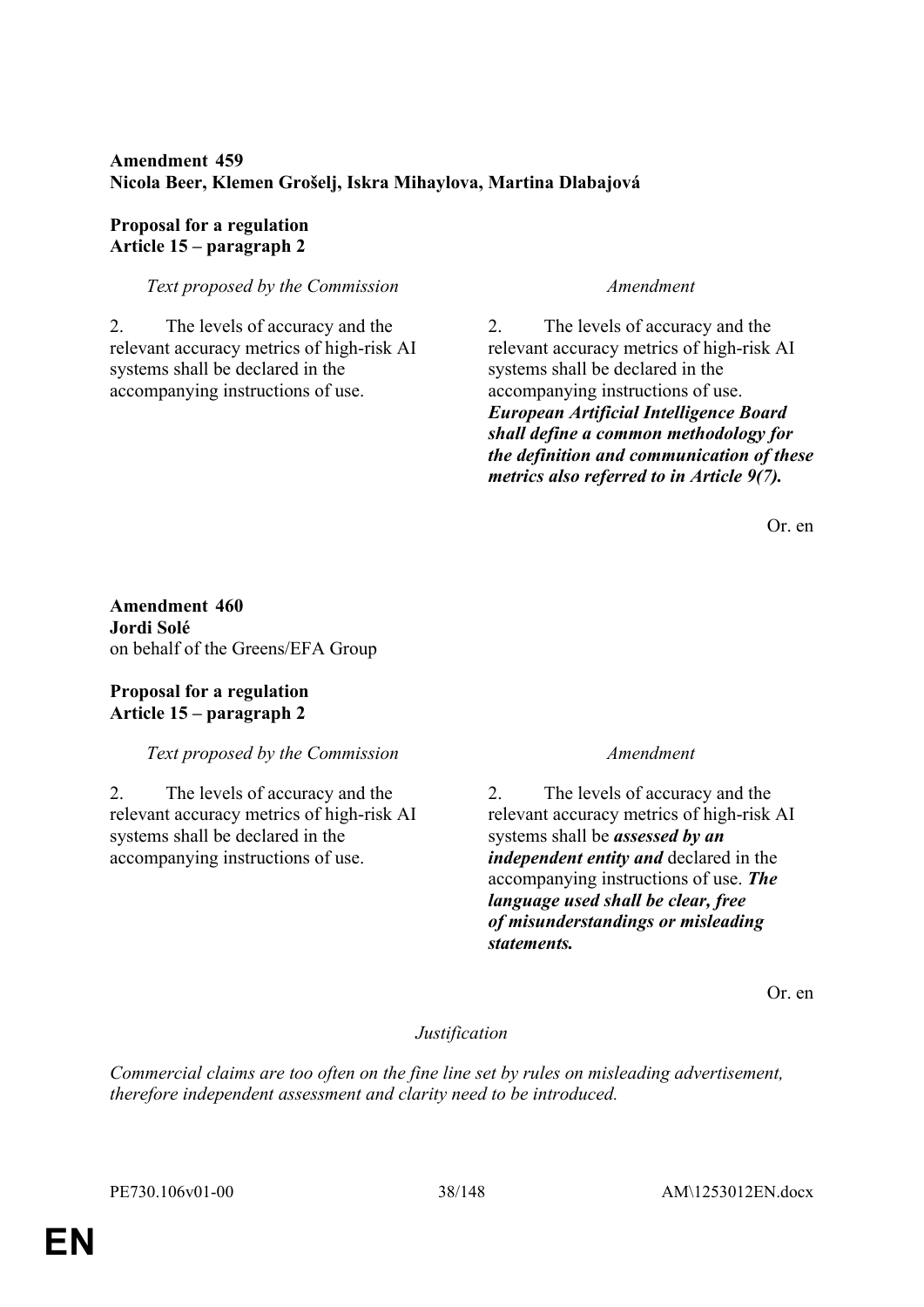# **Amendment 461 Tsvetelina Penkova, Romana Jerković**

# **Proposal for a regulation Article 15 – paragraph 3 – introductory part**

# *Text proposed by the Commission Amendment*

3. High-risk AI systems shall *be* resilient as regards errors, *faults* or inconsistencies that may occur within the system or the environment in which the system operates, *in particular due to their interaction with natural persons or other systems*.

3. *Providers of* High-risk AI systems shall *take appropriate technical and organizational measures to ensure that high-risk AI systems are* resilient as regards *to* errors, *fault* or inconsistencies that may occur within the system or the environment in which the system operates, *consistent with industry best practices*.

Or. en

# **Amendment 462 Francesca Donato**

# **Proposal for a regulation Article 15 – paragraph 3 – introductory part**

### *Text proposed by the Commission Amendment*

3. *High-risk* AI systems shall be resilient as regards errors, faults or inconsistencies that may occur within the system or the environment in which the system operates, in particular due to their interaction with natural persons or other systems.

3. *All* AI systems shall be resilient as regards errors, faults or inconsistencies that may occur within the system or the environment in which the system operates, in particular due to their interaction with natural persons or other systems.

Or. it

# **Amendment 463 Nicola Beer, Klemen Grošelj, Iskra Mihaylova**

## **Proposal for a regulation Article 15 – paragraph 3 – subparagraph 1**

*Text proposed by the Commission Amendment*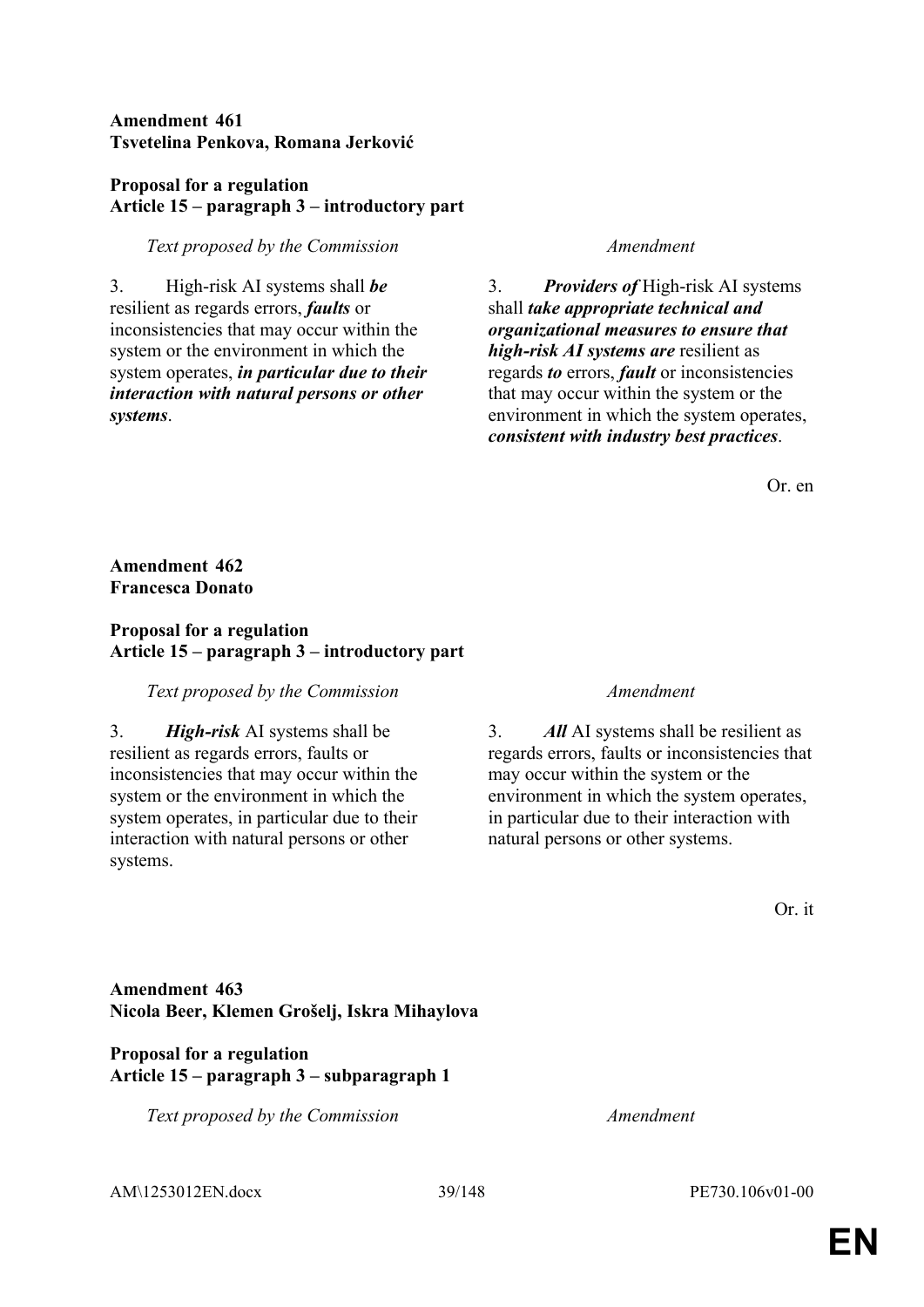The robustness of high-risk AI systems may be achieved through technical redundancy solutions, which may include backup or fail-safe plans.

The robustness of high-risk AI systems may be achieved through technical redundancy solutions, which may include backup or fail-safe plans *by the provider, or where appropriate the users of the product with input from the user, where considered necessary*.

Or. en

**Amendment 464 Miapetra Kumpula-Natri** on behalf of the S&D Group

## **Proposal for a regulation Article 15 – paragraph 3 – subparagraph 2**

### *Text proposed by the Commission Amendment*

High-risk AI systems that continue to learn after being placed on the market or put into service shall be developed in such a way to ensure that possibly biased outputs due to outputs used as an input for future operations ('feedback loops') are duly addressed with appropriate mitigation measures.

High-risk AI systems that continue to learn after being placed on the market or put into service shall be developed in such a way to ensure that possibly biased outputs due to outputs used as an input for future operations ('feedback loops') *and malicious manipulation of inputs used in learning during operation* are duly addressed with appropriate mitigation measures.

Or. en

**Amendment 465 Francesca Donato**

**Proposal for a regulation Article 15 – paragraph 4 – introductory part**

### *Text proposed by the Commission Amendment*

4. High-risk *AI* systems shall be resilient as regards attempts by unauthorised third parties to alter their use or performance by exploiting the system vulnerabilities.

4. *All AI systems, especially* high-risk systems*,* shall be resilient as regards attempts by unauthorised third parties to alter their use or performance by exploiting the system vulnerabilities.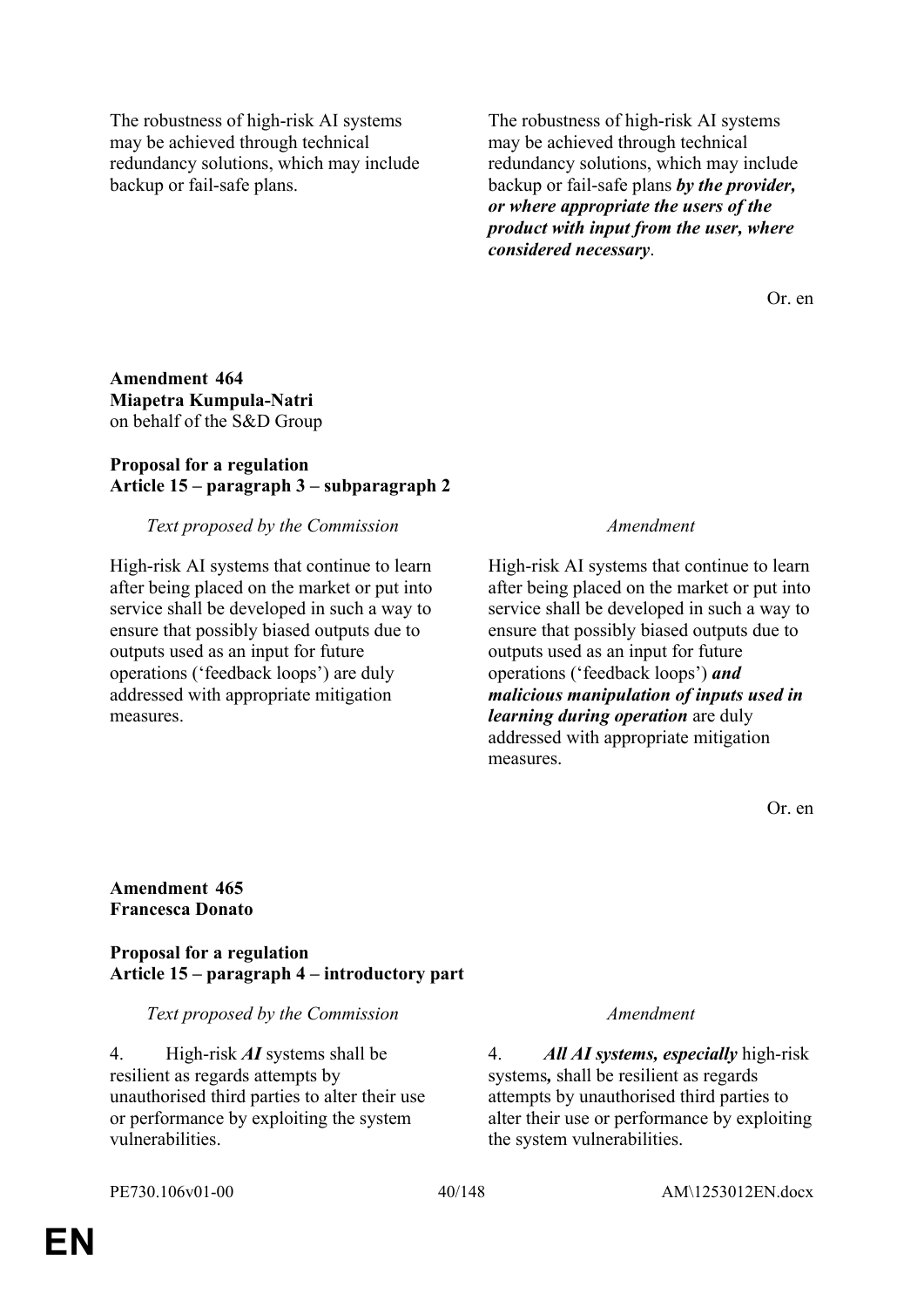**Amendment 466 Miapetra Kumpula-Natri** on behalf of the S&D Group

**Proposal for a regulation Article 15 – paragraph 4 – introductory part**

*Text proposed by the Commission Amendment*

4. High-risk AI systems shall be resilient as regards attempts by unauthorised third parties to alter their use or performance by exploiting the system vulnerabilities.

4. High-risk AI systems shall be resilient as regards *to* attempts by unauthorised third parties to alter their use*, behaviour, outputs* or performance by exploiting the system vulnerabilities.

Or. en

# **Amendment 467 Francesca Donato**

### **Proposal for a regulation Article 15 – paragraph 4 – subparagraph 1**

*Text proposed by the Commission Amendment*

The technical solutions aimed at ensuring the cybersecurity of *high-risk* AI systems shall be appropriate to the relevant circumstances and the risks.

The technical solutions aimed at ensuring the cybersecurity of *all* AI systems shall be appropriate to the relevant circumstances and the risks.

Or. it

**Amendment 468 Miapetra Kumpula-Natri** on behalf of the S&D Group

# **Proposal for a regulation Article 15 – paragraph 4 – subparagraph 2**

*Text proposed by the Commission Amendment*

The technical solutions to address AI The technical solutions to address AI

AM\1253012EN.docx 41/148 PE730.106v01-00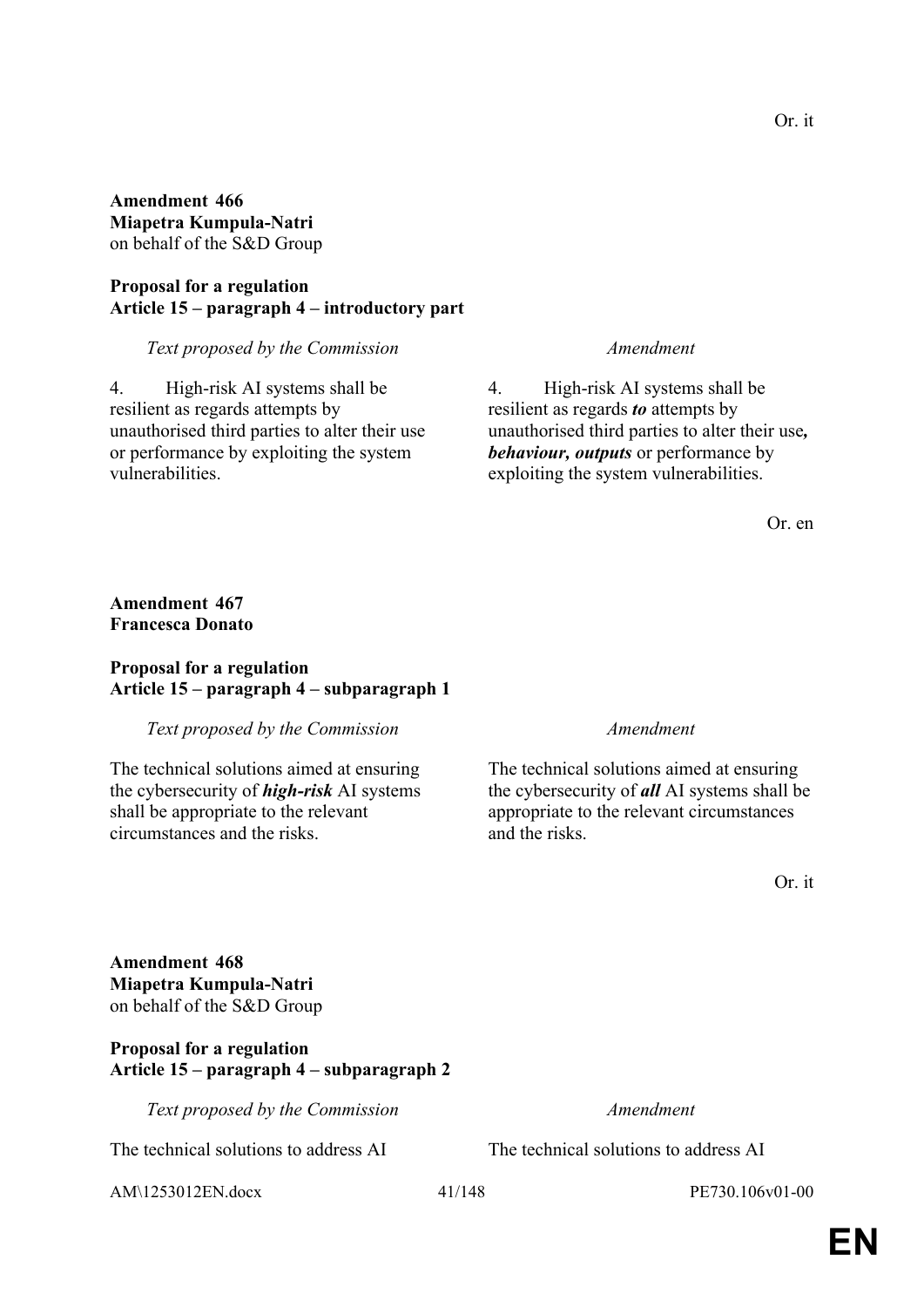specific vulnerabilities shall include, where appropriate, measures to prevent and control for attacks trying to manipulate the training dataset ('data poisoning'), inputs designed to cause the model to make a mistake ('adversarial examples'), or model flaws.

specific vulnerabilities shall include, where appropriate, measures to prevent*, detect, respond to, resolve* and control for attacks trying to manipulate the training dataset ('data poisoning'), *or pretrained components used in training ('model poisoning') ,* inputs designed to cause the model to make a mistake('adversarial examples' *or 'model evasion'*), *confidentiality attacks* or model flaws.

Or. en

### **Amendment 469 Eva Kaili, Ivo Hristov**

# **Proposal for a regulation Article 15 – paragraph 4 – subparagraph 2**

# *Text proposed by the Commission Amendment*

The technical solutions to address AI specific vulnerabilities shall include, where appropriate, measures to prevent and control for attacks trying to manipulate the training dataset ('data poisoning'), inputs designed to cause the model to make a mistake ('adversarial examples'), or model flaws.

The technical solutions to address AI specific vulnerabilities shall include, where appropriate, measures to prevent and control for attacks trying to manipulate the training dataset ('data poisoning'), inputs designed to cause the model to make a mistake ('adversarial examples'), or model flaws *which could lead to harmful decision-making*.

Or. en

# **Amendment 470 Francesca Donato**

### **Proposal for a regulation Article 15 – paragraph 4 – subparagraph 2**

### *Text proposed by the Commission Amendment*

The technical solutions to address AI specific vulnerabilities shall include, where appropriate, measures to prevent and control for attacks trying to manipulate the

The technical solutions to address AI specific vulnerabilities shall include, where appropriate, measures to prevent and control for *every possible attack, including*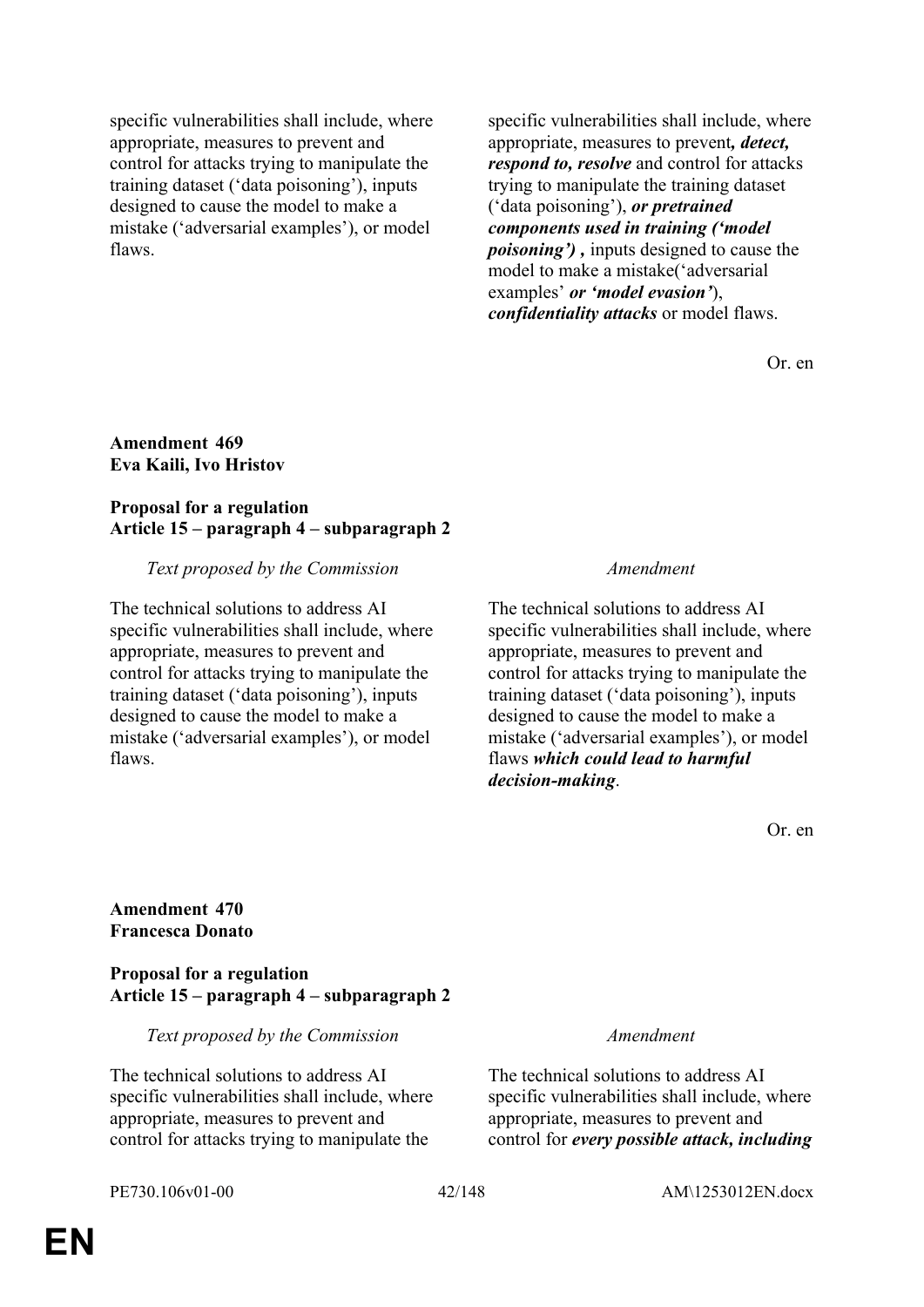training dataset ('data poisoning'), inputs designed to cause the model to make a mistake ('adversarial examples'), or model flaws.

attacks trying to manipulate the training dataset ('data poisoning'), inputs designed to cause the model to make a mistake ('adversarial examples'), or model flaws.

Or. it

**Amendment 471 Jordi Solé** on behalf of the Greens/EFA Group

### **Proposal for a regulation Article 15 – paragraph 4 – subparagraph 2 a (new)**

*Text proposed by the Commission Amendment*

*High risk AI shall be accompanied by security solutions and patches for the lifetime of the embedded product, or in case of the absence of dependence on a specific product, for a time that needs to be stated by the manufacturer and cannot be less then 10 years.*

Or. en

*Justification*

*Security needs to be ensured for long term AI use*

**Amendment 472 Francesca Donato**

### **Proposal for a regulation Article 16 – paragraph 1 – introductory part**

*Text proposed by the Commission Amendment*

Providers of *high-risk* AI systems shall: Providers of AI systems*, and high-risk* 

*systems in particular,* shall:

Or. it

AM\1253012EN.docx 43/148 PE730.106v01-00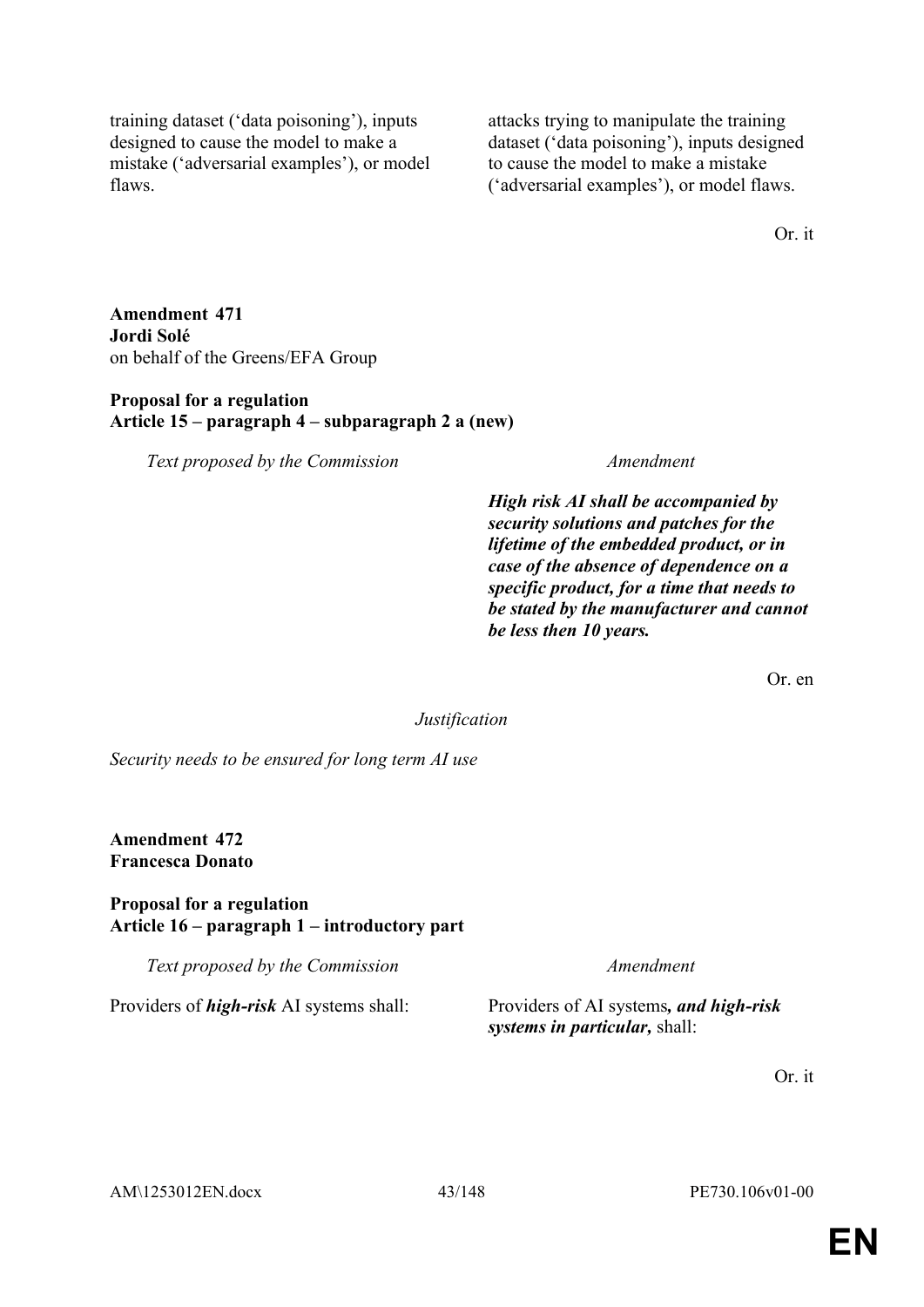# **Amendment 473 Francesca Donato**

## **Proposal for a regulation Article 16 – paragraph 1 – point a**

*Text proposed by the Commission Amendment*

(a) ensure that their *high-risk* AI systems are compliant with the requirements set out in Chapter 2 of this Title;

(a) ensure that their AI systems are compliant with the requirements set out in Chapter 2 of this Title;

Or. it

# **Amendment 474 Francesca Donato**

# **Proposal for a regulation Article 16 – paragraph 1 – point d**

*Text proposed by the Commission Amendment*

(d) when under their control, keep the logs automatically generated by their *highrisk* AI systems;

(d) when under their control, keep the logs automatically generated by their AI systems;

Or. it

# **Amendment 475 Francesca Donato**

# **Proposal for a regulation Article 16 – paragraph 1 – point j**

*Text proposed by the Commission Amendment*

(j) upon request of a national competent authority, demonstrate the conformity of the *high-risk* AI system with the requirements set out in Chapter 2 of this Title.

(j) upon request of a national competent authority, demonstrate the conformity of the AI system with the requirements set out in Chapter 2 of this Title.

Or. it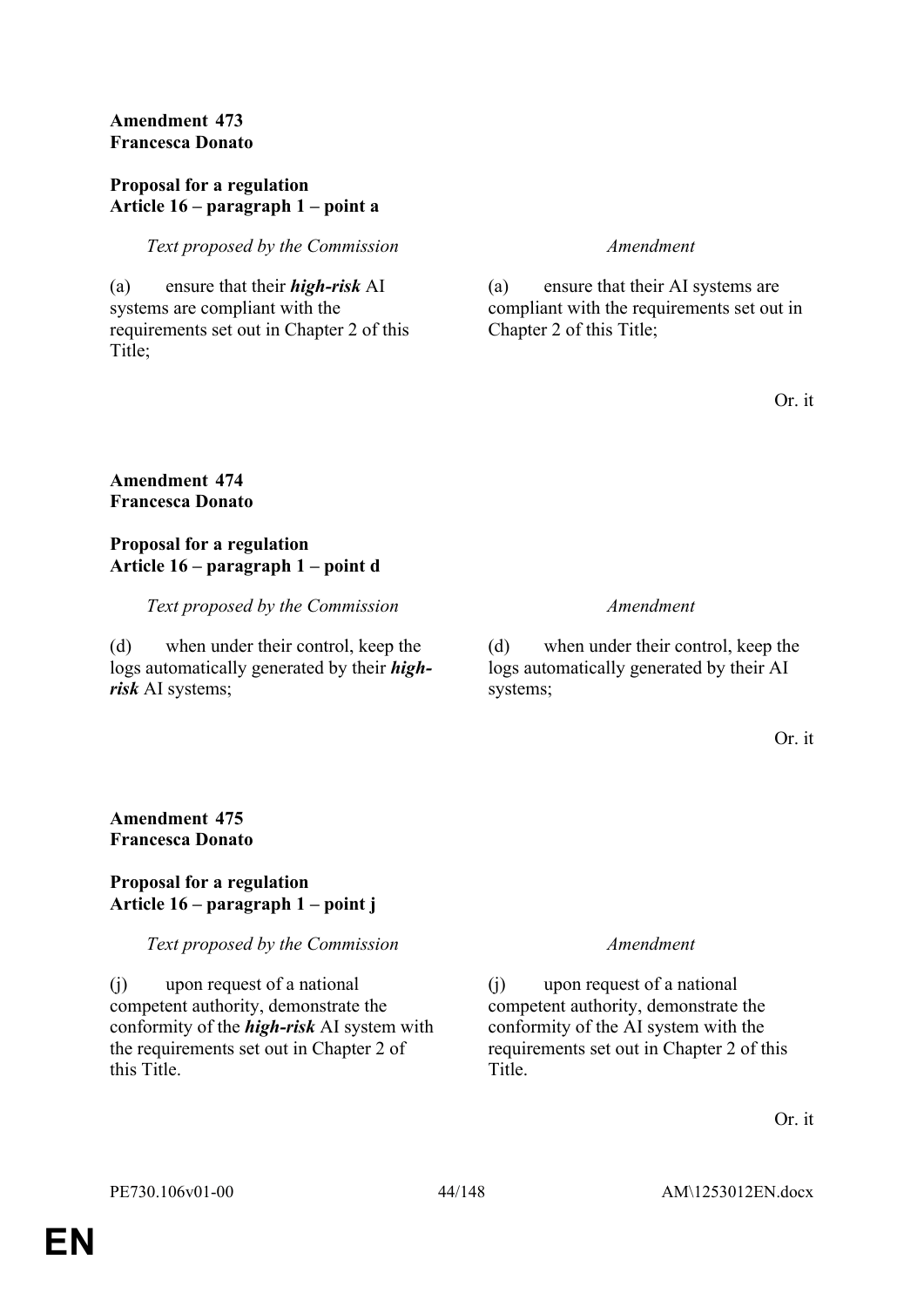**Amendment 476 Pilar del Castillo Vera**

# **Proposal for a regulation Article 17 – paragraph 1 – introductory part**

### *Text proposed by the Commission Amendment*

1. Providers of high-risk AI systems shall put a quality management system in place that ensures compliance with this Regulation. That system shall be documented in a systematic and orderly manner in the form of written policies, procedures and instructions, and shall include at least the following aspects:

1. Providers *and users* of high-risk AI systems shall put a quality management system in place that ensures compliance with this Regulation *and corresponding obligations*. That system shall be documented in a systematic and orderly manner in the form of written policies, procedures and instructions, and shall include at least the following aspects:

Or. en

**Amendment 477 Pilar del Castillo Vera**

# **Proposal for a regulation Article 17 – paragraph 2**

# *Text proposed by the Commission Amendment*

2. The implementation of aspects referred to in paragraph 1 shall be proportionate to the size of the provider's organisation.

2. The implementation of aspects referred to in paragraph 1 shall be proportionate to the size of the provider's *and user's* organisation.

Or. en

| <b>Amendment 478</b>                                         |                                          |        |                                    |  |  |
|--------------------------------------------------------------|------------------------------------------|--------|------------------------------------|--|--|
| <b>Francesca Donato</b>                                      |                                          |        |                                    |  |  |
| <b>Proposal for a regulation</b><br>Article 20 – paragraph 1 |                                          |        |                                    |  |  |
|                                                              | Text proposed by the Commission          |        | Amendment                          |  |  |
| 1.                                                           | Providers of <i>high-risk</i> AI systems | 1.     | Providers of AI systems shall keep |  |  |
| $AM\1253012EN.docx$                                          |                                          | 45/148 | PE730.106v01-00                    |  |  |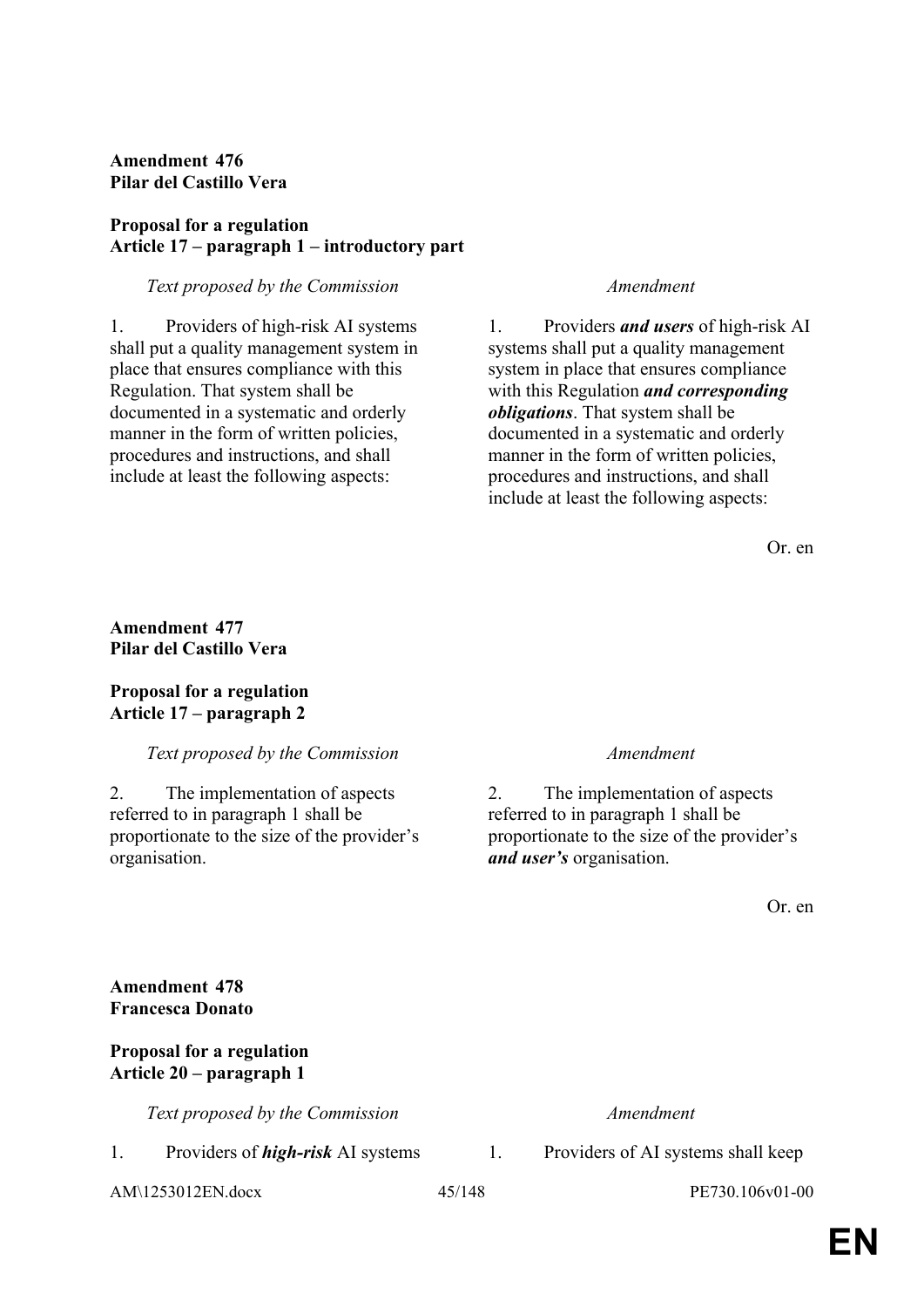shall keep the logs automatically generated by their *high-risk* AI systems, to the extent such logs are under their control by virtue of a contractual arrangement with the user or otherwise by law. The logs shall be kept for a period that is appropriate in the light of the intended purpose of the *high-risk* AI system and applicable legal obligations under Union or national law.

the logs automatically generated by their AI systems, to the extent such logs are under their control by virtue of a contractual arrangement with the user or otherwise by law. The logs shall be kept for a period that is appropriate in the light of the intended purpose of the AI system and applicable legal obligations under Union or national law

Or. it

# **Amendment 479 Robert Roos**

## **Proposal for a regulation Article 20 – paragraph 1**

# *Text proposed by the Commission Amendment*

1. Providers of high-risk AI systems shall keep the logs automatically generated by their high-risk AI systems, to the extent such logs are under their control by virtue of a contractual arrangement with the user or otherwise by law. *The logs shall be kept for a period that is appropriate* in the light of the intended purpose of high-risk AI system *and applicable legal obligations under Union or national law*.

1. Providers of high-risk AI systems shall keep the logs automatically generated by their high-risk AI systems, to the extent such logs are under their control by virtue of a contractual arrangement with the user or otherwise by law. *They shall keep them for at least six months, unless otherwise stipulated in the applicable Union or national law, or if strictly necessary* in the light of the intended purpose of high-risk AI system.

Or. nl

**Amendment 480 Francesca Donato**

**Proposal for a regulation Article 20 – paragraph 2**

*Text proposed by the Commission Amendment*

2. Providers that are credit institutions regulated by Directive 2013/36/EU shall maintain the logs automatically generated

2. Providers that are credit institutions regulated by Directive 2013/36/EU shall maintain the logs automatically generated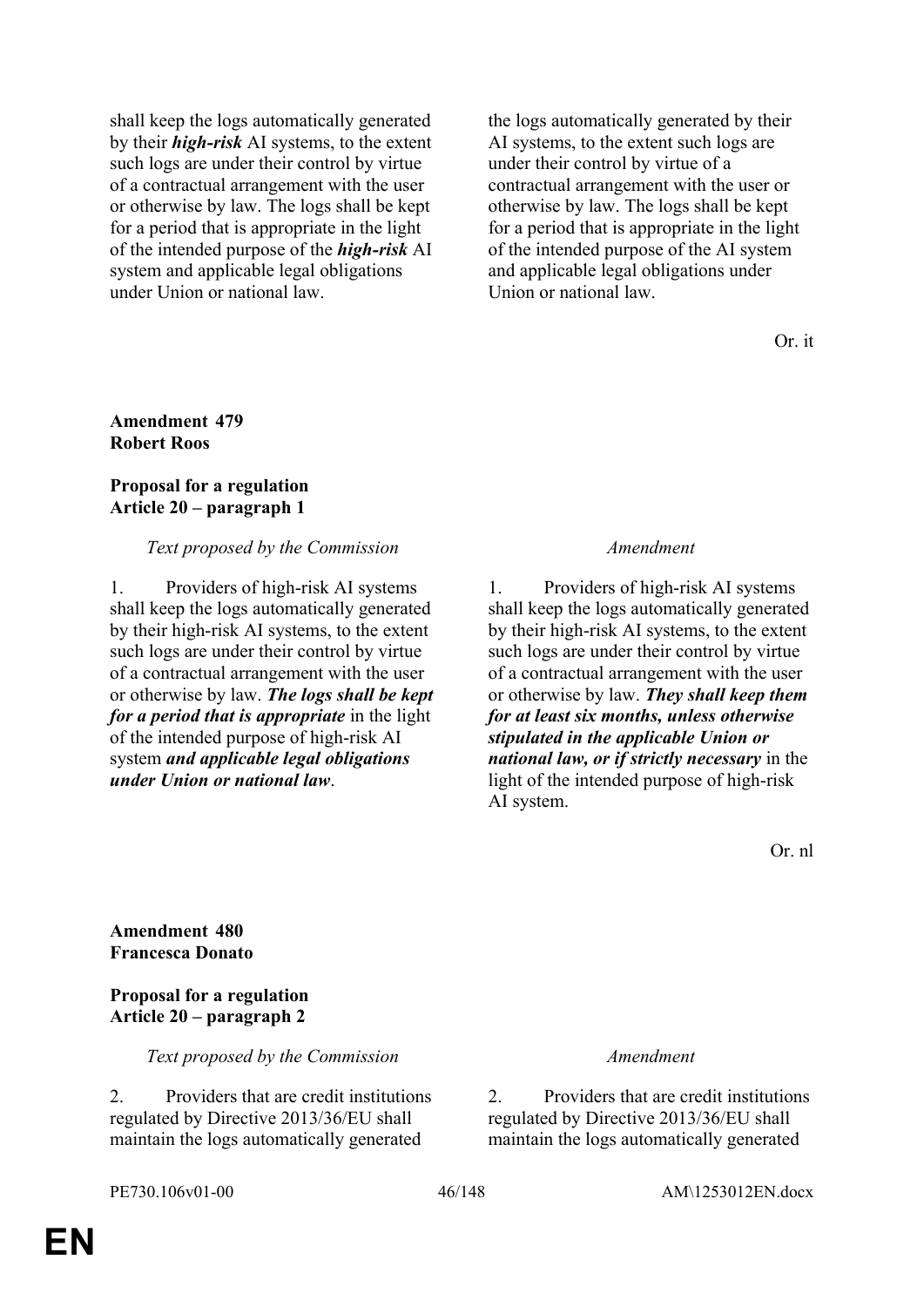by their *high-risk* AI systems as part of the documentation under Article 74 of that **Directive** 

by their AI systems as part of the documentation under Article 74 of that **Directive** 

Or. it

## **Amendment 481 Francesca Donato**

### **Proposal for a regulation Article 21 – paragraph 1**

### *Text proposed by the Commission Amendment*

Providers of *high-risk* AI systems which consider or have reason to consider that *a high-risk* AI system which they have placed on the market or put into service is not in conformity with this Regulation shall immediately take the necessary corrective actions to bring that system into conformity, to withdraw it or to recall it, as appropriate. They shall inform the distributors of the *high-risk* AI system in question and, where applicable, the authorised representative and importers accordingly.

*All* providers of AI systems*, and high-risk systems in particular,* which consider or have reason to consider that *an* AI system which they have placed on the market or put into service is not in conformity with this Regulation shall immediately take the necessary corrective actions to bring that system into conformity, to withdraw it or to recall it, as appropriate. They shall inform the distributors of the AI system in question and, where applicable, the authorised representative and importers accordingly.

Or. it

### **Amendment 482 Francesca Donato**

### **Proposal for a regulation Article 22 – paragraph 1**

### *Text proposed by the Commission Amendment*

Where the *high-risk* AI system presents a risk within the meaning of Article 65(1) and that risk is known to the provider of the system, that provider shall immediately inform the national competent authorities of the Member States in which it made the system available and, where applicable, the

Where the AI system presents a risk within the meaning of Article 65(1) and that risk is known to the provider of the system, that provider shall immediately inform the national competent authorities of the Member States in which it made the system available and, where applicable, the

AM\1253012EN.docx 47/148 PE730.106v01-00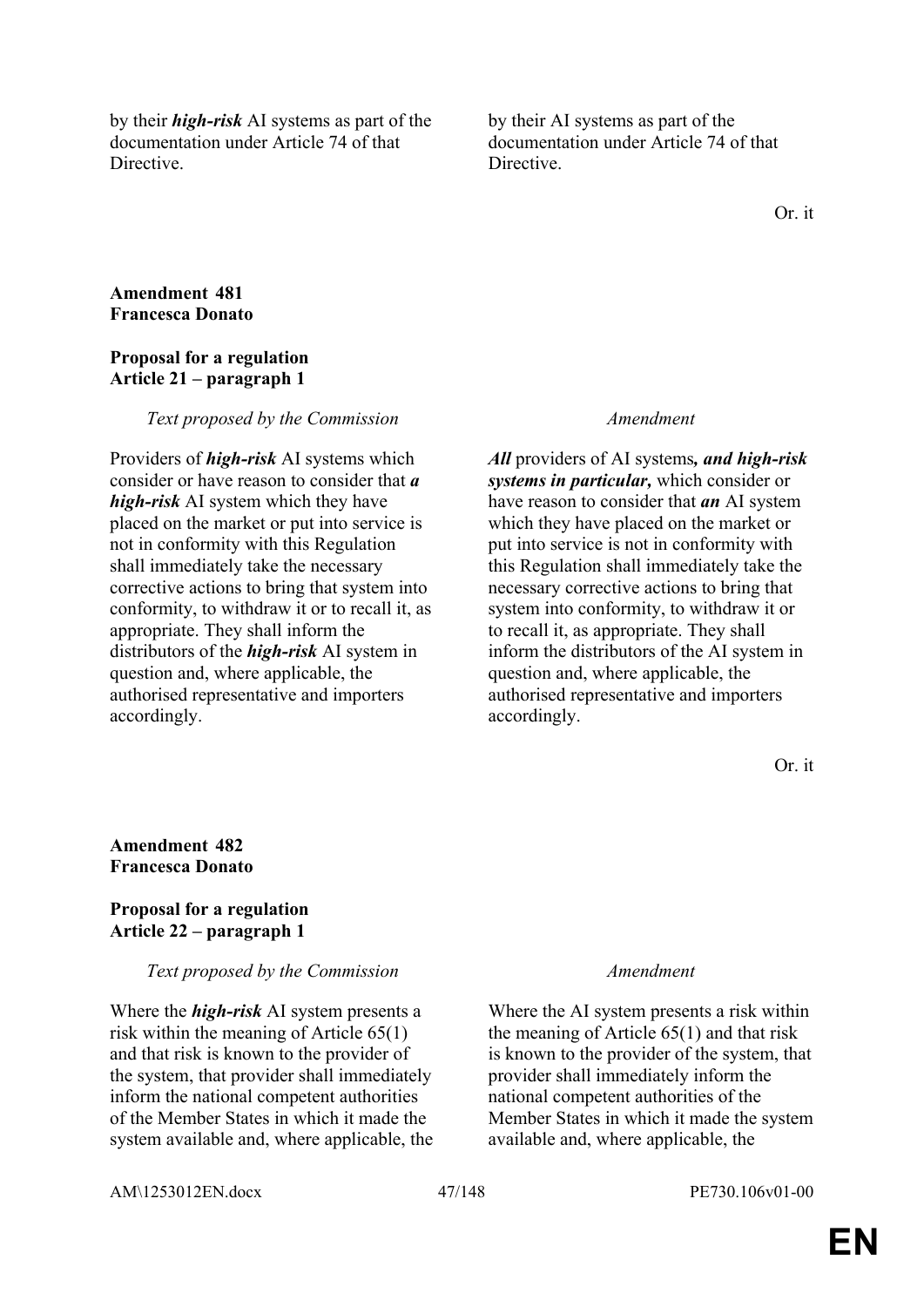notified body that issued a certificate for the *high-risk* AI system, in particular of the non-compliance and of any corrective actions taken.

notified body that issued a certificate for the AI system, in particular of the noncompliance and of any corrective actions taken.

Or. it

## **Amendment 483 Robert Roos**

## **Proposal for a regulation Article 23 – paragraph 1**

## *Text proposed by the Commission Amendment*

Providers of high-risk AI systems shall, upon request by a national competent authority, provide that authority with all the information and documentation necessary to demonstrate the conformity of the high-risk AI system with the requirements set out in Chapter 2 of this Title, in an official Union language determined by the Member State concerned. Upon a reasoned request from a national competent authority, providers shall also give that authority access to the logs automatically generated by the highrisk AI system, to the extent such logs are under their control by virtue of a contractual arrangement with the user or otherwise by law.

Providers of high-risk AI systems shall, upon request by a national competent authority, provide that authority with all the information and documentation necessary to demonstrate the conformity of the high-risk AI system with the requirements set out in Chapter 2 of this Title, in an official Union language determined by the Member State concerned. Upon a reasoned request from a national competent authority, providers shall also give that authority access to the logs automatically generated by the highrisk AI system, to the extent such logs are under their control by virtue of a contractual arrangement with the user or otherwise by law.

*National authorities shall exercise restraint in the requesting of information that could be regarded as a trade secret. Should they nevertheless request such information, they shall treat it as strictly confidential.*

Or. nl

**Amendment 484 Jordi Solé** on behalf of the Greens/EFA Group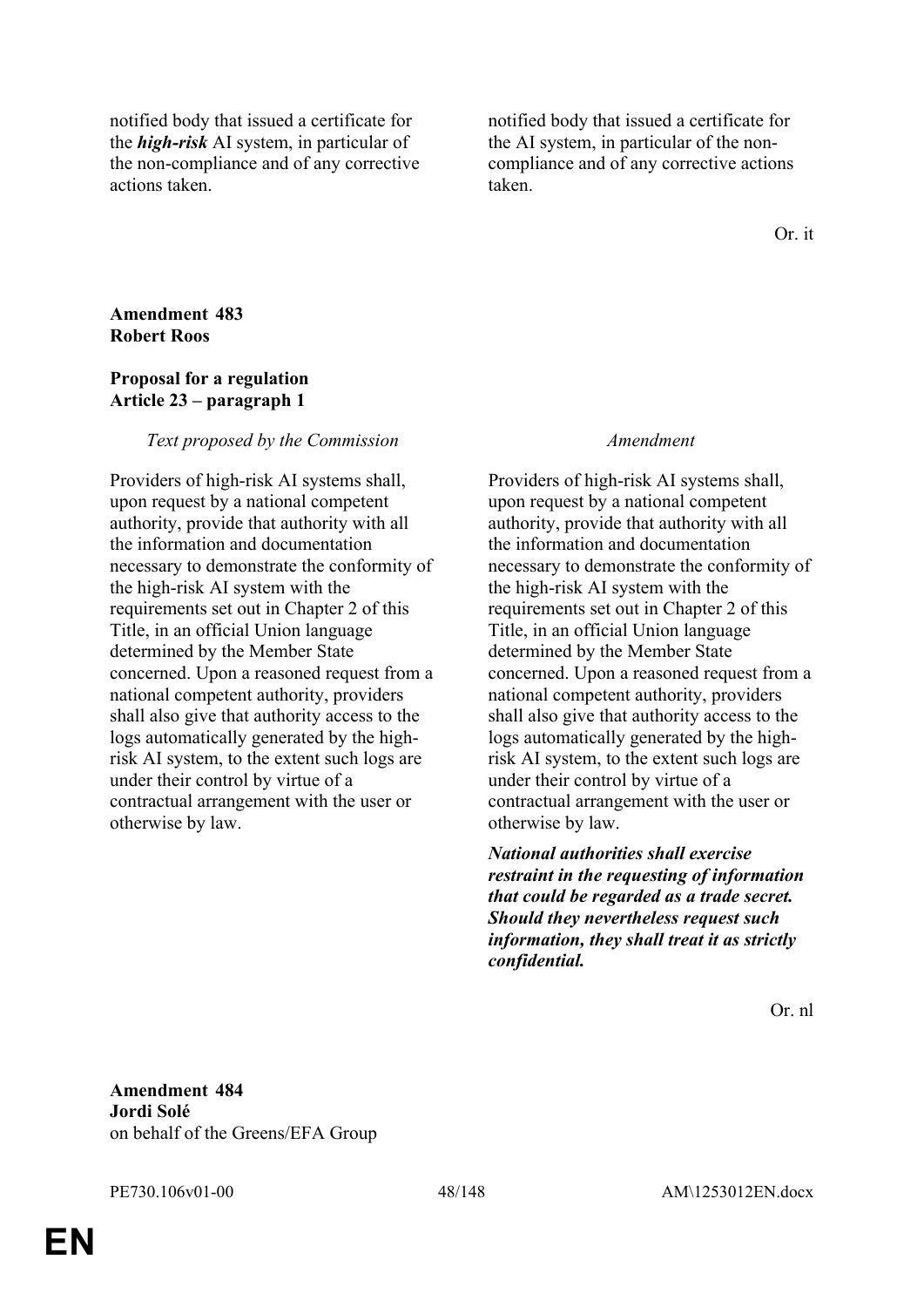# **Proposal for a regulation Article 23 – paragraph 1**

### *Text proposed by the Commission Amendment*

Providers of high-risk AI systems shall, upon request by a national competent authority, provide that authority with all the information and documentation necessary to demonstrate the conformity of the high-risk AI system with the requirements set out in Chapter 2 of this Title, *in an* official *Union language* determined by the Member State concerned. Upon a reasoned request from a national competent authority, providers shall also give that authority access to the logs automatically generated by the highrisk AI system, to the extent such logs are under their control by virtue of a contractual arrangement with the user or otherwise by law.

Providers of high-risk AI systems shall, upon request by a national competent authority, provide that authority with all the information and documentation necessary to demonstrate the conformity of the high-risk AI system with the requirements set out in Chapter 2 of this Title, *one or several* official *languages* determined by the Member State concerned. Upon a reasoned request from a national competent authority, providers shall also give that authority access to the logs automatically generated by the highrisk AI system, to the extent such logs are under their control by virtue of a contractual arrangement with the user or otherwise by law.

Or. en

### *Justification*

*Increasing transparency and access to information.*

# **Amendment 485 Francesca Donato**

### **Proposal for a regulation Article 23 – paragraph 1**

### *Text proposed by the Commission Amendment*

Providers of high-risk AI systems shall, upon request by a national competent authority, provide that authority with all the information and documentation necessary to demonstrate the conformity of the *high-risk* AI system with the requirements set out in Chapter 2 of this Title, in an official Union language determined by the Member State

*All* providers of AI systems*, especially high-risk systems,* shall, upon request by a national competent authority, provide that authority with all the information and documentation necessary to demonstrate the conformity of the AI system with the requirements set out in Chapter 2 of this Title, in an official Union language determined by the Member State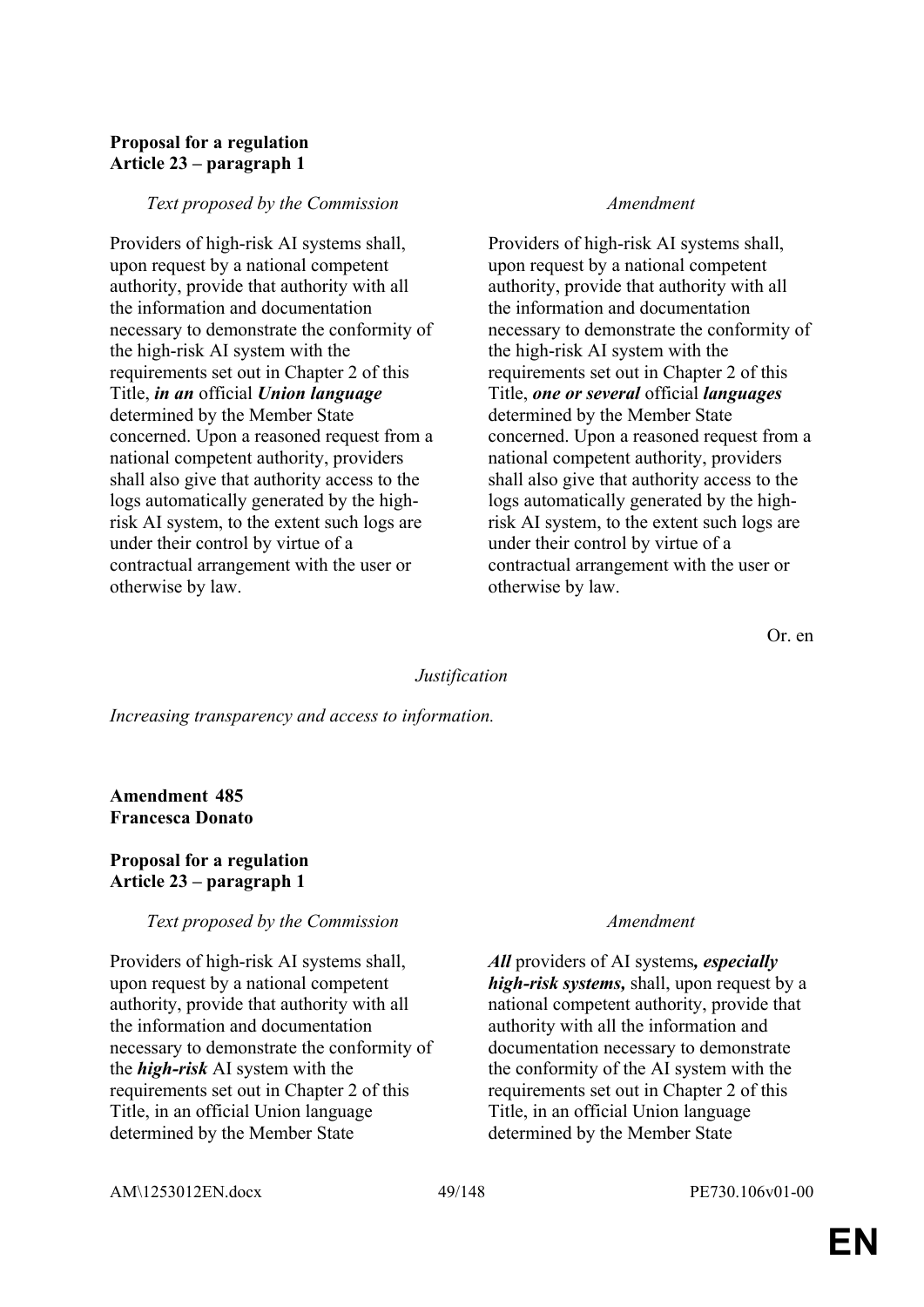concerned. Upon a reasoned request from a national competent authority, providers shall also give that authority access to the logs automatically generated by the *highrisk* AI system, to the extent such logs are under their control by virtue of a contractual arrangement with the user or otherwise by law.

concerned. Upon a reasoned request from a national competent authority, providers shall also give that authority access to the logs automatically generated by the AI system, to the extent such logs are under their control by virtue of a contractual arrangement with the user or otherwise by law.

Or. it

### **Amendment 486 Francesca Donato**

### **Proposal for a regulation Article 26 – paragraph 2**

### *Text proposed by the Commission Amendment*

2. Where an importer considers or has reason to consider that *a high-risk* AI system is not in conformity with this Regulation, it shall not place that system on the market until that AI system has been brought into conformity. Where the highrisk AI system presents a risk within the meaning of Article 65(1), the importer shall inform the provider of the AI system and the market surveillance authorities to that effect.

2. Where an importer considers or has reason to consider that *an* AI system is not in conformity with this Regulation, it shall not place that system on the market until that AI system has been brought into conformity. Where the high-risk AI system presents a risk within the meaning of Article 65(1), the importer shall inform the provider of the AI system and the market surveillance authorities to that effect.

Or. it

## **Amendment 487 Francesca Donato**

## **Proposal for a regulation Article 26 – paragraph 3**

### *Text proposed by the Commission Amendment*

3. Importers shall indicate their name, registered trade name or registered trade mark, and the address at which they can be contacted on the *high-risk* AI system or,

3. Importers shall indicate their name, registered trade name or registered trade mark, and the address at which they can be contacted on the AI system or, where that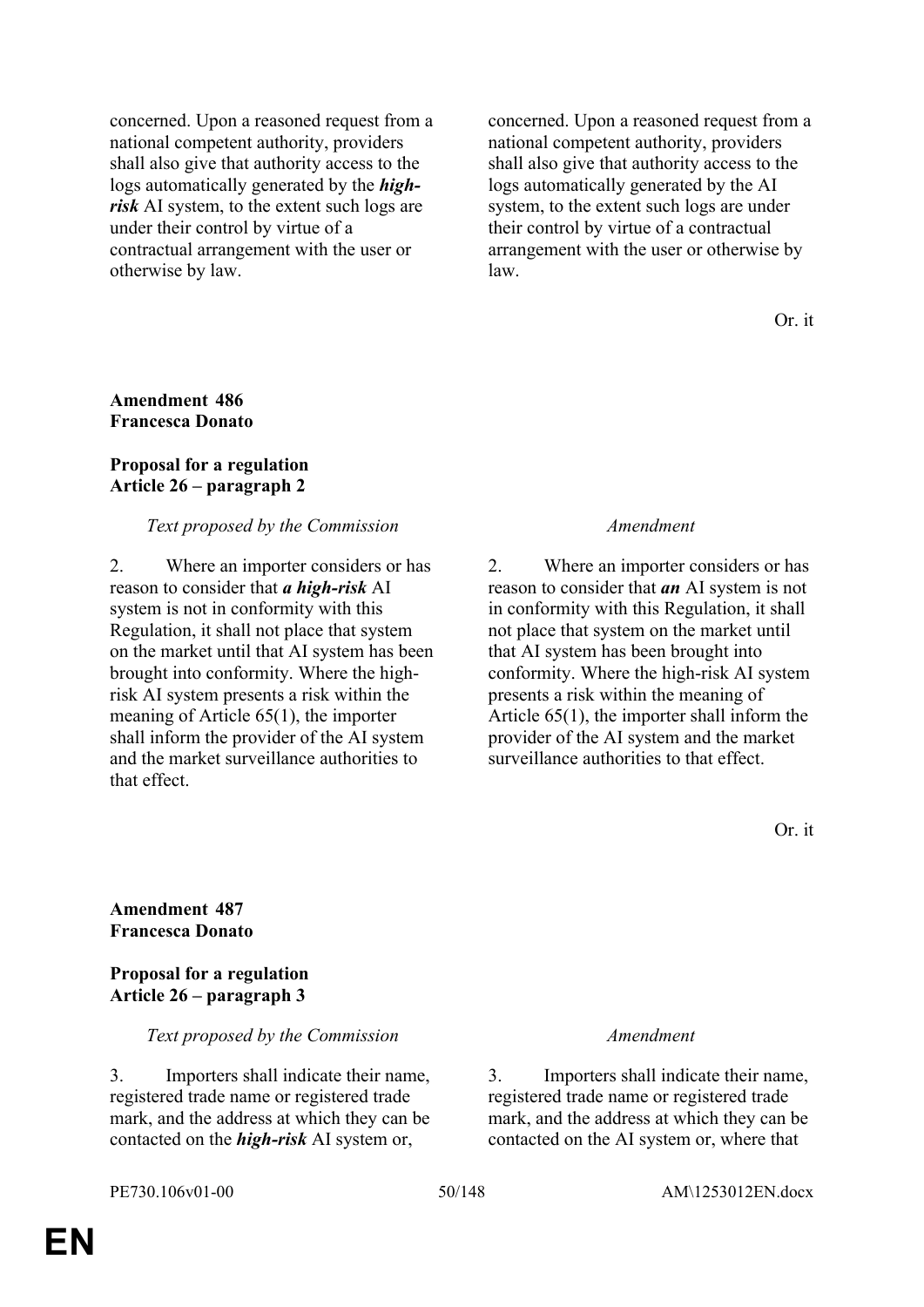where that is not possible, on its packaging or its accompanying documentation, as applicable.

is not possible, on its packaging or its accompanying documentation, as applicable.

Or. it

## **Amendment 488 Francesca Donato**

## **Proposal for a regulation Article 26 – paragraph 4**

#### *Text proposed by the Commission Amendment*

4. Importers shall ensure that, while *a high-risk* AI system is under their responsibility, where applicable, storage or transport conditions do not jeopardise its compliance with the requirements set out in Chapter 2 of this Title.

4. Importers shall ensure that, while *an* AI system is under their responsibility, where applicable, storage or transport conditions do not jeopardise its compliance with the requirements set out in Chapter 2 of this Title.

Or. it

## **Amendment 489 Francesca Donato**

## **Proposal for a regulation Article 26 – paragraph 5**

## *Text proposed by the Commission Amendment*

5. Importers shall provide national competent authorities, upon a reasoned request, with all necessary information and documentation to demonstrate the conformity of *a high-risk* AI system with the requirements set out in Chapter 2 of this Title in a language which can be easily understood by that national competent authority, including access to the logs automatically generated by the *high-risk* AI system to the extent such logs are under the control of the provider by virtue of a contractual arrangement with the user or otherwise by law. They shall also

5. Importers shall provide national competent authorities, upon a reasoned request, with all necessary information and documentation to demonstrate the conformity of *an* AI system with the requirements set out in Chapter 2 of this Title in a language which can be easily understood by that national competent authority, including access to the logs automatically generated by the AI system to the extent such logs are under the control of the provider by virtue of a contractual arrangement with the user or otherwise by law. They shall also

AM\1253012EN.docx 51/148 PE730.106v01-00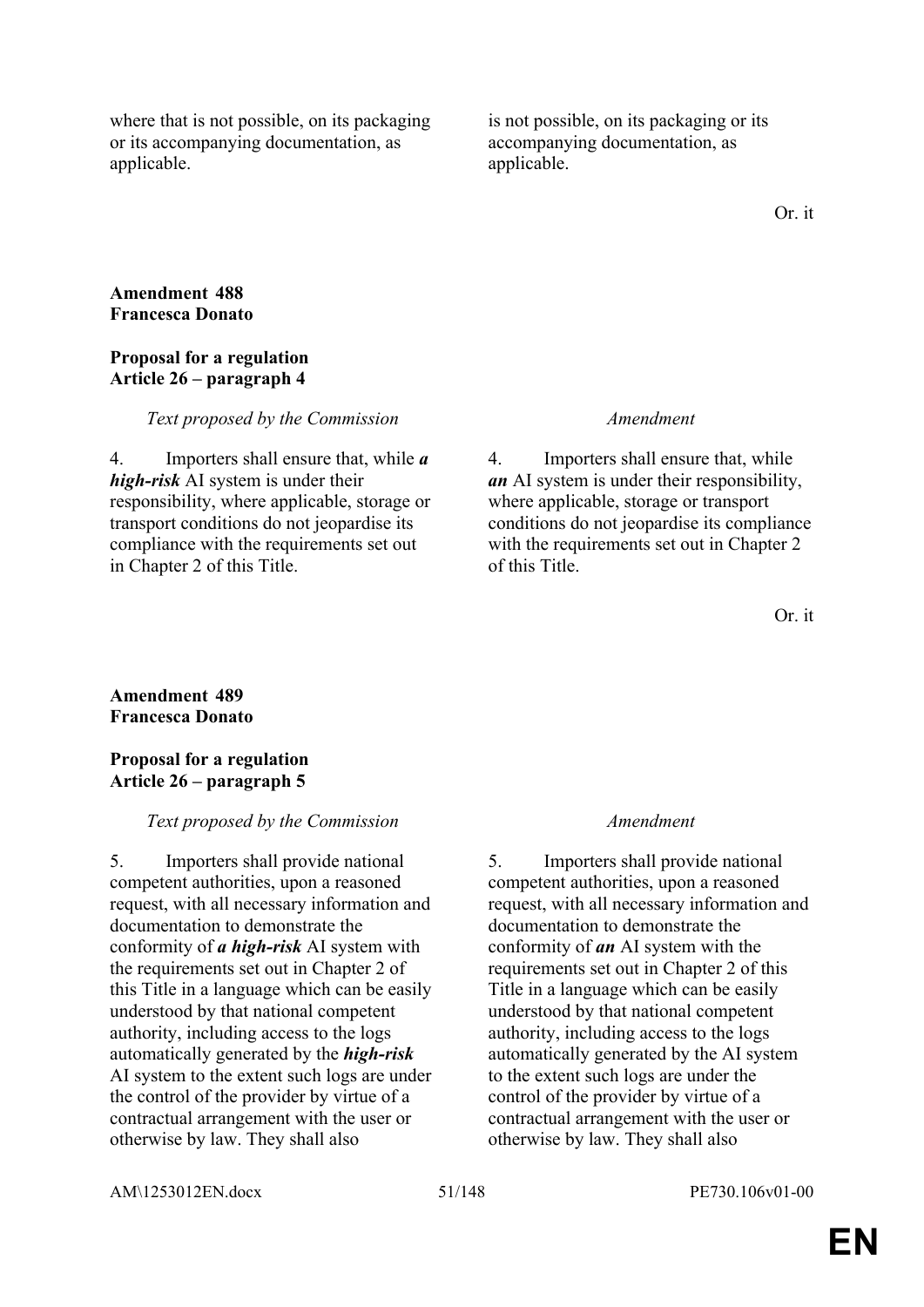cooperate with those authorities on any action national competent authority takes in relation to that system.

cooperate with those authorities on any action national competent authority takes in relation to that system.

Or. it

## **Amendment 490 Francesca Donato**

## **Proposal for a regulation Article 27 – paragraph 2**

## *Text proposed by the Commission Amendment*

2. Where a distributor considers or has reason to consider that *a high-risk* AI system is not in conformity with the requirements set out in Chapter 2 of this Title, it shall not make the *high-risk* AI system available on the market until that system has been brought into conformity with those requirements. Furthermore, where the system presents a risk within the meaning of Article 65(1), the distributor shall inform the provider or the importer of the system, as applicable, to that effect.

2. Where a distributor considers or has reason to consider that *an* AI system is not in conformity with the requirements set out in Chapter 2 of this Title, it shall not make the AI system available on the market until that system has been brought into conformity with those requirements. Furthermore, where the system presents a risk within the meaning of Article 65(1), the distributor shall inform the provider or the importer of the system, as applicable, to that effect.

Or. it

# **Amendment 491 Francesca Donato**

## **Proposal for a regulation Article 27 – paragraph 3**

## *Text proposed by the Commission Amendment*

3. Distributors shall ensure that, while *a high-risk* AI system is under their responsibility, where applicable, storage or transport conditions do not jeopardise the compliance of the system with the requirements set out in Chapter 2 of this Title.

3. Distributors shall ensure that, while *an* AI system is under their responsibility, where applicable, storage or transport conditions do not jeopardise the compliance of the system with the requirements set out in Chapter 2 of this Title.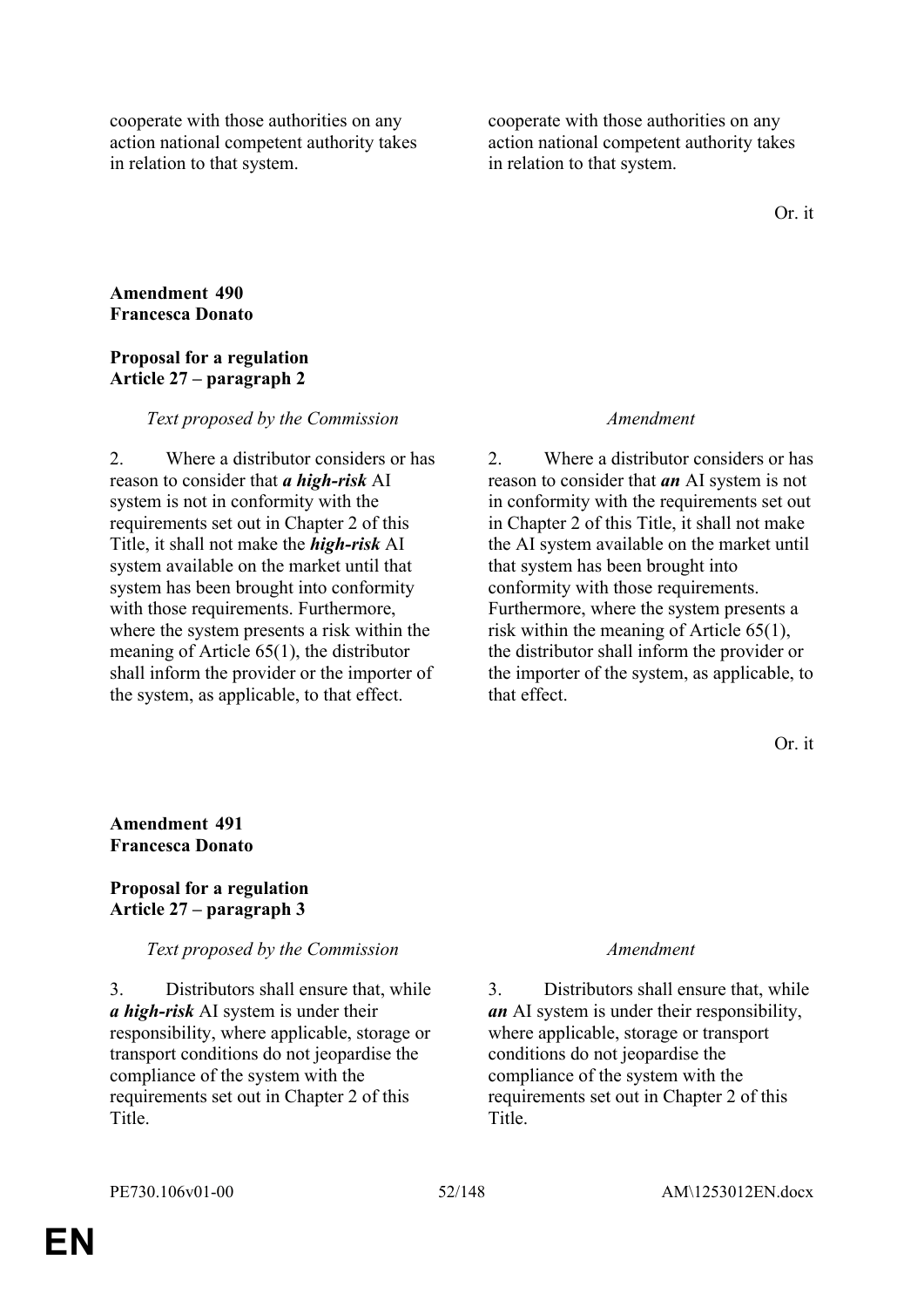## **Amendment 492 Francesca Donato**

## **Proposal for a regulation Article 27 – paragraph 4**

*Text proposed by the Commission Amendment*

4. A distributor that considers or has reason to consider that *a high-risk* AI system which it has made available on the market is not in conformity with the requirements set out in Chapter 2 of this Title shall take the corrective actions necessary to bring that system into conformity with those requirements, to withdraw it or recall it or shall ensure that the provider, the importer or any relevant operator, as appropriate, takes those corrective actions. Where the *high-risk* AI system presents a risk within the meaning of Article 65(1), the distributor shall immediately inform the national competent authorities of the Member States in which it has made the product available to that effect, giving details, in particular, of the non-compliance and of any corrective actions taken.

4. A distributor that considers or has reason to consider that *an* AI system which it has made available on the market is not in conformity with the requirements set out in Chapter 2 of this Title shall take the corrective actions necessary to bring that system into conformity with those requirements, to withdraw it or recall it or shall ensure that the provider, the importer or any relevant operator, as appropriate, takes those corrective actions. Where the AI system presents a risk within the meaning of Article 65(1), the distributor shall immediately inform the national competent authorities of the Member States in which it has made the product available to that effect, giving details, in particular, of the non-compliance and of any corrective actions taken.

Or. it

**Amendment 493 Pilar del Castillo Vera**

**Proposal for a regulation Article 28 – paragraph 1 – point c a (new)**

*Text proposed by the Commission Amendment*

*(ca) they place on the market or put into service, in one of the uses or sectors listed by Annex II and Annex III, an AI system not originally or specifically* 

AM\1253012EN.docx 53/148 PE730.106v01-00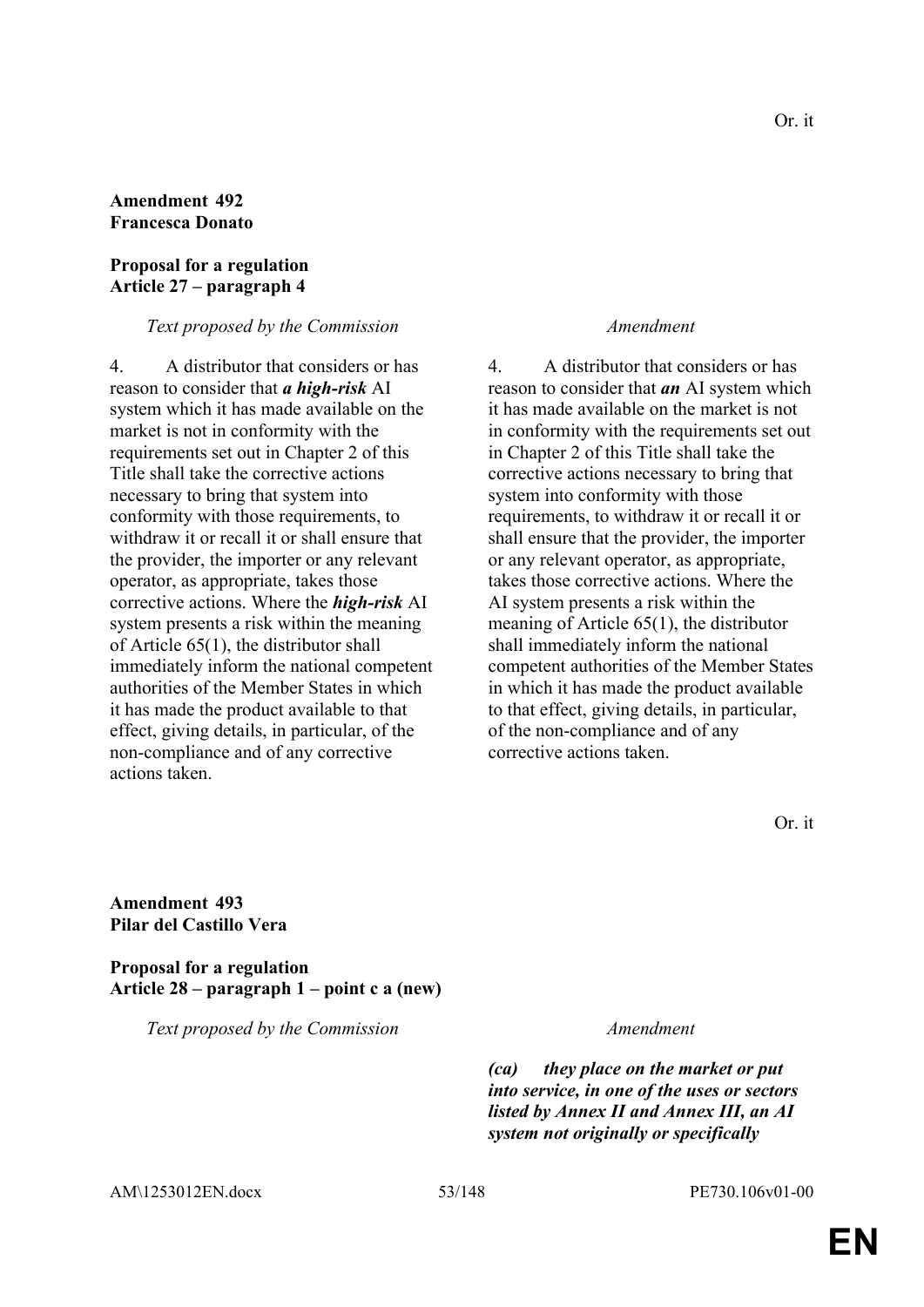*developed for those uses or sectors, or make a substantial modification to, or train an AI system so as to qualify it for one of the uses or sectors listed by Annex II and Annex III, whereas the AI system was not originally or specifically developed for those uses or sectors.*

Or. en

**Amendment 494 Miapetra Kumpula-Natri** on behalf of the S&D Group

**Proposal for a regulation Article 28 a (new)**

*Text proposed by the Commission Amendment*

*Article 28 a*

*Obligations for providers of generalpurpose AI systems*

*1. Any legal entity that places on the market or puts into service under its own name or trademark or uses a general purpose AI system made available on the market for an intended high-risk purpose, that makes it subject to this Regulation, shall be considered the provider of the AI system in accordance with this Regulation.*

*2. Providers of general-purpose AI systems used shall be obliged to ensure, through technical means, the transparency and the auditability required for downstream providers to comply with the obligations outlined in the Chapter 2 and Chapter 3 of the title III of this Regulation. In addition, the provider of general-purpose AI system shall provide additional information on the relevant limitations of the general purpose AI systems, as well as potential risks to fundamental rights, environment or the society at large.*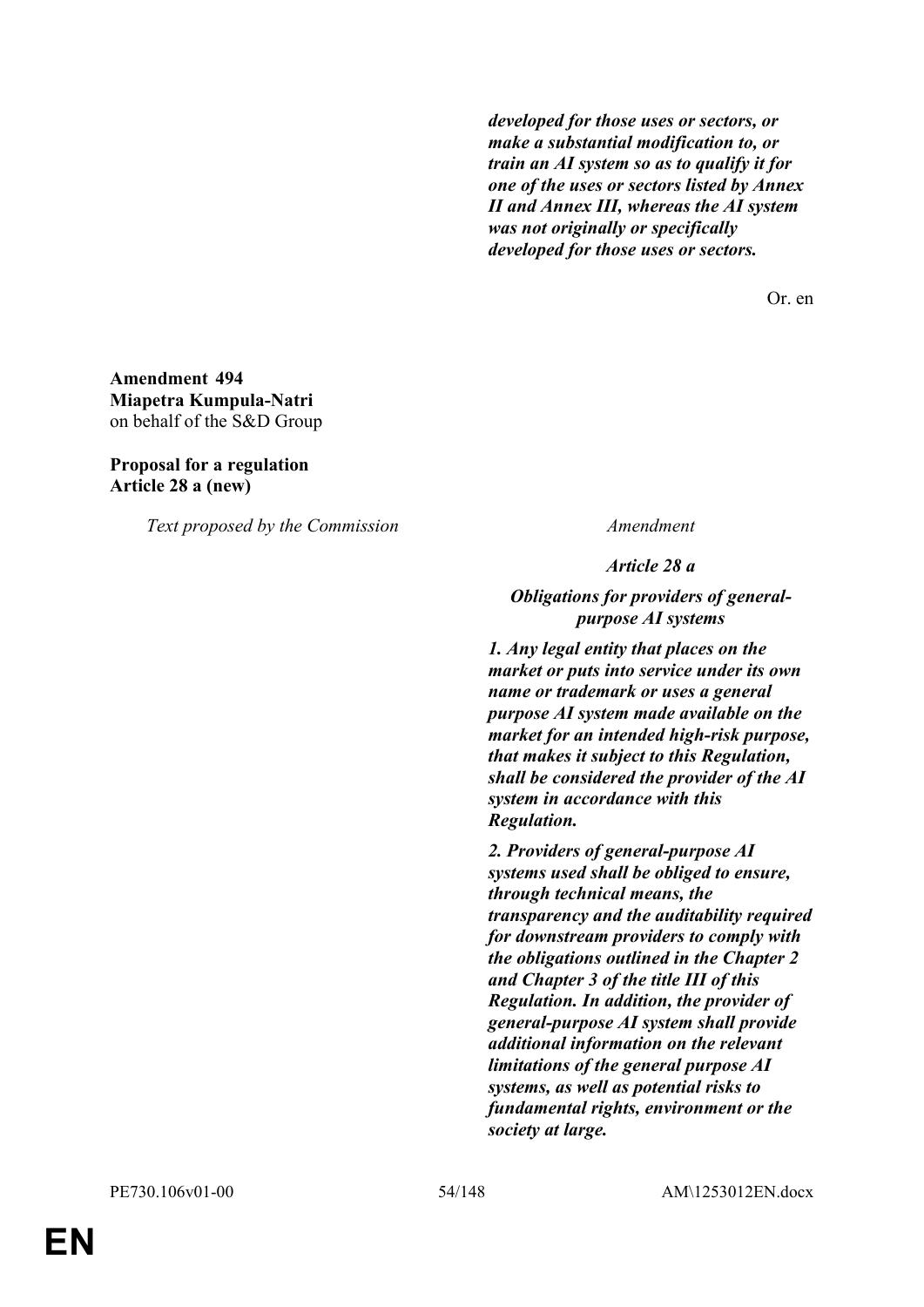*3. This information shall be made available to developers utilising such general purpose AI systems as part of the products delivered to the markets.*

*4. This Article shall apply irrespective of whether the general purpose AI system is open source software or not.*

Or. en

## **Amendment 495 Gianna Gancia, Matteo Adinolfi, Elena Lizzi, Paolo Borchia, Isabella Tovaglieri, Angelo Ciocca**

## **Proposal for a regulation Article 29 – paragraph 2**

## *Text proposed by the Commission Amendment*

2. The obligations in paragraph 1 are without prejudice to other user obligations under Union or national law and to the user's discretion in organising its own resources and activities for the purpose of implementing the human *oversight* measures indicated by the provider.

2. The obligations in paragraph 1 are without prejudice to other user obligations under Union or national law and to the user's discretion in organising its own resources and activities for the purpose of implementing the human *supervision* measures indicated by the provider.

Or. it

# **Amendment 496 Tsvetelina Penkova, Romana Jerković**

**Proposal for a regulation Article 29 a (new)**

*Text proposed by the Commission Amendment*

## *Article 29 a*

#### *Jurisdiction and territoriality*

*Providers as defined in point 2 of Article 3 and within the meaning of Article 28, paragraph 1, shall be deemed to be under the jurisdiction of the Member State in which they have their main establishment* 

AM\1253012EN.docx 55/148 PE730.106v01-00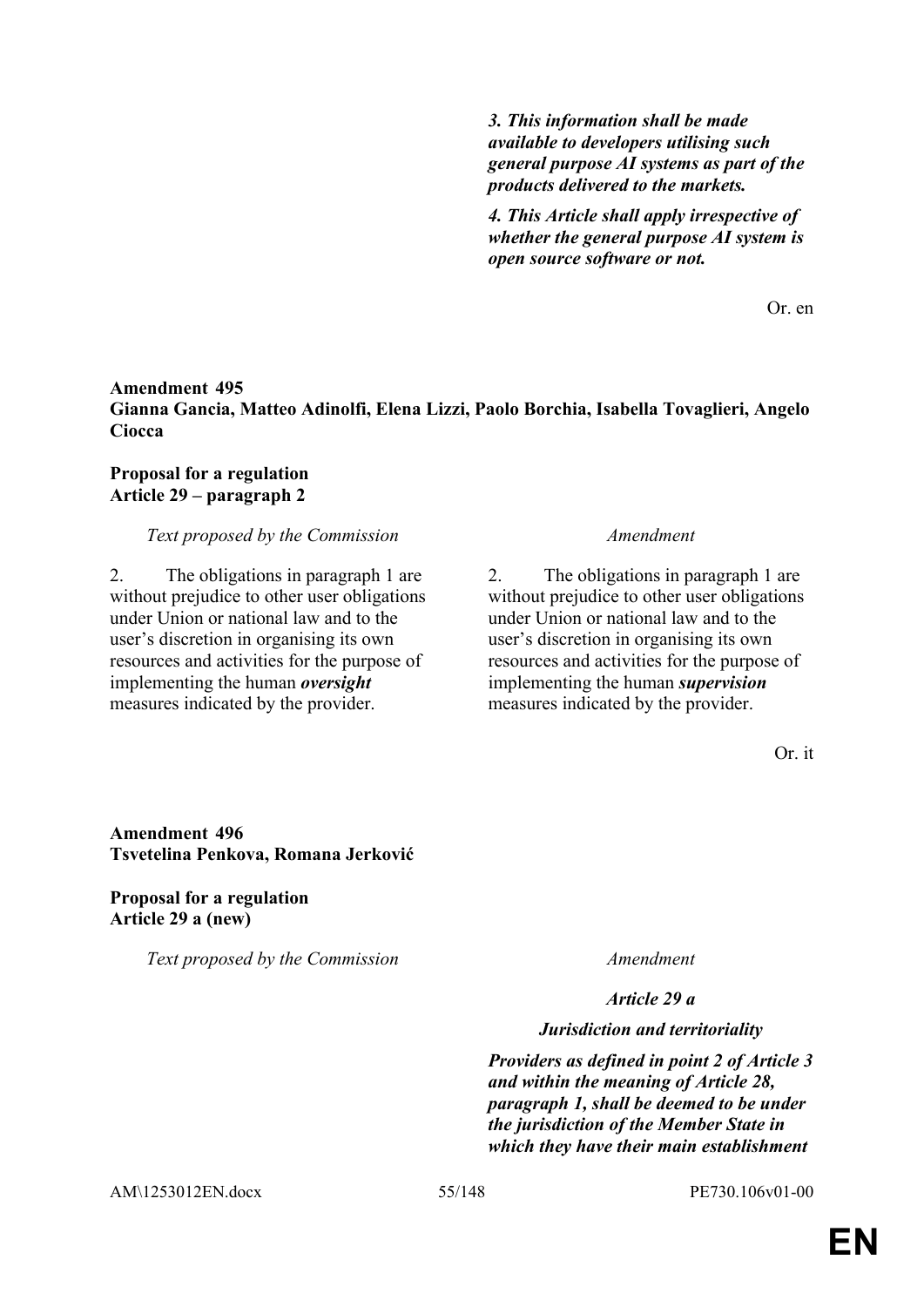*in the Union.*

Or. en

## **Amendment 497 Elena Kountoura**

**Proposal for a regulation Article 29 a (new)**

*Text proposed by the Commission Amendment*

*Article 29 a*

*Obligation on users to define affected persons*

*Before putting into use a high-risk AI system as defined in Article 6(2), the user shall define categories of natural persons and groups likely to be affected by the use of the system.*

Or. en

**Amendment 498 Miapetra Kumpula-Natri** on behalf of the S&D Group

# **Proposal for a regulation Article 29 a (new)**

*Text proposed by the Commission Amendment*

*Article 29 a*

*Obligations on user to define affected persons*

*1. Before implementing a high-risk AI system as defined in Article 6(2), the user shall describe persons or groups of natural persons likely to be affected by the use of the system.*

Or. en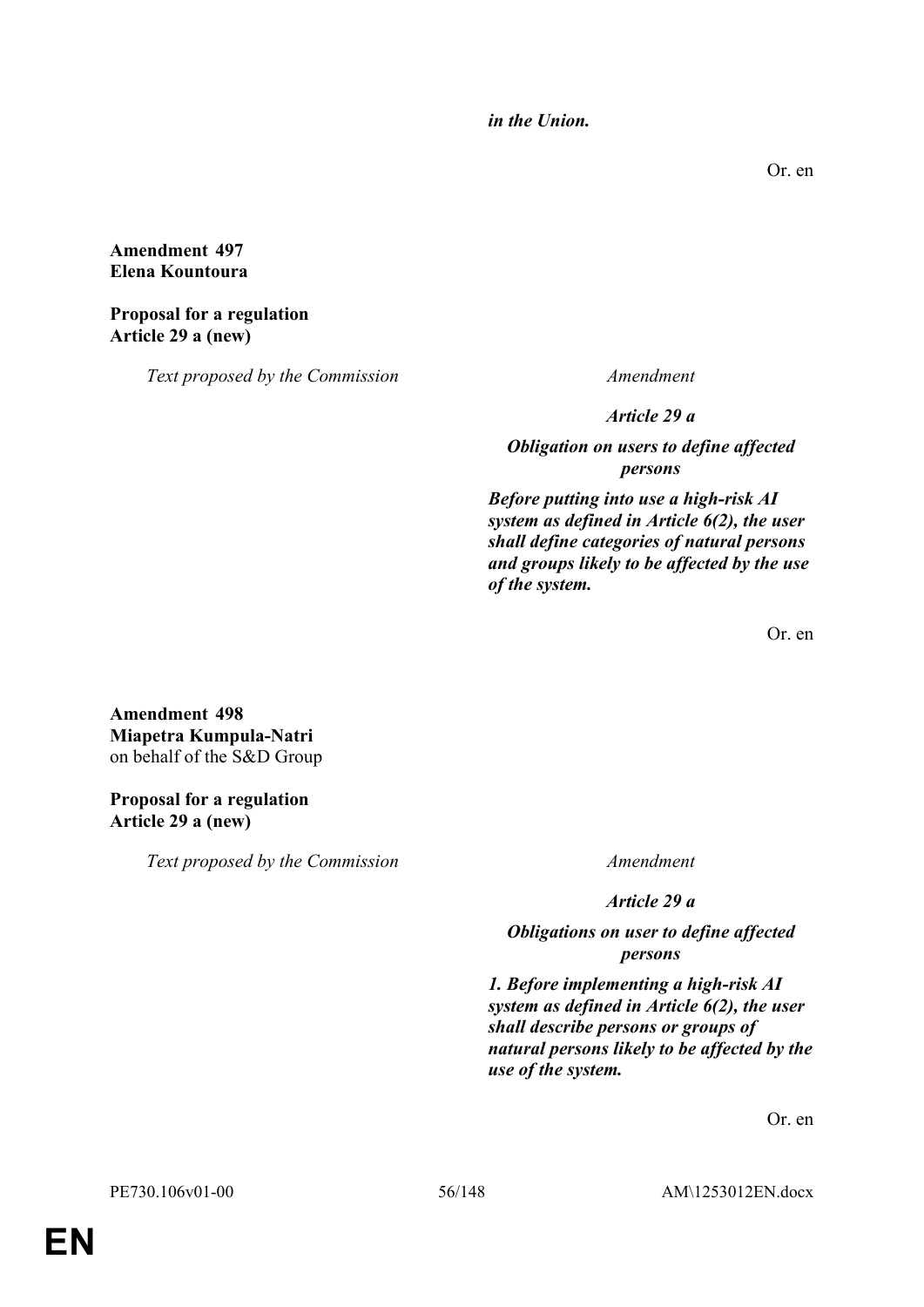## **Amendment 499 Elena Kountoura**

#### **Proposal for a regulation Article 29 b (new)**

*Text proposed by the Commission Amendment*

*Article 29 b*

*Fundamental rights impact assessments for high-risk AI systems*

*1. Users of high-risk AI systems shall conduct an assessment of the systems' impact in the context of use before putting the system into use. This assessment shall include, but is not limited to, the following:* 

*a. a clear outline of the intended purpose for which the system will be used;*

*b. a clear outline of the intended geographic and temporal scope of the system's use;*

*c. verification of the legality of the system in accordance with Union and national law, fundamental rights law, Union accessibility legislation, and the extent to which the system is in compliance with this Regulation;*

*d. the likely impact on fundamental rights of the high-risk AI system, including any indirect impacts or consequences of the system's use;*

*e. any specific risk of harm likely to impact marginalised persons or those groups at risk of discrimination, or increase existing societal inequalities;*

*f. the foreseeable impact of the use of the system on the environment, including but not limited to energy consumption;*

*g. any other negative impact on the public interest; and*

*h. clear steps as to how the harms identified will be mitigated, and how* 

AM\1253012EN.docx 57/148 PE730.106v01-00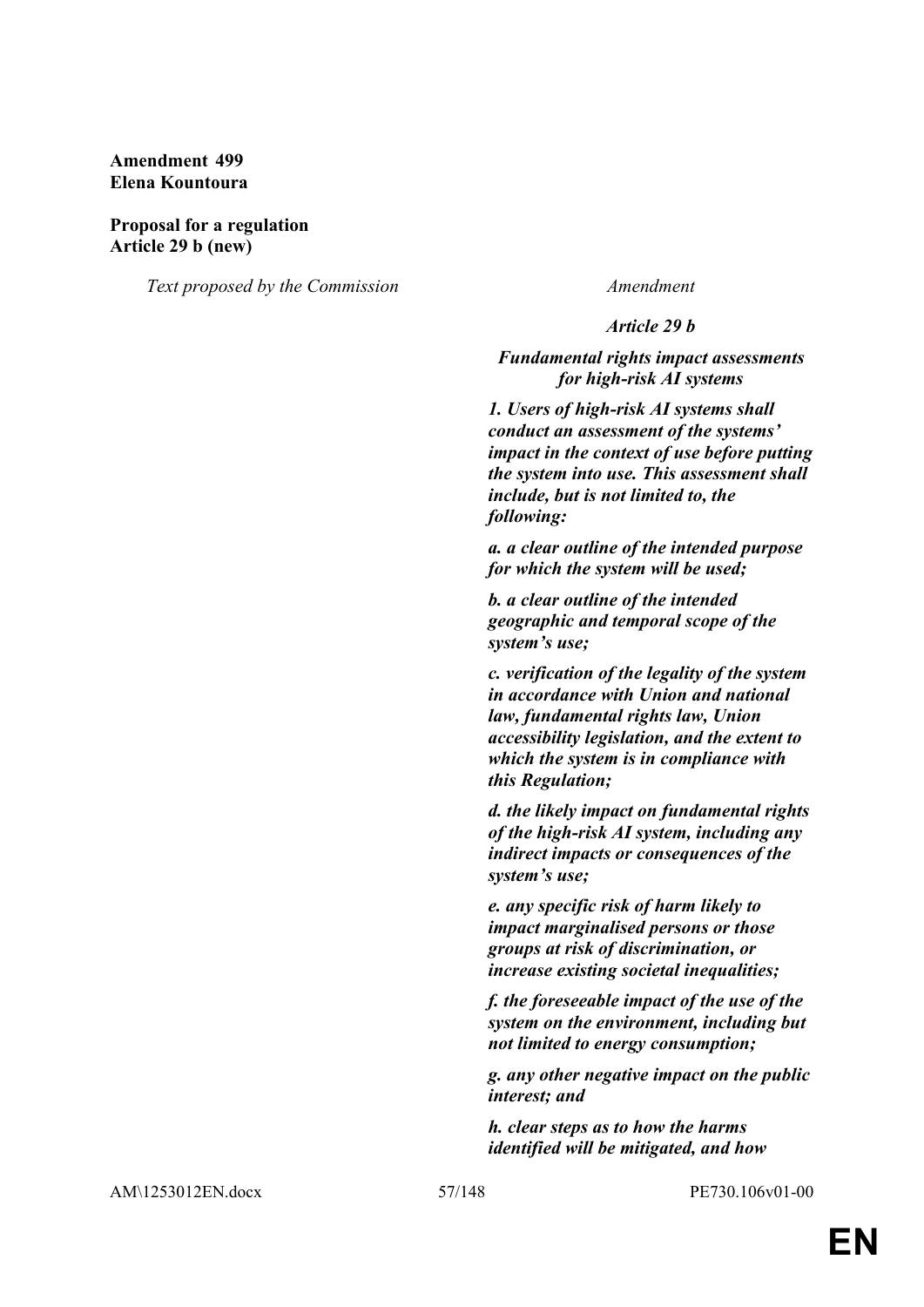*effective this mitigation is likely to be.*

 *2. If adequate steps to mitigate the risks outlined in the course of the assessment in paragraph 1 cannot be identified, the system shall not be put into use. Market surveillance authorities, pursuant to their capacity under Articles 65 and 67, may take this information into account when investigating systems which present a risk at national level.*

*3. The obligation outlined under paragraph 1 applies for each new deployment of the high-risk AI system.*

*4. In the course of the impact assessment, the user shall notify relevant national authorities and all relevant stakeholders with a view to receiving input into the impact assessment.*

*5. Where, following the impact assessment process, the user decides to put the highrisk AI system into use, the user shall be required to publish the results of the impact assessment as part of the registration of use pursuant to their obligation under Article 51(2).*

*6. Where the user is already required to carry out a data protection impact assessment under Article 35 of Regulation (EU) 2016/679 or Article 27 of Directive (EU)2016/680, the impact assessment outlined in paragraph 1 shall be conducted in conjunction to the data protection impact assessment and be published as an addendum.*

*7. Users of high-risk AI systems shall use the information provided under Article 13 to comply with their obligation under paragraph 1.*

*8. The obligations on users in paragraph 1 is without prejudice to the obligations on users of all high risk AI systems as outlined in Article 29.*

Or. en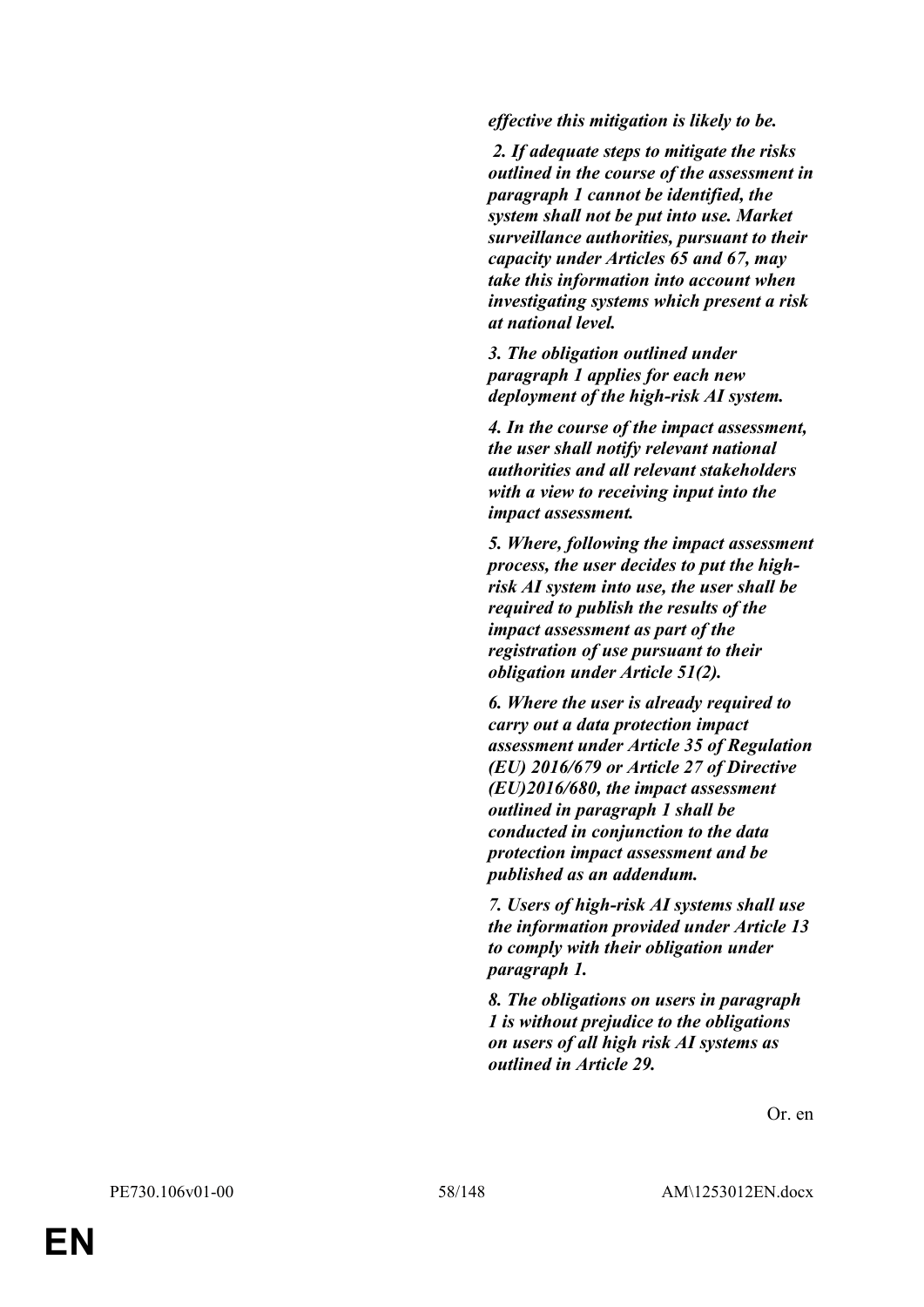**Amendment 500 Miapetra Kumpula-Natri** on behalf of the S&D Group

### **Proposal for a regulation Article 29 b (new)**

*Text proposed by the Commission Amendment*

*Article 29 b*

*Fundamental rights impact assessment for high risk AI system*

*1. Users of high-risk AI systems defined in Article 6(2) shall assess the systems' impact of the use prior to putting the system into work.*

*2. This assessment shall include, but is not limited to, the following:*

*a) a clear outline of the intended purpose for which the system will be used´;*

*b) a clear outline of the intended geographic and temporal scope of the system's use*

*c) the reasonably foreseeable impacts on fundamental rights of the persons affected by the high-risk AI system,*

*d) the reasonably foreseeable risk of harm likely to impact marginalized persons or those groups at risk of discrimination, or increase existing societal inequalities;*

*e) the reasonably foreseeable impact of the use of the system on the environment,*

*f) in case of identification of reasonably foreseeable harms, clear steps as to how these harms will be addressed*

*3. The obligation outlined under paragraph 1 applies for each new deployment of the high-risk AI system*

*4. Where, following the impact assessment process, the user decides to put the highrisk AI system into use, the user shall be required to publish the results of the*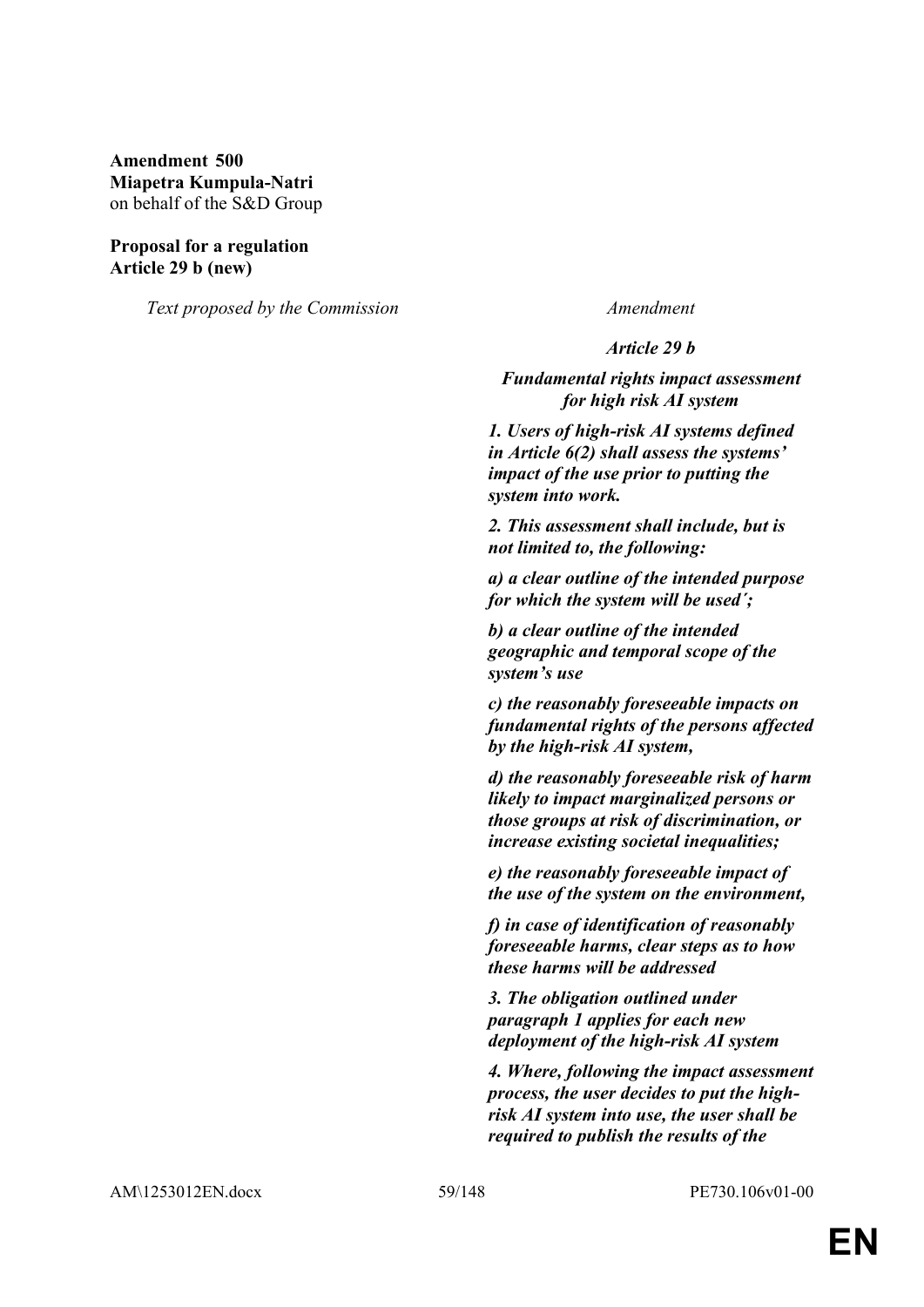*impact assessment as part of the registration of use pursuant to their obligation under Article 51(2).*

*5. The obligations on users in paragraph 1 is without prejudice to the obligations on users of all high risk AI systems as outlined in Article 29.*

Or. en

**Amendment 501 Tsvetelina Penkova, Romana Jerković**

**Proposal for a regulation Article 38 – paragraph 2 a (new)**

*Text proposed by the Commission Amendment*

*2a. Where a competent authority of a Member State requires obtaining an EU declaration of conformity of a provider which has its main establishment in another Member State, that request shall be made through the competent authority of the Member State where the provider has its main establishment. The information shall be transmitted by the provider in an official language of the Member State where it has its main establishment. The Commission is empowered to adopt delegated acts in accordance with this paragraph to further define the modalities for issuing and handling such requests.*

Or. en

## **Amendment 502 Francesca Donato**

## **Proposal for a regulation Article 40 – paragraph 1**

*Text proposed by the Commission Amendment*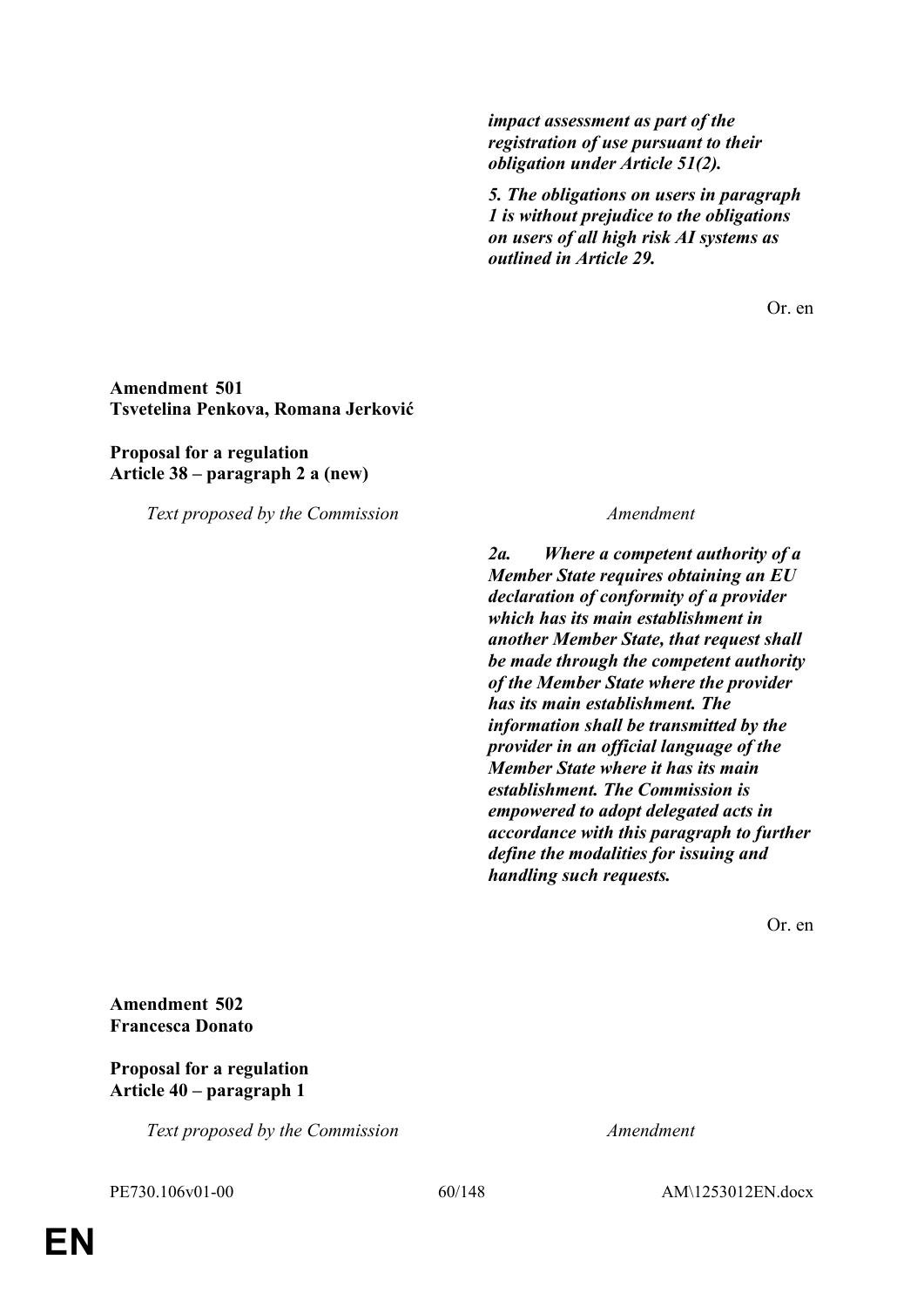*High-risk* AI systems which are in conformity with harmonised standards or parts thereof the references of which have been published in the Official Journal of the European Union shall be presumed to be in conformity with the requirements set out in Chapter 2 of this Title, to the extent those standards cover those requirements.

AI systems which are in conformity with harmonised standards or parts thereof the references of which have been published in the Official Journal of the European Union shall be presumed to be in conformity with the requirements set out in Chapter 2 of this Title, to the extent those standards cover those requirements.

Or. it

**Amendment 503 Miapetra Kumpula-Natri** on behalf of the S&D Group

## **Proposal for a regulation Article 40 – paragraph 1 a (new)**

*Text proposed by the Commission Amendment*

*The Commission shall ensure that the process of developing harmonised standards includes an assessment of risks to fundamental rights, environment and society at large.*

Or. en

**Amendment 504 Miapetra Kumpula-Natri** on behalf of the S&D Group

## **Proposal for a regulation Article 40 – paragraph 1 b (new)**

*Text proposed by the Commission Amendment*

*The Commission shall ensure that the process developing harmonised standards on artificial intelligence systems is open to stakeholders listed in the Article 5 of Regulation (EU) No 1025/2012.The Commission shall direct funds to stakeholders listed in Annex III of that Regulation in line with the Article 17 of* 

AM\1253012EN.docx 61/148 PE730.106v01-00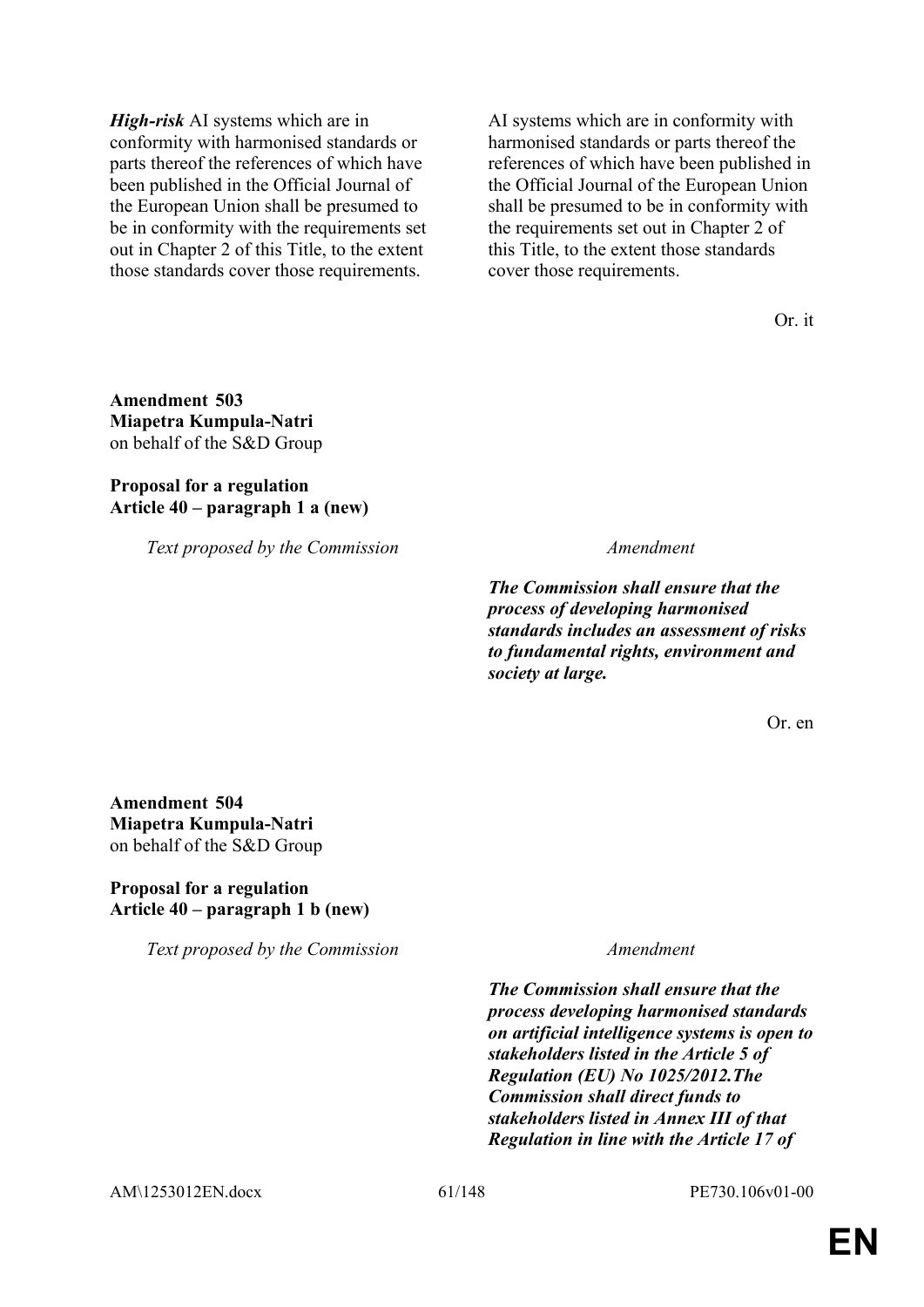*that regulation to facilitate effective participation of the stakeholders with particular emphasis on the relevant stakeholders for the paragraph 2.*

Or. en

**Amendment 505 Miapetra Kumpula-Natri** on behalf of the S&D Group

## **Proposal for a regulation Article 40 – paragraph 1 c (new)**

*Text proposed by the Commission Amendment*

*The Commission shall review the harmonized standards before they are published in the Official Journal and prepare a report outlining their adequacy with paragraph 2 of this Article.*

Or. en

# **Amendment 506 Henna Virkkunen**

## **Proposal for a regulation Article 41 – paragraph 1**

# *Text proposed by the Commission Amendment*

1. Where harmonised standards referred to in Article 40 do not exist or where the Commission considers that the relevant harmonised standards are insufficient or that there is a need to address specific safety or fundamental right *concerns*, the Commission may, by means of implementing acts, adopt common specifications in respect of the requirements set out in Chapter 2 of this Title. Those implementing acts shall be adopted in accordance with the examination procedure referred to in

1. Where harmonised standards referred to in Article 40 do not exist or where the Commission considers that the relevant harmonised standards are *significantly* insufficient or that there is a need to address specific *and pressing* safety or fundamental right *concern that cannot be sufficiently settled by development of harmonised standards*, the Commission may, by means of implementing acts, adopt common specifications in respect of the requirements set out in Chapter 2 of this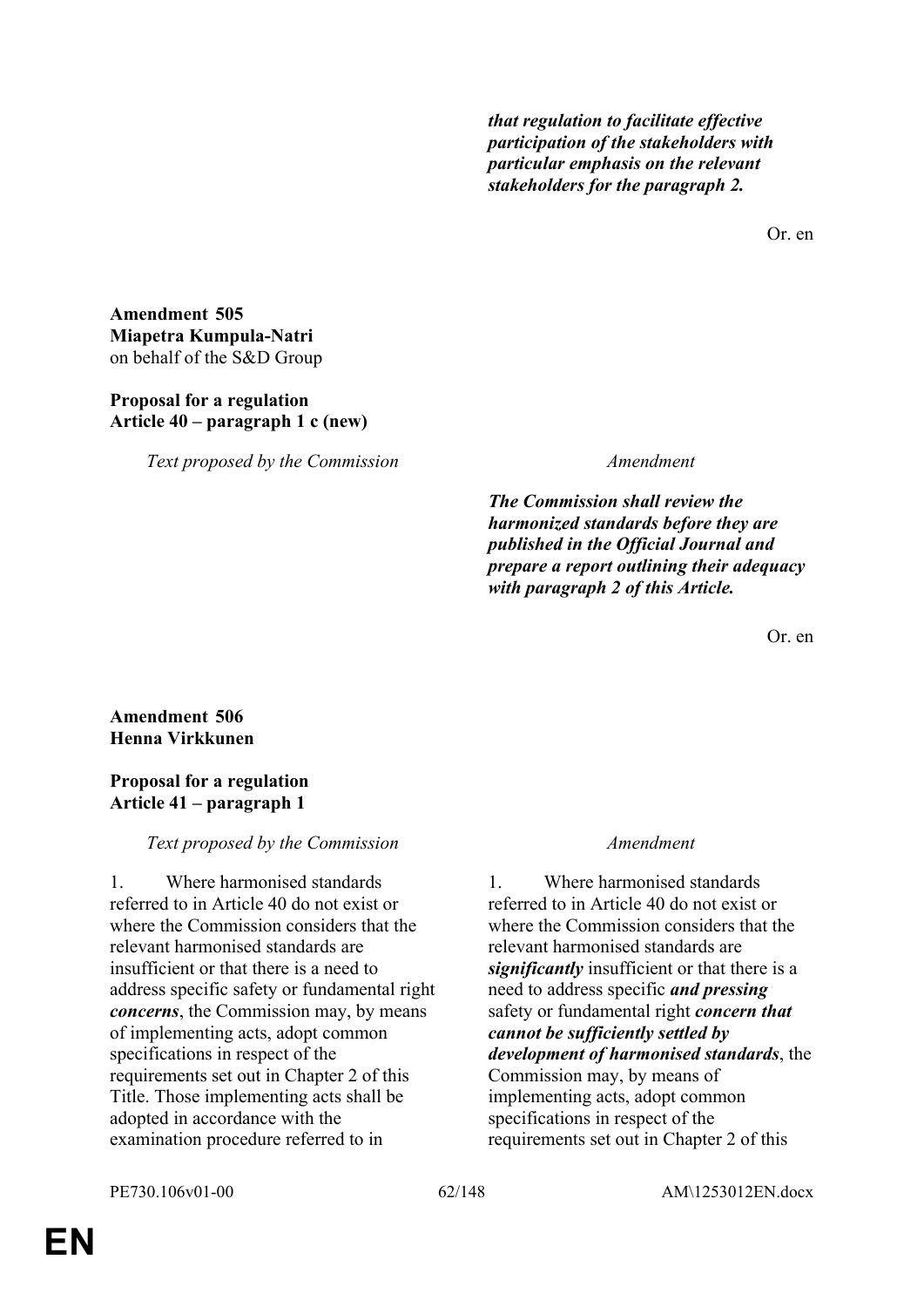Article 74(2). Title. Those implementing acts shall be adopted in accordance with the examination procedure referred to in Article 74(2).

Or. en

## *Justification*

*The proposal includes very wide powers for the Commission to adopt common specifications on top of harmonised standards. This adds to unpredictability of the act.*

**Amendment 507 Miapetra Kumpula-Natri** on behalf of the S&D Group

## **Proposal for a regulation Article 41 – paragraph 2**

*Text proposed by the Commission Amendment*

2. The Commission, when preparing the common specifications referred to in paragraph 1, shall gather the views of relevant *bodies* or expert groups established under relevant sectorial Union law.

2. The Commission, when preparing the common specifications referred to in paragraph 1, shall gather*, where relevant,* the views of relevant *stakeholders, such as SME's and start-ups, civil society and social partners* or expert groups established under relevant sectorial Union law.

Or. en

## **Amendment 508 Henna Virkkunen**

**Proposal for a regulation Article 41 – paragraph 2**

## *Text proposed by the Commission Amendment*

2. The Commission, when preparing the common specifications referred to in *paragraph 1*, shall gather the views of relevant bodies or expert groups established under relevant sectorial Union

2. The Commission, when preparing the common specifications referred to in *paragraph1*, shall gather the views of *the developers and providers of High-risk AI systems and* relevant bodies or expert

AM\1253012EN.docx 63/148 PE730.106v01-00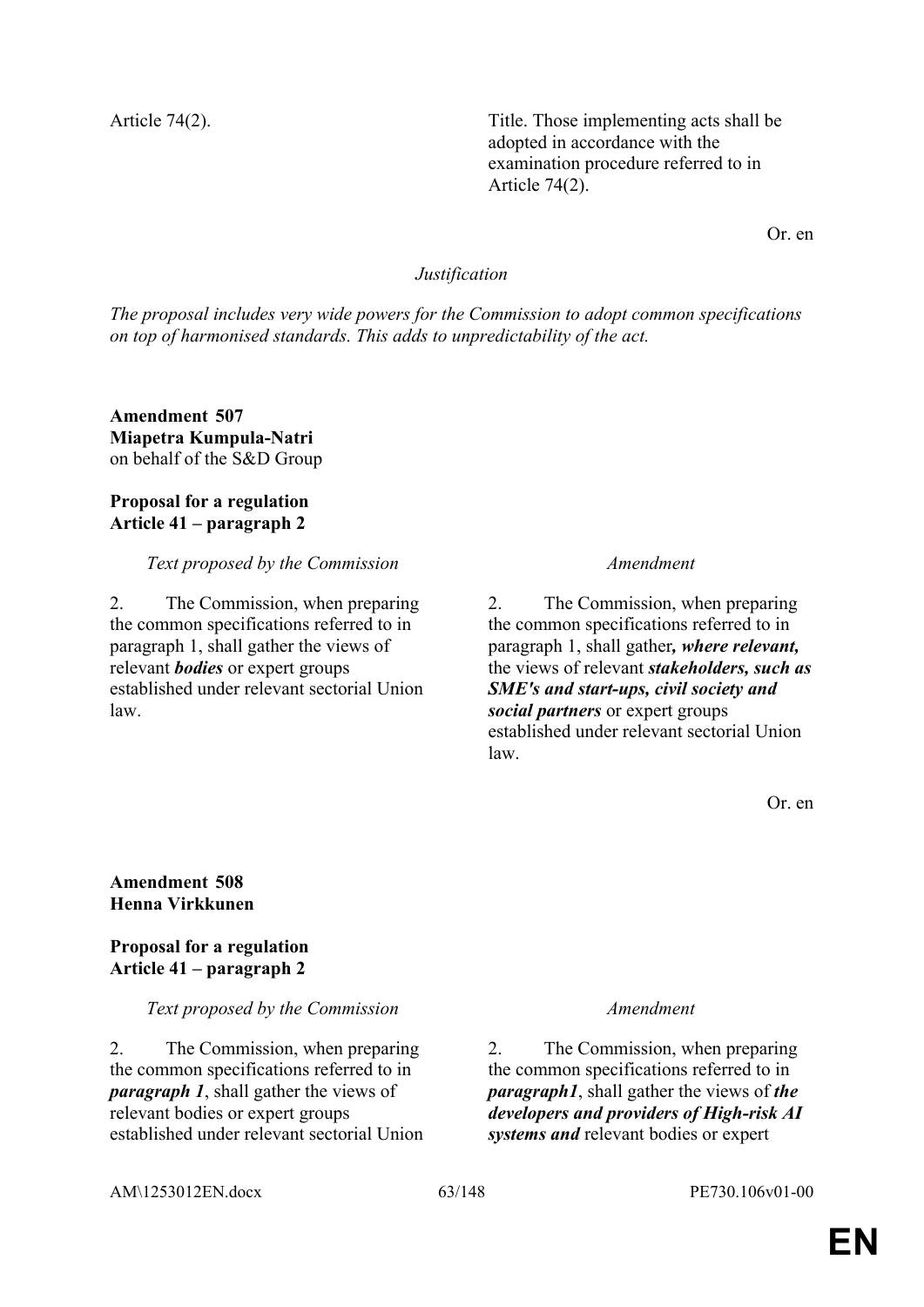law. groups established under relevant sectorial Union law.

Or. en

## *Justification*

*The proposal includes very wide powers for the Commission to adopt common specifications on top of harmonised standards. This adds to unpredictability of the act. Therefore stronger boundaries should be set for the Commission's use of common specifications.*

**Amendment 509 Francesca Donato**

## **Proposal for a regulation Article 41 – paragraph 3**

## *Text proposed by the Commission Amendment*

3. *High-risk* AI systems which are in conformity with the common specifications referred to in paragraph 1 shall be presumed to be in conformity with the requirements set out in Chapter 2 of this Title, to the extent those common specifications cover those requirements.

3. AI systems which are in conformity with the common specifications referred to in paragraph 1 shall be presumed to be in conformity with the requirements set out in Chapter 2 of this Title, to the extent those common specifications cover those requirements.

Or. it

# **Amendment 510 Nicola Beer, Klemen Grošelj, Iskra Mihaylova, Martina Dlabajová**

## **Proposal for a regulation Article 42 – paragraph 1**

## *Text proposed by the Commission Amendment*

1. Taking into account their intended purpose, high-risk AI systems that have been trained and tested on data concerning the specific geographical, behavioural and functional setting within which they are intended to be used shall be presumed to be in compliance with the requirement set out in Article 10(4).

1. Taking into account their intended purpose *and based on the risk evaluation*, high-risk AI systems that have been trained and tested on data concerning the specific geographical, behavioural and functional setting within which they are intended to be used shall be presumed to be in compliance with the requirement set out in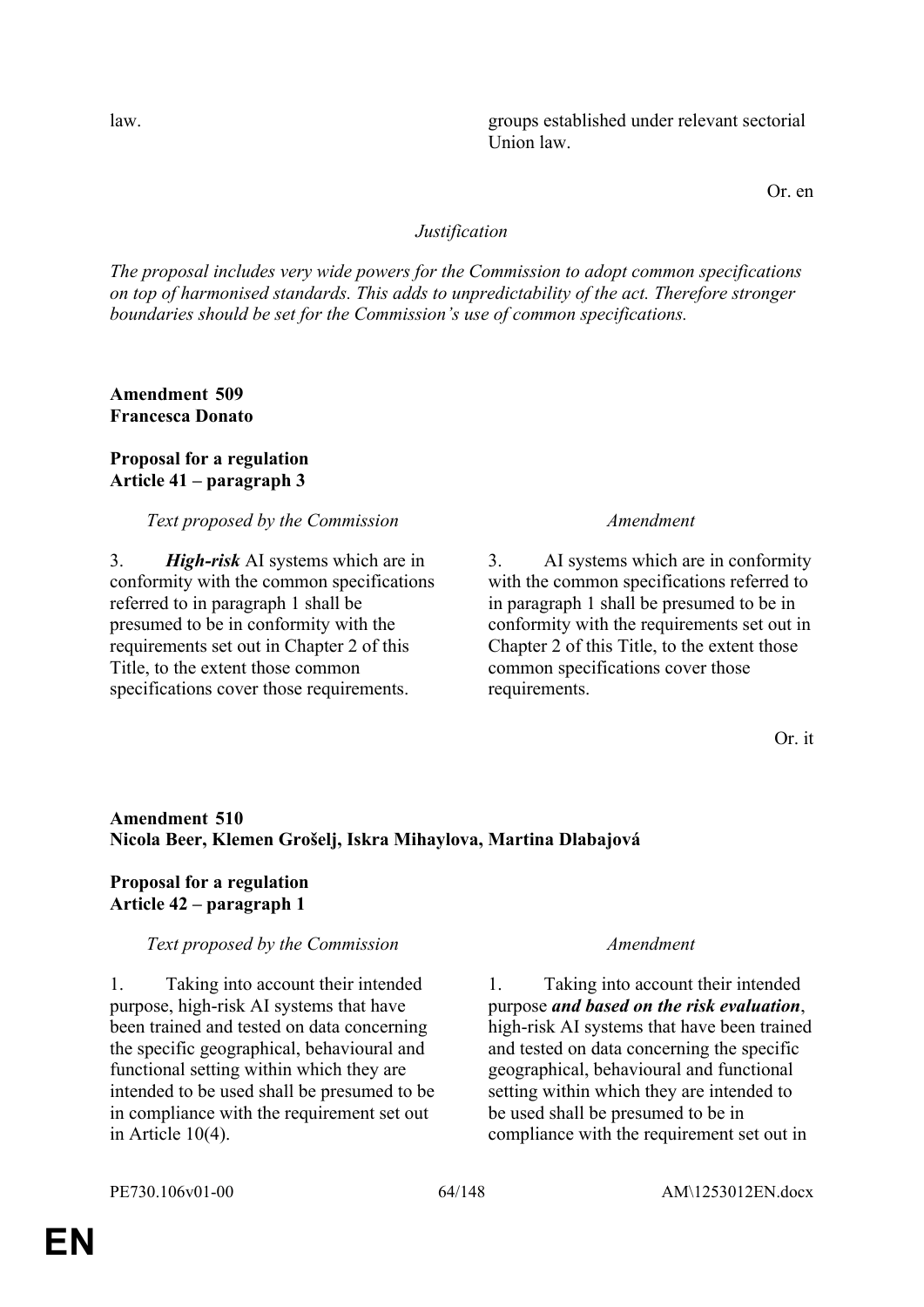Article 10(4).

## **Amendment 511 Miapetra Kumpula-Natri** on behalf of the S&D Group

## **Proposal for a regulation Article 42 – paragraph 1**

## *Text proposed by the Commission Amendment*

1. Taking into account their intended purpose, high-risk AI systems that have been trained and tested on data concerning the specific geographical, behavioural and functional setting within which they are intended to be used shall be presumed to be in compliance with the requirement set out in Article 10(4).

1. Taking into account their intended purpose, high-risk AI systems that have been trained and tested on data concerning the specific geographical, behavioural*, contextual* and functional setting within which they are intended to be used shall be presumed to be in compliance with the requirement set out in Article 10(4).

Or. en

## **Amendment 512 Elena Kountoura**

## **Proposal for a regulation Article 43 – paragraph 1 – introductory part**

## *Text proposed by the Commission Amendment*

1. For high-risk AI systems listed in point 1 of Annex III, where, in demonstrating the compliance of a highrisk AI system with the requirements set out in Chapter 2 of this Title, the provider has applied harmonised standards referred to in Article 40, or, where applicable, common specifications referred to in Article 41, the provider shall follow *one of* the following *procedures*:

1. For high-risk AI systems listed in point 1 of Annex III, where, in demonstrating the compliance of a highrisk AI system with the requirements set out in Chapter 2 of this Title, the provider has applied harmonised standards referred to in Article 40, or, where applicable, common specifications referred to in Article 41, the provider shall follow the following *procedure*:

Or. en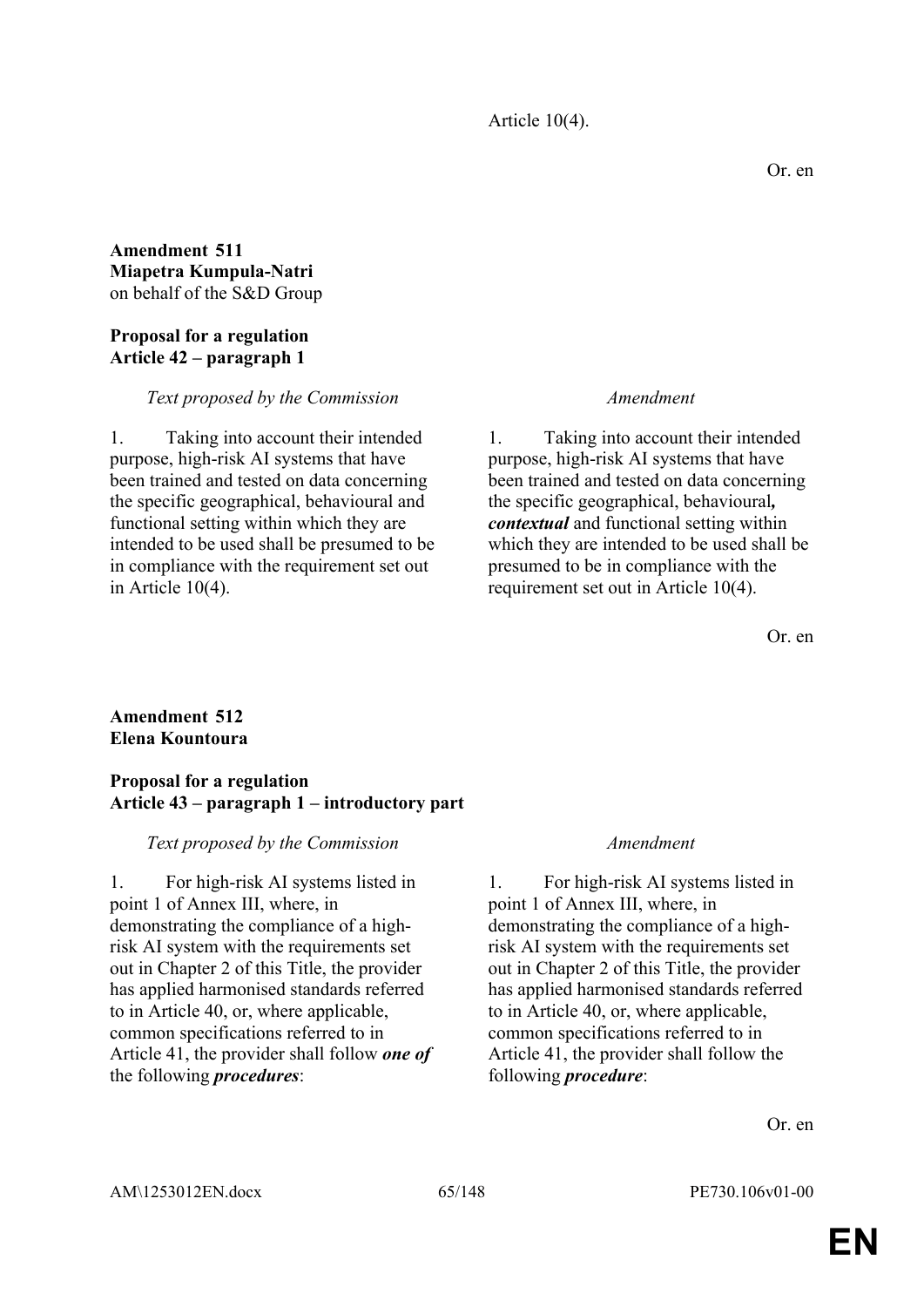**Amendment 513 Elena Kountoura**

## **Proposal for a regulation Article 43 – paragraph 1 – point a**

*Text proposed by the Commission Amendment*

*(a) the conformity assessment procedure based on internal control referred to in Annex VI;*

*deleted*

Or. en

**Amendment 514 Elena Kountoura**

## **Proposal for a regulation Article 43 – paragraph 2**

## *Text proposed by the Commission Amendment*

2. *For high-risk AI systems referred to in points 2 to 8 of Annex III, providers shall follow the conformity assessment procedure based on internal control as referred to in Annex VI, which does not provide for the involvement of a notified body.* For high-risk AI systems referred to in point 5(b) of Annex III, placed on the market or put into service by credit institutions regulated by Directive 2013/36/EU, the conformity assessment shall be carried out as part of the procedure referred to in Articles 97 to101 of that **Directive** 

2. For high-risk AI systems referred to in point 5(b) of Annex III, placed on the market or put into service by credit institutions regulated by Directive 2013/36/EU, the conformity assessment shall be carried out as part of the procedure referred to in Articles 97 to101 of that **Directive** 

Or. en

## **Amendment 515 Elena Kountoura**

## **Proposal for a regulation**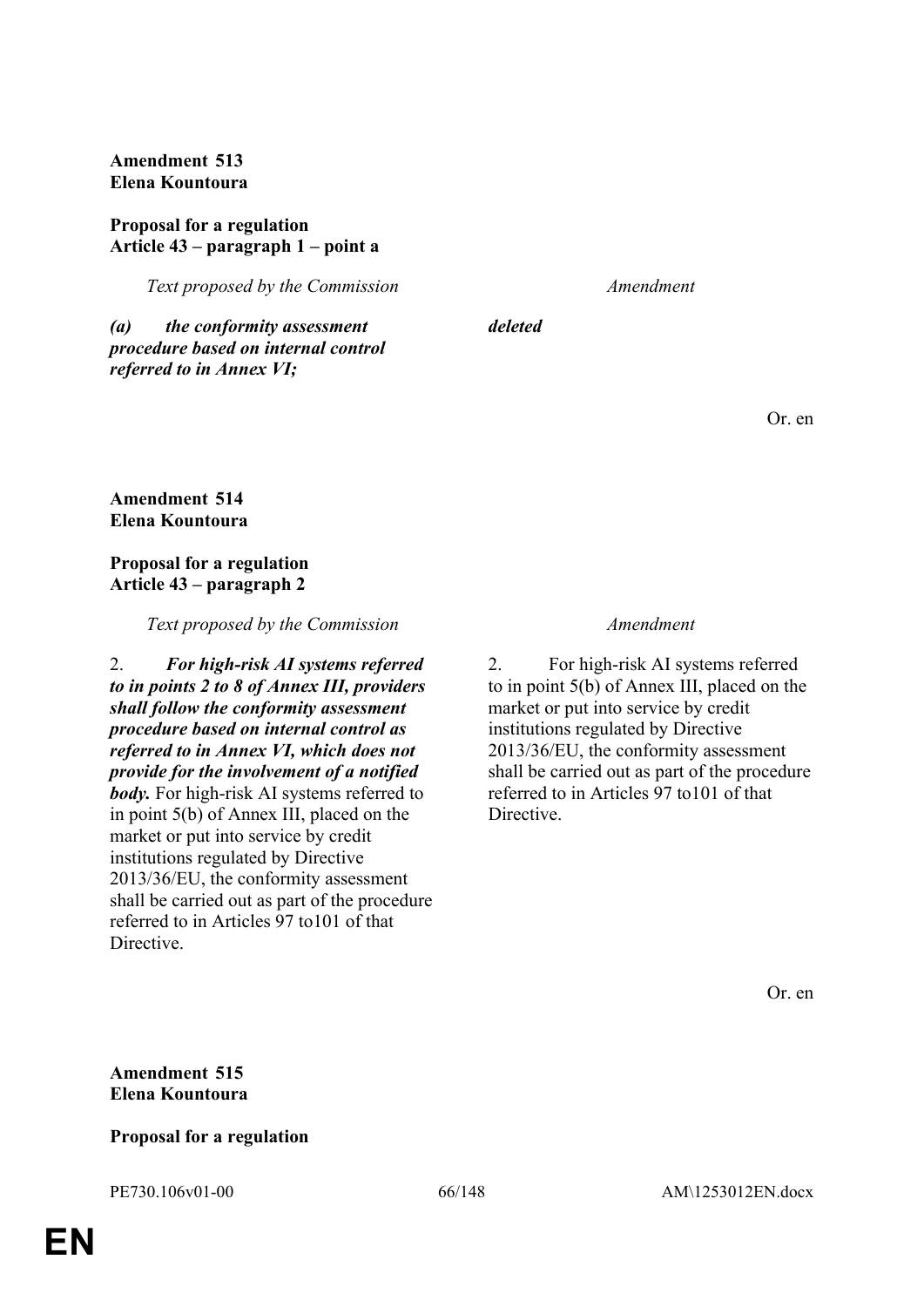#### **Article 43 – paragraph 3 – subparagraph 2**

*Text proposed by the Commission Amendment*

*Where the legal acts listed in Annex II, section A, enable the manufacturer of the product to opt out from a third-party conformity assessment, provided that that manufacturer has applied all harmonised standards covering all the relevant requirements, that manufacturer may make use of that option only if he has also applied harmonised standards or, where applicable, common specifications referred to in Article 41, covering the requirements set out in Chapter 2 of this Title.*

*deleted*

*deleted*

Or. en

**Amendment 516 Elena Kountoura**

## **Proposal for a regulation Article 43 – paragraph 6**

*Text proposed by the Commission Amendment*

*6. The Commission is empowered to adopt delegated acts to amend paragraphs 1 and 2 in order to subject high-risk AI systems referred to in points 2 to 8 of Annex III to the conformity assessment procedure referred to in Annex VII or parts thereof. The Commission shall adopt such delegated acts taking into account the effectiveness of the conformity assessment procedure based on internal control referred to in Annex VI in preventing or minimizing the risks to health and safety and protection of fundamental rights posed by such systems as well as the availability of adequate capacities and resources among notified bodies.*

Or. en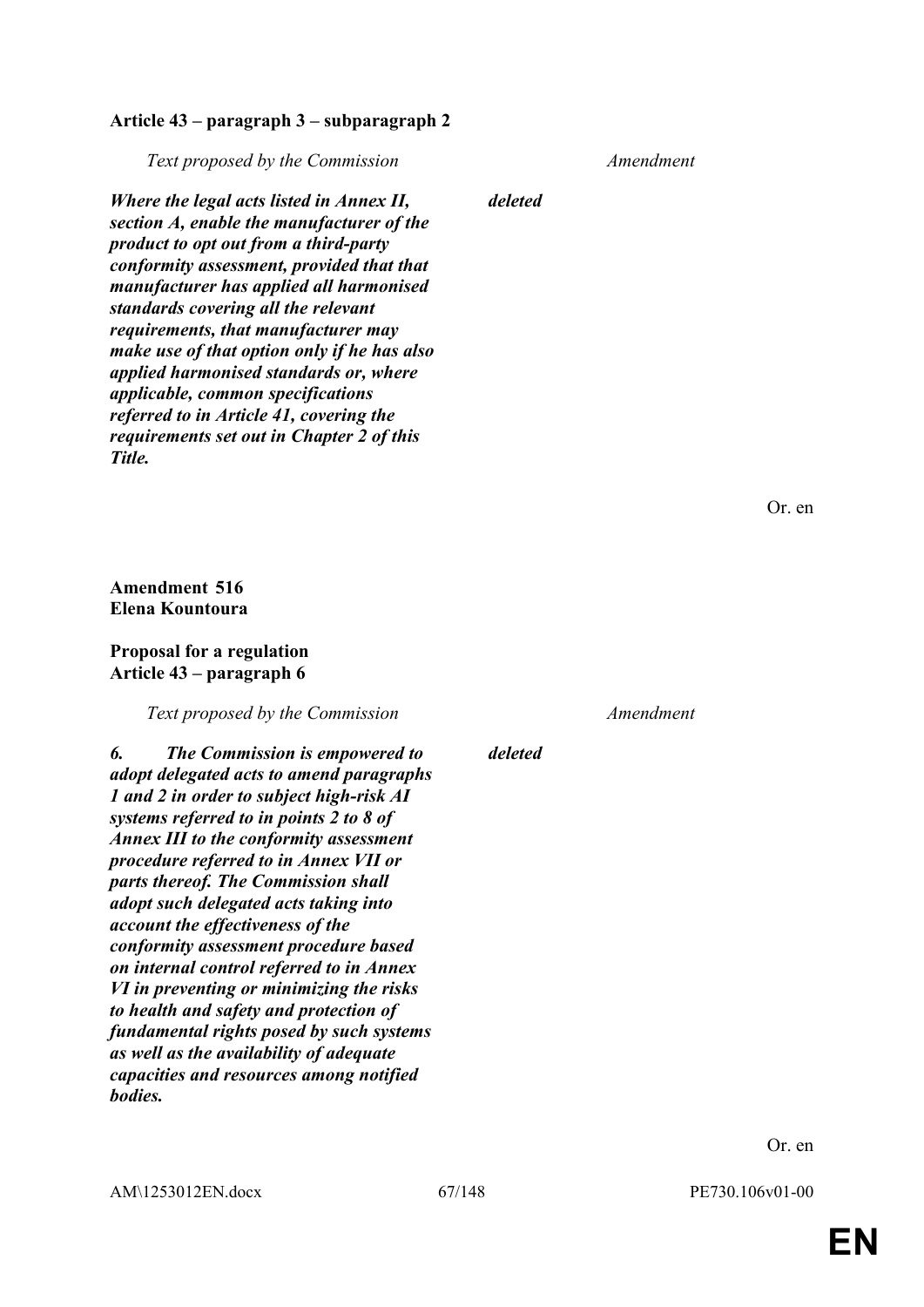**Amendment 517 Jordi Solé** on behalf of the Greens/EFA Group

## **Proposal for a regulation Article 44 – paragraph 1**

## *Text proposed by the Commission Amendment*

1. Certificates issued by notified bodies in accordance with Annex VII shall be drawn-up in *an* official *Union language* determined by the Member State in which the notified body is established or *in an* official *Union language* otherwise acceptable to the notified body.

1. Certificates issued by notified bodies in accordance with Annex VII shall be drawn-up in *one or several* official *languages* determined by the Member State in which the notified body is established or *one or several* official *languages* otherwise acceptable to the notified body.

Or. en

## *Justification*

*Increasing transparency and access to information.*

**Amendment 518 Francesca Donato**

#### **Proposal for a regulation Article 47**

*Text proposed by the Commission Amendment*

*[...] deleted*

Or. it

## **Amendment 519 Tsvetelina Penkova, Romana Jerković, Miapetra Kumpula-Natri**

## **Proposal for a regulation Article 48 – paragraph 1**

*Text proposed by the Commission Amendment*

PE730.106v01-00 68/148 AM\1253012EN.docx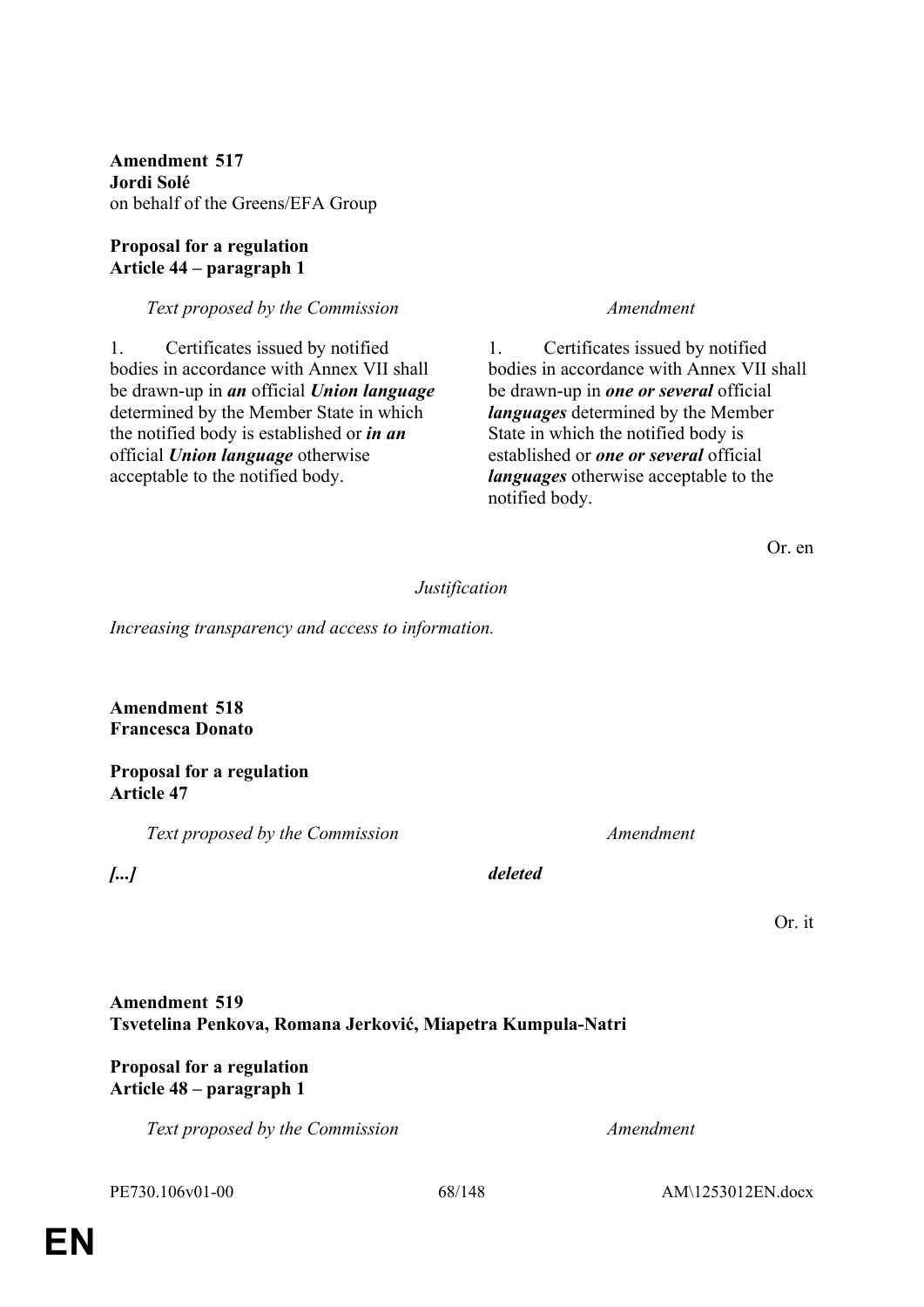1. The provider shall draw up a written EU declaration of conformity for each AI system and keep it at the disposal of the national competent authorities for 10 years after the AI system has been placed on the market or put into service. The EU declaration of conformity shall identify the AI system for which it has been drawn up. A copy of the EU declaration of conformity shall be given to the relevant national competent *authorities upon* request.

1. The provider shall draw up a written EU declaration of conformity for each AI system and keep it at the disposal of the national competent authorities for 10 years after the AI system has been placed on the market or put into service. The EU declaration of conformity shall identify the AI system for which it has been drawn up. A copy of the EU declaration of conformity shall be given to the relevant national competent *authority in the Member State of main establishment of the provider, upon the competent authority's* request.

Or. en

## **Amendment 520 Francesca Donato**

## **Proposal for a regulation Article 48 – paragraph 2**

## *Text proposed by the Commission Amendment*

2. The EU declaration of conformity shall state that the *high-risk* AI system in question meets the requirements set out in Chapter 2 of this Title. The EU declaration of conformity shall contain the information set out in Annex V and shall be translated into an official Union language or languages required by the Member State(s) in which the *high-risk* AI system is made available.

2. The EU declaration of conformity shall state that the AI system in question meets the requirements set out in Chapter 2 of this Title. The EU declaration of conformity shall contain the information set out in Annex V and shall be translated into an official Union language or languages required by the Member State(s) in which the AI system is made available.

Or. it

# **Amendment 521 Tsvetelina Penkova, Miapetra Kumpula-Natri**

**Proposal for a regulation Article 48 – paragraph 2**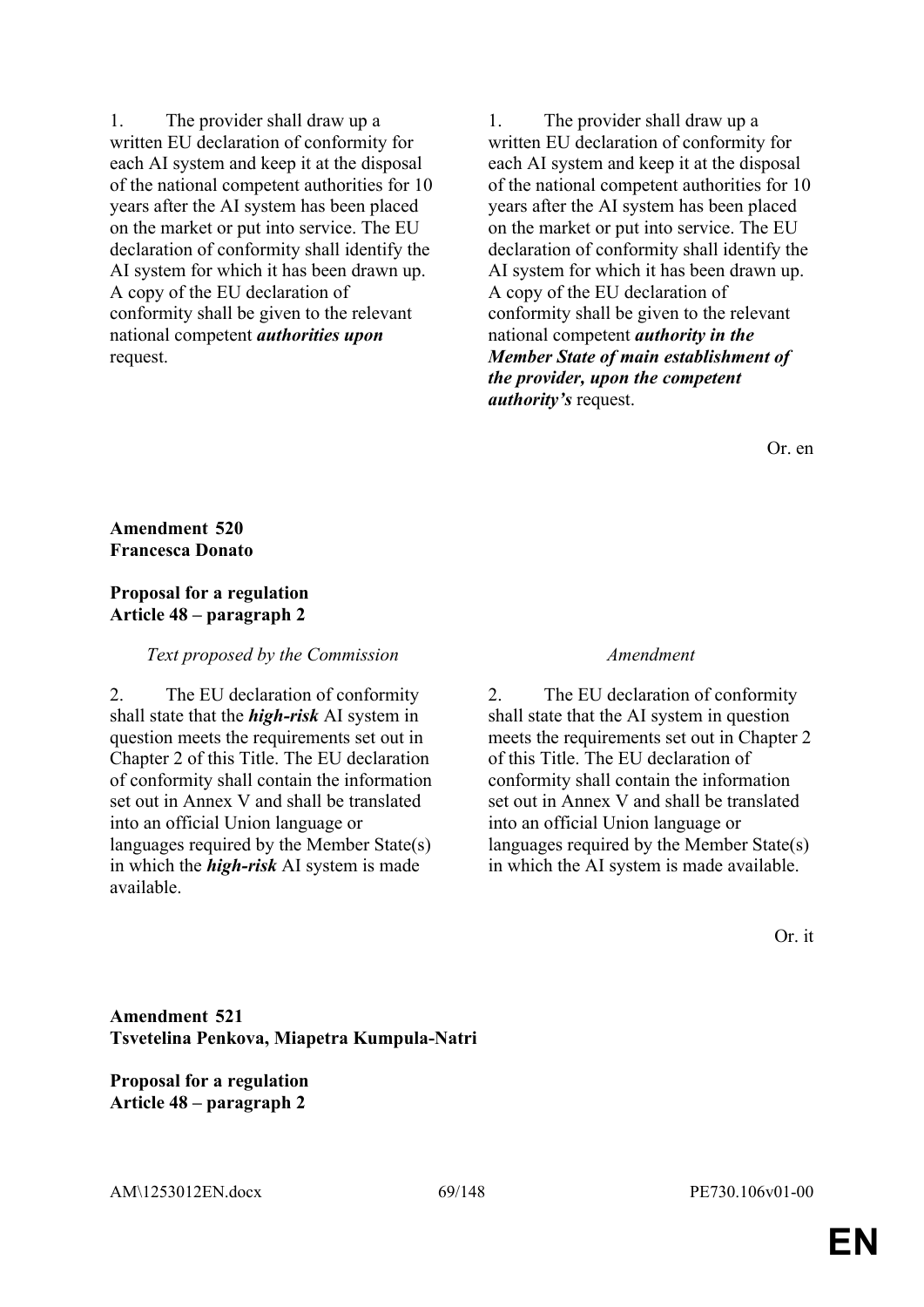## *Text proposed by the Commission Amendment*

2. The EU declaration of conformity shall state that the high-risk AI system in question meets the requirements set out in Chapter 2 of this Title. The EU declaration of conformity shall contain the information set out in Annex V and shall be *translated* into an official *Union* language *or languages required by* the Member State*(s)* in which the high-risk AI system *is made available*.

2. The EU declaration of conformity shall state that the high-risk AI system in question meets the requirements set out in Chapter 2 of this Title. The EU declaration of conformity shall contain the information set out in Annex V and shall be *presented* into an official language *of* the Member State in which *the provider of* the high-risk AI system *has its main establishment*.

Or. en

## **Amendment 522 Elena Kountoura**

## **Proposal for a regulation Article 51 – paragraph 1**

*Text proposed by the Commission Amendment*

Before placing on the market or putting into service *a high-risk* AI system referred to in *Article 6(2),* the provider or, where applicable, the authorised representative shall register that system in the EU database referred to in Article 60.

*1.* Before placing on the market or putting into service *an* AI system referred to in *the following paragraphs* the provider or, where applicable, the authorised representative shall register that system in the EU database referred to in Article 60.

Or. en

## **Amendment 523 Adam Jarubas, Janusz Lewandowski, Krzysztof Hetman, Radosław Sikorski, Jerzy Buzek**

## **Proposal for a regulation Article 51 – paragraph 1**

*Text proposed by the Commission Amendment*

Before placing on the market or putting into service a high-risk AI system referred to in Article  $6(2)$ , the provider or, where applicable, the authorised representative

*1.* Before placing on the market or putting into service a high-risk AI system referred to in Article  $6(2)$ , the provider or, where applicable, the authorised representative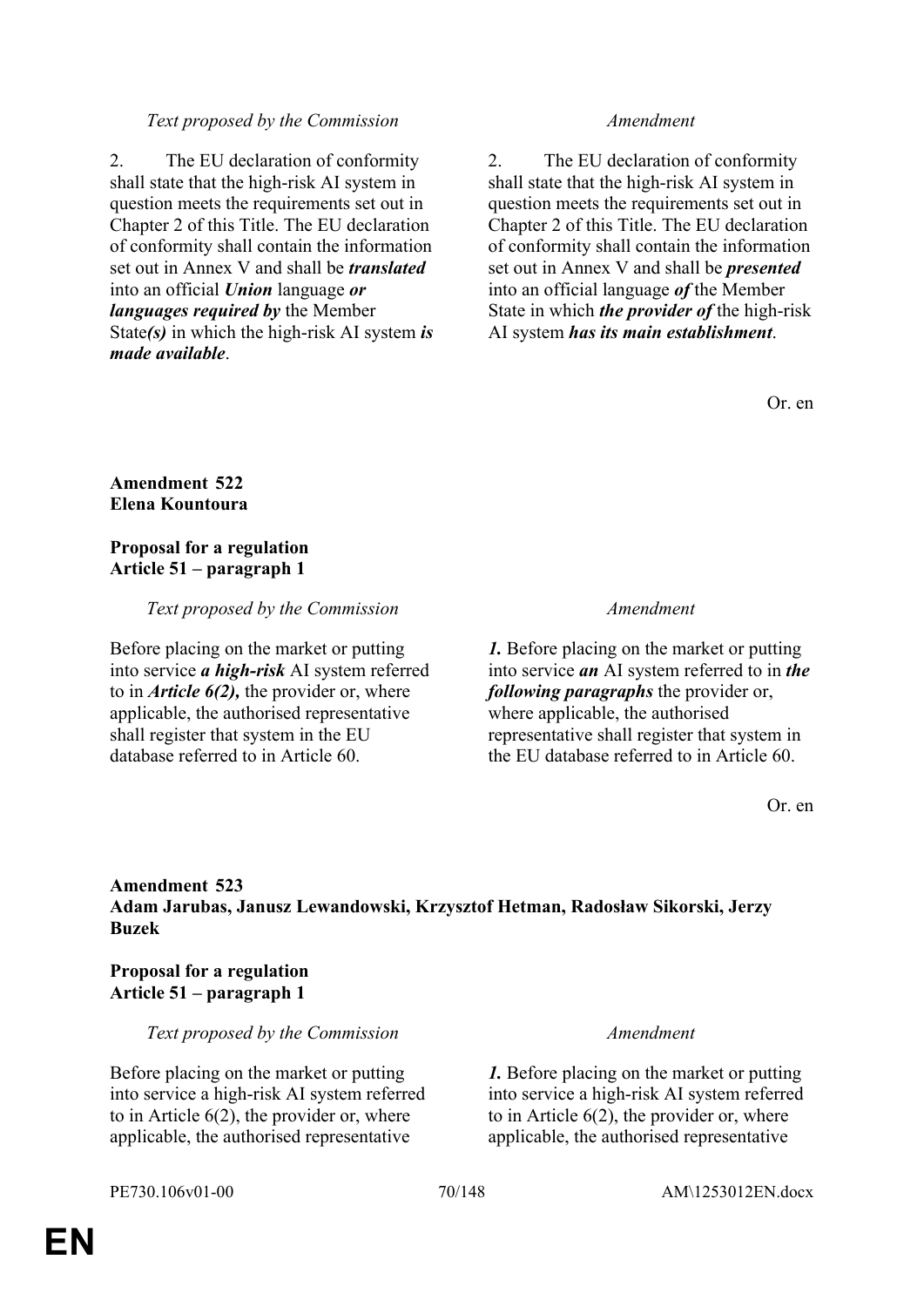shall register that system in the EU database referred to in Article 60.

shall register that system in the EU database referred to in Article 60.

Or. en

## **Amendment 524 Elena Kountoura**

**Proposal for a regulation Article 51 – paragraph 1 – point a (new)**

*Text proposed by the Commission Amendment*

*(a) a high-risk AI system referred to in Article 6(2);*

Or. en

# **Amendment 525 Elena Kountoura**

## **Proposal for a regulation Article 51 – paragraph 1 – point b (new)**

*Text proposed by the Commission Amendment*

*(b) any AI system referred to in Article 52, paragraphs 1b and 2;*

Or. en

## **Amendment 526 Elena Kountoura**

**Proposal for a regulation Article 51 – paragraph 1 a (new)**

*Text proposed by the Commission Amendment*

*2. Before using an AI system referred to in the following paragraphs the user or, where applicable, the authorised representative shall register the uses of* 

AM\1253012EN.docx 71/148 PE730.106v01-00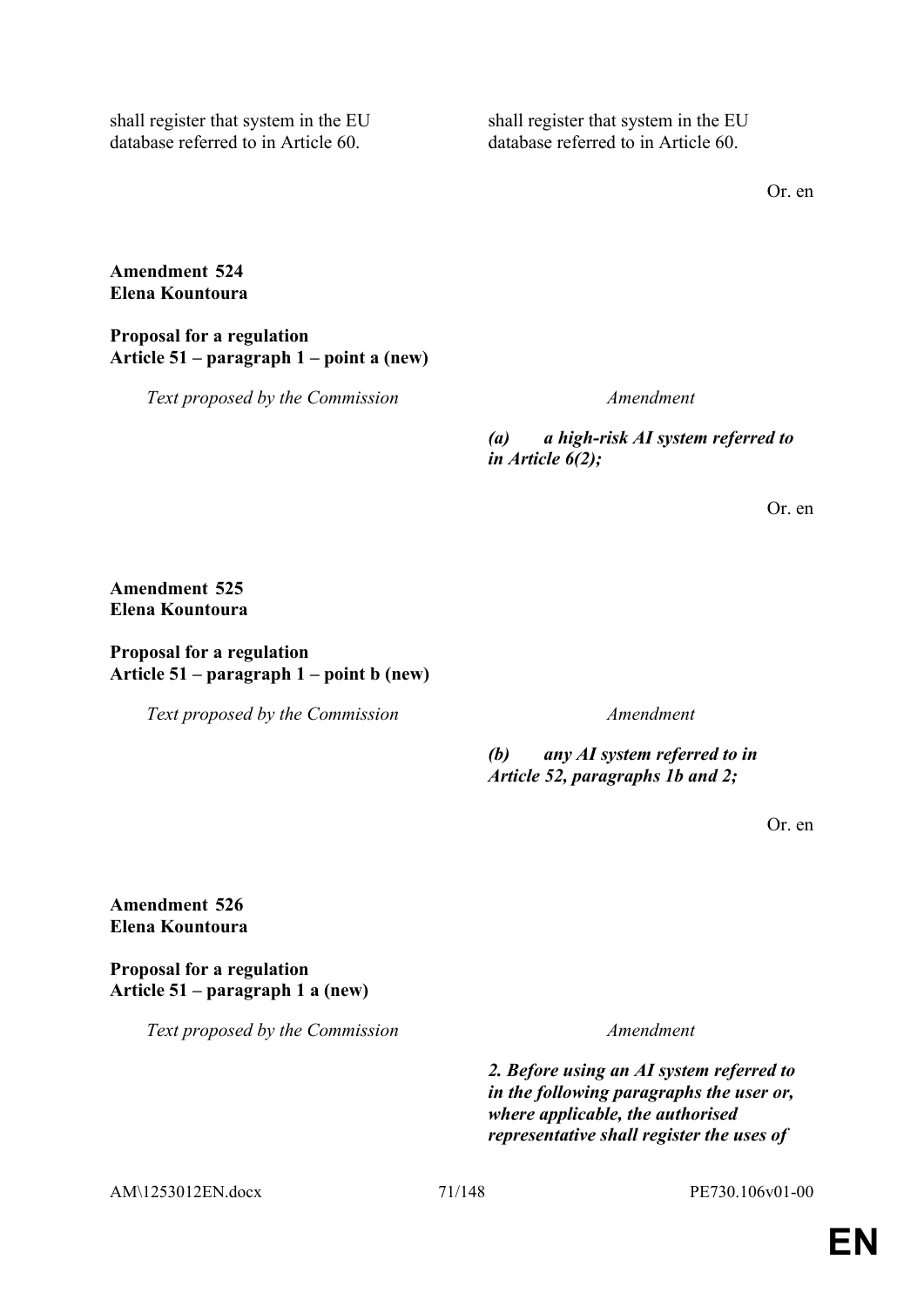*that system in the EU database referred to in Article 60. A new registration entry must be completed by the user for each use of any of these AI systems:*

*a. high-risk AI systems referred to in Article 6 paragraph 2;*

*b. any AI system referred to in Article 52 paragraphs 1b and 2.*

Or. en

**Amendment 527 Adam Jarubas, Janusz Lewandowski, Krzysztof Hetman, Radosław Sikorski, Eva Maydell, Jerzy Buzek**

## **Proposal for a regulation Article 51 – paragraph 1 a (new)**

*Text proposed by the Commission Amendment*

*2. A high-risk AI system designed, developed, trained, validate, tested or approved to be placed on the market or put into service, outside the EU, can be registered in the EU database referred to in Article 60 and placed on the market or put into service in EU only if it is proven that at all the stages of its design, development, training, validation, testing or approval, all the obligations required from such AI systems in EU have been met.*

Or. en

**Amendment 528 Miapetra Kumpula-Natri** on behalf of the S&D Group

## **Proposal for a regulation Article 51 – paragraph 1 a (new)**

*Text proposed by the Commission Amendment*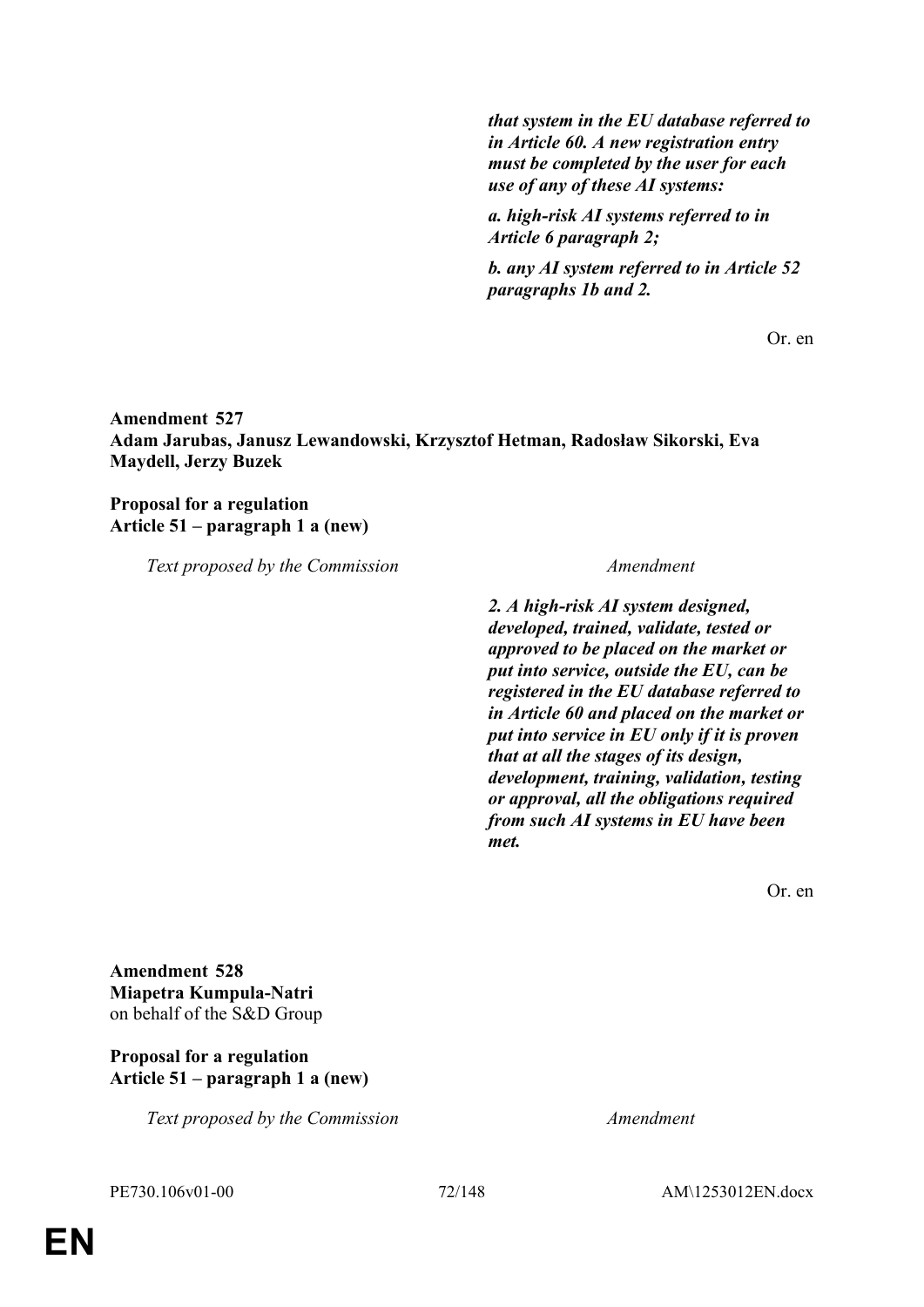*Before using a high-risk AI system referred to in Article 6(2) the user or where applicable the authorised representative shall register the uses of that system in the EU database referred to in the Article 60. A new registration entry must be complemented by the user for each high risk use of the AI system.*

Or. en

## **Amendment 529 Elena Kountoura**

## **Proposal for a regulation Article 51 – paragraph 1 b (new)**

*Text proposed by the Commission Amendment*

*3. Before using an AI system, public authorities shall register the uses of that system in the EU database referred to in Article 60. A new registration entry must be completed by the user for each use of an AI system.*

Or. en

## **Amendment 530 Francesca Donato**

## **Proposal for a regulation Article 52 – paragraph 1**

## *Text proposed by the Commission Amendment*

1. Providers shall ensure that AI systems intended to interact with natural persons are designed and developed in such a way that natural persons are informed that they are interacting with an AI system*, unless this is obvious from the circumstances and the context of use*. *This obligation shall not apply to AI systems authorised by law to detect,* 

1. Providers shall ensure that AI systems intended to interact with natural persons are designed and developed in such a way that natural persons are informed that they are interacting with an AI system.

AM\1253012EN.docx 73/148 PE730.106v01-00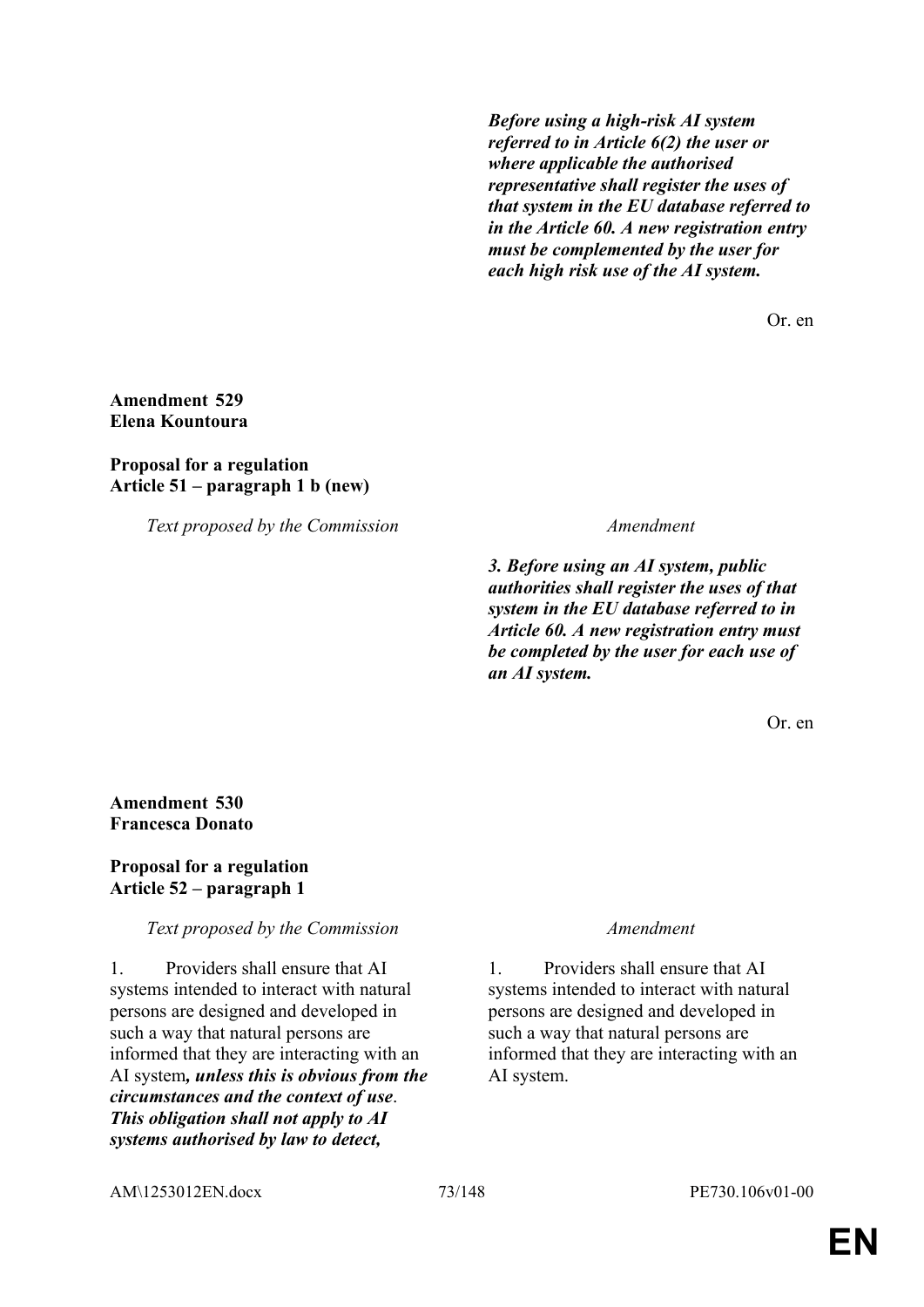*prevent, investigate and prosecute criminal offences, unless those systems are available for the public to report a criminal offence.*

## **Amendment 531 Elena Kountoura**

#### **Proposal for a regulation Article 52 – paragraph 1**

#### *Text proposed by the Commission Amendment*

1. Providers shall ensure that AI systems intended to interact with natural persons are designed and developed in such a way that natural persons are informed that they are interacting with an AI system, unless this is obvious from the circumstances and the context of use. This obligation shall not apply to AI systems authorised by law to detect, prevent, investigate and prosecute criminal offences, unless those systems are available for the public to report a criminal offence.

1. Providers shall ensure that AI systems intended to interact with natural persons are designed and developed in such a way that natural persons are informed *in a clear, easily understandable and intelligible way* that they are interacting with an AI system, unless this is obvious from the circumstances and the context of use. This obligation shall not apply to AI systems authorised by law to detect, prevent, investigate and prosecute criminal offences, unless those systems are available for the public to report a criminal offence.

Or. en

#### **Amendment 532 Henna Virkkunen**

**Proposal for a regulation Article 52 – paragraph 1**

#### *Text proposed by the Commission Amendment*

1. Providers shall ensure that AI systems *intended* to interact with natural persons are designed and developed in such a way that natural persons are informed that they are interacting with an

1. Providers shall ensure that AI systems *to whose primary function is* to interact with natural persons are designed and developed in such a way that natural persons are informed that they are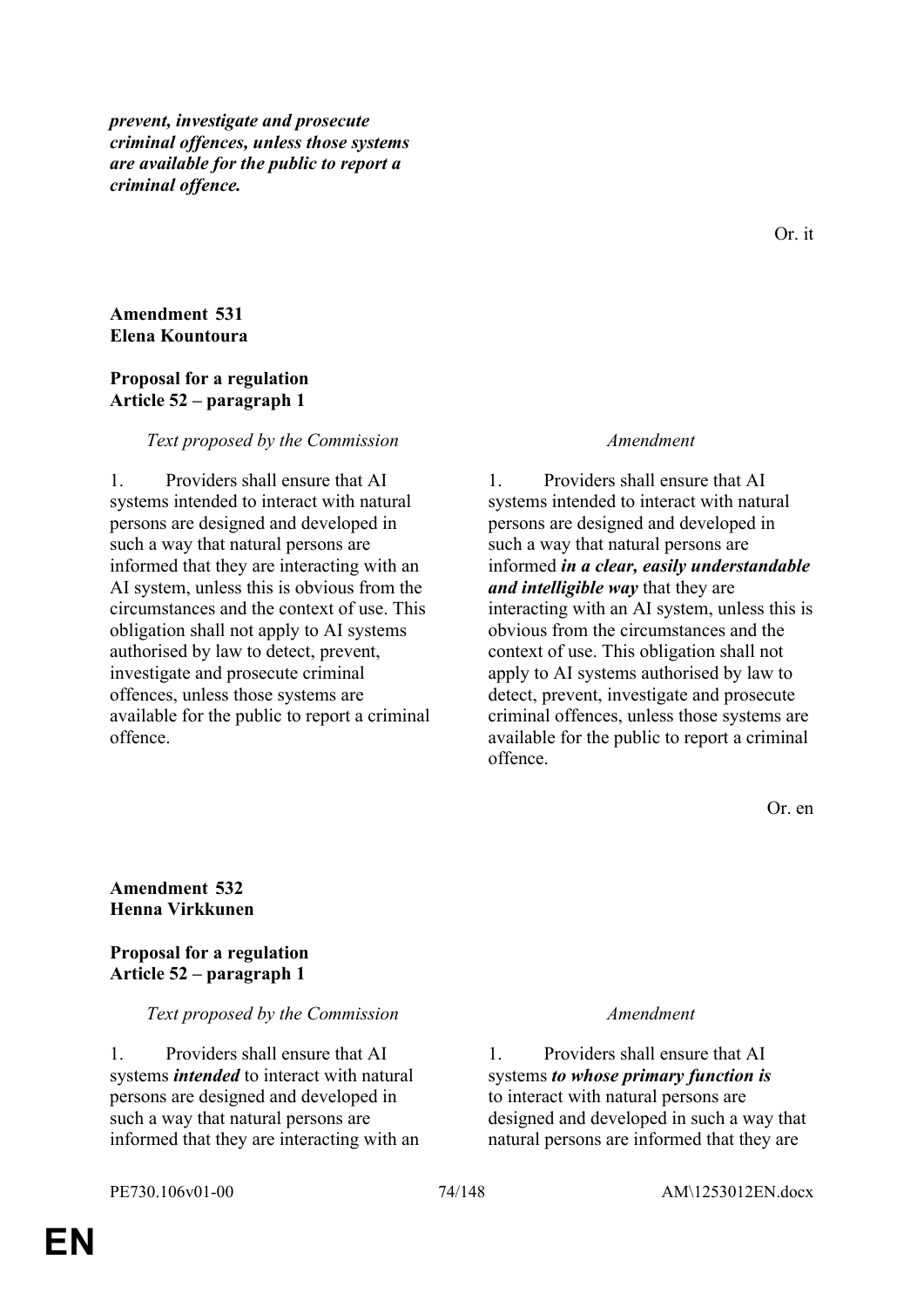AI system, unless this is obvious from the circumstances and the context of use. This obligation shall not apply to AI systems authorised by law to detect, prevent, investigate and prosecute criminal offences, unless those systems are available for the public to report a criminal offence.

interacting with an AI system, unless this is obvious from the circumstances and the context of use. This obligation shall not apply to AI systems authorised by law to detect, prevent, investigate and prosecute criminal offences, unless those systems are available for the public to report a criminal offence.

Or. en

**Amendment 533 Miapetra Kumpula-Natri** on behalf of the S&D Group

## **Proposal for a regulation Article 52 – paragraph 1**

## *Text proposed by the Commission Amendment*

1. Providers shall ensure that AI systems intended to interact with natural persons are designed and developed in such a way that natural persons are informed that they are interacting with an AI system, unless this is obvious from the circumstances and the context of use. This obligation shall not apply to AI systems *authorised* by law to detect, prevent, investigate and prosecute criminal offences, unless those systems are available for the public to report a criminal offence.

1. Providers shall ensure that AI systems intended to interact with natural *and legal* persons are designed and developed in such a way that natural persons are informed that they are interacting with an AI system, unless this is obvious from the circumstances and the context of use. This obligation shall not apply to AI systems *authorized* by law to detect, prevent, investigate and prosecute criminal offences, unless those systems are available for the public to report a criminal offence.

Or. en

**Amendment 534 Miapetra Kumpula-Natri** on behalf of the S&D Group

## **Proposal for a regulation Article 52 – paragraph 1 a (new)**

*Text proposed by the Commission Amendment*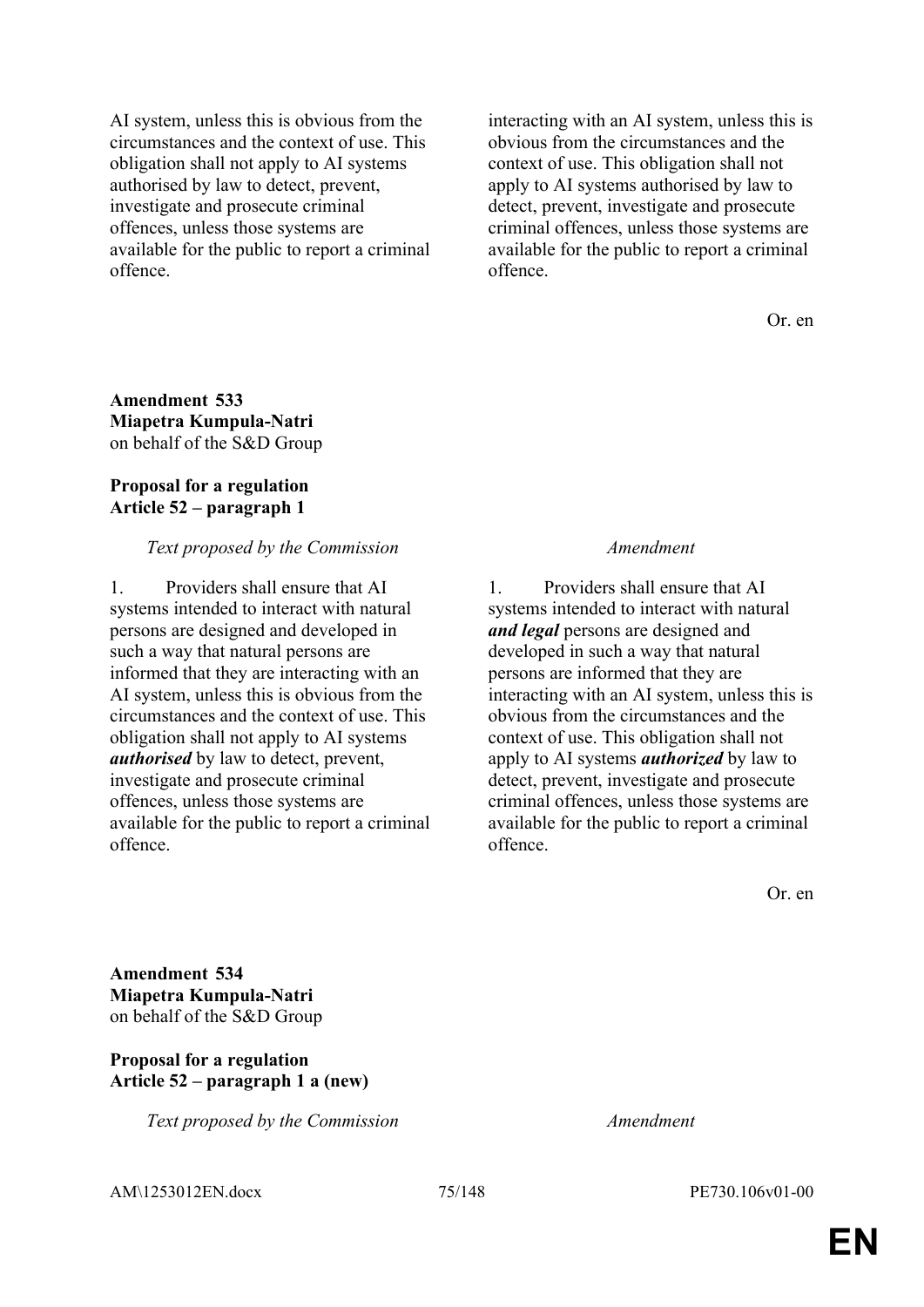*1a. Users of a high-risk AI system, referred to in Article 6(2), shall inform natural and legal persons exposed thereto of the operation of the system.*

Or. en

**Amendment 535 Elena Kountoura**

## **Proposal for a regulation Article 52 – paragraph 1 a (new)**

*Text proposed by the Commission Amendment*

*1a. Users of a high-risk AI system, referred to in Article 6(2), shall inform natural persons exposed thereto of the operation of the system.*

Or. en

# **Amendment 536 Francesca Donato**

## **Proposal for a regulation Article 52 – paragraph 2**

# *Text proposed by the Commission Amendment*

2. Users of an emotion recognition system or a biometric categorisation system shall inform of the operation of the system the natural persons exposed thereto. *This obligation shall not apply to AI systems used for biometric categorisation, which are permitted by law to detect, prevent and investigate criminal offences.*

2. Users of an emotion recognition system or a biometric categorisation system shall inform of the operation of the system the natural persons exposed thereto.

Or. it

**Amendment 537 Elena Kountoura**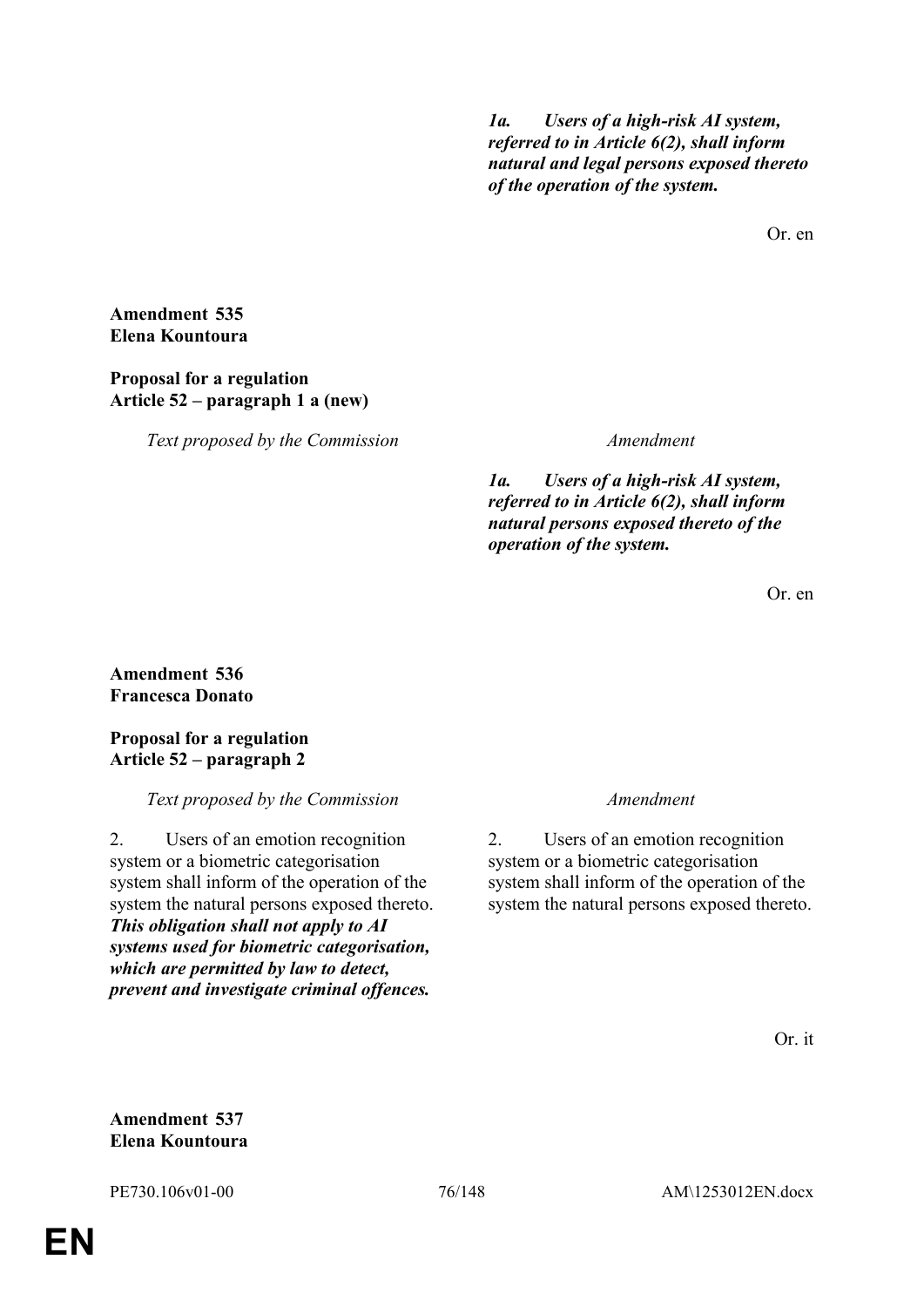# **Proposal for a regulation Article 52 – paragraph 2**

#### *Text proposed by the Commission Amendment*

2. Users of an emotion recognition system or a biometric categorisation system shall inform of the operation of the system the natural persons exposed thereto. *This obligation shall not apply to AI systems used for biometric categorisation, which are permitted by law to detect, prevent and investigate criminal offences.*

2. Users of an emotion recognition system or a biometric categorisation system shall inform of the operation of the system the natural persons exposed thereto.

Or. en

## **Amendment 538 Elena Kountoura**

## **Proposal for a regulation Article 52 – paragraph 3 – introductory part**

#### *Text proposed by the Commission Amendment*

3. Users of an AI system that generates or manipulates image, audio or video content that appreciably resembles existing persons, objects, places or other entities or events and would falsely appear to a person to be authentic or truthful ('deep fake'), shall disclose that the content has been artificially generated or manipulated.

3. Users of an AI system that generates or manipulates image, audio or video content that appreciably resembles existing persons, objects, places or other entities or events and would falsely appear to a person to be authentic or truthful ('deep fake'), shall disclose *in an appropriate, clear and visible manner,* that the content has been artificially generated or manipulated.

Or. en

**Amendment 539 Patrizia Toia, Miapetra Kumpula-Natri**

## **Proposal for a regulation Article 52 – paragraph 3 – introductory part**

AM\1253012EN.docx 77/148 PE730.106v01-00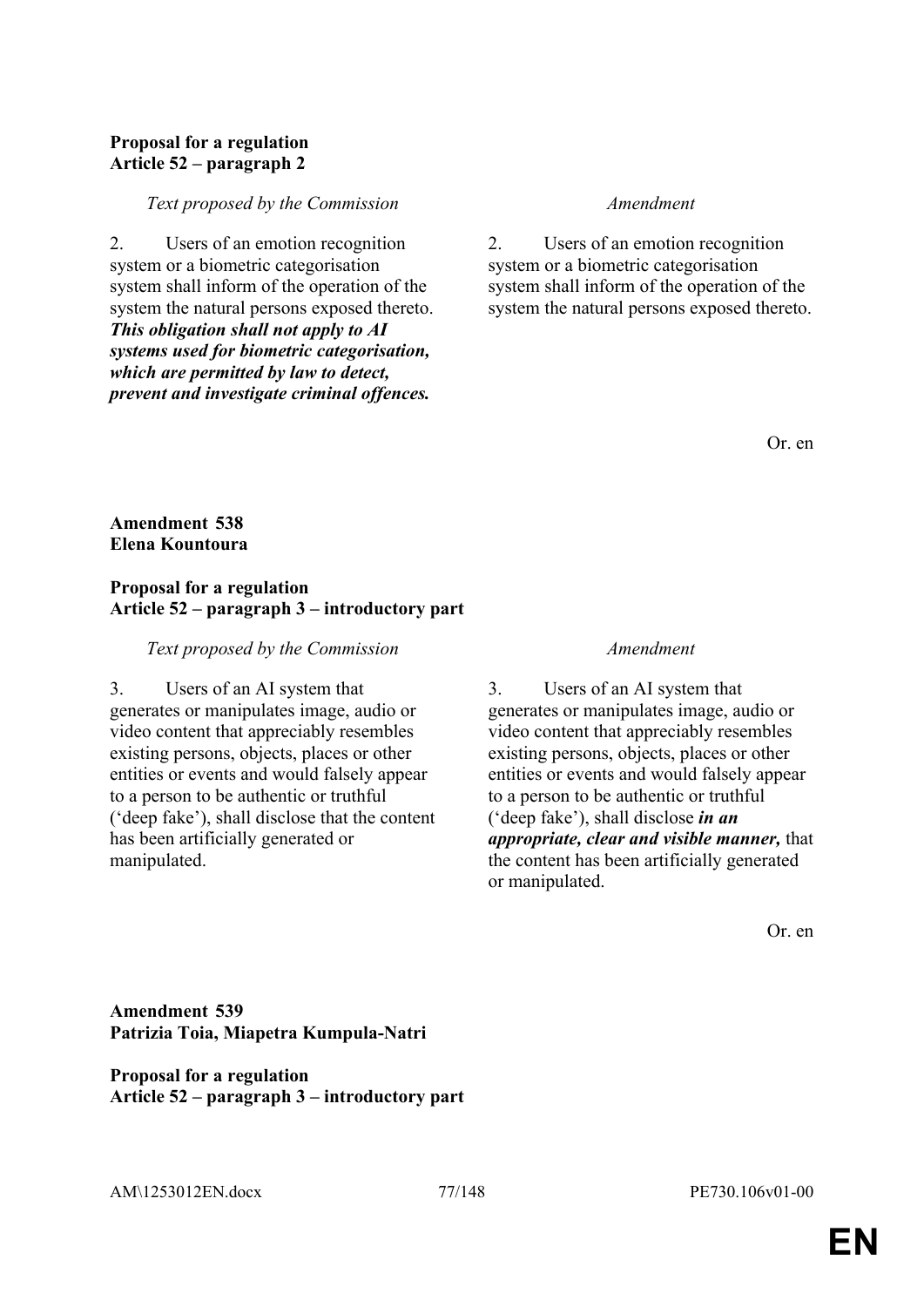## *Text proposed by the Commission Amendment*

3. Users of an AI system that generates or manipulates image, audio or video content that appreciably resembles existing persons, objects, places or other entities or events and would falsely appear to a person to be authentic or truthful ('deep fake'), shall disclose that the content has been artificially generated or manipulated.

3. Users of an AI system that generates or manipulates image, audio or video content that appreciably resembles existing persons, objects, places or other entities or events and would falsely appear to a person to be authentic or truthful ('deep fake'), shall disclose *in an appropriate clear and visible manner* that the content has been artificially generated or manipulated.

Or. en

## **Amendment 540 Francesca Donato**

## **Proposal for a regulation Article 52 – paragraph 3 – subparagraph 1**

*Text proposed by the Commission Amendment However, the first subparagraph shall not apply where the use is authorised by law to detect, prevent, investigate and prosecute criminal offences or it is necessary for the exercise of the right to freedom of expression and the right to freedom of the arts and sciences guaranteed in the Charter of Fundamental Rights of the EU, and subject to appropriate safeguards for the rights and freedoms of third parties. deleted*

Or. it

**Amendment 541 Elena Kountoura**

## **Proposal for a regulation Article 52 – paragraph 3 – subparagraph 1**

*Text proposed by the Commission Amendment*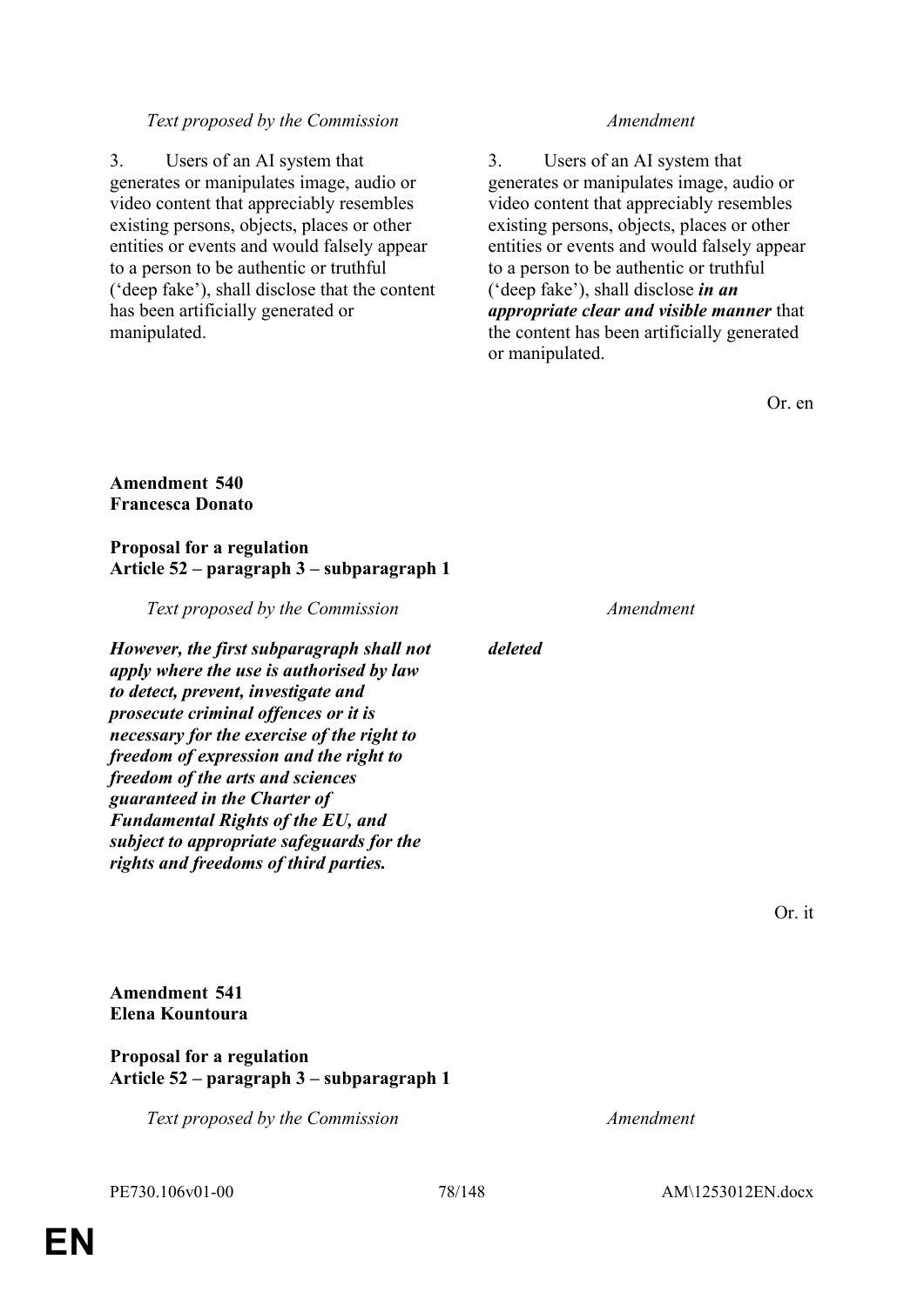However, the first subparagraph shall not apply where the *use is authorised by law to detect, prevent, investigate and prosecute criminal offences* or it is necessary for the exercise of the right to freedom of expression and the right to freedom of the arts and sciences guaranteed in the Charter of Fundamental Rights of the EU, and subject to appropriate safeguards for the rights and freedoms of third parties.

However, the first subparagraph shall not apply where the *content forms part of an evidently artistic, creative or fictional cinematographic and analogous work,* or it is necessary for the exercise of the right to freedom of expression and the right to freedom of the arts and sciences guaranteed in the Charter of Fundamental Rights of the EU, and subject to appropriate safeguards for the rights and freedoms of third parties.

Or. en

**Amendment 542 Miapetra Kumpula-Natri** on behalf of the S&D Group

**Proposal for a regulation Article 52 – paragraph 3 a (new)**

*Text proposed by the Commission Amendment*

*3a. Users of AI systems referred to in paragraphs 1, 1a, 1b, 2, and 3 shall, when a decision made by or with the assistance of these AI systems produces legal effects concerning a natural person or otherwise significantly affects them, provide the affected person, following their request, with an explanation of the decision. The explanation shall be provided in a clear, and comprehensible manner and shall include meaningful, relevant information on the reasons for the decision, at a minimum:*

*(a) the role of AI system in the decisionmaking process*

*(b) the logic involved, the main parameters of decision-making and the relative weights.*

*(c) the indication of specific personal data of the affected person, or other information, that had significant impact on the outcome,*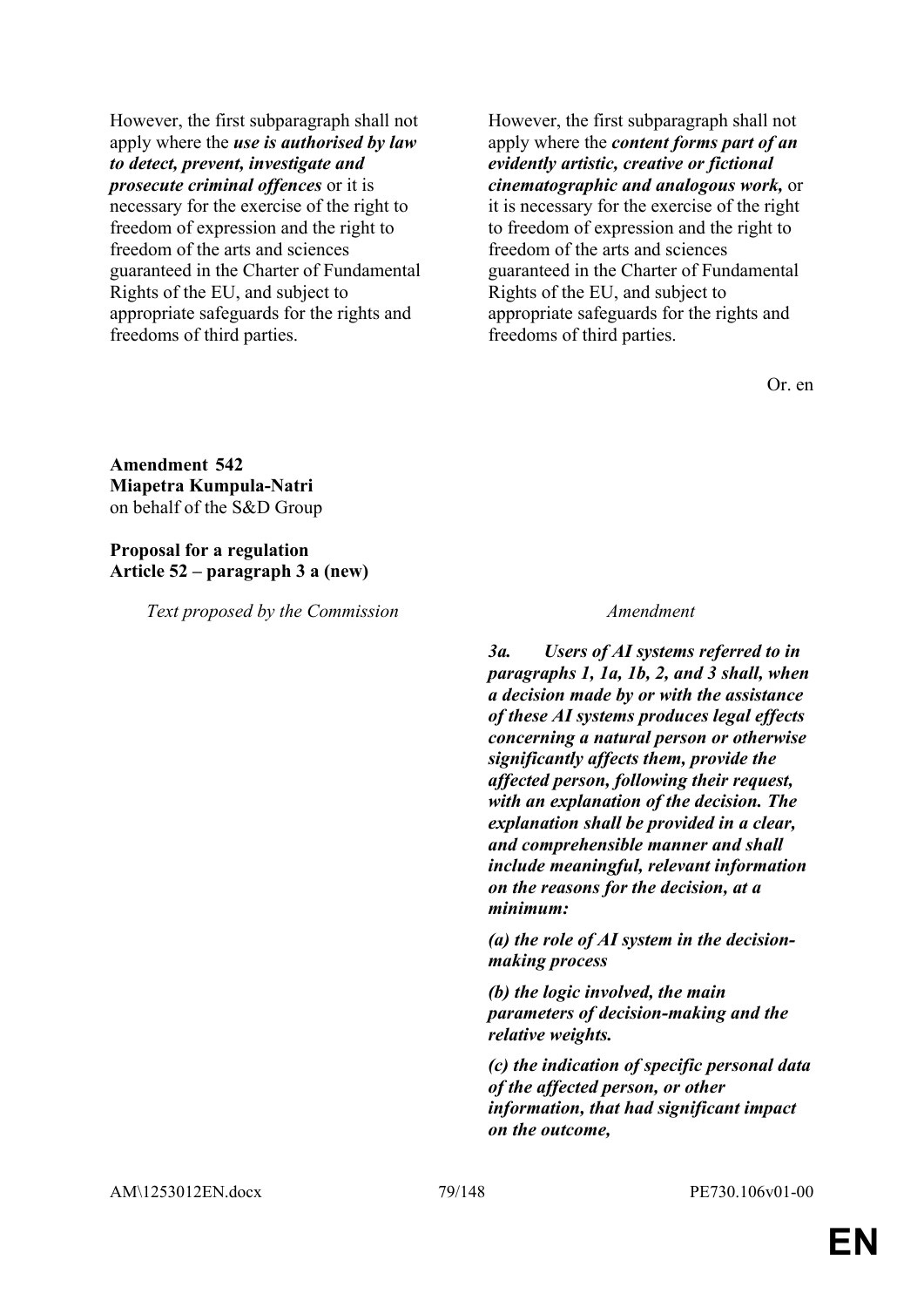*(d) the category or group into which the affected person has been classified,*

*(e) whether there was a meaningful human oversight in the decision-making process.*

*(f) the information about the rights to remedy under this Regulation, including the right to lodge a complaint with the national supervisory authority as per Article 52c of this Regulation.*

Or. en

## **Amendment 543 Elena Kountoura**

**Proposal for a regulation Article 52 – paragraph 3 a (new)**

*Text proposed by the Commission Amendment*

*3a. Providers of any AI system shall document and make available upon request the parameters regarding the environmental impact, including but not limited to resource consumption, resulting from the design, data management and training, the underlying infrastructures of the AI system, and of the methods to reduce such impact.*

Or. en

**Amendment 544 Elena Kountoura**

**Proposal for a regulation Article 52 – paragraph 4**

*Text proposed by the Commission Amendment*

4. Paragraphs 1, 2 *and 3* shall not affect the requirements and obligations set out in Title III of this Regulation.

4. *5.* Paragraphs 1, 2*, 3 and 3a* shall not affect the requirements and obligations set out in Title III of this Regulation.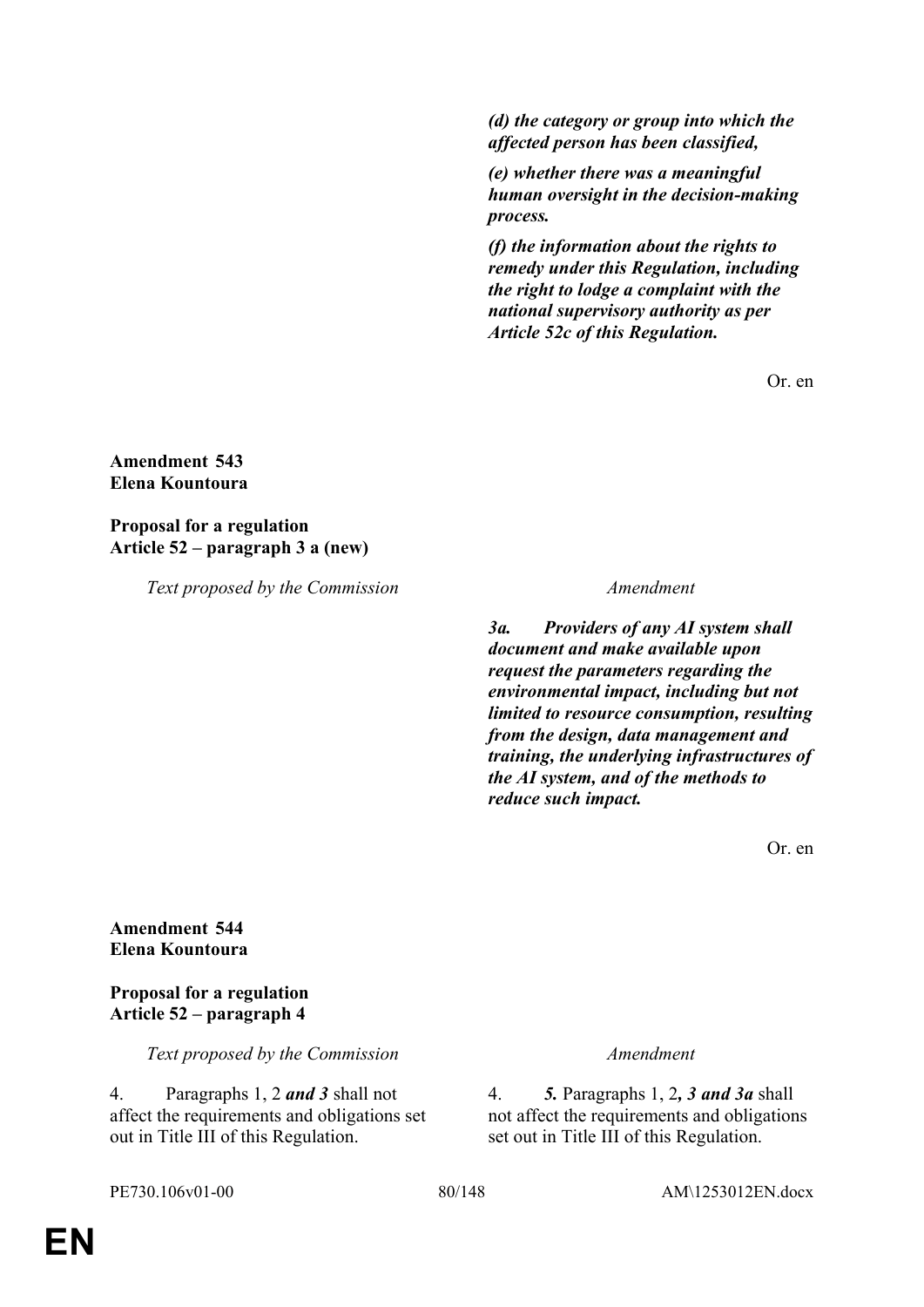## **Amendment 545 Henna Virkkunen**

**Proposal for a regulation Article 52 a (new)**

*Text proposed by the Commission Amendment*

*Article 52 a*

*General purpose AI systems*

*1. The placing on the market, putting into service or use of general purpose AI systems shall not, by themselves only, make those systems subject to the provisions of this Regulation.*

*2. Any person who places on the market or puts into service under its own name or trademark or uses a general purpose AI system made available on the market or put into service for an intended purpose that makes it subject to the provisions of this Regulation shall be considered the provider of the AI system subject to the provisions of this Regulation.*

*3. Paragraph 2 shall apply, mutatis mutandis, to any person who integrates a general purpose AI system made available on the market, with or without modifying it, into an AI system whose intended purpose makes it subject to the provisions of this Regulation.*

*4. The provisions of this Article shall apply irrespective of whether the general purpose AI system is open source software or not.*

Or. en

## *Justification*

*This Article reflects the lines of the Council by the addition of a new article, clarifying the roles and scope of the act and the applicability of the requirements and obligations of the Act.*

AM\1253012EN.docx 81/148 PE730.106v01-00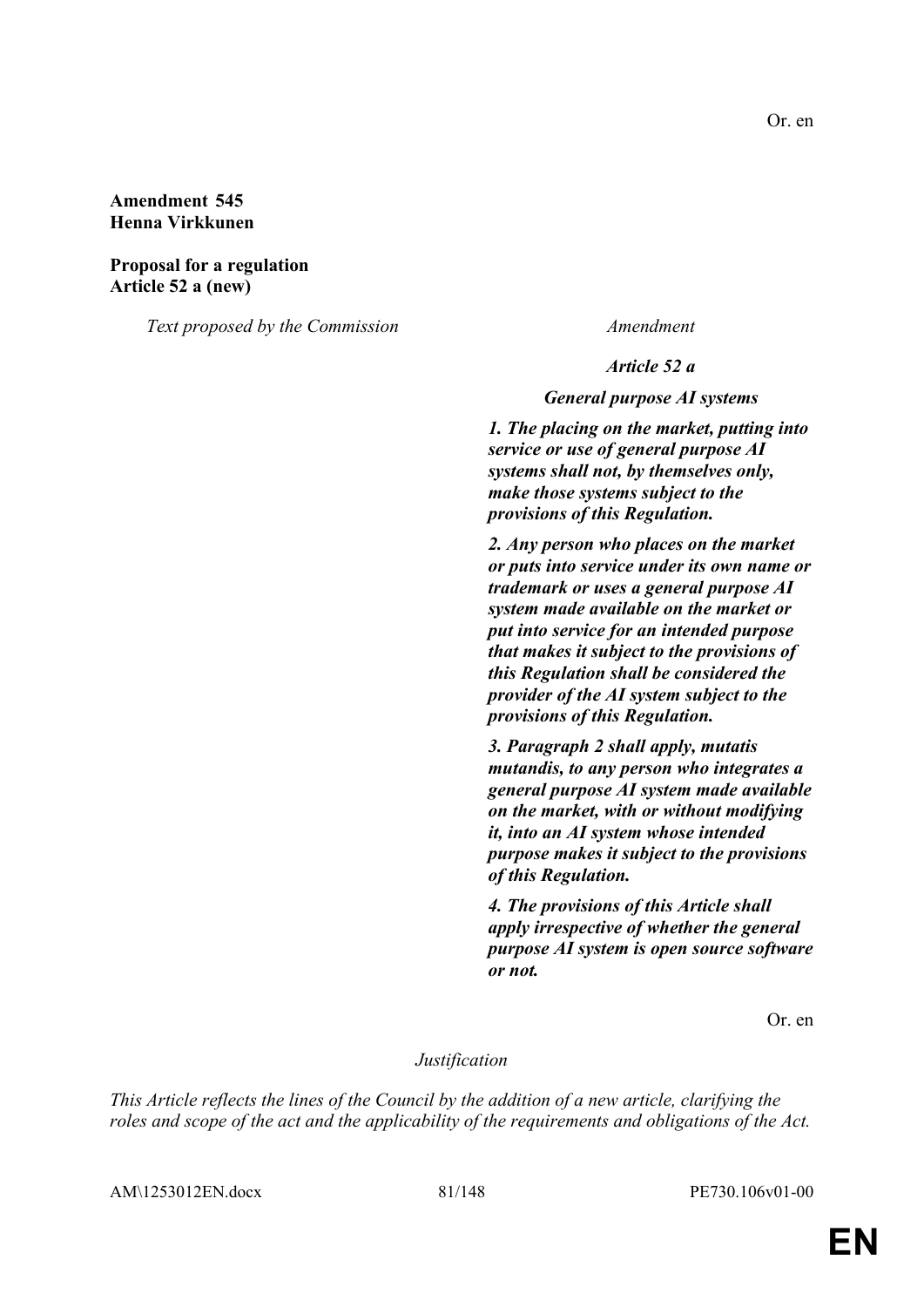**Amendment 546 Robert Roos**

#### **Proposal for a regulation Article 52 a (new)**

*Text proposed by the Commission Amendment*

*Article 52 a*

*General purpose AI-systems*

*1. The placing on the market, putting into service or use of general purpose AIsystems shall not, by themselves only, make those systems subject to the provisions of this Regulation.*

*2. Any person who places on the market or puts into service under its own name or trademark or uses a general purpose AIsystem made available on the market or put into service for an intended purpose that makes it subject to the provisions of this Regulation shall be considered the provider of the AI system.*

*3. Paragraph 2 shall apply, mutatis mutandis, to any person who integrates a general purpose AI-system made available on the market, with or without modifying it, into an AI-system whose intended purpose makes it subject to the provisions of this Regulation.*

*4. The provisions of this Article shall apply irrespective of whether the general purpose AI-system is open source software or not.*

Or. en

**Amendment 547 Miapetra Kumpula-Natri** on behalf of the S&D Group

#### **Proposal for a regulation Article 52 a (new)**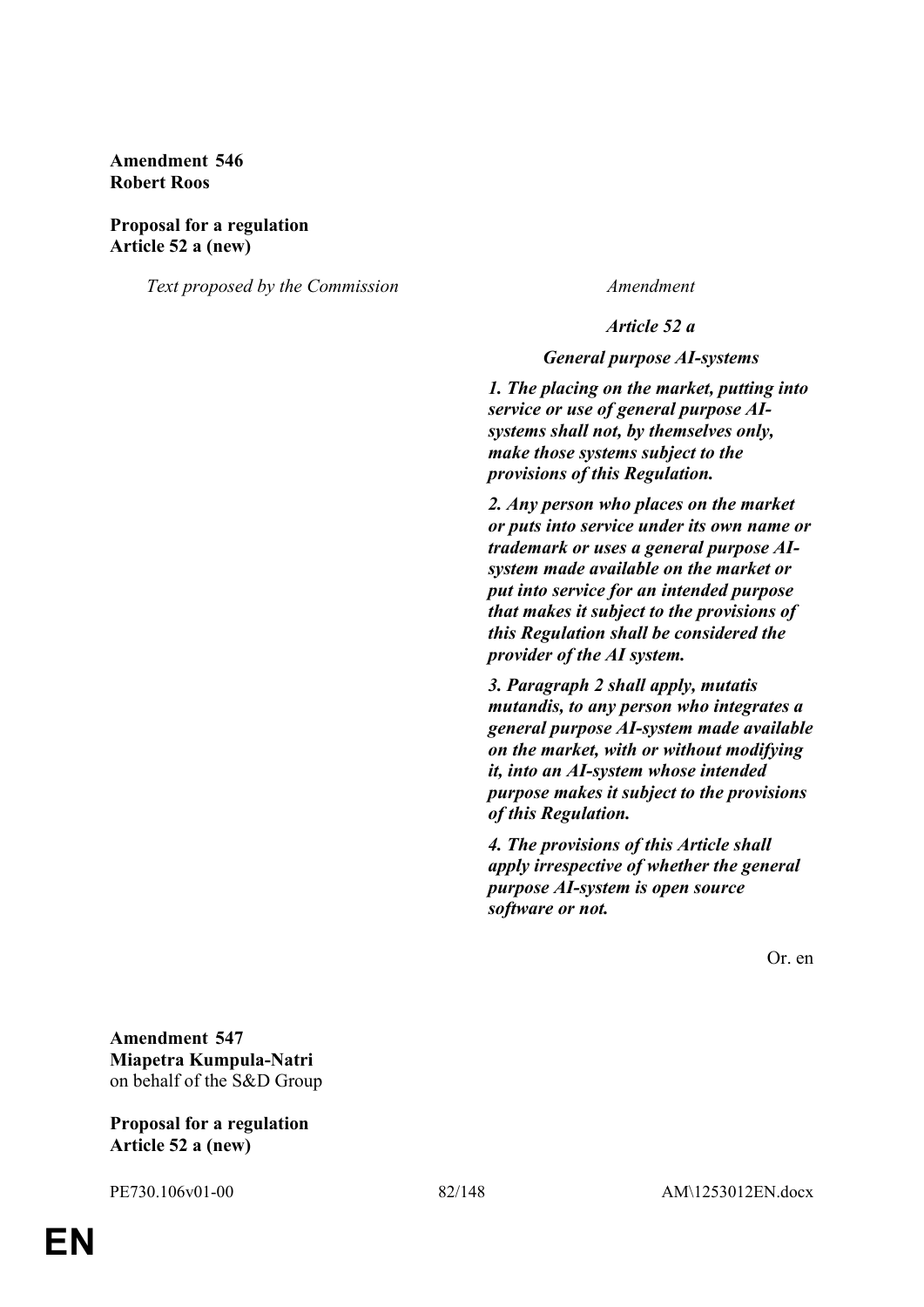*Text proposed by the Commission Amendment*

*Article 52 a*

*Right not to be subject to non-compliant AI systems*

*Natural and legal persons shall have the right not to be subjected to AI systems, which are posing an unacceptable risk pursuant to Article 5, or do not comply with the requirements of this Regulation.*

Or. en

**Amendment 548 Miapetra Kumpula-Natri** on behalf of the S&D Group

**Proposal for a regulation Article 52 b (new)**

*Text proposed by the Commission Amendment*

*Article 52 b*

*Right to information about the use and functioning of AI systems*

*1. Natural and legal persons shall have the right to be informed that they are being subjected to a high-risk AI system as defined in Article 6, or other AI systems as defined in Article 52.*

*2. Natural and legal persons shall have the right to be informed, upon request, about the reasons for a decision, producing legal effects or significantly affecting them, taken with the assistance of AI system as specified in Article 52 (3a) of this Regulation.*

*3. The information outlined in paragraphs 1 and 2 shall be provided in a clear and comprehensible manner.*

Or. en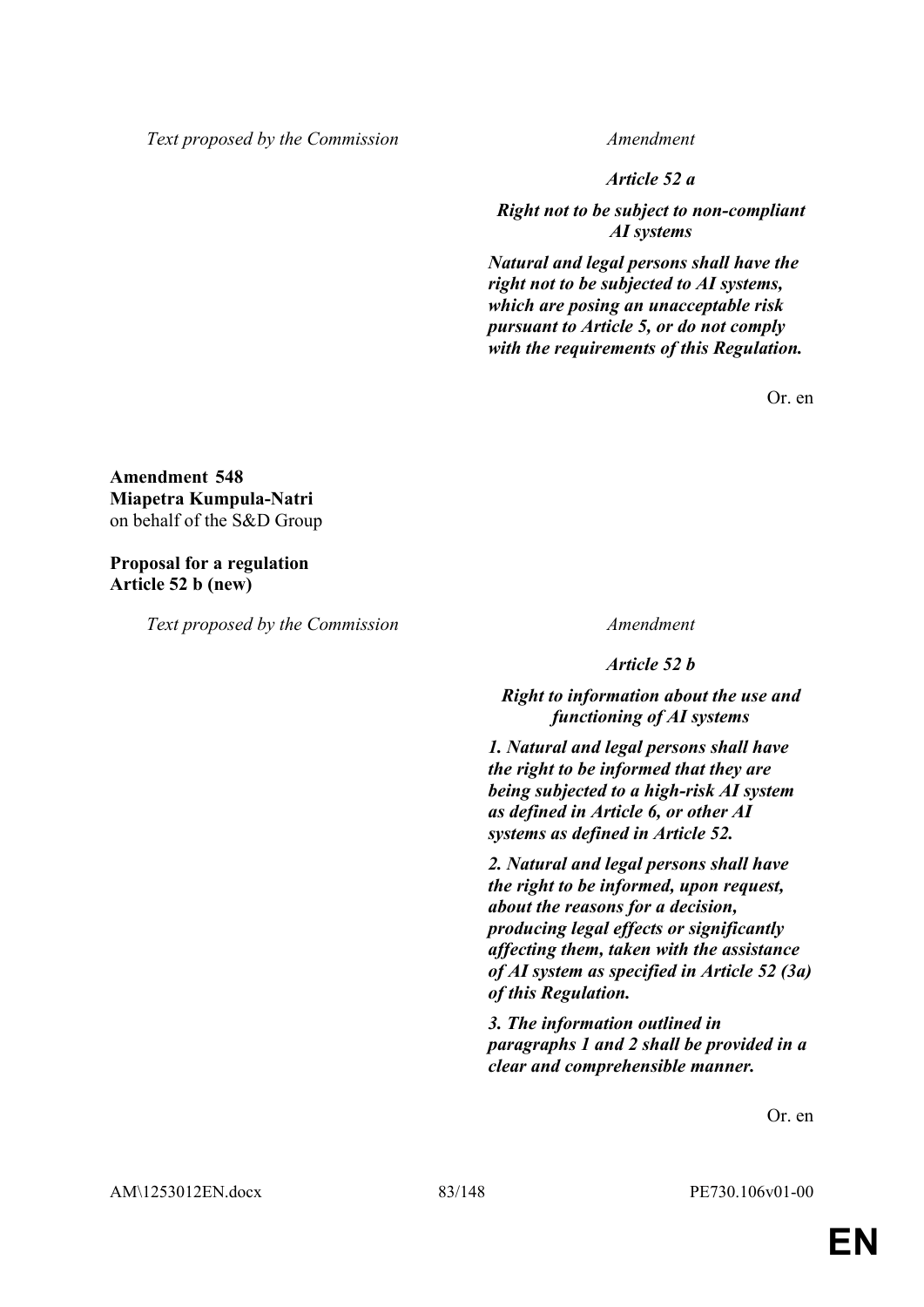**Amendment 549 Miapetra Kumpula-Natri** on behalf of the S&D Group

### **Proposal for a regulation Article 52 c (new)**

*Text proposed by the Commission Amendment*

*Article 52 c*

*Right to lodge a complaint with a national supervisory authority*

*1. Natural and legal persons who consider that their rights under this Regulation have been infringed shall have the right to lodge a complaint against the provider or user with a national supervisory authority in the Member State of his or her residence, place of work, or place of the alleged infringement.*

*2. National supervisory authorities shall have the duty to investigate, in conjunction with relevant market surveillance authority if applicable, the alleged infringement and inform the complainant, within a period of 6 months, of the outcome of the complaint, including the possibility of a judicial remedy pursuant to Article 52e.*

Or. en

**Amendment 550 Miapetra Kumpula-Natri** on behalf of the S&D Group

**Proposal for a regulation Article 52 d (new)**

*Text proposed by the Commission Amendment*

*Article 52 d*

*Representation of natural persons and the right for public interest organisations to* 

PE730.106v01-00 84/148 AM\1253012EN.docx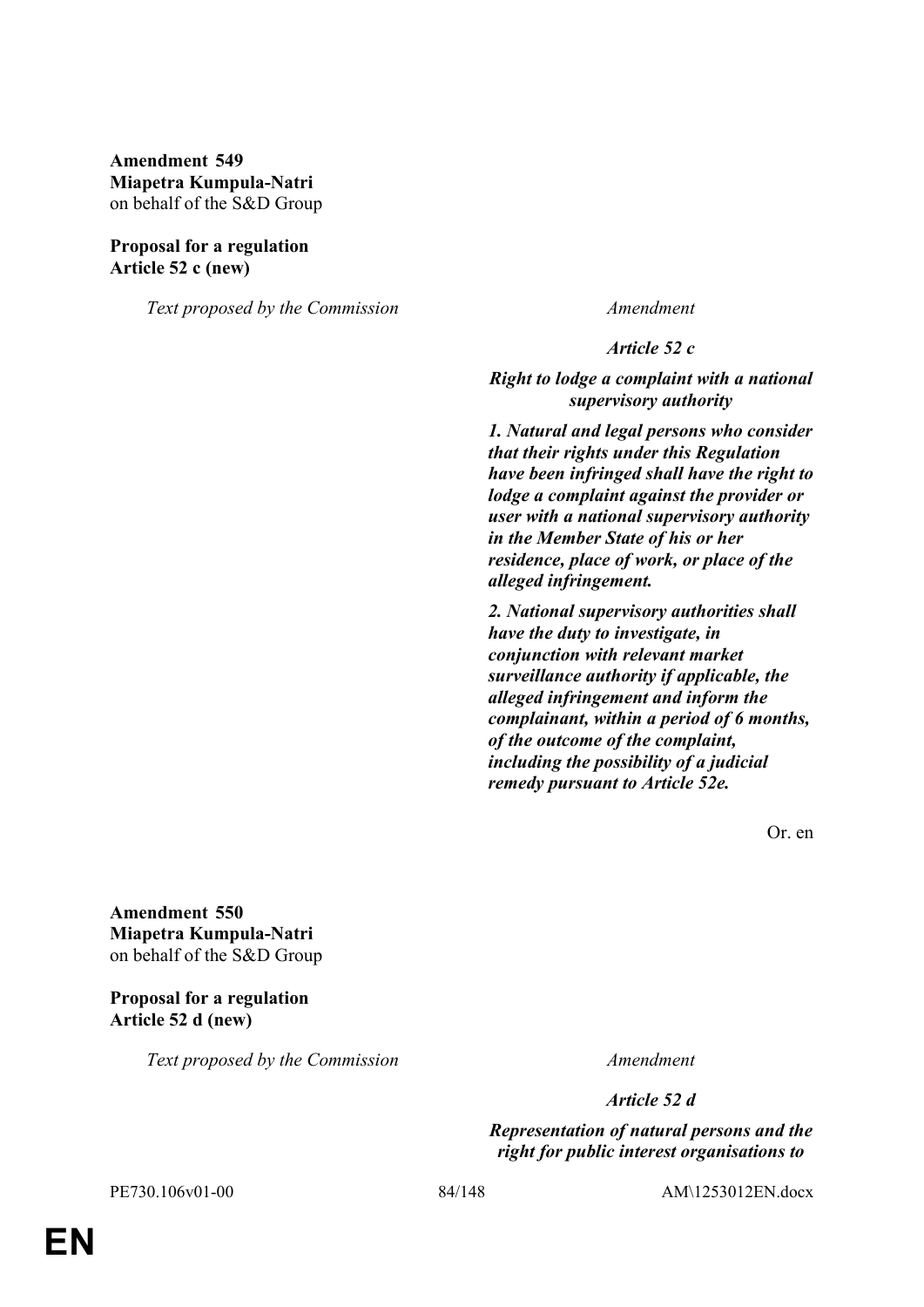## *lodge a complaint with national supervisory authority*

*1. Natural and legal persons who consider that their rights under this Regulation have been infringed shall have the right to ask a public interest organisation to lodge a complaint on their behalf with a national competent authority and to exercise on their behalf their rights as referred to in Articles 52c and 52e.*

*2. A public interest organization is a notfor-profit body, organization or association which has been properly established in accordance with the law of a Member State, has statutory objectives which are in the public interest.*

*3. Public interest organisations shall have the right to lodge complaints with national competent authorities, independently of the mandate of the natural or legal person, if they consider that an AI system has been placed on the market, put into service, or used in a way that infringes this Regulation, or is otherwise in violation of fundamental rights or other aspects of public interest protection, pursuant to article 67.*

*4. National supervisory authorities have the duty to investigate, in conjunction with relevant market surveillance authority if applicable, and respond within a period of 6 months to all complaints made by public interest organizations.*

Or. en

**Amendment 551 Miapetra Kumpula-Natri** on behalf of the S&D Group

**Proposal for a regulation Article 52 e (new)**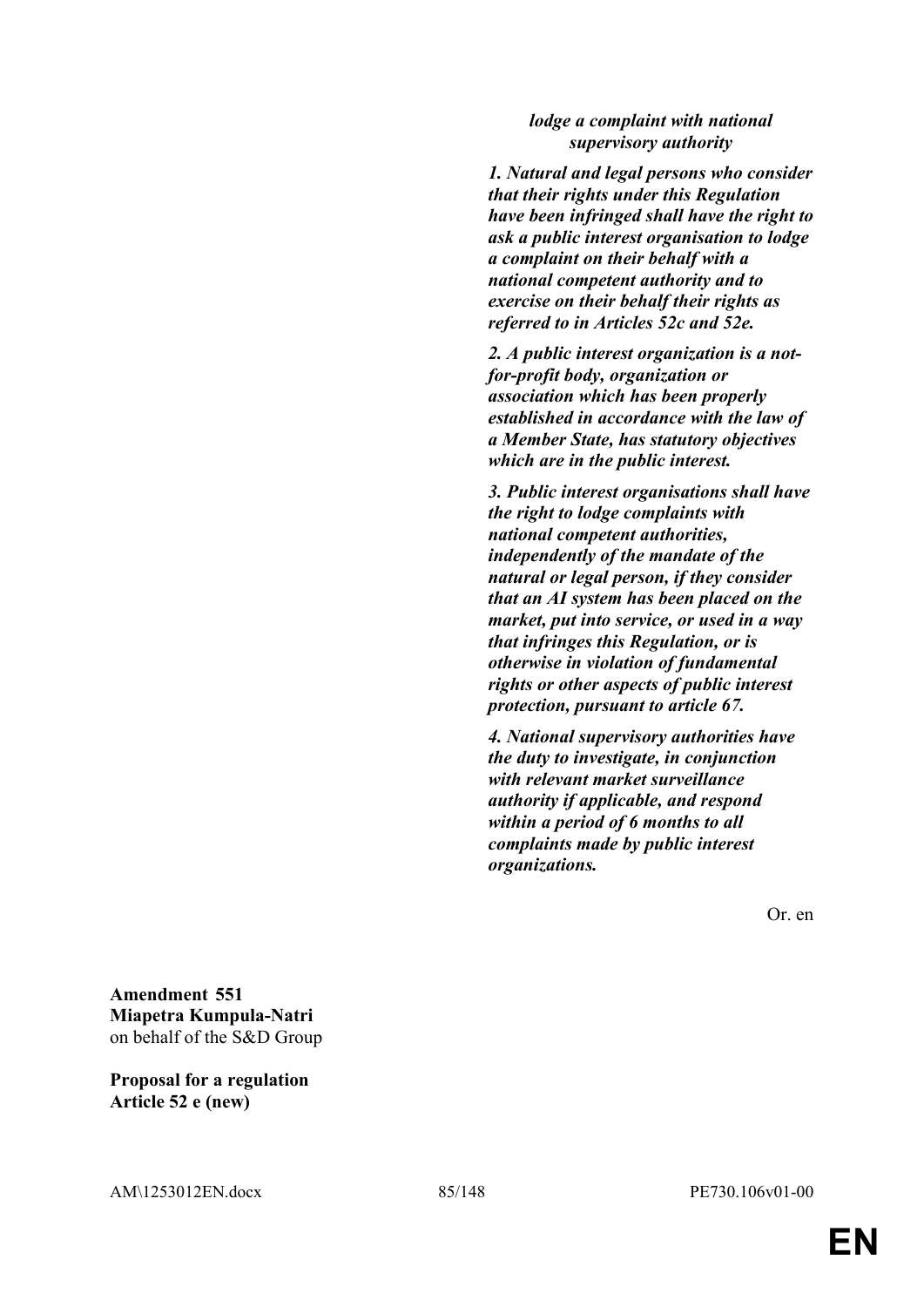*Text proposed by the Commission Amendment*

*Article 52 e*

*Right to an effective remedy against the national supervisory authority*

*1. Without prejudice to any other administrative or non-judicial remedy, each natural or legal person shall have the right to an effective judicial remedy against a legally binding decision of a national supervisory authority concerning them.*

*2. Without prejudice to any other administrative or non-judicial remedy, each natural and legal person shall have the right to an effective judicial remedy where the national supervisory authority does not handle a complaint or does not inform the person within 6 months on the progress or outcome of the complaint lodged pursuant to Articles 52c and 52d.*

*3. Proceedings against a national supervisory authority shall be brought before the courts of the Member State where the national supervisory authority is established.*

Or. en

**Amendment 552 Miapetra Kumpula-Natri** on behalf of the S&D Group

**Proposal for a regulation Article 52 f (new)**

*Text proposed by the Commission Amendment*

*Article 52 f*

*Right to an effective remedy against a user for the infringement of rights*

*1. Without prejudice to any available administrative or non-judicial remedy, any natural and legal person shall have*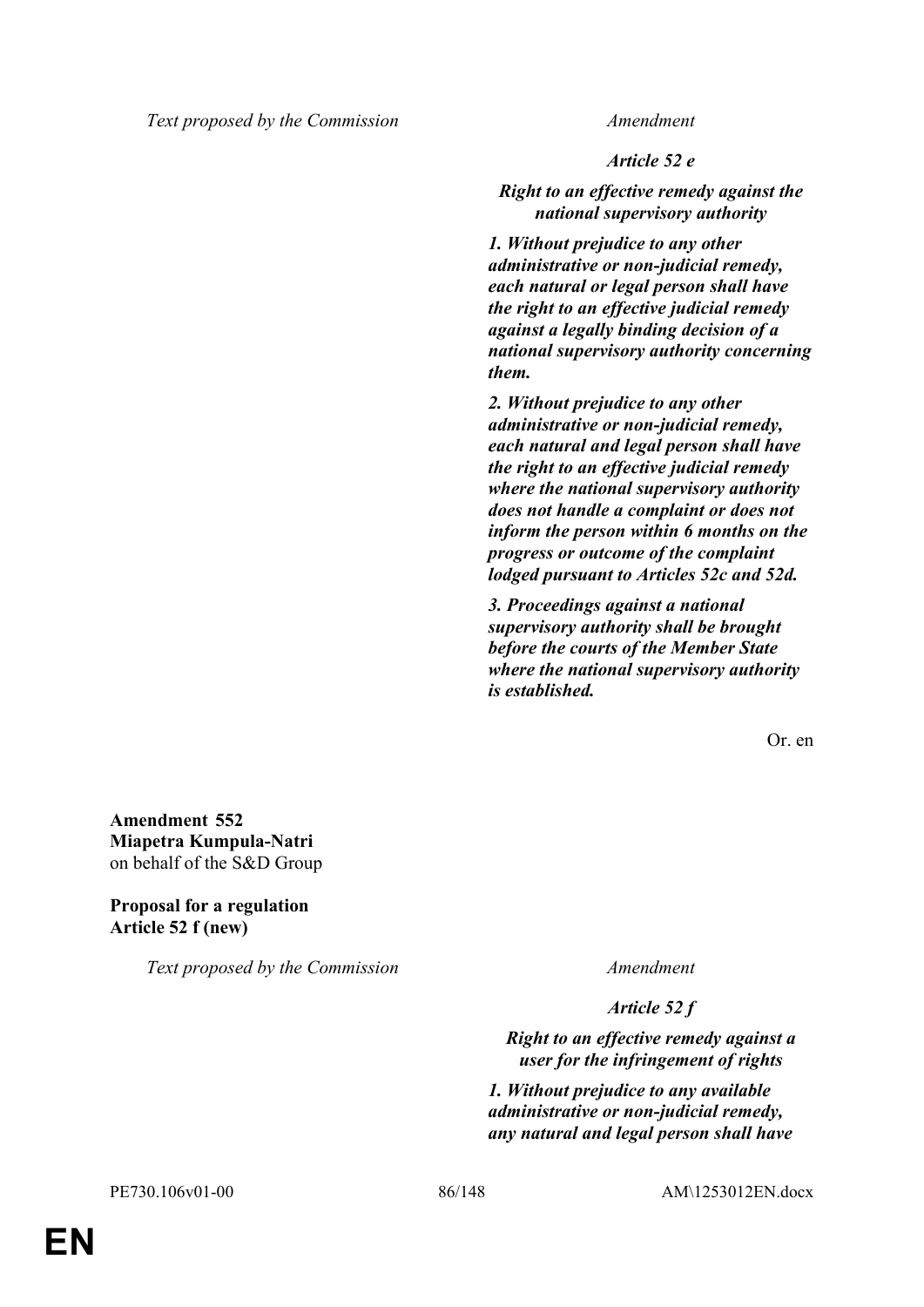*the right to an effective judicial remedy against a user where they consider that their rights under this Regulation have been infringed or they have been subject to an AI system in non-compliance with this Regulation.*

*2. Any natural and legal person who has suffered material or non-material damage due to an infringement of this Regulation shall have the right to receive compensation from the user for the damage suffered.*

Or. en

**Amendment 553 Miapetra Kumpula-Natri** on behalf of the S&D Group

## **Proposal for a regulation Article 53 – paragraph 1**

*Text proposed by the Commission Amendment*

1. AI regulatory sandboxes established by one or more Member States competent authorities or the European Data Protection Supervisor shall provide a controlled environment that facilitates the development, testing and validation of innovative AI systems for a limited time before their placement on the market or putting into service pursuant to a specific plan. This shall take place under the direct supervision and guidance *by* the competent authorities with a view to ensuring compliance with the requirements of this Regulation and, where relevant, other Union and Member States legislation supervised within the sandbox.

1. AI regulatory sandboxes established by *the Commission in collaboration with* one or more Member States competent authorities or the European Data Protection Supervisor shall provide a controlled environment that facilitates the *safe* development, testing and validation of innovative AI systems for a limited time before their placement on the market or putting into service pursuant to a specific plan. This shall take place under the direct supervision and guidance *of the Commission in collaboration with* the competent authorities with a view to ensuring compliance with the requirements of this Regulation and, where relevant, other Union and Member States legislation supervised within the sandbox. *The Commission shall play a complementary role, allowing those Member States with demonstrated experience with sandboxing to build on their expertise and, on the*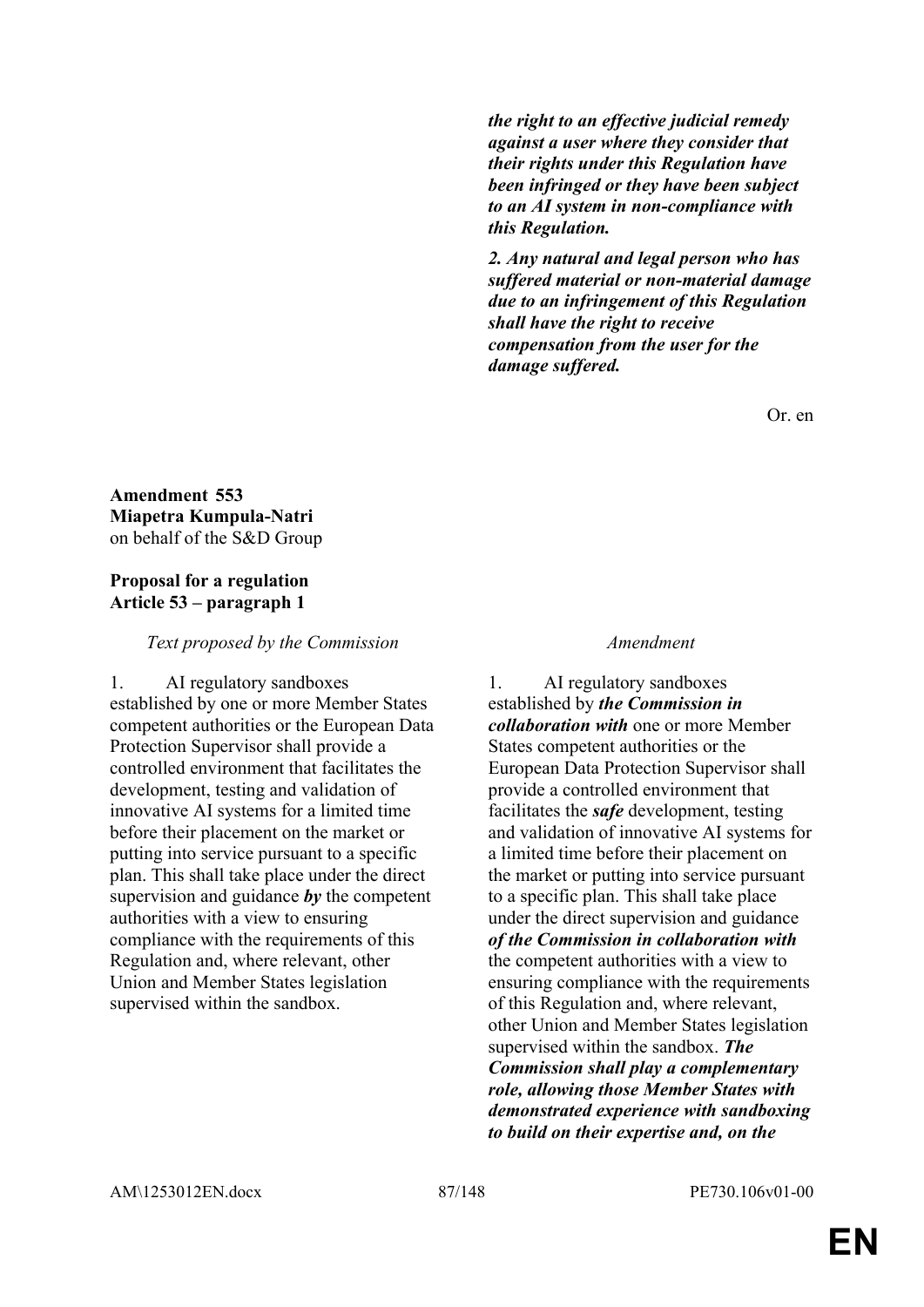*other hand, assisting and providing technical understanding and resources to those Member States that seek guidance on the set-up and running of these regulatory sandboxes.*

Or. en

## **Amendment 554 Romana Jerković, Robert Hajšel, Miapetra Kumpula-Natri**

## **Proposal for a regulation Article 53 – paragraph 1**

### *Text proposed by the Commission Amendment*

1. AI regulatory sandboxes established by one or more Member States competent authorities or the European Data Protection Supervisor shall provide a controlled environment that facilitates the development, testing and validation of innovative AI systems for a limited time before their placement on the market or putting into service pursuant to a specific plan. This shall take place under the direct supervision and guidance by the competent authorities with a view to ensuring compliance with the requirements of this Regulation and, where relevant, other Union and Member States legislation supervised within the sandbox.

1. AI regulatory sandboxes established by one or more Member States competent authorities or the European Data Protection Supervisor*, and in collaboration with SMEs, start-ups, enterprises and other innovators,* shall provide a controlled environment that facilitates the development, testing and validation of innovative AI systems for a limited time before their placement on the market or putting into service pursuant to a specific plan. *For Member States competent authorities or the European Data Protection Supervisor,* this shall take place under the direct supervision and guidance by the competent authorities with a view to ensuring compliance with the requirements of this Regulation and, where relevant, other Union and Member States legislation supervised within the sandbox. *SMEs, start-ups, enterprises and other innovators shall conduct live experiments for new business models in collaboration with the Member State competent authorities.*

Or. en

### **Amendment 555**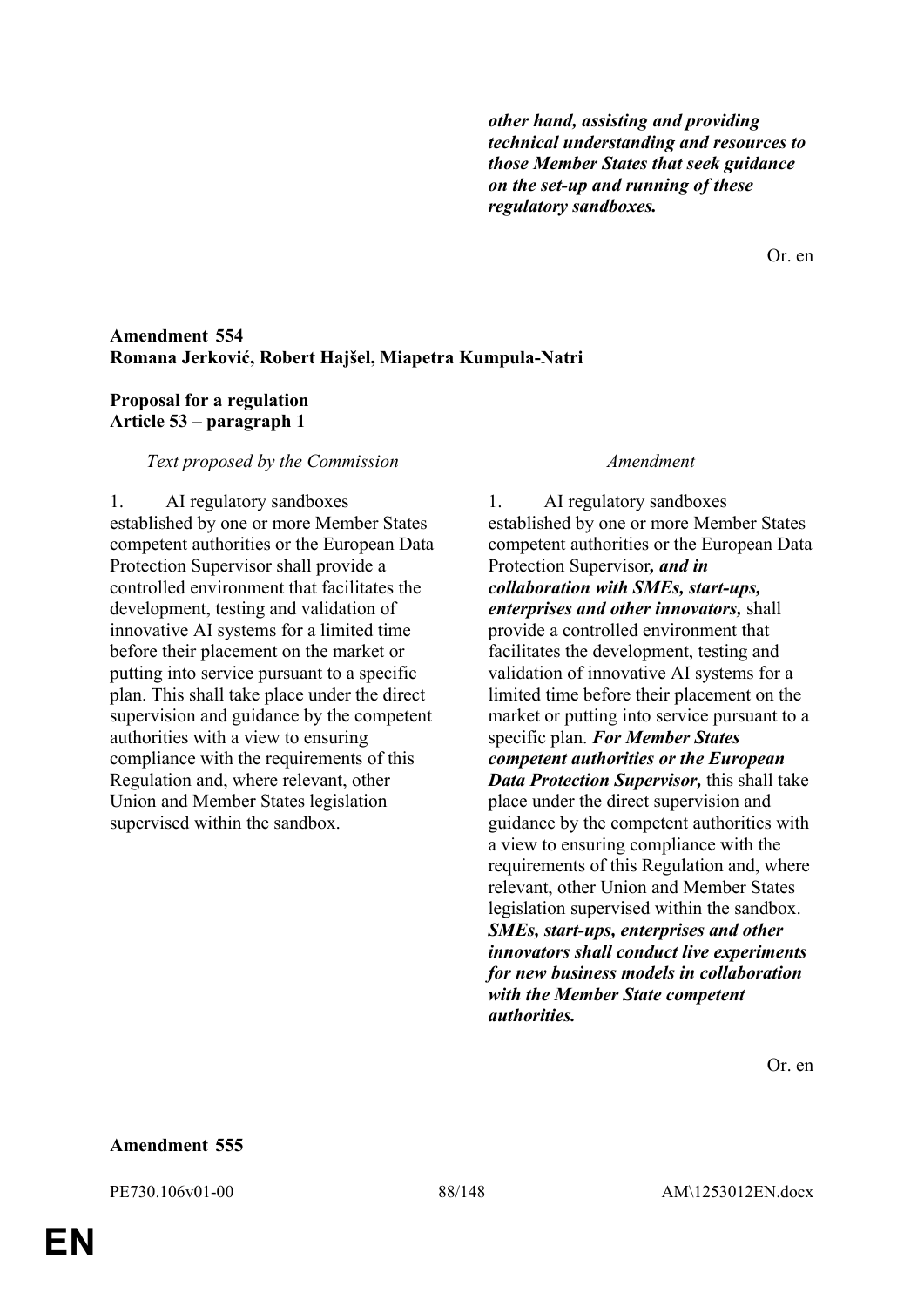## **Elena Kountoura**

## **Proposal for a regulation Article 53 – paragraph 1**

## *Text proposed by the Commission Amendment*

1. AI regulatory sandboxes established by one or more Member States competent authorities or the European Data Protection Supervisor shall provide a controlled environment that facilitates the development, testing and validation of innovative AI systems for a limited time before their placement on the market or putting into service pursuant to a specific plan. This shall take place under the direct supervision and guidance by the competent authorities with a view to ensuring compliance with the requirements of this Regulation and, where relevant, other Union and Member States legislation supervised within the sandbox.

1. AI regulatory sandboxes established by one or more Member States competent authorities or the European Data Protection Supervisor shall provide a *strictly* controlled environment that facilitates the development, testing and validation of innovative AI systems for a limited time before their placement on the market or putting into service pursuant to a specific plan. This shall take place under the direct supervision and guidance by the competent authorities with a view to *identifying risks in particular to health, safety, and fundamental rights,* ensuring compliance with the requirements of this Regulation and, where relevant, other Union and Member States legislation supervised within the sandbox.

Or. en

# **Amendment 556 Henna Virkkunen**

# **Proposal for a regulation Article 53 – paragraph 1**

# *Text proposed by the Commission Amendment*

1. AI regulatory sandboxes established by one or more Member States competent authorities or the European Data Protection Supervisor shall provide a controlled environment that facilitates the development, testing and validation of innovative AI systems for a limited time before their placement on the market or putting into service pursuant to a specific plan. This shall take place under the direct supervision and guidance by the competent

1. AI regulatory sandboxes established by one or more Member States competent authorities or the European Data Protection Supervisor shall provide a controlled environment that facilitates the development, testing and validation of innovative AI systems *and secure processing of personal data* for a limited time before their placement on the market or putting into service pursuant to a specific plan. This shall take place under

AM\1253012EN.docx 89/148 PE730.106v01-00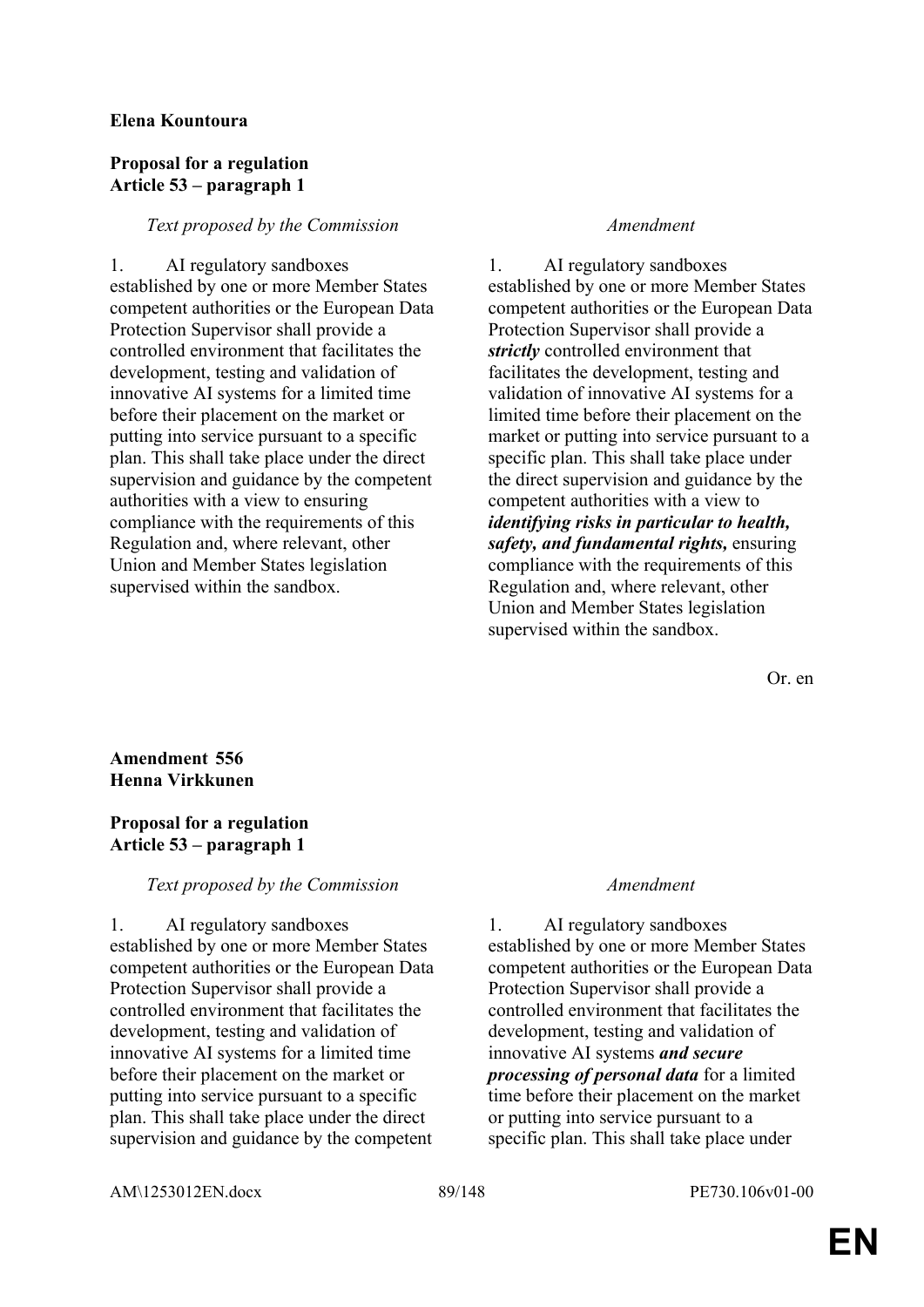authorities with a view to ensuring compliance with the requirements of this Regulation and, where relevant, other Union and Member States legislation supervised within the sandbox.

the direct supervision and guidance by the competent authorities with a view to ensuring compliance with the requirements of this Regulation and, where relevant, other Union and Member States legislation supervised within the sandbox.

Or. en

### *Justification*

*As proposed, the article establishing frameworks for regulatory sandboxes is rather weak. The key thing is the ability to process personal data on an easy and safe manner in the AI regulatory sandbox. The proposal only provides extension for public bodies, but this facility should be extended to private companies as well.*

## **Amendment 557 Henna Virkkunen**

### **Proposal for a regulation Article 53 – paragraph 1 a (new)**

*Text proposed by the Commission Amendment*

*1a. The controllers of personal data referred to in Article 4(7) of Regulation (EU) 2016/679 may further process personal data in an AI regulatory sandbox to the extent that it is necessary for the purposes of development, testing and validation of AI systems. Right of processing is subject to appropriate safeguards for the fundamental rights and freedoms of natural persons. This processing shall not be considered incompatible with the initial purposes.*

Or. en

**Amendment 558 Romana Jerković, Robert Hajšel, Miapetra Kumpula-Natri**

**Proposal for a regulation Article 53 – paragraph 2**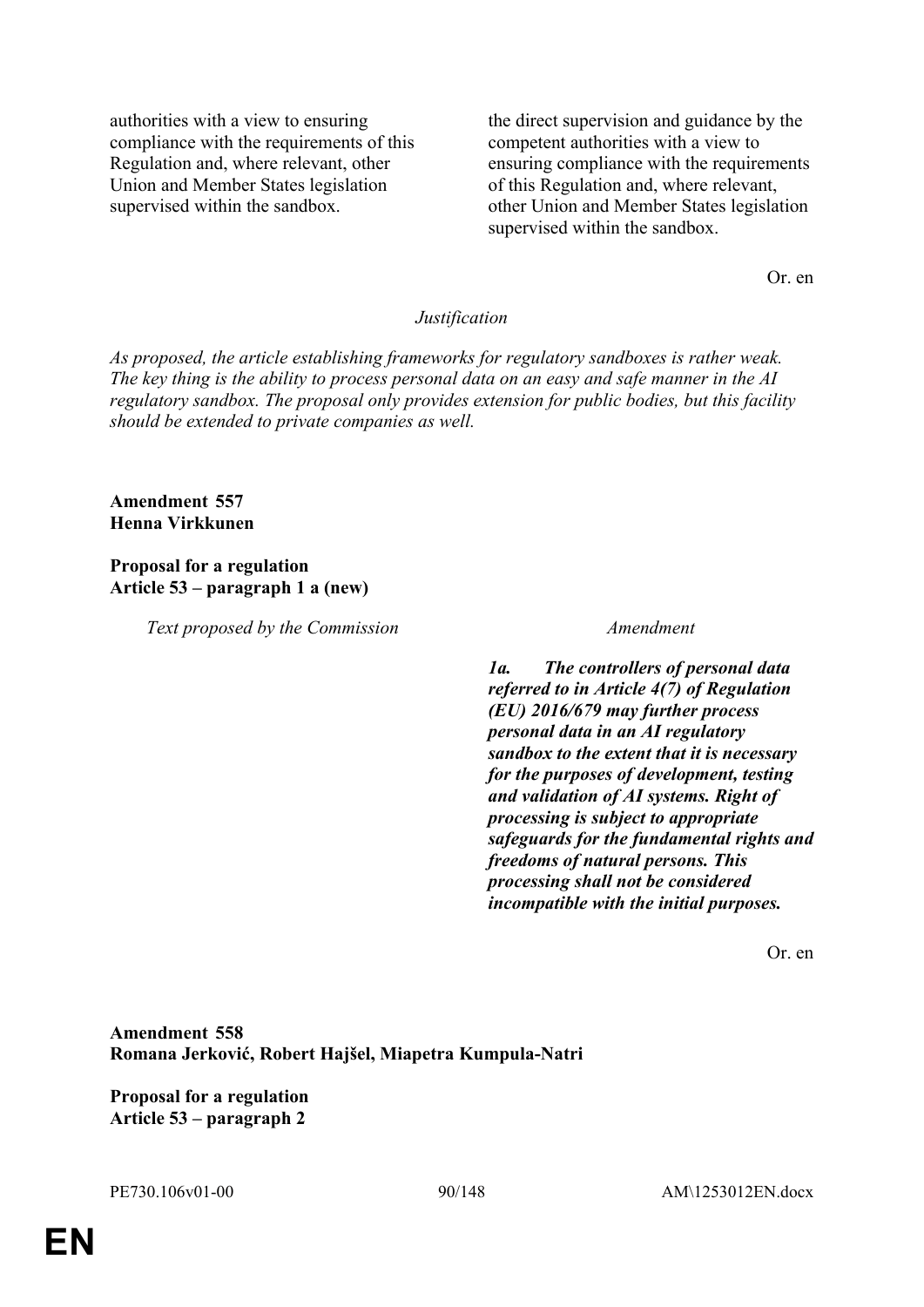### *Text proposed by the Commission Amendment*

2. Member States shall ensure that to the extent the innovative AI systems involve the processing of personal data or otherwise fall under the supervisory remit of other national authorities or competent authorities providing or supporting access to data, the national data protection authorities and those other national authorities are associated to the operation of the AI regulatory sandbox.

2. Member States shall ensure that to the extent the innovative AI systems involve the processing of personal data or otherwise fall under the supervisory remit of other national authorities or competent authorities providing or supporting access to data, the national data protection authorities and those other national authorities are associated to the operation of the AI regulatory sandbox *established by one or more Member States competent authorities or the European Data Protection Supervisor*. *Start-ups, SMEs, enterprises and other innovators may request access to personal data from relevant national authorities to be used in their AI sandbox while ensuring compliance with the requirements of this Regulation and, where relevant, other Union and Member States legislation supervised within the sandbox*

Or. en

**Amendment 559 Miapetra Kumpula-Natri** on behalf of the S&D Group

## **Proposal for a regulation Article 53 – paragraph 2**

*Text proposed by the Commission Amendment*

2. Member States shall ensure that to the extent the innovative AI systems involve the processing of personal data or otherwise fall under the supervisory remit of other national authorities or competent authorities providing or supporting access to data, the national data protection authorities and those other national authorities are associated to the operation of the AI regulatory sandbox.

2. *The Commission in collaboration with* Member States shall ensure that to the extent the innovative AI systems involve the processing of personal data or otherwise fall under the supervisory remit of other national authorities or competent authorities providing or supporting access to data, the national data protection authorities and those other national authorities are associated to the operation of the AI regulatory sandbox.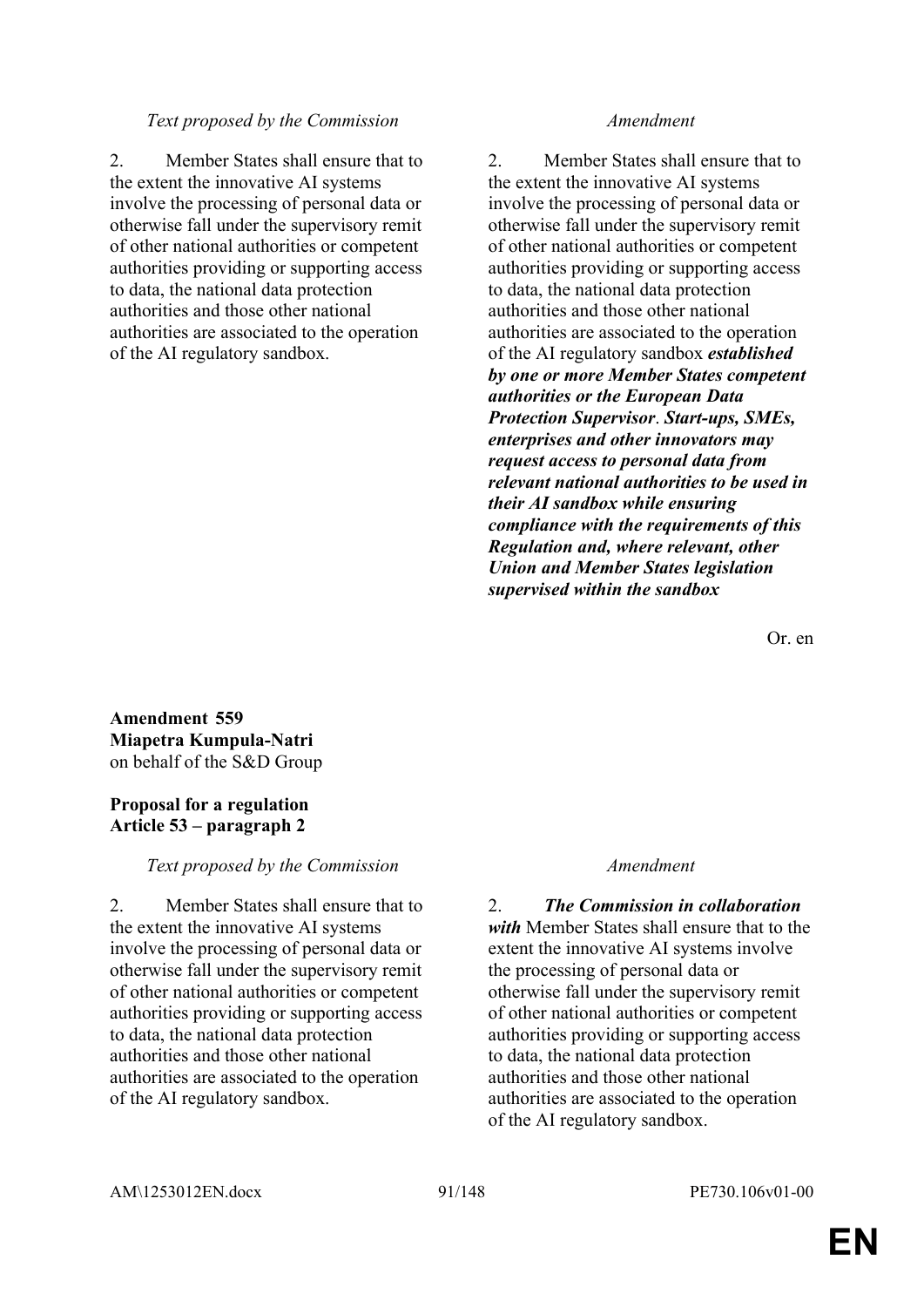## **Amendment 560 Elena Kountoura**

## **Proposal for a regulation Article 53 – paragraph 3**

# *Text proposed by the Commission Amendment*

3. The AI regulatory sandboxes shall not affect the supervisory and corrective powers of the competent authorities. *Any significant risks to* health *and* safety and fundamental rights identified during the development and testing of such systems shall result in immediate mitigation and, failing that, in the suspension of the development and testing process until such mitigation takes place.

3. The AI regulatory sandboxes shall not affect the supervisory and corrective powers of the competent authorities. *Regulatory sandboxes involving activities that may impact* health*,* safety and fundamental rights*, democracy and rule of law or the environment shall be developed in accordance with redress-by-design principles. Any significant risks* identified during the development and testing of such systems shall result in immediate mitigation and, failing that, in the suspension of the development and testing process until such mitigation takes place.

Or. en

**Amendment 561 Jordi Solé** on behalf of the Greens/EFA Group

## **Proposal for a regulation Article 53 – paragraph 3**

# *Text proposed by the Commission Amendment*

3. The AI regulatory sandboxes shall not affect the supervisory and corrective powers of the competent authorities. Any significant risks to health and safety and fundamental rights identified during the development and testing of such systems shall result in immediate mitigation and, failing that, in the suspension of the development and testing process until such

3. The AI regulatory sandboxes shall not affect the supervisory and corrective powers of the competent authorities *and can only be implemented in a specified area with approval of the regional or local authorities*. Any significant risks to *environment,* health and safety and fundamental rights identified during the development and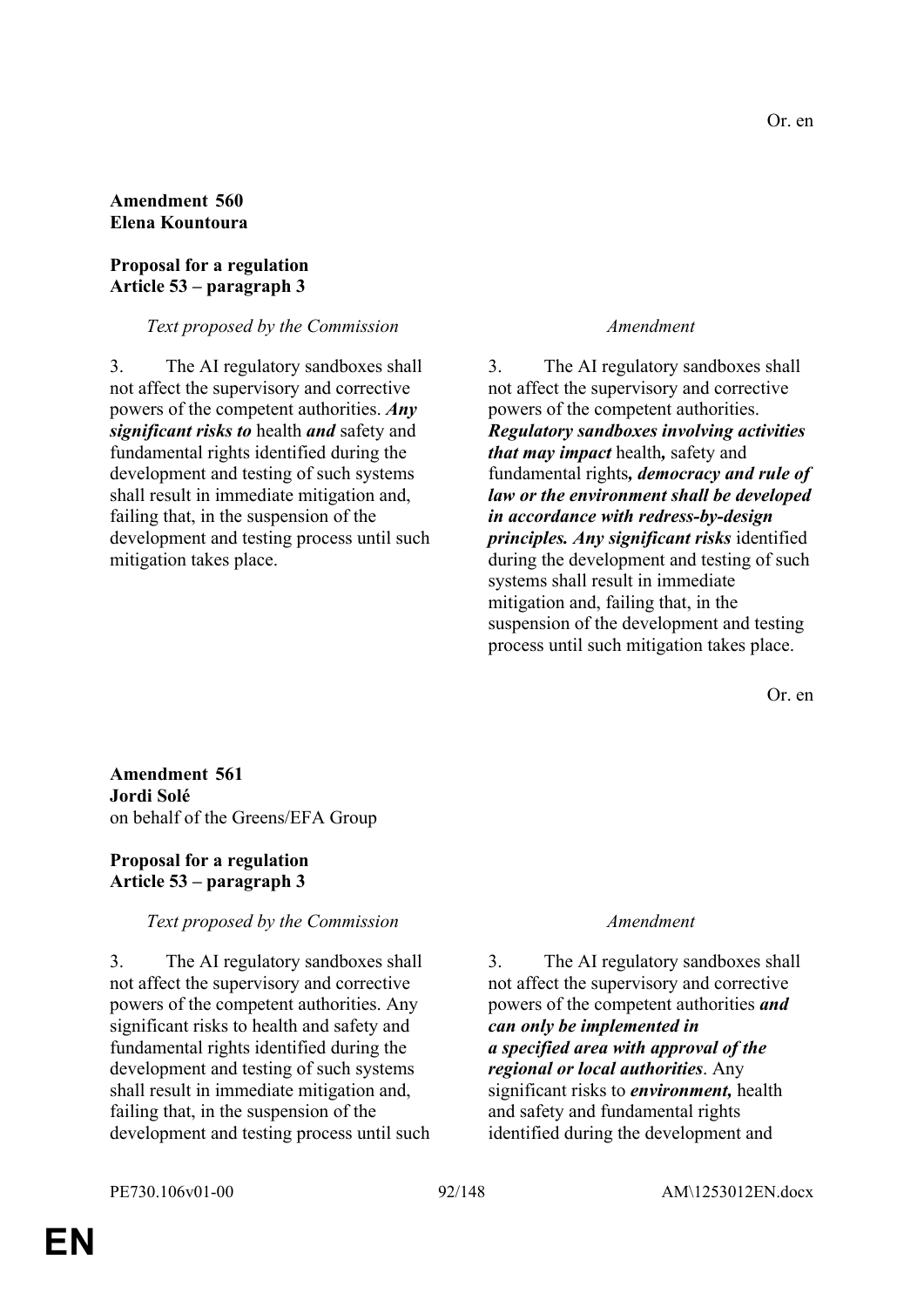mitigation takes place. the testing of such systems shall result in immediate mitigation and, failing that, in the suspension of the development and testing process until such mitigation takes place.

Or. en

### *Justification*

*THe role of regional and local authorities needs to be maintained and their powers cannot be diminished without approval.*

**Amendment 562 Francesca Donato**

## **Proposal for a regulation Article 53 – paragraph 3**

### *Text proposed by the Commission Amendment*

3. The AI regulatory sandboxes shall not affect the supervisory and corrective powers of the competent authorities. Any significant risks to health and safety and fundamental rights identified during the development and testing of such systems shall result in immediate mitigation and, failing that, in the suspension of the development and testing process until such mitigation takes place.

3. The AI regulatory sandboxes shall not affect the supervisory and corrective powers of the competent authorities. Any significant risks to health and safety and fundamental rights identified during the development and testing of such systems shall result in immediate mitigation *or closure of the sandbox* and, failing that, in the suspension of the development and testing process until such mitigation takes place.

Or. it

## **Amendment 563 Romana Jerković, Robert Hajšel, Miapetra Kumpula-Natri**

## **Proposal for a regulation Article 53 – paragraph 3**

*Text proposed by the Commission Amendment*

3. The AI regulatory sandboxes shall not affect the supervisory and corrective

3. The AI regulatory sandboxes shall not affect the supervisory and corrective

AM\1253012EN.docx 93/148 PE730.106v01-00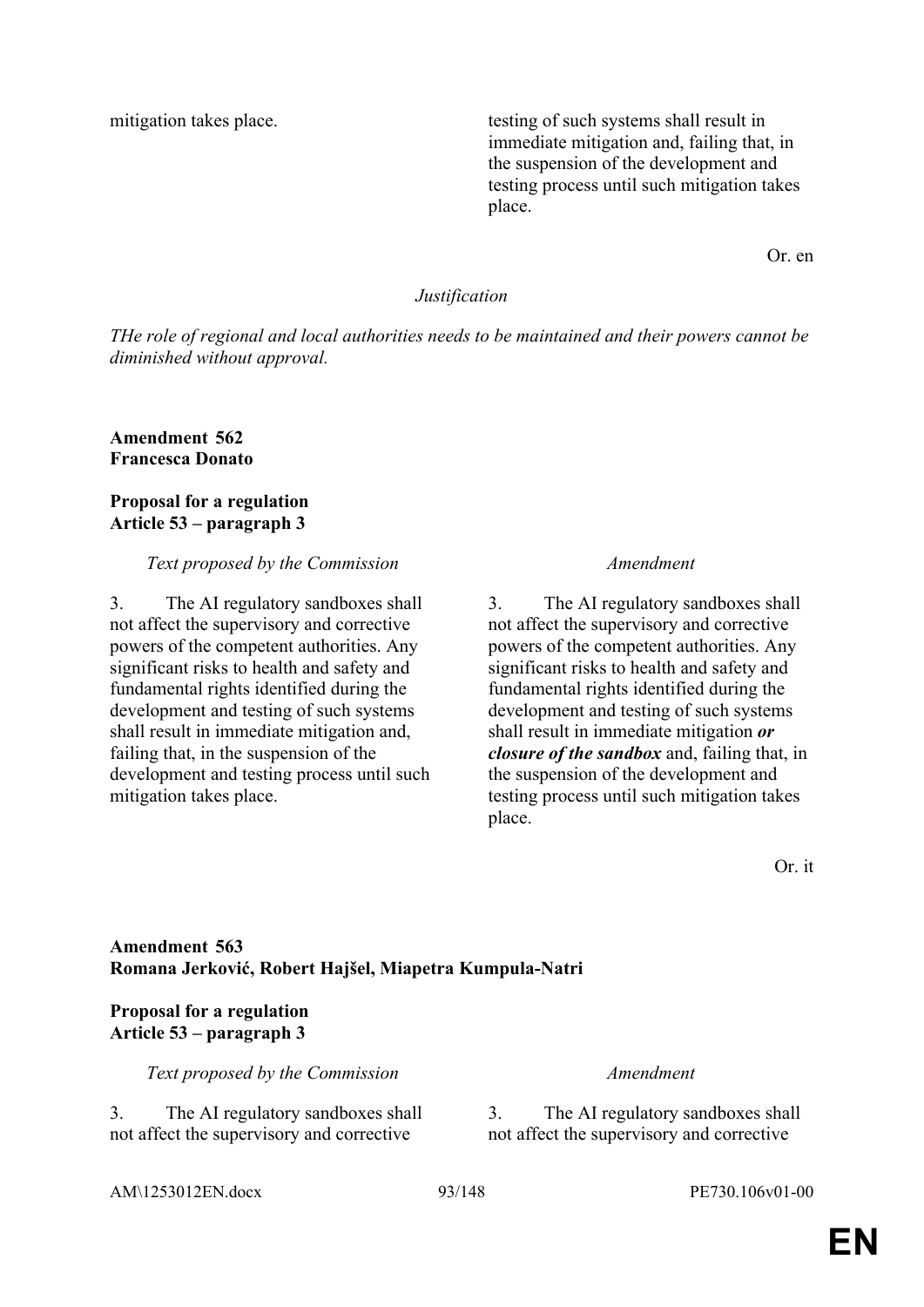powers of the competent authorities. Any significant risks to health and safety and fundamental rights identified during the development and testing of *such* systems shall result in immediate mitigation and, failing that, in the suspension of the development and testing process until such mitigation takes place.

powers of the competent authorities. Any significant risks to health and safety and fundamental rights identified during the development and testing of *AI* systems shall result in immediate mitigation and, failing that, in the suspension of the development and testing process until such mitigation takes place.

Or. en

### **Amendment 564 Romana Jerković, Robert Hajšel, Miapetra Kumpula-Natri**

## **Proposal for a regulation Article 53 – paragraph 5**

### *Text proposed by the Commission Amendment*

5. Member States' competent authorities that have established AI regulatory sandboxes shall coordinate their activities and cooperate within the framework of the European Artificial Intelligence Board. They shall submit annual reports to the Board and the Commission on the results from the implementation of those scheme, including good practices, lessons learnt and recommendations on their setup and, where relevant, on the application of this Regulation and other Union legislation supervised within the sandbox.

5. Member States' competent authorities that have established AI regulatory sandboxes shall coordinate their activities and cooperate within the framework of the European Artificial Intelligence Board. They shall submit annual reports to the Board and the Commission on the results from the implementation of those scheme, including good practices, lessons learnt and recommendations on their setup and, where relevant, on the application of this Regulation and other Union legislation supervised within the sandbox. *SMEs, start-ups, enterprises and other innovators are invited to share their good practices, lessons learnt and recommendations on their AI sandboxes with Member State competent authorities.*

Or. en

**Amendment 565 Miapetra Kumpula-Natri** on behalf of the S&D Group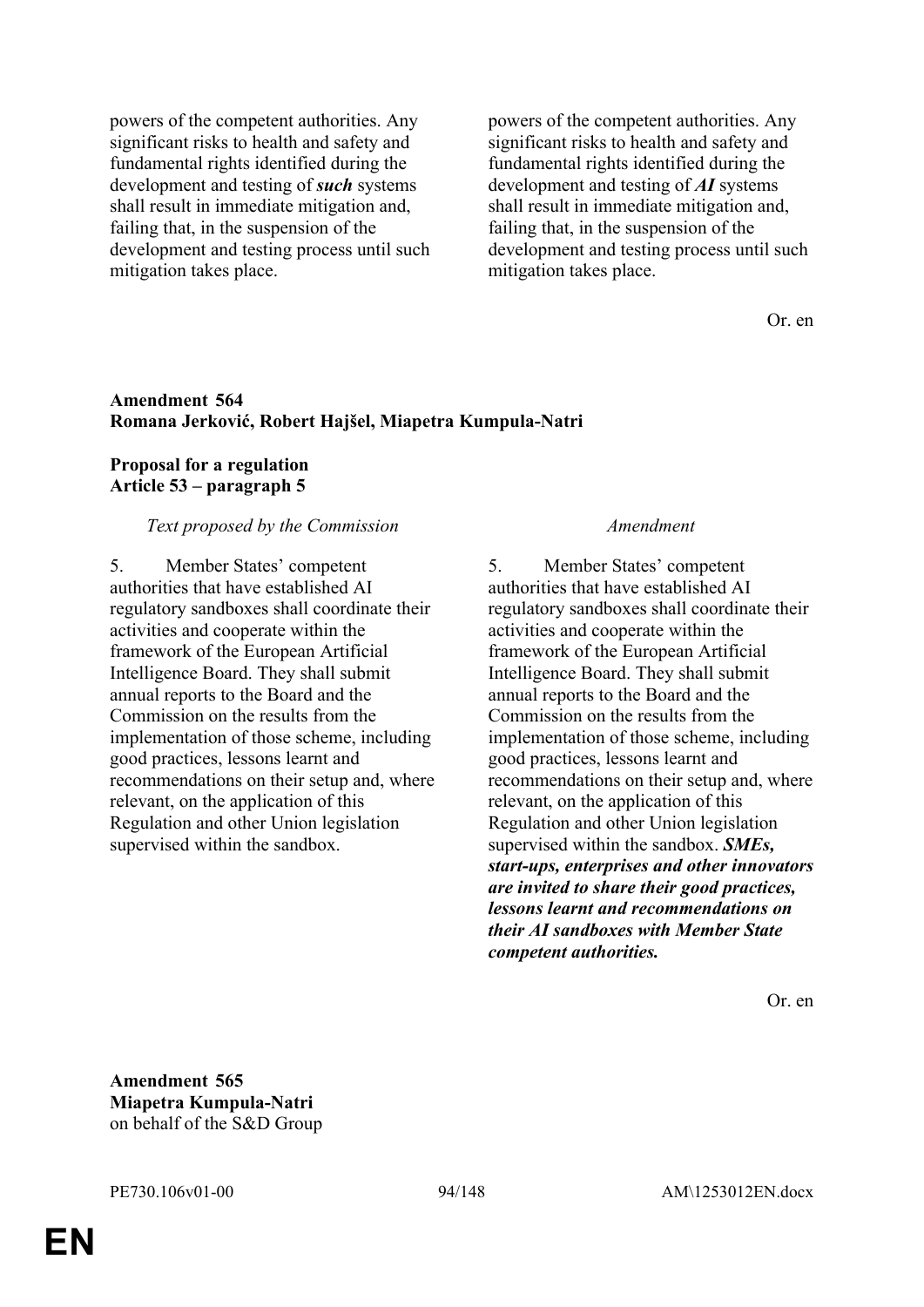## **Proposal for a regulation Article 53 – paragraph 5**

## *Text proposed by the Commission Amendment*

5. Member States' competent authorities that have established AI regulatory sandboxes shall coordinate their activities and cooperate within the framework of the European Artificial Intelligence Board*. They shall submit annual reports to the Board and the Commission* on the results from the implementation of those *scheme*, including good practices, lessons learnt and recommendations on their setup and, where relevant, on the application of this Regulation and other Union legislation supervised within the sandbox.

5. *The Commission and* Member States' competent authorities that have established AI regulatory sandboxes shall coordinate their activities and cooperate within the framework of the *Commission's AI Regulatory Sandboxing programme. The Commission shall submit annual reports to the* European Artificial Intelligence Board on the results from the implementation of those *schemes*, including good practices, lessons learnt and recommendations on their setup and, where relevant, on the application of this Regulation and other Union legislation supervised within the sandbox.

Or. en

**Amendment 566 Jordi Solé** on behalf of the Greens/EFA Group

# **Proposal for a regulation Article 53 – paragraph 5**

# *Text proposed by the Commission Amendment*

5. Member States' competent authorities that have established AI regulatory sandboxes shall coordinate their activities and cooperate within the framework of the European Artificial Intelligence Board. They shall submit annual reports to the Board and the Commission on the results from the implementation of those scheme, including *good* practices, lessons learnt and recommendations on their setup and, where relevant, on the application of this Regulation and other Union legislation supervised within the sandbox.

5. Member States' competent authorities that have established AI regulatory sandboxes shall coordinate their activities and cooperate within the framework of the European Artificial Intelligence Board. They shall submit annual reports to the Board and the Commission on the results from the implementation of those scheme, including *best* practices*, computational energy use and efficiency*, lessons learnt and recommendations on their setup and, where relevant, on the application of this Regulation and other Union legislation supervised within the sandbox.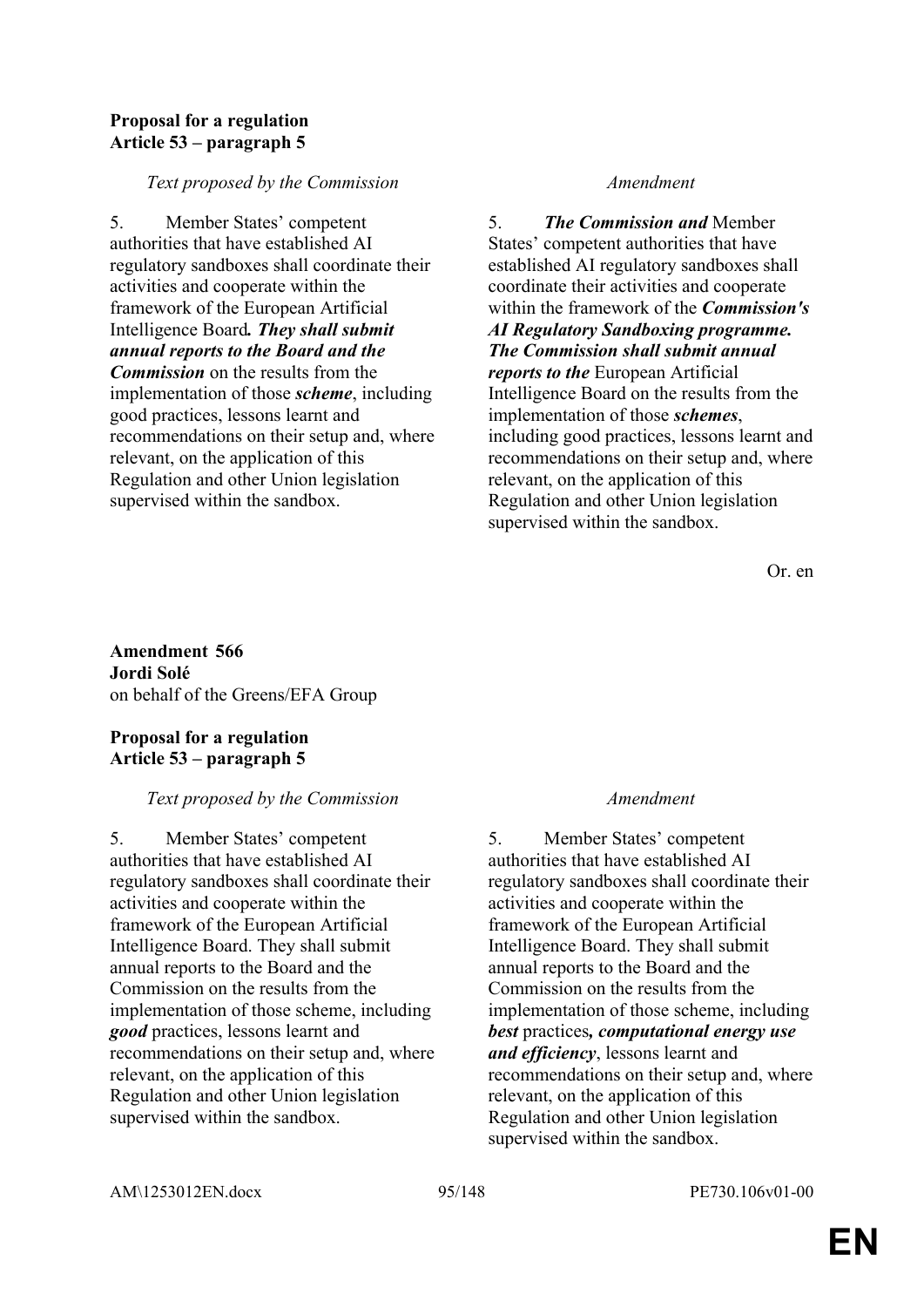### *Justification*

*Underlining the importance of energy use*

## **Amendment 567 Henna Virkkunen**

## **Proposal for a regulation Article 53 – paragraph 5**

### *Text proposed by the Commission Amendment*

5. Member States' competent authorities *that have established AI regulatory sandboxes* shall coordinate their activities and cooperate within the framework of the European Artificial Intelligence Board. They shall submit annual reports to the Board and the Commission on the results from the implementation of those scheme, including good practices, lessons learnt and recommendations on their setup and, where relevant, on the application of this Regulation and other Union legislation supervised within the sandbox.

5. Member States' competent authorities shall coordinate their activities *with regards to AI regulatory sandboxes* and cooperate within the framework of the European Artificial Intelligence Board. They shall submit annual reports to the Board and the Commission on the results from the implementation of those scheme, including good practices, lessons learnt and recommendations on their setup and, where relevant, on the application of this Regulation and other Union legislation supervised within the sandbox.

Or. en

**Amendment 568 Miapetra Kumpula-Natri** on behalf of the S&D Group

## **Proposal for a regulation Article 53 – paragraph 6 a (new)**

*Text proposed by the Commission Amendment*

*6a. The Commission shall establish an EU AI Regulatory Sandboxing Programme whose modalities referred to in Article 53(6) shall cover the elements set out in Annex IXa. The Commission shall proactively coordinate with national*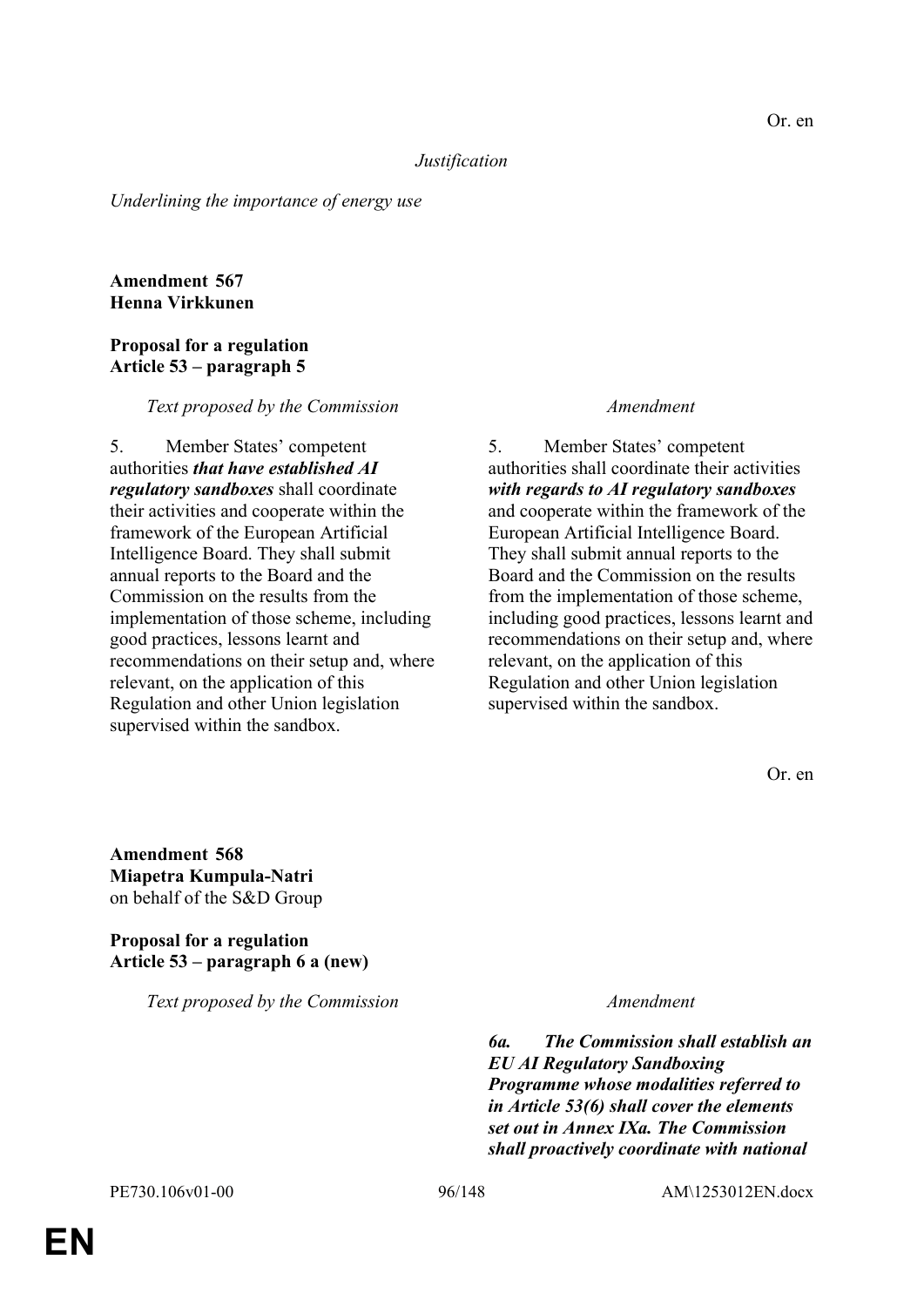Or. en

## **Amendment 569 Robert Roos**

## **Proposal for a regulation Article 55 – title**

*Text proposed by the Commission Amendment*

Measures for *small-scale providers* and users

Measures for *SMEs* and users

Or. nl

## **Amendment 570 Francesca Donato**

# **Proposal for a regulation Article 55 – paragraph 1 – introductory part**

*Text proposed by the Commission Amendment*

1. Member States *shall* undertake the following actions:

1. Member States *may* undertake the following actions:

Or. it

# **Amendment 571 Romana Jerković, Robert Hajšel, Miapetra Kumpula-Natri**

## **Proposal for a regulation Article 55 – paragraph 1 – point a**

*Text proposed by the Commission Amendment*

(a) provide *small-scale* providers *and* start-ups with priority access to the AI regulatory sandboxes to the extent that they fulfil the eligibility conditions;

(a) provide *SME* providers*, including* start-ups with priority access to the AI regulatory sandboxes *established by one or more Member States competent authorities or the European Data* 

AM\1253012EN.docx 97/148 PE730.106v01-00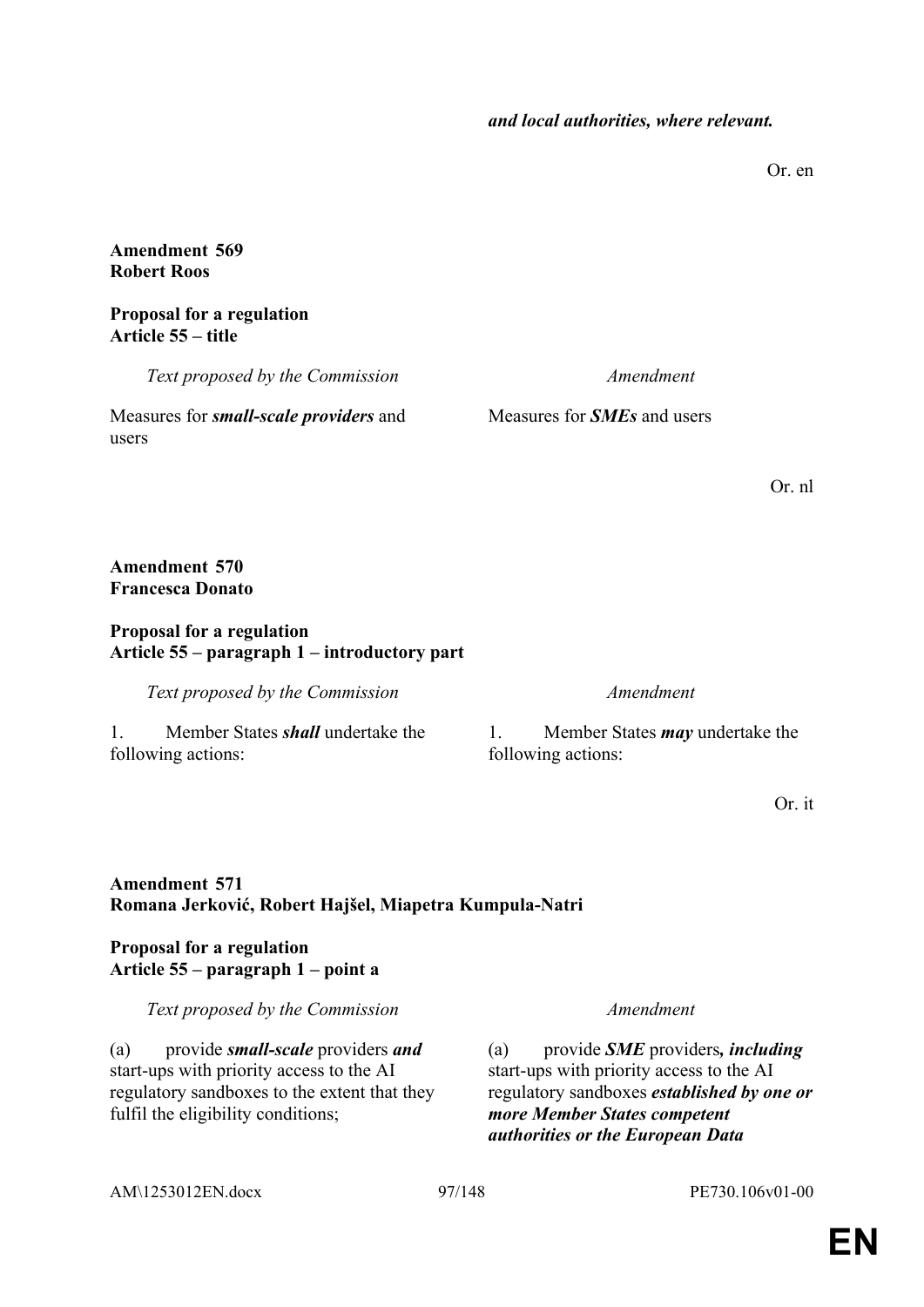*Protection Supervisor* to the extent that they fulfil the eligibility conditions;

Or. en

## **Amendment 572 Elena Kountoura**

# **Proposal for a regulation Article 55 – paragraph 1 – point a**

# *Text proposed by the Commission Amendment*

(a) provide small-scale providers and start-ups with priority access to the AI regulatory sandboxes to the extent that they fulfil the eligibility conditions;

(a) provide small-scale providers and start-ups *established in the EU* with priority access to the AI regulatory sandboxes to the extent that they fulfil the eligibility conditions;

Or. en

# **Amendment 573 Nicola Beer, Klemen Grošelj, Iskra Mihaylova, Martina Dlabajová**

# **Proposal for a regulation Article 55 – paragraph 1 – point a**

*Text proposed by the Commission Amendment*

(a) provide *small-scale* providers *and* start-ups with priority access to the AI regulatory sandboxes to the extent that they fulfil the eligibility conditions;

(a) provide *SME* providers*, including* start-ups with priority access to the AI regulatory sandboxes to the extent that they fulfil the eligibility conditions;

Or. en

**Amendment 574 Robert Roos**

**Proposal for a regulation Article 55 – paragraph 1 – point a**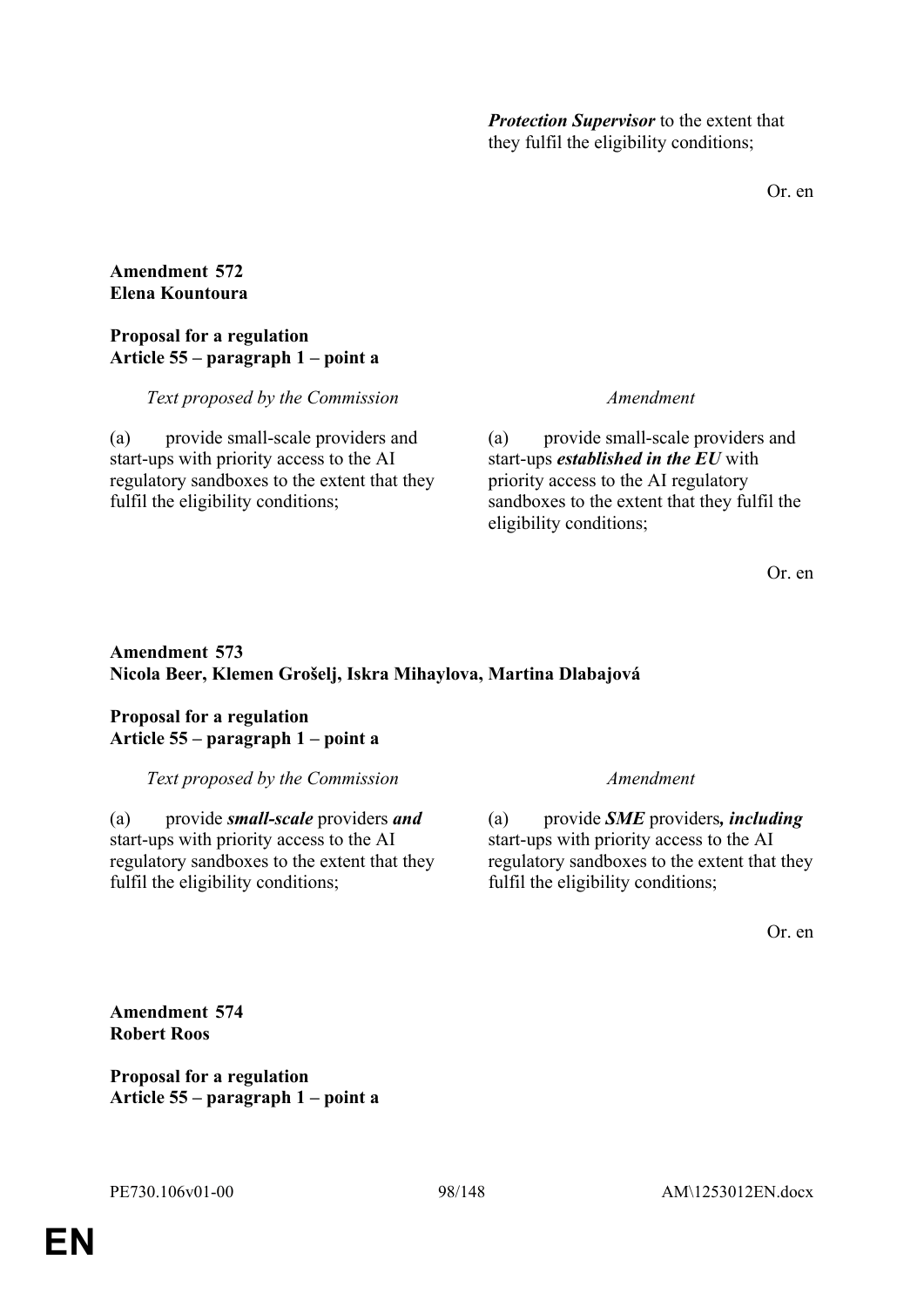### *Text proposed by the Commission Amendment*

(a) provide *small-scale providers* and start-ups with priority access to the AI regulatory sandboxes to the extent that they fulfil the eligibility conditions;

(a) provide *SMEs* and start-ups with priority access to the AI regulatory sandboxes to the extent that they fulfil the eligibility conditions;

Or. nl

## **Amendment 575 Nicola Beer, Klemen Grošelj, Iskra Mihaylova, Martina Dlabajová**

# **Proposal for a regulation Article 55 – paragraph 1 – point b**

### *Text proposed by the Commission Amendment*

(b) organise specific awareness raising activities about the application of this Regulation tailored to the needs of *the small-scale* providers and users;

(b) organise specific awareness raising *and enhanced digital skills development* activities about the application of this Regulation tailored to the needs of *SME* providers*, including start-ups* and users;

Or. en

# **Amendment 576 Robert Roos**

### **Proposal for a regulation Article 55 – paragraph 1 – point b**

*Text proposed by the Commission Amendment*

(b) organise specific awareness raising activities about the application of this Regulation tailored to the needs of the *small-scale providers* and users;

(b) organise specific awareness raising activities about the application of this Regulation tailored to the needs of the *SMEs* and users;

Or. nl

# **Amendment 577 Nicola Beer, Klemen Grošelj, Iskra Mihaylova, Martina Dlabajová**

AM\1253012EN.docx 99/148 PE730.106v01-00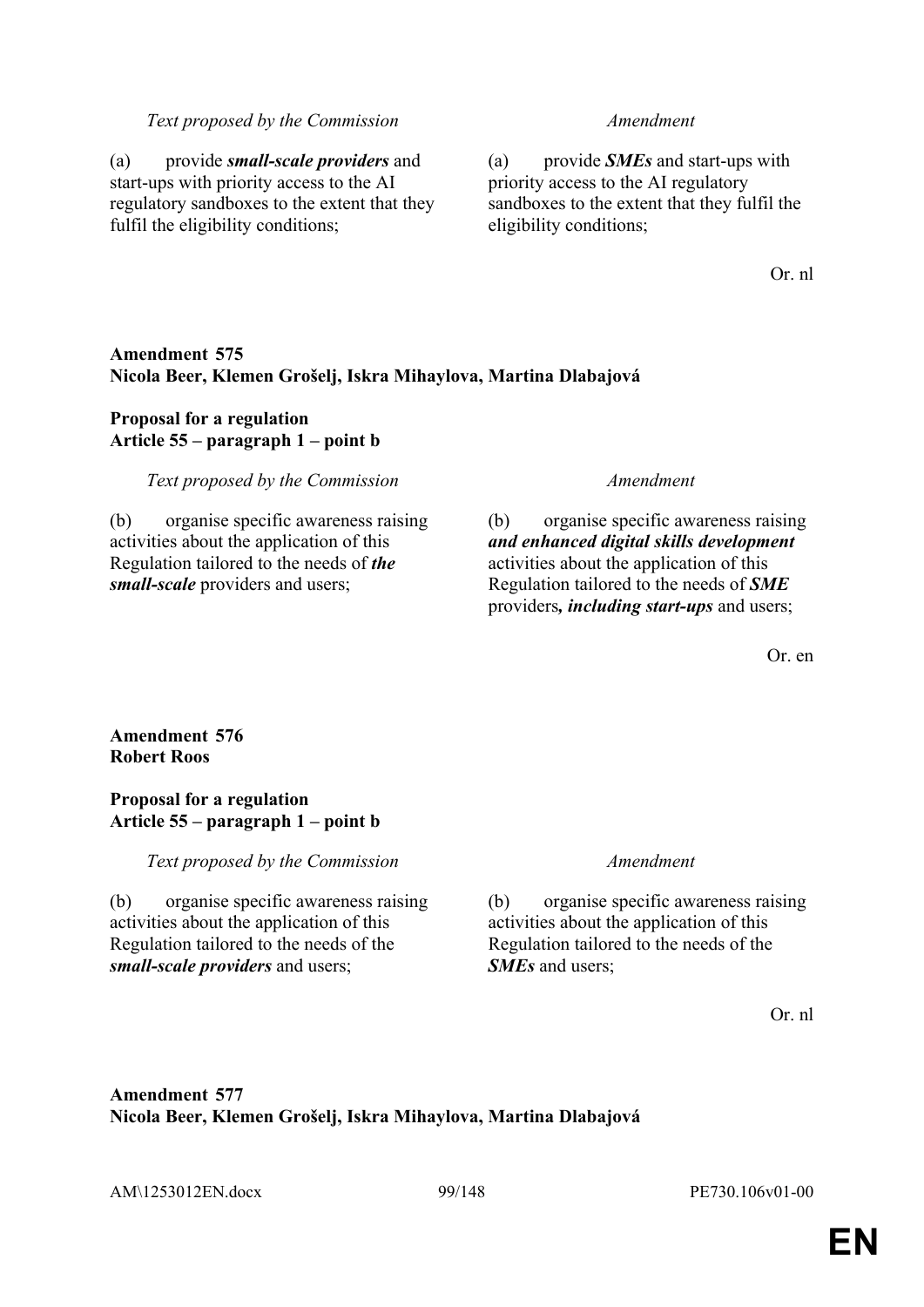## **Proposal for a regulation Article 55 – paragraph 1 – point c**

## *Text proposed by the Commission Amendment*

(c) where appropriate, establish a dedicated channel for communication with *small-scale* providers and user and other innovators to provide guidance and respond to queries about the implementation of this Regulation.

(c) where appropriate, establish a dedicated channel for communication with *SME* providers*, including start-ups,* and user and other innovators to provide guidance and respond to queries about the implementation of this Regulation.

Or. en

## **Amendment 578 Robert Roos**

**Proposal for a regulation Article 55 – paragraph 1 – point c**

### *Text proposed by the Commission Amendment*

(c) where appropriate, establish a dedicated channel for communication with *small-scale providers* and user and other innovators to provide guidance and respond to queries about the implementation of this Regulation.

(c) where appropriate, establish a dedicated channel for communication with *SMEs* and user and other innovators to provide guidance and respond to queries about the implementation of this Regulation.

Or. nl

# **Amendment 579 Nicola Beer, Klemen Grošelj, Iskra Mihaylova, Martina Dlabajová**

# **Proposal for a regulation Article 55 – paragraph 1 a (new)**

*Text proposed by the Commission Amendment*

*1a. 'Regulatory sandbox' means a facility established by the Commission in collaboration with one or more Member States competent authorities or the European Data Protection Supervisor that provides an appropriate controlled and*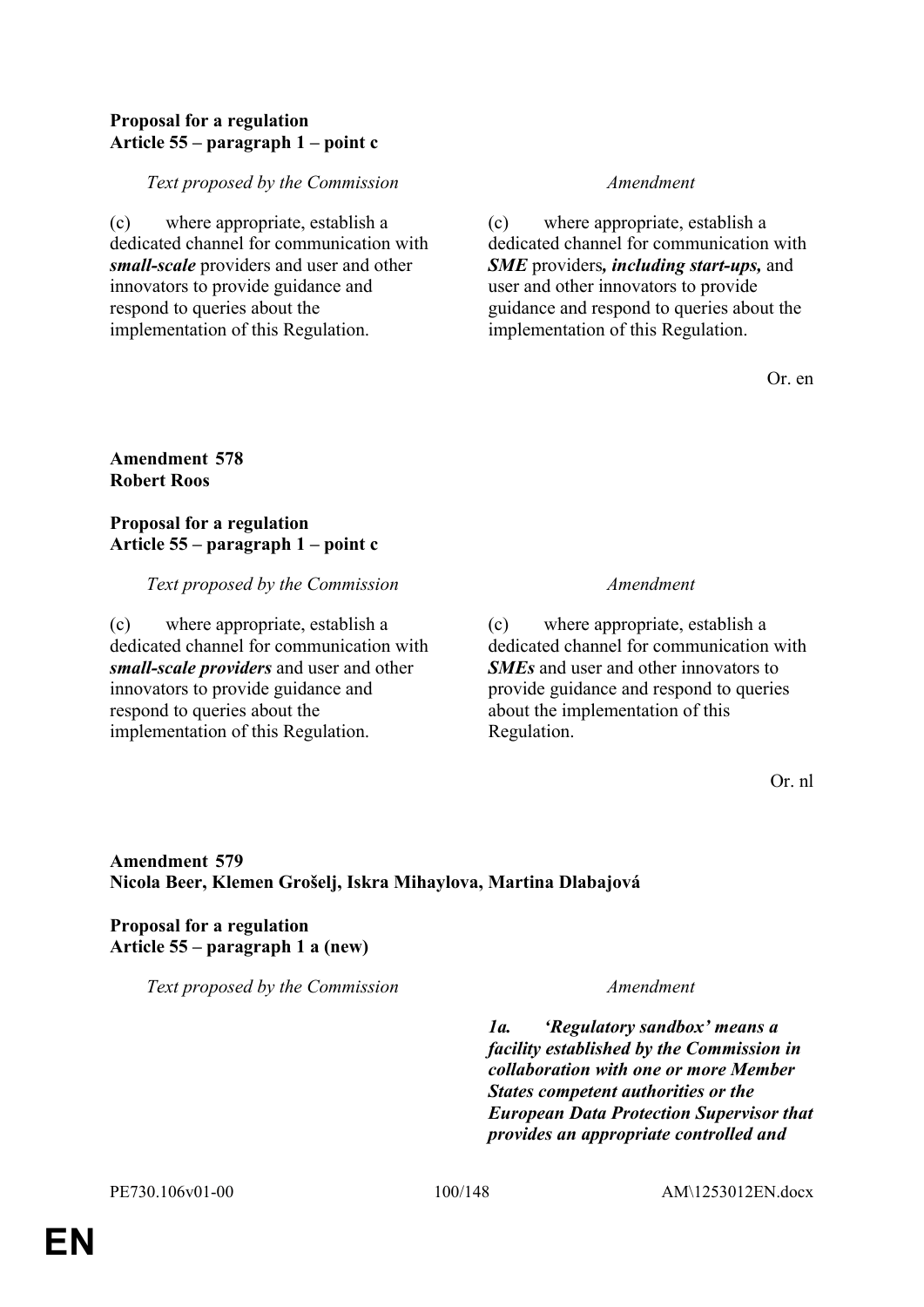*flexible environment that facilitates the safe development, testing and validation of innovative AI systems for a limited time before their placement on the market or putting into service pursuant to a specific plan.*

Or. en

## **Amendment 580 Nicola Beer, Klemen Grošelj, Iskra Mihaylova, Martina Dlabajová**

## **Proposal for a regulation Article 55 – paragraph 2**

## *Text proposed by the Commission Amendment*

2. The specific interests and needs of the *small-scale* providers shall be taken into account when setting the fees for conformity assessment under Article 43, reducing those fees proportionately to their size and market size.

2. The specific interests and needs of the *SME* providers*, including start-ups,* shall be taken into account when setting the fees for conformity assessment under Article 43, reducing those fees proportionately to their *development stage,* size and market size.

Or. en

# **Amendment 581 Robert Roos**

## **Proposal for a regulation Article 55 – paragraph 2**

*Text proposed by the Commission Amendment*

2. The specific interests and needs of the *small-scale providers* shall be taken into account when setting the fees for conformity assessment under Article 43, reducing those fees proportionately to their size and market size.

2. The specific interests and needs of the *SMEs* shall be taken into account when setting the fees for conformity assessment under Article 43, reducing those fees proportionately to their size and market size.

Or. nl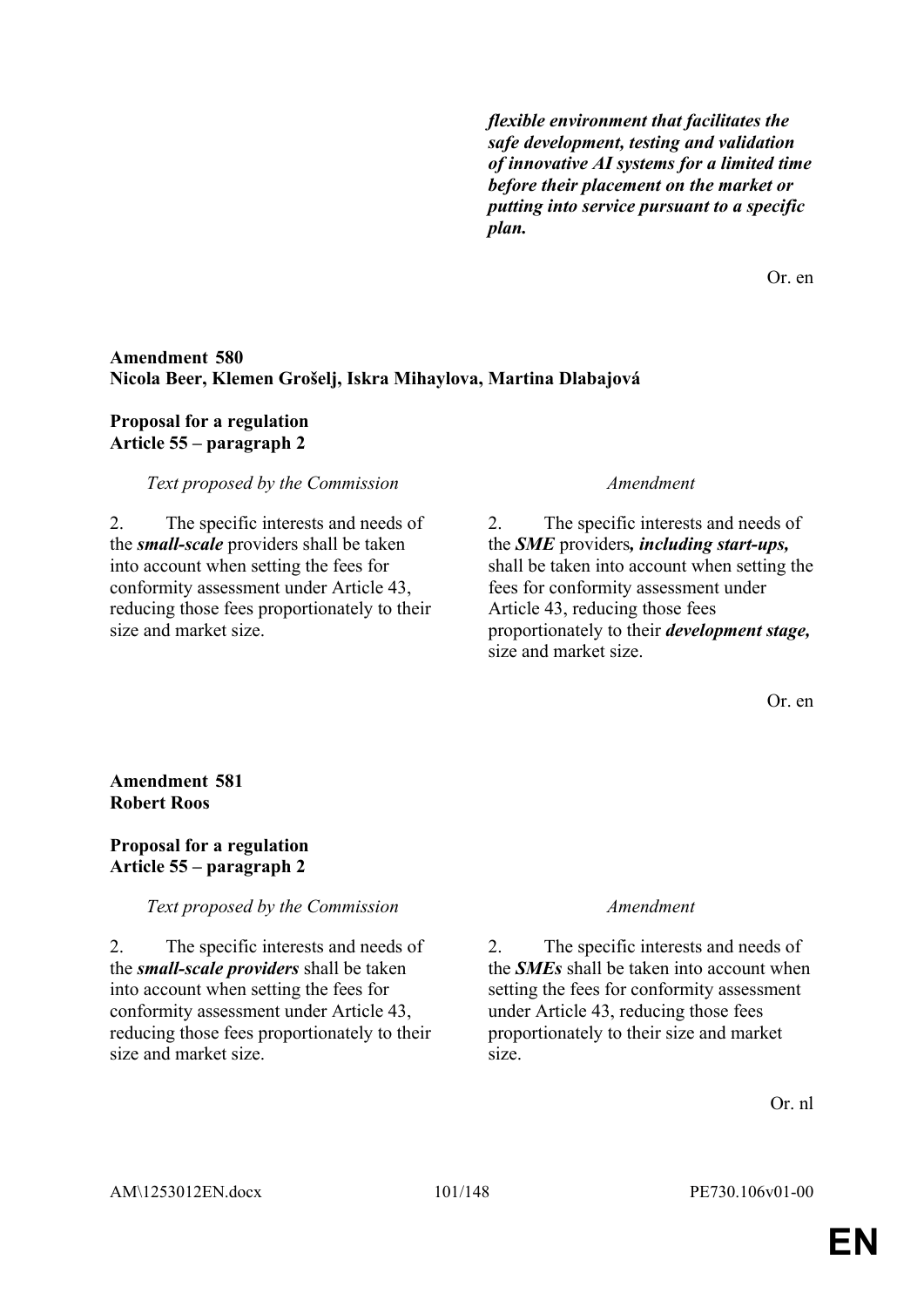# **Amendment 582 Nicola Beer, Klemen Grošelj, Iskra Mihaylova, Martina Dlabajová**

## **Proposal for a regulation Article 55 – paragraph 2 a (new)**

*Text proposed by the Commission Amendment*

*2a. The Commission shall regularly assess the certification and compliance costs for SMEs, including start-ups, through consultations with the SME providers, start-ups and users.*

Or. en

# **Amendment 583 Josianne Cutajar, Miapetra Kumpula-Natri**

## **Proposal for a regulation Article 55 – paragraph 2 a (new)**

*Text proposed by the Commission Amendment*

*2a. Where appropriate, Member States shall find synergies and cooperate via relevant instruments funded by EU programmes, such as the European Digital Innovation Hubs.*

Or. en

**Amendment 584 Elena Kountoura**

**Proposal for a regulation Article 55 a (new)**

*Text proposed by the Commission Amendment*

*Article 55 a*

*Right not to be subject to non-compliant AI systems 1. Natural persons shall have the right not* 

PE730.106v01-00 102/148 AM\1253012EN.docx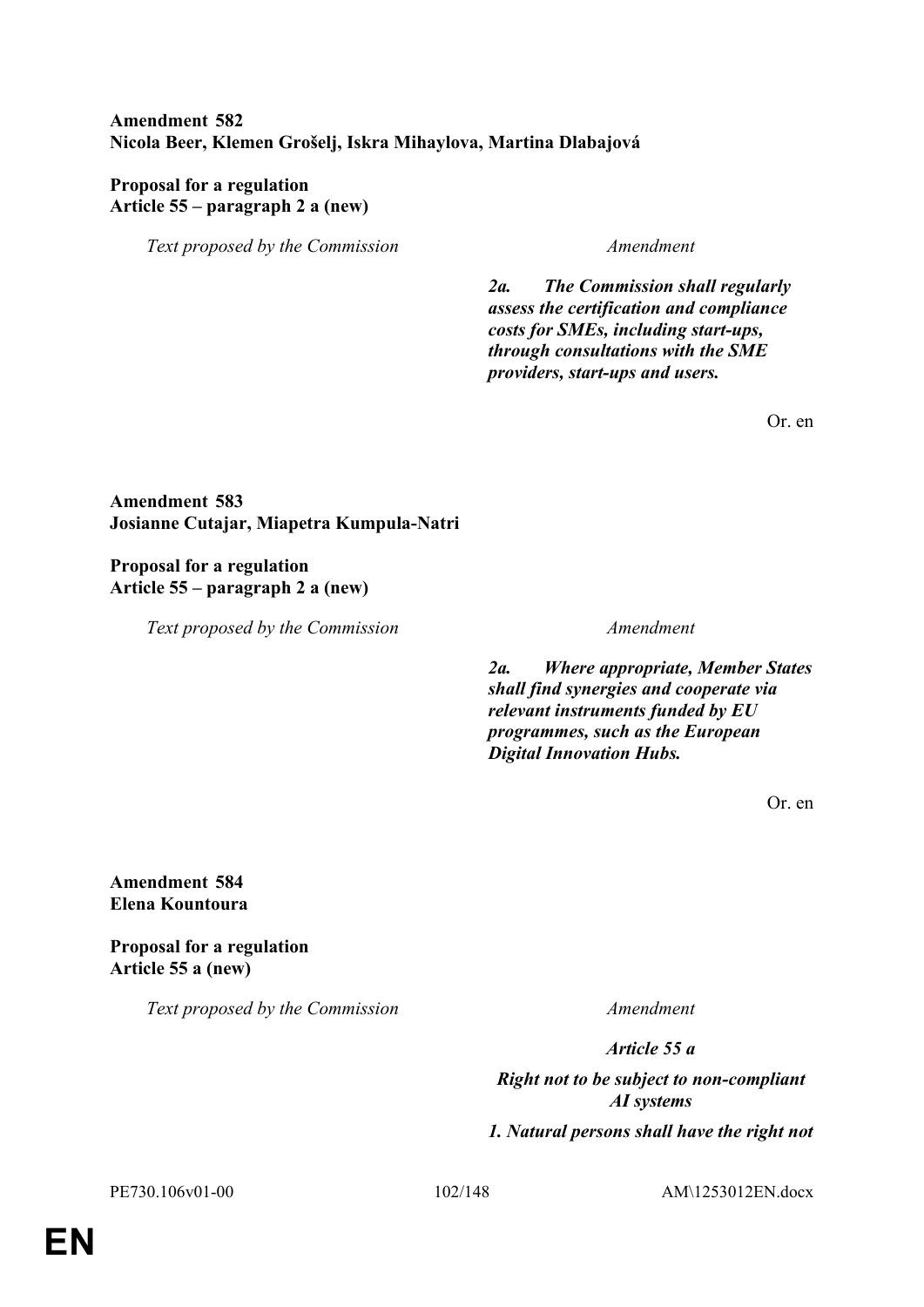*to be subject to AI systems that:* 

*(a) pose an unacceptable risk pursuant to Article 5, or*

*(b) otherwise do not comply with the requirements of this Regulation.*

Or. en

### **Amendment 585 Elena Kountoura**

**Proposal for a regulation Article 55 b (new)**

*Text proposed by the Commission Amendment*

*Article 55 b*

*Right to information about the use and functioning of AI systems*

*1. Natural persons shall have the right to be informed that they have been exposed to high-risk AI systems as defined in Article 6, and other AI systems as defined in Article 52.*

*2. Natural persons shall have the right to be provided upon request, with an explanation for decisions producing legal effects or otherwise significantly affecting them or outcomes related to them taken by or with the assistance of systems within the scope of this Regulation, pursuant to Article 52 paragraph (3b).*

*3. The information outlined in paragraphs 1 and 2 shall be provided in a clear, easily understandable and intelligible way, in a manner that is accessible for persons with disabilities.*

Or. en

**Amendment 586 Elena Kountoura**

AM\1253012EN.docx 103/148 PE730.106v01-00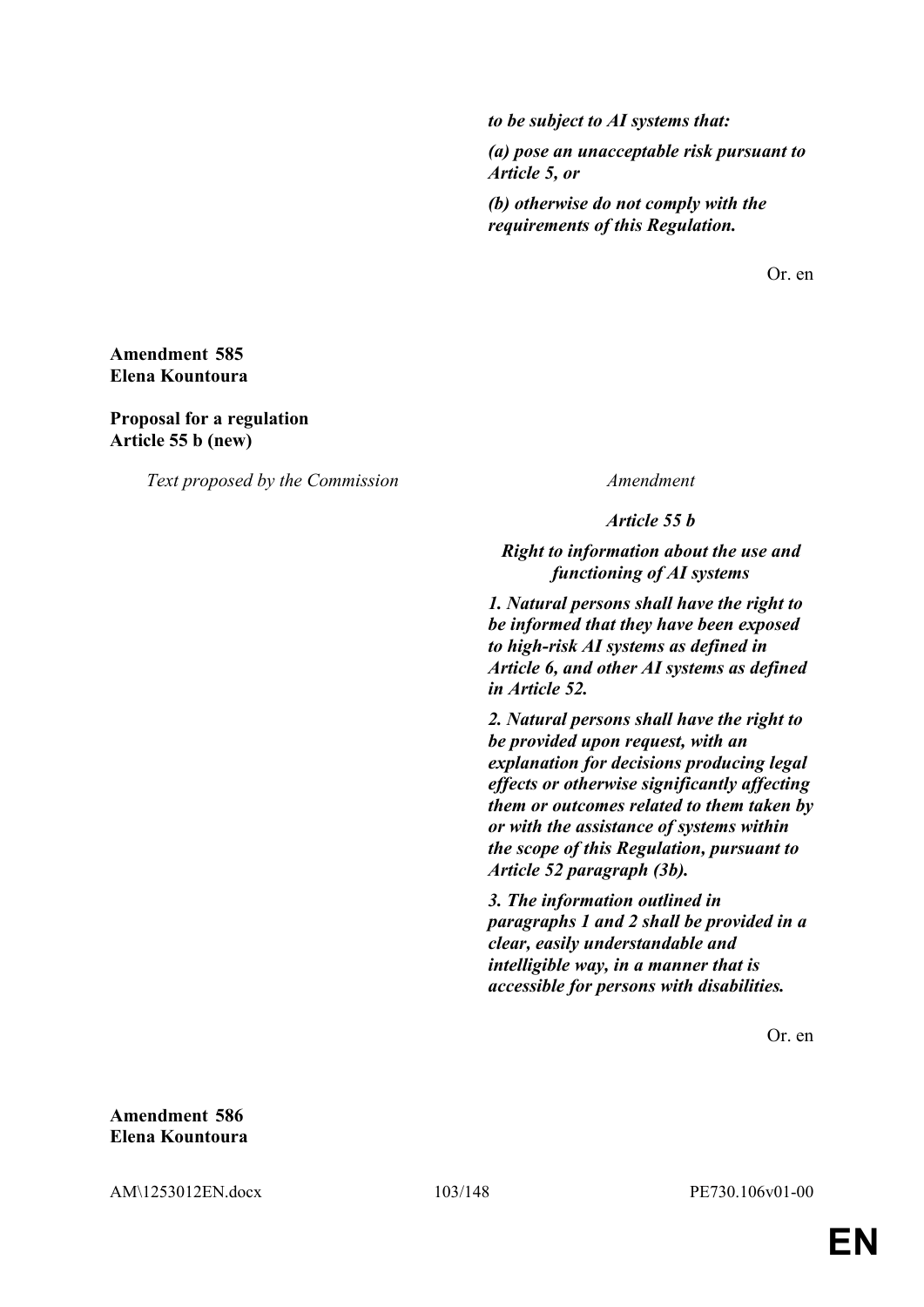# **Proposal for a regulation Article 55 c (new)**

*Text proposed by the Commission Amendment*

*Article 55 c*

*Right to lodge a complaint with a national supervisory authority*

*1. Natural persons affected by the operation of AI systems within the scope of this Regulation, who consider that their rights under this Regulation have been infringed shall have the right to lodge a complaint with a national supervisory authority in the Member State of their habitual residence, place of work, or place of the alleged infringement.*

*2. National supervisory authorities have the duty to investigate, in conjunction with relevant market surveillance authority if applicable, the alleged infringement and inform the complainant, within a period of 3 months, of the outcome of the complaint, including the possibility of a judicial remedy pursuant to Article 55e.*

Or. en

**Amendment 587 Elena Kountoura**

**Proposal for a regulation Article 55 d (new)**

*Text proposed by the Commission Amendment*

*Article 55 d*

*Representation of natural persons and the right for public interest organisations to lodge a complaint with national supervisory authority*

*1. Natural persons who consider that their rights under this Regulation have been* 

PE730.106v01-00 104/148 AM\1253012EN.docx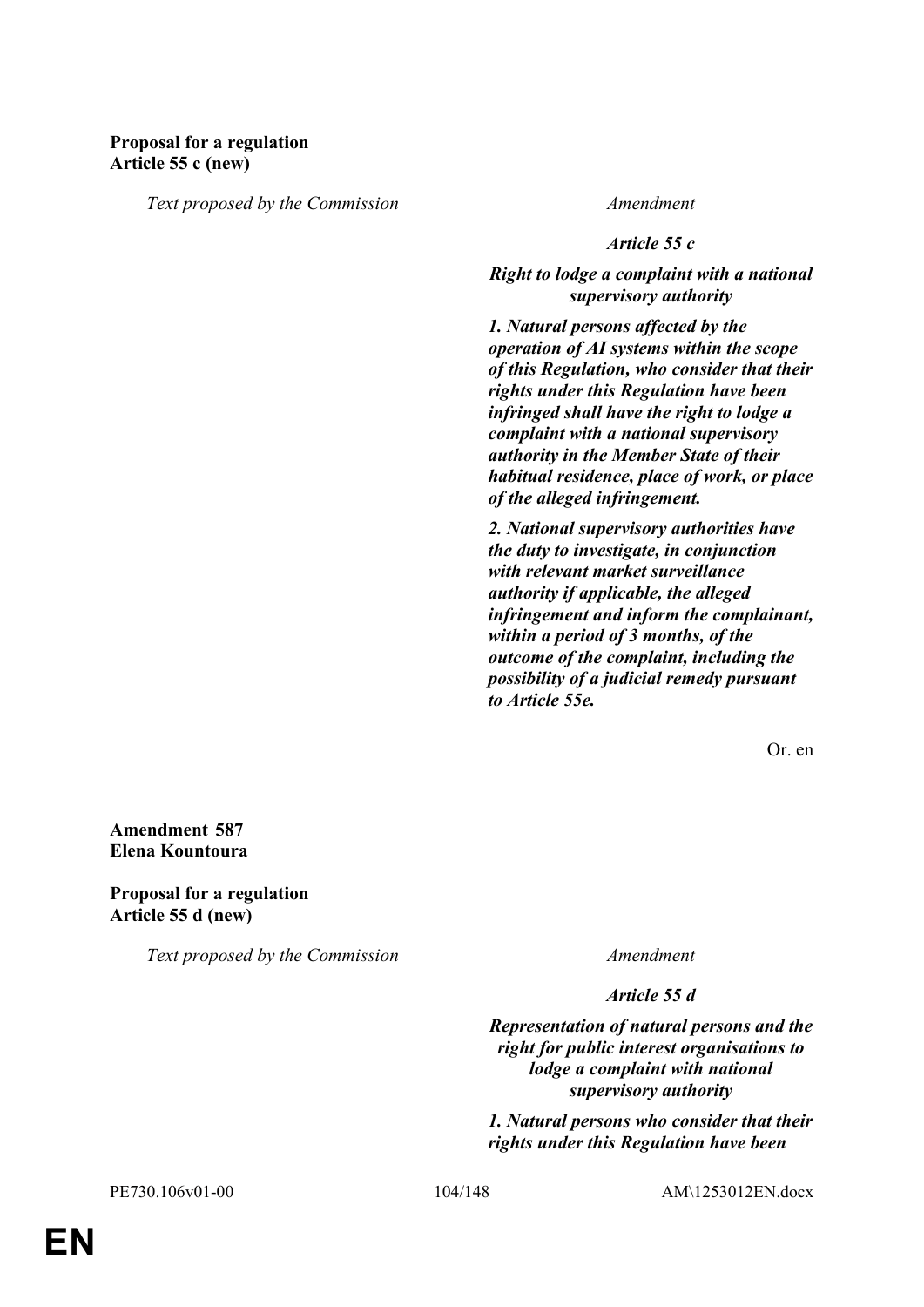*infringed shall have the right to mandate a public interest organisation to lodge a complaint on their behalf with a national competent authority and to exercise on their behalf their rights as, referred to in Articles 55c and 55e.*

*2. Public interest organisations shall have the right to lodge complaints with national competent authorities, independently of the mandate of the natural person, if they consider that an AI system has been placed on the market, put into service, or used in a way that infringes this Regulation, or is otherwise in violation of fundamental rights or other aspects of public interest protection, pursuant to article 67.*

Or. en

## **Amendment 588 Elena Kountoura**

### **Proposal for a regulation Article 55 e (new)**

*Text proposed by the Commission Amendment*

*Article 55 e*

*Right to an effective remedy against the national supervisory authority*

*1. Without prejudice to any other administrative or non-judicial remedy, each natural or legal person shall have the right to an effective judicial remedy against a legally binding decision of a national supervisory authority concerning them.*

*2. Without prejudice to any other administrative or non-judicial remedy, each natural person shall have the right to an effective judicial remedy where the national supervisory authority does not handle a complaint or does not inform the person within three months on the*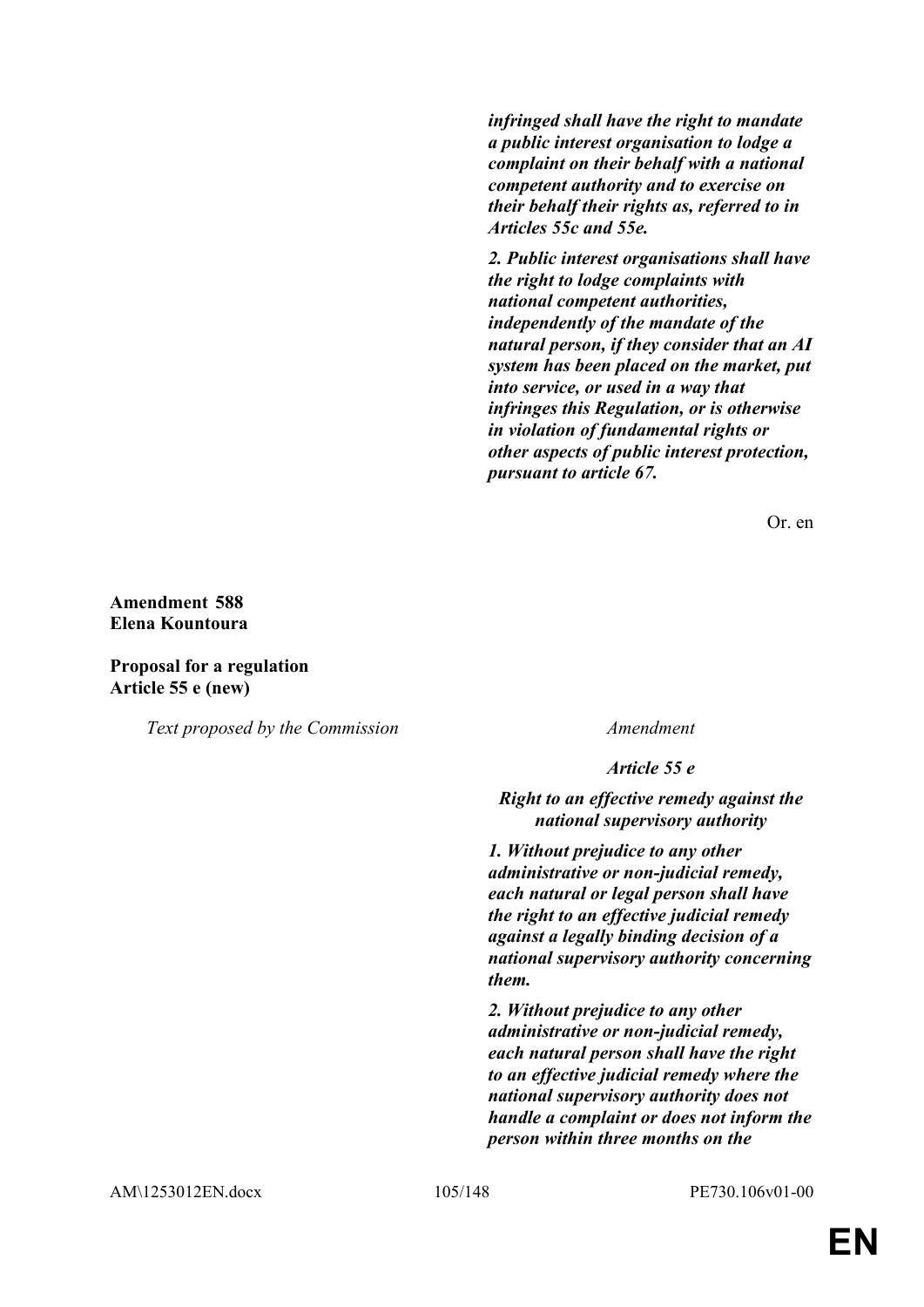*progress or outcome of the complaint lodged pursuant to Articles 55c and 55d.*

*3. Proceedings against a national supervisory authority shall be brought before the courts of the Member State where the national supervisory authority is established.*

Or. en

**Amendment 589 Elena Kountoura**

**Proposal for a regulation Article 55 f (new)**

*Text proposed by the Commission Amendment*

*Article 55 f*

*Right to an effective remedy against a user for the infringement of rights*

*1. Without prejudice to any available administrative or non-judicial remedy, any natural person shall have the right to an effective judicial remedy against a user where they consider that their rights under this Regulation have been infringed or has been subject to an AI system otherwise in non-compliance with this Regulation.*

*2. Any person who has suffered material or non-material damage as a result of an infringement of this Regulation shall have the right to receive compensation from the user for the damage suffered.*

Or. en

**Amendment 590 Lina Gálvez Muñoz, Miapetra Kumpula-Natri, Ibán García Del Blanco, Carlos Zorrinho, Robert Hajšel, Romana Jerković, Adriana Maldonado López, Josianne Cutajar**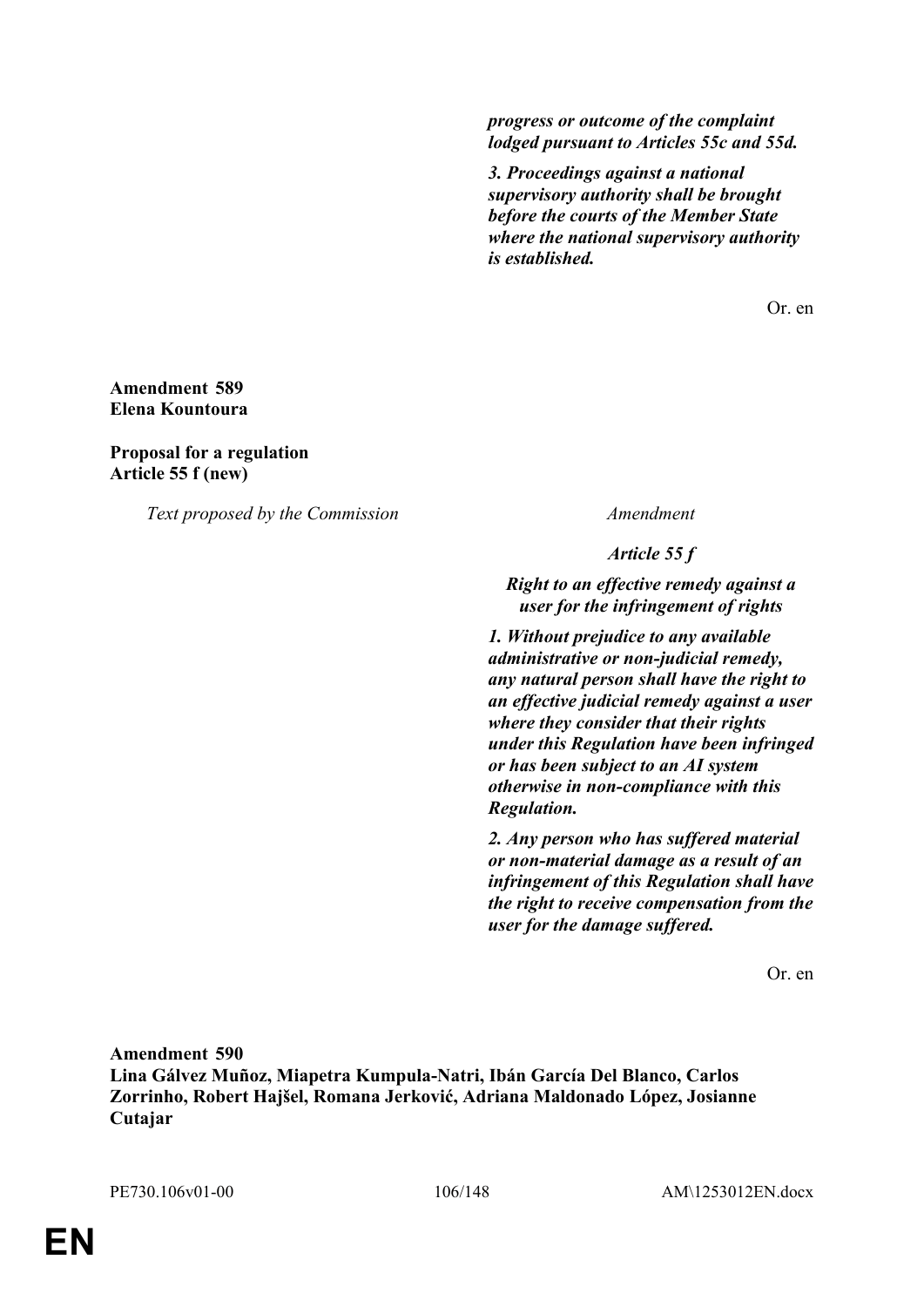## **Proposal for a regulation Article 56 – paragraph 2 – point a**

## *Text proposed by the Commission Amendment*

(a) *contribute to the* effective cooperation of the national supervisory authorities and the Commission with regard to matters covered by this Regulation;

(a) *promote and support* effective cooperation of the national supervisory authorities and the Commission with regard to matters covered by this Regulation;

Or. en

# **Amendment 591 Lina Gálvez Muñoz, Ibán García Del Blanco, Carlos Zorrinho, Robert Hajšel, Romana Jerković, Adriana Maldonado López, Josianne Cutajar**

**Proposal for a regulation Article 56 – paragraph 2 – point c a (new)**

*Text proposed by the Commission Amendment*

*(ca) assist developers, deployers and users of AI systems to meet the requirements of this Regulation, including those set out in present and future Union legislation, in particular SMEs and start-ups.*

Or. en

## **Amendment 592 Robert Roos**

**Proposal for a regulation Article 56 – paragraph 2 – point c a (new)**

*Text proposed by the Commission Amendment*

*(ca) consider how the Union could better develop synergies, for example through Horizon Europe and EuroHPC, in order to promote the take-up of AI.*

Or. nl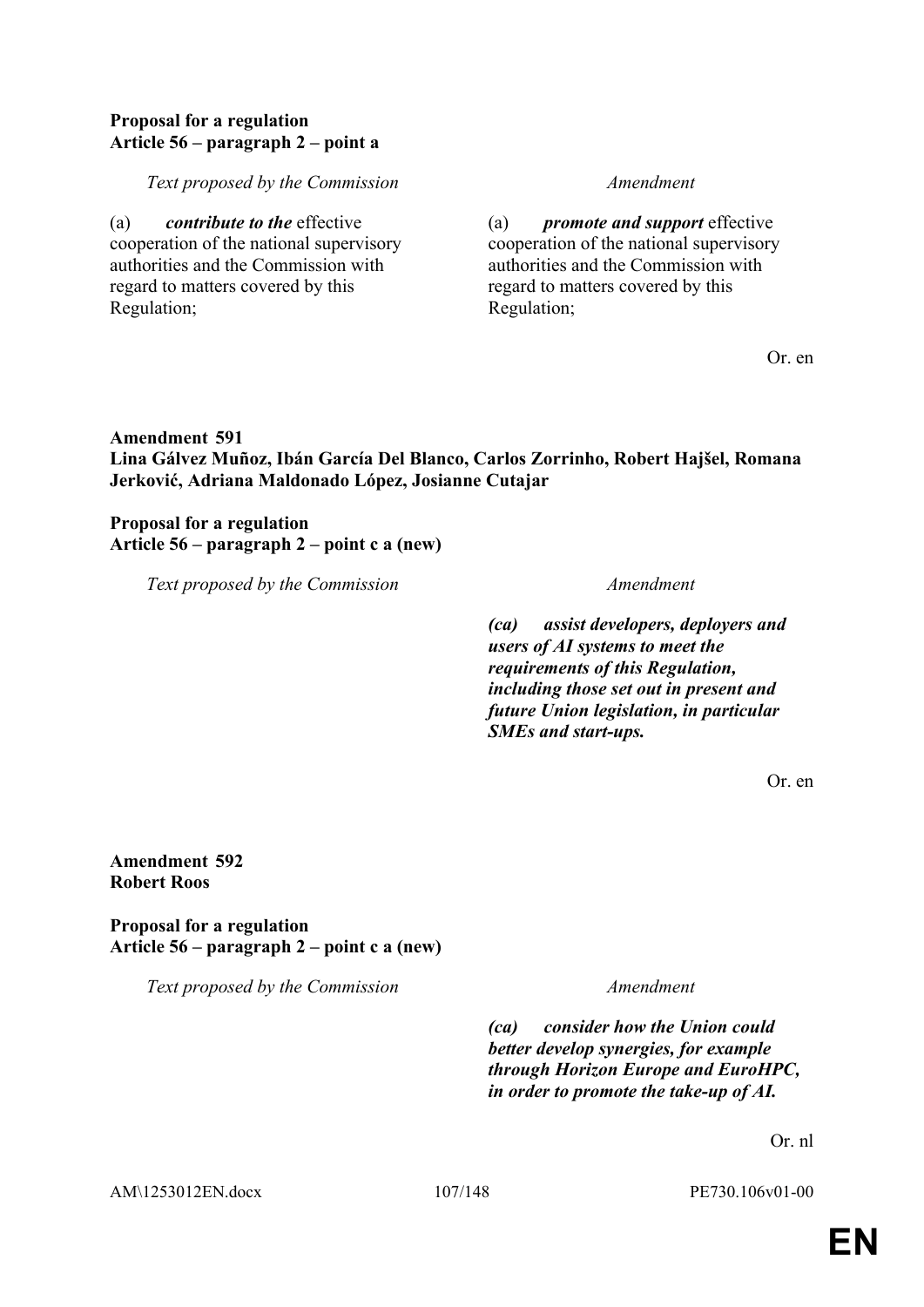**Amendment 593 Elena Kountoura**

## **Proposal for a regulation Article 56 – paragraph 2 – point c a (new)**

*Text proposed by the Commission Amendment*

*(ca) (d) launch an evaluation procedure for an AI system.*

Or. en

## **Amendment 594 Elena Kountoura**

### **Proposal for a regulation Article 56 – paragraph 2 – point c b (new)**

*Text proposed by the Commission Amendment*

*(cb) assist providers and users of AI systems, in particular SMEs and startups to meet the requirements of this Regulation.*

Or. en

**Amendment 595 Eva Kaili, Ivo Hristov**

# **Proposal for a regulation Article 57 – paragraph 1**

# *Text proposed by the Commission Amendment*

1. The Board shall be composed of the national supervisory authorities, who shall be represented by the head or equivalent high-level official of that authority, *and* the European Data Protection Supervisor. Other national authorities may be invited to the meetings, where the issues discussed

1. The Board shall be composed of the national supervisory authorities, who shall be represented by the head or equivalent high-level official of that authority, the European Data Protection Supervisor. *The European Union Agency for Fundamental Rights will have the status of observer in the Board.* Other national

PE730.106v01-00 108/148 AM\1253012EN.docx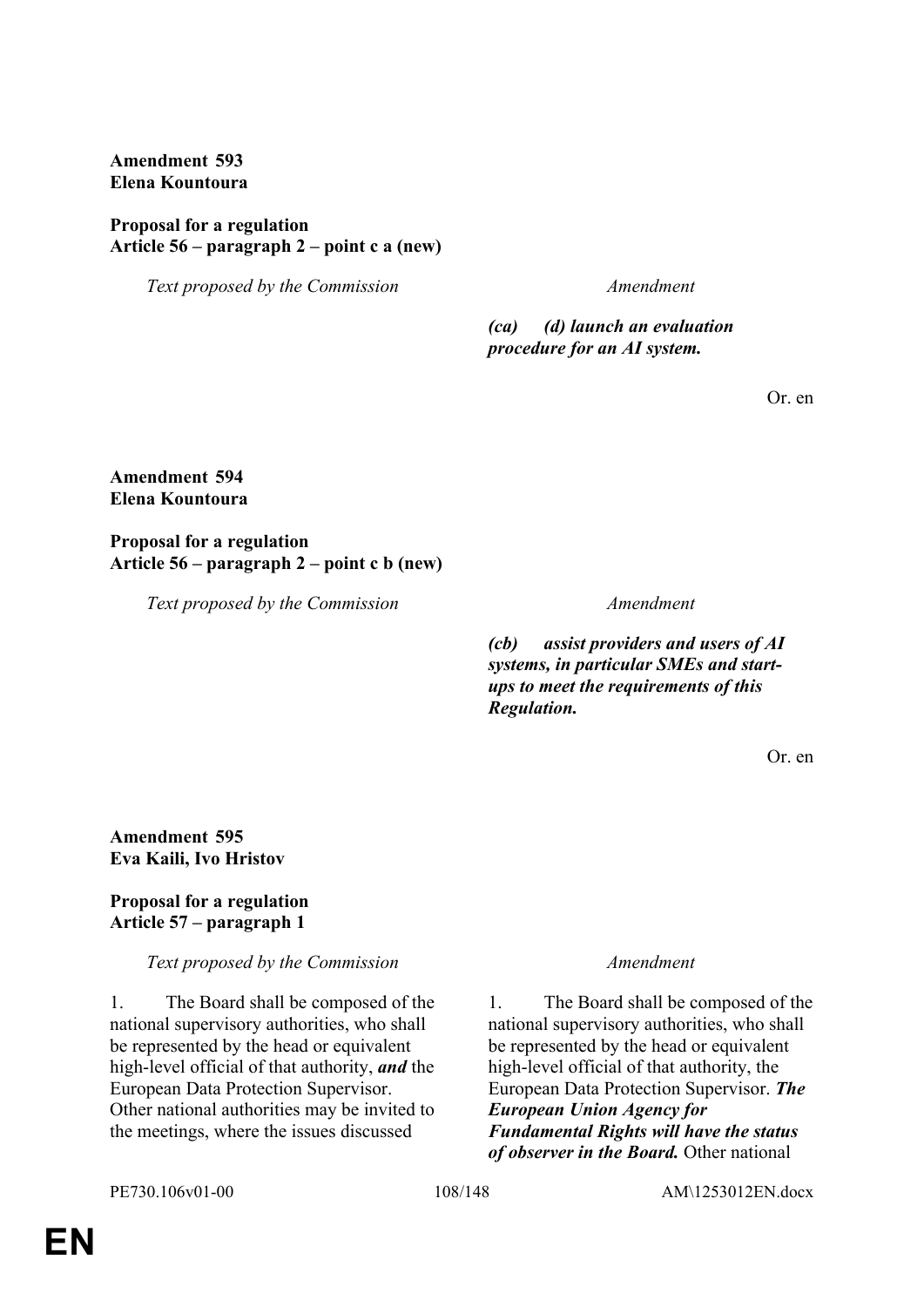are of relevance for them. authorities*, as well as representatives of small and medium-sized enterprises and startups,* may be invited to the meetings, where the issues discussed are of relevance for them.

Or. en

## **Amendment 596 Elena Kountoura**

### **Proposal for a regulation Article 57 – paragraph 1**

### *Text proposed by the Commission Amendment*

1. The Board shall be composed of the national supervisory authorities, who shall be represented by the head or equivalent high-level official of that authority, and the European Data Protection Supervisor. Other national authorities may be invited to the meetings, where the issues discussed are of relevance for them.

1. The Board shall be composed of the national supervisory authorities, who shall be represented by the head or equivalent high-level official of that authority, and the European Data Protection Supervisor*, the EU Agency for Fundamental Rights, ENISA and EIGE*. Other national authorities may be invited to the meetings, where the issues discussed are of relevance for them.

Or. en

# **Amendment 597 Adam Jarubas, Janusz Lewandowski, Krzysztof Hetman, Radosław Sikorski, Eva Maydell, Jerzy Buzek**

# **Proposal for a regulation Article 57 – paragraph 3 a (new)**

*Text proposed by the Commission Amendment*

*3a. The Board shall establish a AI Advisory Council (Advisory Council). The Advisory Council shall be composed of relevant representatives from industry, research, academia, civil society, standardisation organisations, relevant common European data spaces and other*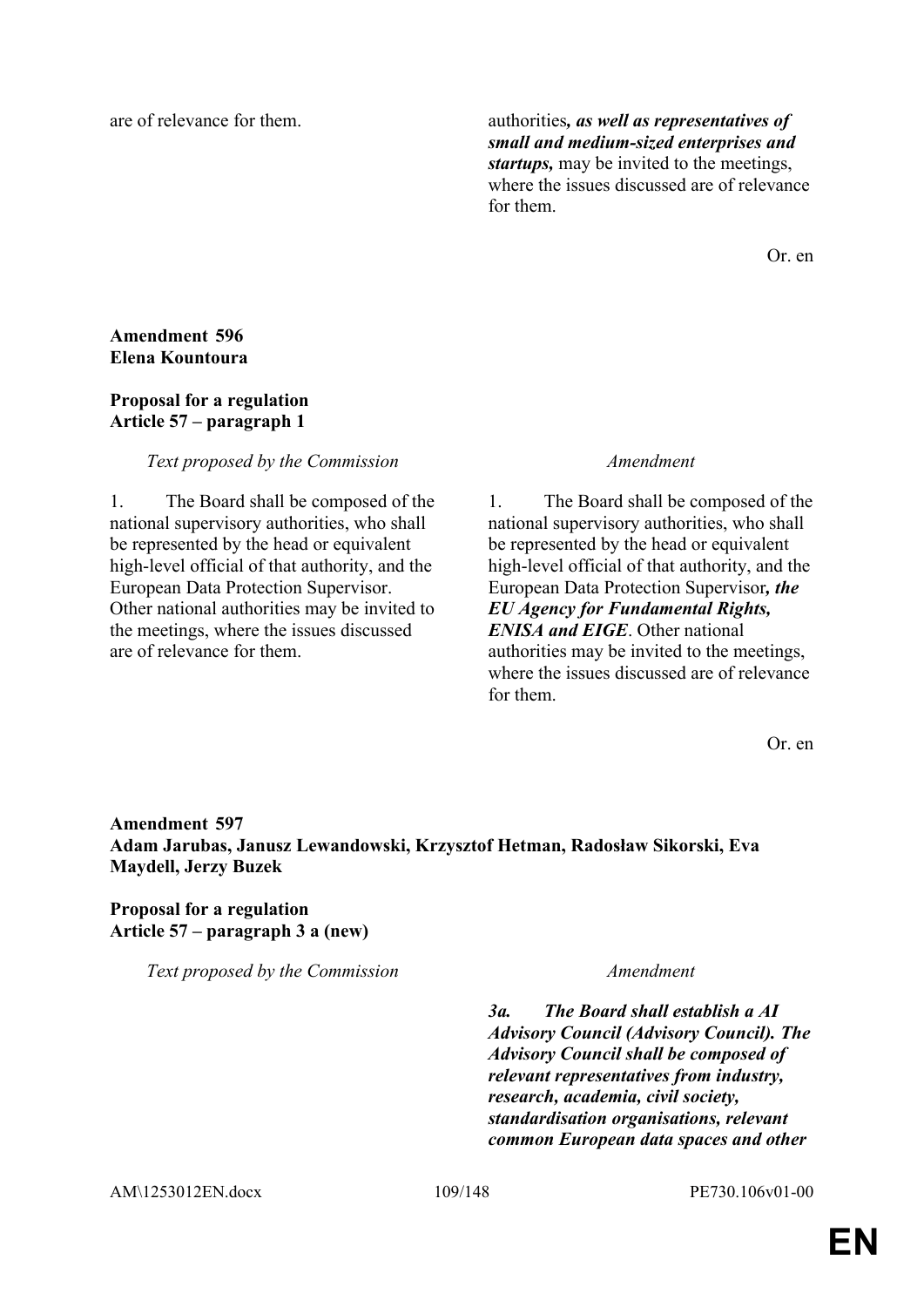*relevant stakeholders or third parties appointed by the Board, representing all Member States to maintain geographical balance. The Advisory Council shall support the work of the Board by providing advice relating to the tasks of the Board. The Advisory Council shall nominate a relevant representative, depending on the configuration in which the Board meets, to attend meetings of the Board and to participate in its work. The composition of the Advisory Council and its recommendations to the Board shall be made public.*

Or. en

## **Amendment 598 Gianna Gancia, Matteo Adinolfi, Elena Lizzi, Paolo Borchia, Isabella Tovaglieri, Angelo Ciocca**

### **Proposal for a regulation Article 57 – paragraph 4**

### *Text proposed by the Commission Amendment*

4. The Board *may* invite external experts and observers to attend its meetings and may hold exchanges with interested third parties to inform its activities to an appropriate extent. To that end the Commission may facilitate exchanges between the Board and other Union bodies, offices, agencies and advisory groups.

4. The Board *shall* invite external experts and observers*, including providers with appropriate skills and proven experience in supporting Member State authorities in the preparation and management of experimentation and test facilities,* to attend its meetings and may hold exchanges with interested third parties to inform its activities to an appropriate extent. To that end the Commission may facilitate exchanges between the Board and other Union bodies, offices, agencies and advisory groups.

Or. it

### *Justification*

*Some providers have unique experience in collaborating with governments and national authorities in the creation of structures for IA experimentation and testing, and could offer relevant skills to strengthen national AI ecosystems, including support for smaller actors such* 

PE730.106v01-00 110/148 AM\1253012EN.docx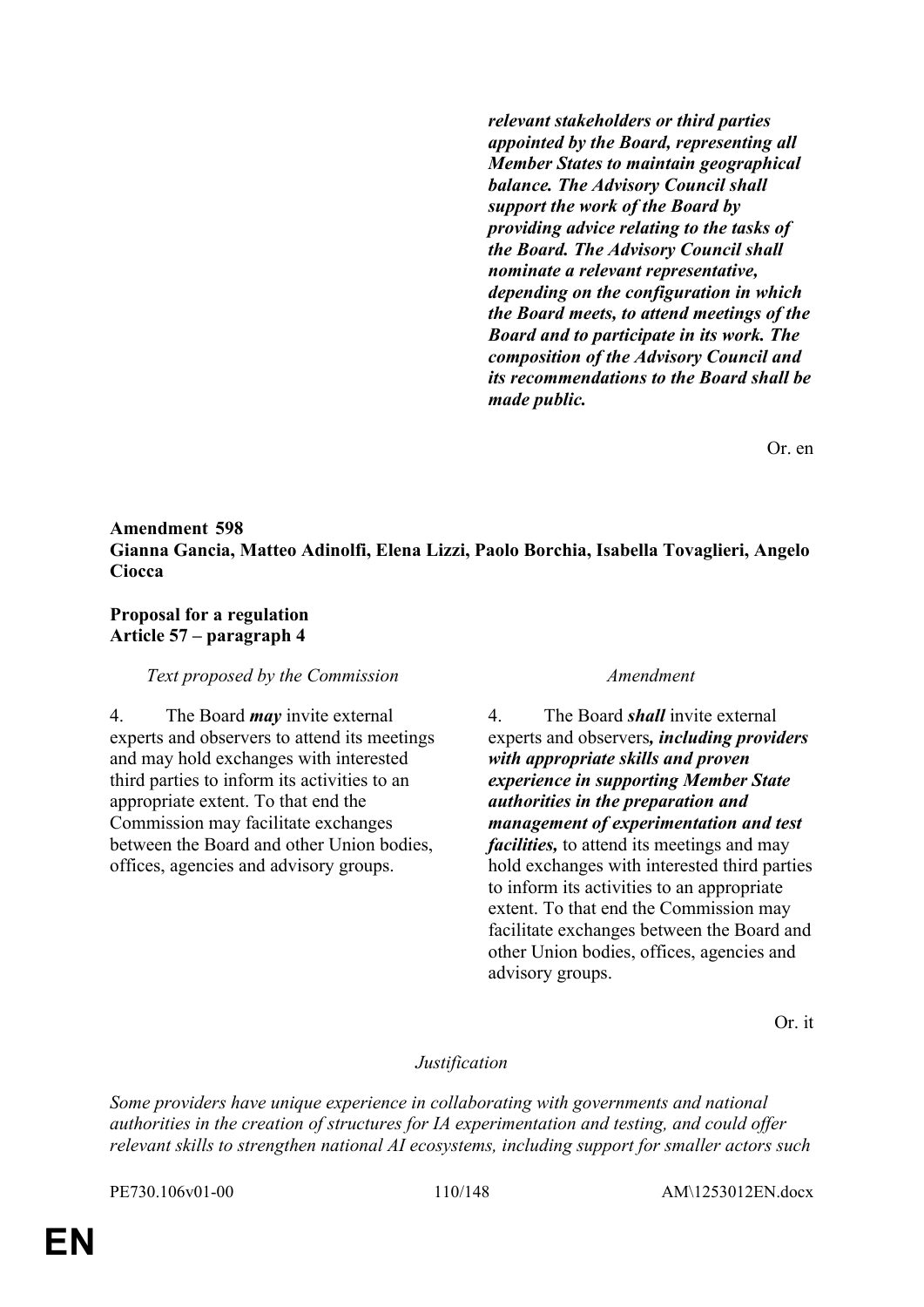*as SMEs in the experimentation and validation processes. Their regular participation in the Board could therefore provide a valuable contribution to future strategic activities and AI roadmaps.*

**Amendment 599 Elena Kountoura**

### **Proposal for a regulation Article 57 – paragraph 4**

*Text proposed by the Commission Amendment*

4. The Board *may invite* external experts and observers *to attend its meetings and may hold exchanges with interested third parties to inform its activities to an appropriate extent*. To that end the Commission may facilitate exchanges between the Board and other Union bodies, offices, agencies and *advisory groups*.

4. The Board *shall be reinforced on a technical level by the creation of a specialised body of* external experts and observers. To that end the Commission may facilitate exchanges between the Board and other Union bodies, offices, agencies and *the specialised body*. *The composition of the specialised body shall ensure fair representation of consumer organisations, social partners, civil society organisations and academics specialised in AI. Its meetings and their minutes shall be published online.*

Or. en

**Amendment 600 Miapetra Kumpula-Natri** on behalf of the S&D Group

## **Proposal for a regulation Article 57 – paragraph 4**

### *Text proposed by the Commission Amendment*

4. The Board *may* invite external experts *and* observers to attend its meetings and *may* hold exchanges with interested third parties to inform its activities to an appropriate extent. To that end the Commission *may* facilitate exchanges between the Board *and* other Union bodies, offices, agencies and

4. *When relevant,* the Board *shall* invite external experts*, in particular a standing expert on fundamental rights, and other* observers to attend its meetings and *shall* hold exchanges with interested third parties to inform its activities to an appropriate extent. To that end the Commission *shall* facilitate exchanges

AM\1253012EN.docx 111/148 PE730.106v01-00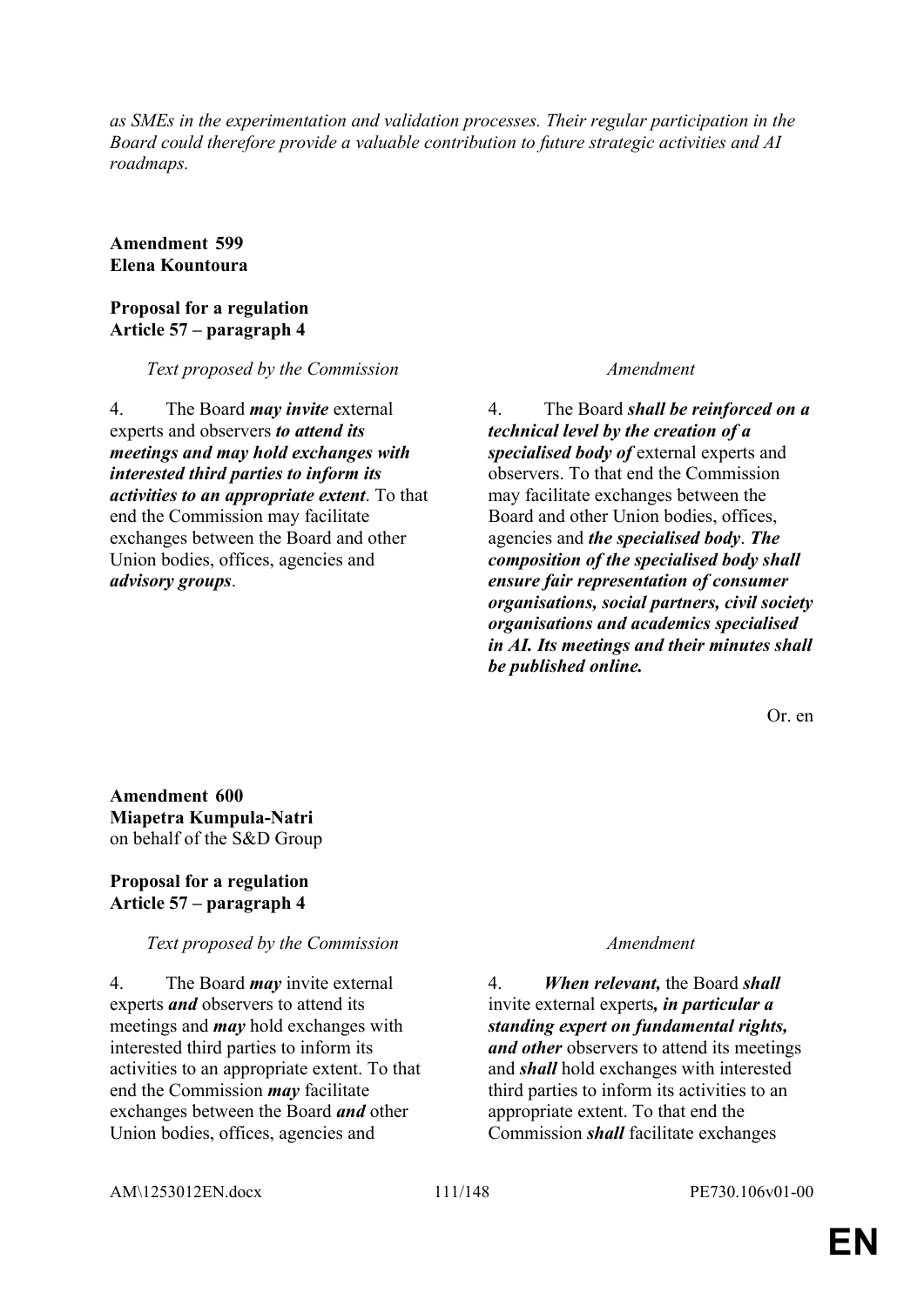advisory groups. between the Board*,* other Union bodies, offices, agencies and advisory groups *and civil society and social partners*.

Or. en

## **Amendment 601 Elena Kountoura**

## **Proposal for a regulation Article 58 – paragraph 1 – point c – introductory part**

## *Text proposed by the Commission Amendment*

(c) issue opinions, recommendations or written contributions on matters related to the implementation of this Regulation, in particular

(c) issue *guidelines,* opinions, recommendations or written contributions on matters related to the implementation of this Regulation, in particular

Or. en

**Amendment 602 Miapetra Kumpula-Natri** on behalf of the S&D Group

# **Proposal for a regulation Article 58 – paragraph 1 – point c – point iii a (new)**

*Text proposed by the Commission Amendment*

*(iiia) on the impacts on fundamental rights and outcomes for different groups in society, including for children and other vulnerable groups.*

Or. en

# **Amendment 603 Elena Kountoura**

**Proposal for a regulation Article 58 – paragraph 1 – point c – point iii a (new)**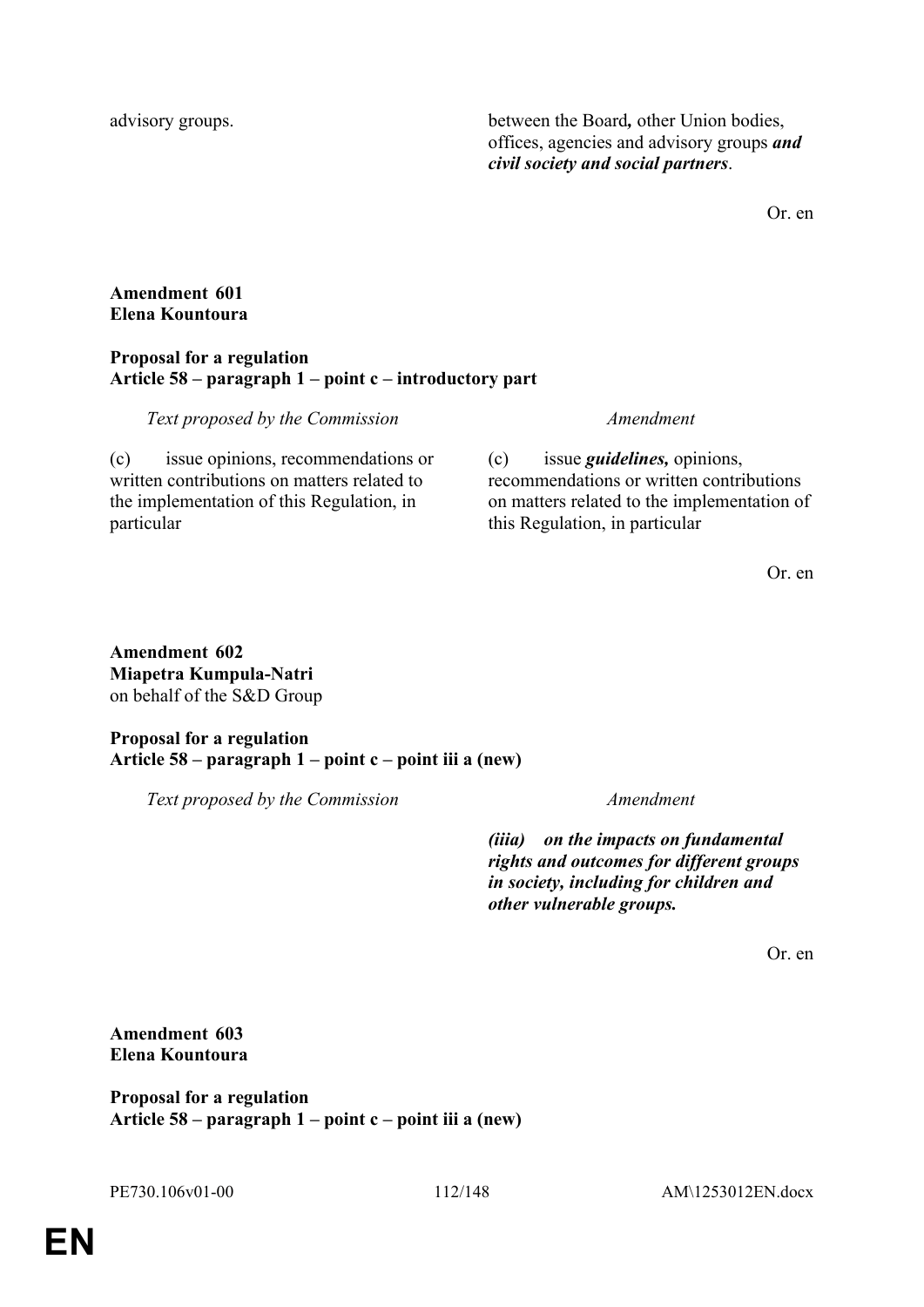*Text proposed by the Commission Amendment*

*(iiia) on the need for the amendment of the Annexes,*

Or. en

# **Amendment 604 Eva Kaili, Ivo Hristov**

## **Proposal for a regulation Article 58 – paragraph 1 – point c a (new)**

*Text proposed by the Commission Amendment*

*(ca) work towards establishing an independent and well-resourced European Regulatory Agency for Artificial Intelligence within the first two years after the entry into force of this Regulation. Among its tasks, said agency will:*

*a) ensure the enforcement of this Regulation and advise and propose amendments to the European Commission when the need arises to update any of its articles, including the list of prohibited artificial intelligence practices (Article 5), the classification rules for high-risk AI systems (Article 6), or any of the annexes accompanying this Regulation;*

*b) establish a risk assessment matrix for classifying algorithm types and application domains according to their potential negative impact on health, safety, the environment, or fundamental rights;*

*c) collaborate with and advise other regulatory agencies and national regulators regarding Artificial Intelligence systems as they apply to the remit of those agencies (e.g. on data protection or the use of Artificial Intelligence systems used by law*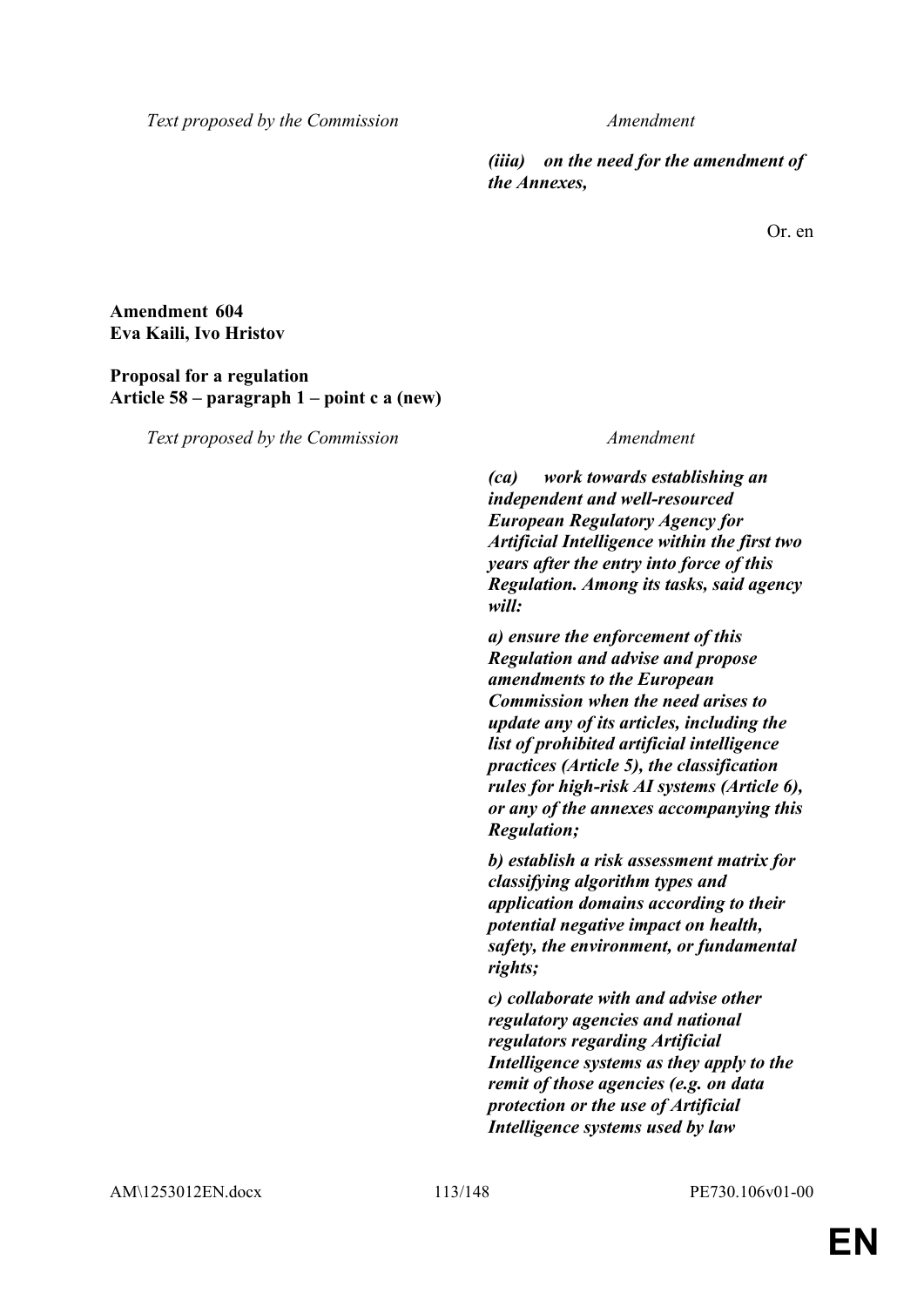*enforcement or judicial agencies);*

*d) facilitate the effectiveness of the tort liability mechanism as means for regulating accountability of Artificial Intelligence systems by providing a contact point for citizens who are not familiar with legal procedures;*

*e) audit the algorithmic impact assessments of high-risk AI systems defined in Article 6(2) and Annex III, and approve or reject the proposed uses of algorithmic decision-making in highly sensitive or safety-critical application domains (e.g. private health-care);*

*f) investigate suspected cases of human rights violations by algorithmic decisionmaking systems, in both individual decision instances (e.g. singular aberrant outcomes) and statistical decision patterns (e.g. discriminatory bias);*

*g) produce the necessary guidelines to support the harmonised implementation of this Regulation, particularly on the establishment and operation of AI regulatory sandboxes and on the obligations of stakeholders along the AI value chain (e.g. providers, importers, and users).*

Or. en

### *Justification*

*The rapid spread of AI systems across the Single Market increases the likelihood of crossborder cases that can have a significant impact on health, fundamental rights, or the environment. It is thus crucial to ensure a harmonised enforcement of this Regulation. An EUlevel Regulatory Agency for AI would provide the independent oversight and expert monitoring capacity required. Its remit would go beyond that of the European AI Board, which has only an assisting role. Once constituted, this Agency could substitute the Board by incorporating its members and turning it into an autonomous organisation with enforcement and monitoring powers.*

**Amendment 605 Elena Kountoura**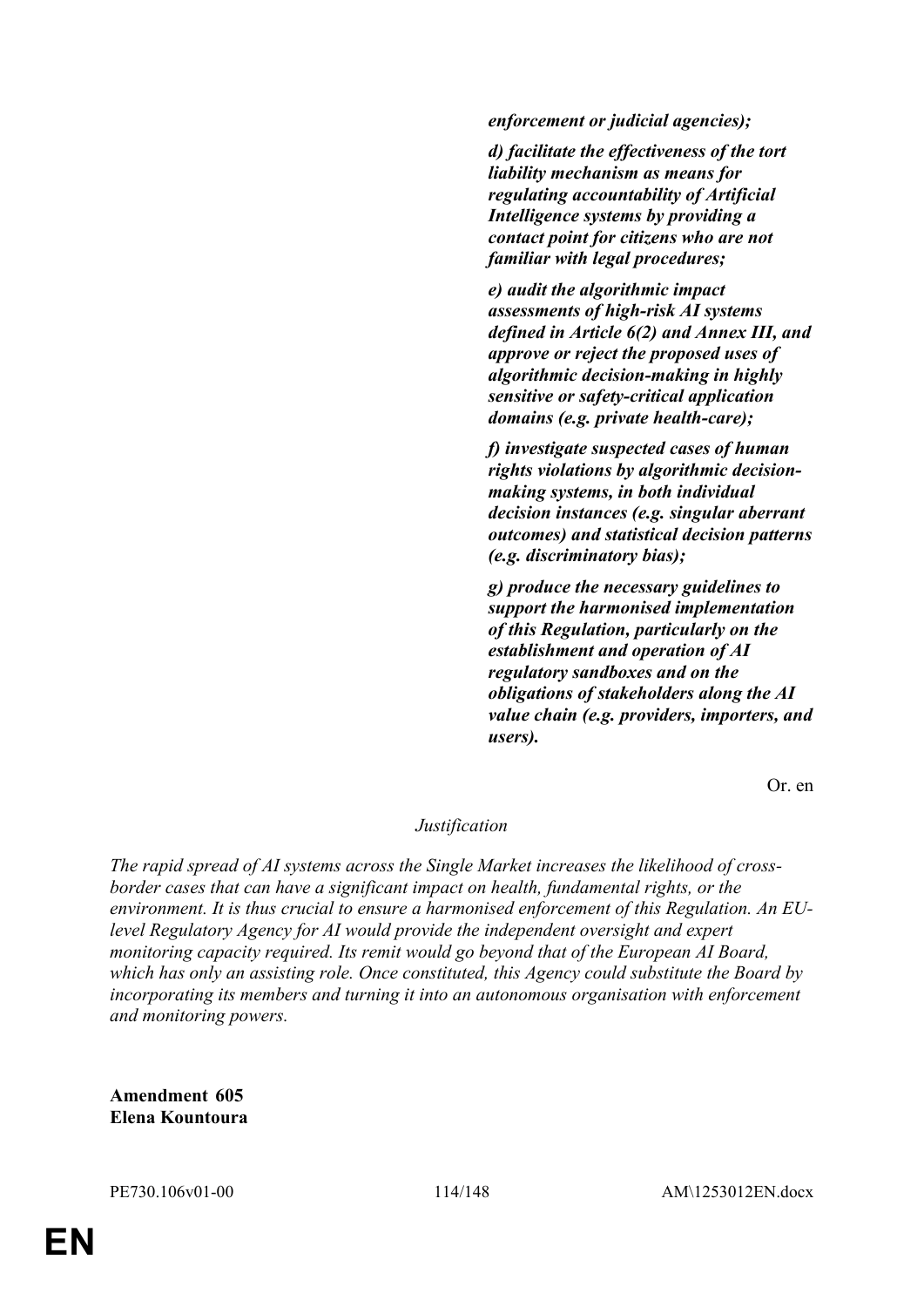## **Proposal for a regulation Article 58 – paragraph 1 – point c a (new)**

*Text proposed by the Commission Amendment*

*(ca) to provide specific guidance and assistance to SMEs and startups regarding the compliance of the obligations set out in this Regulation;*

Or. en

## **Amendment 606 Robert Roos**

## **Proposal for a regulation Article 58 – paragraph 1 – point c a (new)**

*Text proposed by the Commission Amendment*

*(ca) identify and address existing bottlenecks.*

Or. nl

**Amendment 607 Elena Kountoura**

### **Proposal for a regulation Article 60 – title**

*Text proposed by the Commission Amendment*

EU database for stand-alone high-risk AI systems

EU database for stand-alone high-risk AI systems *and certain AI systems, uses thereof, and uses of AI systems by public authorities*

Or. en

**Amendment 608 Elena Kountoura**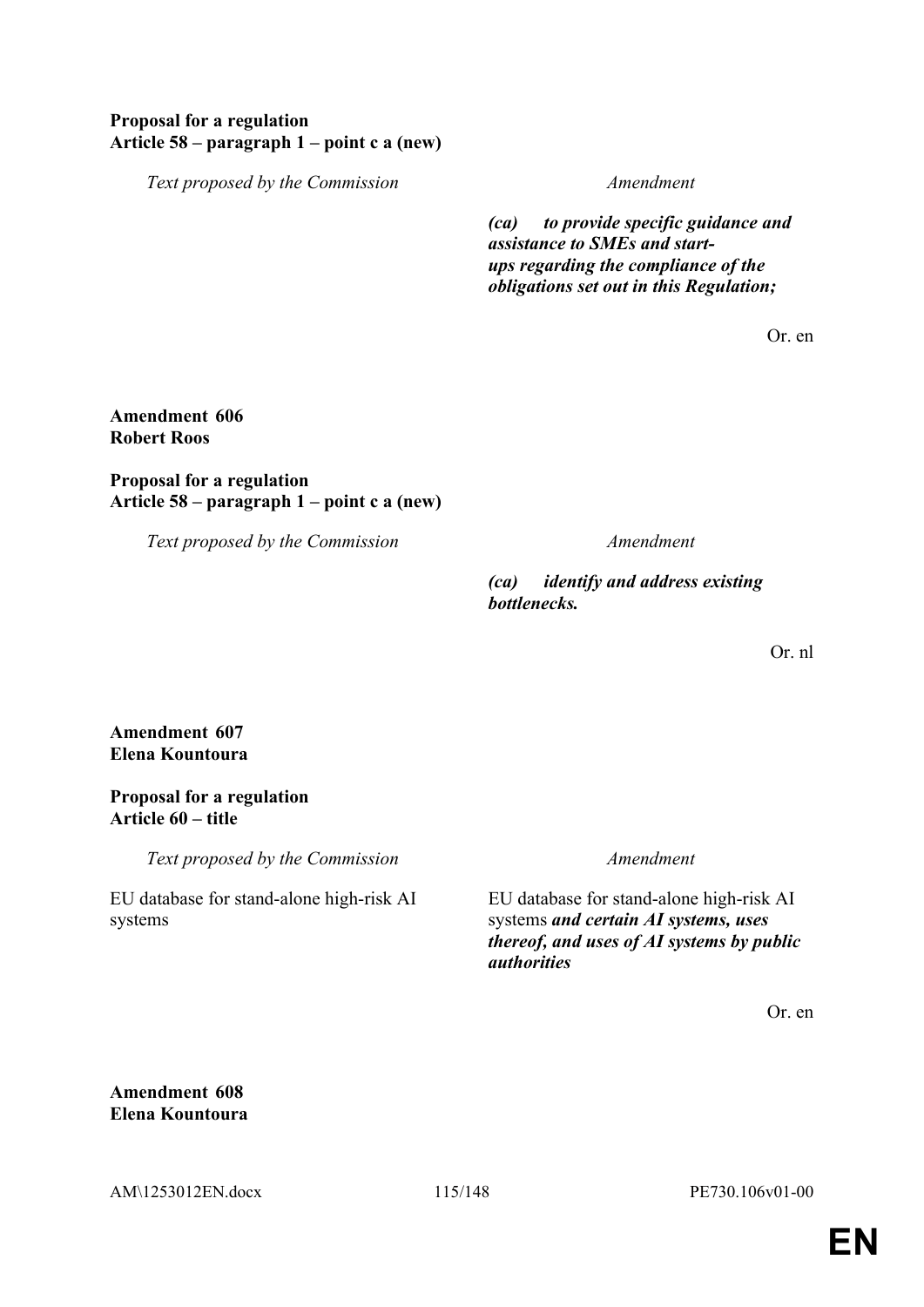## **Proposal for a regulation Article 60 – paragraph 1**

## *Text proposed by the Commission Amendment*

1. The Commission shall, in collaboration with the Member States, set up and maintain a EU database containing information referred to in paragraph 2 concerning high-risk AI systems referred to in Article 6(2) which are registered in accordance with Article *51*.

1. The Commission shall, in collaboration with the Member States, set up and maintain a EU database containing information referred to in paragraph 2 concerning*:*

*a.* high-risk AI systems referred to in Article 6(2) which are registered in accordance with Article *51(1);*

*b*. *any AI system referred to in Article 52 paragraphs 1b and 2 which are registered in accordance with Article 51(1);*

*c. any uses of high-risk AI systems referred to in Article 6(2)which are registered in accordance with Article 51(2);*

*d. any uses of AI systems referred to in Article 52 paragraph1b and 2 which are registered in accordance with Article 51(2);*

*e. any uses of AI systems by or on behalf of public authorities registered in accordance with Article 51(3).*

Or. en

### **Amendment 609 Elena Kountoura**

**Proposal for a regulation Article 60 – paragraph 2**

### *Text proposed by the Commission Amendment*

2. The data listed in Annex VIII shall be entered into the EU database by the providers. The Commission shall provide them with technical and administrative support.

2. The data listed in Annex VIII shall be entered into the EU database by the providers *and users*. The Commission shall provide them with technical and administrative support. *The following*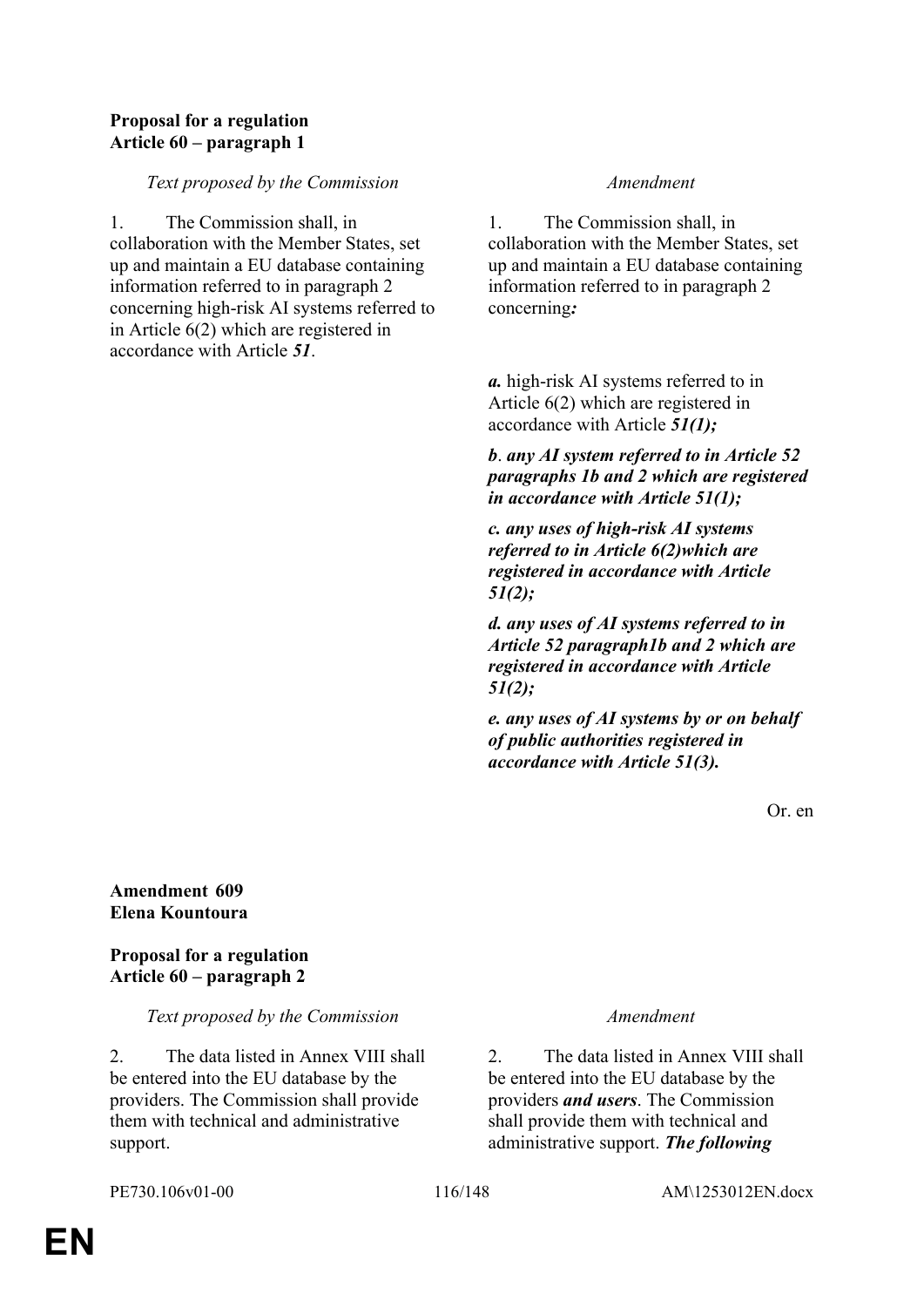*information should be included in the EU database:*

*(a) For registrations according to paragraph 1(a) and 1(b), the data listed in Annex VIII point 1 shall be entered into the EU database by the providers.*

*(b) For registrations according to paragraph 1(c), 1(d) and 1(e), the data listed in Annex VIII point 2 shall be entered into the EU database by the users.*

Or. en

### **Amendment 610 Elena Kountoura**

# **Proposal for a regulation Article 60 – paragraph 3**

# *Text proposed by the Commission Amendment*

3. Information contained in the EU database shall be accessible to the public.

3. Information contained in the EU database shall be accessible to the public*, comply with the accessibility requirements of Annex I to Directive 2019/882, and be user-friendly, navigable, and machinereadable, containing structured digital data based on a standardised protocol*.

Or. en

## **Amendment 611 Elena Kountoura**

# **Proposal for a regulation Article 60 – paragraph 4**

# *Text proposed by the Commission Amendment*

4. The EU database shall contain personal data only insofar as necessary for collecting and processing information in accordance with this Regulation. That information shall include the names and

4. The EU database shall contain personal data only insofar as necessary for collecting and processing information in accordance with this Regulation. That information shall include the names and

AM\1253012EN.docx 117/148 PE730.106v01-00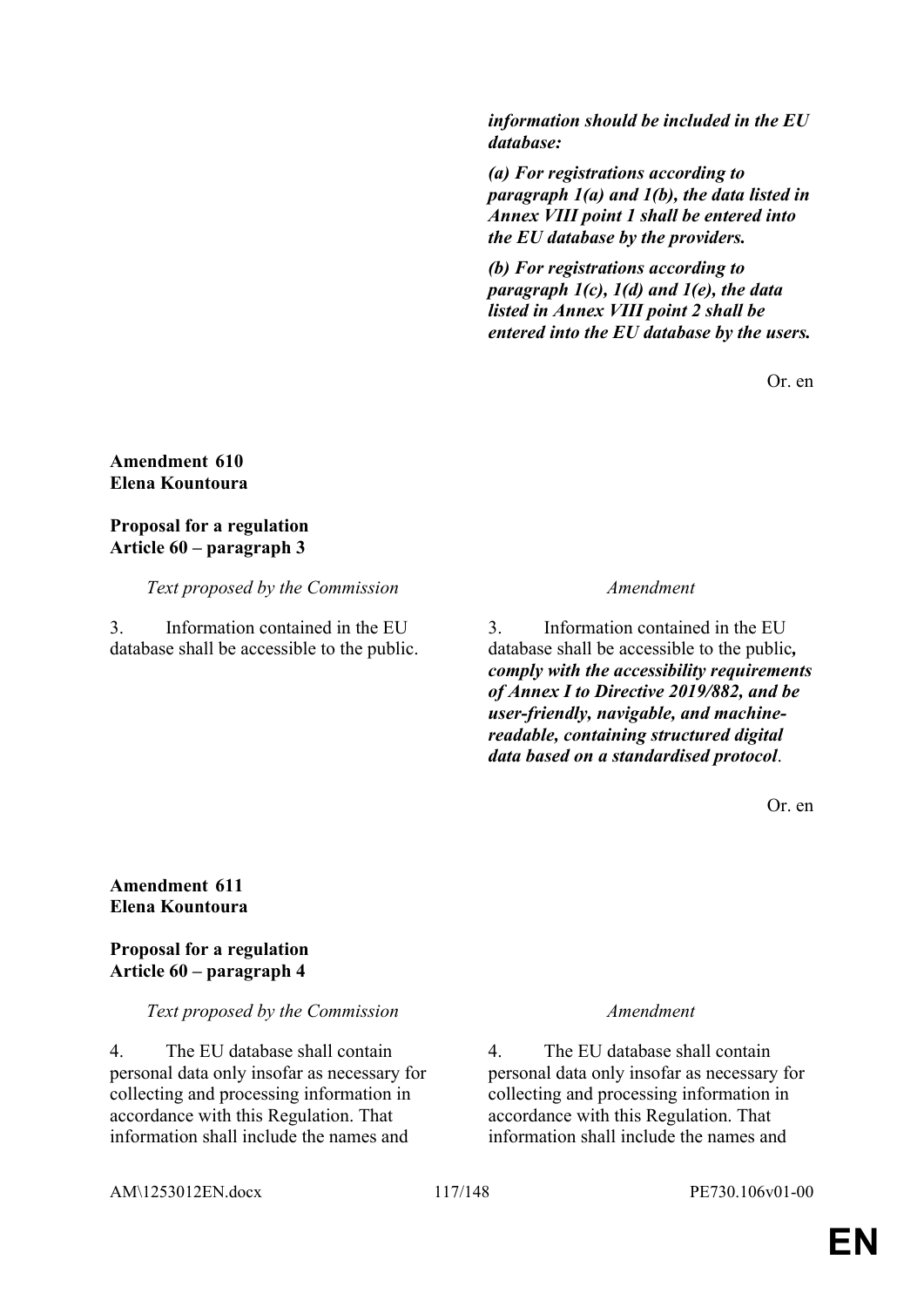contact details of natural persons who are responsible for registering the system and have the legal authority to represent the provider.

contact details of natural persons who are responsible for registering the system and have the legal authority to represent the provider *or the user*.

Or. en

## **Amendment 612 Elena Kountoura**

### **Proposal for a regulation Article 60 – paragraph 5**

### *Text proposed by the Commission Amendment*

5. The Commission shall be the controller of the EU database. It shall also ensure to providers adequate technical and administrative support.

5. The Commission shall be the controller of the EU database. It shall also ensure to providers *and users* adequate technical and administrative support*, in particular in relation to registrations according to paragraph 1(e)*.

Or. en

# **Amendment 613 Francesca Donato**

## **Proposal for a regulation Article 61 – paragraph 1**

# *Text proposed by the Commission Amendment*

1. Providers shall establish and document a post-market monitoring system in a manner that is proportionate to the nature of the artificial intelligence technologies and the risks of the *high-risk* AI system.

1. Providers shall establish and document a post-market monitoring system in a manner that is proportionate to the nature of the artificial intelligence technologies and the risks of the AI system.

Or. it

## **Amendment 614 Francesca Donato**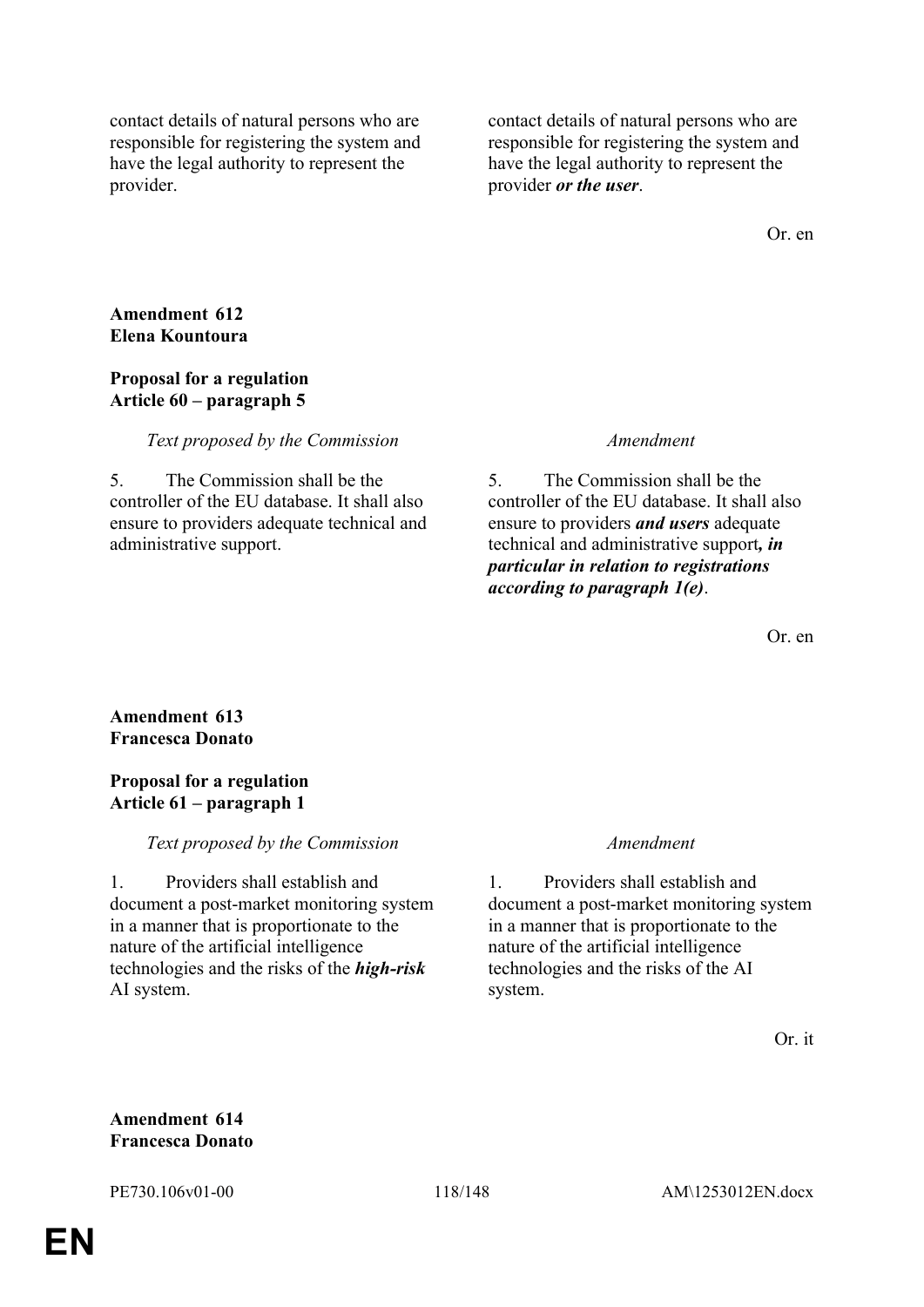# **Proposal for a regulation Article 61 – paragraph 2**

### *Text proposed by the Commission Amendment*

2. The post-market monitoring system shall actively and systematically collect, document and analyse relevant data provided by users or collected through other sources on the performance of *highrisk* AI systems throughout their lifetime, and allow the provider to evaluate the continuous compliance of AI systems with the requirements set out in Title III, Chapter 2.

2. The post-market monitoring system shall actively and systematically collect, document and analyse relevant data provided by users or collected through other sources on the performance of AI systems throughout their lifetime, and allow the provider to evaluate the continuous compliance of AI systems with the requirements set out in Title III, Chapter 2.

Or. it

# **Amendment 615 Gianna Gancia, Matteo Adinolfi, Elena Lizzi, Paolo Borchia, Isabella Tovaglieri, Angelo Ciocca**

**Proposal for a regulation Article 61 – paragraph 2 a (new)**

*Text proposed by the Commission Amendment*

*2a. Since the sensitive nature of some high-risk AI systems, especially systems used by public authorities, agencies and institutions to prevent, investigate, detect or prosecute crimes, could result in significant restrictions on the collection and sharing of data between the end user and the provider, end users must involve the provider in the definition of aspects such as the nature of data made available for post-marketing monitoring and the degree of anonymisation of data. This should take place as early as the system design stage, in order to allow the provider to perform activities under the Regulation with a complete data set that has already been validated by the final user before the activity, and with a level of security that is proportionate to the task*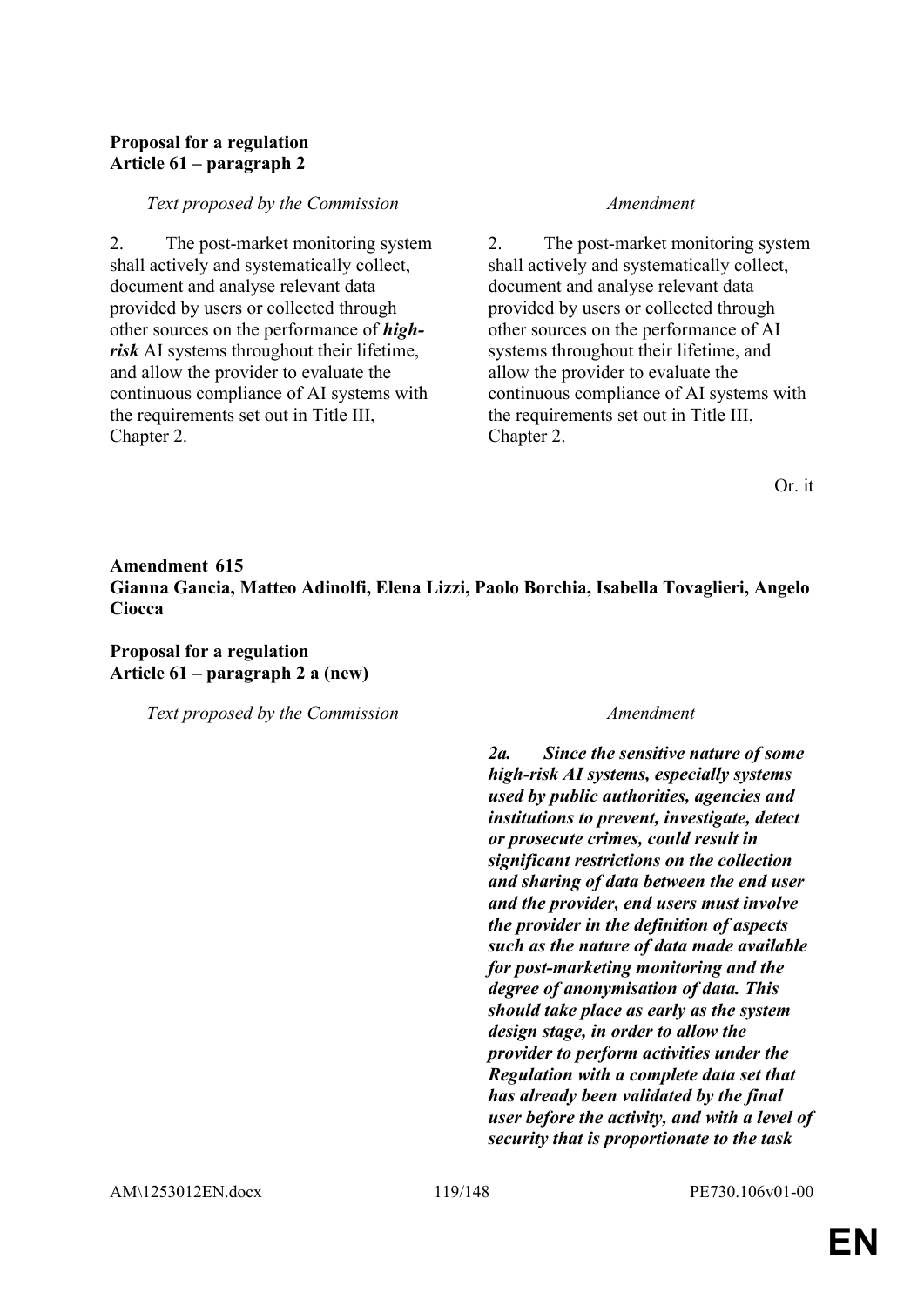*carried out by the system. The end user must remain responsible for the disclosure of data contained in such groups of data.*

Or. it

### *Justification*

*Since a certain number of high-risk AI systems are used by national authorities to conduct sensitive activities - such as police investigations - which renders post-marketing monitoring by providers difficult and sometimes virtually impossible, it is important that those institutional end users establish a framework for collaborating with providers and facilitating this activity as appropriate.*

### **Amendment 616 Francesca Donato**

### **Proposal for a regulation Article 62 – paragraph 1 – introductory part**

### *Text proposed by the Commission Amendment*

1. Providers of *high-risk* AI systems placed on the Union market shall report any serious incident or any malfunctioning of those systems which constitutes a breach of obligations under Union law intended to protect fundamental rights to the market surveillance authorities of the Member States where that incident or breach occurred.

1. Providers of AI systems placed on the Union market shall report any serious incident or any malfunctioning of those systems which constitutes a breach of obligations under Union law intended to protect fundamental rights to the market surveillance authorities of the Member States where that incident or breach occurred.

Or. it

### **Amendment 617 Tsvetelina Penkova, Miapetra Kumpula-Natri**

### **Proposal for a regulation Article 64 – paragraph 1**

*Text proposed by the Commission Amendment*

1. Access to data and documentation in the context of their activities, the market

1. Access to data and documentation in the context of their activities, the market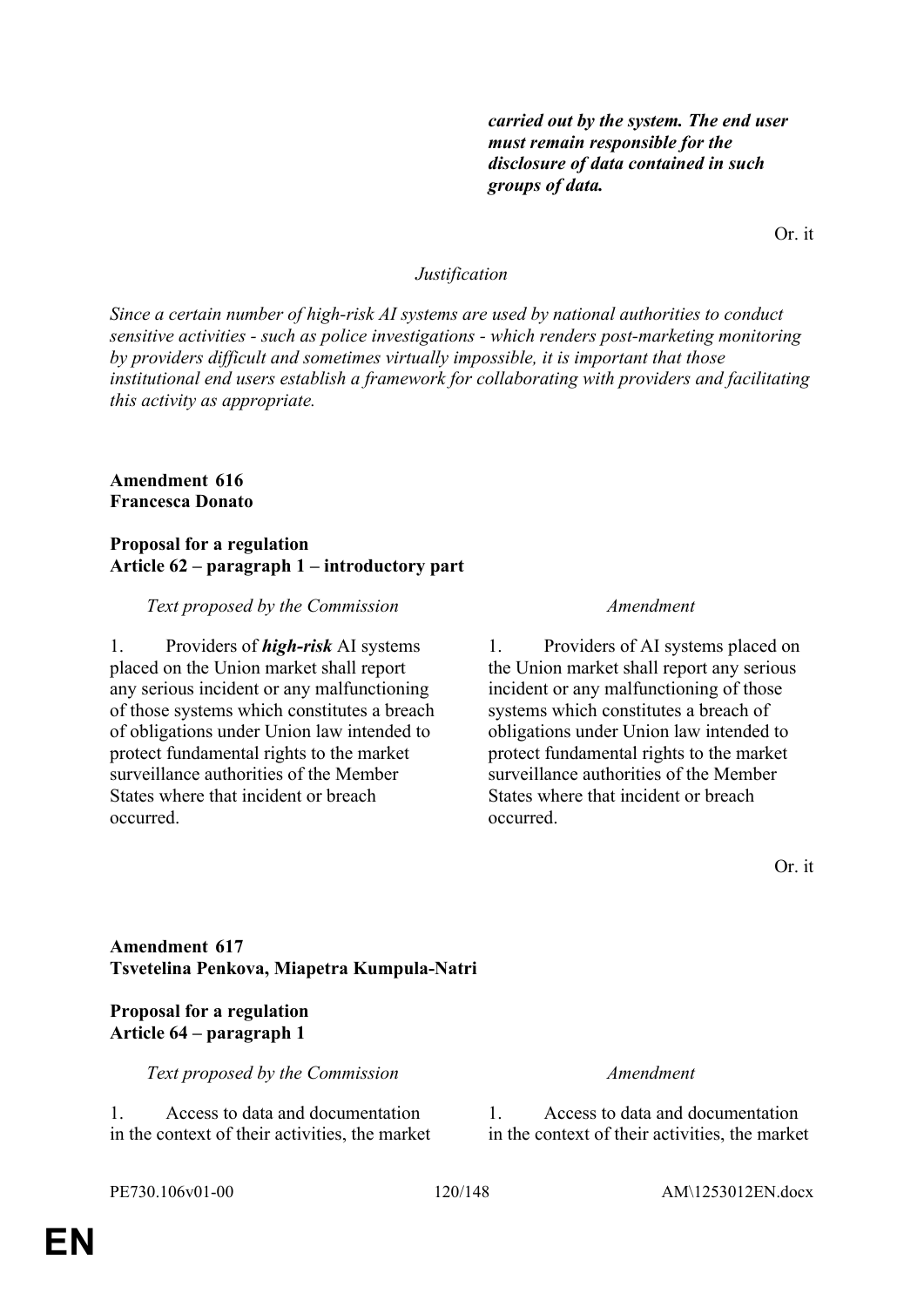surveillance authorities shall be granted *full* access to the training, validation and testing datasets used by the provider, including through application programming interfaces ('API') or other appropriate technical means and tools enabling remote access.

surveillance authorities shall be granted access to the training, validation and testing datasets used by the provider, including through application programming interfaces ('API') or other appropriate technical means and tools enabling remote access.

Or. en

### **Amendment 618 Tsvetelina Penkova, Miapetra Kumpula-Natri**

### **Proposal for a regulation Article 64 – paragraph 2**

### *Text proposed by the Commission Amendment*

2. Where necessary to assess the conformity of the high-risk AI system with the requirements set out in Title III, Chapter 2 and upon a reasoned request, the market surveillance authorities shall be granted access to the source code *of* the AI system.

2. Where necessary to assess the conformity of the high-risk AI system with the requirements set out in Title III, Chapter 2 and upon a reasoned request, the market surveillance authorities shall be granted access to the source code*, or if impossible, all related data sets used to train or place* the AI system *on the market*.

Or. en

### **Amendment 619 Elena Kountoura**

### **Proposal for a regulation Article 65 – paragraph 1**

### *Text proposed by the Commission Amendment*

1. AI systems presenting a risk shall be understood as a product presenting a risk defined in Article 3, point 19 of Regulation (EU) 2019/1020 insofar as risks to the health or safety or to the protection of fundamental rights of persons are concerned.

1. AI systems presenting a risk shall be understood as a product presenting a risk defined in Article 3, point 19 of Regulation (EU) 2019/1020 insofar as risks to the health or safety *in general, including safety in the workplace, protection of consumers, the environment,*

AM\1253012EN.docx 121/148 PE730.106v01-00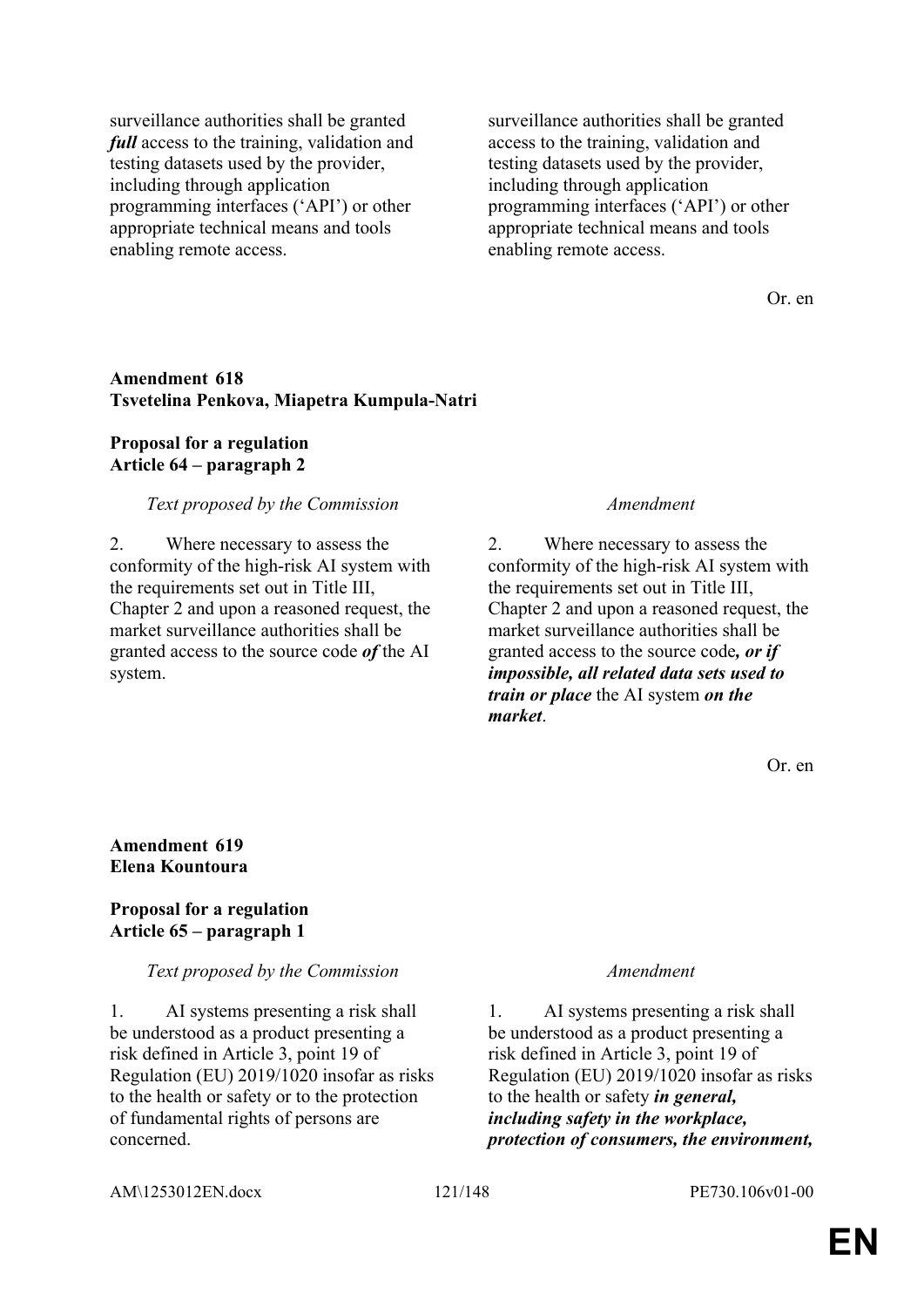or to the protection of fundamental rights of persons are concerned*, including autonomy of choice, access to goods and services, unfair discrimination and economic harm, privacy and data protection, as well as societal risks*.

Or. en

## **Amendment 620 Elena Kountoura**

## **Proposal for a regulation Article 65 – paragraph 2 – introductory part**

### *Text proposed by the Commission Amendment*

2. Where the market surveillance authority of a Member State has sufficient reasons to consider that an AI system presents a risk as referred to in paragraph 1, they shall carry out an evaluation of the AI system concerned in respect of its compliance with all the requirements and obligations laid down in this Regulation. When risks to the protection of fundamental rights are present, the market surveillance authority shall also inform the relevant national public authorities or bodies referred to in Article 64(3). The relevant operators shall cooperate as necessary with the market surveillance authorities and the other national public authorities or bodies referred to in Article 64(3).

2. Where the market surveillance authority of a Member State has sufficient reasons to consider that an AI system presents a risk as referred to in paragraph 1, they shall carry out an evaluation of the AI system concerned in respect of its compliance with all the requirements and obligations laid down in this Regulation. When risks to the protection of fundamental rights are present, the market surveillance authority shall also inform the *Board and the* relevant national public authorities or bodies referred to in Article 64(3). The relevant operators shall cooperate as necessary with the market surveillance authorities and the other national public authorities or bodies referred to in Article 64(3).

Or. en

**Amendment 621 Elena Kountoura**

**Proposal for a regulation Article 66 – paragraph 1**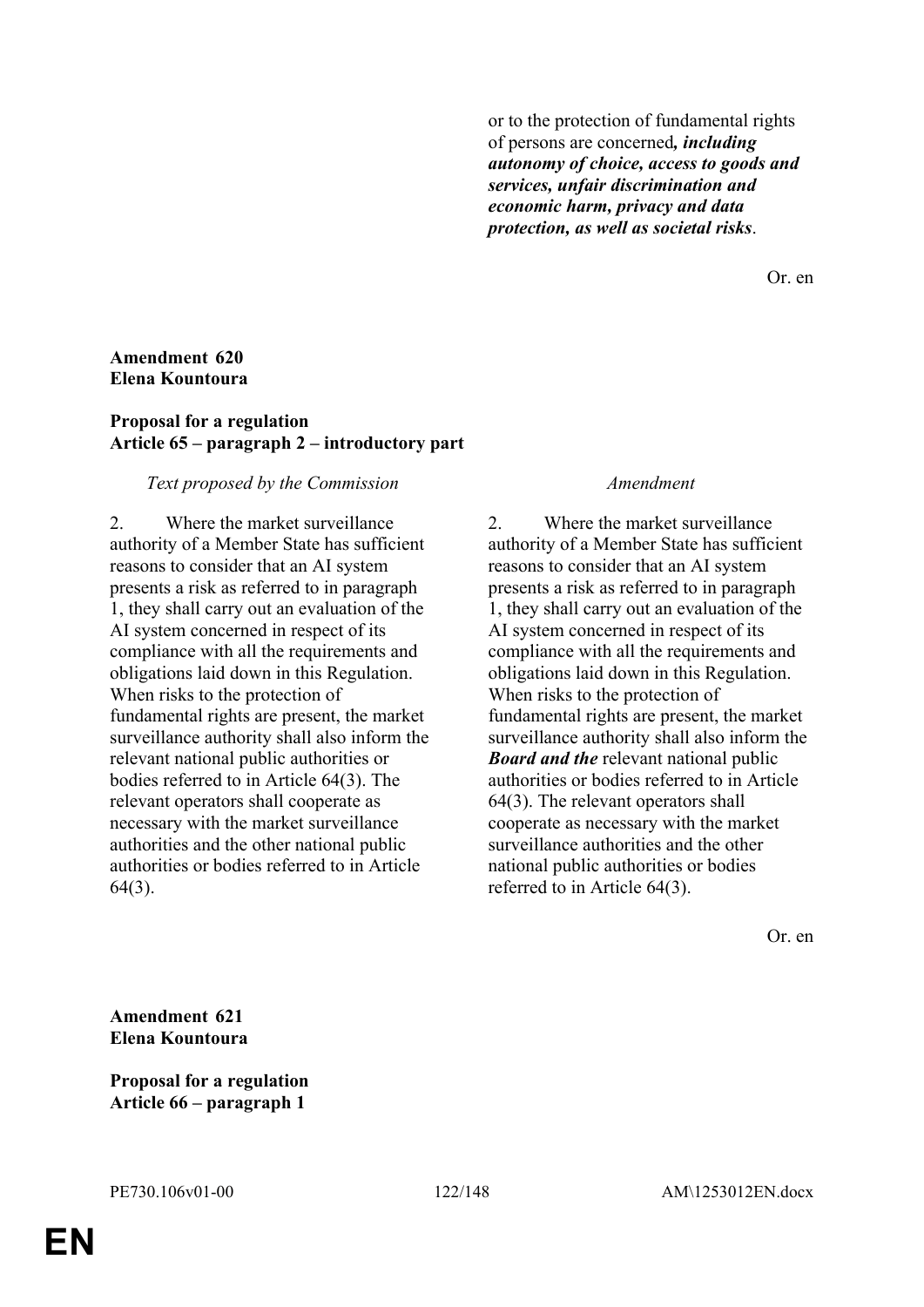### *Text proposed by the Commission Amendment*

1. Where, within three months of receipt of the notification referred to in Article 65(5), objections are raised by a Member State against a measure taken by another Member State, or where the Commission considers the measure to be contrary to Union law, the Commission shall without delay enter into consultation with the relevant Member State and operator or operators and shall evaluate the national measure. On the basis of the results of that evaluation, the Commission shall decide whether the national measure is justified or not within 9 months from the notification referred to in Article 65(5) and notify such decision to the Member State concerned.

1. Where, within three months of receipt of the notification referred to in Article 65(5), objections are raised by *the European Parliament or* a Member State against a measure taken by another Member State, or where the Commission considers the measure to be contrary to Union law, *or has sufficient reasons to believe that an AI system presents a risk or affects consumers in more than one Member State* the Commission shall without delay enter into consultation with the relevant Member State and operator or operators and shall evaluate the national measure. On the basis of the results of that evaluation, the Commission shall decide whether the national measure is justified or not within 9 months from the notification referred to in Article 65(5) and notify such decision to the Member State concerned.

Or. en

### *Justification*

*Justification : Article 11 of Regulation (EU) No 1025/2012 on European standardisation, referred in §3 of this article 66, also allows the European Parliament to place a formal objection.*

## **Amendment 622 Elena Kountoura**

### **Proposal for a regulation Article 66 – paragraph 3**

### *Text proposed by the Commission Amendment*

3. Where the national measure is considered justified and the noncompliance of the AI system is attributed to shortcomings in the harmonised standards or common specifications referred to in Articles 40 and 41 of this Regulation, the Commission shall apply the procedure provided for in Article 11 of

3. Where the national measure is considered justified and the noncompliance of the AI system is attributed to shortcomings in the harmonised standards or common specifications referred to in Articles 40 and 41 of this Regulation, the Commission shall apply the procedure provided for in Article 11 of

AM\1253012EN.docx 123/148 PE730.106v01-00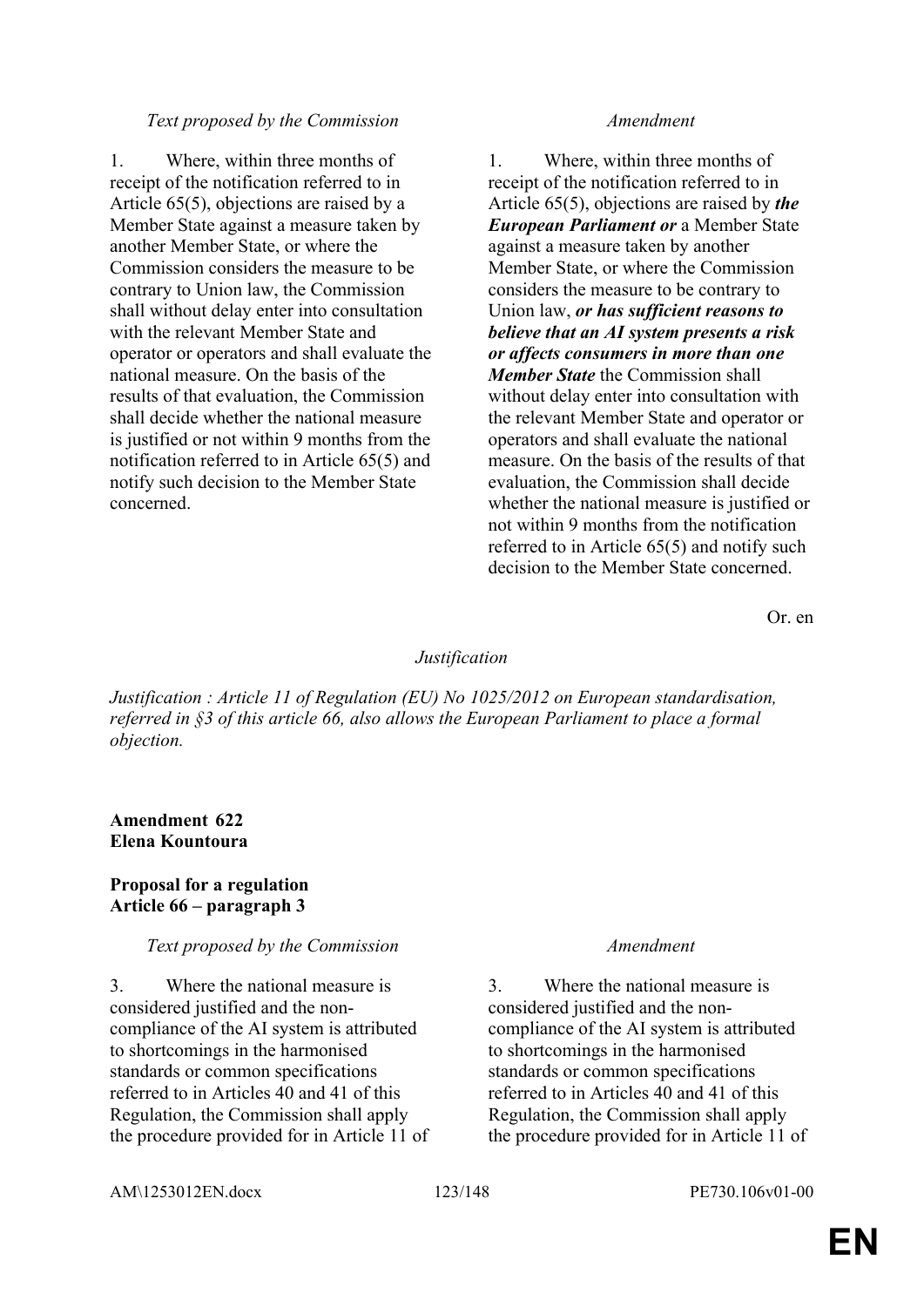Regulation (EU) No 1025/2012. Regulation (EU) No 1025/2012.*The Commission shall also have the possibility to suggest alternative measures to the Member State concerned.* 

Or. en

# **Amendment 623 Adam Jarubas, Janusz Lewandowski, Krzysztof Hetman, Radosław Sikorski**

## **Proposal for a regulation Article 71 – paragraph 1**

## *Text proposed by the Commission Amendment*

1. In compliance with the terms and conditions laid down in this Regulation, Member States shall lay down the rules on penalties, including administrative fines, applicable to infringements of this Regulation and shall take all measures necessary to ensure that they are properly and effectively implemented. The penalties provided for shall be effective, proportionate, and dissuasive. They shall take into particular account the interests of *small-scale* providers *and start-up* and their economic viability*.*

1. In compliance with the terms and conditions laid down in this Regulation, *the Commission in consultation with* Member States shall lay down the rules on penalties, including administrative fines, applicable to infringements of this Regulation and *in cooperation with Member States* shall take all measures necessary to ensure that they are properly and effectively implemented. The penalties provided for shall be effective, proportionate, and dissuasive. They shall take into particular account the *size and the* interests of *SME* providers*, including start-ups* and their economic viability

Or. en

## **Amendment 624 Robert Roos**

## **Proposal for a regulation Article 71 – paragraph 1**

### *Text proposed by the Commission Amendment*

1. In compliance with the terms and conditions laid down in this Regulation, Member States shall lay down the rules on penalties, including administrative fines,

1. In compliance with the terms and conditions laid down in this Regulation, Member States shall lay down the rules on penalties, including administrative fines,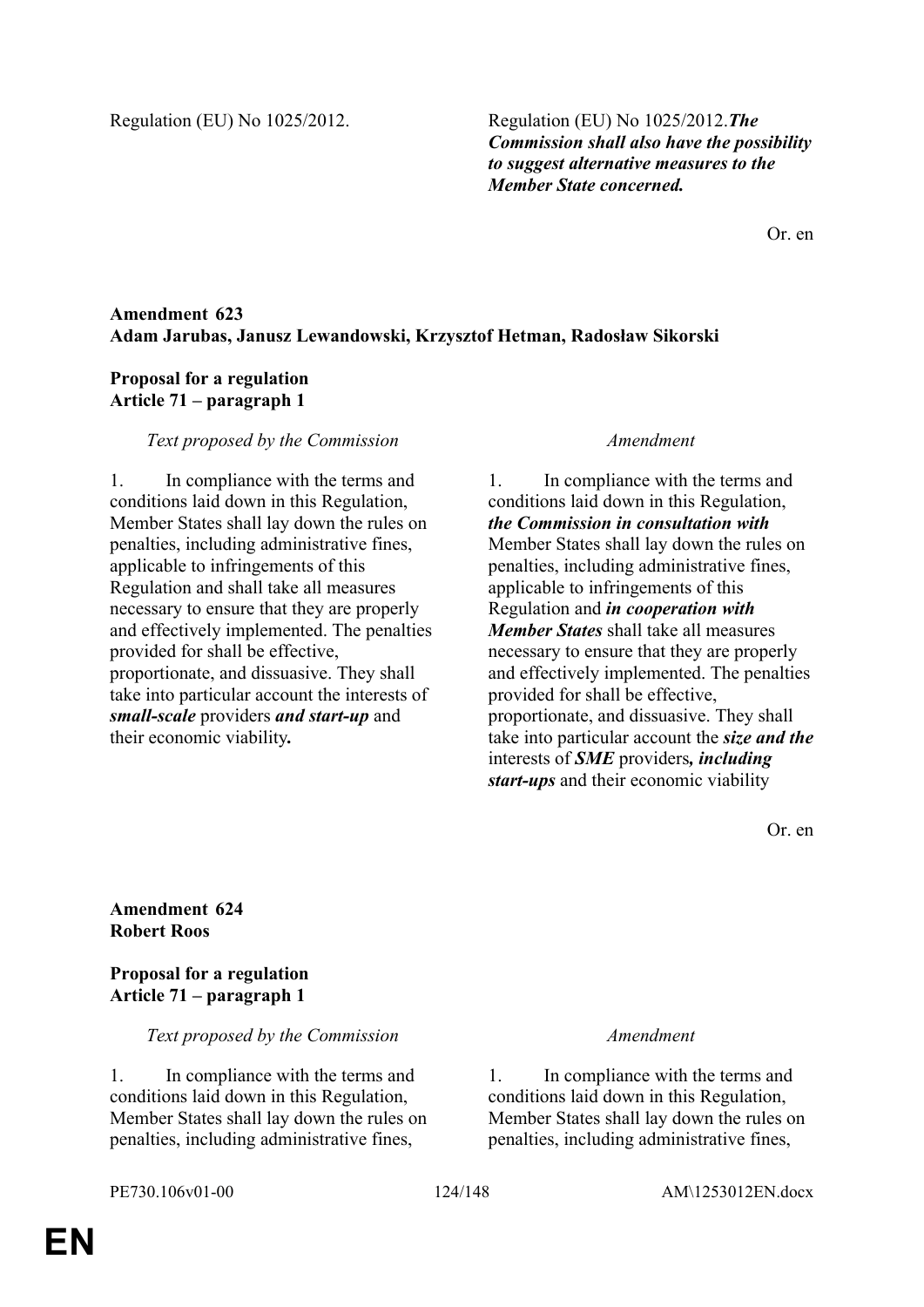applicable to infringements of this Regulation and shall take all measures necessary to ensure that they are properly and effectively implemented. The penalties provided for shall be effective, proportionate, and dissuasive. They shall take into particular account the interests of *small-scale providers and start-up* and their economic viability.

applicable to infringements of this Regulation and shall take all measures necessary to ensure that they are properly and effectively implemented. The penalties provided for shall be effective, proportionate, and dissuasive. They shall take into particular account the interests of *SMEs* and their economic viability.

Or. nl

## **Amendment 625 Adam Jarubas, Janusz Lewandowski, Krzysztof Hetman, Radosław Sikorski**

*deleted*

### **Proposal for a regulation Article 71 – paragraph 2**

*Text proposed by the Commission Amendment*

*2. The Member States shall notify the Commission of those rules and of those measures and shall notify it, without delay, of any subsequent amendment affecting them.*

Or. en

**Amendment 626 Robert Roos**

### **Proposal for a regulation Article 71 – paragraph 5**

*Text proposed by the Commission Amendment*

5. The supply of incorrect, incomplete or misleading information to notified bodies and national competent authorities in reply to a request shall be subject to administrative fines of up to 10 000 000 EUR or, if the offender is a company, up to 2 % of its total worldwide annual turnover for the preceding financial year, whichever is higher.

5. The supply of incorrect, incomplete or misleading information to notified bodies and national competent authorities in reply to a request shall be subject to administrative fines of up to 10 000 000 EUR or, if the offender is a company, up to 2 % of its total worldwide annual turnover for the preceding financial year, whichever is higher.

AM\1253012EN.docx 125/148 PE730.106v01-00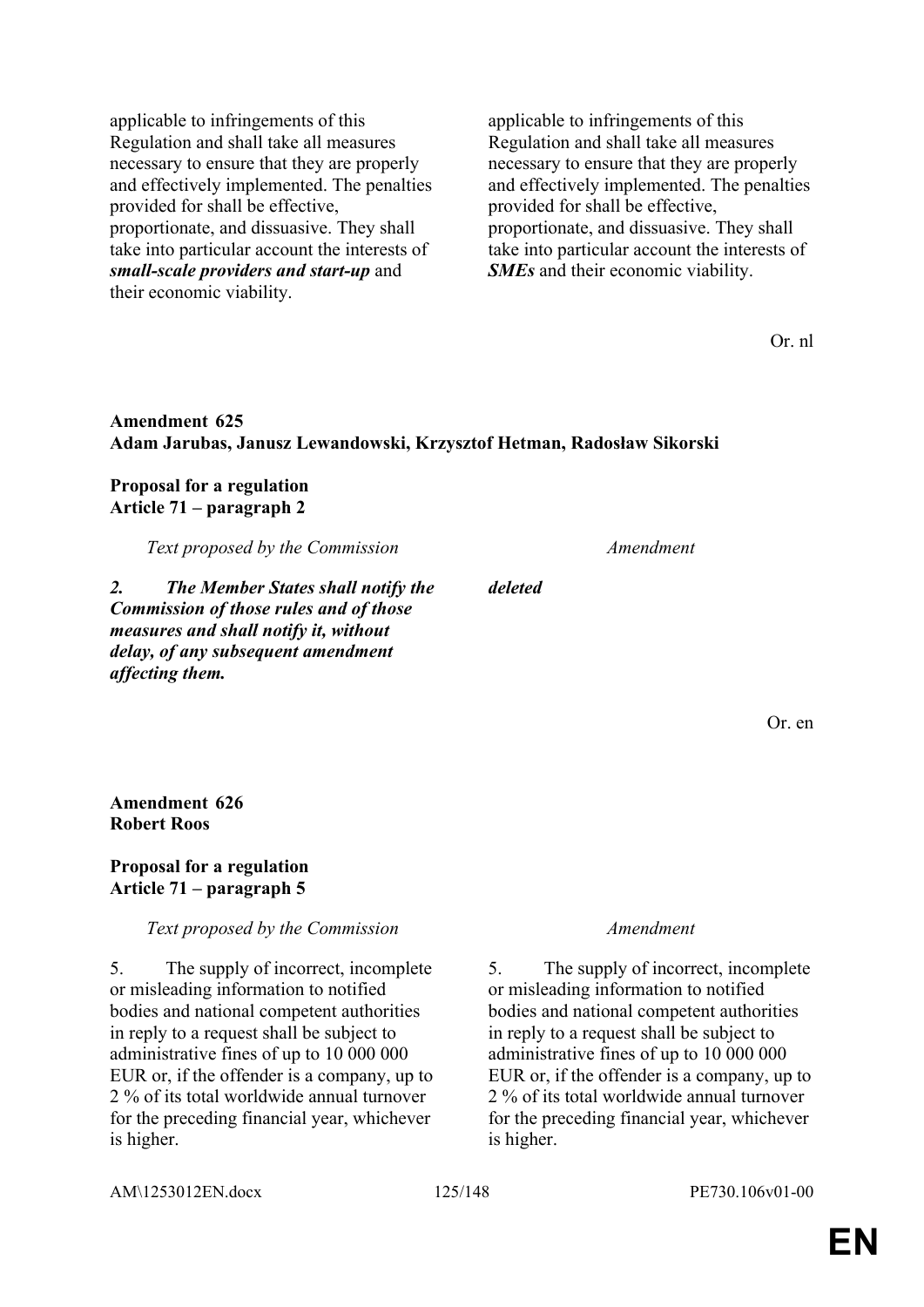*If the information supplied is incomplete, a period of two months shall be granted in which to provide the requested information.*

Or. nl

## **Amendment 627 Francesca Donato**

### **Proposal for a regulation Article 72 – paragraph 2 – introductory part**

*Text proposed by the Commission Amendment*

2. The following infringements shall be subject to administrative fines of up to *500 000* EUR:

2. The following infringements shall be subject to administrative fines of up to *1 000 000* EUR:

Or. it

### **Amendment 628 Francesca Donato**

## **Proposal for a regulation Article 72 – paragraph 3**

# *Text proposed by the Commission Amendment*

3. The non-compliance of the AI system with any requirements or obligations under this Regulation, other than those laid down in Articles 5 and 10, shall be subject to administrative fines of up to *250 000* EUR.

3. The non-compliance of the AI system with any requirements or obligations under this Regulation, other than those laid down in Articles 5 and 10, shall be subject to administrative fines of up to *500 000* EUR.

Or. it

**Amendment 629 Francesca Donato**

**Proposal for a regulation Article 83 – paragraph 1 – introductory part**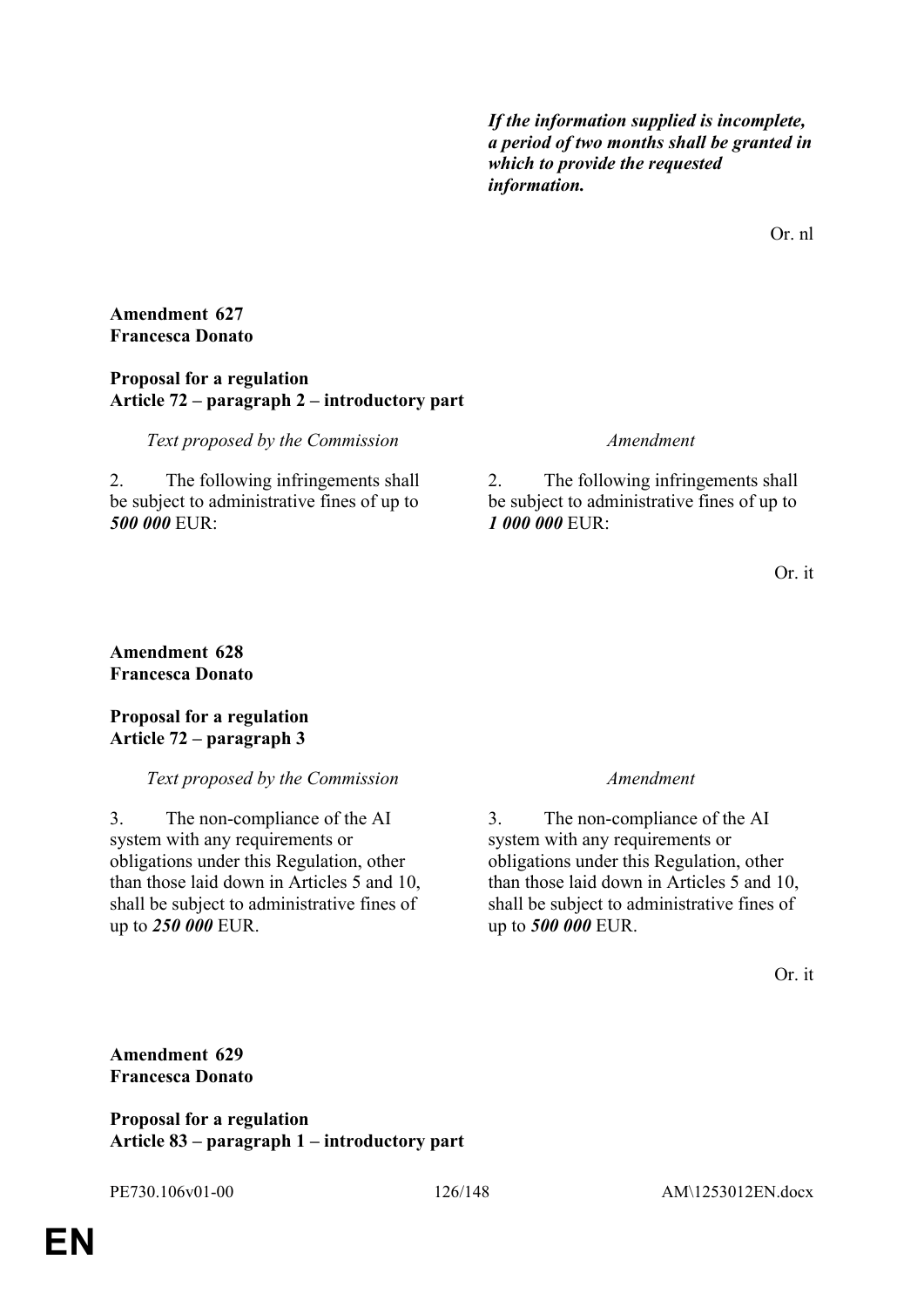## *Text proposed by the Commission Amendment*

1. This Regulation shall not apply to the AI systems which are components of the large-scale IT systems established by the legal acts listed in Annex IX that have been placed on the market or put into service before [*12* months after the date of application of this Regulation referred to in Article 85(2)], unless the replacement or amendment of those legal acts leads to a significant change in the design or intended purpose of the AI system or AI systems concerned.

1. This Regulation shall not apply to the AI systems which are components of the large-scale IT systems established by the legal acts listed in Annex IX that have been placed on the market or put into service before [*3* months after the date of application of this Regulation referred to in Article 85(2)], unless the replacement or amendment of those legal acts leads to a significant change in the design or intended purpose of the AI system or AI systems concerned.

Or. it

# **Amendment 630 Tsvetelina Penkova, Miapetra Kumpula-Natri**

# **Proposal for a regulation Article 83 – paragraph 2**

### *Text proposed by the Commission Amendment*

2. This Regulation shall apply to the high-risk AI systems, other than the ones referred to in paragraph 1, that have been placed on the market or put into service before [date of application of this Regulation referred to in Article 85(2)], only if, from that date, those systems are subject to *significant changes* in their design or intended purpose.

2. This Regulation shall apply to the high-risk AI systems, other than the ones referred to in paragraph 1, that have been placed on the market or put into service before [date of application of this Regulation referred to in Article 85(2)], only if, from that date, those systems are subject to *substantial modifications as defined in Article 3(23)* in their design or intended purpose.

Or. en

# **Amendment 631 Gianna Gancia, Matteo Adinolfi, Elena Lizzi, Paolo Borchia, Isabella Tovaglieri, Angelo Ciocca**

**Proposal for a regulation Annex I – point b**

AM\1253012EN.docx 127/148 PE730.106v01-00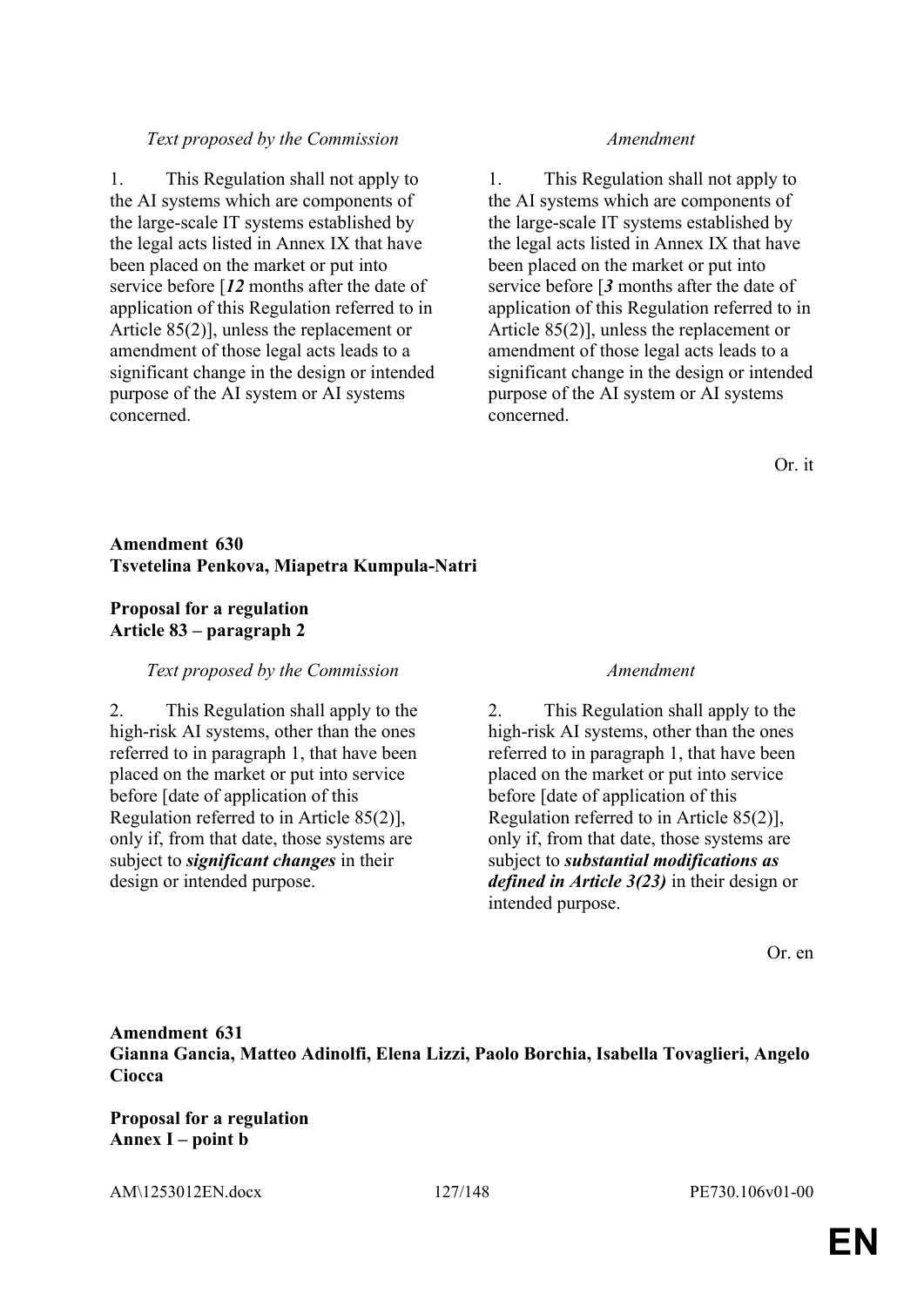**EN**

*Text proposed by the Commission Amendment*

*(b) Logic- and knowledge-based approaches, including knowledge representation, inductive (logic) programming, knowledge bases, inference and deductive engines, (symbolic) reasoning and expert systems;*

## **Amendment 632 Henna Virkkunen**

# **Proposal for a regulation Annex I – point b**

*Text proposed by the Commission Amendment*

(b) Logic- and *knowledge-based approaches, including knowledge representation,* inductive (logic) programming*, knowledge bases*, inference and deductive engines*, (symbolic) reasoning and expert systems;*

(b) Logic- and inductive (logic) programming, inference and deductive engines*.*

Or. en

**Amendment 633 Gianna Gancia, Matteo Adinolfi, Elena Lizzi, Paolo Borchia, Isabella Tovaglieri, Angelo Ciocca**

**Proposal for a regulation Annex I – point c**

*Text proposed by the Commission Amendment*

*(c) Statistical approaches, Bayesian estimation, search and optimization methods.*

Or. it

*deleted*

Or. it

*deleted*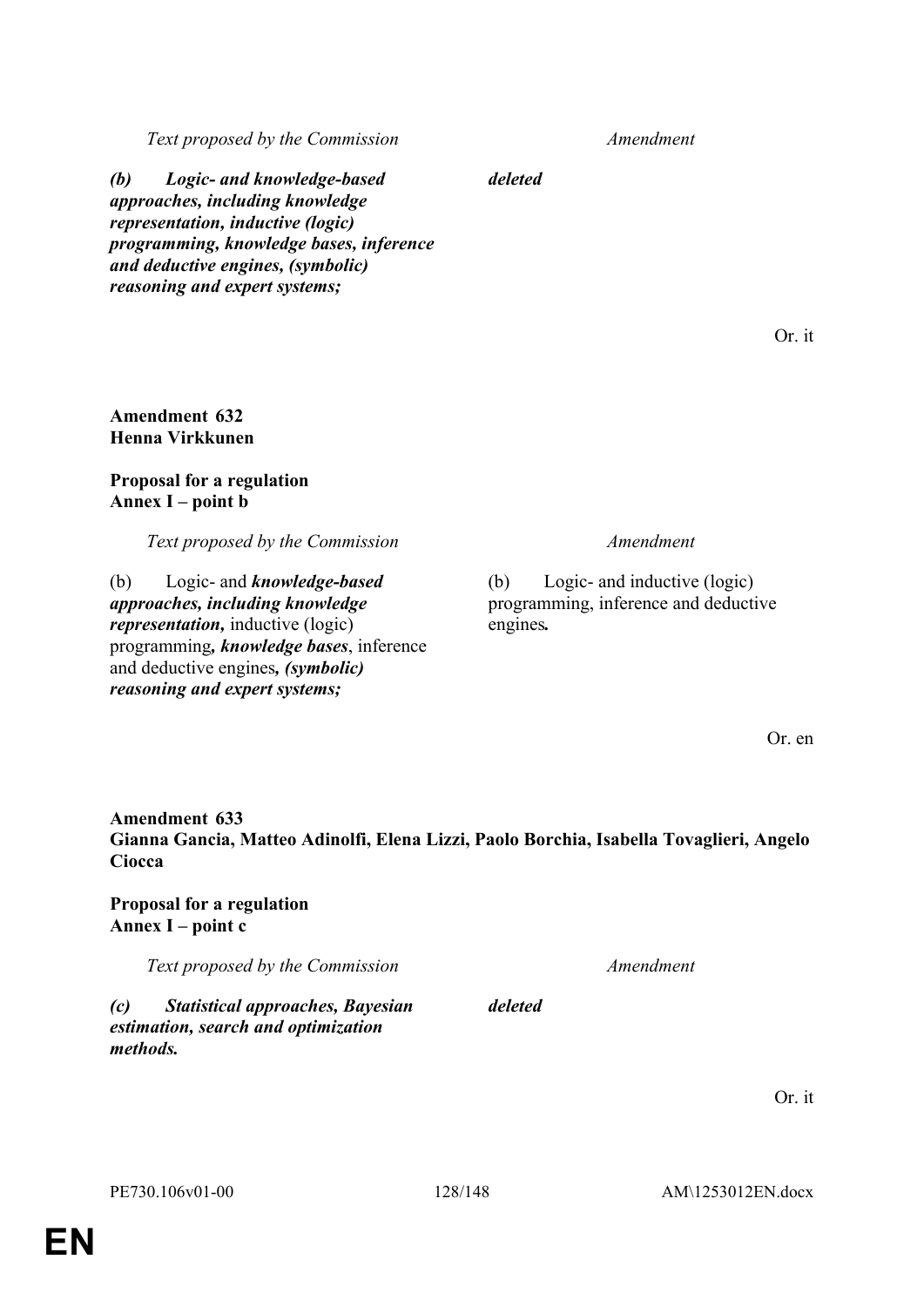## **Amendment 634 Gianna Gancia, Matteo Adinolfi, Elena Lizzi, Paolo Borchia, Isabella Tovaglieri, Angelo Ciocca**

**Proposal for a regulation Annex I – point c a (new)**

*Text proposed by the Commission Amendment*

*(ca) Approaches based on the assessment of behavioural and psychological characteristics of individuals, including activities, interests, opinions, attitudes, values and lifestyles, recognised through automatic means;*

Or. it

*Justification*

*This point should be understood as point d (new).*

## **Amendment 635 Gianna Gancia, Matteo Adinolfi, Elena Lizzi, Paolo Borchia, Isabella Tovaglieri, Angelo Ciocca**

**Proposal for a regulation Annex III – paragraph 1 – introductory part**

*Text proposed by the Commission Amendment*

High-risk AI systems pursuant to Article 6(2) are the AI systems listed in any of the following areas.

High-risk AI systems pursuant to Article 6(2) are the AI systems listed in any of the following areas, *whose use or application poses a risk of harm to health and safety or a negative impact on the fundamental rights of natural persons, groups or society in general*.

Or. it

**Amendment 636 Elena Kountoura**

## **Proposal for a regulation**

AM\1253012EN.docx 129/148 PE730.106v01-00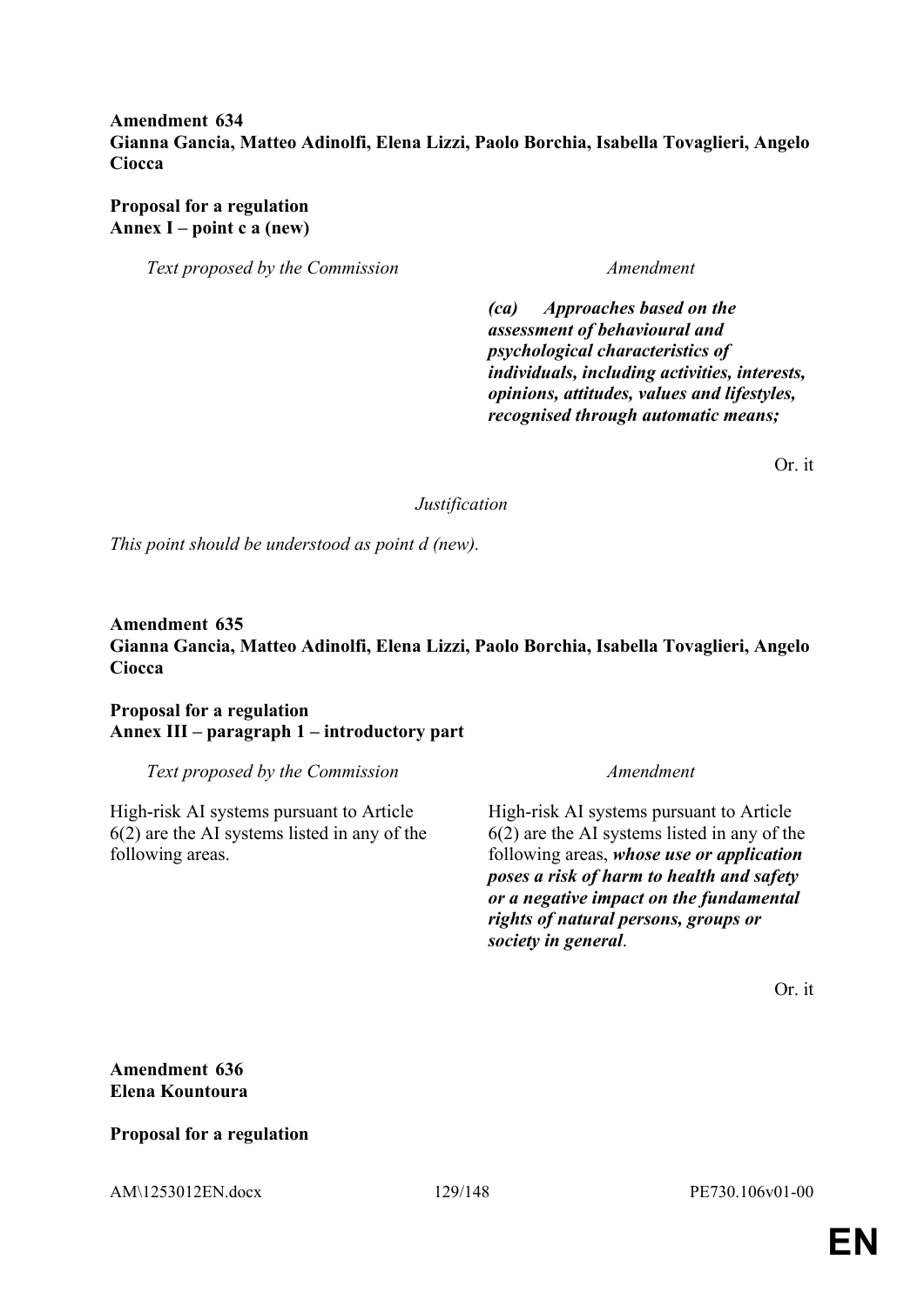## **Annex III – paragraph 1 – point 1 – point a a (new)**

*Text proposed by the Commission Amendment*

*(aa) AI systems intended to be used to make inferences on the basis of biometric data, including emotion recognition systems, or biometrics-based data, including speech patterns, tone of voice, lip-reading and body language analysis, that produces legal effects or affects the rights and freedoms of natural persons.*

Or. en

**Amendment 637 Miapetra Kumpula-Natri** on behalf of the S&D Group

### **Proposal for a regulation Annex III – paragraph 1 – point 2 – point a**

### *Text proposed by the Commission Amendment*

(a) AI systems intended to be used as safety components in the management and operation of road traffic and the supply of water, gas, heating and electricity*.*

(a) AI systems intended to be used as safety components in the management and operation of road traffic*, digital infrastructure,* and the supply of water, gas, heating and electricity*;*

Or. en

## **Amendment 638 Adam Jarubas, Janusz Lewandowski, Krzysztof Hetman, Radosław Sikorski, Eva Maydell, Jerzy Buzek**

## **Proposal for a regulation Annex III – paragraph 1 – point 4 – point a**

*Text proposed by the Commission Amendment*

(a) AI systems intended to be used for recruitment or selection of natural persons*, notably for advertising vacancies*, screening or filtering applications,

(a) AI systems intended to be used for recruitment or selection of natural persons, screening or filtering applications. evaluating candidates in the course of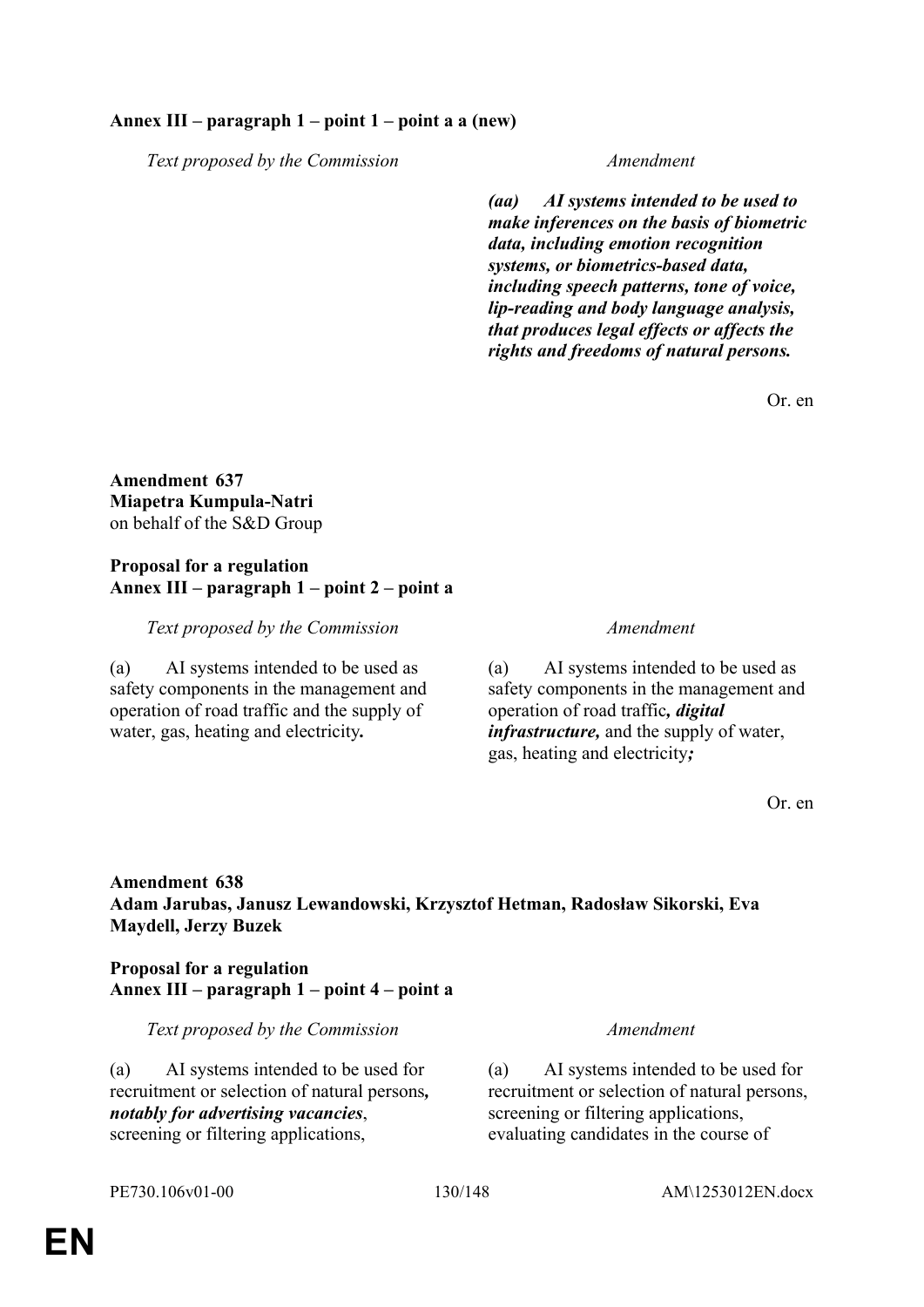evaluating candidates in the course of interviews or tests;

### **Amendment 639 Miapetra Kumpula-Natri** on behalf of the S&D Group

## **Proposal for a regulation Annex III – paragraph 1 – point 4 – point b**

*Text proposed by the Commission Amendment*

(b) AI intended to be used for making decisions *on promotion* and termination of *work-related contractual relationships*, for task allocation and for monitoring and evaluating performance and behavior of persons in such relationships.

(b) AI intended to be used for making decisions *affecting the initiation, establishment, implementation* and termination of *an employment relationship*, *including AI systems intended to support collective legal and regulatory matters, particularly* for task allocation and for monitoring and evaluating performance and behavior of persons in such relationships. *.*

Or. en

### **Amendment 640 Henna Virkkunen**

## **Proposal for a regulation Annex III – paragraph 1 – point 4 – point b**

### *Text proposed by the Commission Amendment*

(b) AI intended to be used for making decisions on promotion and termination of work-related contractual relationships, for task allocation and for monitoring and evaluating performance and *behavior* of persons in such relationships.

(b) AI intended to be used for making decisions on promotion and termination of work-related contractual relationships, for task allocation *based on individual behaviour or personal traits or characteristics* and for monitoring and evaluating performance and *behaviour* of persons in such relationships.

Or. en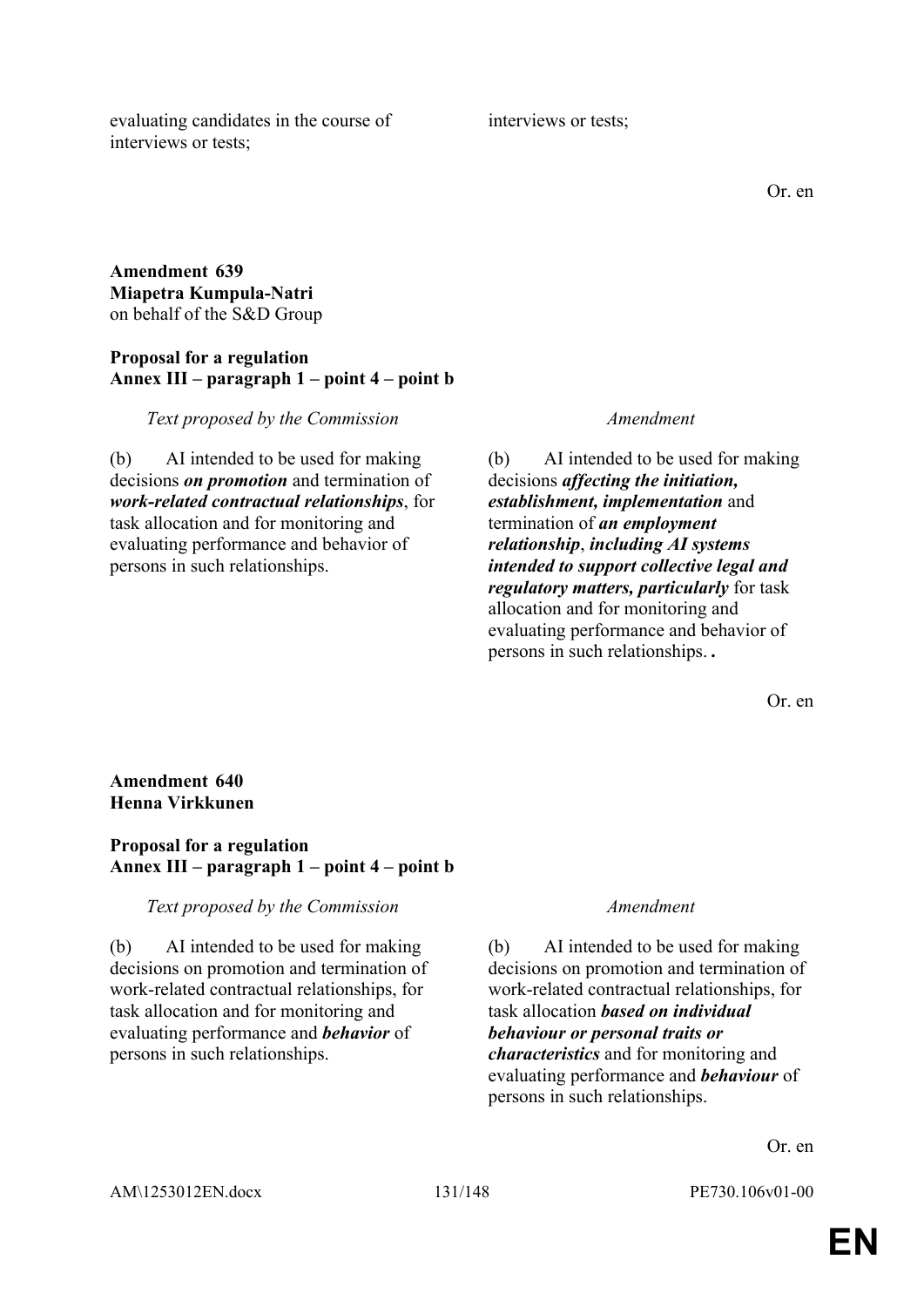**Amendment 641 Jordi Solé** on behalf of the Greens/EFA Group

## **Proposal for a regulation Annex III – paragraph 1 – point 4 a (new)**

*Text proposed by the Commission Amendment*

*4a. Environmental impact and energy use:* 

*(a) AI systems that require a higher frequency of training and re-training of models than 60% of comparable state-ofthe-art systems;* 

*(b) AI systems that require training or retraining of data quantities that exceed 60% of comparable state-of-the-art systems;* 

*(c) AI systems that require the re-training of partial data-sets involved where these exceed 20% of the data globally available to the system;* 

*(d) AI systems other than those which make use of techniques involving the training of models that are resource intensive than 60% of the comparable state-of-the-art systems* 

Or. en

*Justification*

*Providing a methodology for assesment*

**Amendment 642 Elena Kountoura**

**Proposal for a regulation Annex III – paragraph 1 – point 5 – point b**

*Text proposed by the Commission Amendment*

PE730.106v01-00 132/148 AM\1253012EN.docx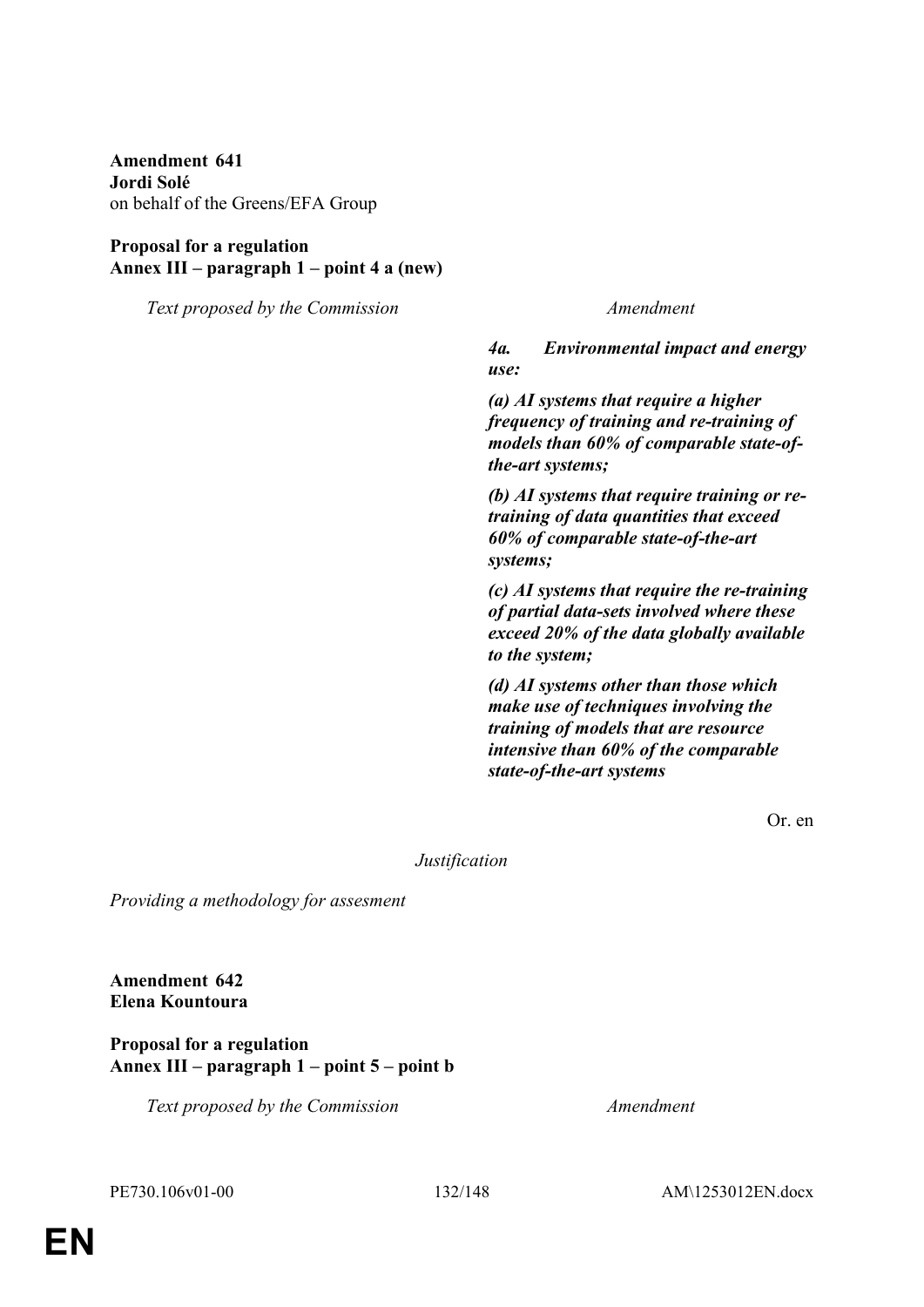*(b) AI systems intended to be used to evaluate the creditworthiness of natural persons or establish their credit score, with the exception of AI systems put into service by small scale providers for their own use;*

Or. en

# **Amendment 643 Gianna Gancia, Matteo Adinolfi, Elena Lizzi, Paolo Borchia, Isabella Tovaglieri, Angelo Ciocca**

*deleted*

## **Proposal for a regulation Annex III – paragraph 1 – point 5 – point b**

### *Text proposed by the Commission Amendment*

(b) AI systems intended to be used to evaluate the *creditworthiness* of natural persons or establish their credit score, with the exception of AI systems put into service by *small scale* providers for their own use;

(b) *Following the adoption of common specifications under Article 41 of this Regulation*, AI systems intended to be used to evaluate the *credit rating* of natural persons or establish their credit score *when granting access to credit or other essential services*, with the exception of AI systems put into service by providers *on a small scale* for their own use *and AI systems based on autonomous use under human supervision of linear regression, logistic regression, decision trees and other equally transparent, explicable and interpretable techniques*;

Or. it

**Amendment 644 Eva Kaili, Ivo Hristov**

### **Proposal for a regulation Annex III – paragraph 1 – point 5 – point b**

*Text proposed by the Commission Amendment*

(b) AI systems intended to be used to evaluate the creditworthiness of natural

(b) AI systems intended to be used to evaluate the creditworthiness of natural

AM\1253012EN.docx 133/148 PE730.106v01-00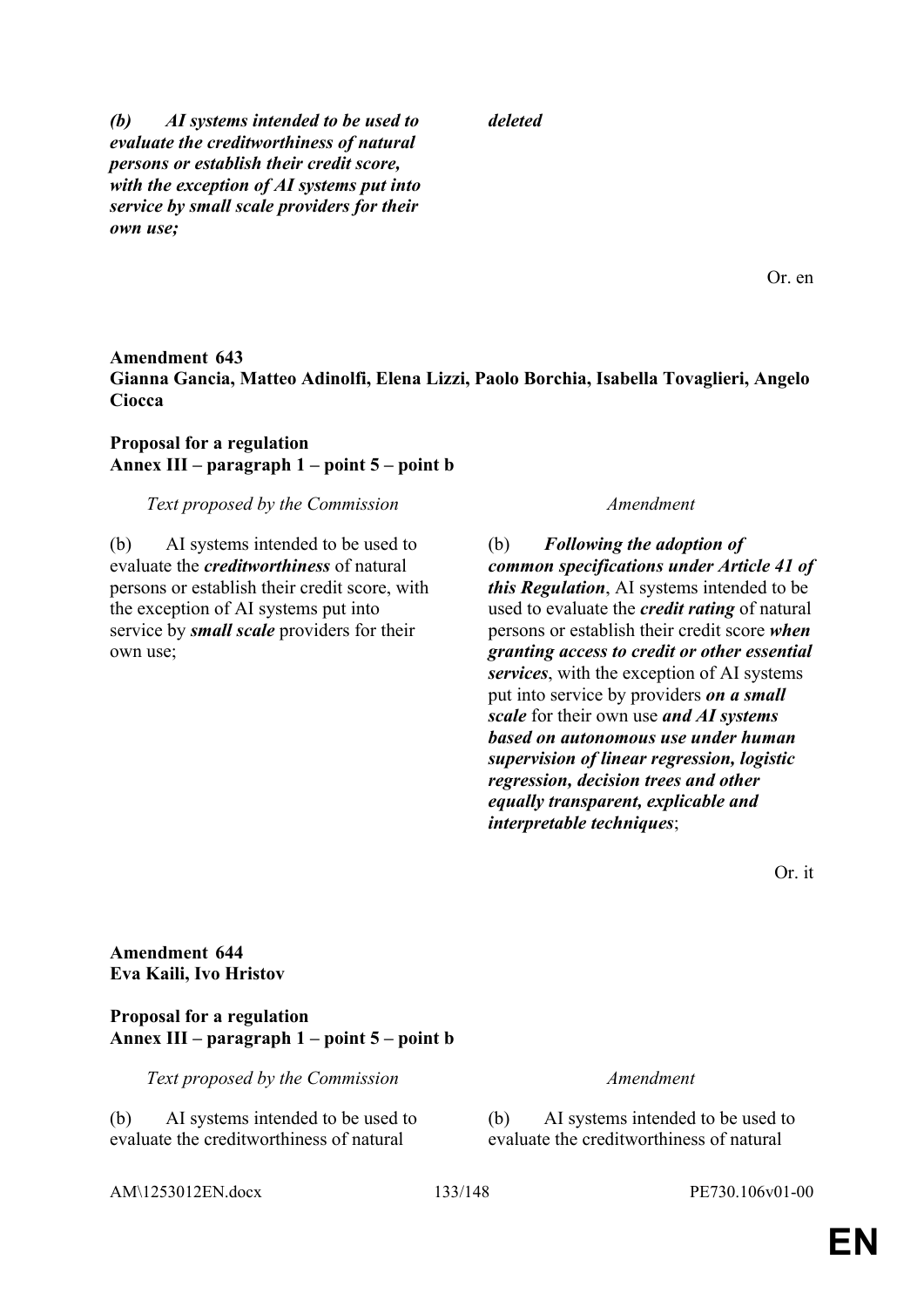persons *or* establish their credit score, with the exception of AI systems put into service by small scale providers for their own use;

persons*,* establish their credit score*, or predict medical human conditions and health-related outcomes*, with the exception of AI systems put into service by small scale providers for their own use;

Or. en

**Amendment 645 Elena Kountoura**

**Proposal for a regulation Annex III – paragraph 1 – point 5 – point c a (new)**

*Text proposed by the Commission Amendment*

*(ca) AI systems intended for making individual risk assessments of natural persons in the context of access to private and public services, including determining the amounts of insurance premiums.*

Or. en

**Amendment 646 Elena Kountoura**

**Proposal for a regulation Annex III – paragraph 1 – point 5 – point c b (new)**

*Text proposed by the Commission Amendment*

*(cb) AI systems intended for or used in the context of payment and debt collection services.*

Or. en

**Amendment 647 Elena Kountoura**

## **Proposal for a regulation**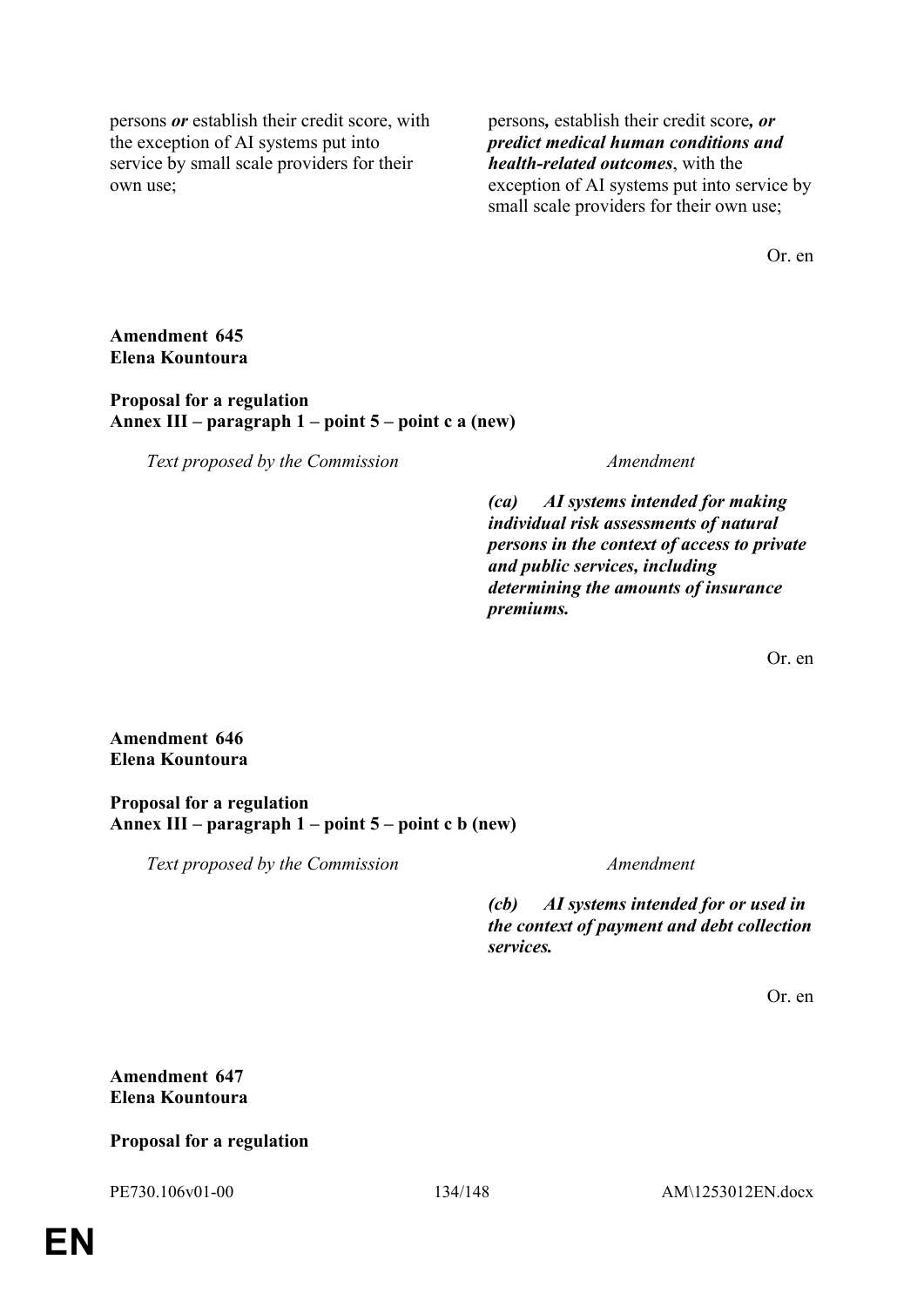# **Annex III – paragraph 1 – point 6 – point a**

| Text proposed by the Commission                                                                                                                                                                                                                                                                                                                           |         | Amendment |                 |
|-----------------------------------------------------------------------------------------------------------------------------------------------------------------------------------------------------------------------------------------------------------------------------------------------------------------------------------------------------------|---------|-----------|-----------------|
| AI systems intended to be used by<br>$\left(a\right)$<br>law enforcement authorities for making<br>individual risk assessments of natural<br>persons in order to assess the risk of a<br>natural person for offending or<br>reoffending or the risk for potential<br>victims of criminal offences;                                                        | deleted |           |                 |
|                                                                                                                                                                                                                                                                                                                                                           |         |           | Or. en          |
|                                                                                                                                                                                                                                                                                                                                                           |         |           |                 |
| <b>Amendment 648</b><br>Elena Kountoura                                                                                                                                                                                                                                                                                                                   |         |           |                 |
| <b>Proposal for a regulation</b><br>Annex III – paragraph 1 – point 6 – point b                                                                                                                                                                                                                                                                           |         |           |                 |
| Text proposed by the Commission                                                                                                                                                                                                                                                                                                                           |         | Amendment |                 |
| AI systems intended to be used by<br>(b)<br>law enforcement authorities as<br>polygraphs and similar tools or to detect<br>the emotional state of a natural person;                                                                                                                                                                                       | deleted |           |                 |
|                                                                                                                                                                                                                                                                                                                                                           |         |           | Or. en          |
| <b>Amendment 649</b><br>Elena Kountoura                                                                                                                                                                                                                                                                                                                   |         |           |                 |
| <b>Proposal for a regulation</b><br>Annex III – paragraph 1 – point 6 – point e                                                                                                                                                                                                                                                                           |         |           |                 |
| Text proposed by the Commission                                                                                                                                                                                                                                                                                                                           |         | Amendment |                 |
| (e)<br>AI systems intended to be used by<br>law enforcement authorities for predicting<br>the occurrence or reoccurrence of an<br>actual or potential criminal offence based<br>on profiling of natural persons as referred<br>to in Article $3(4)$ of Directive (EU)<br>2016/680 or assessing personality traits<br>and characteristics or past criminal | deleted |           |                 |
| AM\1253012EN.docx                                                                                                                                                                                                                                                                                                                                         | 135/148 |           | PE730.106v01-00 |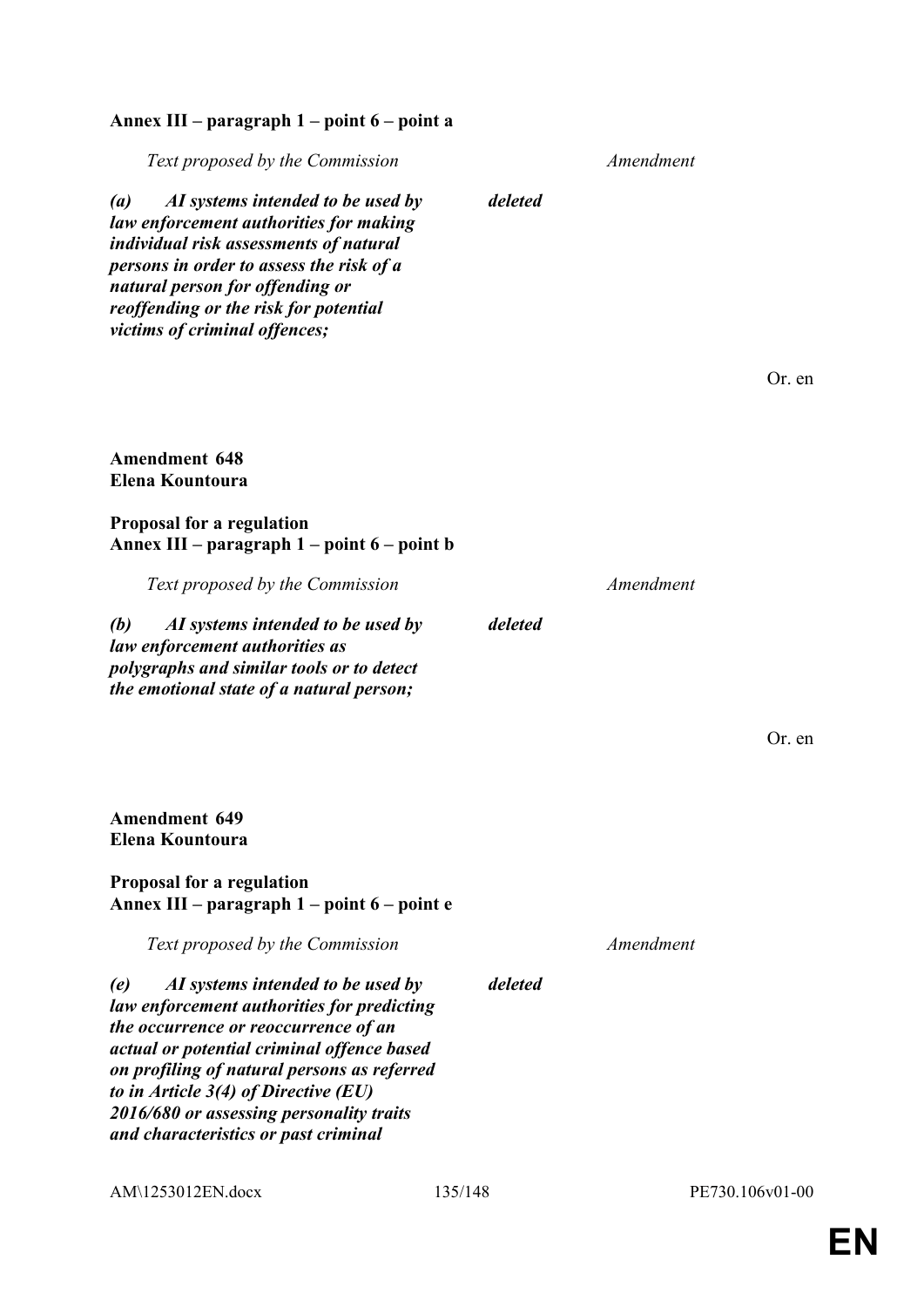*behaviour of natural persons or groups;*

## **Amendment 650 Elena Kountoura**

## **Proposal for a regulation Annex III – paragraph 1 – point 7 – point a**

| Text proposed by the Commission                                                                                                                                                    | Amendment |        |
|------------------------------------------------------------------------------------------------------------------------------------------------------------------------------------|-----------|--------|
| AI systems intended to be used by<br>$\left( a\right)$<br>competent public authorities as<br>polygraphs and similar tools or to detect<br>the emotional state of a natural person; | deleted   |        |
|                                                                                                                                                                                    |           | Or. en |
| <b>Amendment 651</b><br>Elena Kountoura                                                                                                                                            |           |        |
| <b>Proposal for a regulation</b><br>Annex III – paragraph 1 – point 7 – point d                                                                                                    |           |        |
| Text proposed by the Commission                                                                                                                                                    | Amendment |        |
| AI systems intended to assist<br>(d)                                                                                                                                               | deleted   |        |

*competent public authorities for the examination of applications for asylum, visa and residence permits and associated complaints with regard to the eligibility of the natural persons applying for a status.*

Or. en

Or. en

**Amendment 652 Gianna Gancia, Matteo Adinolfi, Elena Lizzi, Paolo Borchia, Isabella Tovaglieri, Angelo Ciocca**

**Proposal for a regulation Annex III – paragraph 1 – point 8 a (new)**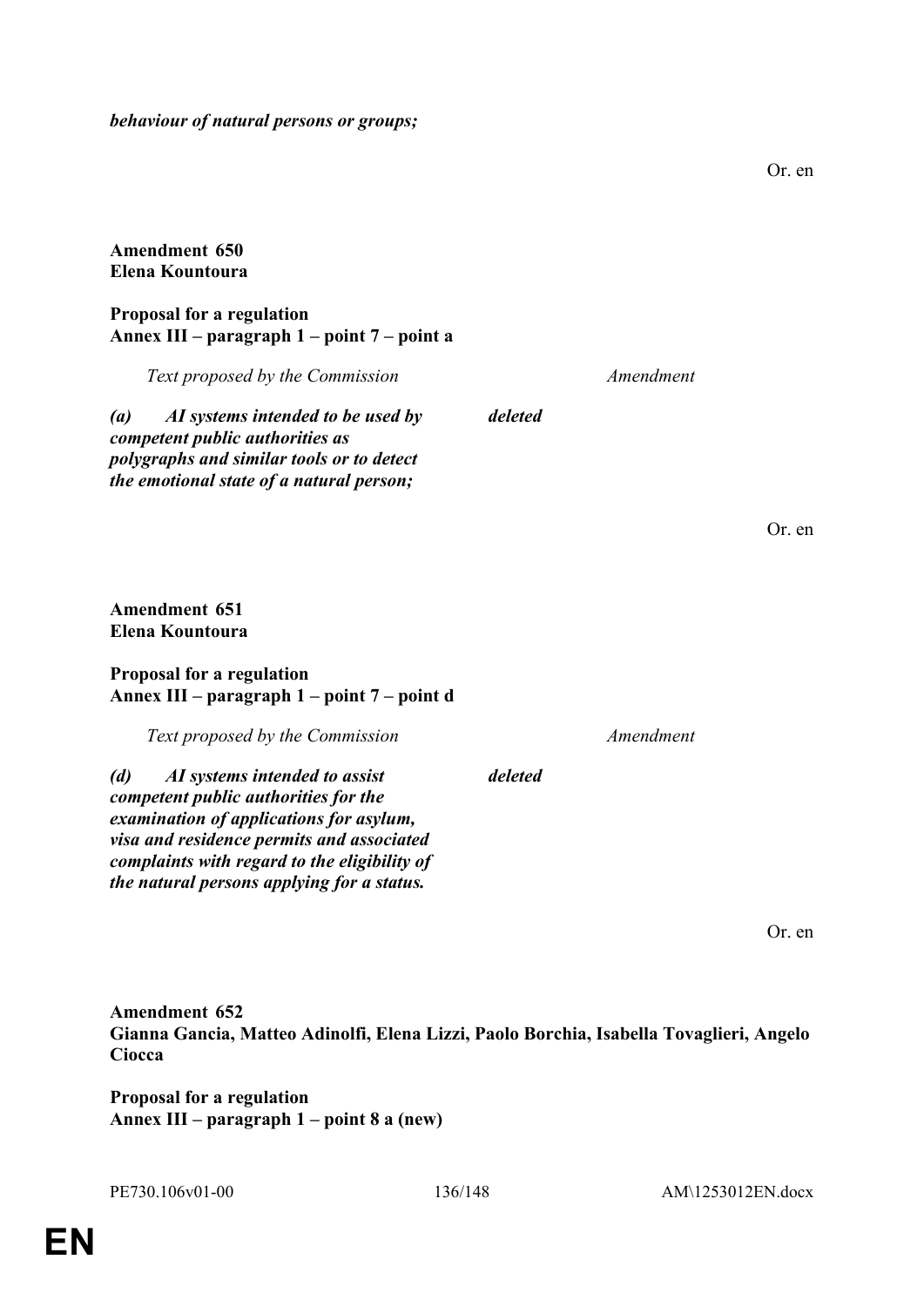*Text proposed by the Commission Amendment*

*8a. Identification and categorisation of behaviour and cognitive bias of natural persons.*

Or. it

*Justification*

*Point 8a should actually be understood as point 9 (new)*

**Amendment 653 Gianna Gancia, Matteo Adinolfi, Elena Lizzi, Paolo Borchia, Isabella Tovaglieri, Angelo Ciocca**

**Proposal for a regulation Annex IV – paragraph 1 – point 2 – point b**

*Text proposed by the Commission Amendment*

(b) the design specifications of the system, namely the general logic of the AI system and of the algorithms; the key design choices including the rationale and assumptions made, also with regard to persons or groups of persons on which the system is intended to be used; the main classification choices; what the system is designed to optimise for and the relevance of the different parameters; the decisions about any possible trade-off made regarding the technical solutions adopted to comply with the requirements set out in Title III, Chapter 2;

(b) *in so far as this is without prejudice to professional secrecy, and only when the request is proportionate to the scale of the interest being preserved,* the design specifications of the system, namely the general logic of the AI system and of the algorithms; the key design choices including the rationale and assumptions made, also with regard to persons or groups of persons on which the system is intended to be used; the main classification choices; what the system is designed to optimise for and the relevance of the different parameters; the decisions about any possible trade-off made regarding the technical solutions adopted to comply with the requirements set out in Title III, Chapter 2;

Or. it

**Amendment 654 Miapetra Kumpula-Natri** on behalf of the S&D Group

AM\1253012EN.docx 137/148 PE730.106v01-00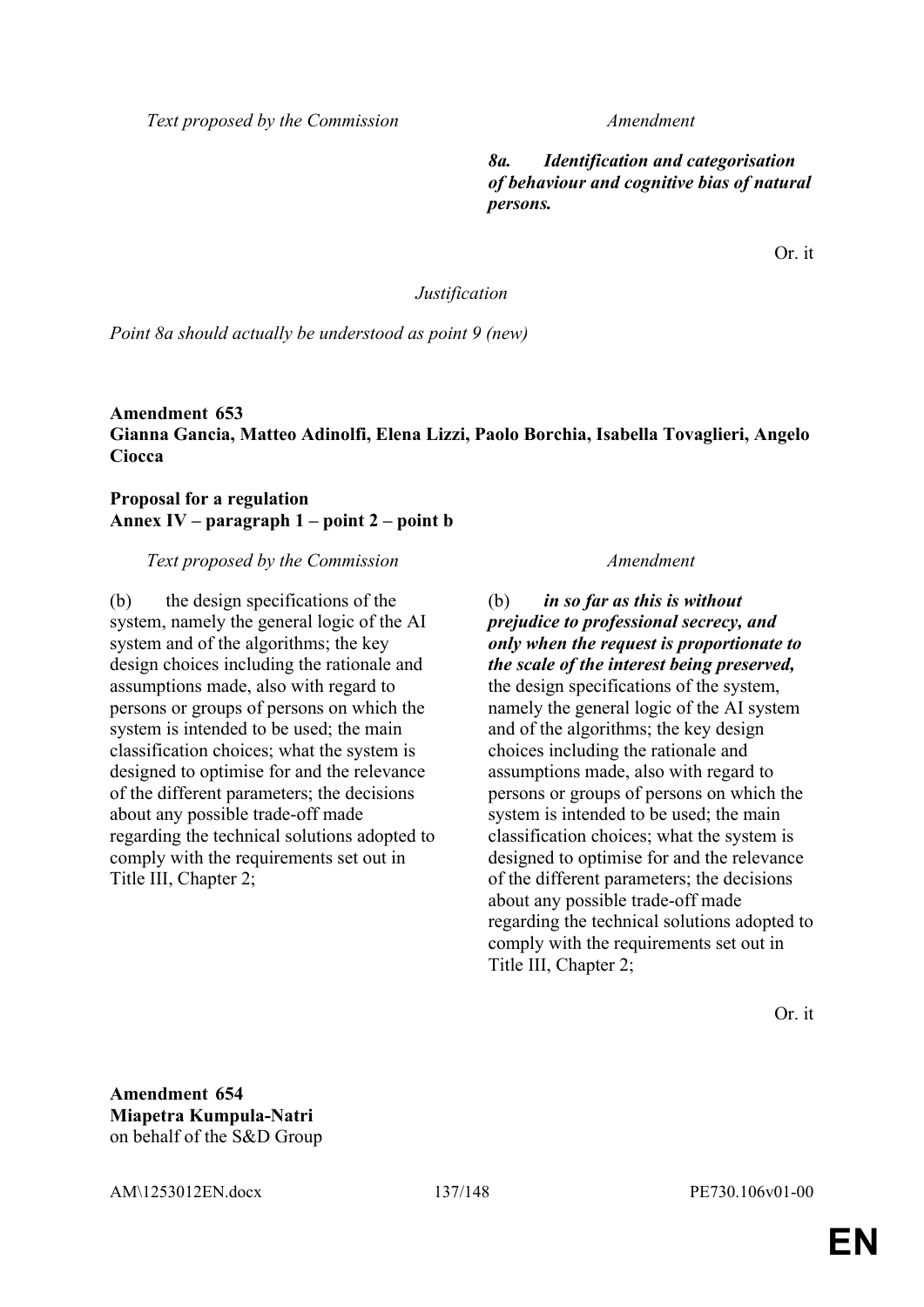# **Proposal for a regulation Annex IV – paragraph 1 – point 2 – point d**

*Text proposed by the Commission Amendment*

(d) *where relevant,* the data requirements in terms of datasheets describing the training methodologies and techniques and the training data sets used, including information about the provenance of those data sets, their scope and main characteristics; how the data was obtained and selected; labelling procedures (e.g. for supervised learning), data cleaning methodologies (e.g. outliers detection);

(d) the data requirements in terms of datasheets describing the training methodologies and techniques and the training data sets used, including information about the provenance of those data sets, their scope and main characteristics; how the data was obtained and selected; labelling procedures (e.g. for supervised learning), data cleaning methodologies (e.g. outliers detection);

Or. en

# **Amendment 655 Gianna Gancia, Matteo Adinolfi, Elena Lizzi, Paolo Borchia, Isabella Tovaglieri, Angelo Ciocca**

# **Proposal for a regulation Annex IV – paragraph 1 – point 2 – point e**

## *Text proposed by the Commission Amendment*

(e) assessment of the human *oversight* measures needed in accordance with Article 14, including an assessment of the technical measures needed to facilitate the interpretation of the outputs of AI systems by the users, in accordance with Articles  $13(3)(d)$ ;

(e) assessment of the human *supervision* measures needed in accordance with Article 14, including an assessment of the technical measures needed to facilitate the interpretation of the outputs of AI systems by the users, in accordance with Articles 13(3)(d);

Or. it

**Amendment 656 Jordi Solé** on behalf of the Greens/EFA Group

**Proposal for a regulation Annex IV – paragraph 1 – point 3**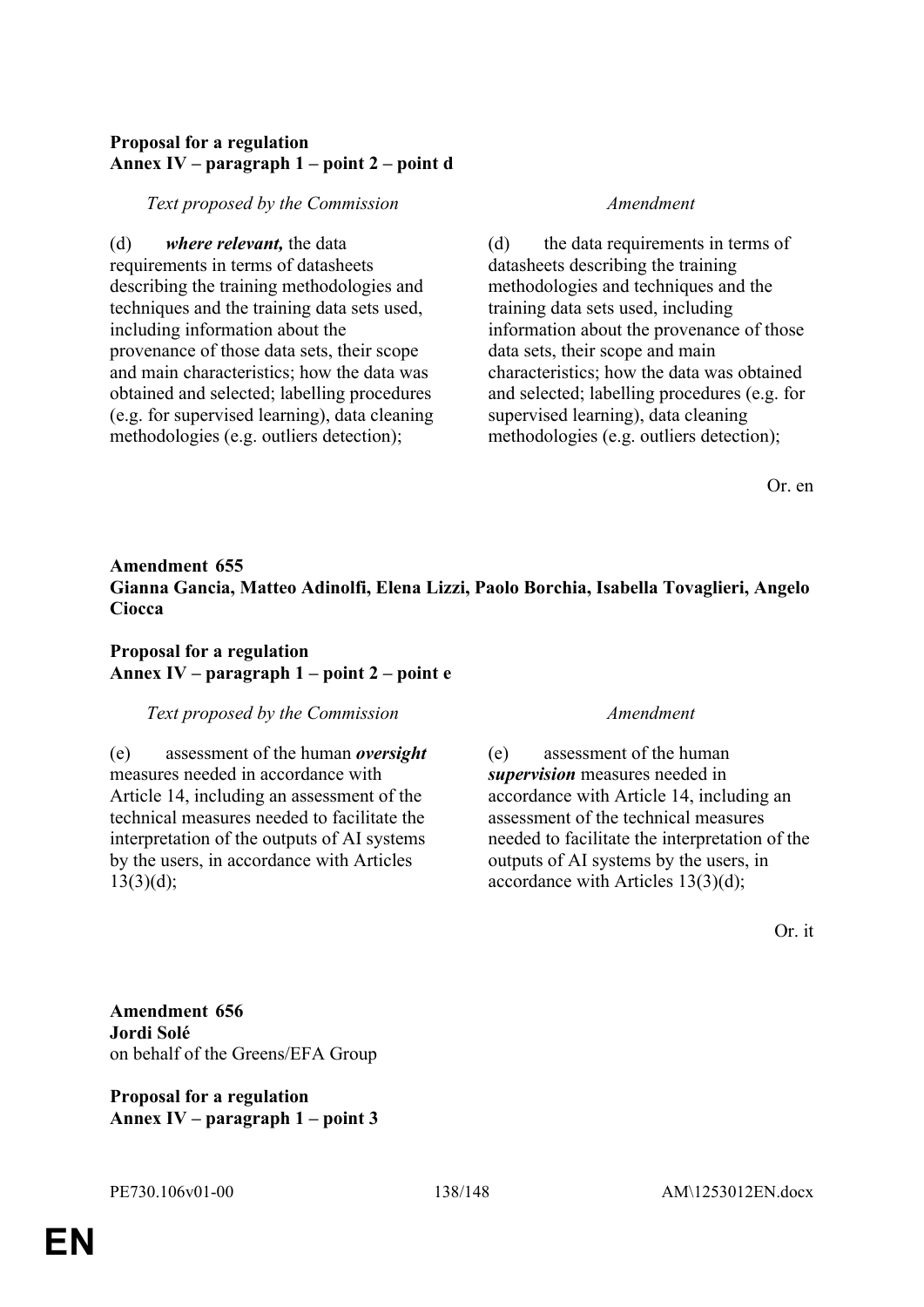### *Text proposed by the Commission Amendment*

3. Detailed information about the monitoring, functioning and control of the AI system, in particular with regard to: its capabilities and limitations in performance, including the degrees of accuracy for specific persons or groups of persons on which the system is intended to be used and the overall expected level of accuracy in relation to its intended purpose; the foreseeable unintended outcomes and sources of risks to health and safety, fundamental rights and discrimination in view of the intended purpose of the AI system; the human oversight measures needed in accordance with Article 14, including the technical measures put in place to facilitate the interpretation of the outputs of AI systems by the users; specifications on input data, as appropriate;

3. Detailed information about the monitoring, functioning and control of the AI system, in particular with regard to: its capabilities and limitations in performance*, environmental sustainability and energy efficiency*, including the degrees of accuracy for specific persons or groups of persons on which the system is intended to be used and the overall expected level of accuracy in relation to its intended purpose; the foreseeable unintended outcomes and sources of risks to *energy grids and policy, climate and environmental protection,* health and safety, fundamental rights and discrimination in view of the intended purpose of the AI system; the human oversight measures needed in accordance with Article 14, including the technical measures put in place to facilitate the interpretation of the outputs of AI systems by the users; specifications on input data, as appropriate;

Or. en

### *Justification*

*Changes aligning the requirements to the policy objectives introduced above*

## **Amendment 657 Gianna Gancia, Matteo Adinolfi, Elena Lizzi, Paolo Borchia, Isabella Tovaglieri, Angelo Ciocca**

### **Proposal for a regulation Annex IV – paragraph 1 – point 3**

### *Text proposed by the Commission Amendment*

3. Detailed information about the monitoring, functioning and control of the AI system, in particular with regard to: its capabilities and limitations in performance, including the degrees of accuracy for specific persons or groups of persons on

3. Detailed information about the monitoring, functioning and control of the AI system, in particular with regard to: its capabilities and limitations in performance, including the degrees of accuracy for specific persons or groups of persons on

AM\1253012EN.docx 139/148 PE730.106v01-00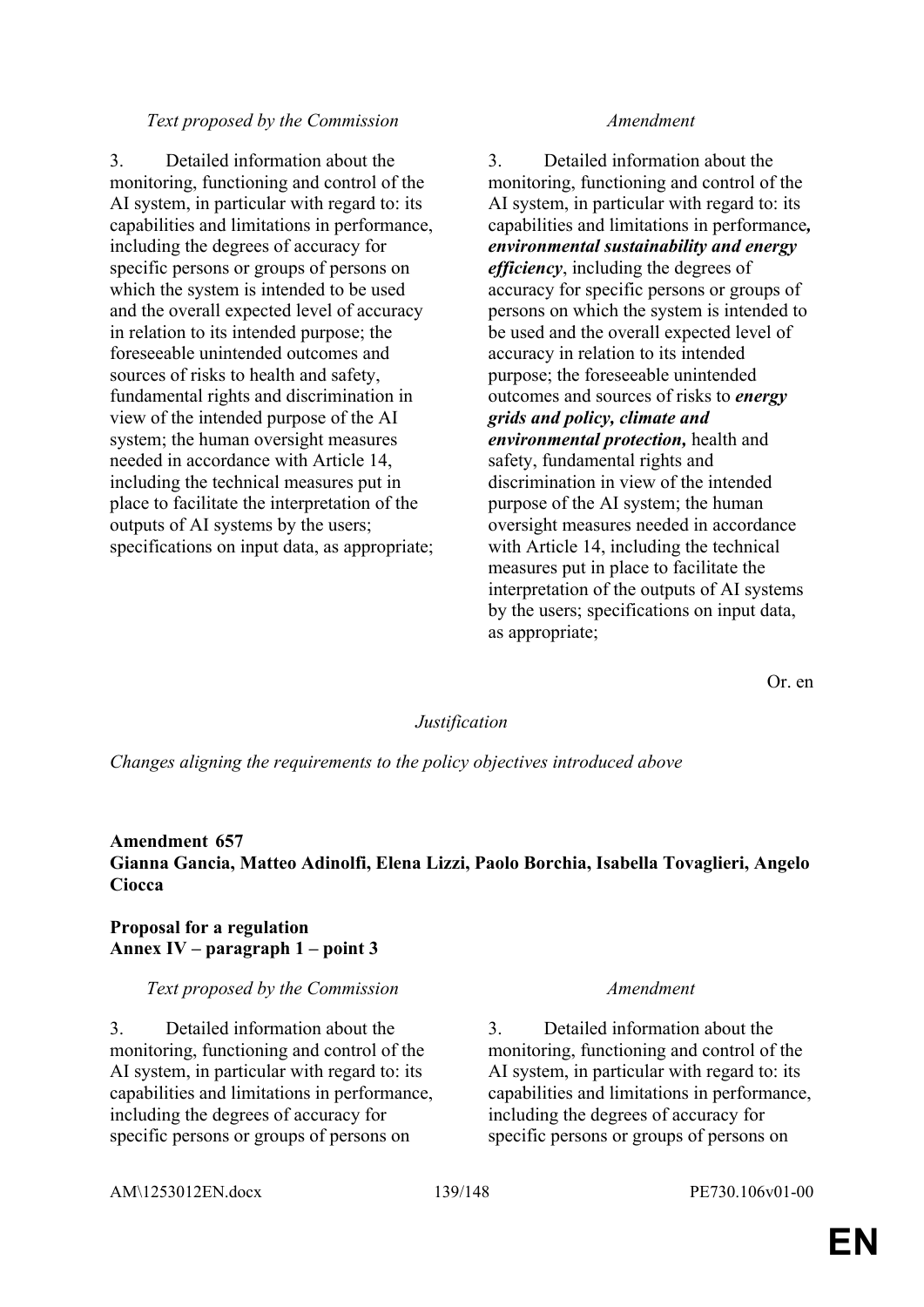which the system is intended to be used and the overall expected level of accuracy in relation to its intended purpose; the foreseeable unintended outcomes and sources of risks to health and safety, fundamental rights and discrimination in view of the intended purpose of the AI system; the human *oversight* measures needed in accordance with Article 14, including the technical measures put in place to facilitate the interpretation of the outputs of AI systems by the users; specifications on input data, as appropriate;

which the system is intended to be used and the overall expected level of accuracy in relation to its intended purpose; the foreseeable unintended outcomes and sources of risks to health and safety, fundamental rights and discrimination in view of the intended purpose of the AI system; the human *supervision* measures needed in accordance with Article 14, including the technical measures put in place to facilitate the interpretation of the outputs of AI systems by the users; specifications on input data, as appropriate;

Or. it

**Amendment 658 Elena Kountoura**

## **Proposal for a regulation Annex VIII**

*Text proposed by the Commission Amendment*

*INFORMATION TO BE SUBMITTED UPON THE REGISTRATION OF HIGH-RISK AI SYSTEMS IN ACCORDANCE WITH ARTICLE 51*

*The following information shall be provided and thereafter kept up to date with regard to high-risk AI systems to be registered in accordance with Article 51.*

*1. Name, address and contact details of the provider;*

*2. Where submission of information is carried out by another person on behalf of the provider, the name, address and contact details of that person;*

*3. Name, address and contact details of the authorised representative, where applicable;*

*4. AI system trade name and any additional unambiguous reference allowing identification and traceability of* 

*deleted*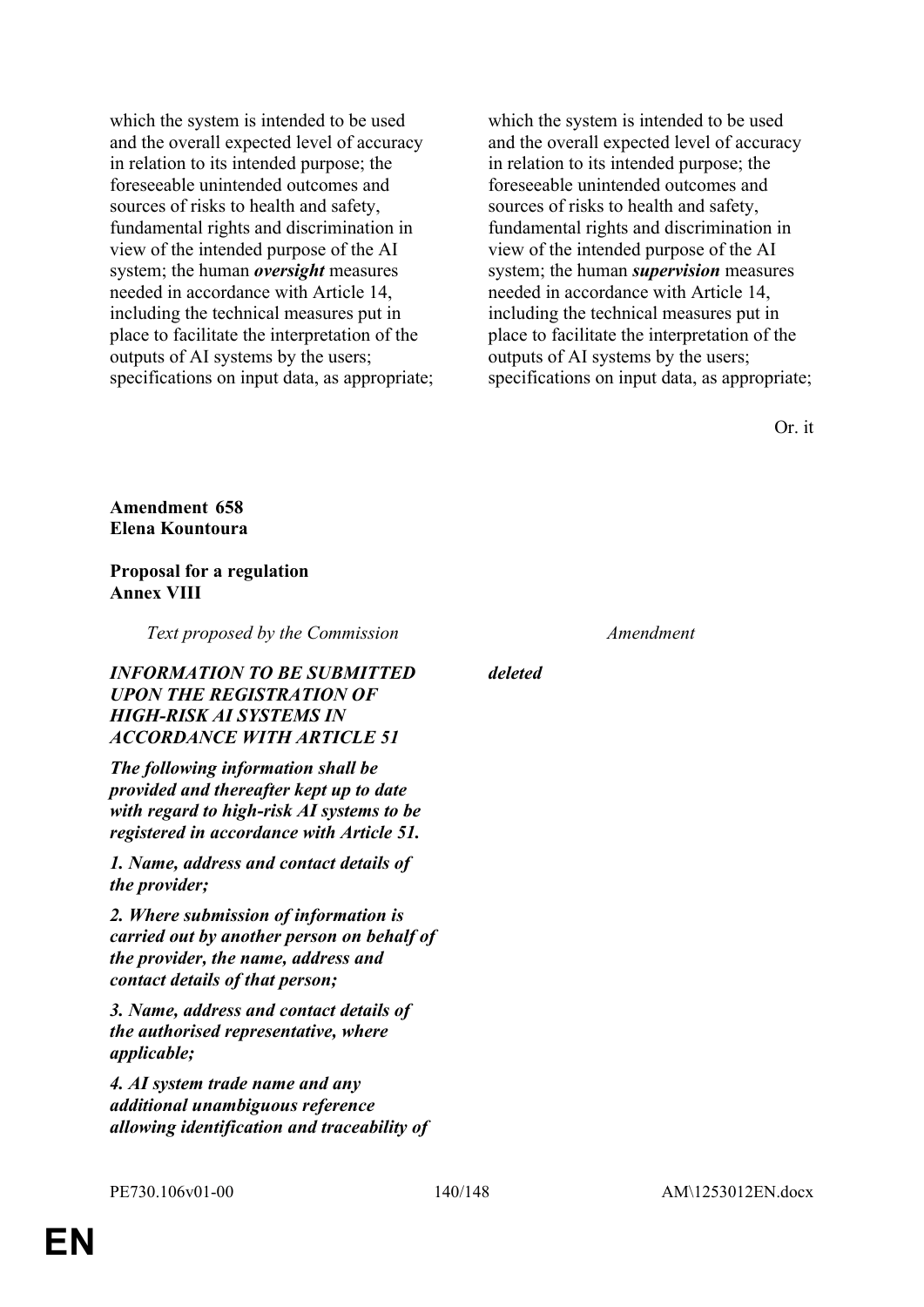*the AI system;*

*5. Description of the intended purpose of the AI system;*

*6. Status of the AI system (on the market, or in service; no longer placed on the market/in service, recalled);*

*7. Type, number and expiry date of the certificate issued by the notified body and the name or identification number of that notified body, when applicable;*

*8. A scanned copy of the certificate referred to in point 7, when applicable;*

*9. Member States in which the AI system is or has been placed on the market, put into service or made available in the Union;*

*10. A copy of the EU declaration of conformity referred to in Article 48;*

*11. Electronic instructions for use; this information shall not be provided for high-risk AI systems in the areas of law enforcement and migration, asylum and border control management referred to in Annex III, points 1, 6 and 7.*

*12. URL for additional information (optional).*

Or. en

**Amendment 659 Elena Kountoura**

**Proposal for a regulation Annex VIII – title**

*Text proposed by the Commission Amendment*

INFORMATION TO BE SUBMITTED UPON THE REGISTRATION OF HIGH-RISK AI SYSTEMS IN ACCORDANCE WITH ARTICLE 51

INFORMATION TO BE SUBMITTED UPON THE REGISTRATION OF HIGH-RISK AI SYSTEMS*, USES THEREOF, AND USES OF AI SYSTEMS BY PUBLIC AUTHORITIES* IN ACCORDANCE WITH ARTICLE 51

AM\1253012EN.docx 141/148 PE730.106v01-00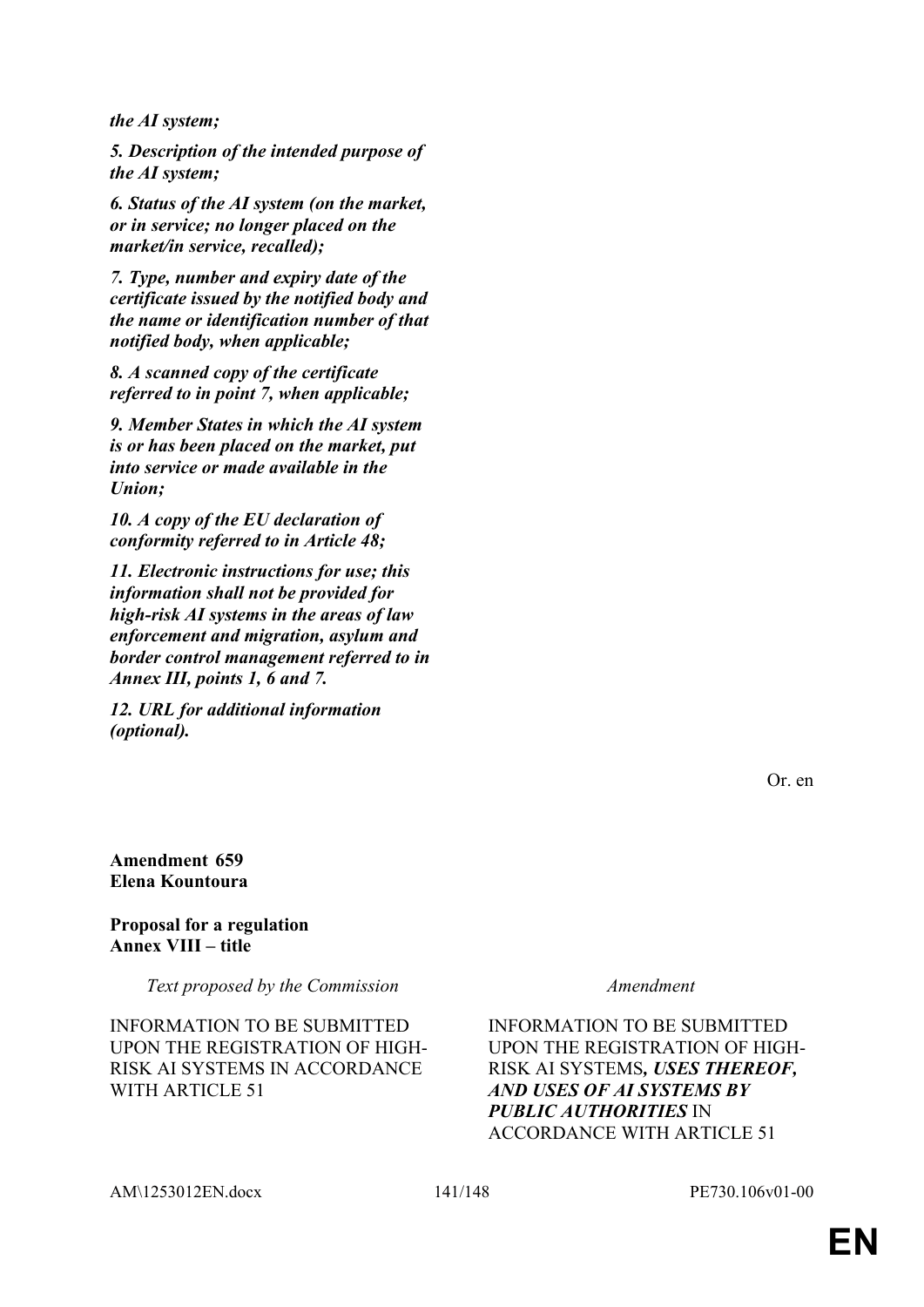### **Amendment 660 Elena Kountoura**

## **Proposal for a regulation Annex VIII – paragraph 1**

### *Text proposed by the Commission Amendment*

The following information shall be provided and thereafter kept up to date with regard to high-risk AI systems to be registered in accordance with Article 51.

*1* The following information shall be provided and thereafter kept up to date *by the provider* with regard to high-risk AI systems *referred to in Article 6(2)and to any AI system referred to in Article 52 1(b) and (2)* to be registered in accordance with Article 51 *(1):*

*(a) Name, address and contact details of the provider;*

*(b) Where submission of information is carried out by another person on behalf of the provider, the name, address and contact details of that person;*

*(c) Name, address and contact details of the authorised representative, where applicable;*

*(d) AI system trade name and any additional unambiguous reference allowing identification and traceability of the AI system;*

*(e) Description of the intended purpose of the AI system;(f) Status of the AI system (on the market, or in service; no longer placed on the market/in service, recalled);*

*(g) Type, number and expiry date of the certificate issued by the notified body and the name or identification number of that notified body, when applicable;*

*(h) A scanned copy of the certificate referred to in point 7,when applicable;*

*(i) Member States in which the AI system is or has been placed on the market, put into service or made available in the*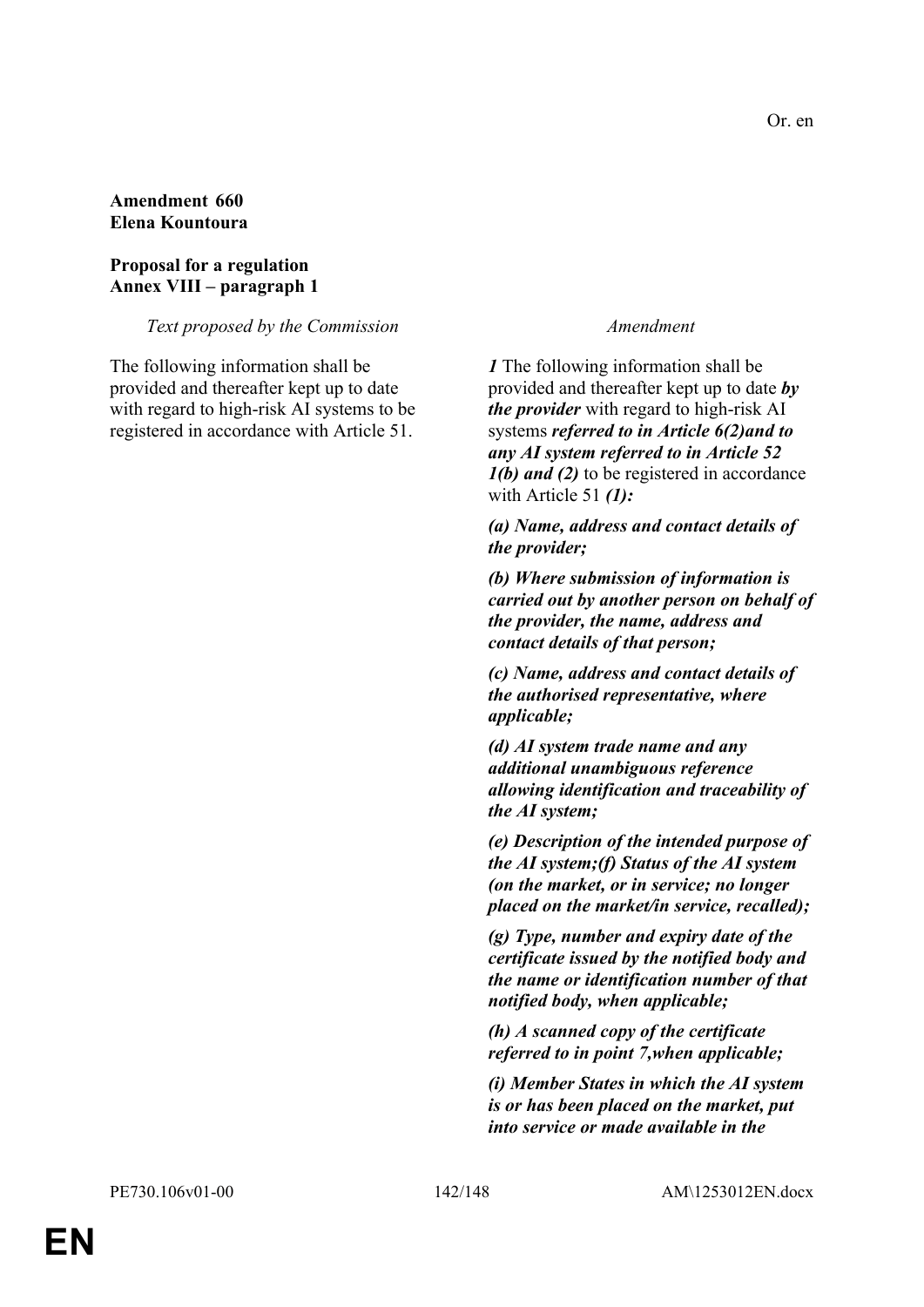*Union;*

*(j) A copy of the EU declaration of conformity referred to in Article 48;*

*(k) Electronic instructions for use as listed in Article 13(3) and basic explanation of the general logic and key design as listed in Annex IV point 2(b) and of optimization choices as listed in Annex IV point (3)*.

*(l) Assessment of the environmental impact, including but not limited to resource consumption, resulting from the design, data management and training, and underlying infrastructures of the AI system, and of the methods to reduce such impact;*

*(m) A description of how the system meets the relevant accessibility requirements of Annex I to Directive 2019/882.*

*(n) URL for additional information (optional).*

Or. en

## **Amendment 661 Elena Kountoura**

### **Proposal for a regulation Annex VIII – paragraph 1 a (new)**

*Text proposed by the Commission Amendment*

*2. The following information shall be provided and thereafter kept up to date by the user with regard to uses of high-risk AI systems referred to in Article 6(2) and any AI system referred to in Article 52 1(b) and (2) to be registered in accordance with Article 51(2):*

*(a) Name, address and contact details of the user;*

*(b) Where submission of information is carried out by another person on behalf of the user, the name, address and contact*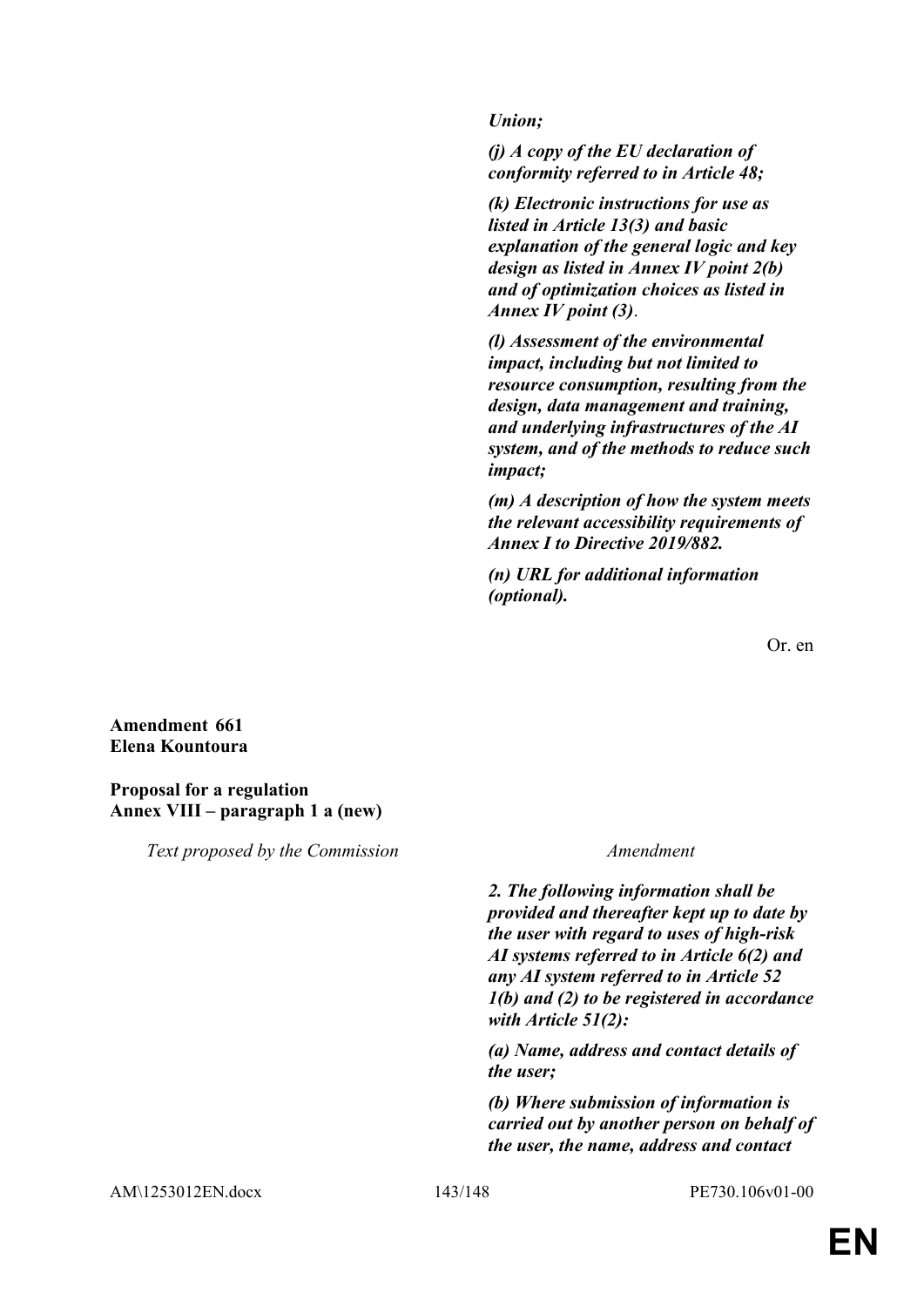*details of that person;*

*(c) Name, address and contact details of the authorised representative, where applicable;*

*(d) URL of the entry of the AI system in the EU database by its provider, or, where unavailable, AI system trade name and any additional unambiguous reference allowing identification and traceability of the AI system;*

*(e) Description of the intended purpose of the intended use of the AI system;*

*(f) Description of the context and the geographical and temporal scope of application, geographic and temporal, of the intended use of the AI system;*

*(g) Basic explanation of design specifications of the system, namely the general logic of the AI system and of the algorithms; the key design choices including the rationale and assumptions made, also with regard to categories persons or groups of persons on which the system is intended to be used; the main classification choices; and what the system is designed to optimise for and the relevance of the different parameters.*

*(h) For high-risk AI systems and for systems referred to in Article 52 1(b) and (2), designation of persons foreseeably impacted by the intended use of the AI system as required by Article X;*

*(i) For high-risk AI systems, results of the impact assessment on the use of the AI system that is conducted under obligations imposed by Article XX of this Regulation. Where full public disclosure of these results cannot be granted for reasons of privacy and data protection, disclosure must be granted to the national supervisory authority, which in turn must be indicated in the EU database.*

*(j) A description of how the relevant accessibility requirements set out in Annex I to Directive 2019/882 are met by*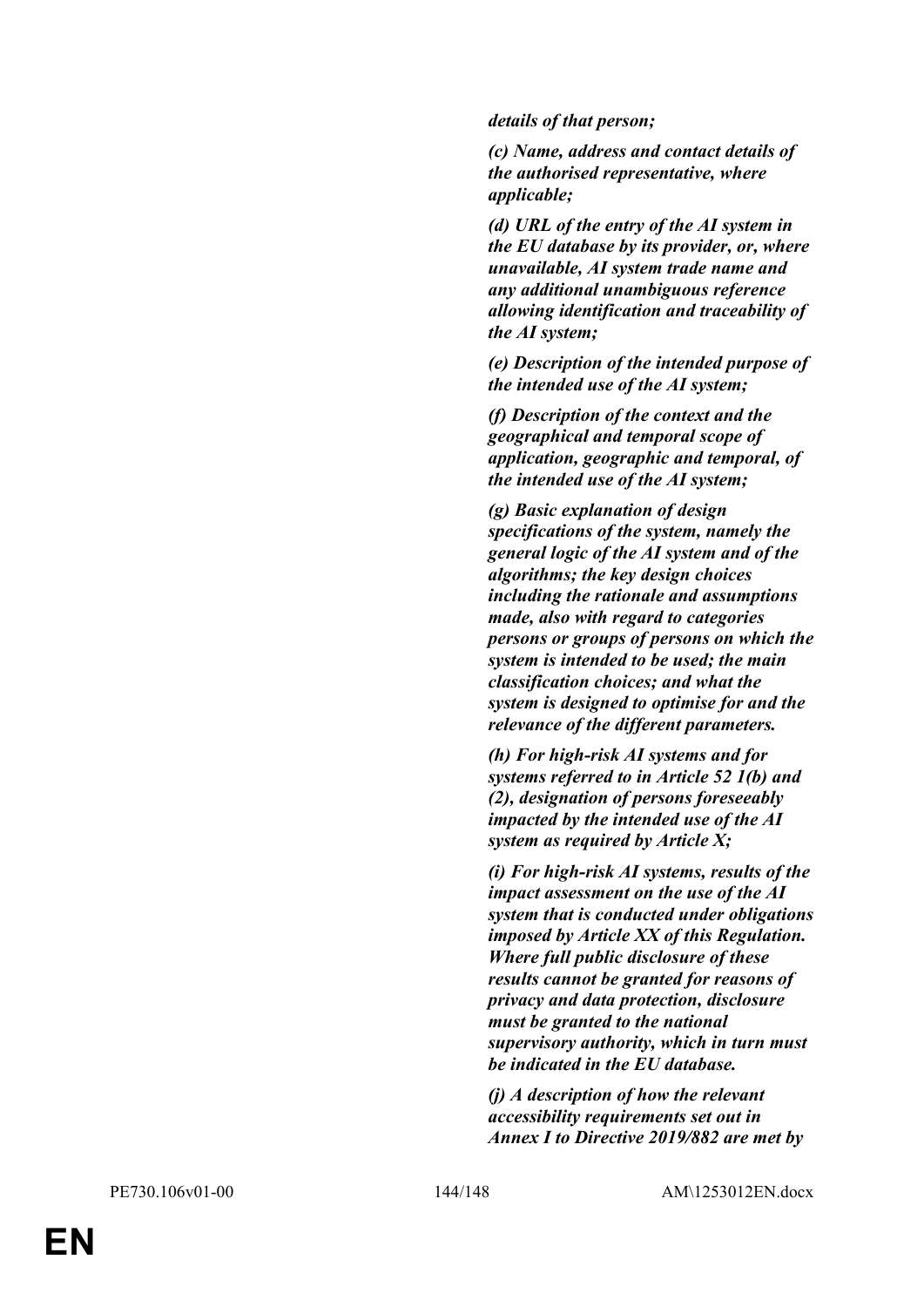*the use of the AI system.*

Or. en

### **Amendment 662 Elena Kountoura**

## **Proposal for a regulation Annex VIII – paragraph 1 b (new)**

*Text proposed by the Commission Amendment*

*3. The following information shall be provided and thereafter kept up to date by the user with regard to uses of AI systems by public authorities to be registered in accordance with Article 51(3):*

*(a) Name, address and contact details of the user;*

*(b) Where submission of information is carried out by another person on behalf of the user, the name, address and contact details of that person;*

*(c) Name, address and contact details of the authorised representative, where applicable;*

*(d) For high-risk AI systems, URL of the entry of the AI system in the EU database by its provider, or, for non-high risk systems, AI system trade name and any additional unambiguous reference allowing identification and traceability of the AI system;*

*(e) Description of the intended purpose of the intended use of the AI system;*

*(f) Description of the context and the geographical and temporal scope of application, geographic and temporal, of the intended use of the AI system;*

*(g) Basic explanation of design specifications of the system, namely the general logic of the AI system and of the algorithms; the key design choices including the rationale and assumptions* 

AM\1253012EN.docx 145/148 PE730.106v01-00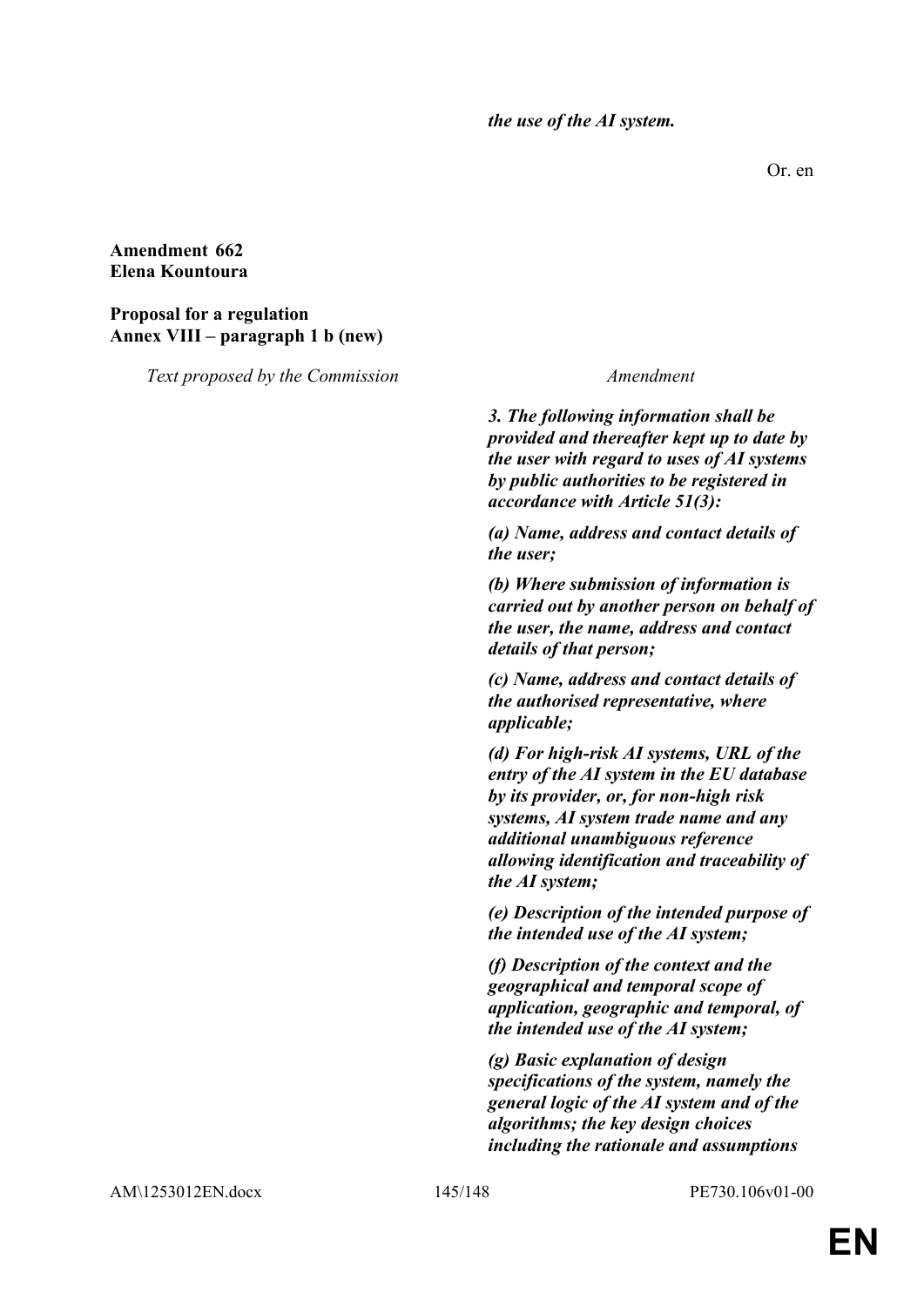*made, also with regard to categories persons or groups of persons on which the system is intended to be used; the main classification choices; and what the system is designed to optimise for and the relevance of the different parameters.*

*(h) Designation of persons foreseeably impacted by the intended use of the AI system;*

*(i) If available, results of any impact assessment or due diligence process regarding the use of the AI system that the user has conducted;*

*(j) Assessment of the foreseeable impact on the environment, including but not limited to energy consumption, resulting from the use of the AI system over its entire lifecycle, and of the methods to reduce such impact;*

*(k) A description of how the relevant accessibility requirements set out in Annex I to Directive 2019/882 are met by the use of the AI system.*

Or. en

**Amendment 663 Miapetra Kumpula-Natri** on behalf of the S&D Group

### **Proposal for a regulation Annex IX a (new)**

*Text proposed by the Commission Amendment*

## *MODALITIES FOR AN EU AI REGULATORY SANDBOXING PROGRAMME*

*1. The AI Regulatory Sandboxes shall be part of the EU AI Regulatory Sandboxing Programme ('sandboxing programme') to be established by the Commission in collaboration with Member States.*

*2. The Commission shall play a*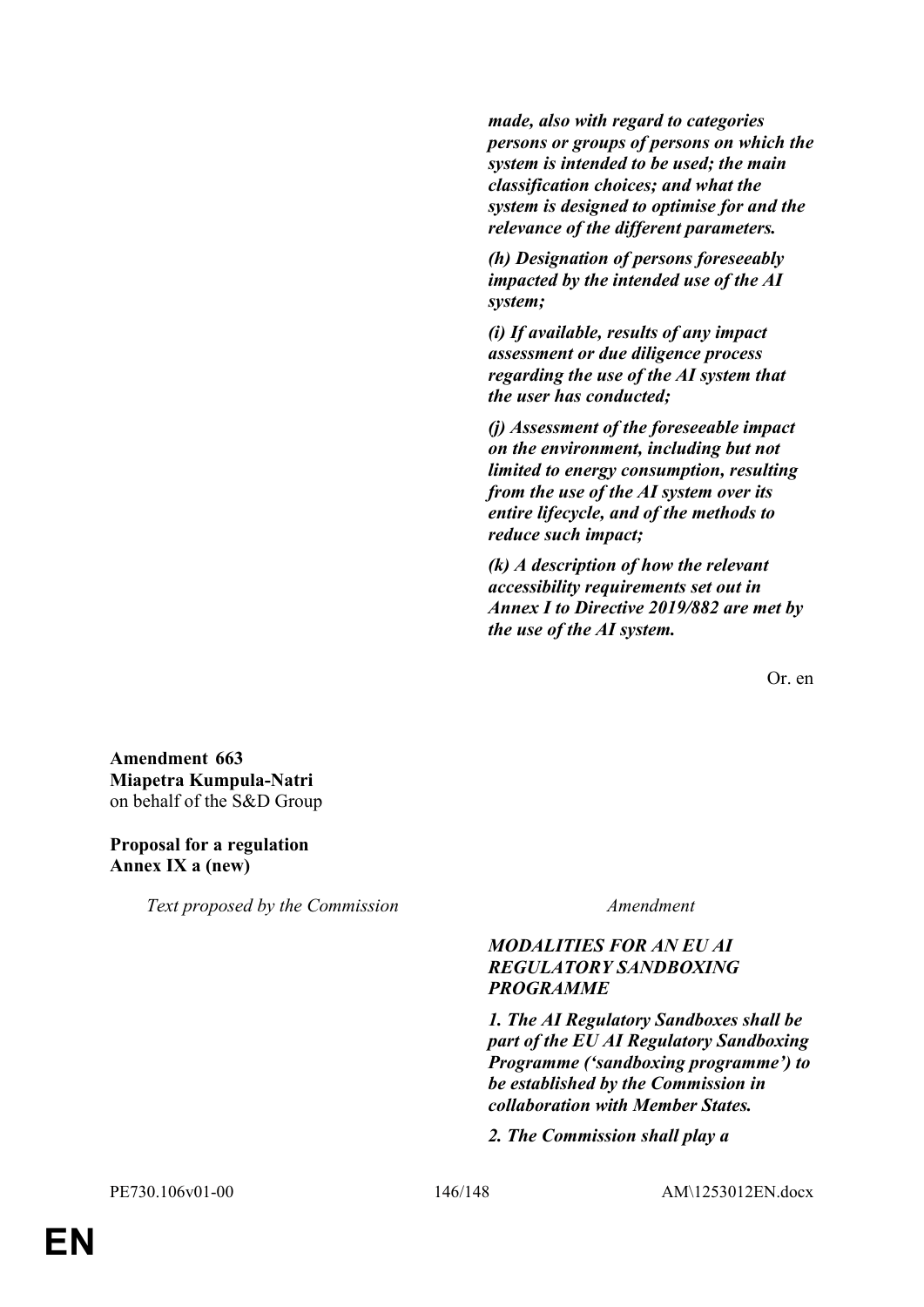*complementary role, allowing those Member States with demonstrated experience with sandboxing to build on their expertise and the expertise of relevant stakeholders from industry, academia and civil society and, on the other hand, assisting and providing technical understanding and resources to those Member States that seek guidance on the set-up of these regulatory sandboxes.*

*3. The criteria for the access to the regulatory sandbox should be transparent and competitive.*

*4. Participants in the sandboxing programme, in particular small-scale providers, are granted access to predeployment services, such as preliminary registration of their AI system, compliance R&D support services, and to all the other relevant elements of the Union's AI ecosystem and other Digital Single Market initiatives such as Testing & Experimentation Facilities, Digital Hubs, Centres of Excellence; and to other value-adding services such as standardisation documents and certification, consultation and support to conduct impact assessments of the AI systems to fundamental rights, environment or the society at large, an online social platform for the community, contact databases, existing portal for tenders and grant making and lists of EU investors.*

*5. The sandboxing programme shall, in a later development phase, develop and manage two types of regulatory sandboxes: Physical Regulatory Sandboxes for AI systems embedded in physical products or services and Cyber Regulatory Sandboxes for AI systems operated and used on a stand-alone basis, not embedded in physical products or services*

*6. The sandboxing programme shall work with the already established Digital*